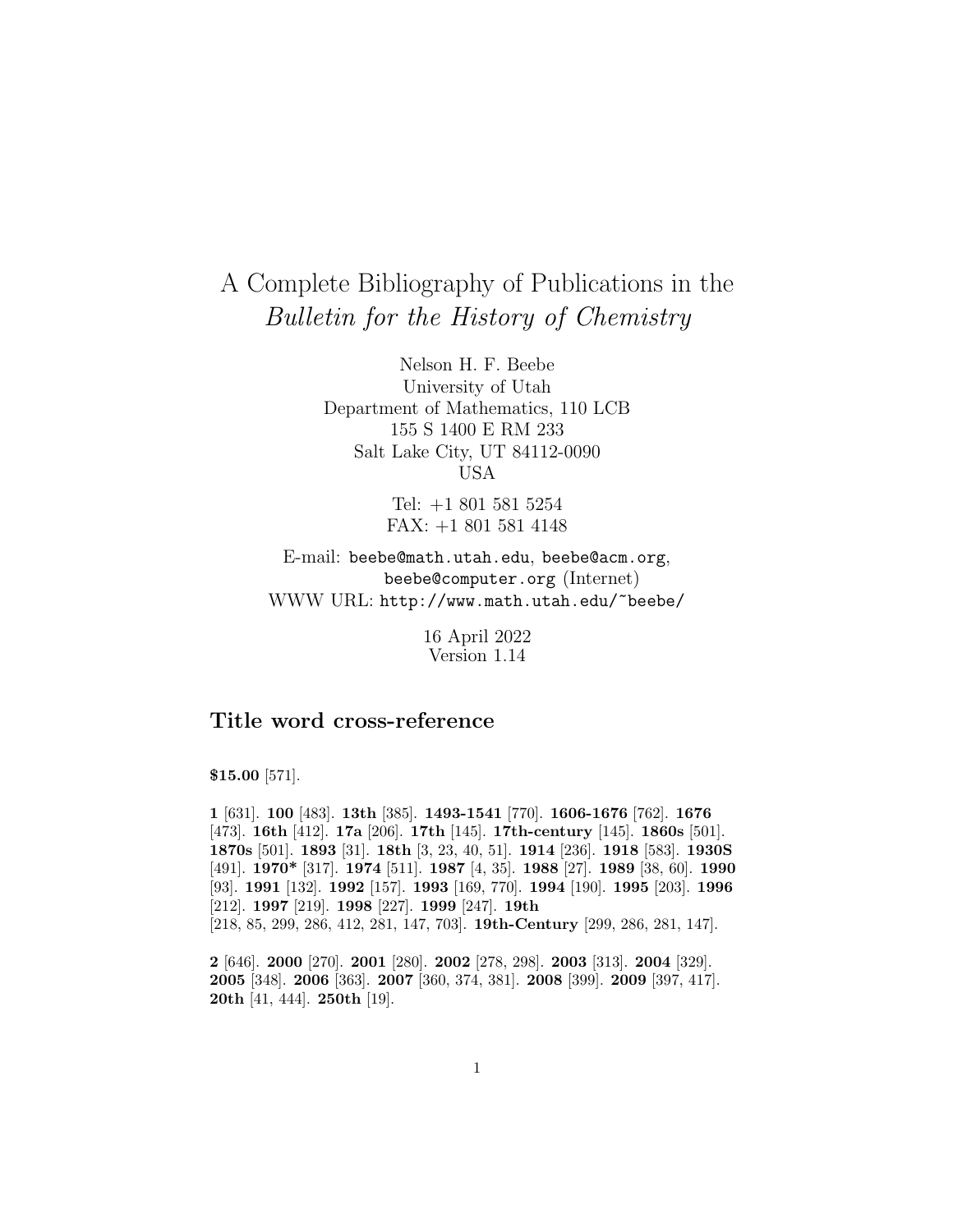**300th** [441].

**5-Triphenyltetrazolium** [481]. **500th** [770].

#### **978-0-9916503-0-9** [571].

**A.** [590]. **Aaron** [260, 261, 263, 262, 264]. **Abridged** [546]. **Absorption** [323]. **Academia** [223]. **Academic** [348, 454]. **Acceptance** [311]. **According** [467]. **account** [732]. **Accum** [618]. **Acetylene** [366]. **Achievement** [76, 199, 748]. **achievements** [744, 226]. **Acid** [137, 570, 411, 533, 689]. **ACS** [633, 656, 31, 62, 318]. **Act** [490, 486]. **Action** [298, 234]. **Ada** [252]. **Adam** [459]. **Adams** [341]. **Added** [287, 700]. **Addendum** [562]. **Address** [190, 157, 219, 203, 4, 169, 27, 132, 348, 313, 212, 329, 417, 227, 363, 247, 298, 270, 93, 60]. **Adept** [236, 736]. **adjuste** [99]. **Ado** [450, 705]. **Adolphe** [192]. **Advances** [385]. **advent** [108]. **Adventure** [461, 722, 106]. **Aerations** [494]. **Affinities** [227]. **'Afinity** [418]. **African** [485, 694, 456, 647]. **After** [182, 579, 481]. **Age** [451, 691]. **Agency** [490]. **Agent** [413]. **Agricola** [132]. **Agriculture** [491]. **Ahead** [375]. **Ain't** [357]. **Airs** [523]. **Alberta** [85]. **Alchemical** [236, 306, 736, 738]. **Alchemy** [473, 356, 244, 145, 467, 737, 762, 507]. **Alchymia** [244]. **Aldersey** [466]. **Aldersey-Williams** [466]. **Aleksandr** [534, 67, 172, 433]. **Alexander** [587, 302, 602, 617, 758, 509]. **Alfred** [199, 384, 588, 494, 569]. **Alkali** [293]. **Alkaline** [293]. **Alkylidenehydrazines** [547, 548]. **Alkyls** [285]. **Almer** [204]. **almost** [62]. **Along** [581]. **Alumina** [171]. **Alyea** [104]. **am** [211, 770]. **amateur** [106]. **America** [473, 762, 295, 237, 195, 213, 86, 22]. **American** [110, 485, 647, 5, 271, 287, 694, 456, 85, 341, 299, 20, 95, 455, 503, 767, 730, 174, 268, 148, 196, 213, 443, 524, 106, 35]. **Americium** [393]. **Ami** [232]. **Amines** [186]. **Ammonia** [334]. **among** [734, 147, 106]. **Ana** [484]. **Anabuse** [392]. **Analysis** [228, 99, 268, 274, 350, 714, 148, 72]. **Andres** [302]. **Anglo** [455]. **Anglo-American** [455]. **Aniline** [107]. **Anna** [205, 436]. **Anne** [461]. **Anne-Marie** [461]. **Annie** [197]. **Anniversaries** [367]. **Anniversary** [441, 19]. **Annotated** [226, 750]. **antecedents** [84]. **Antiquity** [447, 745]. **Antozone** [404]. **Apparatus** [226, 87, 578, 54, 750, 53]. **application** [72, 134]. **Applications** [156]. **Approach** [526, 510, 698, 508, 710]. **Approaches** [679, 681, 664]. **approche** [698, 508]. **Aproximacion** [99]. **Arbuzov** [590]. **arcane** [12]. **Archaeological** [659]. **Archaeology** [218, 723]. **Archeological** [11]. **Argand** [232]. **Arkel** [149]. **Arndt** [303]. **Arrhenius** [99, 696, 382, 751]. **Arrhenius.** [211]. **Arsenic** [466, 383, 687]. **Art** [125, 233, 104]. **Arthur** [275, 309, 401]. **Article** [641]. **Artifacts** [87, 660, 21, 435, 436, 6, 74]. **artist** [107]. **Aspiring** [236, 736]. **Assaying** [174]. **Atomic** [641, 619, 642, 471, 20]. **Atomism** [165]. **Atoms** [464, 709, 605, 464]. **Atoxyl** [222]. **Atti** [685, 137]. **Attitudes** [137, 742]. **audience** [701]. **Audiences** [657]. **August** [407, 409]. **Augustus** [249]. **Auroral** [430]. **Aurum** [499]. **Author**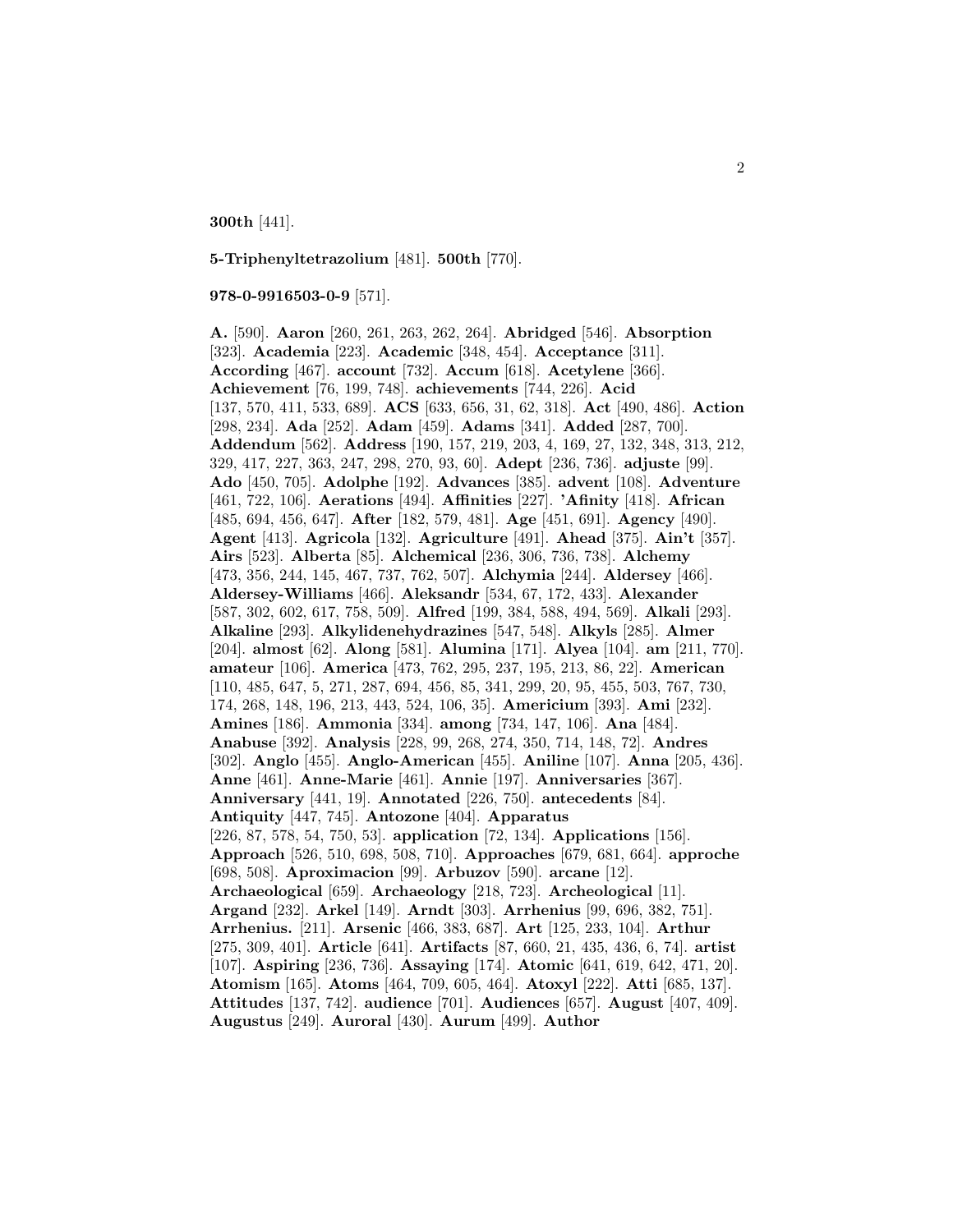[79, 201, 258, 245, 346, 437, 83, 71, 64]. **Authors** [141, 155, 388, 398, 497, 514, 530, 543, 559, 573, 598, 584, 595, 608, 613, 634, 650]. **autobiographical** [732]. **automated** [108]. **Avowed** [196]. **Award** [278, 280, 219, 203, 169, 348, 313, 212, 329, 498, 227, 363, 247, 405, 298, 270, 9, 215, 328, 343, 360, 397, 190, 9, 18, 29, 42, 365, 399, 616, 157, 381, 612]. **Award-Winning** [405]. **Awarded** [280]. **Awards** [139, 153, 11, 24, 46, 68, 101, 362, 630].

**B** [571, 629, 505]. **B.** [349]. **Babo** [91]. **Bache** [162]. **Back** [370, 660, 635, 651, 675]. **Bacon** [306]. **Baekeland** [483, 768]. **Bailey** [243]. **Baker** [552, 480, 136]. **Baking** [494, 578]. **Balance** [84]. **Baltimore** [283]. **Baptiste** [83]. **Barnes** [537]. **barrier** [40]. **Bartlett** [206]. **Bascom** [76, 261, 718]. **Base** [186, 502, 96]. **Base-Promoted** [502]. **Basel** [770]. **Basis** [719]. **Baumeister** [211]. **Baur** [549]. **Bayer** [171]. **Be** [518, 223, 232, 350, 54]. **Became** [525]. **Becker** [84]. **Beecham** [239]. **Beehives** [91]. **Before** [20, 442, 107, 701, 108]. **Beginnings** [285, 184]. **beguiled** [33]. **Beitrag** [734]. **Beiträge** [770]. **Benedict** [139]. **Benfey** [143]. **Benjamin** [443, 136]. **Benzene** [133, 309]. **Benzidine** [188]. **Bernard** [342]. **Berolinensis** [441]. **Bertereau** [467]. **Bertheim** [222]. **Better** [453]. **Between** [463, 717, 73, 399, 323, 83, 764]. **Beyond** [491, 393, 664, 709, 768, 464, 483]. **Bibles** [120]. **Bibliography** [43, 66, 98, 226, 750]. **bicentennial** [86, 109]. **Biochemical** [137, 706]. **Biochemistry** [377, 621, 410]. **Biocolloidal** [628]. **Biogenesis** [628]. **Biographers** [116]. **Biographical** [58, 130, 143]. **Biographies** [630]. **Biography** [415, 365, 758, 67, 509]. **Biology** [377]. **Biomolecular** [628]. **biotechnology** [689, 137]. **Bird** [494]. **Birth** [451, 268, 691]. **birthday** [770]. **Bischoff** [551]. **Black** [417, 293, 159]. **Blanc** [209]. **Blazer** [378]. **Bleaching** [293, 413]. **blinds** [63]. **Blood** [344]. **Blowpipe** [40, 273]. **Blue** [389, 414, 441, 500, 562]. **Blum** [451]. **Bobierre** [192]. **Bochard** [40]. **Bodies** [642]. **Body** [523]. **Bohning** [635]. **Bolton** [635]. **Bombastus** [770]. **Bonaparte** [234]. **Bond** [149, 298, 191]. **Bond-Type** [149]. **Bonding** [70]. **Bones** [34, 19]. **Book** [10, 22, 35, 44, 76, 67, 110, 99, 151, 137, 175, 211, 218, 226, 236, 246, 257, 269, 279, 291, 297, 304, 312, 319, 327, 336, 345, 354, 361, 368, 380, 387, 396, 406, 416, 424, 434, 459, 461, 464, 450, 451, 466, 447, 449, 462, 460, 463, 465, 485, 484, 472, 474, 476, 483, 473, 477, 496, 495, 506, 521, 540, 555, 571, 572, 601, 614, 624, 615, 638, 654, 511, 594, 607, 510, 631, 646, 648, 649, 448, 593, 612, 583, 507, 632, 513, 512, 509, 508]. **book** [86]. **Books** [303, 28, 39, 55]. **Border** [399]. **Borodin** [67, 509, 758]. **Bosch** [432]. **both** [107]. **B¨ottger** [420]. **bourgeoisie** [50]. **Boyle** [236, 463, 717, 736]. **Bragg** [110, 755]. **brainchild** [135]. **Breaking** [40]. **Breakthrough** [589, 498]. **Breakthroughs** [326]. **Bridging** [491]. **Brief** [238, 48, 102]. **Bring** [660]. **Britain** [714, 657, 494, 99]. **British** [602, 221, 311, 412, 517, 94, 410]. **Brock** [477]. **Brotherhood** [254]. **Brothers** [220]. **Brown** [485]. **Bryant** [308]. **Buckingham** [189, 289]. **Bull** [211]. **Bulletin**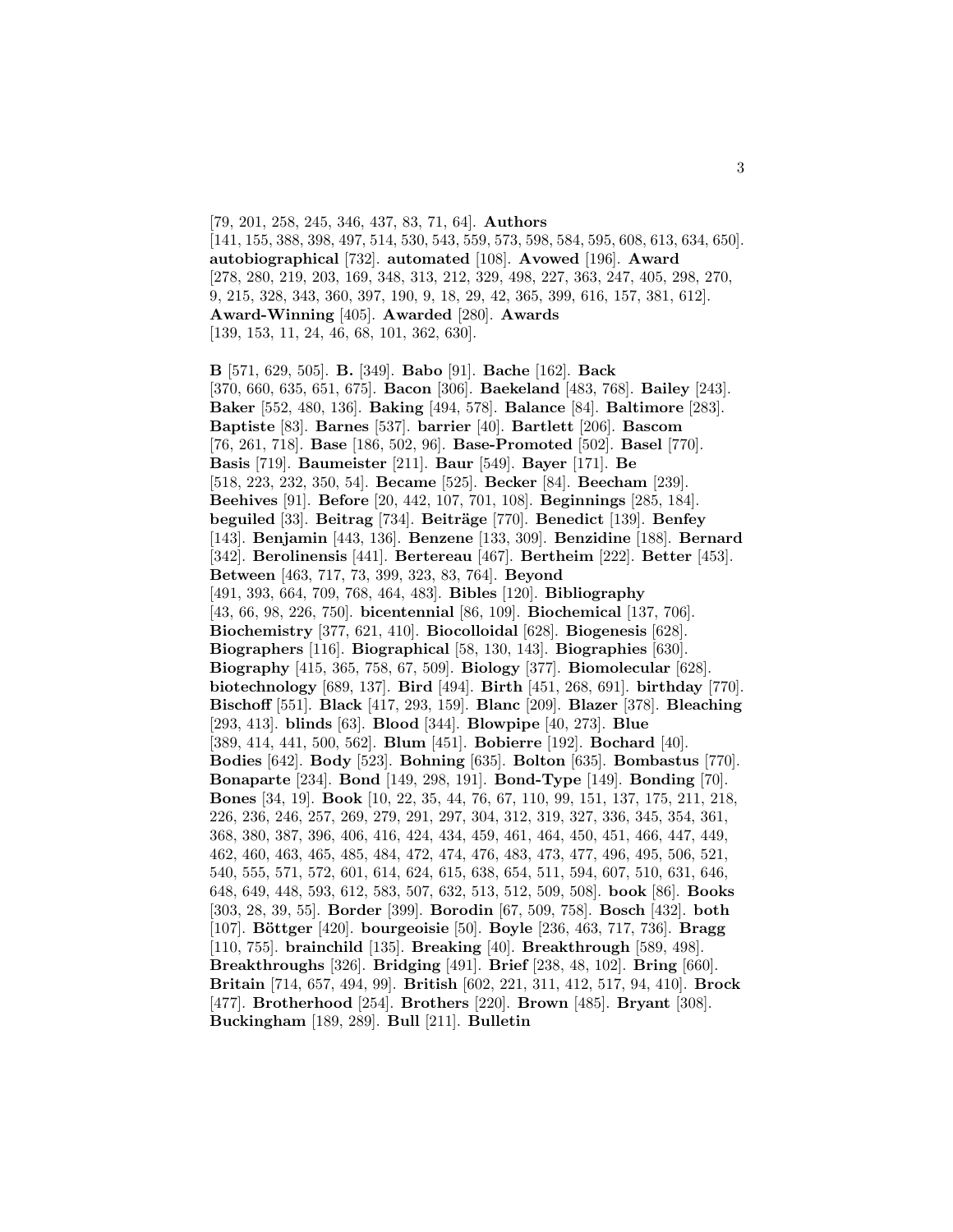[369, 426, 531, 544, 560, 574, 599, 585, 596, 609, 622, 636, 652, 676]. **Bunsen** [468]. **Burr** [169]. **Butlerov** [534, 74]. **Byzantium** [745, 447].

**C** [476, 483, 448, 401]. **C.** [180, 178, 181]. **Call** [215, 278, 328, 343, 360, 397]. **Cambodia** [324]. **Can** [660, 350, 34, 3, 23]. **Canada** [19]. **candle** [700, 701, 702, 474]. **Cane** [7]. **Capillary** [333, 315]. **Capsule** [606]. **Carbide** [580]. **Carbohydrate** [395]. **Carbon** [494, 578, 7]. **Career** [565, 502, 83, 61]. **Carey** [301, 603]. **Carl** [432]. **Carmen** [464]. **Carotene** [403]. **Carothers** [211, 715]. **Carrington** [635]. **Case** [477, 693, 290, 119, 538, 254, 145]. **Cases** [535, 534]. **Caspar** [414]. **Catalyst** [492]. **Catalytic** [547, 548, 204]. **Catholic** [300]. **Cation** [256]. **Caught** [51]. **Caveman** [110, 226, 744]. **Cavendish** [226]. **Celebrated** [56]. **Celebrating** [456, 86, 109]. **Celebration** [522, 104]. **Celebrity** [270]. **Cell** [249]. **Cells** [549]. **Centennial** [656, 173]. **Center** [31]. **Central** [238]. **centuries** [7, 625]. **Century** [99, 218, 618, 493, 299, 95, 286, 412, 281, 502, 5, 3, 23, 135, 85, 703, 40, 714, 41, 33, 105, 145, 738, 147, 742, 51, 137, 236, 468, 494, 385, 444, 467]. **Certain** [535, 534]. **Certainly** [227]. **Chainomatic** [84]. **Chair** [11, 24, 37, 68, 112, 353]. **Chairs** [439]. **Chandler** [21]. **Change** [227]. **Changing** [657, 236, 577, 625, 738]. **Chaos** [219]. **Chapter** [137, 689, 133]. **Characters** [522]. **Charles** [349]. **Charlotte** [163]. **Chastelet** [467]. **chauvinism** [147]. **cheap** [106]. **Check** [130]. **Checklist** [58]. **Chem** [211, 206]. **Chemical** [22, 35, 90, 137, 218, 326, 449, 474, 571, 572, 87, 62, 271, 287, 135, 203, 28, 39, 55, 316, 96, 295, 335, 21, 594, 501, 190, 125, 409, 457, 470, 565, 6, 282, 568, 212, 724, 577, 417, 498, 318, 605, 364, 413, 533, 298, 458, 355, 538, 385, 126, 196, 350, 567, 157, 661, 122, 234, 86, 134, 338, 74, 686, 692, 56, 700, 701, 702, 703, 706, 27, 38, 105, 728, 729, 767, 734, 70, 148, 72, 106, 136, 57, 766, 492, 175]. **Chemicals** [237, 524]. **Chemie** [44, 211, 726, 236]. **Chemiker** [236]. **Chemische** [44]. **chemischen** [734]. **Chemist** [67, 110, 226, 236, 549, 618, 683, 85, 170, 197, 124, 519, 602, 583, 645, 386, 247, 518, 148, 200, 213, 308, 210, 158, 5, 83, 50, 41, 721, 744, 761, 110]. **Chemist-Composers** [386]. **Chemist-Historians** [683]. **Chemistries** [97, 17, 86, 64, 109, 136, 167, 193]. **Chemistry** [657, 22, 35, 76, 160, 175, 211, 236, 464, 465, 484, 556, 552, 627, 679, 670, 682, 684, 475, 526, 180, 690, 493, 400, 693, 303, 660, 666, 288, 179, 697, 511, 703, 491, 169, 375, 607, 206, 510, 658, 606, 478, 479, 428, 299, 718, 119, 57, 263, 348, 445, 442, 565, 671, 719, 95, 194, 372, 468, 282, 520, 313, 430, 320, 525, 536, 329, 612, 310, 577, 285, 296, 590, 639, 662, 490, 286, 453, 300, 318, 363, 731, 669, 365, 659, 293, 663, 522, 630, 418, 165, 580, 664, 412, 454, 444]. **Chemistry** [517, 665, 281, 184, 147, 270, 231, 399, 93, 350, 443, 749, 373, 582, 672, 317, 513, 754, 366, 381, 489, 668, 109, 167, 488, 698, 508, 5, 3, 43, 144, 4, 708, 709, 710, 711, 82, 20, 720, 721, 723, 726, 107, 735, 738, 73, 741, 743, 747, 49, 753, 17, 86, 35, 76, 137, 211, 218, 656, 640, 718, 769, 175, 218, 236, 484, 477, 631, 646, 10, 587, 512, 64, 719]. **Chemists**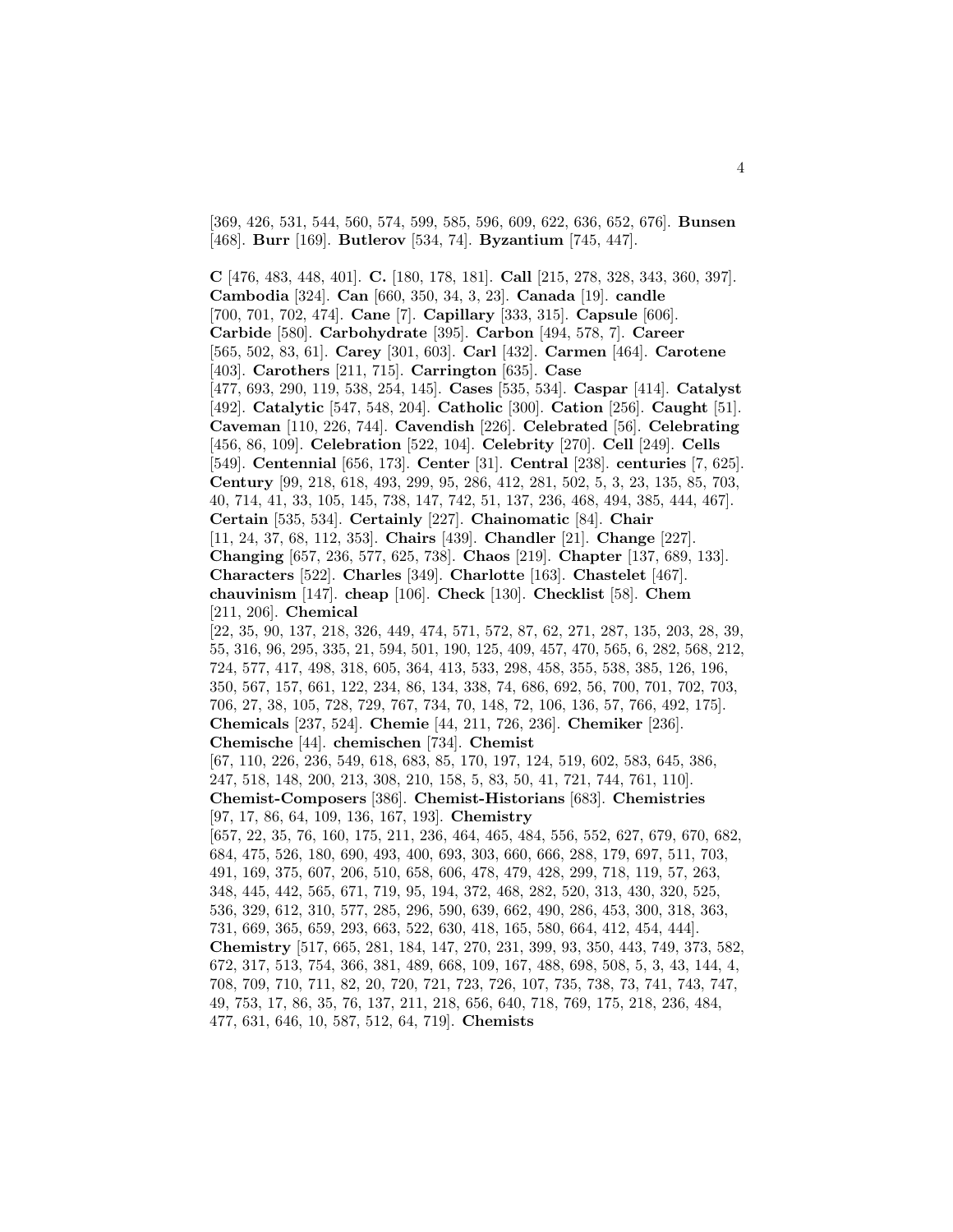[35, 551, 627, 370, 456, 205, 576, 227, 453, 405, 221, 311, 591, 667, 358, 647, 401, 34, 694, 33, 767, 147, 51, 31, 485]. **Chemisty** [373]. **Chemotherapy** [330, 222, 358]. **Chemurgy** [491]. **chimica** [685, 137]. **chimie** [698, 508, 39, 55]. **Chimique** [712, 28]. **Chinese** [8]. **Chittick** [578]. **Chloride** [481]. **Chlorination** [309]. **Chlorine** [379, 413]. **Chlorofluorocarbon** [357]. **Christlieb** [230]. **Christopher** [189, 248]. **Chuit** [99, 704]. **chymiae** [735]. **Chymistry** [230, 104]. **Circumstances** [226, 351, 744]. **Citation** [498]. **Citations** [326]. **clamp** [102]. **Clark** [95]. **Clarke** [127, 273]. **Classes** [489]. **Classic** [457]. **Classical** [632]. **Classification** [229, 276]. **Clear** [379]. **Clever** [505]. **Clinical** [231]. **Club** [519]. **CO** [626]. **Cobalt** [186, 199]. **Coerulei** [441]. **Coleridge** [339]. **Collection** [564, 482]. **College** [288, 178, 492, 288, 335]. **Colleges** [491, 489]. **Colloidal** [377]. **Colonial** [96]. **Colorants** [107]. **Colorimetry** [267]. **Columbia** [21]. **Column** [436]. **Combustion** [93]. **come** [69, 81, 92, 103]. **Comfortable** [675]. **Coming** [668]. **Comment** [527, 570, 526, 510]. **Commentary** [277, 286, 165, 276, 582]. **comments** [75]. **Commercial** [204]. **Commode** [185]. **Common** [576]. **Communicating** [372, 488]. **Communication** [505]. **Communist** [196]. **community** [135, 70]. **Company** [241]. **Compelling** [553]. **Complex** [464, 32, 709]. **Complexes** [199]. **Component** [294]. **Composer** [509, 758]. **Composers** [386]. **Compounds** [605]. **compromise** [62]. **Computational** [665]. **Conant** [308]. **Concept** [282, 294, 181]. **concepts** [729, 137]. **Concerning** [45]. **concluding** [61]. **Conducting** [539]. **Conductive** [504]. **Conferences** [394]. **Confidence** [488]. **Congress** [31]. **Connection** [216]. **Connections** [340]. **connoisseurs** [17]. **Conservation** [146, 93, 52]. **Conservative** [172]. **Consideration** [516]. **considered** [50]. **Conspiracy** [211, 743]. **Constitutional** [726]. **Construction** [472, 733]. **Consultant** [158]. **Consulting** [645]. **consummate** [53]. **Contemporary** [172, 668]. **Content** [577]. **Context** [526, 510, 119, 710]. **Contextualizing** [667]. **Continental** [62]. **continues** [98]. **continuing** [9, 18, 29, 42]. **Contraband** [479]. **Contrasting** [468]. **Contrasts** [706, 212, 137]. **Contribution** [457, 516, 458, 734]. **Contributions** [243, 619, 263, 286, 267, 391, 644, 281, 274, 443, 275, 770]. **Control** [515, 108]. **Controversies** [377]. **Controversy** [211, 248, 273, 256, 61, 743]. **convegno** [685, 137]. **Conversations** [577, 587]. **Cooke** [442]. **Cooking** [493]. **Cooper** [339]. **Cope** [401]. **copper** [45]. **Corporate** [661]. **Corpuscular** [145]. **Correspondence** [587, 294]. **Cosmochemistry** [549]. **Course** [552, 206, 373, 700, 701]. **Courtois** [342]. **Cover** [678]. **Cracking** [204]. **Cradle** [607]. **Creation** [473, 762, 649]. **Credit** [176]. **credits** [678]. **Criteria** [265]. **Critique** [276]. **Croatian** [382, 538]. **Crookes** [135]. **Crossovers** [207]. **Crucial** [391, 422]. **Crystallization** [31]. **Crystals** [249]. **Cultural** [466, 687]. **Culture** [473, 503, 270, 762]. **cum** [735]. **Cuprene** [581]. **Curie** [460, 739, 740, 196]. **curiosities** [134]. **Curiosity** [581]. **curious** [83]. **Curriculum** [625]. **Cutting** [286, 281]. **Cutting-Edge** [286, 281].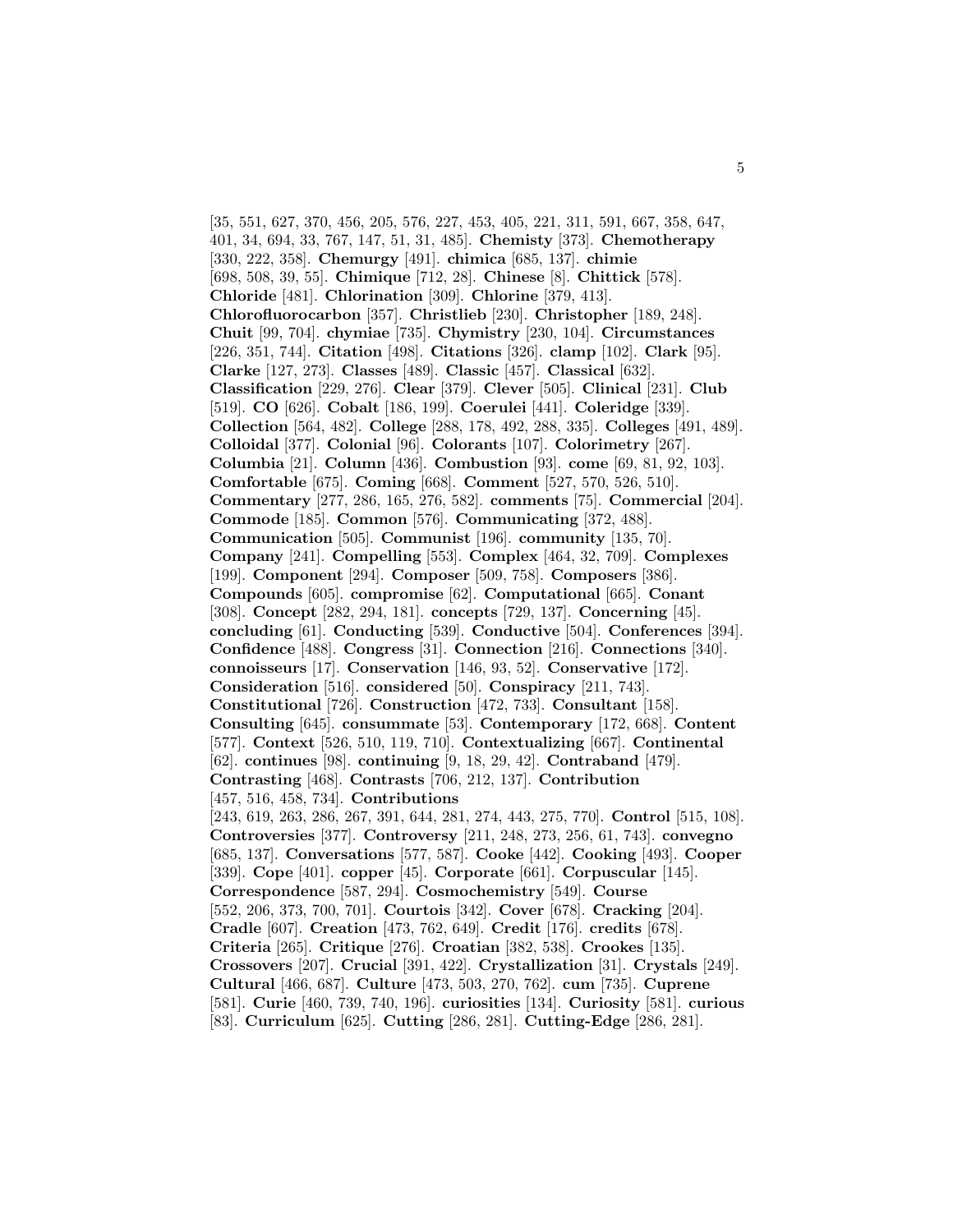**Cycle** [240]. **Cyrus** [274].

**D** [206, 231]. **D.** [255, 282]. **Dalton** [226, 464, 709, 750]. **Dangers** [383]. **Daniel** [127]. **darstellung** [726, 44]. **Darzens** [168]. **Dasein** [734]. **Data** [290]. **David** [450]. **Davies** [334]. **Davis** [241]. **Dawn** [233]. **Days** [300]. **deals** [61]. **Debate** [295]. **Deborah** [451]. **decade** [18, 29, 42]. **December** [770]. **Decline** [94]. **Decomposition** [547, 548, 344, 502]. **Decorating** [499]. **D´ecouverte** [236]. **Deed** [400]. **Deep** [329]. **Defense** [295, 505]. **del** [685, 137, 302, 7]. **Delhuyar** [220]. **Deliberations** [505]. **delivered** [701]. **della** [685, 137]. **demise** [62]. **Demonstrate** [104]. **demonstration** [3, 104]. **Denison** [445]. **density** [7]. **Denunciation** [256]. **Deoxygenation** [546]. **Department** [76, 288, 697, 511, 718, 178]. **Derivatives** [391]. **describes** [28, 39, 55]. **Describing** [604]. **Deserves** [518]. **Designation** [256]. **designer** [53]. **Designs** [333]. **Desk** [78, 1, 13, 25]. **Desreux** [551]. **detailed** [133]. **Detector** [393]. **Determination** [325]. **Deutscher** [236]. **Deutsches** [211]. **Development** [137, 243, 149, 577, 639, 227, 267, 663, 418, 569, 431, 181, 729, 732, 72]. **Dexter** [219, 203, 4, 169, 27, 132, 190, 212, 227, 247, 270, 93, 157, 60, 215, 280, 362, 9, 18, 29, 42, 365, 630]. **Dezember** [770]. **d'Histoire** [39]. **Diabetes** [520]. **diagrams** [149]. **Dialog** [223]. **Dialogue** [736]. **Dictionary** [698, 508]. **Dictionnaire** [698, 508]. **did** [52, 8, 146]. **Different** [535, 534]. **Digestive** [520]. **Digressions** [5, 63, 30, 75, 16]. **Dioxide** [494, 578, 7]. **Directory** [11, 37, 68, 89, 112, 139, 153]. **disappeared** [65]. **Discharge** [334]. **Discipline** [348]. **Disciplines** [663, 675]. **Discourse** [122]. **Discourses** [97]. **discover** [8]. **Discovered** [302, 33]. **Discoverer** [307, 321]. **Discovering** [342]. **Discovery** [626, 272, 393, 389, 562, 563, 252, 314, 403, 344, 429]. **Discussions** [179]. **Diseases** [520]. **Dispute** [649]. **Disputes** [164]. **Dissociation** [408, 323, 407]. **Distillation** [233]. **Distorting** [132]. **Distribution** [383]. **Disulfiram** [392]. **Divergence** [359]. **Diversions** [5, 63, 30, 75, 16]. **Diversity** [684, 456]. **Division** [656, 9]. **Divisional** [11, 24, 46, 37, 68, 77, 89, 101, 112, 139, 153, 12]. **Do** [227, 453, 15]. **Dobereiner** [235]. **Doctoral** [192]. **Documents** [547, 548, 535, 642, 408, 605, 458, 166]. **Does** [671]. **Domestic** [444]. **Donald** [231]. **Donnan** [323]. **Doors** [311]. **downs** [95]. **doyen** [106]. **Dr.** [104, 320]. **Draper** [200]. **Dream** [554, 351, 15]. **Dreams** [616]. **Drug** [447, 240, 392, 298, 745]. **Drugs** [462, 620, 725]. **Dry** [390]. **Duche** [57]. **Dulong** [290]. **Dumas** [83]. **During** [587, 444, 358]. **Dyer** [56]. **Dyes** [284, 107]. **Dyestuffs** [94].

**E.** [483, 243]. **Early** [170, 205, 607, 606, 241, 411, 448, 503, 300, 293, 208, 391, 355, 539, 644, 517, 200, 317, 403, 108, 224, 502, 134, 401, 4, 30, 764, 444]. **Earth** [226, 763]. **earths** [6]. **Eclectic** [143, 565]. **eclecticism** [144]. **Economic** [86]. **ecuaciones** [99]. **Ed** [464, 474]. **Edelgeborne** [244]. **Edelstein**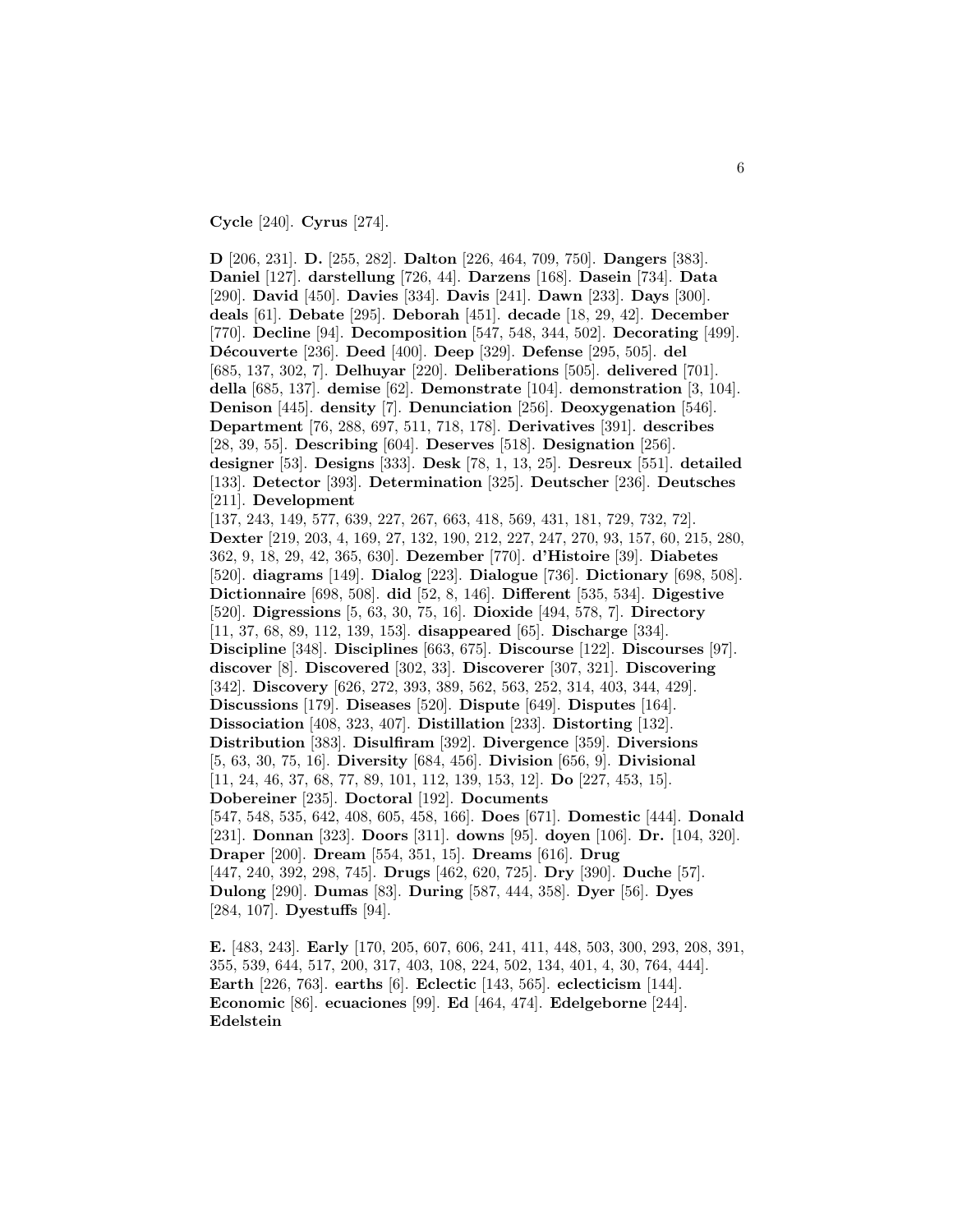[360, 397, 348, 313, 329, 417, 363, 298, 630, 399, 381, 278, 328, 343, 362, 365]. **Edgar** [289, 106]. **Edge** [286, 281]. **Edinburgh** [607]. **Edition** [474]. **Editions** [236]. **Editor** [154, 197, 78, 250, 352, 426, 440, 452, 1, 13, 25, 376]. **Editorial** [531, 544, 560, 574, 599, 585, 596, 609, 622, 636, 652, 676]. **Eds** [483, 448]. **EDTA** [592]. **Educating** [118]. **Education** [456, 335, 444, 489, 82, 567]. **Educator** [180, 178, 509, 758]. **Edward** [211, 127, 743]. **Effect** [385, 480, 334, 696, 211]. **Effects** [187, 750, 226]. **Ehregott** [230]. **Eighty** [370]. **Eighty-Five** [370]. **Eilhard** [211, 211, 747]. **Eirenaeus** [145]. **Eka** [429]. **Eka-Iodine** [429]. **Elbs** [331]. **Election** [117, 11, 37]. **Electrical** [334]. **Electricity** [248]. **Electrochemical** [129]. **electrochemistry** [72, 67]. **Electrode** [214]. **Electrogravimetry** [72]. **Electrolysis** [128]. **Electrolytic** [209, 323]. **Electromagnetic** [310]. **Electrometer** [315]. **electronics** [94]. **Electrons** [129]. **Elegant** [185]. **Elemens** [39]. **Element** [302, 349, 359]. **El´ ´ ementaire** [55]. **Elemental** [419]. **Elements** [466, 763, 541, 229, 253, 324, 282, 649, 498, 446, 469, 569, 276, 746, 687, 226, 496, 719]. **Elixir** [620]. **Ellen** [461, 722, 252]. **Elucidation** [632]. **Embedded** [180]. **emergence** [31, 4]. **Emergency** [358]. **Emigré** [341]. **Emil** [549, 564]. **Empire** [381]. **encyclopedia** [695, 218]. **Endowed** [95]. **ends** [57]. **Energy** [619, 294, 146]. **Engage** [658]. **Engagement** [666]. **Engineering** [493, 492]. **engineers** [767, 35]. **England** [473, 762, 211, 519, 444, 743]. **English** [211, 546, 604, 641, 407, 457, 468, 534, 454]. **English-Speaking** [468]. **Enjoyable** [630]. **enlightened** [50]. **Enlightenment** [556]. **Enough** [715, 211]. **entertainments** [753, 513]. **Environment** [419]. **Environmental** [200]. **Enzyme** [344]. **Episode** [445]. **Episodes** [763, 226]. **Epitomizing** [657]. **Equilibria** [355, 224]. **Equilibrium** [234]. **Equity** [684]. **Equivalency** [129]. **Era** [647]. **Erasmus** [356]. **Eric** [496]. **Erlich** [222]. **Ernest** [307]. **Errata** [529]. **Erratum** [176, 305]. **Erzherzogs** [110]. **Essay** [413]. **Essays** [86, 769, 10, 22]. **Esteem** [340]. **Estimating** [479]. **Ethics** [568]. **Etymological** [698, 508]. **´etymologique** [698, 508]. **Eureka** [420]. **Europe** [236, 764, 721, 467, 448]. **European** [475, 244, 147, 420]. **Evan** [488]. **Even** [149, 96, 66]. **Events** [24, 46, 37, 68, 77, 89, 101, 112, 139, 153]. **Everitt** [500]. **evolucion** [99]. **Evolution** [129]. **Evolving** [664]. **Ewell** [97]. **Example** [553, 7]. **Examples** [373]. **exemplified** [145]. **existence** [734]. **Expansive** [679]. **expected** [32]. **Experience** [489]. **Experiment** [536]. **Experimentalist** [53]. **Experiments** [224, 53]. **Expertise** [448, 764]. **Explanation** [144]. **Explanations** [535, 534]. **Exploration** [663]. **explores** [9, 18, 29, 42]. **Exploring** [660]. **Explosives** [499]. **extraordinary** [761, 110]. **Eye** [567]. **eyes** [5]. **Eyring** [423, 428, 212].

**F** [136]. **F.** [391]. **fabric** [49]. **Fabrication** [290]. **Faces** [503]. **Factory** [572, 731]. **Fahs** [106]. **Failed** [536]. **Faith** [120]. **Fajans** [425, 41, 61]. **Fall** [444, 21, 633]. **Fallen** [618]. **fallout** [739, 740, 460]. **Fame** [405]. **Famed** [342]. **Family** [643]. **famous** [83, 75, 84, 51]. **Faraday** [110, 474, 113, 131,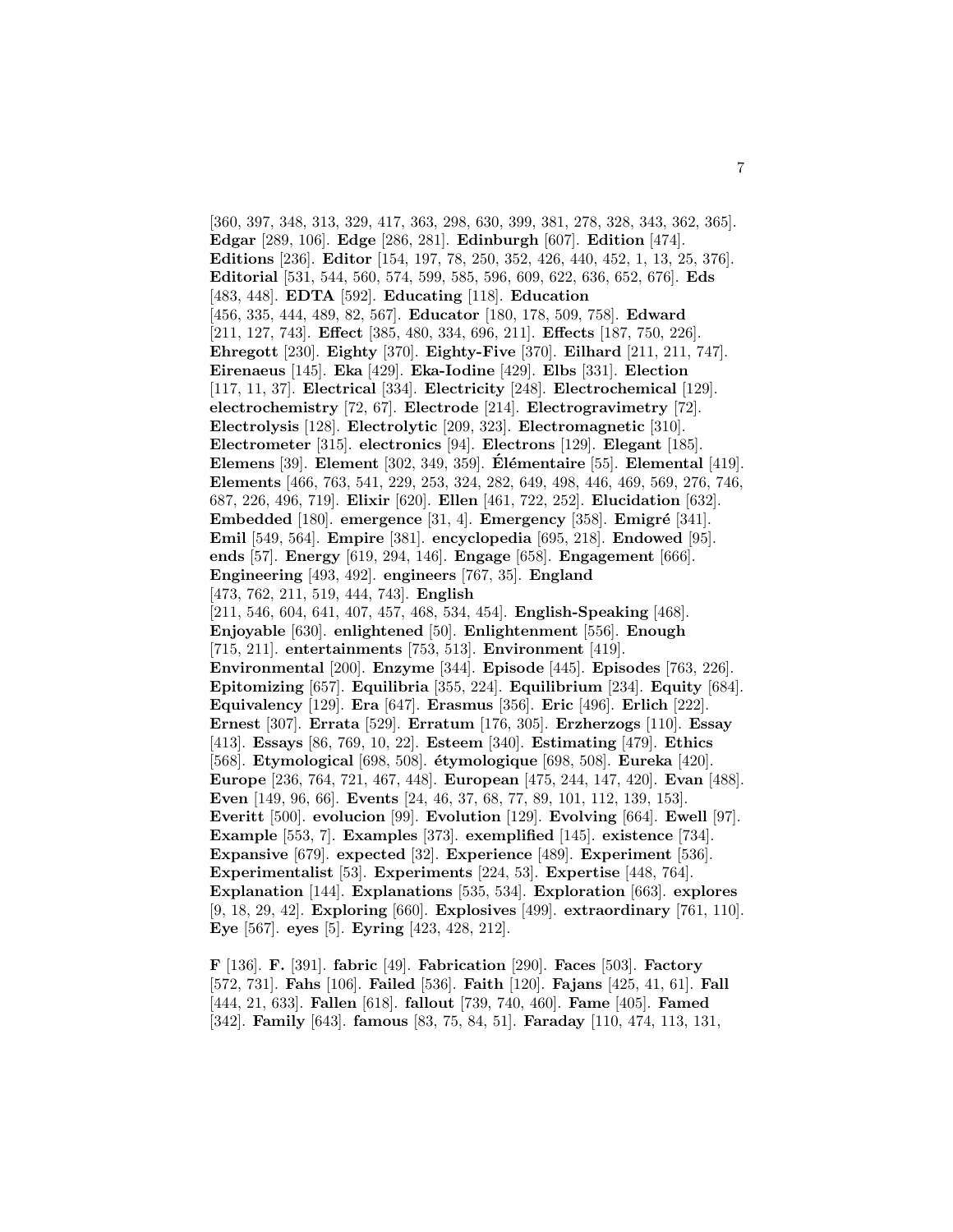118, 124, 179, 117, 123, 119, 125, 417, 121, 120, 127, 756, 115, 129, 122, 116]. **Farewell** [11]. **fates** [51]. **Father** [590, 301]. **favorite** [7]. **FDA** [620]. **Feigl** [173]. **Female** [606, 340]. **Ferdinand** [592]. **Festival** [513, 753]. **Festschrift** [142]. **Feuding** [433]. **Field** [525]. **Fifty** [362, 612, 365]. **Fight** [311]. **Figure** [602]. **Film** [435]. **Final** [244]. **Finally** [525]. **Finding** [429]. **Fine** [237]. **finitur** [735]. **Firmenich** [99, 704]. **First** [462, 604, 237, 419, 648, 95, 199, 441, 539, 213, 350, 314, 39, 41, 18, 725, 16, 72, 86, 516, 221]. **Fischer** [564]. **Fisher** [450]. **fission** [30]. **Five** [370, 588]. **Flack** [612]. **Florida** [482]. **Flour** [494, 578]. **Fluorescence** [289]. **Fluorine** [123]. **Foci** [680]. **Folin** [231]. **follow** [48]. **fondamenti** [685, 137]. **Food** [243, 107, 210]. **foremost** [105]. **Forensic** [451, 691]. **Foreword** [655]. **Forgotten** [606, 445, 457, 667]. **Formation** [271, 287]. **Formeln** [44, 726]. **Former** [382]. **formulas** [726]. **Foundation** [567]. **Foundations** [612]. **founder** [12]. **Four** [288, 253, 324, 446]. **Fourcroy** [39]. **Fourteen** [167]. **France** [455]. **Francis** [306, 293]. **Francois** [232]. **Francois-Pierre** [232]. **Frank** [474]. **Frankland** [211, 743]. **Franklin** [162]. **Frederick** [618, 323]. **French** [239, 83, 505, 84, 234, 698, 508]. **Friedlieb** [333]. **Fritz** [236, 303, 173]. **Fritzsche** [644]. **Fuel** [549]. **Fulhame** [56]. **Fulminans***}* [499]. **Fundament** [211]. **Future** [69, 81, 92, 103, 113, 670, 682, 375, 348, 671, 662, 659, 11, 24, 46, 37, 68, 77, 89, 101, 112, 139, 153].

**G** [449]. **Gabriel** [315]. **Ganz** [459]. **Gap** [137, 688]. **Gas** [536, 379, 273]. **gases** [705, 450]. **gatekeeper** [692, 218]. **Gateway** [660]. **Gavroglu** [484]. **Geber** [140]. **Geburtstag** [770]. **Gel** [390]. **Gellert** [230]. **genannt** [770]. **Genealogical** [265]. **Genealogy** [90]. **General** [391]. **Generality** [525]. **Generation** [472, 582, 733]. **generators** [91]. **Genesis** [72]. **Genius** [110, 417, 756]. **Geoffrey** [565]. **Geologist** [602]. **George** [323, 136, 249, 344]. **Georges** [168]. **Georgius** [132]. **German** [5, 38, 726, 734, 770]. **Germany** [468]. **Giant** [237]. **Giants** [288]. **Gibber** [140]. **Gibbs** [294]. **Gilbert** [518]. **Girl** [454, 517]. **Giunta** [464, 276]. **Glass** [385]. **Gleditsch** [461, 722, 252]. **Glitters** [76, 760]. **Gmelin** [402]. **God** [463, 717]. **Good** [576]. **Gordon** [394]. **gourmet** [107]. **Grant** [493, 491, 492, 486, 489, 488]. **Granville** [330]. **graphical** [726]. **Graphischer** [44, 726]. **Great** [542]. **Greece** [447, 745]. **Green** [430, 379, 527]. **Greenhouse** [211, 696]. **Griep** [465]. **Grips** [668]. **Grotta** [7]. **Grotthuss** [378]. **Groups** [137, 706]. **Grow** [164, 98]. **Guide** [79, 558]. **Gustavus** [225].

**H** [477, 243, 248]. **Haber** [236]. **Hackh** [445]. **Half** [95]. **Hall** [405, 194]. **Hampshire** [6]. **Hand** [56]. **Handbook** [451, 691]. **Handbuch** [402]. **Happened** [7, 20, 33, 65]. **Happy** [656]. **Hare** [273, 162]. **Harkins** [200]. **Harry** [75, 401]. **Harvard** [537]. **Head** [178]. **Health** [121]. **Heart** [332]. **Heat** [214]. **Henry** [423, 428, 105, 494, 635]. **Henrys** [218, 703]. **Her** [461, 163, 722]. **Herbert** [132, 569]. **heritage** [38]. **Hermann** [175, 741]. **high** [20, 75]. **Higher** [444]. **Hill** [76, 261, 718]. **Him** [226, 750]. **himself**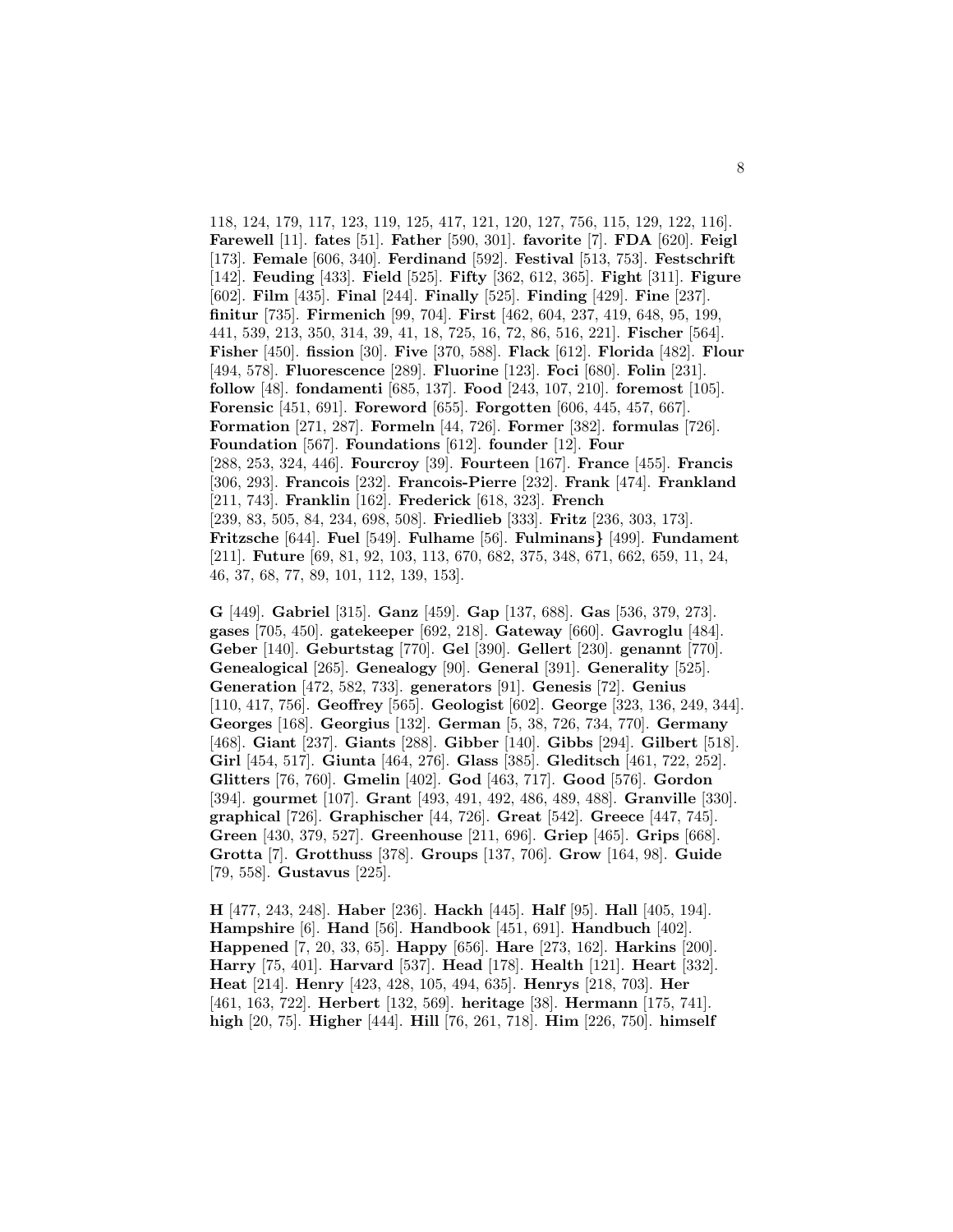[50]. **Hinduism** [446]. **Hinrichs** [225]. **Hints** [122]. **Hispanic** [478]. **Hist** [211, 326, 371, 532, 545, 561, 427, 373, 575, 586, 597, 600, 610, 623, 637, 653, 677, 616, 353, 374]. **Histoire** [236]. **Historian** [180, 43, 12]. **Historians** [683, 453, 105, 106]. **historica** [99]. **Historical** [76, 137, 218, 526, 523, 510, 478, 479, 171, 149, 515, 663, 418, 581, 664, 698, 508, 695, 710, 104, 729, 760, 157]. **Historiography** [449, 161, 364, 661, 728]. **historique** [698, 508]. **History** [10, 22, 35, 76, 137, 160, 175, 218, 226, 236, 450, 466, 449, 484, 474, 476, 550, 558, 572, 627, 679, 670, 656, 682, 684, 673, 180, 690, 370, 427, 660, 666, 395, 335, 763, 375, 658, 132, 241, 9, 18, 29, 42, 263, 348, 671, 372, 411, 520, 389, 500, 562, 329, 587, 662, 238, 453, 107, 294, 363, 731, 669, 247, 365, 379, 630, 539, 644, 664, 665, 266, 292, 325, 390, 404, 373, 582, 672, 188, 317, 403, 661, 686, 687, 689, 700, 701, 702, 705, 708, 30, 713, 27, 718, 149]. **history** [720, 721, 727, 728, 133, 73, 749, 60, 769, 757, 102, 82]. **Hitchins** [252]. **Hoff** [75]. **Hofmann** [80]. **Hohenheim** [770]. **Homberg** [33]. **Home** [293]. **Homer** [332]. **honor** [104]. **Hoover** [132]. **Hopkins** [349]. **Horovitz** [252]. **Horstmann** [407, 409]. **Howard** [537]. **Hubert** [104]. **Hugh** [466]. **Hughes** [334, 187]. **Hugo** [83]. **Hulett** [249]. **human** [96]. **Humanity** [522]. **Humboldt** [302]. **Hundred** [174, 674]. **Hungarian** [198, 242]. **Hunter** [463]. **Hydrating** [283]. **Hydrazones** [502]. **Hydrocarbon** [233]. **Hydrocarbons** [547, 274]. **Hydrogen** [70, 344, 235, 47]. **Hydrolysis** [186]. **Hypotheses** [422].

**Iconoclast** [168]. **Iconoclastic** [308]. **Ideas** [720, 175]. **Identifying** [589, 478]. **if** [54]. **Ignoring** [283]. **Ihde** [260, 261, 263, 262, 264]. **Ii** [645, 427, 39, 18, 292, 358, 481]. **III** [137, 685, 186, 55, 29]. **Illinois** [395, 318]. **illustrate** [7]. **Imidazole** [391]. **Immediately** [481]. **impact** [148]. **Importance** [669]. **Important** [618, 135, 41, 9, 52, 72]. **Improved** [273]. **Impurity** [99, 714]. **Inc.** [240]. **including** [736]. **Inclusivity** [684]. **independent** [56]. **Index** [201, 202, 258, 259, 346, 347, 437, 438]. **Industrial** [565, 108, 489]. **industrialist** [95]. **Industry** [218, 557, 96, 491, 364, 94, 223, 524, 661, 686, 703, 752, 76, 137]. **Influence** [180, 605, 275]. **Influences** [373]. **Information** [657, 546, 547, 548, 641, 629, 505, 520, 617, 675, 499]. **Infrastructure** [394]. **Ingenious** [56]. **Ingeniously** [505]. **Ingold** [183, 180, 182, 187, 178, 181]. **Inorganic** [525, 107]. **Insights** [420, 108]. **installment** [41, 61]. **Institute** [520, 629, 660]. **Institution** [110, 701, 756, 115]. **Instruction** [489]. **Instructions** [155, 388, 398, 497, 514, 530, 543, 559, 573, 598, 584, 595, 608, 613, 634, 650]. **Instrument** [227]. **Instrumentation** [157]. **Instruments** [695, 54, 218]. **Integrity** [553]. **Intellectual** [557, 481]. **Interest** [24, 46, 37, 68, 77, 89, 101, 112, 139, 153]. **Interesting** [294, 94]. **International** [137, 505, 587, 686, 31]. **Interpretation**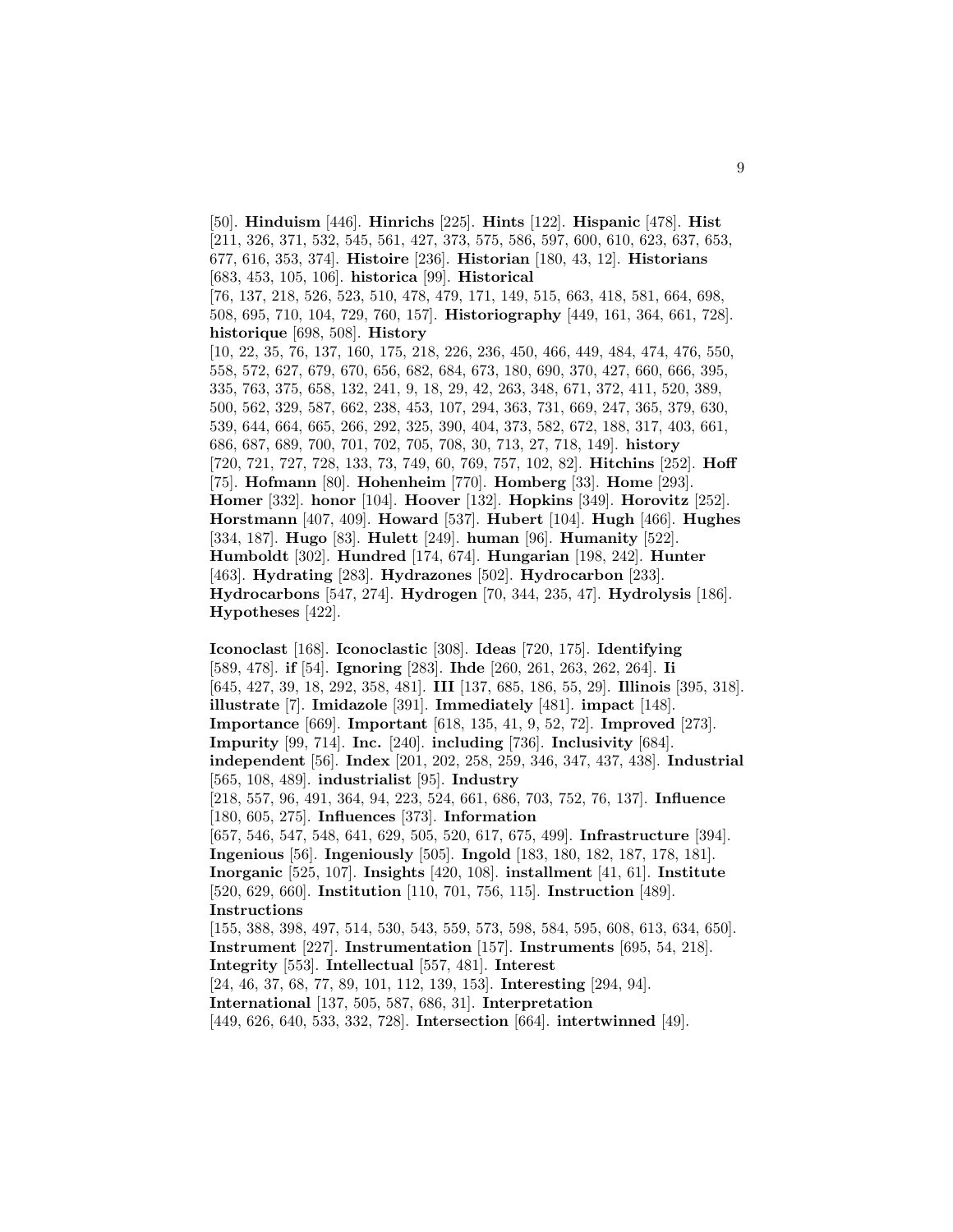**Interview** [554]. **Interviewing** [672]. **Introducing** [43]. **Introduction** [142, 546, 604, 641, 114, 177, 407, 457, 534, 48, 487]. **Inventi** [441]. **Invention** [357, 392, 273]. **Inventions** [592]. **Inventor** [211, 168, 405, 715]. **Investments** [567]. **Invited** [156]. **Involved** [344]. **Iodine** [342, 429]. **Ionic** [211, 696]. **Ions** [283]. **Ipatieff** [643]. **Iron** [174, 332]. **ironic** [51]. **ironworks** [19]. **Irving** [435]. **ISBN** [571]. **Isn't** [536]. **Isolation** [325]. **Isomerism** [535, 534]. **Isotopes** [589, 252]. **Israeli** [242]. **Issue** [369, 32, 113]. **Issues** [69, 81, 92, 103, 113]. **Iuliia** [205]. **IV** [42, 325].

**J** [464, 474, 635]. **J.** [552, 400, 229]. **Jabber** [140]. **Jaffa** [210]. **Jahrbuch** [110]. **James** [474, 612, 349, 413, 308, 635, 109]. **Jane** [587]. **Japanese** [99, 759]. **Japp** [391]. **Jazz** [451, 691]. **Jean** [83, 467]. **Jean-Baptiste** [83]. **Jeannette** [485]. **Jefferson** [341]. **Jeffrey** [353]. **Jeopardy** [117]. **Jo** [472]. **Johannes** [195, 165, 166]. **John** [260, 473, 762, 226, 447, 449, 462, 414, 480, 750, 334, 86, 64]. **Johnson** [320]. **Johnston** [64]. **Joint** [384]. **Jonas** [645]. **Jones** [75, 494]. **Joseph** [76, 626, 71, 417, 340, 293, 159, 337, 748]. **Josiah** [442]. **Journal** [538, 567]. **Journals** [350]. **Journey** [630]. **Jr** [473, 136, 762]. **Jr.** [357, 443]. **Jude** [236]. **Judgment** [118]. **Julius** [516]. **jumping** [688, 137]. **June** [459]. **Jungfer** [244]. **Just** [140, 50]. **Justus** [218, 692]. **juvenile** [701].

**Kamlet** [645, 482]. **Kampf** [734]. **Kansas** [243]. **Karl** [331]. **Karrer** [384]. **Kasimir** [425, 41, 61]. **Kaye** [536]. **Kazan'** [285, 640, 563, 74]. **Keeping** [375]. **Kein** [448]. **Kekulé** [554, 351, 75]. **Key** [224, 678]. **Khemye** [316]. **Kidney** [520]. **Kinetic** [470, 515]. **Kinetics** [457, 224]. **Kizhner** [546, 502, 579]. **Klaus** [563]. **Kline** [239]. **Knowledge** [501]. **Known** [386, 136, 770]. **knows** [54]. **Knoxville** [35, 749]. **Koji** [651]. **Kolbe** [175, 73, 741]. **Konstitutions** [44, 726]. **Konstitutions-Formeln** [44, 726]. **Kopp** [73]. **Kostas** [484]. **Kubanek** [461].

**L** [474]. **Lab** [648]. **Labillardiere** [267]. **Laboratories** [482, 239]. **Laboratory** [419, 227, 731, 489, 395, 318, 764, 572]. **Lactic** [137, 689]. **Lafayette** [335]. **L'Affaire** [196]. **Lagerkvist** [495]. **Lamp** [431]. **Land** [493, 491, 492, 486, 489, 488]. **Land-Grant** [493, 492, 486, 489]. **Landmark** [318]. **Landmarks** [515]. **Langmuir** [435]. **Language** [219, 303, 505]. **larger** [66]. **largest** [47]. **Lars** [471]. **Last** [365, 674, 32, 66]. **late** [85]. **Latent** [214]. **Later** [199]. **Laura** [85]. **Lauren** [460]. **Lavoisier** [55, 50, 53, 54, 52, 49, 51, 225]. **Law** [516]. **Lawrence** [110, 755]. **Laws** [243, 97, 128]. **Lea** [436, 301, 603]. **Lead** [566]. **learn** [34]. **Learned** [350]. **least** [20]. **Lecithin** [314]. **Lecture** [160, 150, 161, 82, 3, 700, 104, 38]. **Lecturer** [118]. **Lectures** [552, 700, 701]. **Legacy** [110, 566, 49, 755]. **Leicester** [105]. **Leipzig** [283]. **Leo** [483, 768]. **Leopold** [457, 110, 470]. **Leprosy** [330]. **Lermontova** [205]. **Lesch** [462]. **Less** [461, 722]. **Lesser** [386]. **Let** [232]. **Letter** [250, 352, 439, 440, 452, 376, 446, 162]. **Letters**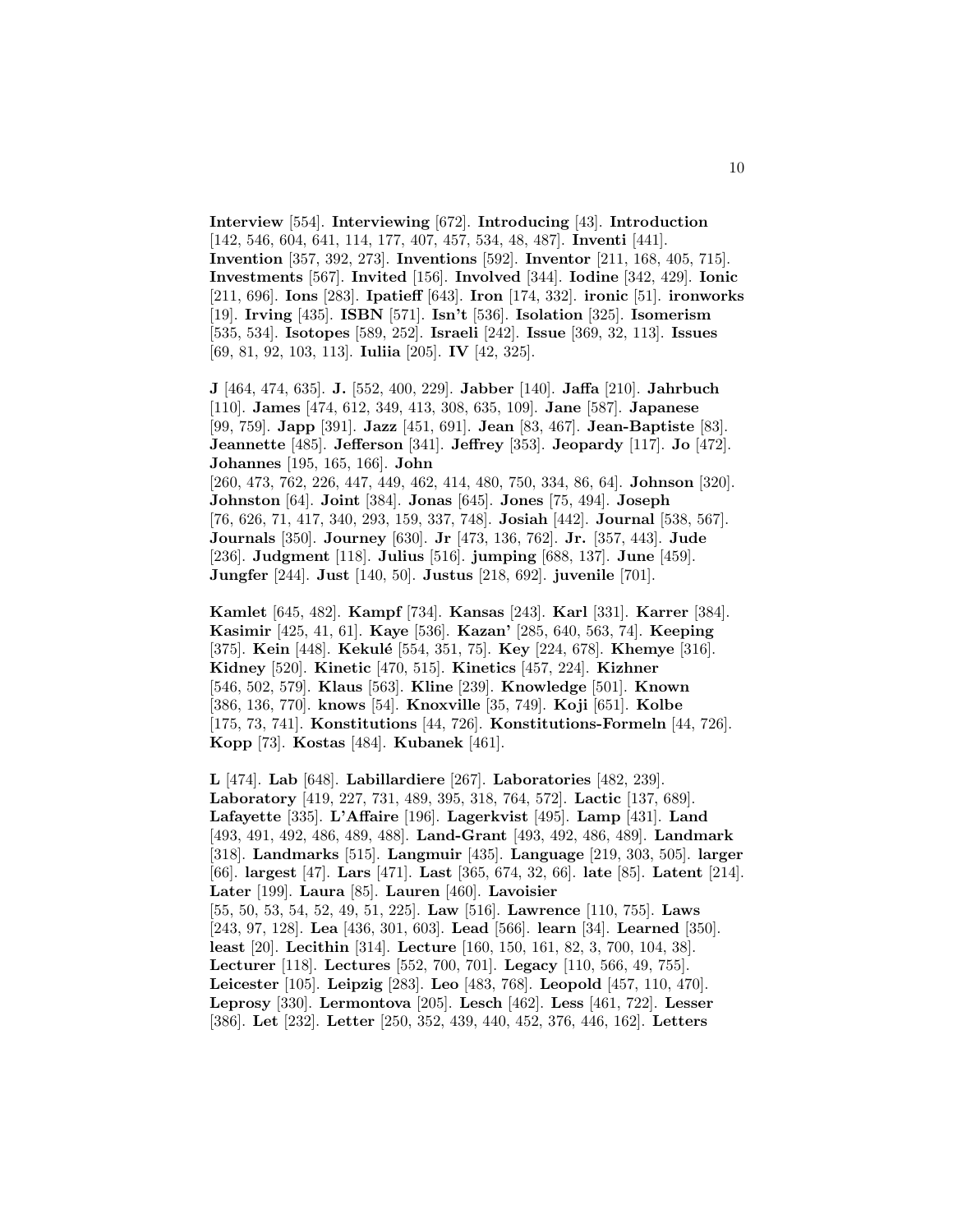[2, 14, 26, 88, 100, 111, 138, 152, 414, 382, 127]. **level** [31]. **Levinstein** [223]. **Lewis** [268]. **lexicon** [28]. **Liebig** [218, 692, 468]. **Life** [211, 461, 143, 261, 240, 423, 716, 320, 724, 732, 580, 621, 342, 83, 722, 571, 67]. **Lifetime** [211, 715]. **Light** [232, 323]. **Lighter** [235]. **liked** [106]. **Limits** [556]. **Line** [430]. **Linton** [85]. **Linus** [247]. **Lippmann** [315]. **Liquid** [249]. **Liquids** [428]. **Lisbon** [501]. **List** [130, 226, 750]. **literal** [21]. **literary** [17]. **Literature** [316, 98]. **little** [136]. **little-known** [136]. **Lived** [716, 211]. **Lively** [56]. **Lives** [405]. **Lloyd** [170]. **Loeb** [213, 251]. **London** [351, 591, 178]. **Long** [670]. **look** [97, 133, 147, 54, 136]. **Looking** [370, 375]. **loose** [57]. **Lore** [447, 745]. **Loschmidt** [216]. **Lost** [541, 435, 436, 736]. **Love** [460, 739, 740]. **Lowry** [191].

**M** [630]. **M.** [301, 603]. **Made** [110, 699]. **Madison** [718, 76]. **Magic** [639]. **Magician** [651]. **Makers** [433]. **Making** [137, 236, 313, 308, 689, 721]. **Malley** [476]. **Man** [110, 756]. **Manchester** [218, 571, 703]. **manifesto** [55]. **Manipulation** [125, 417]. **Manipulator** [126]. **Manque** [124]. **Manual** [719, 55, 64]. **Manufacturing** [385]. **Manuscript** [516]. **Many** [675]. **Marcet** [617, 587, 602]. **March** [651]. **Marie** [460, 461, 739, 740]. **Marjorie** [465, 476]. **Mark** [465]. **market** [764]. **Markovnikov** [604, 172, 433]. **Markovnikov's** [604]. **Marshall** [105, 160]. **Martha** [197]. **Martin** [565]. **Martine** [467]. **Mary** [472]. **Mass** [489, 234, 146, 20]. **master** [71]. **Mastering** [619]. **Materials** [448, 764]. **mathematics** [4]. **Matter** [556, 572, 146, 97, 731]. **Matveevich** [502, 579]. **Mauve** [367]. **Max** [209]. **May** [651]. **Mayer** [146, 516]. **Mcafee** [204]. **McCoy** [569]. **Mcduffie** [204]. **McEvoy** [449]. **Means** [658]. **Measurement** [108]. **Mechanics** [428]. **Mechanisms** [185]. **mechanization** [145]. **Mechanochemistry** [301]. **medals** [6]. **Medical** [557]. **Medicinal** [663]. **Medicine** [451, 591, 691, 4, 725, 462]. **Medium** [187]. **Meeting** [633]. **Meetings** [11, 24, 46, 37, 68, 77, 89, 101, 112, 139, 153]. **Meets** [567, 75]. **Mellor** [71]. **Melville** [621]. **Members** [11, 24, 46, 37]. **Memorabilia** [106]. **Memorial** [255]. **Memoriam** [139]. **Memories** [264]. **Men** [137, 630, 742]. **Mendeleev** [641, 658, 282, 498]. **Mentored** [401]. **Mentors** [468]. **Merck** [237]. **Mercury** [478, 431, 33]. **Mesomerism** [181]. **Message** [11, 37, 353]. **Metallurgic** [230]. **Metallurgical** [332]. **metallurgy** [713, 757, 760, 218, 76]. **Metals** [421, 569, 736]. **Metamorphosis** [239]. **Meter** [207, 108]. **Method** [547, 414]. **M´ethode** [712, 28]. **Methodology** [455]. **Methods** [632]. **metodos** [99]. **Meyer** [641]. **Micelles** [187]. **Michael** [110, 463, 472, 474, 119, 125, 417, 733, 208, 120, 756, 115]. **microcrith** [20]. **Microreactors** [187]. **Mid** [236, 412, 489, 738]. **Mid-19th** [412]. **Mid-Twentieth** [236, 738]. **Mid-Western** [489]. **Midgley** [357]. **Mighty** [164]. **Mikasen** [465]. **Mikhailovich** [172, 433]. **Military** [119]. **Minds** [542]. **Mining** [556, 467]. **Miracle** [462, 725]. **Mirrored** [179]. **Mirrors** [132, 120]. **Missed** [495, 765]. **Mission** [371]. **Mistaken** [422]. **Misunderstandings** [164]. **Mitchell** [57]. **Mitscherlich** [211, 747]. **Mixed**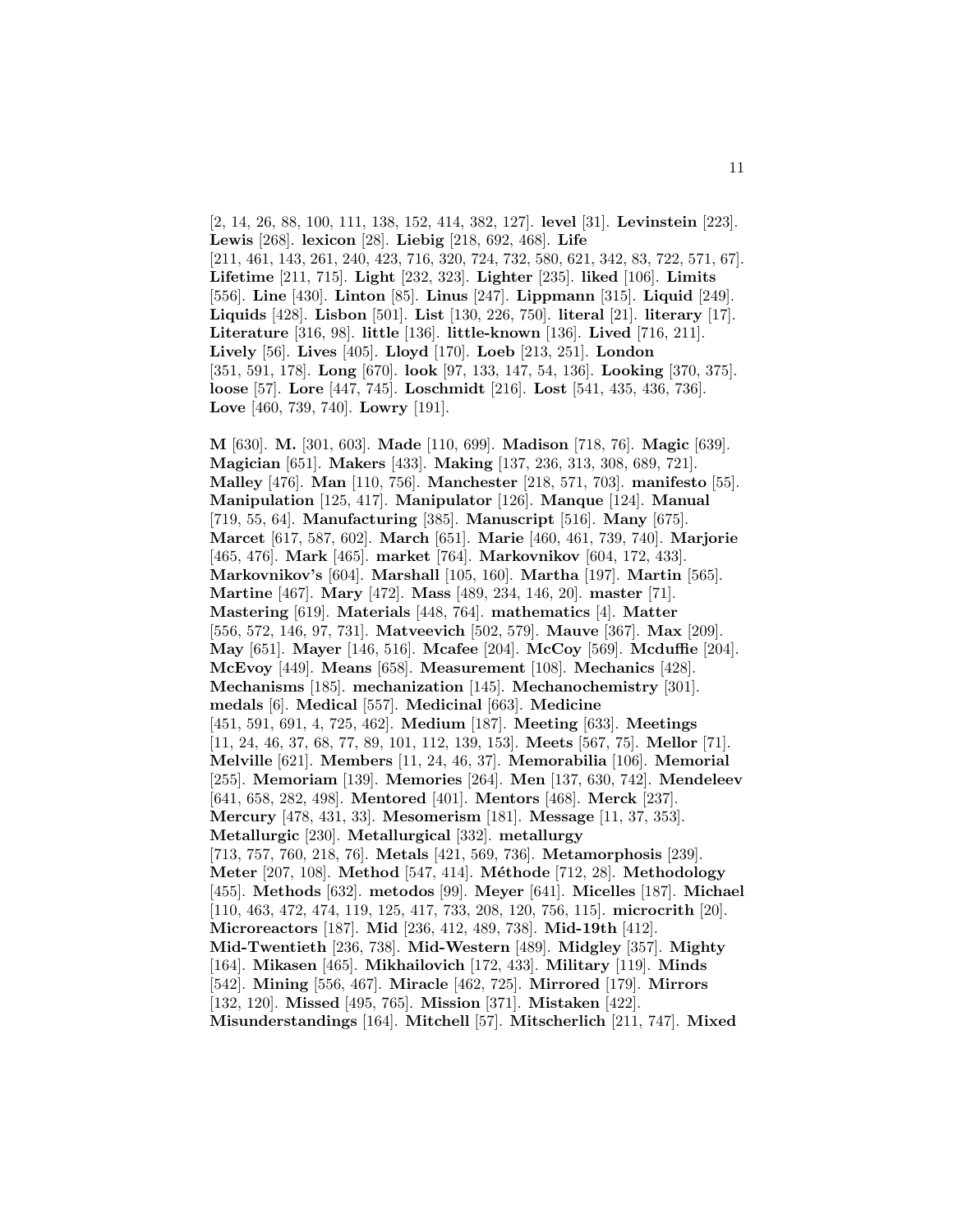[191]. **Mixter** [518]. **Mixtures** [275]. **Model** [423]. **Models** [133]. **Modern** [175, 557, 626, 448, 363, 222, 647, 429, 4, 764, 766, 16, 49]. **Mole** [129]. **Molecular** [351, 732, 377]. **molecules** [734]. **Molek¨ulen** [734]. **Moment** [582]. **Monopoly** [557]. **Montana** [200]. **Monument** [225]. **Moors** [274]. **Morianen** [419]. **Morrill** [194, 490, 486]. **Morris** [213, 251]. **morte** [735]. **Moscow** [283, 579]. **Mosher** [401]. **most** [9]. **Motion** [748, 76]. **movies** [711, 465]. **Moving** [664, 582]. **Mrs.** [56]. **Much** [705, 54, 450]. **Mulliken** [228]. **Multidisciplinary** [681, 664]. **Multiple** [191]. **Munchen** [211]. **Munitions** [227]. **M¨unz** [592]. **Murder** [451, 691]. **Museum** [211, 198, 21, 432, 134, 87, 74]. **musings** [27, 60]. **Mutal** [605]. **Mutual** [669]. **My** [735, 175]. **Myer** [210]. **mysteries** [17]. **Mysterious** [476, 727]. **Mythical** [404].

**Nadezhda** [205]. **Naef** [99, 704]. **Na¨ıvet´e** [616]. **Nakanishi** [651]. **Name** [256]. **Napoleon** [234]. **nascent** [65, 95]. **Nathan** [480]. **National** [198, 505, 318, 358, 520, 405]. **Natural** [295, 337, 632]. **Naturelle** [39]. **nazionale** [685, 137]. **nearly** [135, 7]. **Nebraska** [170]. **nec** [735]. **Necessarily** [357]. **Neglected** [602, 41, 133]. **Neither** [708, 484]. **Nernst** [251, 275]. **Network** [501]. **Neumann** [414]. **Newlands** [229, 276]. **News** [11, 24, 46, 37, 68, 77, 89, 101, 112, 139, 153, 135]. **Next** [674]. **NIDDK** [520]. **Niepce** [272]. **NIH** [358]. **Nikolai** [284, 502, 579]. **Nineteenth** [99, 618, 493, 742, 714, 137, 468, 494]. **Nineteenth-Century** [618, 742, 137, 494]. **nisi** [735]. **Nitrate** [383, 45]. **Nitric** [411]. **No** [211, 229]. **Nobel** [495, 631, 646, 765]. **Nobelpreisträger** [236]. **Noble** [450, 536, 705]. **Nomenclature** [28, 712]. **Nomination** [215]. **Nominations** [278, 328, 343, 360, 397]. **Nonclassical** [256]. **Nonmetallic** [569]. **nor** [484, 708]. **Norms** [417]. **Norris** [612]. **North** [571]. **Note** [287, 626, 159]. **Notebook** [122]. **Notes** [10, 22, 35, 44, 76, 67, 110, 99, 151, 137, 175, 211, 218, 226, 236, 549, 411, 11, 24, 46, 37]. **Nothing** [450, 722, 705, 461]. **Notice** [141]. **Notitia** [441]. **novel** [134]. **novels** [106]. **Novum** [306]. **Noyes** [318, 275]. **Nuclear** [707, 503, 30, 459]. **Number** [251]. **Numbers** [201, 202]. **Nuper** [441]. **Nutrition** [210]. **Nye** [472]. **nylon** [715, 211].

**Oak** [310]. **Oberlin** [288]. **Oblivion** [618]. **Obscurity** [667]. **Observations** [124, 422]. **oddities** [134]. **Odyssey** [306]. **Oesper** [38]. **Officer** [68]. **Officers** [532, 545, 561, 575, 586, 597, 600, 610, 637, 653, 677, 11, 37, 89, 112, 139, 153, 623]. **often** [41]. **Ohio** [456]. **Old** [97, 17, 86, 64, 109, 136, 167, 193]. **Older** [536]. **oldest** [19]. **Once** [65]. **One** [211, 648, 421, 715, 105, 54]. **only** [53, 54]. **Oparin** [580, 628]. **Opposition** [287]. **Oppposition** [271]. **orbital** [732]. **Order** [219, 199]. **Ores** [174]. **Organic** [228, 10, 175, 552, 526, 182, 124, 179, 206, 710, 445, 612, 285, 639, 662, 185, 539, 184, 381, 401, 726, 107, 741, 769, 510]. **Organischen** [44, 726]. **Organophosphorus** [590]. **Organum** [306]. **Origin** [580, 569, 480]. **Originally** [236]. **Origins** [472, 557, 203, 409, 470, 222, 84, 150, 9, 733].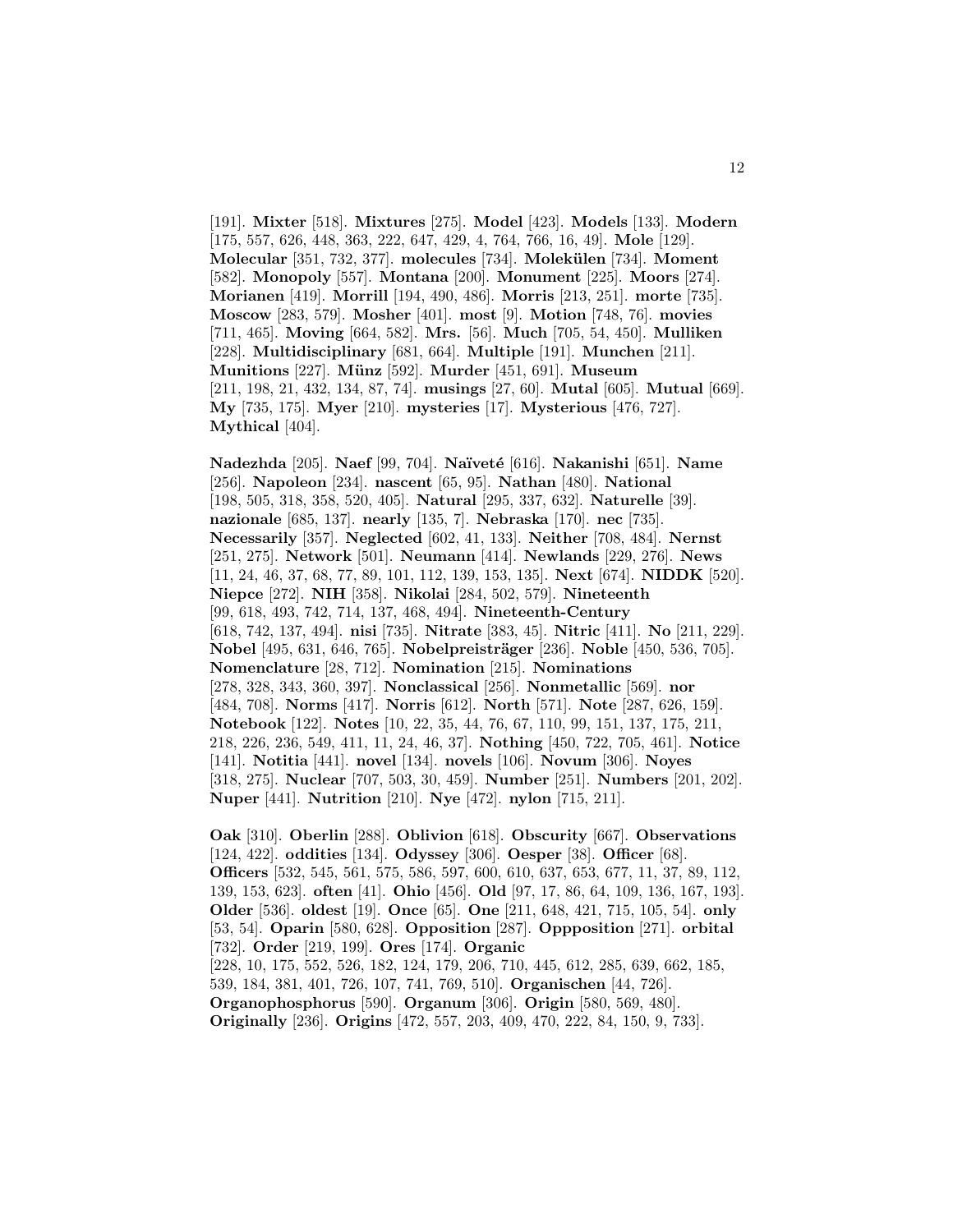**Oruro** [479]. **Osborne** [169]. **Ostwald** [442, 294, 213]. **other** [218, 63, 703, 106]. **Otto** [143, 231]. **Our** [456, 113, 38]. **Ouroboros** [519]. **overview** [48]. **Own** [648]. **oxidizing** [45]. **Oxozone** [404]. **oxygen** [8]. **Oxyhydrogen** [40]. **Ozohydrogen** [404]. **Ozone** [266, 292, 325, 390, 404, 390].

**p70** [211]. **Painting** [436]. **Palace** [189]. **palate** [107]. **palette** [107]. **Pan** [469]. **Pan-Slavism** [469]. **Pantisocracy** [339]. **Paper** [604, 399, 381]. **Papers** [546, 384, 443]. **Paracelsus** [770, 226, 770]. **paradoxes** [51]. **parallels** [83, 94, 51]. **Paris** [185, 625, 342]. **Parisian** [270]. **Parke** [241]. **Parsons** [228, 442]. **Part** [548, 50, 41, 28, 39, 55, 9, 18, 29, 42]. **Parting** [12, 47, 91, 80, 140, 102]. **Partington** [400]. **Passion** [594]. **Past** [67, 218, 682, 386, 659, 582, 34, 723, 11]. **patent** [84]. **Path** [504, 581]. **Paths** [478]. **Pathway** [128]. **Pathways** [616]. **Patterns** [449, 728]. **Paul** [206, 384]. **Pauling** [247]. **Payen** [267]. **Penington** [86]. **Penn** [488]. **Pennsylvania** [339]. **People** [295]. **Peoria** [395]. **Perchlorate** [383]. **Percy** [537]. **Perfection** [76, 748]. **Period** [266, 70]. **Periodic** [687, 495, 633, 415, 541, 471, 498, 469, 150, 765, 466]. **Periodicity** [229]. **Perkins** [330]. **Peroxide** [344]. **Personal** [226, 364, 188, 750, 115]. **Perspective** [523, 171, 82, 413, 49]. **Perspectives** [150, 161]. **Petersburg** [283]. **Petit** [290]. **Petrochemicals** [752, 76]. **Pfaff** [248]. **Pfaundler** [457, 470]. **Pfizer** [238]. **pH** [108, 207]. **Pharmaceutical** [557, 237]. **Pharmacist** [299]. **Pharmacological** [625]. **Pharmacology** [418]. **Pharmacy** [745, 447, 419]. **Phenomenon** [242]. **Philalethes** [145]. **Phillipines** [330]. **Philosopher** [337]. **Philosophical** [276]. **Philosophy** [593, 165]. **Phlogistion** [338]. **Phospholipid** [314]. **Physical** [549, 552, 400, 182, 179, 206, 442, 612, 298, 184, 325, 213]. **Physician** [602]. **Physics** [484, 203, 399, 708]. **pictorial** [104]. **Picture** [189, 5]. **Pierre** [460, 739, 740, 232, 192]. **Pigment** [499]. **Pioneer** [228, 204, 206]. **Pioneering** [546, 552, 456, 210]. **Pioneers** [231, 754, 512]. **Piperidine** [217]. **Place** [523, 247, 756, 110]. **Plain** [97]. **Planet** [523]. **Plans** [339]. **Plastics** [483, 768]. **Platinum** [421, 700]. **Played** [224]. **Plurality** [669]. **Plus** [185, 185]. **Pm** [349]. **Poisoner** [451, 691]. **Poisonous** [477, 693]. **Polanyi** [472, 733, 208]. **Polarization** [209]. **Polish** [410]. **Political** [51]. **Politics** [50, 341, 538, 524]. **Pollution** [478]. **Polyacetylene** [504, 581]. **Polyaniline** [644]. **Polymer** [539]. **Polypyrrole** [539]. **Polytechnic** [501]. **Pool** [379]. **Poor** [668]. **Popular** [313]. **Porcelain** [420]. **Porfir'evish** [67]. **portrait** [143, 85]. **possible** [699, 110]. **Post** [295]. **Post-WWI** [295]. **Posthumouly** [280]. **Posthumous** [631, 646]. **Potashes** [268]. **Potential** [660, 486, 214]. **Potos´ı** [479]. **Pounding** [311]. **Powder** [494, 578]. **pp** [571]. **Practical** [203, 517]. **Practically** [450, 705]. **Practice** [669]. **precede** [146]. **Predecessors** [464, 709]. **Preface** [656]. **Prejudice** [147]. **Preparadores** [501]. **Preparation** [547, 414]. **Present** [682, 673, 386, 659, 67]. **Press** [571]. **preview** [69, 81, 92, 103, 113]. **Previous** [436]. **Pride** [147]. **Priestley**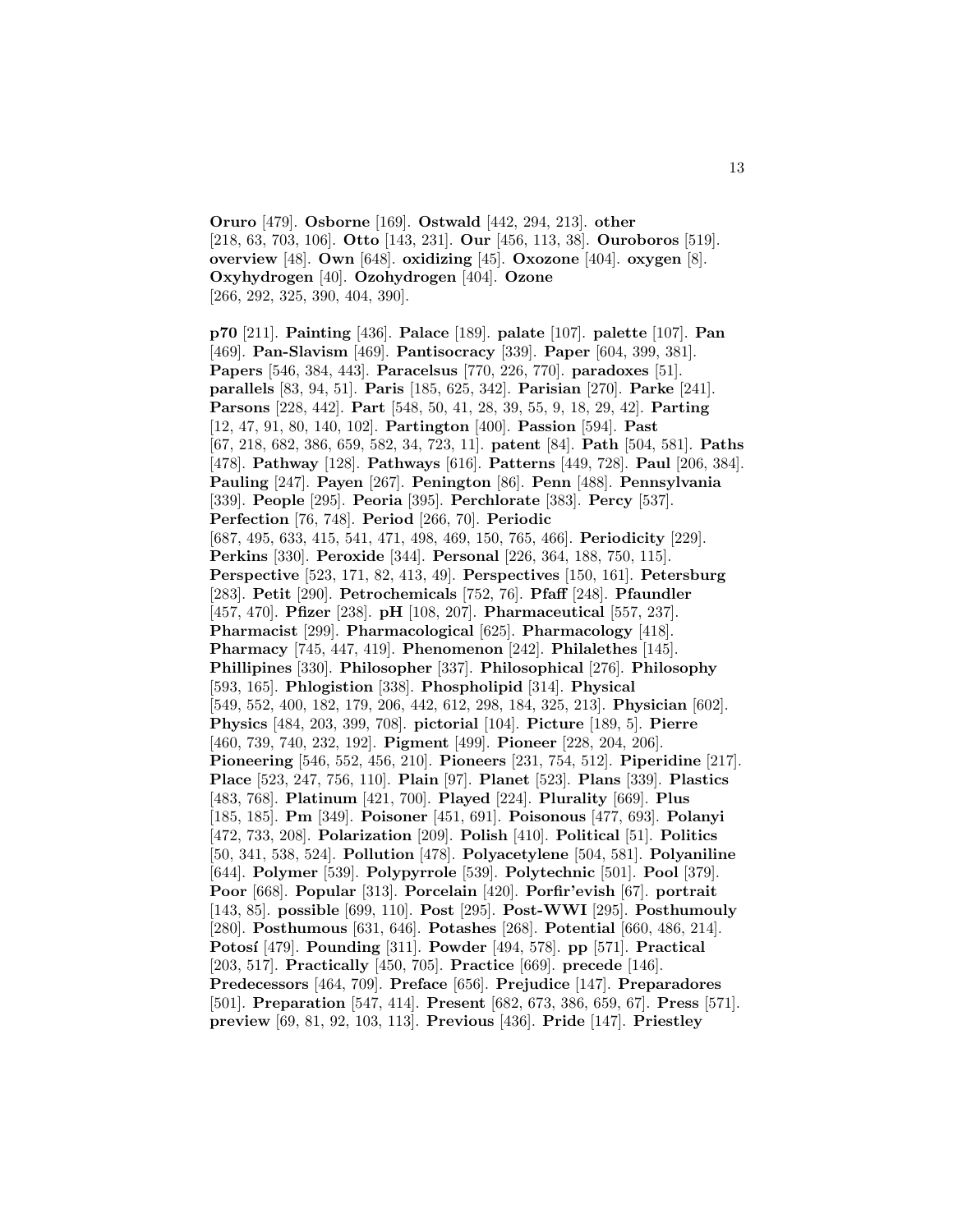[76, 626, 341, 340, 337, 748, 51, 339]. **Primary** [547, 548, 535, 642, 408, 605, 458, 166]. **Prince** [211, 747]. **Principle** [52, 134]. **Principles** [526, 510, 57, 282, 710]. **Priority** [429]. **Private** [517]. **Prize** [631, 646, 765, 495]. **Probation** [427]. **Problem** [217]. **Problems** [121, 27, 658]. **Process** [171, 481]. **Product** [207]. **Production** [171]. **Products** [661, 632]. **Prof.** [527, 528]. **profession** [148]. **Professors** [606]. **Profiles** [616]. **program** [730, 11, 24, 37, 110]. **Progress** [179, 385]. **Project** [310]. **promethium** [349]. **Promise** [486]. **Promoted** [502]. **Proof** [287]. **Properties** [97, 325, 45]. **Property** [557, 481]. **proposed** [16]. **Prospero** [762, 473]. **proves** [32]. **Prussian** [211, 389, 414, 441, 500, 562, 747]. **Public** [295, 488]. **Publication** [589, 441, 587]. **Publications** [617]. **published** [236]. **Pugh** [488]. **Pure** [243, 325]. **Purple** [499]. **pursuit** [144, 147]. **puzzle** [32]. **pyridine** [16]. **pyrophorus** [23, 33]. **Pyrotartaric** [570, 533]. **Pythagoreanism** [150].

**Qualitative** [228]. **quanticule** [61]. **Quantum** [484, 428, 754, 512, 708]. **quarters** [135]. **Queries** [8, 15, 36]. **quest** [736, 236]. **Question** [605]. **Questions** [8, 15, 36]. **Quiet** [175, 741]. **quimicas** [99]. **Quinine** [289].

**R** [400, 229, 391]. **R.** [629, 505]. **Rachel** [170]. **Radical** [359]. **Radioactive** [739, 740, 460]. **Radioactivity** [272, 727, 476]. **Radiochemistry** [619]. **Radium** [503]. **Radon** [307, 321]. **Ramberg** [528]. **Rare** [226, 763, 6]. **Rasmussen** [483]. **rather** [107]. **Rationality** [340]. **Raymond** [139]. **Re** [640]. **Re-Interpretation** [640]. **Reaction** [711, 185, 465]. **Reactions** [707, 470, 459]. **Readings** [76, 760]. **Rearrangement** [188]. **Reception** [70, 770]. **recipe** [23]. **Recipients** [630]. **Reciprocal** [275]. **Recollections** [137, 425, 688]. **Records** [93]. **Rediscovering** [570, 533]. **Redniss** [460]. **Reflect** [582]. **Reflections** [180, 542, 674, 755]. **Refrigerants** [357]. **Refugee** [410]. **Regard** [340]. **Regina** [410]. **Reinventing** [80]. **Reinvention** [420]. **Reinvestigating** [421]. **Rejected** [516]. **Relations** [643]. **Relationship** [223, 323]. **Relationships** [683]. **Relevant** [375]. **Remarkable** [405]. **Remembered** [629, 518]. **Remembering** [64]. **Remote** [672]. **Removal** [383]. **Rennie** [413]. **Reply** [322]. **Report** [24, 11, 37]. **representation** [726]. **represented** [31]. **Reputation** [117]. **Research** [110, 137, 629, 395, 394, 478, 479, 568, 405, 706, 730, 238]. **Researcher** [173]. **Resolution** [199]. **resource** [43]. **Respect** [669, 340]. **Respectable** [525]. **Responds** [245]. **Response** [528, 570, 526, 277, 436, 611, 70, 510]. **Results** [11, 37]. **Returning** [189]. **Revealed** [606]. **Revealing** [419, 414]. **Reverie** [554]. **Review** [459, 461, 464, 450, 451, 466, 447, 449, 462, 460, 463, 465, 485, 484, 472, 474, 476, 483, 473, 477, 496, 495, 571, 572, 526, 511, 594, 607, 510, 631, 646, 648, 649, 448, 593, 612, 583, 507, 611, 632, 513, 512, 509, 508, 211]. **Reviews**

[246, 257, 269, 279, 291, 297, 304, 312, 319, 327, 336, 345, 354, 361, 368, 380, 387, 396, 406, 416, 424, 434, 506, 521, 540, 555, 601, 614, 624, 615, 638, 654].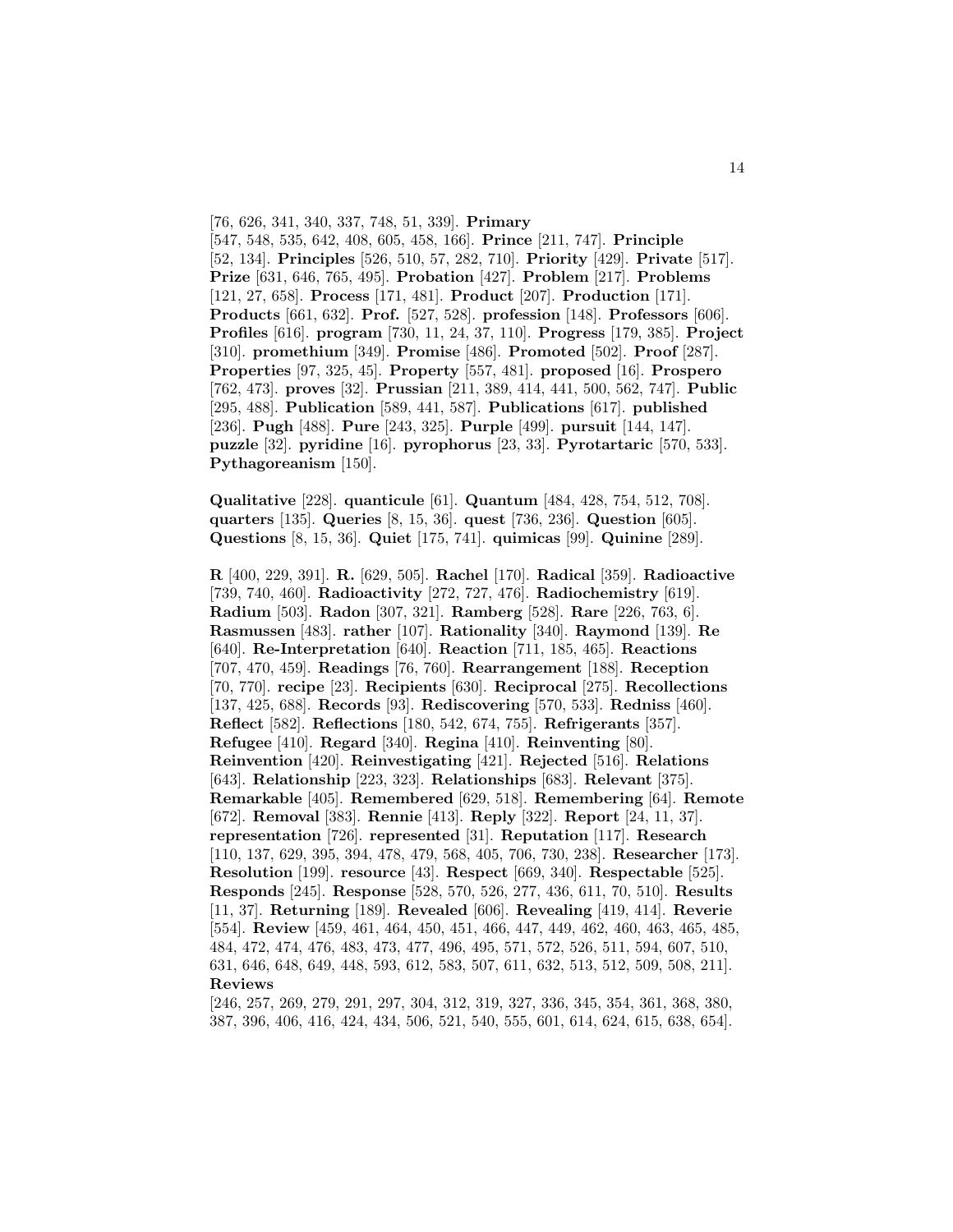**Revisited** [644]. **Revisiting** [419]. **Revoltion** [51]. **Revolution** [175, 449, 28, 39, 55, 190, 579, 728, 741, 57, 54]. **Revolutionaries** [51]. **Revolutionary** [59, 247]. **Revolutions** [338]. **Rezeption** [770, 226]. **Rice** [296]. **Riddle** [430]. **Ridge** [310]. **Rights** [557, 56]. **Rigueur** [571]. **Rio** [302]. **Ripe** [663]. **Rise** [76, 444, 94, 21, 752]. **Rising** [494, 578]. **Rivalry** [603]. **Road** [284]. **Robert** [236, 516, 110, 146, 537, 736, 761, 162]. **Roberts** [163]. **Robinson** [110, 183, 761]. **Role** [310, 365, 355, 224]. **Roles** [236, 645, 4, 738]. **Rome** [447, 745]. **Room** [673]. **Root** [455]. **Roots** [265]. **Roscoe** [223]. **Royal** [110, 701, 117, 756, 115]. **Rubber** [110, 730]. **Ruhemann** [254]. **Rule** [604, 433, 134]. **ruled** [107]. **Rules** [134]. **Runge** [333]. **Russia** [205, 590]. **Russian** [286, 644, 281]. **Ruthenium** [563]. **Rutherford** [307, 321].

**S** [243, 401]. **S.A.** [704, 99]. **Sahyun** [621]. **Saint** [272]. **Saint-Victor** [272]. **Salt** [500, 533, 275]. **Salts** [293, 289]. **Saltzman** [245]. **same** [56]. **Sample** [564]. **Samuel** [320, 228]. **Sanitizer** [379]. **satire** [63]. **satorical** [63]. **saved** [62]. **say** [52]. **Scarborough** [447]. **Scerri** [496, 277]. **Scheibler** [578]. **Schoental** [410]. **Schonbein** [266]. **School** [640, 629, 185, 591, 20, 501, 285]. **Schools** [454, 517]. **Science** [99, 175, 218, 558, 673, 493, 198, 161, 648, 717, 125, 577, 602, 208, 242, 538, 254, 695, 714, 720, 722, 727, 728, 733, 147, 741, 742, 60, 759, 99, 137, 175, 660, 461, 449, 463, 472, 476, 593]. **Sciences** [175, 210, 706, 766, 137]. **Scientific** [137, 553, 626, 394, 295, 505, 617, 365, 422, 51, 706]. **Scientist** [509, 732, 758, 67]. **Scientists** [542, 593, 611, 234, 611]. **Scope** [187]. **Search** [123]. **second** [29, 548]. **Secret** [414]. **Secrets** [218, 507, 723, 737]. **Section** [413]. **See** [211]. **Seeman** [353]. **seen** [5, 54]. **Seized** [481]. **selections** [755]. **Selectivity** [662]. **Self** [494, 578]. **Self-Rising** [494, 578]. **Semantics** [122]. **Semesters** [175, 735]. **Seminal** [582]. **Senter** [344]. **Series** [160, 28, 39, 55, 9, 18, 29, 42]. **Serrin** [84]. **served** [135]. **Service** [490, 467]. **Sesquicentenary** [474]. **Seth** [483]. **Seven** [593, 611]. **Seventeenth** [467]. **Seventeenth-Century** [467]. **Seymour** [139]. **Shadow** [541]. **Shaped** [620]. **Shifting** [417]. **Short** [670]. **Shots** [12, 47, 91, 80, 140, 102]. **Should** [223]. **Shumova** [205]. **Side** [541]. **Sidgwick** [212]. **Sidney** [630]. **Siegried** [254]. **Significant** [428]. **Silent** [334]. **Silica** [390]. **Silicon** [419]. **Silliman** [443, 136]. **Silver** [220, 479, 33]. **Sim˜oes** [484]. **Simple** [642]. **Since** [364]. **Sir** [110, 189, 755]. **Sister** [668]. **six** [700]. **Slator** [309]. **Slavism** [469]. **Slide** [134]. **Slyke** [231]. **Small** [164, 30]. **Smeaton** [280]. **Smith** [349, 239, 106]. **Smoke** [393]. **Snapshot** [577]. **Social** [236, 472, 721, 733]. **Societies** [350, 96]. **Society** [62, 179, 233, 271, 287, 117, 196]. **Socks** [477, 693]. **Sodium** [80]. **solid** [94]. **Solubility** [275]. **Solvent** [187]. **Some** [688, 456, 515, 411, 286, 281, 84, 51, 106, 134, 12, 137, 83, 4, 27, 38, 94, 108, 60, 17]. **Sons** [417]. **South** [482]. **Southey** [339]. **Soviet** [579]. **Spanish** [220]. **Spary** [448]. **Spawn** [404]. **Speaking** [468]. **special** [113]. **Specific** [680]. **Spiral** [415]. **Spoon** [80]. **Spring** [603]. **Spurious** [421]. **St.** [283]. **Staff** [531, 544, 560, 574, 599, 609, 622, 636, 652, 676, 585, 596]. **Stage** [244].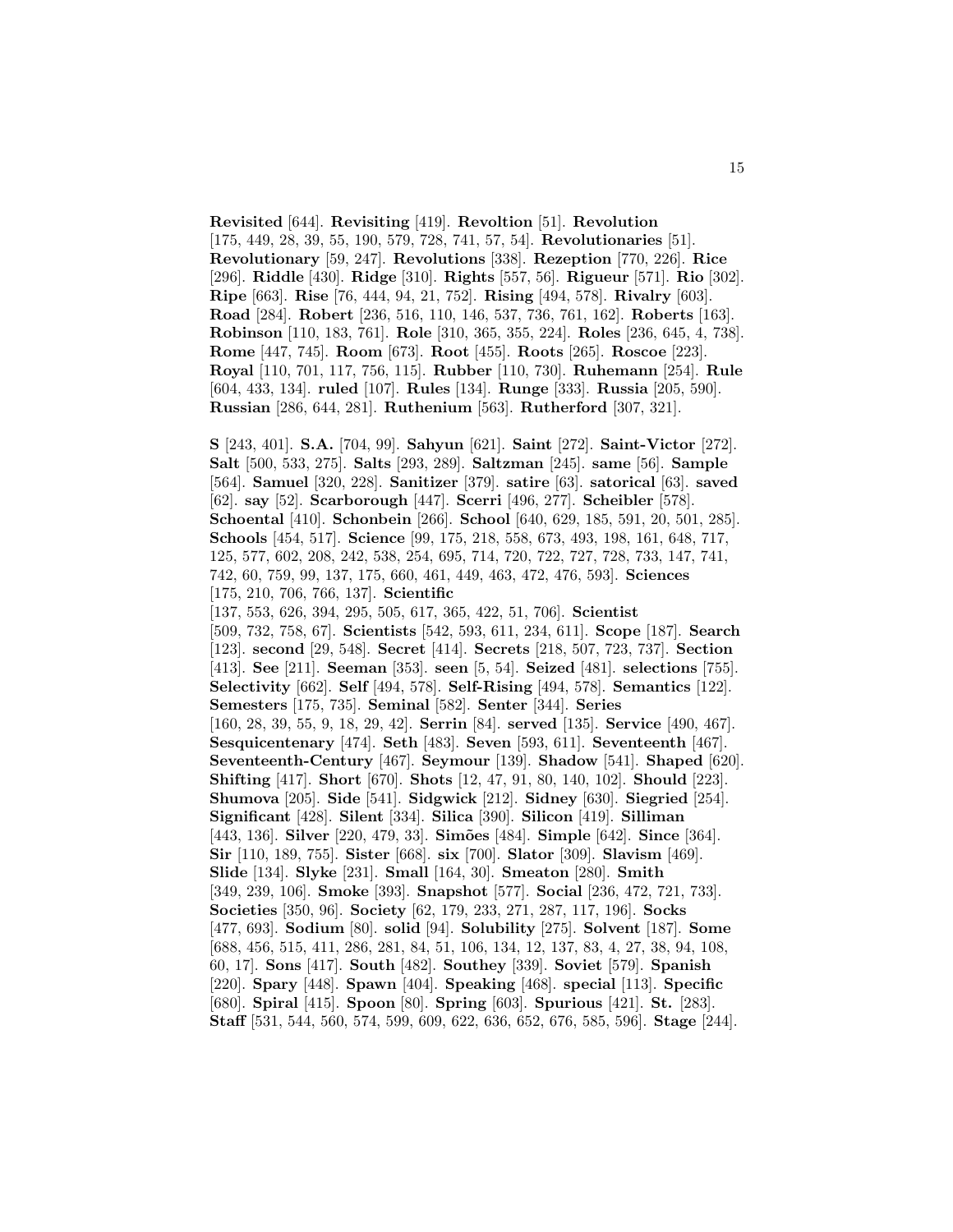**Standard** [249]. **Stanley** [255]. **Stantienite** [550]. **staple** [65]. **State** [374, 350, 65, 94, 488]. **State-of-the-Union** [374]. **Statement** [371]. **States** [61, 379, 184, 366]. **Statics** [458, 734, 457]. **Statik** [734]. **Statistical** [428]. **Steel** [332, 167]. **Stefanie** [252]. **Stereochemical** [199, 133]. **Stereochemistry** [163, 133]. **Sterling** [240]. **Steroids** [699, 110]. **Steve** [675]. **still** [54, 49]. **Stones** [34, 19]. **Stools** [73]. **storia** [685, 137]. **Stories** [606]. **Story** [526, 510, 649, 635, 651, 675, 710]. **Strom** [483]. **Structural** [639, 217]. **Structure** [550, 428, 445, 471, 632, 16]. **struggle** [734]. **strung** [75]. **Student** [382, 213]. **Students** [666, 658, 468, 262]. **Studien** [44]. **Studies** [355, 209, 703, 735, 175, 218]. **studium** [735]. **Study** [578, 538, 664, 41, 145]. **Style** [137, 212, 706]. **Subject** [202, 259, 347, 438, 52]. **Subscribers** [141]. **Subsection** [11]. **Suffrage** [648]. **Sugar** [224]. **Sulfa** [462, 725]. **Sulfanilamide** [620]. **sulfide** [47]. **Superheavy** [649]. **Supplemental** [657, 546, 547, 548, 641, 629, 505, 520, 617, 675, 499]. **Supreme** [651]. **surrounding** [12]. **Survey** [627]. **Surviving** [226, 750]. **Svante** [99, 382, 751]. **Swimming** [379]. **symbolism** [12]. **Symbols** [445]. **Symposium** [114, 770]. **Symposiums** [770]. **Synergy** [373]. **Synonyms** [359]. **Synthesis** [629, 391, 492, 481]. **Synthetic** [110, 284, 285, 569, 524, 730]. **System** [229, 471, 498, 469, 334, 109].

**Table** [495, 633, 541, 150, 765]. **Tagebuch** [110]. **Taken** [284]. **Takeoff** [505]. **Tale** [460, 496, 593, 746, 611, 739, 740]. **Tales** [466, 477, 693, 687]. **Tangled** [349]. **Tarbell** [255]. **Tartar** [533]. **Teachers** [658, 82]. **Teaching** [180, 445]. **Tech** [317]. **Technological** [207]. **Technologies** [661]. **Technology** [366, 467, 27, 198]. **Ted** [143]. **Telling** [526, 510, 710]. **temperature** [40]. **Tennessee** [35, 749]. **Terminology** [182]. **Terpene** [643]. **test** [47, 102]. **Testing** [293]. **Tetraethyl** [566]. **Texas** [317]. **text** [136]. **Textbook** [163, 39, 71, 7, 65, 149]. **Textbooks** [348, 442]. **Texts** [625, 20, 17]. **Thalidomide** [620]. **theatricals** [106]. **Their** [236, 370, 405, 385, 223, 350, 738]. **Them** [283]. **Theme** [505]. **Theodor** [143, 378]. **Theophrastus** [770]. **Theories** [298, 355]. **theorist** [53]. **Theory** [211, 187, 253, 428, 408, 470, 565, 639, 580, 628, 338, 696, 61, 732, 145, 407]. **There** [673, 232, 20]. **Thermodynamic** [515]. **Thermodynamics** [409, 516]. **These** [350, 134]. **Theses** [192]. **things** [106]. **Third** [552, 42]. **Third-Year** [552]. **Thirteenth** [625]. **Thomas** [483, 169, 357, 97, 57, 500, 191]. **thought** [56]. **thoughts** [4, 38]. **Three** [174, 422, 135]. **three-quarters** [135]. **Thriving** [684]. **tie** [63]. **Time** [606, 488, 56]. **Timeline** [131]. **Times** [236, 429, 71, 738]. **Timetable** [59]. **Titrimetry** [268]. **Took** [455]. **Tool** [666, 478, 479]. **Tools** [551, 681]. **Top** [542]. **Topic** [663]. **Topics** [680]. **Toronto** [11]. **Toxic** [523]. **Toxicology** [410]. **Traces** [419, 723, 218]. **Trade** [293]. **Trail** [378]. **Traité** [55]. **Transfer** [366]. **Transference** [251]. **Transformations** [643]. **Transformed** [462, 725]. **transitional** [136]. **Translation** [211, 546, 604, 641, 407, 457, 534, 516, 166]. **Translations** [3, 23, 45, 32]. **transmutation** [736]. **transmutational** [145]. **transmute**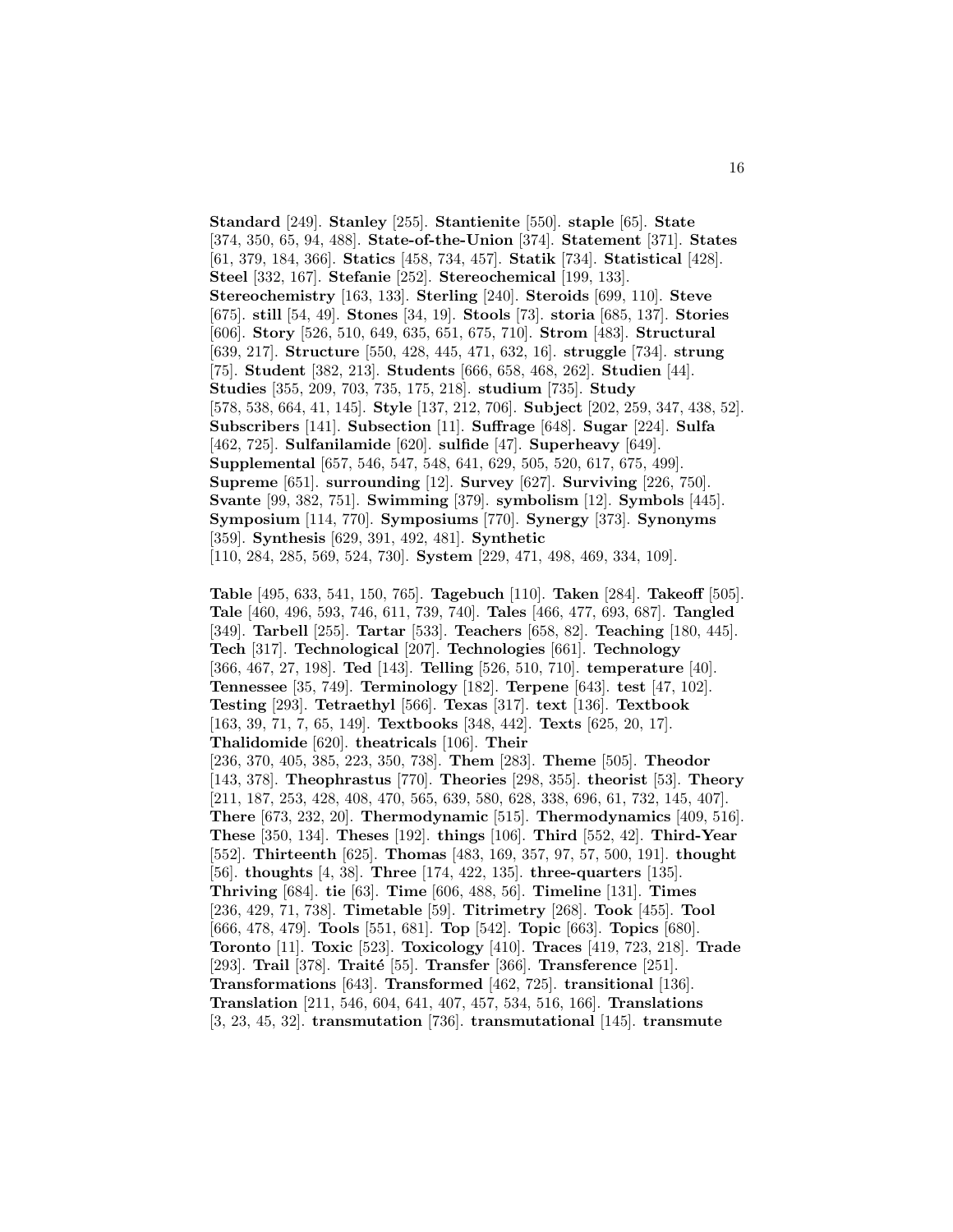[33]. **Transnational** [501]. **Transuranic** [649]. **Transylvania** [87]. **Traveler** [558]. **Trends** [161]. **Triangle** [149]. **Tribute** [255, 71, 105]. **Triphenyltetrazolium** [481]. **True** [307, 321]. **Truths** [104]. **trying** [33]. **tube** [102]. **Tungsten** [220]. **Turkish** [303]. **turn** [5]. **turn-of-the-century** [5]. **Turner** [719]. **Twelfth** [625]. **Twentieth** [236, 493, 738]. **Twentieth-Century** [493]. **Twice** [302]. **Twice-Discovered** [302]. **twist** [30]. **Two** [606, 414, 503, 73, 41, 7, 51]. **two-part** [41]. **Tying** [57]. **Type** [149]. **Tytler** [109].

**Ubbelohde** [569]. **UCL** [697, 511]. **Ulf** [495]. **Undergraduates** [552]. **Underrepresented** [666]. **Unintended** [366]. **Union** [374]. **Unit** [358, 20]. **United** [61, 379, 184, 366]. **Universität** [770]. **University** [35, 76, 607, 718, 486, 770, 95, 160, 87, 537, 6, 95, 482, 300, 318, 625, 178, 749, 317, 74]. **Unpublished** [127]. **unravel** [3, 23]. **Unraveling** [218, 723]. **unravels** [12]. **Update** [90]. **ups** [95]. **Ursula** [448]. **USDA** [395]. **Use** [505, 499]. **Used** [413, 7]. **UTK** [35, 749].

**vain** [75]. **Value** [488]. **van't** [75]. **Vasil'evich** [433]. **Vedic** [446]. **Vegard** [471]. **Versus** [377, 515, 298, 661]. **Vestium** [421]. **VI** [390]. **Victor** [83, 272, 84]. **Victorian** [211, 743]. **View** [115]. **Viewed** [76, 718]. **VII** [404]. **Vindicating** [56]. **Virginia** [96]. **Viscosimeter** [551]. **visiting** [5]. **Vladimir** [433, 643]. **Volatile** [533]. **Volkova** [205]. **Voltaic** [248]. **Volume** [642, 631, 646]. **Volumes** [641, 350].

**W** [473, 552, 71]. **Wallace** [211, 715]. **Walter** [473]. **Walther** [251, 275]. **Walth`ere** [603]. **War** [493, 583, 645, 227, 148, 358, 524, 481, 221, 648]. **Warfare** [295]. **Warren** [274]. **Was** [190, 247, 217, 53, 7, 20, 75]. **Water** [99, 243, 383, 714]. **Waters** [379]. **Way** [144]. **Weapons** [619, 568]. **Web** [349]. **weekly** [135]. **Weeks** [167]. **Weidler** [461]. **Weight** [52]. **Weininger** [675]. **weiterer** [734]. **Welcome** [369]. **Werk** [226, 770]. **Werner** [199, 384, 588]. **Western** [99, 489, 759]. **Whatever** [7, 20, 33, 65]. **Whence** [662]. **Where** [662, 54]. **which** [32, 700]. **while** [33, 11]. **Whiteley** [197]. **Whither** [662]. **Who** [588, 518, 401, 16]. **wilderness** [96]. **William** [480, 280, 477, 135, 268, 518, 200]. **Williams** [466]. **Winners** [365]. **Winning** [405]. **Winstein** [183]. **Winthrop** [473, 762]. **Wisconsin** [76, 718]. **Wislicenus** [195, 165, 166]. **Wissenschaftliches** [110]. **Wiswesser** [216]. **within** [49]. **W¨ohler** [468]. **Woman** [410, 85]. **Women** [485, 475, 493, 205, 588, 405, 630, 738, 221, 311, 412, 591, 667, 647, 489, 401, 694, 56, 236, 591]. **Wonderful** [381]. **Woodward** [473, 183, 629, 505, 414]. **Word** [400]. **work** [143, 49, 770]. **Worked** [588]. **Works** [226, 750, 467]. **World** [31, 648, 645, 221, 47, 96, 478, 148, 358, 481, 766, 175]. **Write** [453]. **Writing** [670, 587, 363, 27, 60]. **WWI** [295].

**Yale** [518]. **Ye** [590]. **Year** [552, 66]. **Years** [362, 483, 633, 370, 607, 237, 199,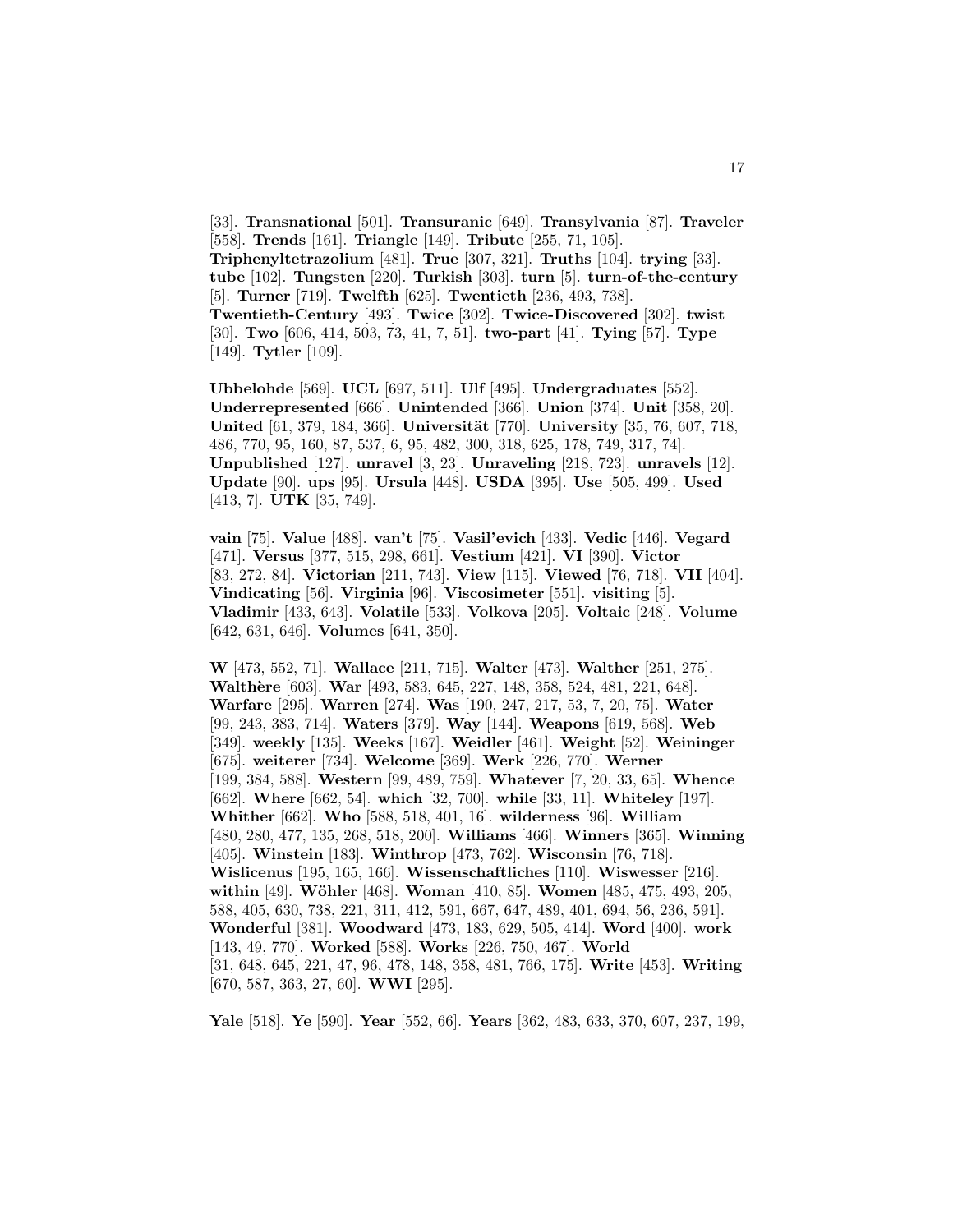536, 612, 639, 318, 365, 174, 208, 592, 674, 486, 95, 768]. **Yiddish** [316]. **York** [691, 451]. **Yost** [536]. **Young** [195].

**Zaitsev** [433]. **Zaitzev** [172]. **Ziber** [205]. **Ziber-Shumova** [205]. **Zinc** [285, 687, 466]. **Zinin** [284, 644]. **Zoroaster** [253]. **zum** [770]. **zur** [734].

## **References**

## **Jensen:1988:EDa**

[1] William B. Jensen. From the Editor's desk. Bulletin for the History of Chemistry, (1):3, Spring 1988. CODEN BHCHET. ISSN 1053- 4385. URL http://www.scs.illinois.edu/~mainzv/HIST/bulletin\_ open\_access/num1/num1-p3.pdf.

#### **Anonymous:1988:La**

[2] Anonymous. Letters. Bulletin for the History of Chemistry, (1):3, Spring 1988. CODEN BHCHET. ISSN 1053-4385. URL http://www.scs. illinois.edu/~mainzv/HIST/bulletin\_open\_access/num1/num1-p3. pdf.

#### **Anonymous:1988:TCYa**

[3] Anonymous. Translations. Can you unravel the chemistry of this 18th century lecture demonstration? Bulletin for the History of Chemistry, (1):3, Spring 1988. CODEN BHCHET. ISSN 1053- 4385. URL http://www.scs.illinois.edu/~mainzv/HIST/bulletin\_ open\_access/num1/num1-p3.pdf.

#### **Debus:1988:DAS**

[4] Allen Debus. The 1987 Dexter Address. Some thoughts on the roles of mathematics and medicine in the emergence of early modern chemistry. Bulletin for the History of Chemistry, (1):4–5, Spring 1988. CO-DEN BHCHET. ISSN 1053-4385. URL http://www.scs.illinois.edu/ ~mainzv/HIST/bulletin\_open\_access/num1/num1-p4-5.pdf.

#### **Anonymous:1988:DDP**

[5] Anonymous. Diversions and digressions. A picture of turn-of-the-century American chemistry as seen through the eyes of a visiting German chemist. Bulletin for the History of Chemistry, (1):6–8, Spring 1988. CODEN BHCHET. ISSN 1053-4385. URL http://www.scs.illinois.edu/~ mainzv/HIST/bulletin\_open\_access/num1/num1-p6-8.pdf.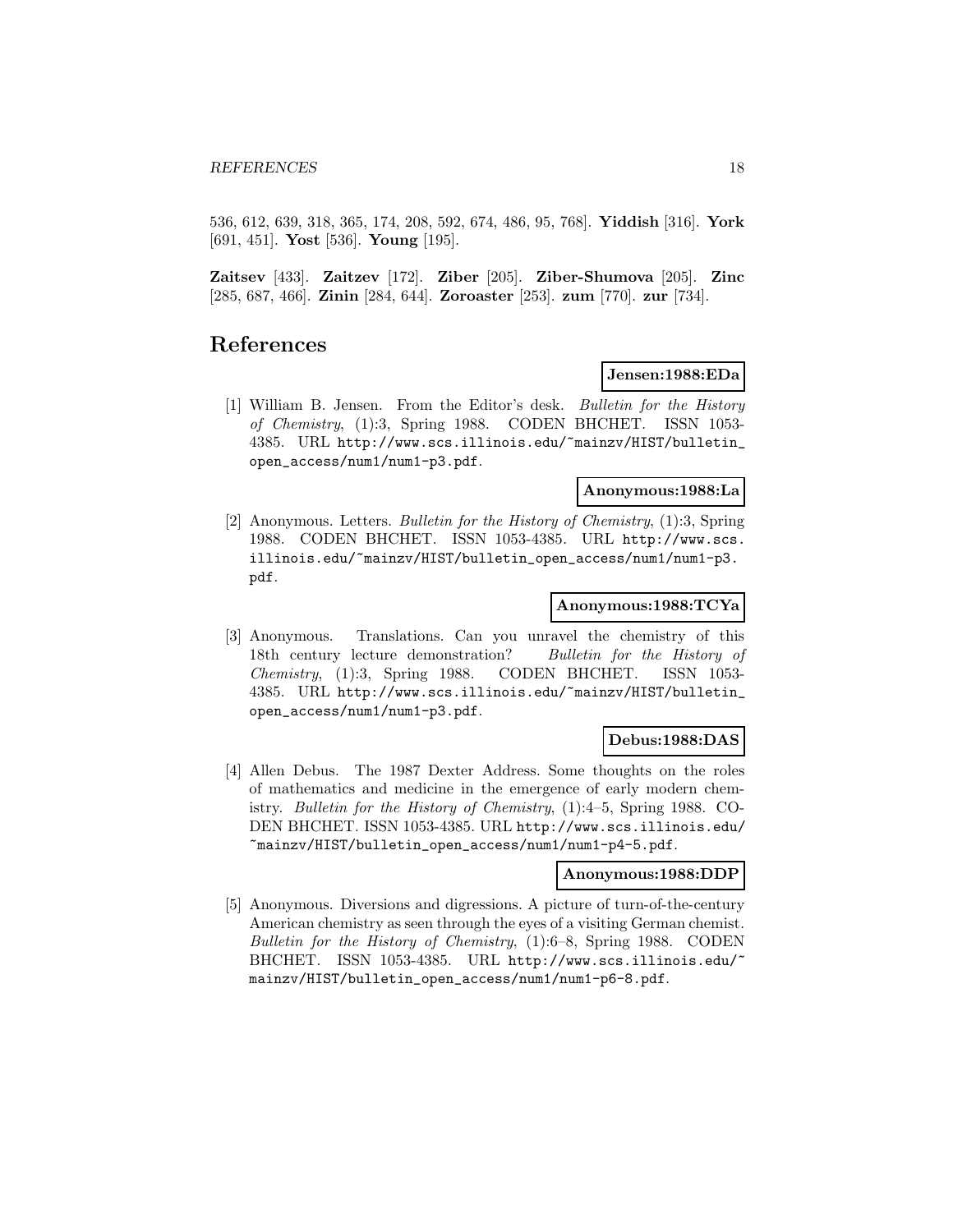#### **Jones:1988:CAR**

[6] Paul Jones. Chemical artifacts. Rare earths and "medals" at the University of New Hampshire. Bulletin for the History of Chemistry, (1): 8–10, Spring 1988. CODEN BHCHET. ISSN 1053-4385. URL http:// www.scs.illinois.edu/~mainzv/HIST/bulletin\_open\_access/num1/ num1-p8-10.pdf.

## **Jensen:1988:WHLa**

[7] William Jensen. Whatever happened to . . . ? Used to illustrate the density of carbon dioxide, the Grotta del Cane was a favorite textbook example for nearly two centuries. Bulletin for the History of Chemistry, (1):10–12, Spring 1988. CODEN BHCHET. ISSN 1053- 4385. URL http://www.scs.illinois.edu/~mainzv/HIST/bulletin\_ open\_access/num1/num1-p10-12.pdf.

## **Anonymous:1988:QQDa**

[8] Anonymous. Questions and queries. Did the Chinese discover oxygen? Bulletin for the History of Chemistry, (1):12–13, Spring 1988. CODEN BHCHET. ISSN 1053-4385. URL http://www.scs.illinois.edu/~ mainzv/HIST/bulletin\_open\_access/num1/num1-p12-13.pdf.

## **Ihde:1988:HDAa**

[9] Aaron Ihde. The history of the Dexter Award. Part I of this continuing series explores the origins of the Division's most important award. Bulletin for the History of Chemistry, (1):13–14, Spring 1988. CODEN BHCHET. ISSN 1053-4385. URL http://www.scs.illinois.edu/~mainzv/HIST/ bulletin\_open\_access/num1/num1-p13-14.pdf.

#### **Anonymous:1988:BNEa**

[10] Anonymous. Book notes: Essays on the History of Organic Chemistry. Bulletin for the History of Chemistry, (1):14–15, Spring 1988. CODEN BHCHET. ISSN 1053-4385. URL http://www.scs.illinois.edu/ mainzv/HIST/bulletin\_open\_access/num1/num1-p14-15.pdf.

#### **Anonymous:1988:DNM**

[11] Anonymous. Divisional news: Message from the Chair. Farewell from the Past Chair. Report of the Program Chair. Report of the Archeological Subsection. Election results. Awards. Notes from members. While in Toronto. Future meetings. 1988 Officers directory. Bulletin for the History of Chemistry, (1):15–16, Spring 1988. CODEN BHCHET. ISSN 1053- 4385. URL http://www.scs.illinois.edu/~mainzv/HIST/bulletin\_ open\_access/num1/num1-p15-16.pdf.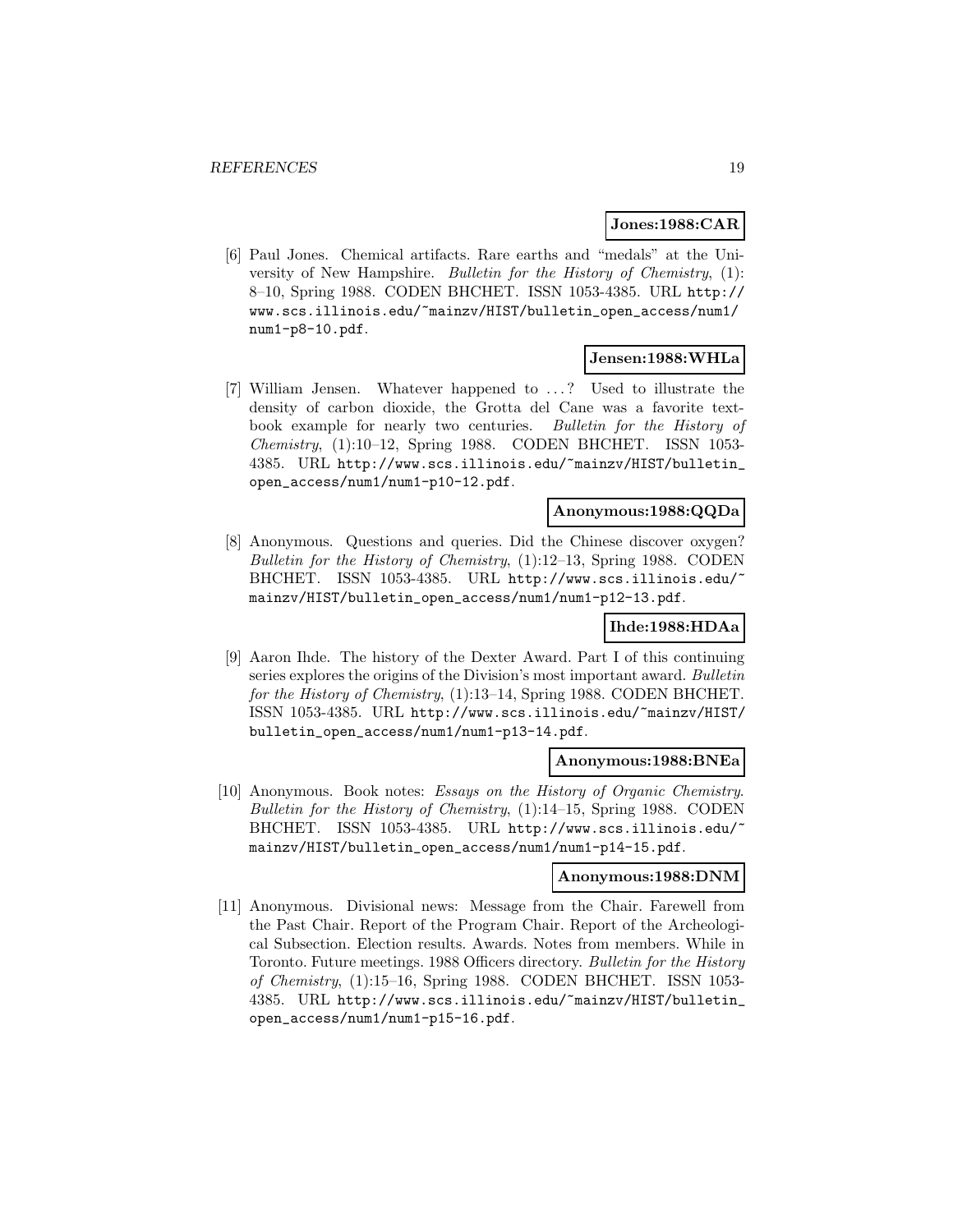#### **Bohning:1988:PSN**

[12] James Bohning. Parting shots. The new divisional historian unravels some arcane symbolism surrounding the divisional founder. Bulletin for the History of Chemistry, (1):20–22, Spring 1988. CODEN BHCHET. ISSN 1053-4385. URL http://www.scs.illinois.edu/~mainzv/HIST/ bulletin\_open\_access/num1/num1-p20-22.pdf.

## **Jensen:1988:EDb**

[13] William B. Jensen. From the Editor's desk. Bulletin for the History of Chemistry, (2):3, Fall 1988. CODEN BHCHET. ISSN 1053- 4385. URL http://www.scs.illinois.edu/~mainzv/HIST/bulletin\_ open\_access/num2/num2%20p3.pdf.

#### **Anonymous:1988:Lb**

[14] Anonymous. Letters. Bulletin for the History of Chemistry, (2): 3, Fall 1988. CODEN BHCHET. ISSN 1053-4385. URL http:// www.scs.illinois.edu/~mainzv/HIST/bulletin\_open\_access/num2/ num2%20p3.pdf.

#### **Anonymous:1988:QQDb**

[15] Anonymous. Questions and queries. Do you have a dream? Bulletin for the History of Chemistry, (2):3, Fall 1988. CODEN BHCHET. ISSN 1053- 4385. URL http://www.scs.illinois.edu/~mainzv/HIST/bulletin\_ open\_access/num2/num2%20p3.pdf.

#### **Rocke:1988:DDW**

[16] Alan J. Rocke. Diversions and digressions. Who first proposed the modern structure for pyridine? Bulletin for the History of Chemistry, (2): 4–6, Fall 1988. CODEN BHCHET. ISSN 1053-4385. URL http:// www.scs.illinois.edu/~mainzv/HIST/bulletin\_open\_access/num2/ num2%20p4-6.pdf.

## **Williams:1988:OCS**

[17] William D. Williams. Old chemistries. Some literary mysteries for connoisseurs of old chemistry texts. Bulletin for the History of Chemistry, (2):6–10, Fall 1988. CODEN BHCHET. ISSN 1053- 4385. URL http://www.scs.illinois.edu/~mainzv/HIST/bulletin\_ open\_access/num2/num2%20p6-10.pdf.

#### **Ihde:1988:HDAb**

[18] Aaron Ihde. The history of the Dexter Award. Part II of this continuing series explores the Award's first decade. Bulletin for the History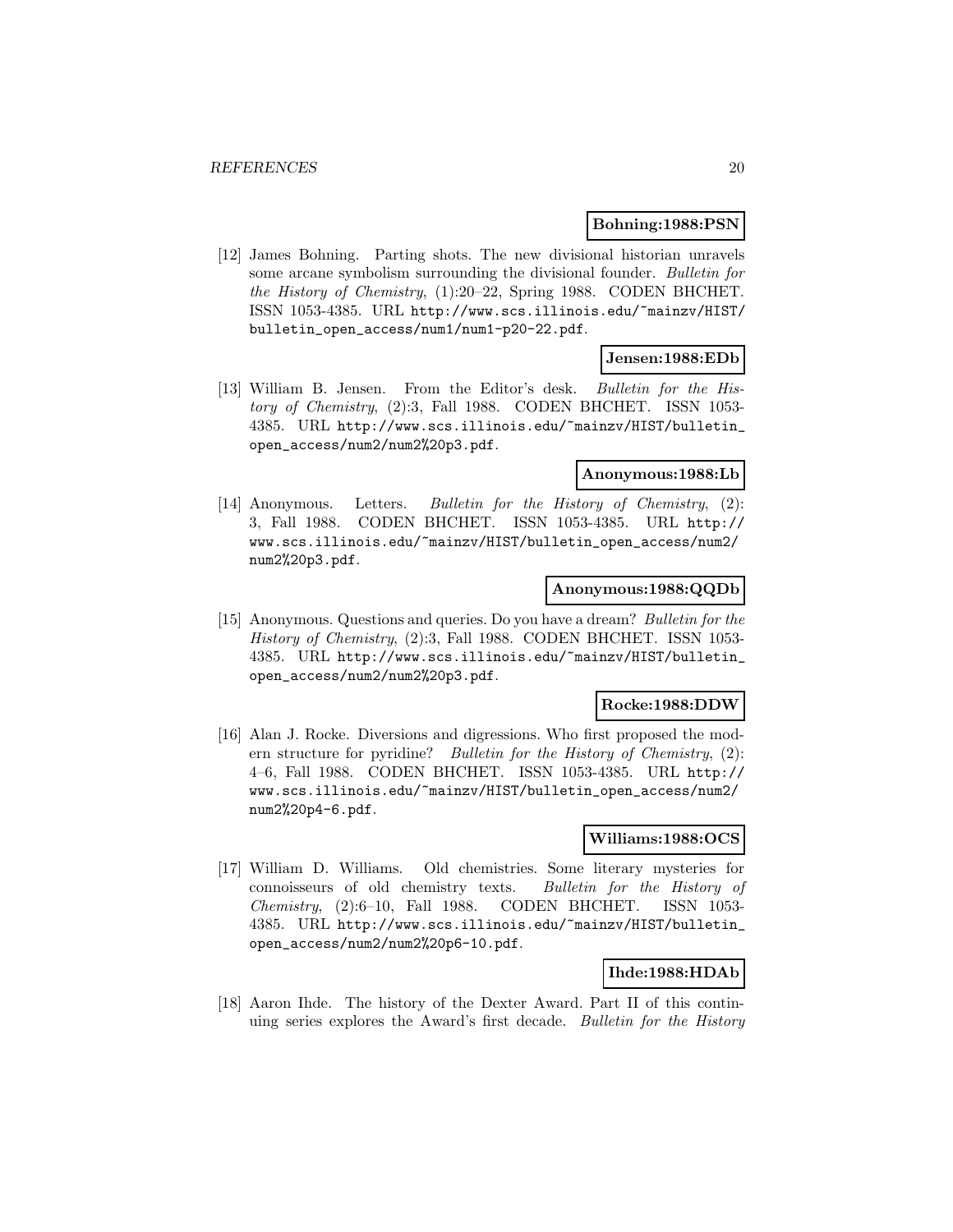of Chemistry, (2):11–14, Fall 1988. CODEN BHCHET. ISSN 1053- 4385. URL http://www.scs.illinois.edu/~mainzv/HIST/bulletin\_ open\_access/num2/num2%20p11-14.pdf.

## **Habashi:1988:BSA**

[19] Fathi Habashi. Bones and stones. The 250th anniversary of Canada's oldest ironworks. Bulletin for the History of Chemistry, (2):14–16, Fall 1988. CODEN BHCHET. ISSN 1053-4385. URL http://www.scs.illinois. edu/~mainzv/HIST/bulletin\_open\_access/num2/num2%20p14-16.pdf.

#### **Jensen:1988:WHLb**

[20] William Jensen. Whatever happened to ...? before the atomic mass unit there was the microcrith  $-$  at least in American high school chemistry texts. Bulletin for the History of Chemistry, (2):16–19, Fall 1988. CODEN BHCHET. ISSN 1053-4385. URL http://www.scs.illinois. edu/~mainzv/HIST/bulletin\_open\_access/num2/num2%20p16-19.pdf.

## **Fine:1988:CAR**

[21] Leonard Fine. Chemical artifacts. The rise and (literal) fall of the Chandler Museum at Columbia. Bulletin for the History of Chemistry, (2):19–21, Fall 1988. CODEN BHCHET. ISSN 1053- 4385. URL http://www.scs.illinois.edu/~mainzv/HIST/bulletin\_ open\_access/num2/num2%20p19-21.pdf.

### **Anonymous:1988:BNEb**

[22] Anonymous. Book notes: Essays in Chemical History and Chemistry in America. Bulletin for the History of Chemistry, (2):22, Fall 1988. CO-DEN BHCHET. ISSN 1053-4385. URL http://www.scs.illinois.edu/ ~mainzv/HIST/bulletin\_open\_access/num2/num2%20p22.pdf.

#### **Anonymous:1988:TCYb**

[23] Anonymous. Translations. Can you unravel this 18th century recipe for a pyrophorus? Bulletin for the History of Chemistry, (2):22–23, Fall 1988. CODEN BHCHET. ISSN 1053-4385. URL http://www.scs.illinois. edu/~mainzv/HIST/bulletin\_open\_access/num2/num2%20p22-23.pdf.

#### **Anonymous:1988:DNR**

[24] Anonymous. Divisional news: Report of the Program Chair. Awards. Notes from members. Events of interest. Future meetings. Bulletin for the History of Chemistry, (2):23–24, Fall 1988. CODEN BHCHET. ISSN 1053-4385. URL http://www.scs.illinois.edu/~mainzv/HIST/ bulletin\_open\_access/num2/num2%20p23-24.pdf.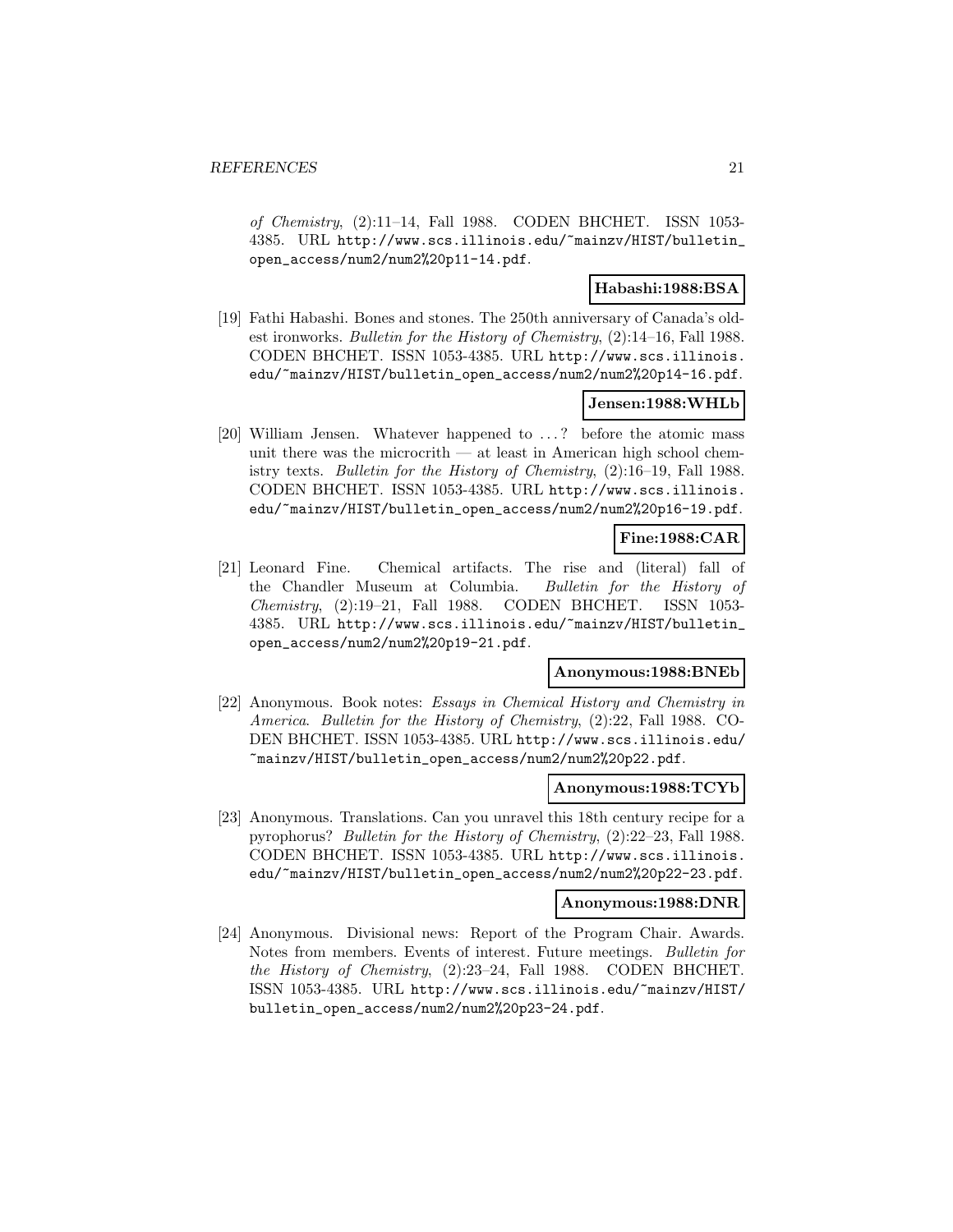#### **Jensen:1989:ED**

[25] William B. Jensen. From the Editor's desk. Bulletin for the History of Chemistry, (3):3, Spring 1989. CODEN BHCHET. ISSN 1053- 4385. URL http://www.scs.illinois.edu/~mainzv/HIST/bulletin\_ open\_access/num3/num3%20p3.pdf.

## **Anonymous:1989:L**

[26] Anonymous. Letters. Bulletin for the History of Chemistry, (3):3, Spring 1989. CODEN BHCHET. ISSN 1053-4385. URL http:// www.scs.illinois.edu/~mainzv/HIST/bulletin\_open\_access/num3/ num3%20p3.pdf.

#### **Haber:1989:DAS**

[27] Lutz Haber. The 1988 Dexter Address. Some musings on the problems of writing on the history of chemical technology. Bulletin for the History of Chemistry, (3):4–7, Spring 1989. CODEN BHCHET. ISSN 1053- 4385. URL http://www.scs.illinois.edu/~mainzv/HIST/bulletin\_ open\_access/num3/num3%20p4-7.pdf.

#### **Chastain:1989:BCRa**

[28] Ben Chastain. Books of the chemical revolution. Part I of this new series describes the lexicon of the revolution, the *Méthode de Nomencla*ture Chimique of 1787. Bulletin for the History of Chemistry, (3):7– 11, Spring 1989. CODEN BHCHET. ISSN 1053-4385. URL http:// www.scs.illinois.edu/~mainzv/HIST/bulletin\_open\_access/num3/ num3%20p7-11.pdf.

## **Ihde:1989:HDAa**

[29] Aaron Ihde. The history of the Dexter Award. Part III of this continuing series explores the Award's second decade. Bulletin for the History of Chemistry, (3):11–15, Spring 1989. CODEN BHCHET. ISSN 1053- 4385. URL http://www.scs.illinois.edu/~mainzv/HIST/bulletin\_ open\_access/num3/num3%20p11-15.pdf.

## **Habashi:1989:DDS**

[30] Fathi Habashi. Diversions and digressions. A small twist in the early history of nuclear fission. Bulletin for the History of Chemistry, (3):15–16, Spring 1989. CODEN BHCHET. ISSN 1053- 4385. URL http://www.scs.illinois.edu/~mainzv/HIST/bulletin\_ open\_access/num3/num3%20p15-16.pdf.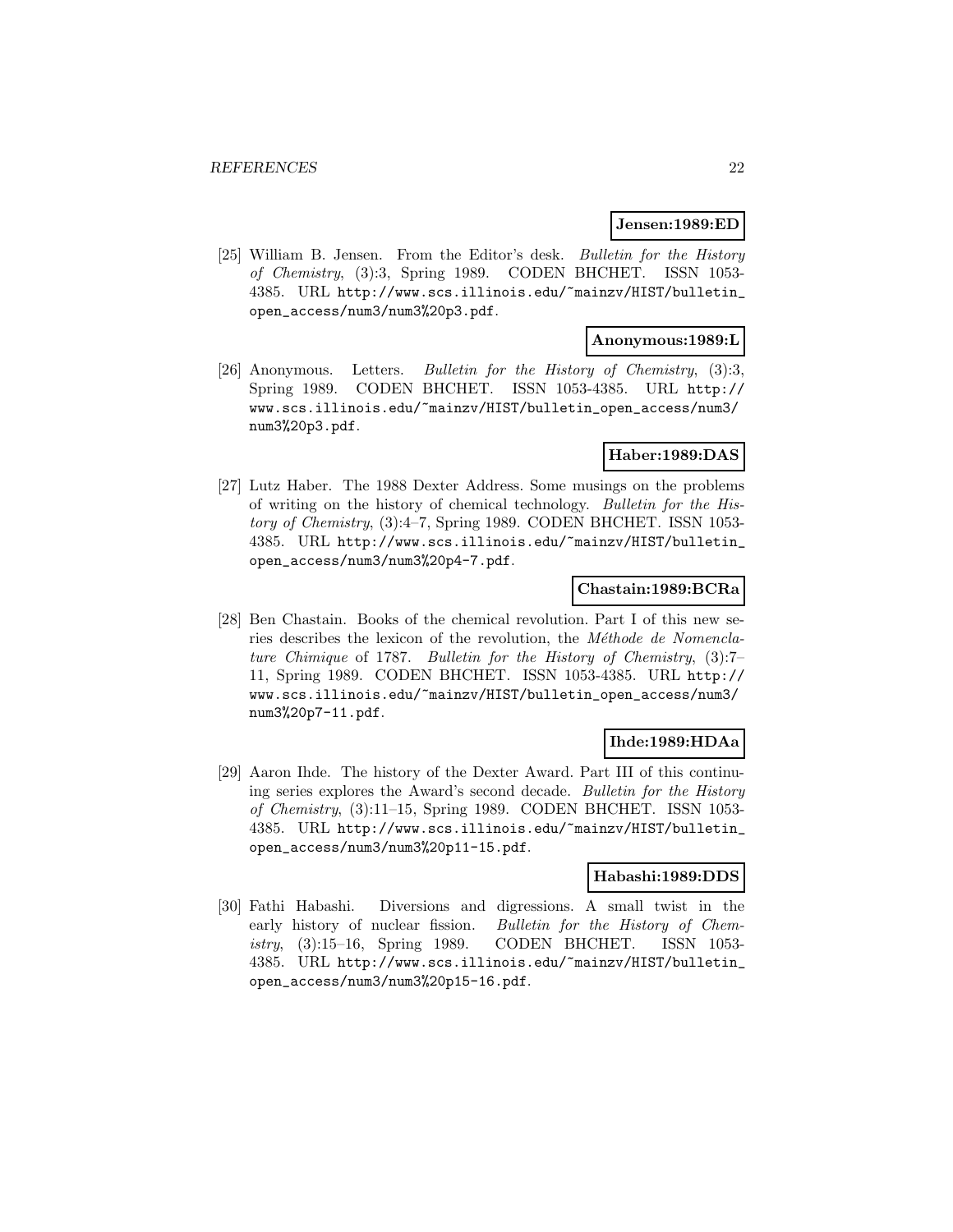#### **Bohning:1989:CCW**

[31] James Bohning. A center of crystallization. The 1893 World's Congress of Chemists represented the emergence of the ACS at the international level. Bulletin for the History of Chemistry, (3):16–21, Spring 1989. CO-DEN BHCHET. ISSN 1053-4385. URL http://www.scs.illinois.edu/ ~mainzv/HIST/bulletin\_open\_access/num3/num3%20p16-21.pdf.

## **Anonymous:1989:TWL**

[32] Anonymous. Translations. In which last issue's puzzle proves more complex than expected. Bulletin for the History of Chemistry, (3): 21, Spring 1989. CODEN BHCHET. ISSN 1053-4385. URL http:// www.scs.illinois.edu/~mainzv/HIST/bulletin\_open\_access/num3/ num3%20p21.pdf.

#### **Jensen:1989:WHL**

[33] William Jensen. Whatever happened to ...? Discovered while trying to transmute mercury into silver: Homberg's pyrophorus beguiled chemists for more than a century. Bulletin for the History of Chemistry, (3):21–24, Spring 1989. CODEN BHCHET. ISSN 1053- 4385. URL http://www.scs.illinois.edu/~mainzv/HIST/bulletin\_ open\_access/num3/num3%20p21-24.pdf.

## **Allen:1989:BSW**

[34] Ralph Allen. Bones and stones. What chemists can learn from the past. Bulletin for the History of Chemistry, (3):24–26, Spring 1989. CODEN BHCHET. ISSN 1053-4385. URL http://www.scs.illinois.edu/ mainzv/HIST/bulletin\_open\_access/num3/num3%20p24-26.pdf.

#### **Anonymous:1989:BNA**

[35] Anonymous. Book notes: American Chemists and Chemical Engineers; Chemistry at UTK: a History of Chemistry at the University of Tennessee–Knoxville from 1794–1987. Bulletin for the History of Chemistry, (3):26, Spring 1989. CODEN BHCHET. ISSN 1053- 4385. URL http://www.scs.illinois.edu/~mainzv/HIST/bulletin\_ open\_access/num3/num3%20p26.pdf.

#### **Anonymous:1989:QQ**

[36] Anonymous. Questions and queries. Bulletin for the History of Chemistry, (3):26–27, Spring 1989. CODEN BHCHET. ISSN 1053- 4385. URL http://www.scs.illinois.edu/~mainzv/HIST/bulletin\_ open\_access/num3/num3%20p26-27.pdf.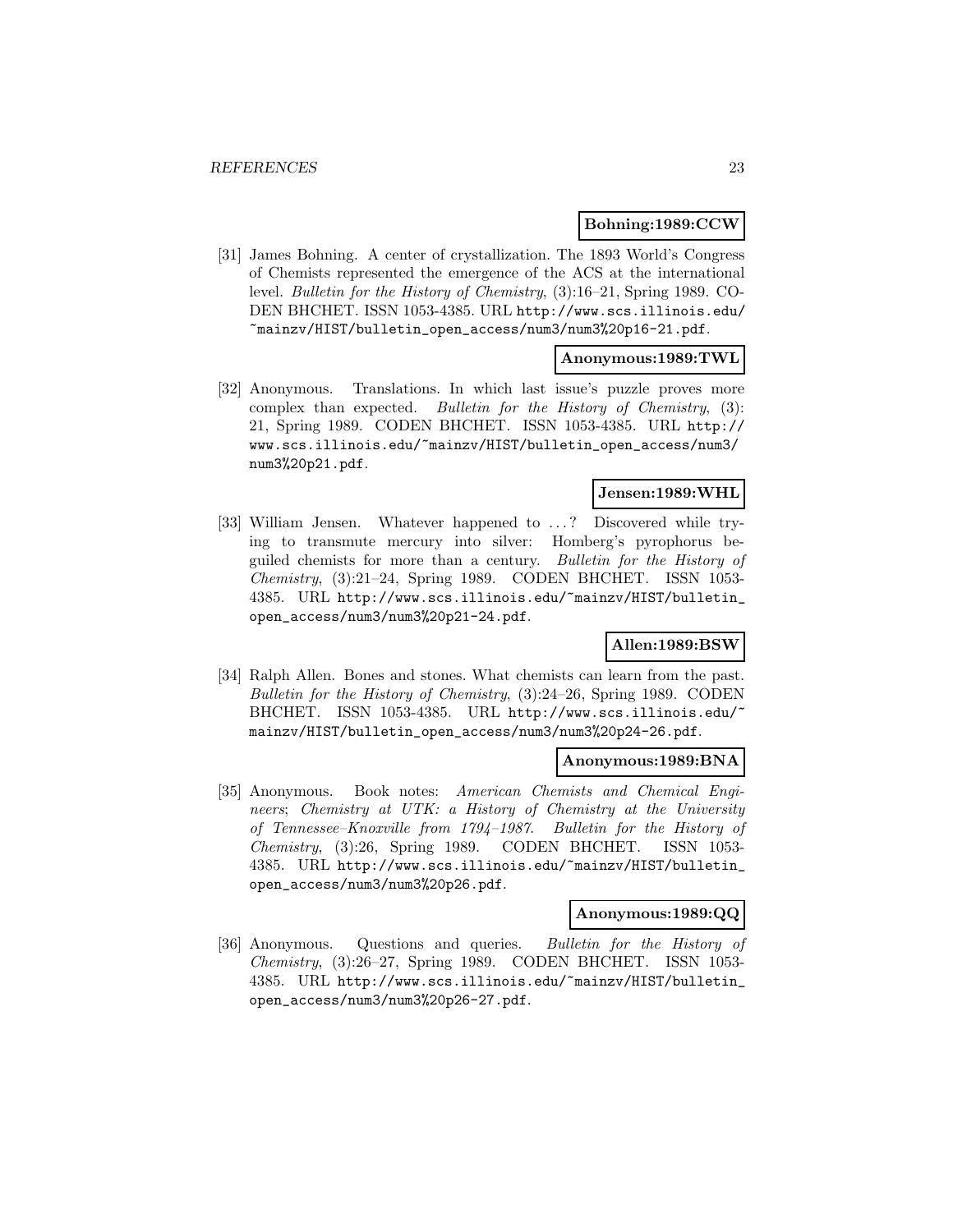#### **Anonymous:1989:DNM**

[37] Anonymous. Divisional news: Message from the Chair. Report of the Program Chair. Election results. Notes from members. Events of interest. Future meetings. 1989 Officers directory. Bulletin for the History of Chemistry, (3):27–28, Spring 1989. CODEN BHCHET. ISSN 1053- 4385. URL http://www.scs.illinois.edu/~mainzv/HIST/bulletin\_ open\_access/num3/num3%20p27-28.pdf.

## **Jones:1989:OLS**

[38] Paul R. Jones. The 1989 Oesper Lecture. Some thoughts on our German chemical heritage. Bulletin for the History of Chemistry, (4):3– 7, Fall 1989. CODEN BHCHET. ISSN 1053-4385. URL http:// www.scs.illinois.edu/~mainzv/HIST/bulletin\_open\_access/num4/ num4%20p3-7.pdf.

## **Chastain:1989:BCRb**

[39] Ben Chastain. Books of the chemical revolution. Part II of this series describes the first textbook of the revolution, Fourcroy's Elemens d'Histoire Naturelle et de Chimie of 1786. Bulletin for the History of Chemistry, (4):8–11, Fall 1989. CODEN BHCHET. ISSN 1053- 4385. URL http://www.scs.illinois.edu/~mainzv/HIST/bulletin\_ open\_access/num4/num4%20p8-11.pdf.

## **Gonzalez:1989:BOB**

[40] Elsa Gonzalez. Bochard and the oxyhydrogen blowpipe: Breaking the temperature barrier in the 18th century. Bulletin for the History of Chemistry, (4):11–15, Fall 1989. CODEN BHCHET. ISSN 1053- 4385. URL http://www.scs.illinois.edu/~mainzv/HIST/bulletin\_ open\_access/num4/num4%20p11-15.pdf.

#### **Holmen:1989:KFF**

[41] Reynold Holmen. Kasimir Fajans. The first installment of a two-part study of an important, but often neglected, 20th century chemist. Bulletin for the History of Chemistry, (4):15–23, Fall 1989. CODEN BHCHET. ISSN 1053-4385. URL http://www.scs.illinois.edu/~mainzv/HIST/ bulletin\_open\_access/num4/num4%20p15-23.pdf.

#### **Ihde:1989:HDAb**

[42] Aaron Ihde. The history of the Dexter Award. Part IV of this continuing series explores the Award's third decade. Bulletin for the History of Chemistry, (4):23–26, Fall 1989. CODEN BHCHET. ISSN 1053- 4385. URL http://www.scs.illinois.edu/~mainzv/HIST/bulletin\_ open\_access/num4/num4%20p23-26.pdf.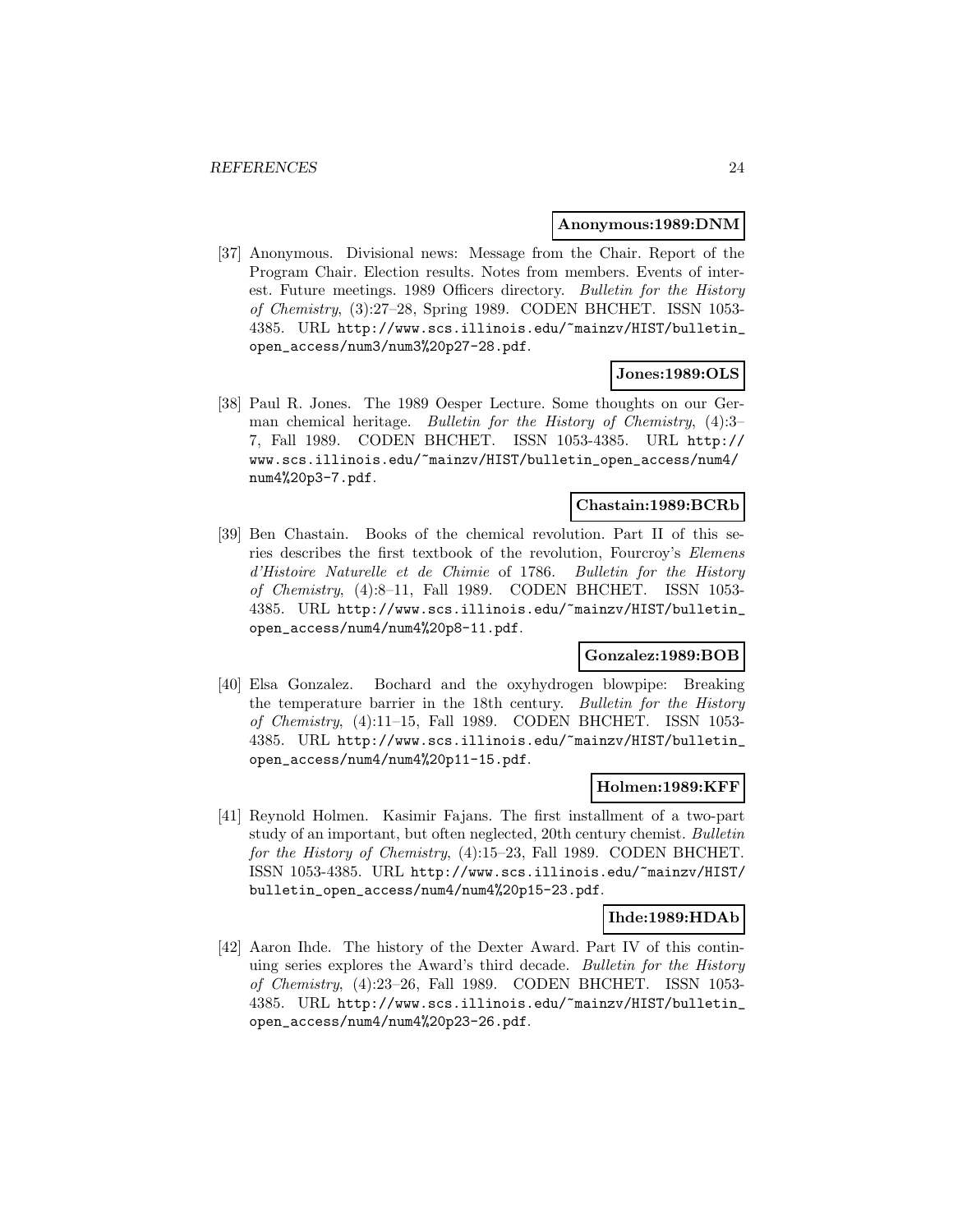#### **Anonymous:1989:BIN**

[43] Anonymous. The 1988 bibliography. Introducing a new resource for the historian of chemistry. Bulletin for the History of Chemistry,  $(4)$ :27– 29, Fall 1989. CODEN BHCHET. ISSN 1053-4385. URL http:// www.scs.illinois.edu/~mainzv/HIST/bulletin\_open\_access/num4/ num4%20p27-29.pdf.

## **Anonymous:1989:BNC**

[44] Anonymous. Book notes: Chemische Studien; Konstitutions-Formeln der Organischen Chemie in Graphischer Darstellung. Bulletin for the History of Chemistry, (4):29–31, Fall 1989. CODEN BHCHET. ISSN 1053- 4385. URL http://www.scs.illinois.edu/~mainzv/HIST/bulletin\_ open\_access/num4/num4%20p29-31.pdf.

#### **Anonymous:1989:TCO**

[45] Anonymous. Translations. Concerning the oxidizing properties of copper nitrate. Bulletin for the History of Chemistry, (4):31, Fall 1989. CO-DEN BHCHET. ISSN 1053-4385. URL http://www.scs.illinois.edu/ ~mainzv/HIST/bulletin\_open\_access/num4/num4%20p31.pdf.

#### **Anonymous:1989:DNA**

[46] Anonymous. Divisional news: Awards. Notes from members. Events of interest. Future meetings. Bulletin for the History of Chemistry, (4): 31–32, Fall 1989. CODEN BHCHET. ISSN 1053-4385. URL http:// www.scs.illinois.edu/~mainzv/HIST/bulletin\_open\_access/num4/ num4%20p31-32.pdf.

#### **Jensen:1989:PSW**

[47] William B. Jensen. Parting shots. The world's largest hydrogen sulfide test. Bulletin for the History of Chemistry, (4):34, Fall 1989. CODEN BHCHET. ISSN 1053-4385. URL http://www.scs.illinois.edu/ mainzv/HIST/bulletin\_open\_access/num4/num4%20p34.pdf.

#### **Miller:1989:IBO**

[48] Jane A. Miller. Introduction. A brief overview of what is to follow and why. Bulletin for the History of Chemistry, (5):3, Winter 1989. CO-DEN BHCHET. ISSN 1053-4385. URL http://www.scs.illinois.edu/ ~mainzv/HIST/bulletin\_open\_access/num5/num5%20p3.pdf.

## **Smeaton:1989:LLP**

[49] William A. Smeaton. The legacy of Lavoisier. A perspective on how Lavoisier's work is still intertwinned within the fabric of modern chem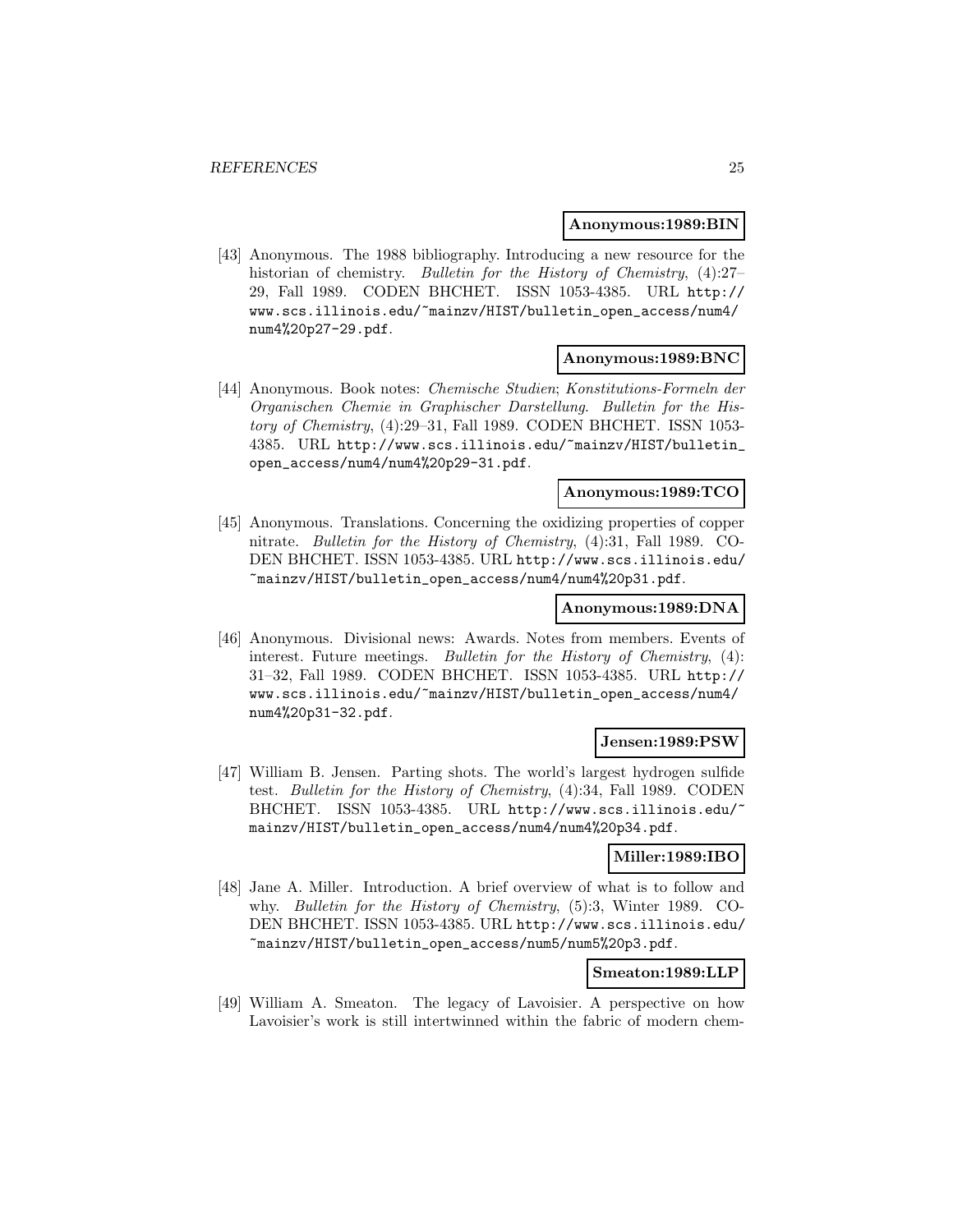istry. Bulletin for the History of Chemistry, (5):4–10, Winter 1989. CO-DEN BHCHET. ISSN 1053-4385. URL http://www.scs.illinois.edu/ ~mainzv/HIST/bulletin\_open\_access/num5/num5%20p4-10.pdf.

#### **Donovan:1989:LPM**

[50] Arthur L. Donovan. Lavoisier's politics. More than just a chemist, Lavoisier considered himself as part of the enlightened bourgeoisie. Bulletin for the History of Chemistry, (5):10–14, Winter 1989. CODEN BHCHET. ISSN 1053-4385. URL http://www.scs.illinois.edu/ mainzv/HIST/bulletin\_open\_access/num5/num5%20p10-14.pdf.

## **White:1989:SRC**

[51] J. Edmund White. Scientific revolutionaries caught in political revoltion: Priestley and Lavoisier: Some ironic parallels and paradoxes in the scientific and political fates of two famous 18th century chemists. Bulletin for the History of Chemistry, (5):15–18, Winter 1989. CODEN BHCHET. ISSN 1053-4385. URL http://www.scs.illinois.edu/~mainzv/HIST/ bulletin\_open\_access/num5/num5%20p15-18.pdf.

## **Siegfried:1989:LCW**

[52] Robert Siegfried. Lavoisier and the conservation of weight principle: What Lavoisier did and did not say on this important subject. Bulletin for the History of Chemistry, (5):18–24, Winter 1989. CODEN BHCHET. ISSN 1053-4385. URL http://www.scs.illinois.edu/~mainzv/HIST/ bulletin\_open\_access/num5/num5%20p18-24.pdf.

#### **Holmes:1989:LEL**

[53] Frederic L. Holmes. Lavoisier the experimentalist: Lavoisier was not only a theorist but a consummate designer of experiments and apparatus. Bulletin for the History of Chemistry, (5):24–31, Winter 1989. CO-DEN BHCHET. ISSN 1053-4385. URL http://www.scs.illinois.edu/ ~mainzv/HIST/bulletin\_open\_access/num5/num5%20p24-31.pdf.

#### **Schwartz:1989:IRL**

[54] A. Truman Schwartz. Instruments of the Revolution: Lavoisier's apparatus: Much of it is still to be seen, if one only knows where to look. Bulletin for the History of Chemistry,  $(5):31-34$ , Winter 1989. CODEN BHCHET. ISSN 1053-4385. URL http://www.scs.illinois.edu/~mainzv/HIST/ bulletin\_open\_access/num5/num5%20p31-34.pdf.

#### **Chastain:1989:BCRc**

[55] Ben B. Chastain. Books of the chemical revolution. Part III of this series describes the manual and manifesto of the revolution, Lavoisier's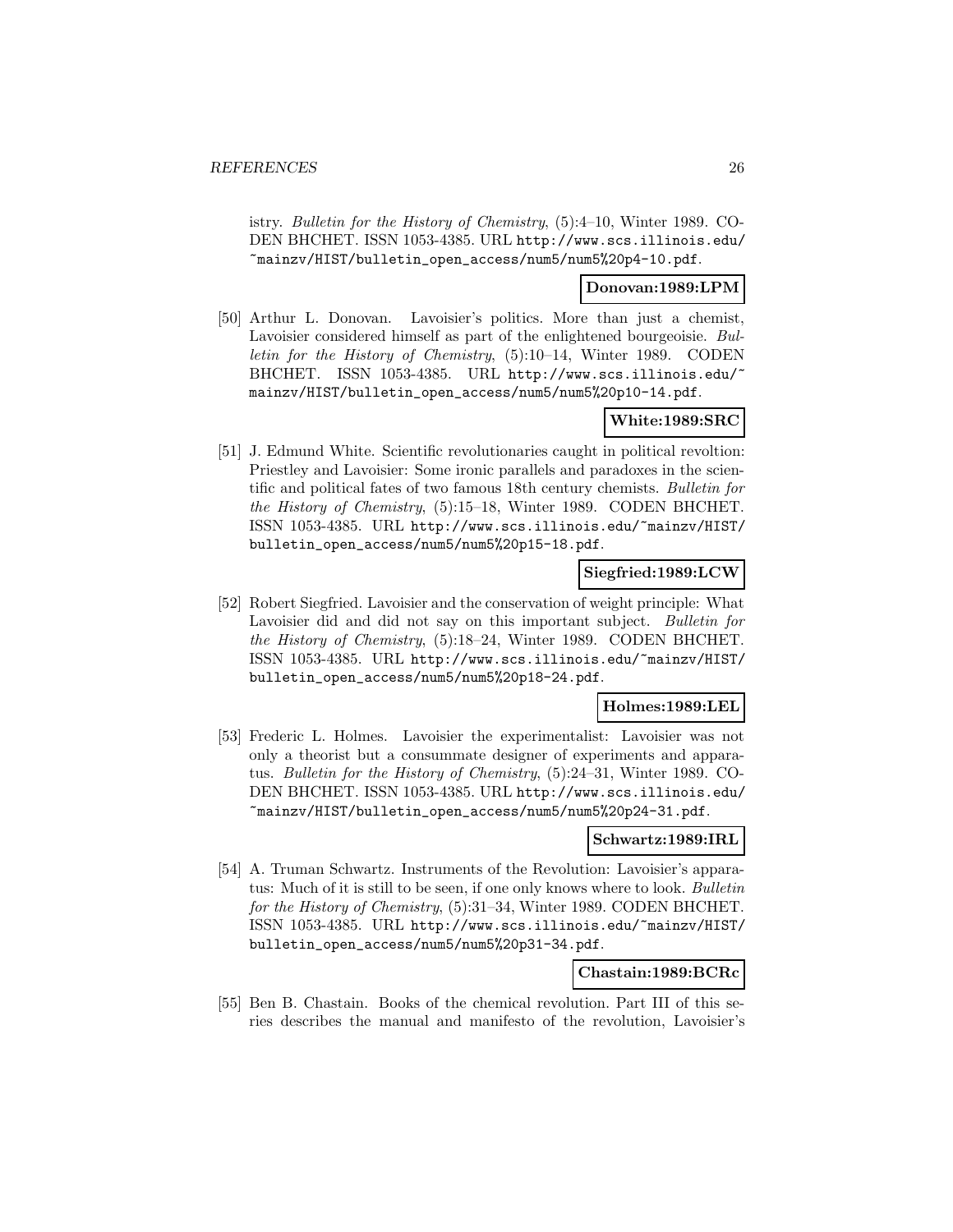Traité Élémentaire de Chimie of 1789. Bulletin for the History of Chemistry, (5):34–37, Winter 1989. CODEN BHCHET. ISSN 1053- 4385. URL http://www.scs.illinois.edu/~mainzv/HIST/bulletin\_ open\_access/num5/num5%20p34-37.pdf.

## **Davenport:1989:ILC**

[56] Derek A. Davenport and Kathleen M. Ireland. The ingenious, lively and celebrated Mrs. Fulhame and the dyer's hand: Vindicating the rights of women and independent chemical thought at the same time. Bulletin for the History of Chemistry, (5):37–42, Winter 1989. CODEN BHCHET. ISSN 1053-4385. URL http://www.scs.illinois.edu/~mainzv/HIST/ bulletin\_open\_access/num5/num5%20p37-42.pdf.

#### **Jensen:1989:TDM**

[57] William B. Jensen. Thomas Duche Mitchell and the chemistry of principles: Tying up the loose ends of the Chemical Revolution. Bulletin for the History of Chemistry, (5):42–48, Winter 1989. CODEN BHCHET. ISSN 1053-4385. URL http://www.scs.illinois.edu/~mainzv/HIST/ bulletin\_open\_access/num5/num5%20p42-48.pdf.

#### **Anonymous:1989:BC**

[58] Anonymous. A biographical checklist. Bulletin for the History of Chemistry, (5):48–49, Winter 1989. CODEN BHCHET. ISSN 1053- 4385. URL http://www.scs.illinois.edu/~mainzv/HIST/bulletin\_ open\_access/num5/num5%20p48-49.pdf.

#### **Anonymous:1989:RT**

[59] Anonymous. A revolutionary timetable. Bulletin for the History of Chemistry, (5):49–50, Winter 1989. CODEN BHCHET. ISSN 1053- 4385. URL http://www.scs.illinois.edu/~mainzv/HIST/bulletin\_ open\_access/num5/num5%20p49-50.pdf.

## **Tarbell:1990:DAS**

[60] D. Stanley Tarbell. The 1989 Dexter Address. Some musings on the writing of history of science. Bulletin for the History of Chemistry, (6): 3–7, Spring 1990. CODEN BHCHET. ISSN 1053-4385. URL http:// www.scs.illinois.edu/~mainzv/HIST/bulletin\_open\_access/num6/ num6%20p3-7.pdf.

#### **Holmen:1990:KFC**

[61] Reynold Holmen. Kasimir Fajans. This concluding installment deals with Fajans' career in the United States and the controversy over quanticule theory. Bulletin for the History of Chemistry,  $(6)$ :7-15, Spring 1990.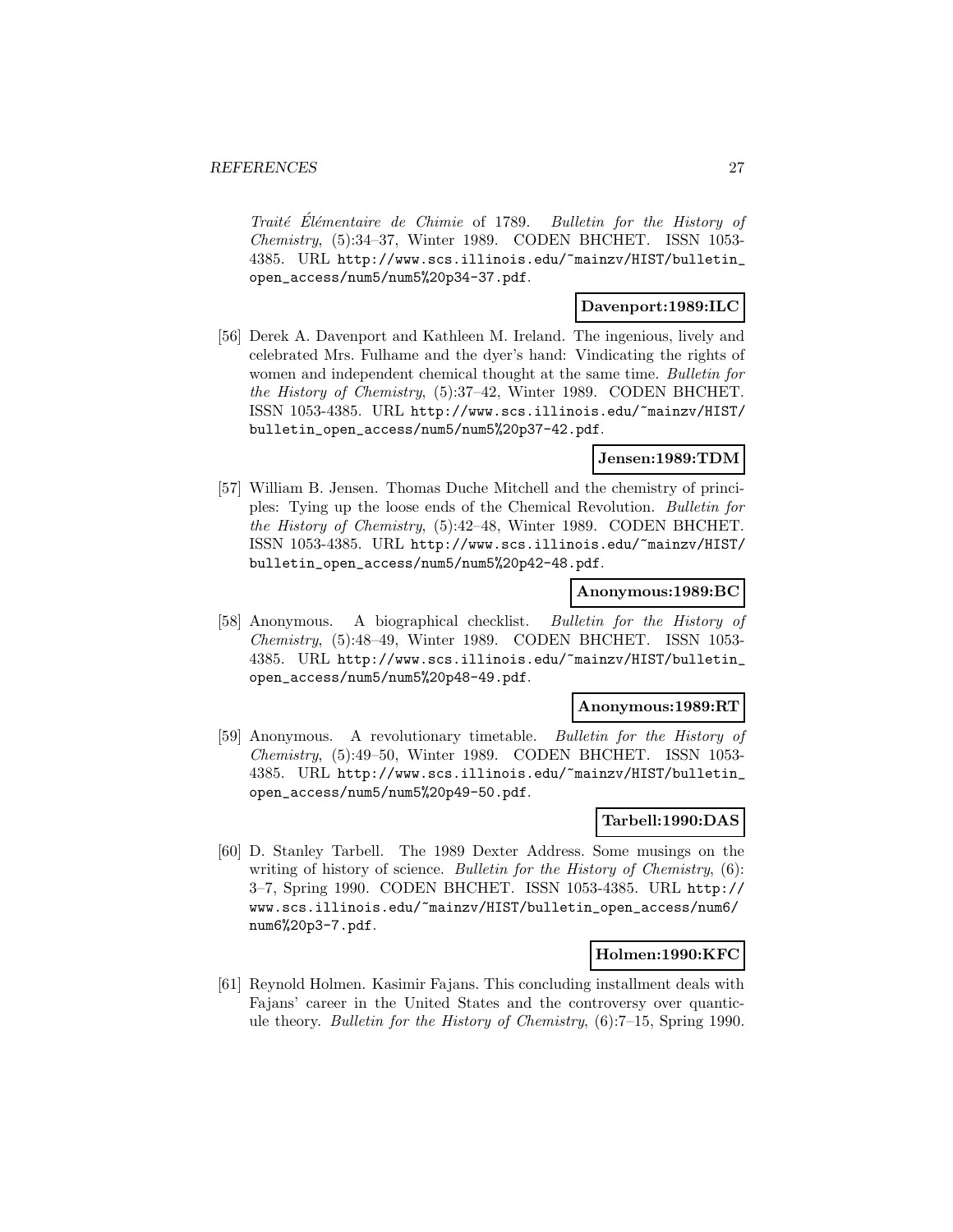CODEN BHCHET. ISSN 1053-4385. URL http://www.scs.illinois. edu/~mainzv/HIST/bulletin\_open\_access/num6/num6%20p7-15.pdf.

#### **Bohning:1990:CCS**

[62] James J. Bohning. The continental chemical society. The almost demise of the ACS and the compromise that saved it. Bulletin for the History of Chemistry, (6):15–21, Spring 1990. CODEN BHCHET. ISSN 1053- 4385. URL http://www.scs.illinois.edu/~mainzv/HIST/bulletin\_ open\_access/num6/num6%20p15-21.pdf.

#### **Doheny:1990:DDT**

[63] James Doheny. Diversions and digressions. The tie that blinds and other satorical satire. Bulletin for the History of Chemistry, (6):21– 23, Spring 1990. CODEN BHCHET. ISSN 1053-4385. URL http:// www.scs.illinois.edu/~mainzv/HIST/bulletin\_open\_access/num6/ num6%20p21-23.pdf.

## **Williams:1990:OCR**

[64] William D. Williams. Old chemistries. Remembering John Johnston's Manual of Chemistry and its author. Bulletin for the History of Chemistry, (6):23–26, Spring 1990. CODEN BHCHET. ISSN 1053- 4385. URL http://www.scs.illinois.edu/~mainzv/HIST/bulletin\_ open\_access/num6/num6%20p23-26.pdf.

## **Jensen:1990:WHO**

[65] William B. Jensen. Whatever happened to ...?. Once a textbook staple, the nascent state has disappeared — or has it? Bulletin for the History of Chemistry, (6):26–36, Spring 1990. CODEN BHCHET. ISSN 1053- 4385. URL http://www.scs.illinois.edu/~mainzv/HIST/bulletin\_ open\_access/num6/num6%20p26-36.pdf.

#### **Anonymous:1990:BEL**

[66] Anonymous. The 1989 bibliography. Even larger than last year. Bulletin for the History of Chemistry,  $(6):37-41$ , Spring 1990. CODEN BHCHET. ISSN 1053-4385. URL http://www.scs.illinois.edu/~mainzv/HIST/ bulletin\_open\_access/num6/num6%20p37-41.pdf.

#### **Anonymous:1990:BNL**

[67] Anonymous. Book notes: Life of a Scientist; Aleksandr Porfir'evish Borodin, a Chemist's Biography; Electrochemistry, Past and Present. Bulletin for the History of Chemistry, (6):41–43, Spring 1990. CODEN BHCHET. ISSN 1053-4385. URL http://www.scs.illinois.edu/ mainzv/HIST/bulletin\_open\_access/num6/num6%20p41-43.pdf.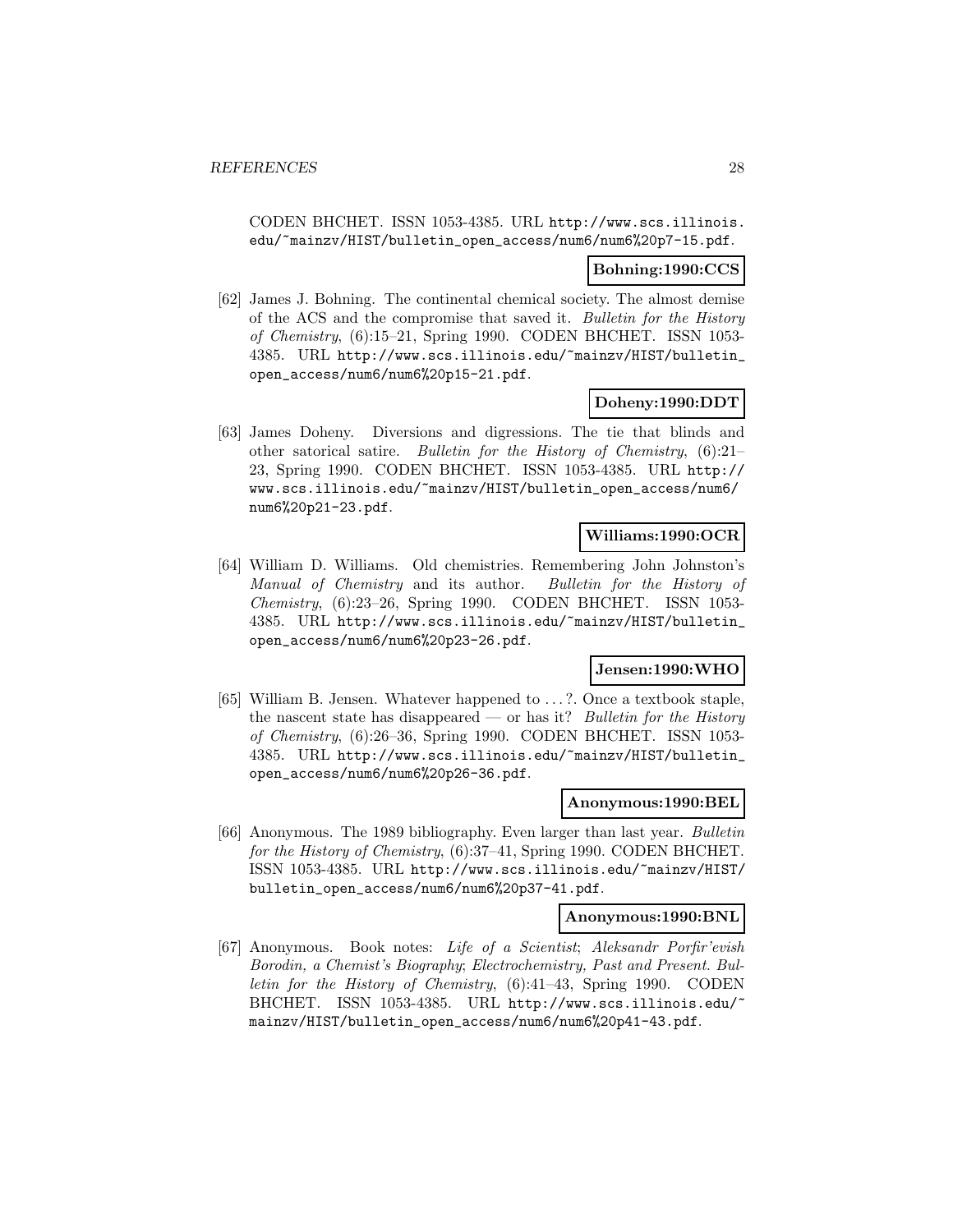#### **Anonymous:1990:DNC**

[68] Anonymous. Divisional news: From the Chair. Awards. Events of interest. Future meetings. 1990 Officer's directory. Bulletin for the History of Chemistry, (6):43–44, Spring 1990. CODEN BHCHET. ISSN 1053- 4385. URL http://www.scs.illinois.edu/~mainzv/HIST/bulletin\_ open\_access/num6/num6%20p43-44.pdf.

## **Anonymous:1990:FIPa**

[69] Anonymous. Future issues. A preview of what's to come. Bulletin for the History of Chemistry, (6):47, Spring 1990. CODEN BHCHET. ISSN 1053- 4385. URL http://www.scs.illinois.edu/~mainzv/HIST/bulletin\_ open\_access/num6/num6%20p47.pdf.

## **Quane:1990:RHB**

[70] Denis Quane. The reception of hydrogen bonding. The response of the chemical community in the period 1920–1937. Bulletin for the History of Chemistry, (7):3–13, Fall 1990. CODEN BHCHET. ISSN 1053- 4385. URL http://www.scs.illinois.edu/~mainzv/HIST/bulletin\_ open\_access/num7/num7%20p3-13.pdf.

#### **Habashi:1990:JWM**

[71] Fathi Habashi. Joseph W. Mellor. A tribute to the master textbook author of all times. Bulletin for the History of Chemistry, (7):13–16, Fall 1990. CODEN BHCHET. ISSN 1053-4385. URL http://www.scs.illinois. edu/~mainzv/HIST/bulletin\_open\_access/num7/num7%20p13-16.pdf.

## **Stock:1990:GED**

[72] John T. Stock. The genesis of electrogravimetry. On the development of the first important application of electrochemistry to chemical analysis. Bulletin for the History of Chemistry, (7):17–19, Fall 1990. CO-DEN BHCHET. ISSN 1053-4385. URL http://www.scs.illinois.edu/ ~mainzv/HIST/bulletin\_open\_access/num7/num7%20p17-19.pdf.

#### **Rocke:1990:BTS**

[73] Alan J. Rocke. Between two stools. Kopp, Kolbe and the history of chemistry. Bulletin for the History of Chemistry, (7):19–24, Fall 1990. CODEN BHCHET. ISSN 1053-4385. URL http://www.scs.illinois. edu/~mainzv/HIST/bulletin\_open\_access/num7/num7%20p19-24.pdf.

#### **Wotiz:1990:CAB**

[74] John H. Wotiz. Chemical artifacts. The Butlerov Museum at the University of Kazan. Bulletin for the History of Chemistry, (7):24–26, Fall 1990.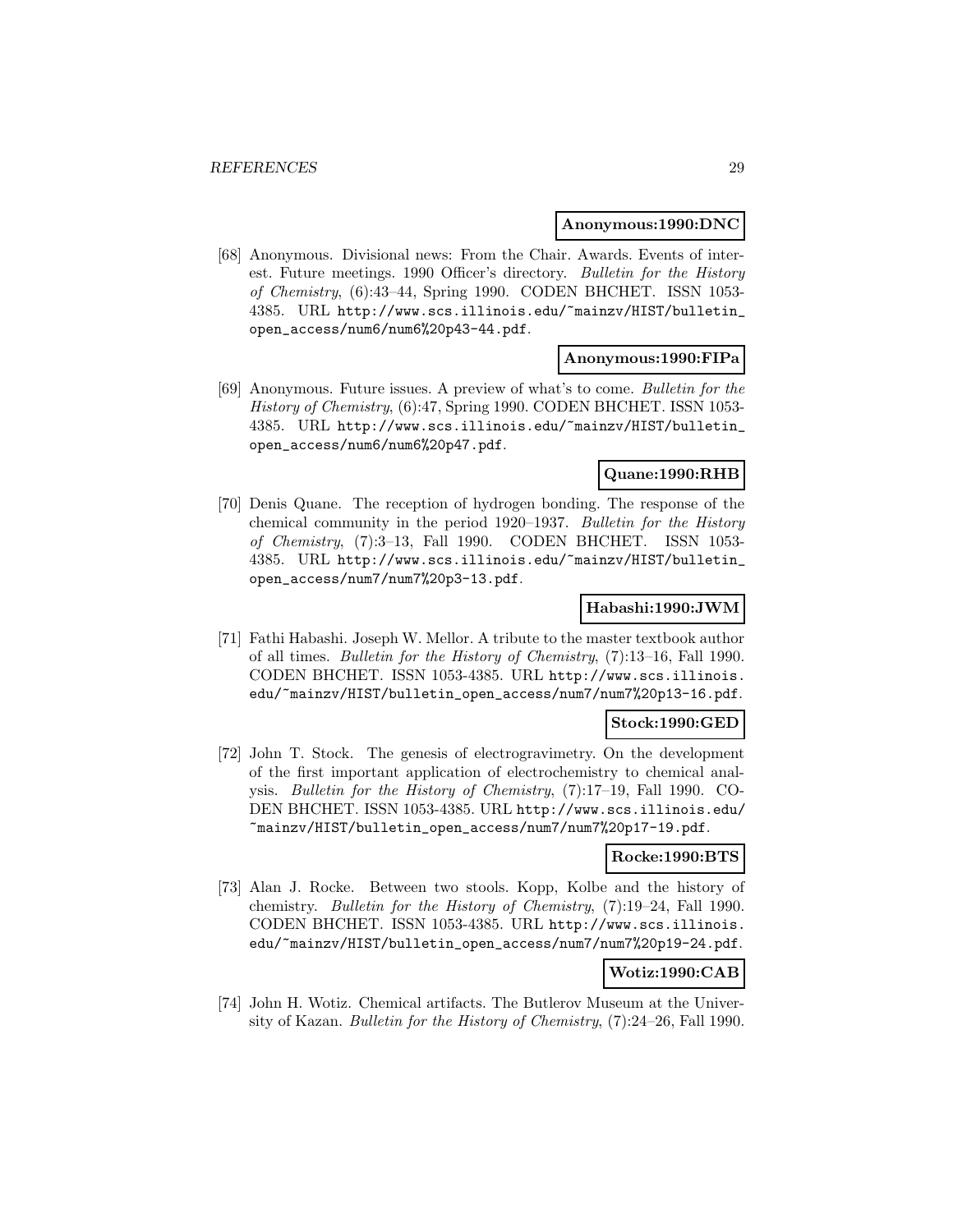CODEN BHCHET. ISSN 1053-4385. URL http://www.scs.illinois. edu/~mainzv/HIST/bulletin\_open\_access/num7/num7%20p24-26.pdf.

## **Jensen:1990:DDK**

[75] William B. Jensen. Diversions and digressions. Kekulé was vain and van't Hoff was high strung — Harry Jones meets the famous and comments. Bulletin for the History of Chemistry, (7):26–33, Fall 1990. CODEN BHCHET. ISSN 1053-4385. URL http://www.scs.illinois.edu/ mainzv/HIST/bulletin\_open\_access/num7/num7%20p26-33.pdf.

## **Anonymous:1990:BNA**

[76] Anonymous. Book notes: All That Glitters. Readings in Historical Metallurgy; Petrochemicals: the Rise of an Industry; Motion Toward Perfection: the Achievement of Joseph Priestley, Chemistry as Viewed from Bascom Hill. A History of the Chemistry Department at the University of Wisconsin in Madison. Bulletin for the History of Chemistry, (7):33–35, Fall 1990. CODEN BHCHET. ISSN 1053-4385. URL http://www.scs.illinois. edu/~mainzv/HIST/bulletin\_open\_access/num7/num7%20p33-35.pdf.

#### **Anonymous:1990:DNEa**

[77] Anonymous. Divisional news: Events of interest. Future meetings. Bulletin for the History of Chemistry, (7):35, Fall 1990. CODEN BHCHET. ISSN 1053-4385. URL http://www.scs.illinois.edu/~mainzv/HIST/ bulletin\_open\_access/num7/num7%20p35.pdf.

#### **Anonymous:1990:ED**

[78] Anonymous. From the Editor's desk. Bulletin for the History of Chemistry, (7):36–37, Fall 1990. CODEN BHCHET. ISSN 1053- 4385. URL http://www.scs.illinois.edu/~mainzv/HIST/bulletin\_ open\_access/num7/num7%20p36-37.pdf.

#### **Anonymous:1990:AG**

[79] Anonymous. Author's guide. Bulletin for the History of Chemistry, (7):37, Fall 1990. CODEN BHCHET. ISSN 1053-4385. URL http:// www.scs.illinois.edu/~mainzv/HIST/bulletin\_open\_access/num7/ num7%20p37.pdf.

#### **Jensen:1990:PSR**

[80] William B. Jensen. Parting shots. Reinventing the Hofmann sodium spoon. Bulletin for the History of Chemistry, (7):38–39, Fall 1990. CO-DEN BHCHET. ISSN 1053-4385. URL http://www.scs.illinois.edu/ ~mainzv/HIST/bulletin\_open\_access/num7/num7%20p38-39.pdf.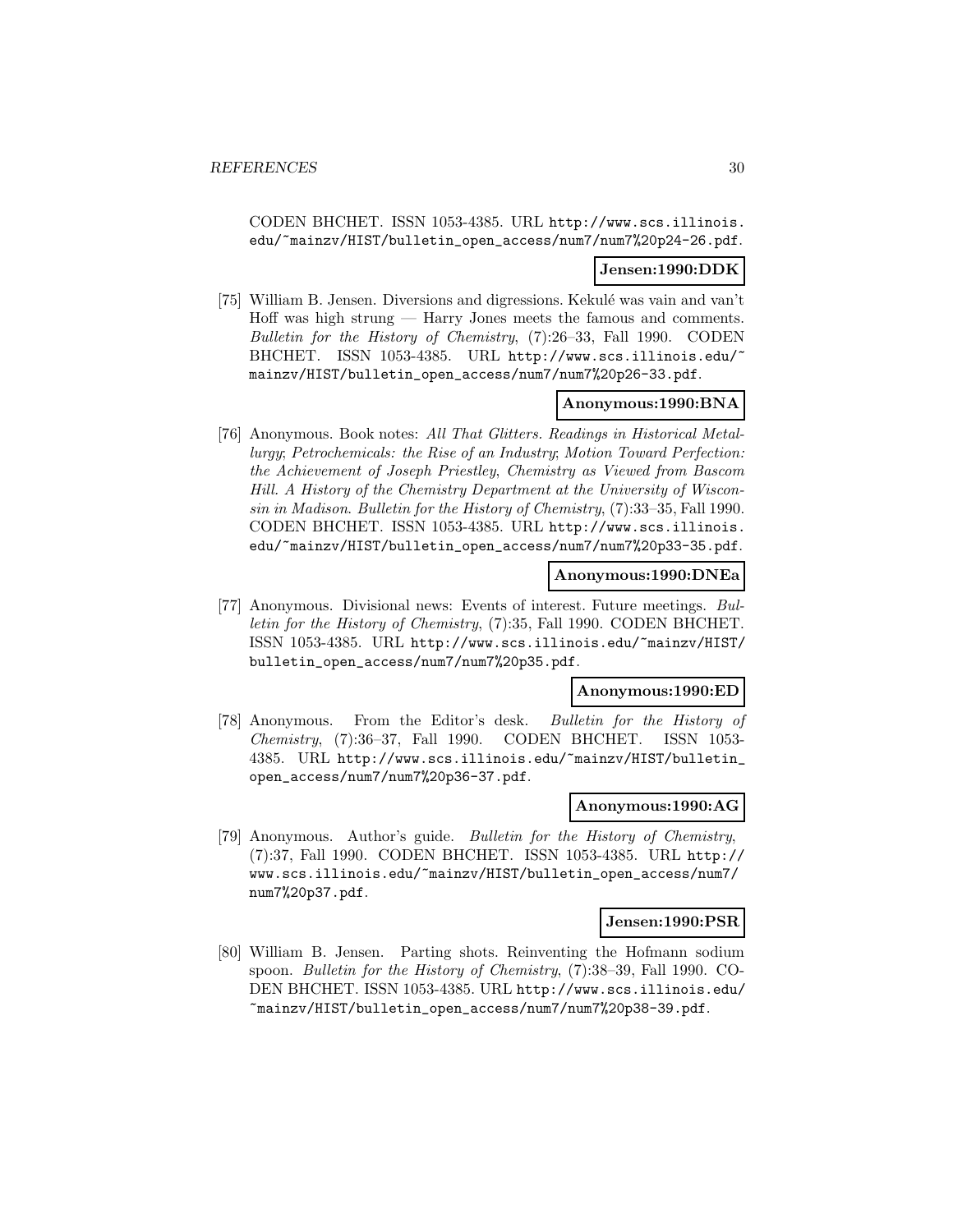#### **Anonymous:1990:FIPb**

[81] Anonymous. Future issues. A preview of what's to come. Bulletin for the History of Chemistry, (7):39, Fall 1990. CODEN BHCHET. ISSN 1053- 4385. URL http://www.scs.illinois.edu/~mainzv/HIST/bulletin\_ open\_access/num7/num7%20p39.pdf.

## **Ihde:1990:PLH**

[82] Aaron J. Ihde. Perspective lecture. History of chemistry and the education of teachers. Bulletin for the History of Chemistry, (8):3–8, Winter 1990. CODEN BHCHET. ISSN 1053-4385. URL http://www.scs.illinois. edu/~mainzv/HIST/bulletin\_open\_access/num8/num8%20p3-8.pdf.

#### **Chastain:1990:JBD**

[83] Ben B. Chastain. Jean-Baptiste Dumas. Some curious parallels between the life and career of this famous French chemist and that of the famous French author, Victor Hugo. Bulletin for the History of Chemistry, (8):8–12, Winter 1990. CODEN BHCHET. ISSN 1053- 4385. URL http://www.scs.illinois.edu/~mainzv/HIST/bulletin\_ open\_access/num8/num8%20p8-12.pdf.

## **Stock:1990:VSO**

[84] John T. Stock. Victor Serrin and the origins of the chainomatic balance: Some French antecedents of the famous Becker patent. Bulletin for the History of Chemistry, (8):12–15, Winter 1990. CODEN BHCHET. ISSN 1053-4385. URL http://www.scs.illinois.edu/~mainzv/HIST/ bulletin\_open\_access/num8/num8%20p12-15.pdf.

#### **Creese:1990:LAL**

[85] Mary R. S. Creese and Thomas Creese. Laura Alberta Linton: an American chemist: a portrait of a woman chemist in the late 19th century. Bulletin for the History of Chemistry, (8):15–18, Winter 1990. CODEN BHCHET. ISSN 1053-4385. URL http://www.scs.illinois.edu/ mainzv/HIST/bulletin\_open\_access/num8/num8%20p15-18.pdf.

#### **Williams:1990:OCC**

[86] William D. Williams and Wyndham D. Miles. Old chemistries. Celebrating the bicentennial of America's first chemistry book: John Penington's chemical and economic essays. Bulletin for the History of Chemistry, (8):18–22, Winter 1990. CODEN BHCHET. ISSN 1053- 4385. URL http://www.scs.illinois.edu/~mainzv/HIST/bulletin\_ open\_access/num8/num8%20p18-22.pdf.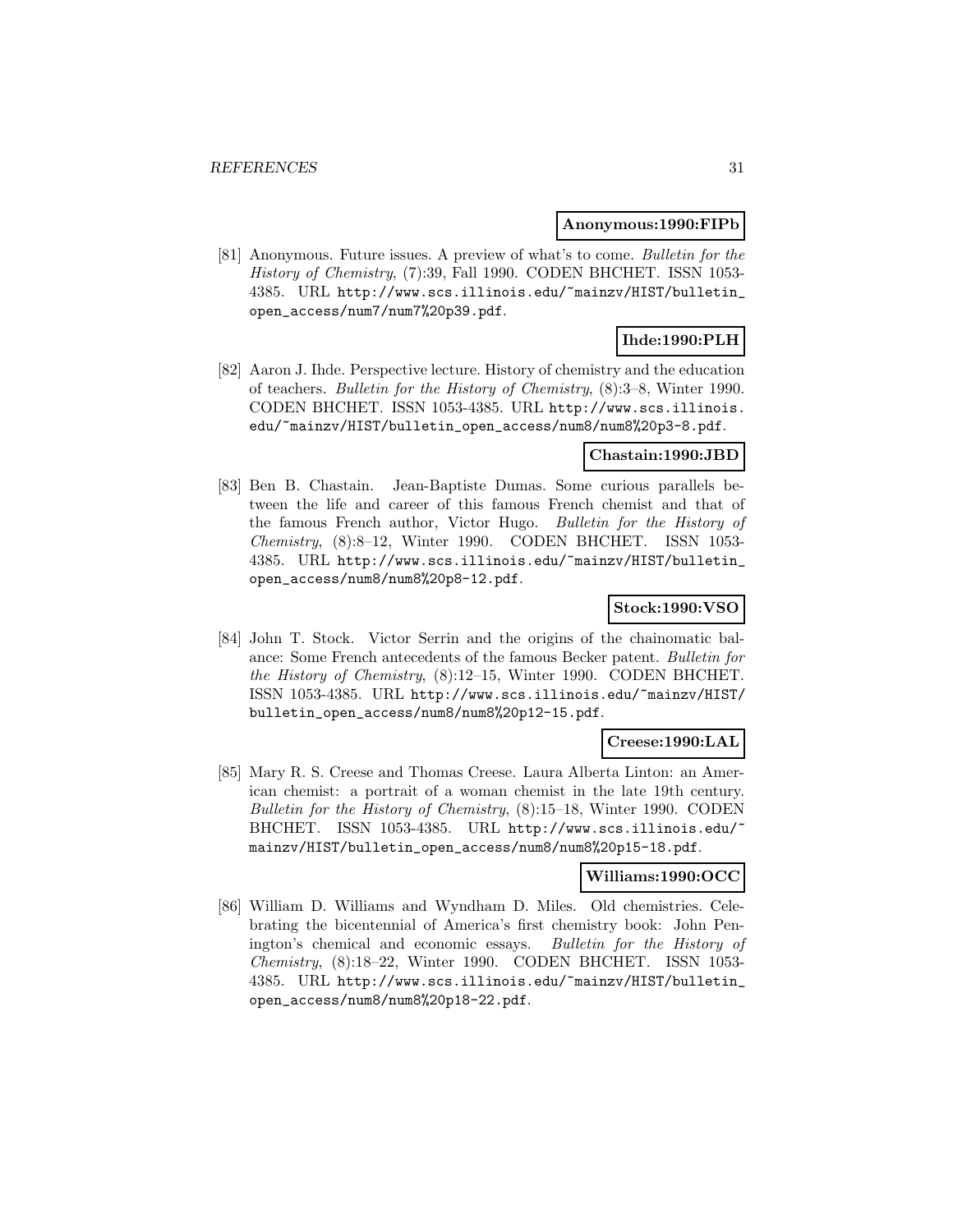#### **Bodner:1990:CAA**

[87] George M. Bodner. Chemical artifacts. The Apparatus Museum at Transylvania University. Bulletin for the History of Chemistry, (8):22–27, Winter 1990. CODEN BHCHET. ISSN 1053-4385. URL http:// www.scs.illinois.edu/~mainzv/HIST/bulletin\_open\_access/num8/ num8%20p22-27.pdf.

## **Anonymous:1990:L**

[88] Anonymous. Letters. Bulletin for the History of Chemistry, (8):30– 31, Winter 1990. CODEN BHCHET. ISSN 1053-4385. URL http:// www.scs.illinois.edu/~mainzv/HIST/bulletin\_open\_access/num8/ num8%20p30-31.pdf.

#### **Anonymous:1990:DNEb**

[89] Anonymous. Divisional news: Events of interest. Future meetings. 1991 Officers directory. Bulletin for the History of Chemistry, (8):31–32, Winter 1990. CODEN BHCHET. ISSN 1053-4385. URL http:// www.scs.illinois.edu/~mainzv/HIST/bulletin\_open\_access/num8/ num8%20p31-32.pdf.

#### **Anonymous:1990:CGU**

[90] Anonymous. Chemical genealogy update. Bulletin for the History of Chemistry, (8):33, Winter 1990. CODEN BHCHET. ISSN 1053- 4385. URL http://www.scs.illinois.edu/~mainzv/HIST/bulletin\_ open\_access/num8/num8%20p33.pdf.

#### **Jensen:1990:PSB**

[91] William B. Jensen. Parting shots. Of beehives and Babo generators. Bulletin for the History of Chemistry, (8):34–35, Winter 1990. CODEN BHCHET. ISSN 1053-4385. URL http://www.scs.illinois.edu/~ mainzv/HIST/bulletin\_open\_access/num8/num8%20p34-35.pdf.

#### **Anonymous:1990:FIPc**

[92] Anonymous. Future issues. A preview of what's to come. Bulletin for the History of Chemistry, (8):35, Winter 1990. CODEN BHCHET. ISSN 1053-4385. URL http://www.scs.illinois.edu/~mainzv/HIST/ bulletin\_open\_access/num8/num8%20p35.pdf.

#### **Russell:1991:DAR**

[93] Colin A. Russell. The 1990 Dexter Address. Records of chemistry: Combustion or conservation? Bulletin for the History of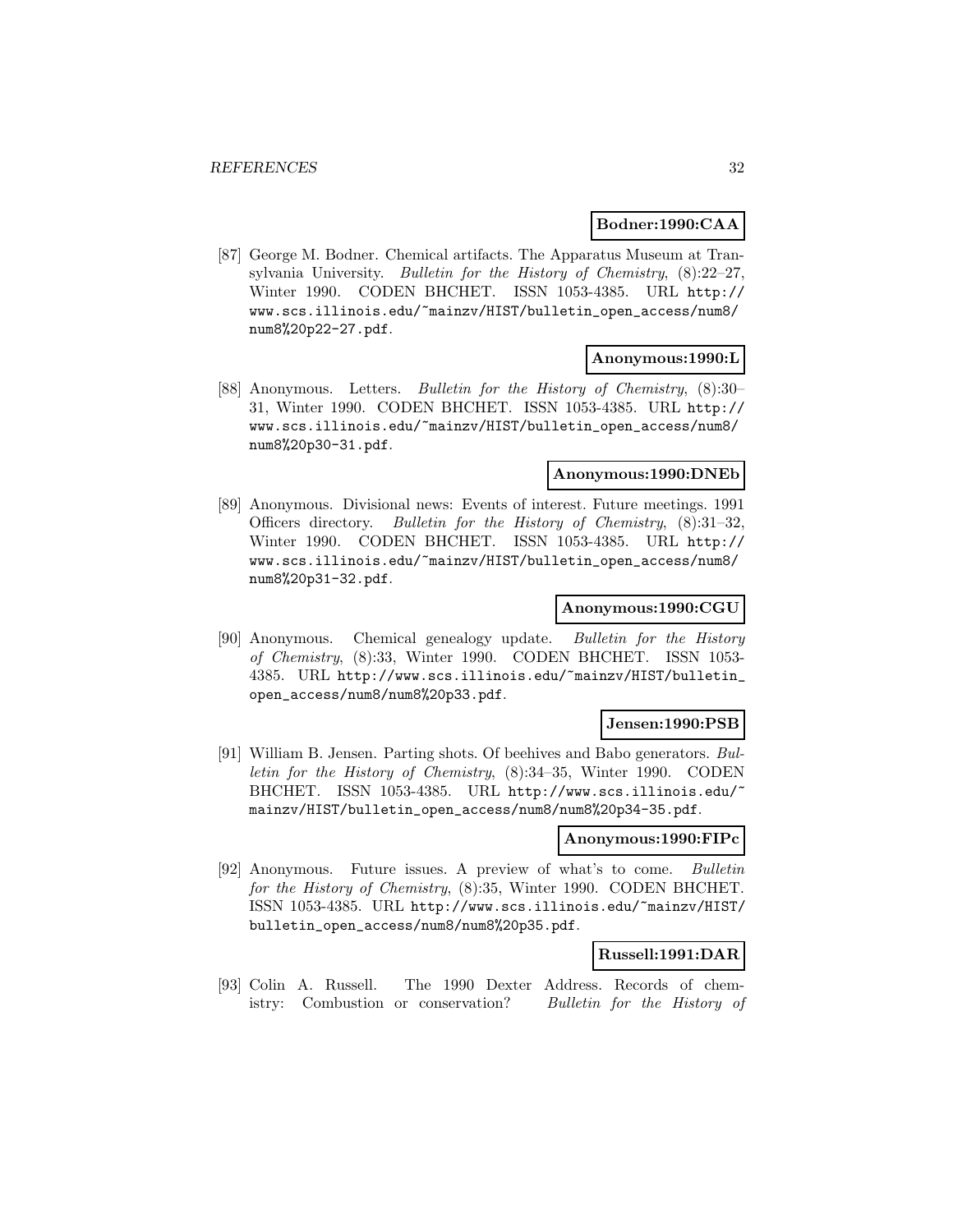Chemistry, (9):3–7, Spring 1991. CODEN BHCHET. ISSN 1053- 4385. URL http://www.scs.illinois.edu/~mainzv/HIST/bulletin\_ open\_access/num9/num9%20p3-7.pdf.

## **Saltzman:1991:RDB**

[94] Martin D. Saltzman and Alan L. Kessler. The rise and decline of the British dyestuffs industry. Some interesting parallels for the solid state electronics industry. Bulletin for the History of Chemistry, (9):7–15, Spring 1991. CODEN BHCHET. ISSN 1053-4385. URL http:// www.scs.illinois.edu/~mainzv/HIST/bulletin\_open\_access/num9/ num9%20p7-15.pdf.

## **Jones:1991:FHC**

[95] Paul R. Jones. The first half century of chemistry at Clark University: Endowed by an industrialist in 1887, the first 50 years of chemistry at this nascent American university had its ups and downs. Bulletin for the History of Chemistry, (9):15–19, Spring 1991. CODEN BHCHET. ISSN 1053-4385. URL http://www.scs.illinois.edu/~mainzv/HIST/ bulletin\_open\_access/num9/num9%20p15-19.pdf.

## **DeLoach:1991:CIC**

[96] Will S. DeLoach. Chemical industry in Colonial Virginia. All human societies have a chemical base, even in the wilderness of the New World. Bulletin for the History of Chemistry, (9):19–22, Spring 1991. CODEN BHCHET. ISSN 1053-4385. URL http://www.scs.illinois.edu/ mainzv/HIST/bulletin\_open\_access/num9/num9%20p19-22.pdf.

#### **Goldsmith:1991:OCL**

[97] Robert H. Goldsmith. Old chemistries. A look at Thomas Ewell's plain discourses on the laws or properties of matter. Bulletin for the History of Chemistry, (9):22–25, Spring 1991. CODEN BHCHET. ISSN 1053- 4385. URL http://www.scs.illinois.edu/~mainzv/HIST/bulletin\_ open\_access/num9/num9%20p22-25.pdf.

#### **Anonymous:1991:BLC**

[98] Anonymous. The 1990 bibliography. The literature continues to grow. Bulletin for the History of Chemistry, (9):25–32, Spring 1991. CODEN BHCHET. ISSN 1053-4385. URL http://www.scs.illinois.edu/ mainzv/HIST/bulletin\_open\_access/num9/num9%20p25-32.pdf.

## **Anonymous:1991:BNS**

[99] Anonymous. Book notes: A Science of Impurity: Water Analysis in Nineteenth Century Britain; Aproximacion a la evolucion historica de los meto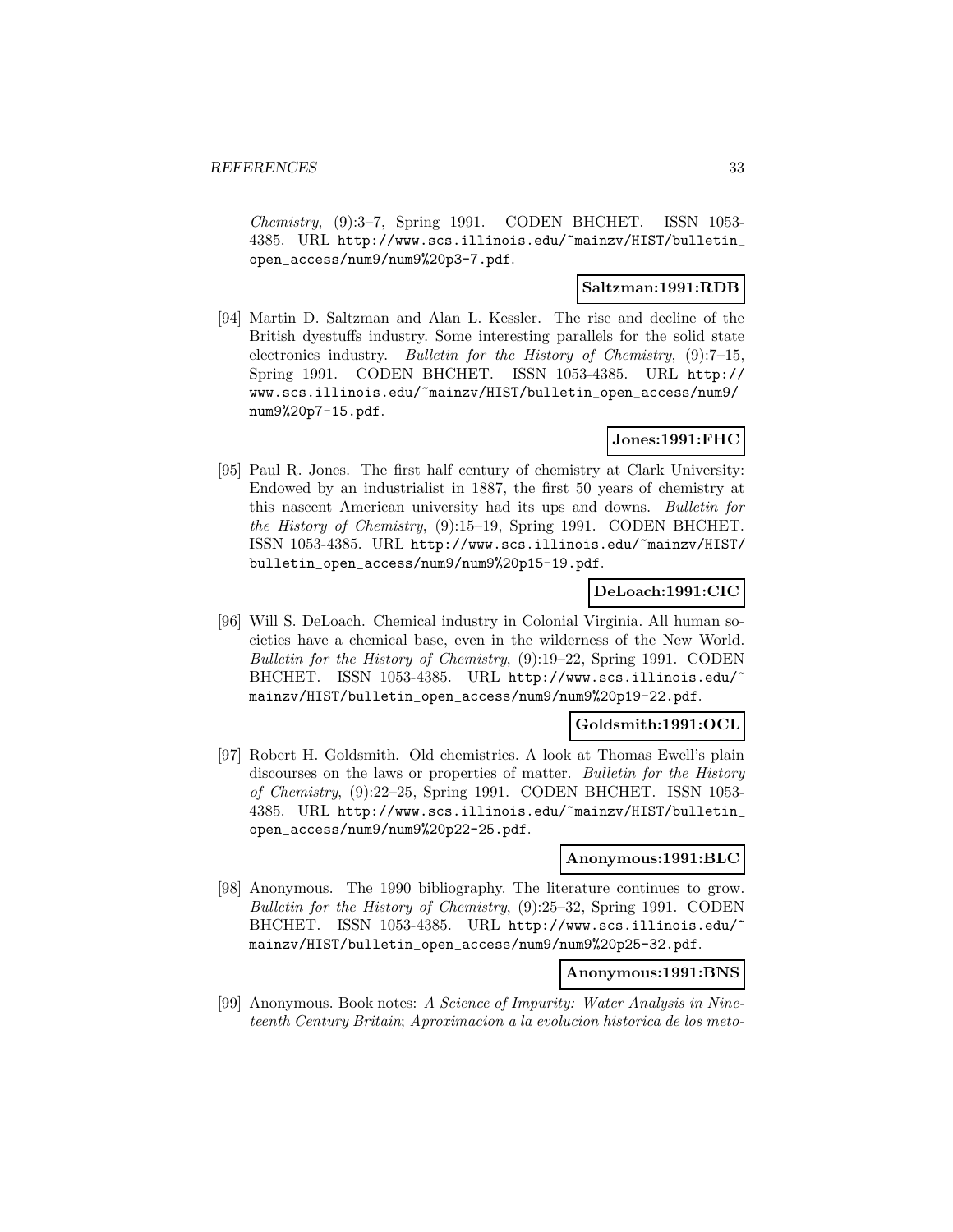dos de adjuste de las ecuaciones quimicas; The Japanese and Western Science; Svante Arrhenius; From Chuit & Naef to Firmenich S.A. Bulletin for the History of Chemistry, (9):32–34, Spring 1991. CODEN BHCHET. ISSN 1053-4385. URL http://www.scs.illinois.edu/~mainzv/HIST/ bulletin\_open\_access/num9/num9%20p32-34.pdf.

## **Anonymous:1991:La**

[100] Anonymous. Letters. Bulletin for the History of Chemistry, (9):34, Spring 1991. CODEN BHCHET. ISSN 1053-4385. URL http:// www.scs.illinois.edu/~mainzv/HIST/bulletin\_open\_access/num9/ num9%20p34.pdf.

## **Anonymous:1991:DNA**

[101] Anonymous. Divisional news: Awards. Events of interest. Future meetings. Bulletin for the History of Chemistry, (9):34–35, Spring 1991. CO-DEN BHCHET. ISSN 1053-4385. URL http://www.scs.illinois.edu/ ~mainzv/HIST/bulletin\_open\_access/num9/num9%20p34-35.pdf.

#### **Williams:1991:PSB**

[102] William D. Williams. Parting shots. A brief history of the test tube clamp. Bulletin for the History of Chemistry, (9):37–39, Spring 1991. CODEN BHCHET. ISSN 1053-4385. URL http://www.scs.illinois. edu/~mainzv/HIST/bulletin\_open\_access/num9/num9%20p37-39.pdf.

#### **Anonymous:1991:FIPa**

[103] Anonymous. Future issues. A preview of what's to come. Bulletin for the History of Chemistry, (9):39, Spring 1991. CODEN BHCHET. ISSN 1053- 4385. URL http://www.scs.illinois.edu/~mainzv/HIST/bulletin\_ open\_access/num9/num9%20p39.pdf.

#### **Jensen:1991:DTC**

[104] William B. Jensen. To demonstrate the truths of "chymistry". An historical and pictorial celebration of the art of the lecture demonstration in honor of Dr. Hubert Alyea. Bulletin for the History of Chemistry, (10):3–15, Fall 1991. CODEN BHCHET. ISSN 1053- 4385. URL http://www.scs.illinois.edu/~mainzv/HIST/bulletin\_ open\_access/num10/num10%20p3-15.pdf.

#### **Kauffman:1991:HML**

[105] George B. Kauffman. Henry Marshall Leicester. A tribute to one of this century's foremost chemical historians. Bulletin for the History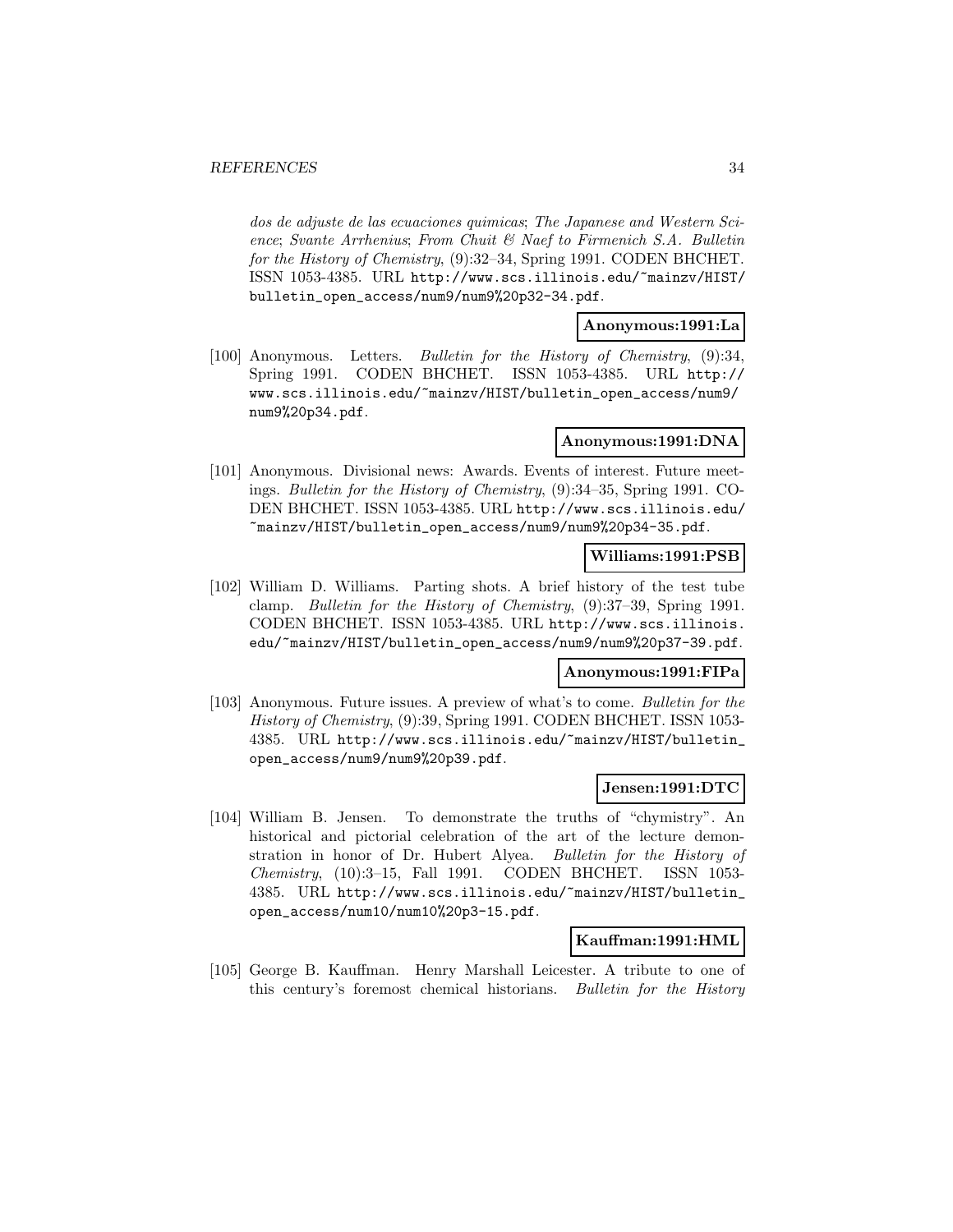of Chemistry, (10):15–21, Fall 1991. CODEN BHCHET. ISSN 1053- 4385. URL http://www.scs.illinois.edu/~mainzv/HIST/bulletin\_ open\_access/num10/num10%20p15-21.pdf.

## **Williams:1991:SEF**

[106] William D. Williams. Some Edgar Fahs Smith memorabilia. Among other things, the doyen of American chemical historians liked cheap adventure novels and amateur theatricals. Bulletin for the History of Chemistry, (10):21–25, Fall 1991. CODEN BHCHET. ISSN 1053- 4385. URL http://www.scs.illinois.edu/~mainzv/HIST/bulletin\_ open\_access/num10/num10%20p21-25.pdf.

## **McKone:1991:HFC**

[107] Harold T. McKone. The history of food colorants before aniline dyes. When inorganic rather than organic chemistry ruled both the artist's palette and the gourmet's palate. Bulletin for the History of Chemistry, (10):25–31, Fall 1991. CODEN BHCHET. ISSN 1053- 4385. URL http://www.scs.illinois.edu/~mainzv/HIST/bulletin\_ open\_access/num10/num10%20p25-31.pdf.

## **Stock:1991:EIP**

[108] John T. Stock. Early industrial pH measurement and control. Some insights into automated pH control before the advent of the pH meter. Bulletin for the History of Chemistry, (10):31–34, Fall 1991. CODEN BHCHET. ISSN 1053-4385. URL http://www.scs.illinois.edu/ mainzv/HIST/bulletin\_open\_access/num10/num10%20p31-34.pdf.

## **Williams:1991:OCC**

[109] William D. Williams. Old chemistries. Celebrating the bicentennial of James Tytler's system of chemistry. Bulletin for the History of Chemistry, (10):34–39, Fall 1991. CODEN BHCHET. ISSN 1053- 4385. URL http://www.scs.illinois.edu/~mainzv/HIST/bulletin\_ open\_access/num10/num10%20p34-39.pdf.

#### **Anonymous:1991:BNC**

[110] Anonymous. Book notes: From Caveman to Chemist; Robert Robinson: Chemist Extraordinary; Michael Faraday and the Royal Institution: the Genius of Man and Place; The Legacy of Sir Lawrence Bragg; Wissenschaftliches Jahrbuch 1990 Das Tagebuch des Erzherzogs Leopold; The American Synthetic Rubber Research Program; Steroids Made It Possible. Bulletin for the History of Chemistry, (10):39–45, Fall 1991. CO-DEN BHCHET. ISSN 1053-4385. URL http://www.scs.illinois.edu/ ~mainzv/HIST/bulletin\_open\_access/num10/num10%20p39-45.pdf.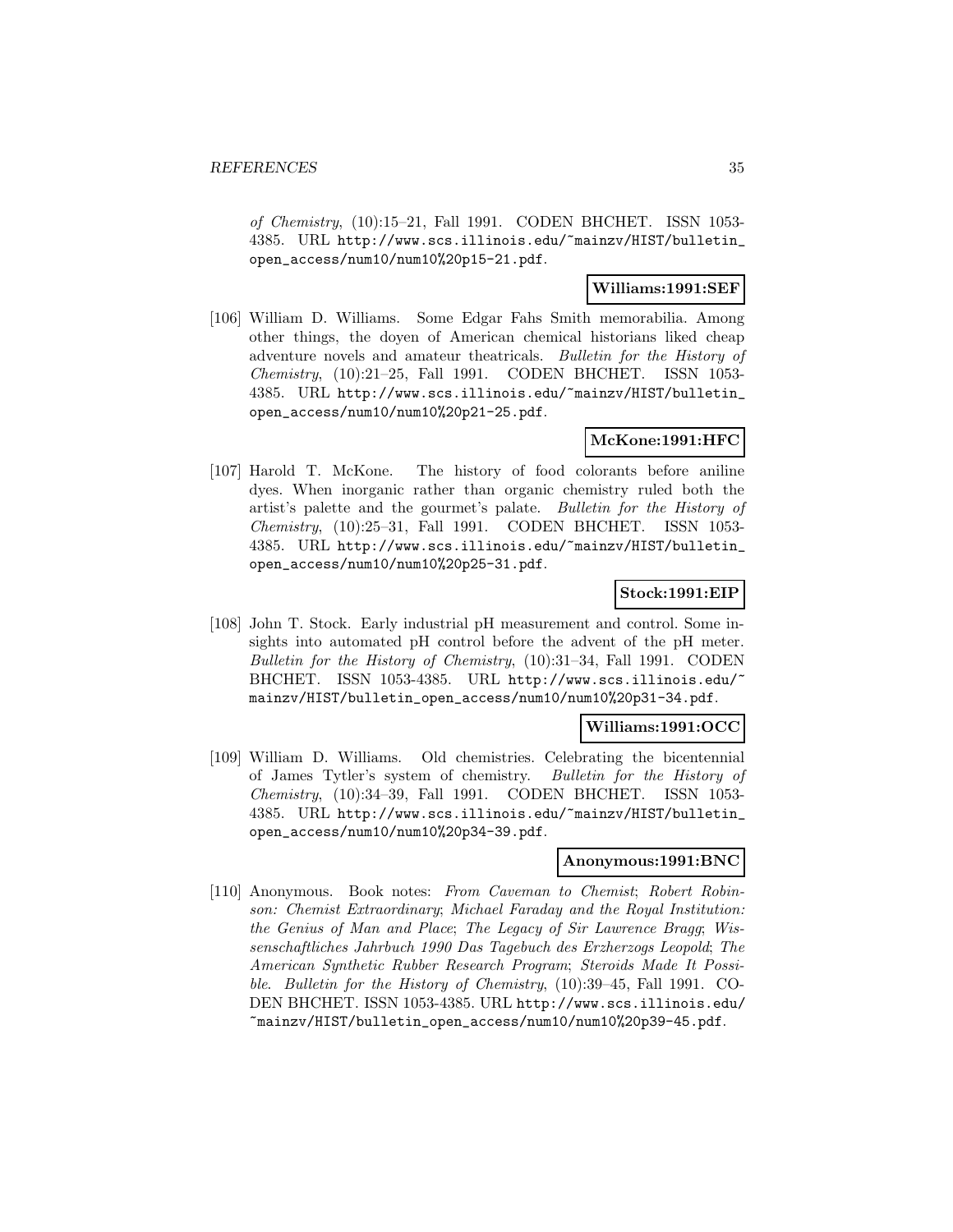### **Anonymous:1991:Lb**

[111] Anonymous. Letters. Bulletin for the History of Chemistry, (10):45, Fall 1991. CODEN BHCHET. ISSN 1053-4385. URL http://www.scs. illinois.edu/~mainzv/HIST/bulletin\_open\_access/num10/num10%20p45. pdf.

## **Anonymous:1991:DNC**

[112] Anonymous. Divisional news: From the Chair. Events of interest. Future meetings. 1992 Officers directory. Bulletin for the History of Chemistry, (10):45–46, Fall 1991. CODEN BHCHET. ISSN 1053- 4385. URL http://www.scs.illinois.edu/~mainzv/HIST/bulletin\_ open\_access/num10/num10%20p45-46.pdf.

## **Anonymous:1991:FIPb**

[113] Anonymous. Future issues. A preview of our special Faraday issue. Bulletin for the History of Chemistry, (10):47, Fall 1991. CODEN BHCHET. ISSN 1053-4385. URL http://www.scs.illinois.edu/~mainzv/HIST/ bulletin\_open\_access/num10/num10%20p47.pdf.

#### **Davenport:1991:SI**

[114] Derek A. Davenport. Symposium introduction. Bulletin for the History of Chemistry, (11):3–4, Winter 1991. CODEN BHCHET. ISSN 1053- 4385. URL http://www.scs.illinois.edu/~mainzv/HIST/bulletin\_ open\_access/num11/num11%20p3-4.pdf.

### **Thomas:1991:RIM**

[115] John Meurig Thomas. The Royal Institution and Michael Faraday: a personal view. Bulletin for the History of Chemistry, (11):4–9, Winter 1991. CODEN BHCHET. ISSN 1053-4385. URL http://www.scs.illinois. edu/~mainzv/HIST/bulletin\_open\_access/num11/num11%20p4-9.pdf.

#### **Williams:1991:FHB**

[116] L. Pearce Williams. Faraday and his biographers. Bulletin for the History of Chemistry, (11):9–17, Winter 1991. CODEN BHCHET. ISSN 1053- 4385. URL http://www.scs.illinois.edu/~mainzv/HIST/bulletin\_ open\_access/num11/num11%20p9-17.pdf.

#### **Fullmer:1991:FER**

[117] June Z. Fullmer and Melvyn C. Usselman. Faraday's election to the Royal Society: a reputation in jeopardy. Bulletin for the History of Chemistry, (11):17–28, Winter 1991. CODEN BHCHET. ISSN 1053- 4385. URL http://www.scs.illinois.edu/~mainzv/HIST/bulletin\_ open\_access/num11/num11%20p17-28.pdf.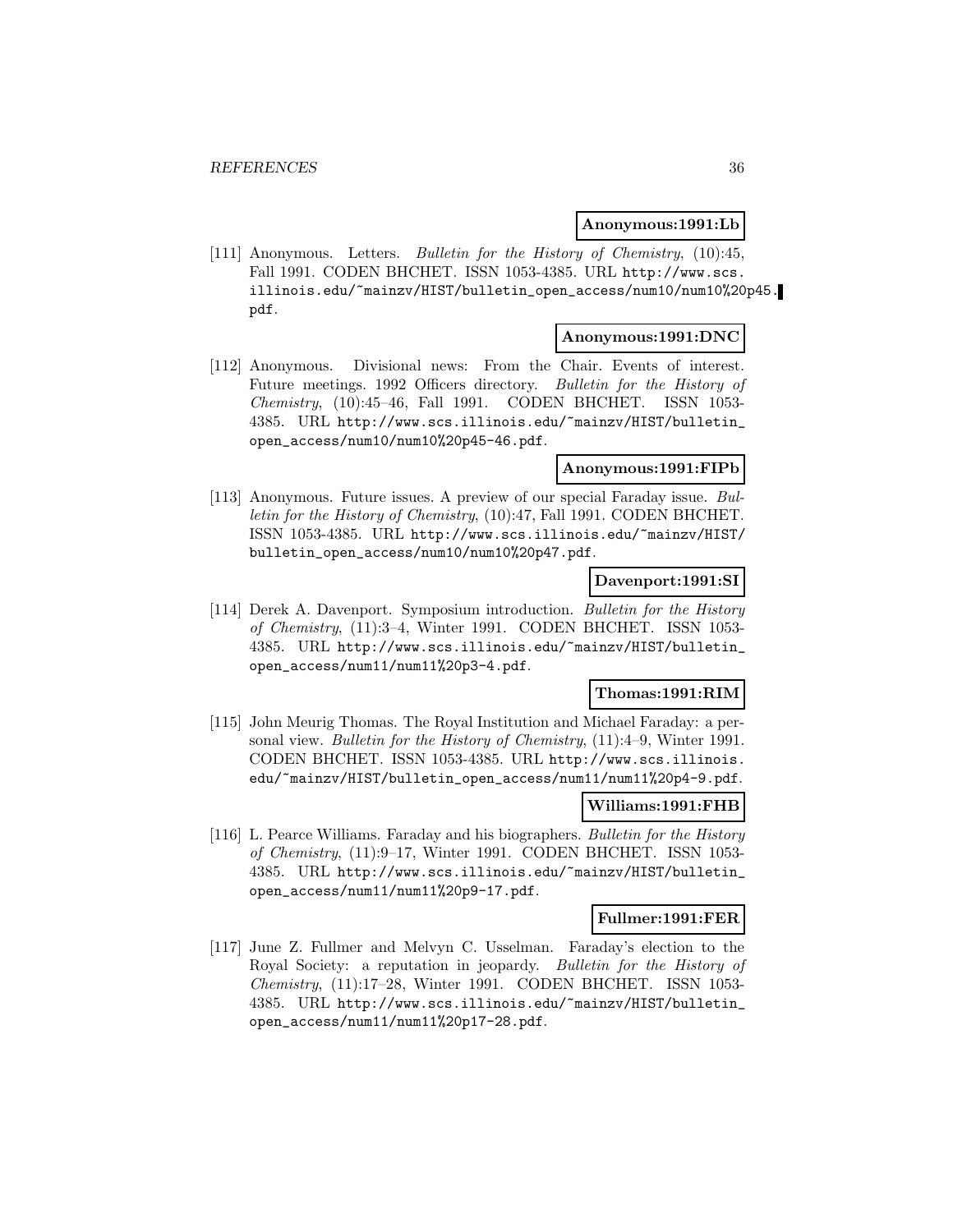# **Cantor:1991:EJF**

[118] Geoffrey Cantor. Educating the judgment: Faraday as a lecturer. Bulletin for the History of Chemistry, (11):28–36, Winter 1991. CODEN BHCHET. ISSN 1053-4385. URL http://www.scs.illinois.edu/ mainzv/HIST/bulletin\_open\_access/num11/num11%20p28-36.pdf.

# **James:1991:MCC**

[119] Frank A. J. L. James. The military context of chemistry: the case of Michael Faraday. Bulletin for the History of Chemistry, (11):36–40, Winter 1991. CODEN BHCHET. ISSN 1053-4385. URL http://www.scs.illinois.edu/~mainzv/HIST/bulletin\_open\_ access/num11/num11%20p36-40.pdf.

# **Pratt:1991:MFB**

[120] Herbert T. Pratt. Michael Faraday's Bibles as mirrors of his faith. Bulletin for the History of Chemistry, (11):40–47, Winter 1991. CODEN BHCHET. ISSN 1053-4385. URL http://www.scs.illinois.edu/ mainzv/HIST/bulletin\_open\_access/num11/num11%20p40-47.pdf.

# **OBrien:1991:FHP**

[121] James F. O'Brien. Faraday's health problems. Bulletin for the History of Chemistry, (11):47–50, Winter 1991. CODEN BHCHET. ISSN 1053- 4385. URL http://www.scs.illinois.edu/~mainzv/HIST/bulletin\_ open\_access/num11/num11%20p47-50.pdf.

# **Tweney:1991:FCH**

[122] Ryan D. Tweney. Faraday's 1822 chemical hints notebook and the semantics of chemical discourse. Bulletin for the History of Chemistry, (11):51–55, Winter 1991. CODEN BHCHET. ISSN 1053- 4385. URL http://www.scs.illinois.edu/~mainzv/HIST/bulletin\_ open\_access/num11/num11%20p51-55.pdf.

### **Goldwhite:1991:FSF**

[123] Harold Goldwhite. Faraday's search for fluorine. Bulletin for the History of Chemistry, (11):55–60, Winter 1991. CODEN BHCHET. ISSN 1053- 4385. URL http://www.scs.illinois.edu/~mainzv/HIST/bulletin\_ open\_access/num11/num11%20p55-60.pdf.

#### **Davenport:1991:OFO**

[124] Derek A. Davenport. Observations on Faraday as organic chemist manque. Bulletin for the History of Chemistry, (11):60–65, Winter 1991. CO-DEN BHCHET. ISSN 1053-4385. URL http://www.scs.illinois.edu/ ~mainzv/HIST/bulletin\_open\_access/num11/num11%20p60-65.pdf.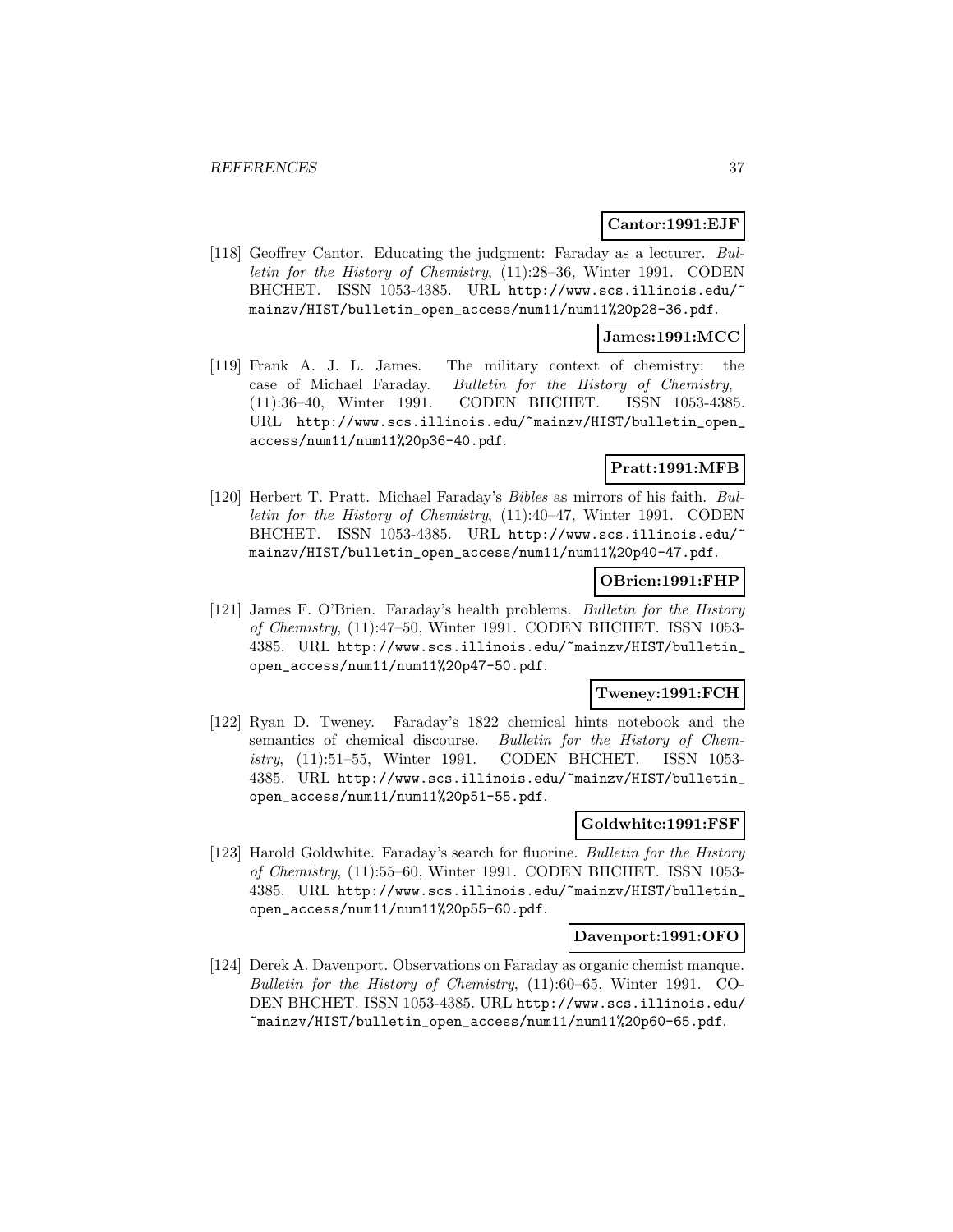#### **Jensen:1991:MFA**

[125] William B. Jensen. Michael Faraday and the art and science of chemical manipulation. Bulletin for the History of Chemistry, (11):65–76, Winter 1991. CODEN BHCHET. ISSN 1053-4385. URL http://www.scs.illinois.edu/~mainzv/HIST/bulletin\_open\_ access/num11/num11%20p65-76.pdf.

# **Ross:1991:CM**

[126] Sydney Ross. The chemical manipulator. Bulletin for the History of Chemistry, (11):76–79, Winter 1991. CODEN BHCHET. ISSN 1053- 4385. URL http://www.scs.illinois.edu/~mainzv/HIST/bulletin\_ open\_access/num11/num11%20p76-79.pdf.

# **Ross:1991:ULF**

[127] Sydney Ross. Unpublished letters of Faraday and others to Edward Daniel Clarke. Bulletin for the History of Chemistry, (11):79–86, Winter 1991. CODEN BHCHET. ISSN 1053-4385. URL http://www.scs.illinois. edu/~mainzv/HIST/bulletin\_open\_access/num11/num11%20p79-86.pdf.

### **Stock:1991:PLE**

[128] John T. Stock. The pathway to the laws of electrolysis. Bulletin for the History of Chemistry, (11):86–92, Winter 1991. CODEN BHCHET. ISSN 1053-4385. URL http://www.scs.illinois.edu/~mainzv/HIST/ bulletin\_open\_access/num11/num11%20p86-92.pdf.

# **Towns:1991:EEM**

[129] Marcy Hamby Towns and Derek A. Davenport. From electrochemical equivalency to a mole of electrons: the evolution of the Faraday. Bulletin for the History of Chemistry, (11):92–100, Winter 1991. CODEN BHCHET. ISSN 1053-4385. URL http://www.scs.illinois.edu/ mainzv/HIST/bulletin\_open\_access/num11/num11%20p92-100.pdf.

# **Anonymous:1991:BCL**

[130] Anonymous. A biographical check list. Bulletin for the History of Chemistry, (11):100–101, Winter 1991. CODEN BHCHET. ISSN 1053- 4385. URL http://www.scs.illinois.edu/~mainzv/HIST/bulletin\_ open\_access/num11/num11%20p100-101.pdf.

#### **Anonymous:1991:FT**

[131] Anonymous. A Faraday timeline. Bulletin for the History of Chemistry, (11):101–104, Winter 1991. CODEN BHCHET. ISSN 1053- 4385. URL http://www.scs.illinois.edu/~mainzv/HIST/bulletin\_ open\_access/num11/num11%20p101-104.pdf.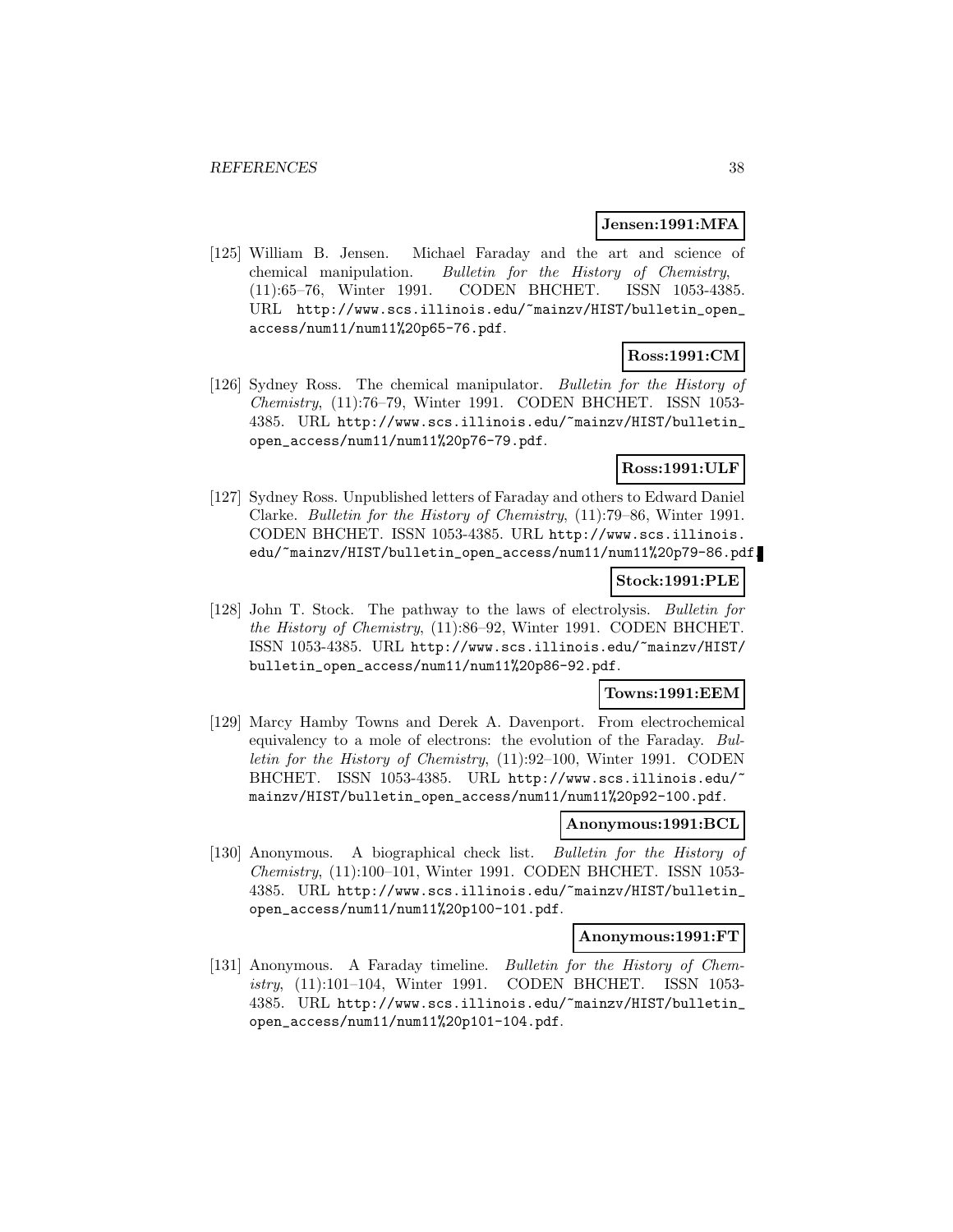#### **Hannaway:1992:DAH**

[132] Owen Hannaway. The 1991 Dexter Address. Herbert Hoover and Georgius Agricola: the distorting mirrors of history. Bulletin for the History of Chemistry, (12):3–10, Fall 1992. CODEN BHCHET. ISSN 1053- 4385. URL http://www.scs.illinois.edu/~mainzv/HIST/bulletin\_ open\_access/num12/num12%20p3-10.pdf.

# **Paoloni:1992:SMB**

[133] Leonello Paoloni. Stereochemical models of benzene, 1869–1875. A detailed look at a neglected chapter in the history of stereochemistry. Bulletin for the History of Chemistry, (12):10–24, Fall 1992. CODEN BHCHET. ISSN 1053-4385. URL http://www.scs.illinois.edu/~ mainzv/HIST/bulletin\_open\_access/num12/num12%20p10-24.pdf.

## **Williams:1992:SEC**

[134] William D. Williams. Some early chemical slide rules. An early and novel application of the principle of the slide rule, these chemical oddities are now museum curiosities. Bulletin for the History of Chemistry, (12):24–29, Fall 1992. CODEN BHCHET. ISSN 1053- 4385. URL http://www.scs.illinois.edu/~mainzv/HIST/bulletin\_ open\_access/num12/num12%20p24-29.pdf.

# **Brock:1992:CNB**

[135] William H. Brock. The Chemical News, 1859–1932. The brainchild of William Crookes, this important chemical weekly served the chemical community for nearly three-quarters of a century. Bulletin for the History of Chemistry, (12):30–35, Fall 1992. CODEN BHCHET. ISSN 1053- 4385. URL http://www.scs.illinois.edu/~mainzv/HIST/bulletin\_ open\_access/num12/num12%20p30-35.pdf.

## **Williams:1992:OCL**

[136] William D. Williams. Old chemistries. A look at a little-known transitional chemical text by Benjamin Silliman, Jr. and George F. Baker. Bulletin for the History of Chemistry, (12):35–38, Fall 1992. CODEN BHCHET. ISSN 1053-4385. URL http://www.scs.illinois.edu/~mainzv/HIST/ bulletin\_open\_access/num12/num12%20p35-38.pdf.

#### **Anonymous:1992:BNH**

[137] Anonymous. Book notes: A History of the International Chemical Industry; Chemistry; The Historical Development of Chemical Concepts; Nineteenth-Century Attitudes: Men of Science; A History of Lactic Acid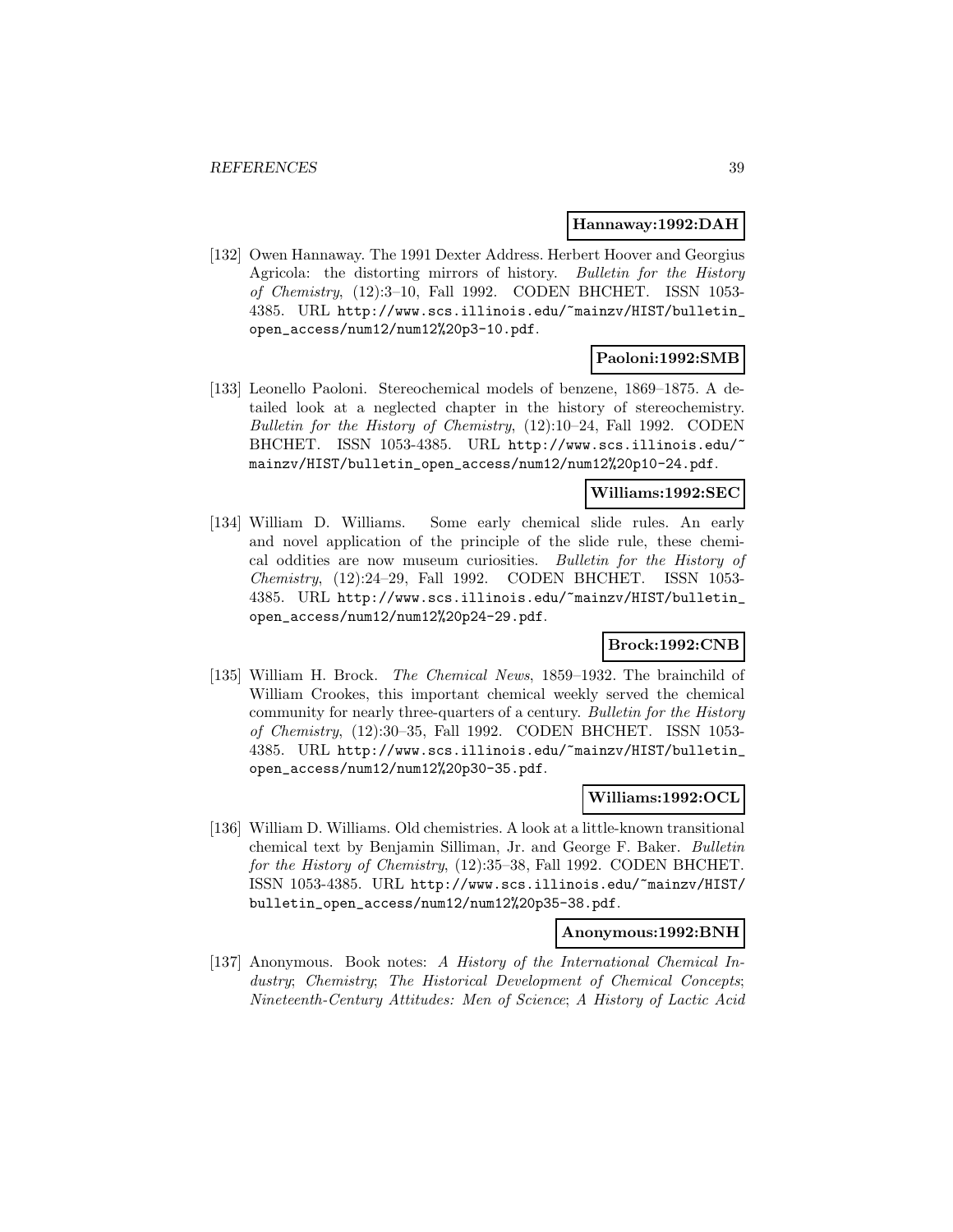Making: a Chapter in the History of Biotechnology; Contrasts in Scientific Style: Research Groups in the Chemical and Biochemical Sciences; Atti del III convegno nazionale di storia e fondamenti della chimica; Some Recollections of Gap Jumping. Bulletin for the History of Chemistry, (12):39–45, Fall 1992. CODEN BHCHET. ISSN 1053- 4385. URL http://www.scs.illinois.edu/~mainzv/HIST/bulletin\_ open\_access/num12/num12%20p39-45.pdf.

#### **Anonymous:1992:La**

[138] Anonymous. Letters. Bulletin for the History of Chemistry, (12):45–46, Fall 1992. CODEN BHCHET. ISSN 1053-4385. URL http://www.scs. illinois.edu/~mainzv/HIST/bulletin\_open\_access/num12/num12%20p45- 46.pdf.

### **Anonymous:1992:DNAa**

[139] Anonymous. Divisional news: Awards. Events of interest. In memoriam: Raymond Benedict Seymour. Future meetings. Officers directory. Bulletin for the History of Chemistry, (12):46–47, Fall 1992. CODEN BHCHET. ISSN 1053-4385. URL http://www.scs.illinois.edu/~mainzv/HIST/ bulletin\_open\_access/num12/num12%20p46-47.pdf.

### **Jensen:1992:PSG**

[140] William B. Jensen. Parting shots. Gibber, jabber, or just Geber? Bulletin for the History of Chemistry, (12):49–51, Fall 1992. CODEN BHCHET. ISSN 1053-4385. URL http://www.scs.illinois.edu/~mainzv/HIST/ bulletin\_open\_access/num12/num12%20p49-51.pdf.

### **Anonymous:1992:NAS**

[141] Anonymous. Notice to all subscribers and authors. Bulletin for the History of Chemistry, (12):51, Fall 1992. CODEN BHCHET. ISSN 1053- 4385. URL http://www.scs.illinois.edu/~mainzv/HIST/bulletin\_ open\_access/num12/num12%20p51.pdf.

### **Anonymous:1992:FI**

[142] Anonymous. Festschrift introduction. Bulletin for the History of Chemistry, (13–14):3, Winter–Spring 1992–1993. CODEN BHCHET. ISSN 1053-4385. URL http://www.scs.illinois.edu/~mainzv/HIST/ bulletin\_open\_access/num13-14/num13-14%20p3.pdf.

#### **Bohning:1992:ELO**

[143] James J. Bohning. The eclectic life of Otto Theodor Benfey. A biographical portrait of the life and work of Ted Benfey. Bulletin for the History of  $Chemistry, (13–14):4–16, Winter–Spring 1992–1993. CODEN BHCHET.$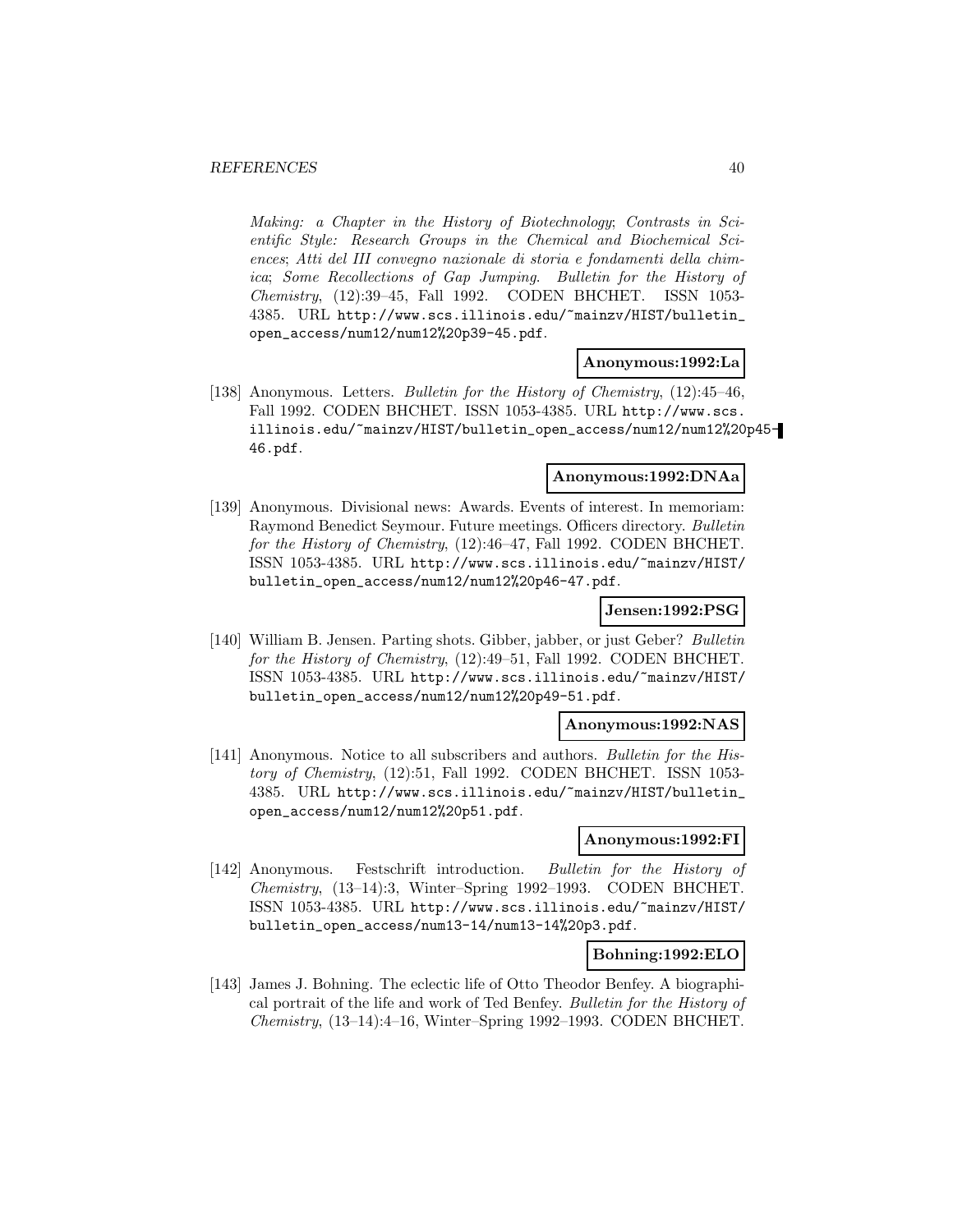ISSN 1053-4385. URL http://www.scs.illinois.edu/~mainzv/HIST/ bulletin\_open\_access/num13-14/num13-14%20p4-16.pdf.

# **Benfey:1992:WEE**

[144] Otto Theodor Benfey. By way of explanation. on eclecticism and the pursuit of chemistry. Bulletin for the History of Chemistry, (13–14): 16–19, Winter–Spring 1992–1993. CODEN BHCHET. ISSN 1053- 4385. URL http://www.scs.illinois.edu/~mainzv/HIST/bulletin\_ open\_access/num13-14/num13-14%20p16-19.pdf.

# **Newman:1992:CAC**

[145] William Newman. Corpuscular alchemy. A case study of the mechanization of 17th-century alchemy as exemplified by the transmutational theory of Eirenaeus Philalethes. Bulletin for the History of Chemistry, (13– 14):19–27, Winter–Spring 1992–1993. CODEN BHCHET. ISSN 1053- 4385. URL http://www.scs.illinois.edu/~mainzv/HIST/bulletin\_ open\_access/num13-14/num13-14%20p19-27.pdf.

## **Caneva:1992:RMC**

[146] Kenneth L. Caneva. Robert Mayer and the conservation of matter. Did conservation of energy precede conservation of mass? Bulletin for the History of Chemistry, (13–14):27–29, Winter–Spring 1992–1993. CODEN BHCHET. ISSN 1053-4385. URL http://www.scs.illinois.edu/ mainzv/HIST/bulletin\_open\_access/num13-14/num13-14%20p27-29. pdf.

# **Rocke:1992:PPC**

[147] Alan J. Rocke. Pride and prejudice in chemistry. A look at chauvinism and the pursuit of science among 19th-century European chemists. Bulletin for the History of Chemistry, (13–14):29–40, Winter–Spring 1992–1993. CODEN BHCHET. ISSN 1053-4385. URL http://www. scs.illinois.edu/~mainzv/HIST/bulletin\_open\_access/num13-14/ num13-14%20p29-40.pdf.

### **Rhees:1992:CWA**

[148] David J. Rhees. The chemist's war. An analysis of the impact of World War I on the American chemical profession. Bulletin for the History of Chemistry, (13–14):40–47, Winter–Spring 1992–1993. CODEN BHCHET. ISSN 1053-4385. URL http://www.scs.illinois.edu/~mainzv/HIST/ bulletin\_open\_access/num13-14/num13-14%20p40-47.pdf.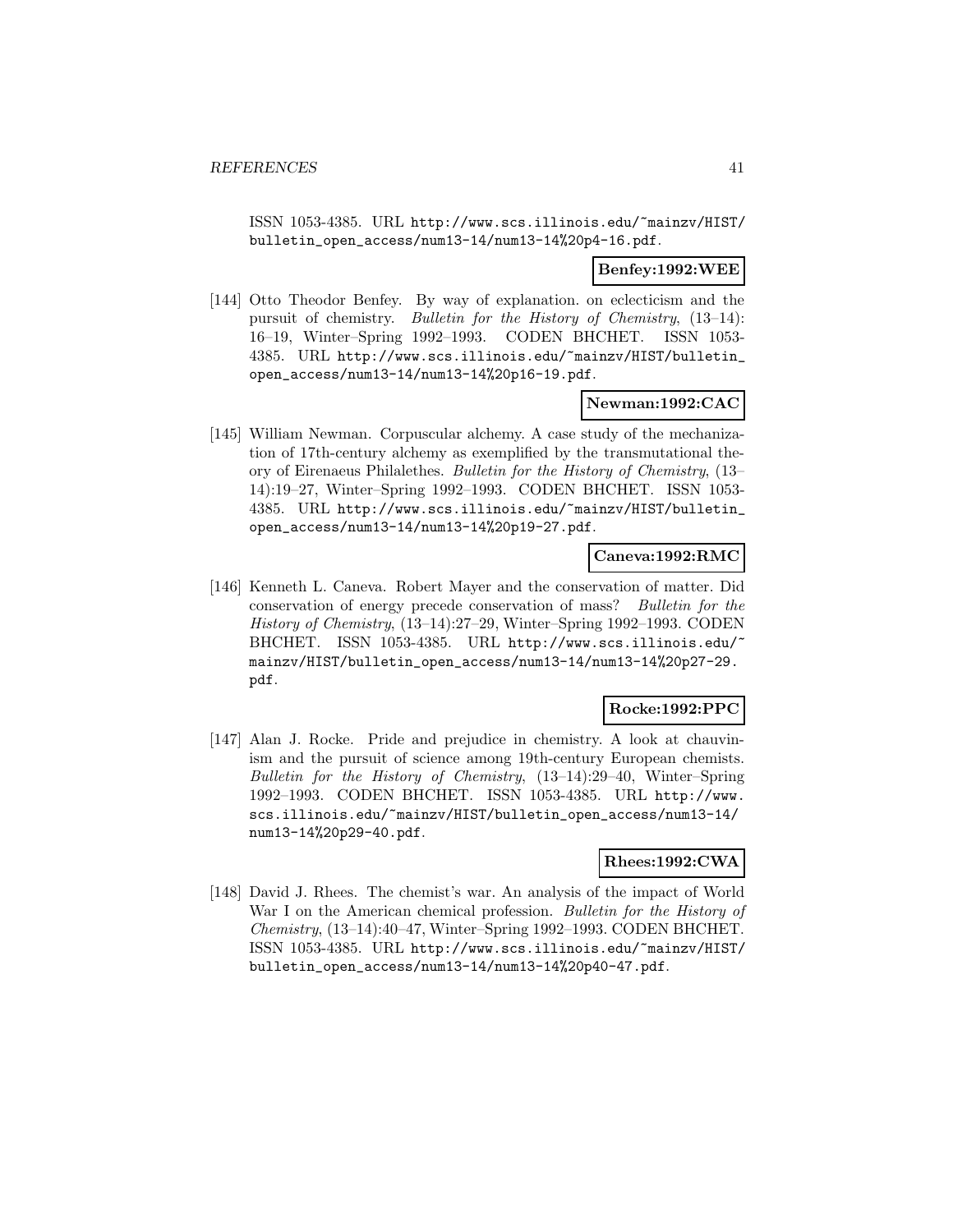### **Jensen:1992:HDV**

[149] William B. Jensen. The historical development of the van Arkel bondtype triangle: Even textbook diagrams have a history. Bulletin for the History of Chemistry, (13–14):47–59, Winter–Spring 1992–1993. CODEN BHCHET. ISSN 1053-4385. URL http://www.scs.illinois.edu/ mainzv/HIST/bulletin\_open\_access/num13-14/num13-14%20p47-59. pdf.

# **Benfey:1992:PLP**

[150] Otto Theodor Benfey. Perspectives lecture. On Pythagoreanism and the origins of the periodic table. Bulletin for the History of Chemistry, (13– 14):60–66, Winter–Spring 1992–1993. CODEN BHCHET. ISSN 1053- 4385. URL http://www.scs.illinois.edu/~mainzv/HIST/bulletin\_ open\_access/num13-14/num13-14%20p60-66.pdf.

# **Anonymous:1992:BN**

[151] Anonymous. Book notes. Bulletin for the History of Chemistry, (13– 14):66–72, Winter–Spring 1992–1993. CODEN BHCHET. ISSN 1053- 4385. URL http://www.scs.illinois.edu/~mainzv/HIST/bulletin\_ open\_access/num13-14/num13-14%20p66-72.pdf.

# **Anonymous:1992:Lb**

[152] Anonymous. Letters. Bulletin for the History of Chemistry, (13–14): 72–73, Winter–Spring 1992–1993. CODEN BHCHET. ISSN 1053- 4385. URL http://www.scs.illinois.edu/~mainzv/HIST/bulletin\_ open\_access/num13-14/num13-14%20p72-73.pdf.

### **Anonymous:1992:DNAb**

[153] Anonymous. Divisional news: Awards. Events of interest. Future meetings. Officers directory. Bulletin for the History of Chemistry, (13– 14):73–75, Winter–Spring 1992–1993. CODEN BHCHET. ISSN 1053- 4385. URL http://www.scs.illinois.edu/~mainzv/HIST/bulletin\_ open\_access/num13-14/num13-14%20p73-75.pdf.

## **Anonymous:1994:E**

[154] Anonymous. From the editor. Bulletin for the History of Chemistry, (15–16):i, ???? 1994. CODEN BHCHET. ISSN 1053- 4385. URL http://www.scs.illinois.edu/~mainzv/HIST/bulletin\_ open\_access/num15-16/num15-16%20pi.pdf.

## **Anonymous:1994:IA**

[155] Anonymous. Instructions for authors. Bulletin for the History of Chemistry, (15–16):ii, ???? 1994. CODEN BHCHET. ISSN 1053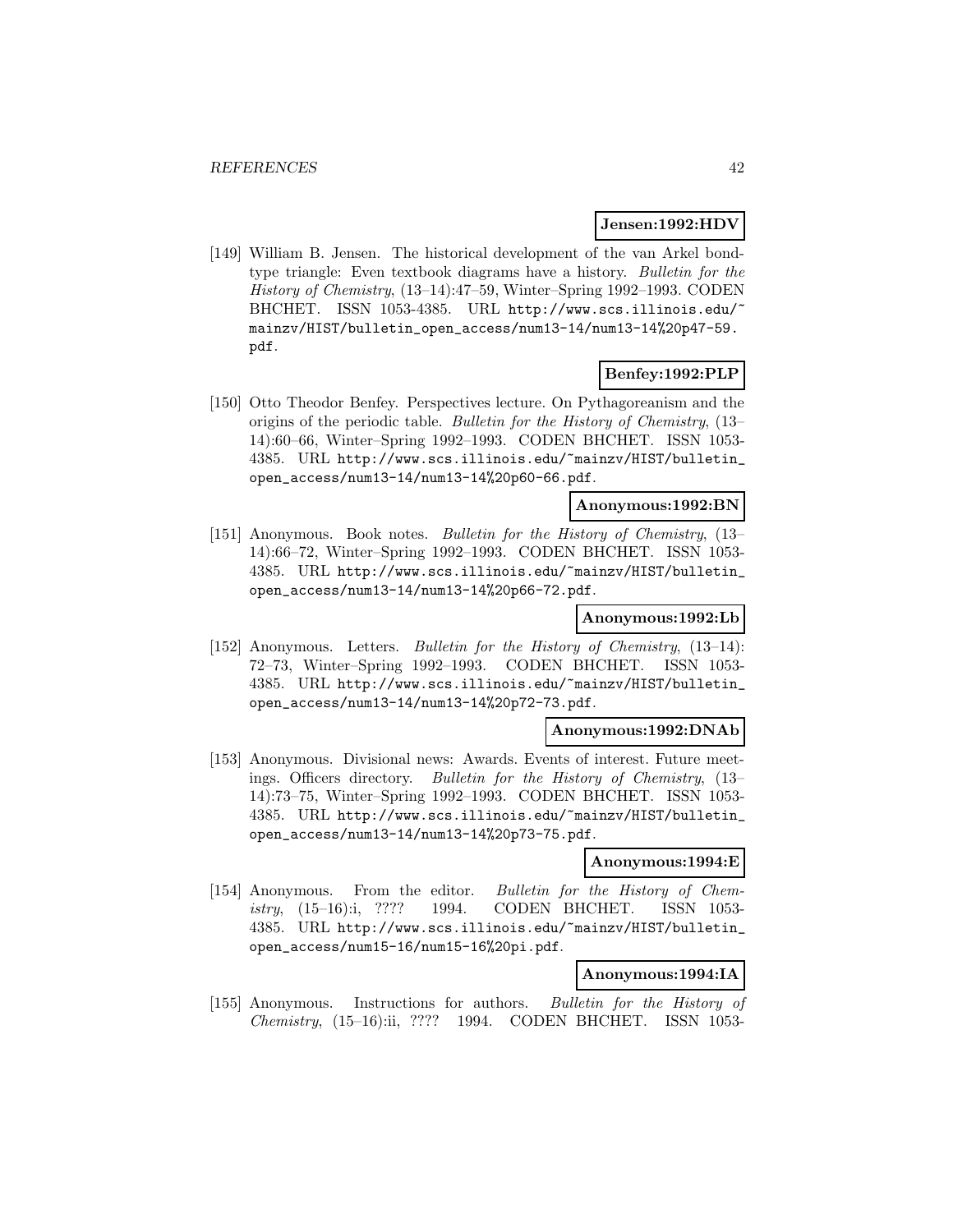4385. URL http://www.scs.illinois.edu/~mainzv/HIST/bulletin\_ open\_access/num15-16/num15-16%20pii.pdf.

#### **Anonymous:1994:AI**

[156] Anonymous. Applications invited. Bulletin for the History of Chemistry, (15–16):ii, ???? 1994. CODEN BHCHET. ISSN 1053- 4385. URL http://www.scs.illinois.edu/~mainzv/HIST/bulletin\_ open\_access/num15-16/num15-16%20pii.pdf.

# **Stock:1994:DAA**

[157] John T. Stock. The 1992 Dexter Award address. Historical chemical instrumentation. Bulletin for the History of Chemistry, (15–16):1–8, ???? 1994. CODEN BHCHET. ISSN 1053-4385. URL http://www. scs.illinois.edu/~mainzv/HIST/bulletin\_open\_access/num15-16/ num15-16%20p1-8.pdf.

# **Webb:1994:CC**

[158] George E. Webb. The chemist as consultant. Bulletin for the History of Chemistry, (15–16):9–14, ???? 1994. CODEN BHCHET. ISSN 1053- 4385. URL http://www.scs.illinois.edu/~mainzv/HIST/bulletin\_ open\_access/num15-16/num15-16%20p9-14.pdf.

### **Palter:1994:NJB**

[159] Robert Palter. A note on Joseph Black. Bulletin for the History of Chemistry, (15–16):15–17, ???? 1994. CODEN BHCHET. ISSN 1053- 4385. URL http://www.scs.illinois.edu/~mainzv/HIST/bulletin\_ open\_access/num15-16/num15-16%20p15-17.pdf.

# **Anonymous:1994:HCL**

[160] Anonymous. History of chemistry lecture series. Marshall University. Bulletin for the History of Chemistry, (15–16):18, ???? 1994. CODEN BHCHET. ISSN 1053-4385. URL http://www.scs.illinois.edu/ mainzv/HIST/bulletin\_open\_access/num15-16/num15-16%20p18.pdf.

### **Gillispie:1994:PLR**

[161] Charles C. Gillispie. Perspectives lecture: Recent trends in historiography of science. Bulletin for the History of Chemistry, (15–16):19–26, ???? 1994. CODEN BHCHET. ISSN 1053-4385. URL http://www. scs.illinois.edu/~mainzv/HIST/bulletin\_open\_access/num15-16/ num15-16%20p19-26.pdf.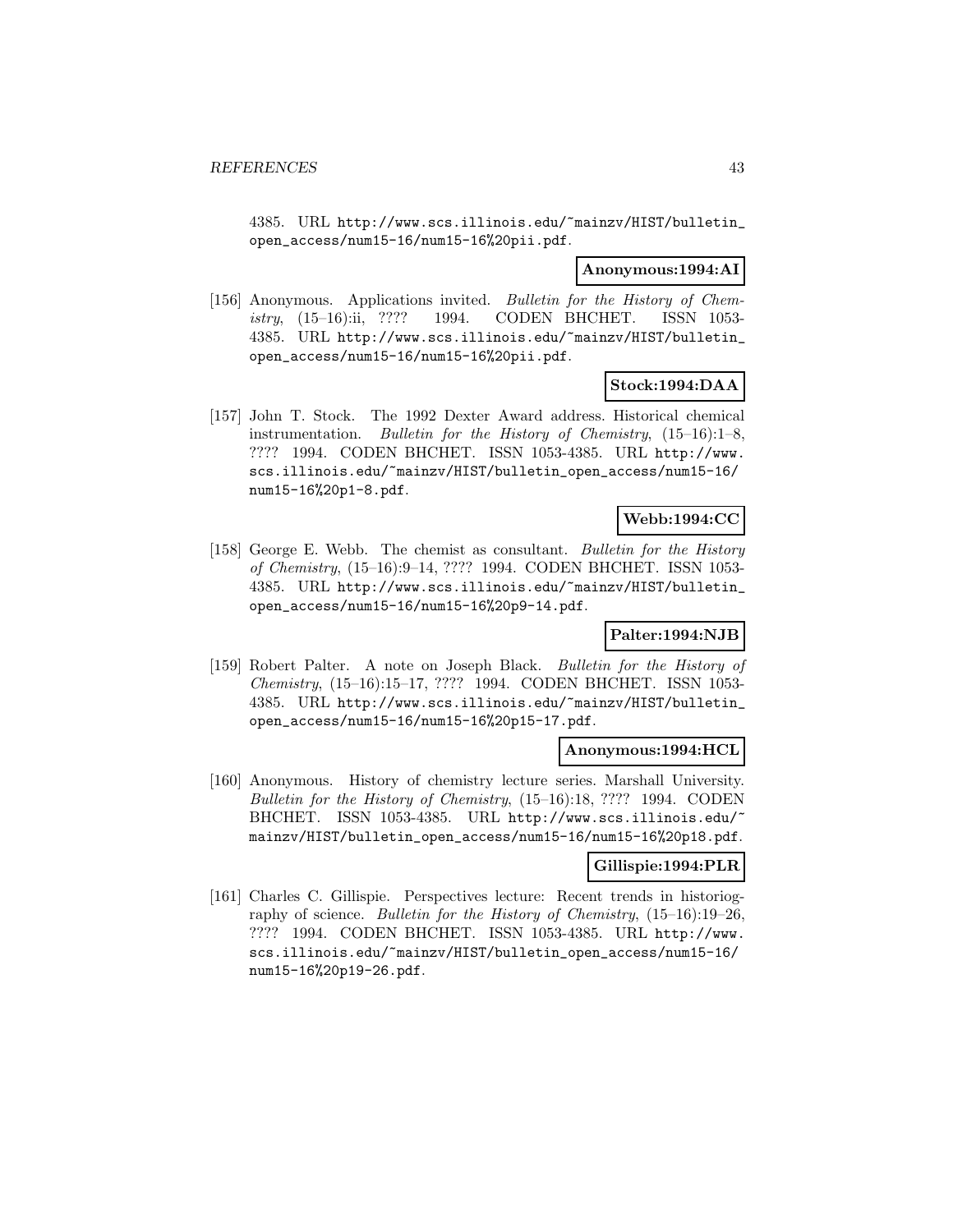### **Williams:1994:LFB**

[162] William D. Williams. A letter from Franklin Bache to Robert Hare. Bulletin for the History of Chemistry, (15–16):27–29, ???? 1994. CODEN BHCHET. ISSN 1053-4385. URL http://www.scs.illinois.edu/ mainzv/HIST/bulletin\_open\_access/num15-16/num15-16%20p27-29. pdf.

# **Creese:1994:CRH**

[163] Mary R. S. Creese and Thomas M. Creese. Charlotte Roberts and her textbook on stereochemistry. Bulletin for the History of Chemistry, (15–16):31–36, ???? 1994. CODEN BHCHET. ISSN 1053- 4385. URL http://www.scs.illinois.edu/~mainzv/HIST/bulletin\_ open\_access/num15-16/num15-16%20p31-36.pdf.

### **Saltzman:1994:SMM**

[164] Martin D. Saltzman. From small misunderstandings mighty disputes grow. Bulletin for the History of Chemistry, (15–16):37–44, ???? 1994. CODEN BHCHET. ISSN 1053-4385. URL http://www.scs.illinois.edu/ mainzv/HIST/bulletin\_open\_access/num15-16/num15-16%20p37-44. pdf.

### **Ramberg:1994:CJW**

[165] Peter J. Ramberg. Commentary: Johannes Wislicenus, atomism, and the philosophy of chemistry. Bulletin for the History of Chemistry, (15–16):45–51, ???? 1994. CODEN BHCHET. ISSN 1053- 4385. URL http://www.scs.illinois.edu/~mainzv/HIST/bulletin\_ open\_access/num15-16/num15-16%20p45-51.pdf.

## **Ramberg:1994:PDT**

[166] Peter J. Ramberg. Primary documents: a translation of Johannes Wislicenus. Bulletin for the History of Chemistry, (15–16):52–54, ???? 1994. CODEN BHCHET. ISSN 1053-4385. URL http://www. scs.illinois.edu/~mainzv/HIST/bulletin\_open\_access/num15-16/ num15-16%20p52-54.pdf.

## **Williams:1994:OCS**

[167] William D. Williams. Old chemistries: Steel's fourteen weeks in chemistry. Bulletin for the History of Chemistry, (15–16):55–58, ???? 1994. CODEN BHCHET. ISSN 1053-4385. URL http://www.scs.illinois.edu/~ mainzv/HIST/bulletin\_open\_access/num15-16/num15-16%20p55-58. pdf.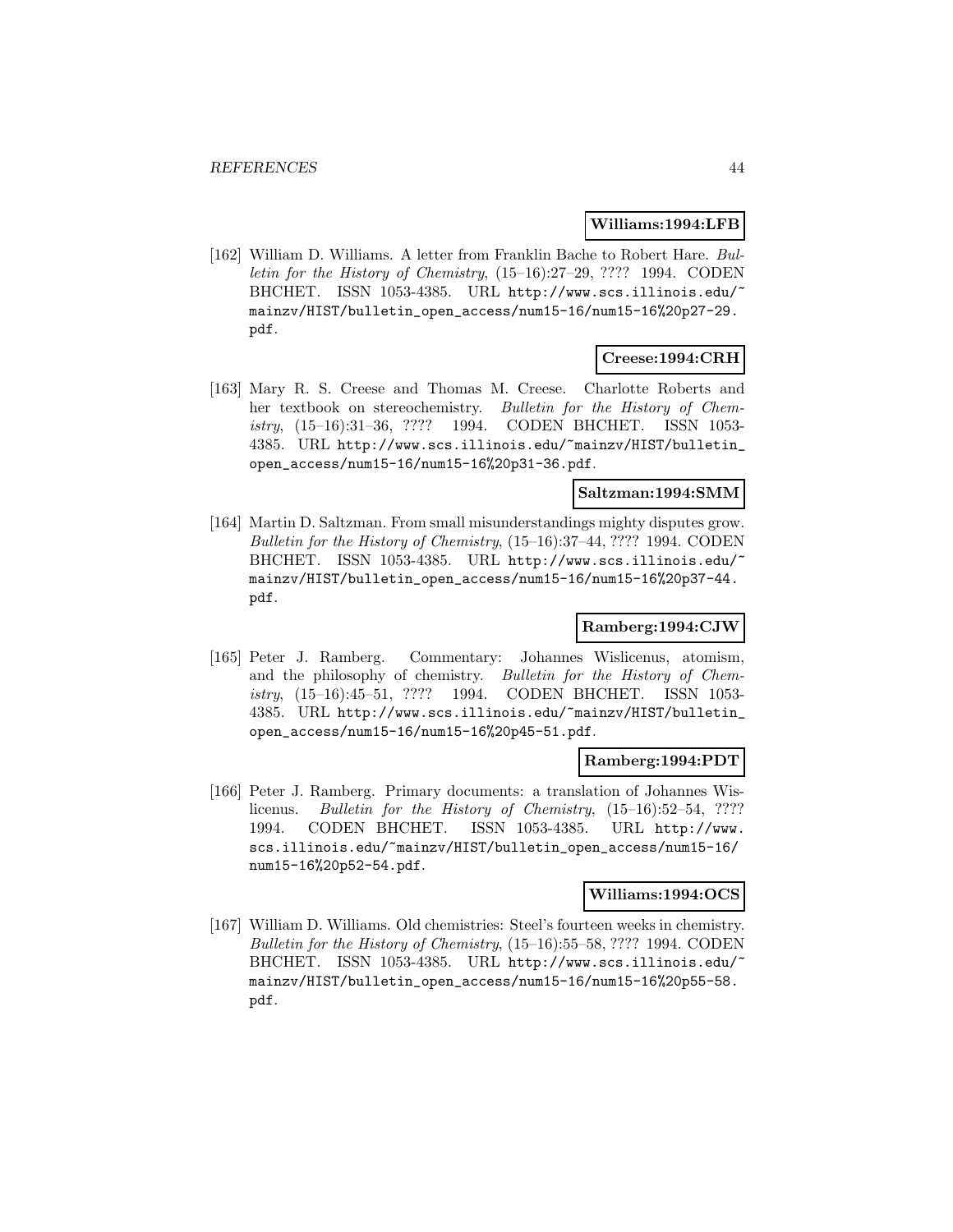### **Laszlo:1994:GDI**

[168] Pierre Laszlo. Georges Darzens (1867–1954): Inventor and iconoclast. Bulletin for the History of Chemistry, (15–16):59–64, ???? 1994. CODEN BHCHET. ISSN 1053-4385. URL http://www.scs.illinois.edu/^ mainzv/HIST/bulletin\_open\_access/num15-16/num15-16%20p59-64. pdf.

# **Fruton:1995:DAA**

[169] Joseph S. Fruton. The 1993 Dexter Award Address. Thomas Burr Osborne and chemistry. Bulletin for the History of Chemistry, (17–18):1–8, ???? 1995. CODEN BHCHET. ISSN 1053-4385. URL http://www. scs.illinois.edu/~mainzv/HIST/bulletin\_open\_access/num17-18/ num17-18%20p1-8.pdf.

# **Creese:1995:RLE**

[170] Mary R. S. Creese and Thomas M. Creese. Rachel Lloyd: Early Nebraska chemist. Bulletin for the History of Chemistry, (17–18):9–14, ???? 1995. CODEN BHCHET. ISSN 1053-4385. URL http://www. scs.illinois.edu/~mainzv/HIST/bulletin\_open\_access/num17-18/ num17-18%20p9-14.pdf.

### **Habashi:1995:BPA**

[171] Fathi Habashi. Bayer's process for alumina production: a historical perspective. Bulletin for the History of Chemistry, (17–18):15–19, ???? 1995. CODEN BHCHET. ISSN 1053-4385. URL http://www. scs.illinois.edu/~mainzv/HIST/bulletin\_open\_access/num17-18/ num17-18%20p15-19.pdf.

## **Lewis:1995:AMZ**

[172] David E. Lewis. Aleksandr Mikhailovich Zaitzev (1841–1910). Markovnikov's conservative contemporary. Bulletin for the History of Chemistry, (17–18):21–30, ???? 1995. CODEN BHCHET. ISSN 1053-4385. URL http://www.scs.illinois.edu/~mainzv/HIST/bulletin\_open\_ access/num17-18/num17-18%20p21-30.pdf.

### **Espinola:1995:FFC**

[173] Aida Espinola, Mario Abrantes da Silva Pinto, and Claudio Costa Neto. Fritz Feigl (1891–1971). The centennial of a researcher. Bulletin for the History of Chemistry, (17–18):31–39, ???? 1995. CODEN BHCHET. ISSN 1053-4385. URL http://www.scs.illinois.edu/~mainzv/HIST/ bulletin\_open\_access/num17-18/num17-18%20p31-39.pdf.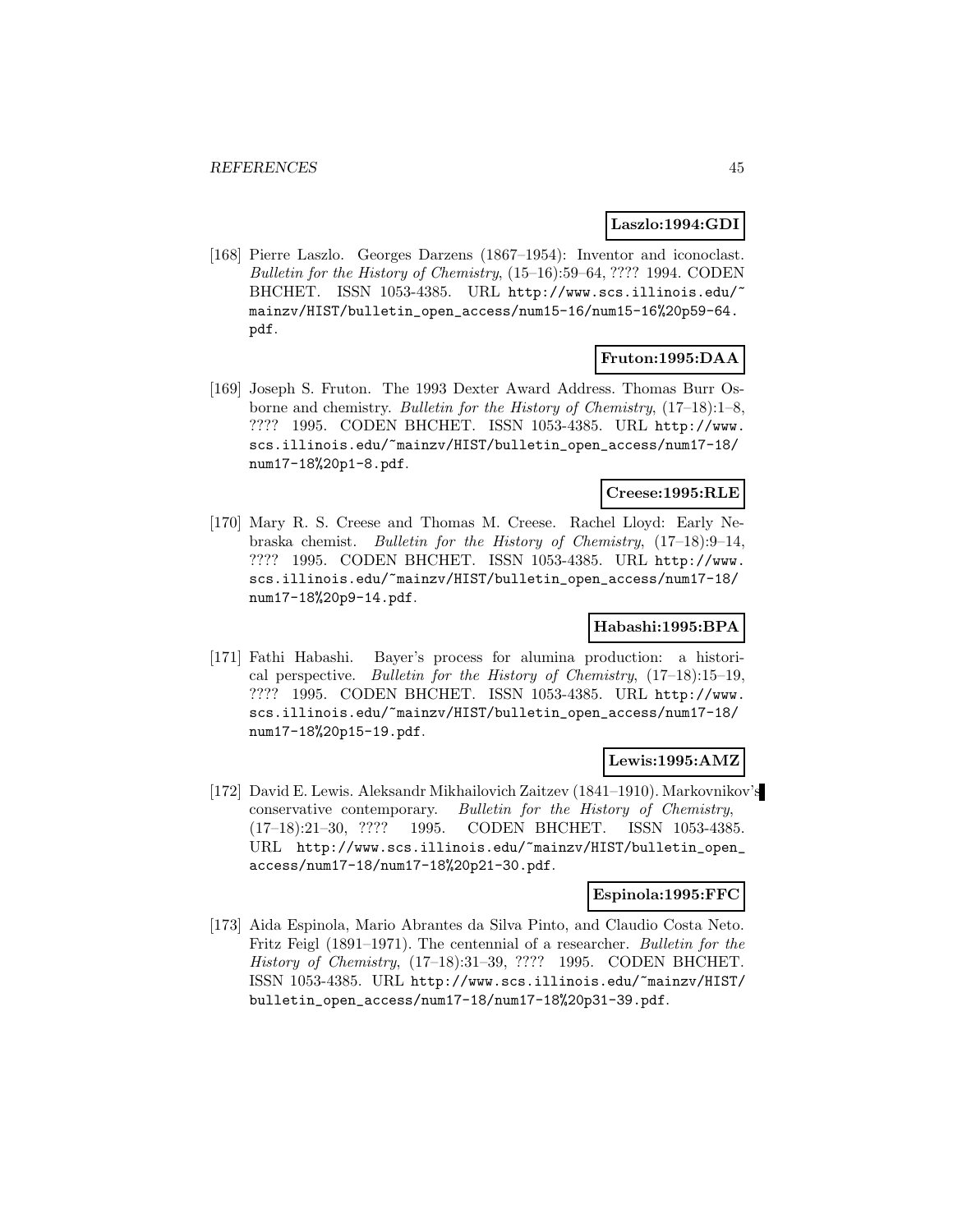# **Olsen:1995:THY**

[174] Kevin K. Olsen. Three hundred years of assaying American iron and iron ores. Bulletin for the History of Chemistry, (17–18):41–56, ???? 1995. CODEN BHCHET. ISSN 1053-4385. URL http://www. scs.illinois.edu/~mainzv/HIST/bulletin\_open\_access/num17-18/ num17-18%20p41-56.pdf.

# **Anonymous:1995:BNC**

[175] Anonymous. Book notes: Chemical Sciences in the Modern World; Ideas in Chemistry. A History of the Science; My 132 Semesters of Chemistry Studies; The Quiet Revolution: Hermann Kolbe and the Science of Organic Chemistry. Bulletin for the History of Chemistry, (17–18):57–64, ???? 1995. CODEN BHCHET. ISSN 1053- 4385. URL http://www.scs.illinois.edu/~mainzv/HIST/bulletin\_ open\_access/num17-18/num17-18%20p57-64.pdf.

### **Anonymous:1995:CE**

[176] Anonymous. Credit and erratum. Bulletin for the History of Chemistry, (17–18):64, ???? 1995. CODEN BHCHET. ISSN 1053- 4385. URL http://www.scs.illinois.edu/~mainzv/HIST/bulletin\_ open\_access/num17-18/num17-18%20p64.pdf.

# **Ingold:1996:I**

[177] K. U. Ingold. Introduction. Bulletin for the History of Chemistry, (19):1, ???? 1996. CODEN BHCHET. ISSN 1053-4385. URL http://www.scs.illinois.edu/~mainzv/HIST/bulletin\_open\_ access/num19/num19%20p1.pdf.

### **Roberts:1996:CKI**

[178] Gerrylynn K. Roberts. C. K. Ingold at University College London: Educator and department head. Bulletin for the History of Chemistry, (19):2–12, ???? 1996. CODEN BHCHET. ISSN 1053- 4385. URL http://www.scs.illinois.edu/~mainzv/HIST/bulletin\_ open\_access/num19/num19%20p2-12.pdf.

#### **Davenport:1996:PPO**

[179] Derek A. Davenport. The progress of physical organic chemistry as mirrored in the Faraday Society Discussions of 1923, 1937, and 1941. Bulletin for the History of Chemistry, (19):13-18, ???? 1996. CODEN BHCHET. ISSN 1053-4385. URL http://www.scs.illinois.edu/~mainzv/HIST/ bulletin\_open\_access/num19/num19%20p13-18.pdf.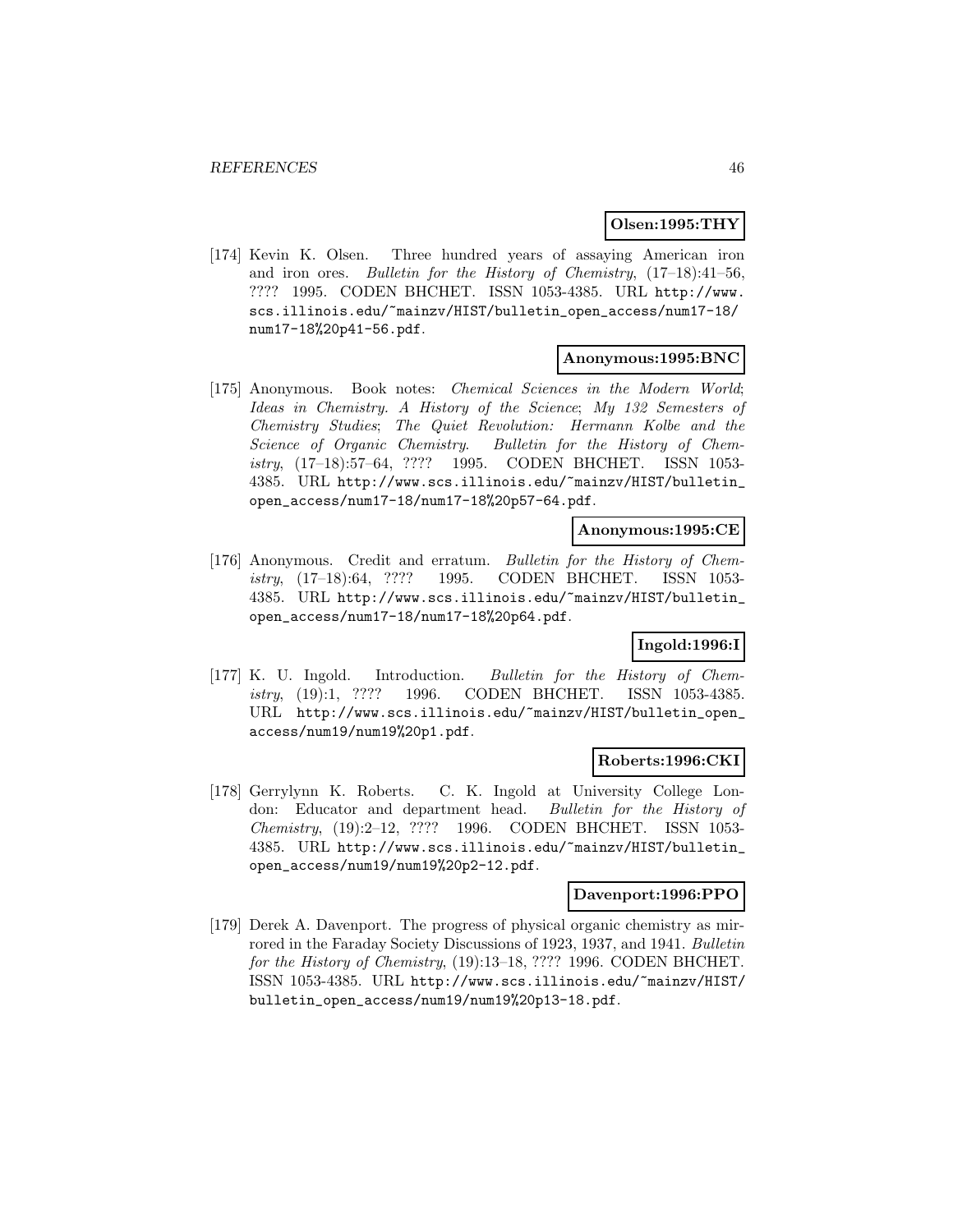# **Benfey:1996:TCE**

[180] Theodor Benfey. Teaching chemistry embedded in history: Reflections on C. K. Ingold's influence as historian and educator. Bulletin for the History of Chemistry, (19):19–24, ???? 1996. CODEN BHCHET. ISSN 1053- 4385. URL http://www.scs.illinois.edu/~mainzv/HIST/bulletin\_ open\_access/num19/num19%20p19-24.pdf.

### **Saltzman:1996:CKI**

[181] Martin D. Saltzman. C. K. Ingold's development of the concept of mesomerism. Bulletin for the History of Chemistry, (19):25–32, ???? 1996. CODEN BHCHET. ISSN 1053-4385. URL http://www.scs.illinois.edu/~mainzv/HIST/bulletin\_open\_ access/num19/num19%20p25-32.pdf.

## **Bunnet:1996:POT**

[182] Joseph F. Bunnet. Physical organic terminology, after Ingold. Bulletin for the History of Chemistry, (19):33-42, ???? 1996. CODEN BHCHET. ISSN 1053-4385. URL http://www.scs.illinois.edu/~mainzv/HIST/ bulletin\_open\_access/num19/num19%20p33-42.pdf.

## **Barton:1996:IRW**

[183] Derek H. R. Barton. Ingold, Robinson, Winstein, Woodward, and I. Bulletin for the History of Chemistry, (19):43–47, ???? 1996. CODEN BHCHET. ISSN 1053-4385. URL http://www.scs.illinois.edu/ mainzv/HIST/bulletin\_open\_access/num19/num19%20p43-47.pdf.

# **Roberts:1996:BPO**

[184] John D. Roberts. The beginnings of physical organic chemistry in the United States. Bulletin for the History of Chemistry, (19):48–56, ???? 1996. CODEN BHCHET. ISSN 1053-4385. URL http://www.scs.illinois.edu/~mainzv/HIST/bulletin\_open\_ access/num19/num19%20p48-56.pdf.

# **Nye:1996:PCP**

[185] Mary Jo Nye. "Plus commode et plus elegant": the Paris school of organic reaction mechanisms in the 1920's and 1930's. Bulletin for the History of Chemistry, (19):58–65, ???? 1996. CODEN BHCHET. ISSN 1053- 4385. URL http://www.scs.illinois.edu/~mainzv/HIST/bulletin\_ open\_access/num19/num19%20p58-65.pdf.

# **Basolo:1996:BHC**

[186] Fred Basolo. Base hydrolysis of cobalt (III) amines. Bulletin for the History of Chemistry, (19):66–71, ???? 1996. CODEN BHCHET. ISSN 1053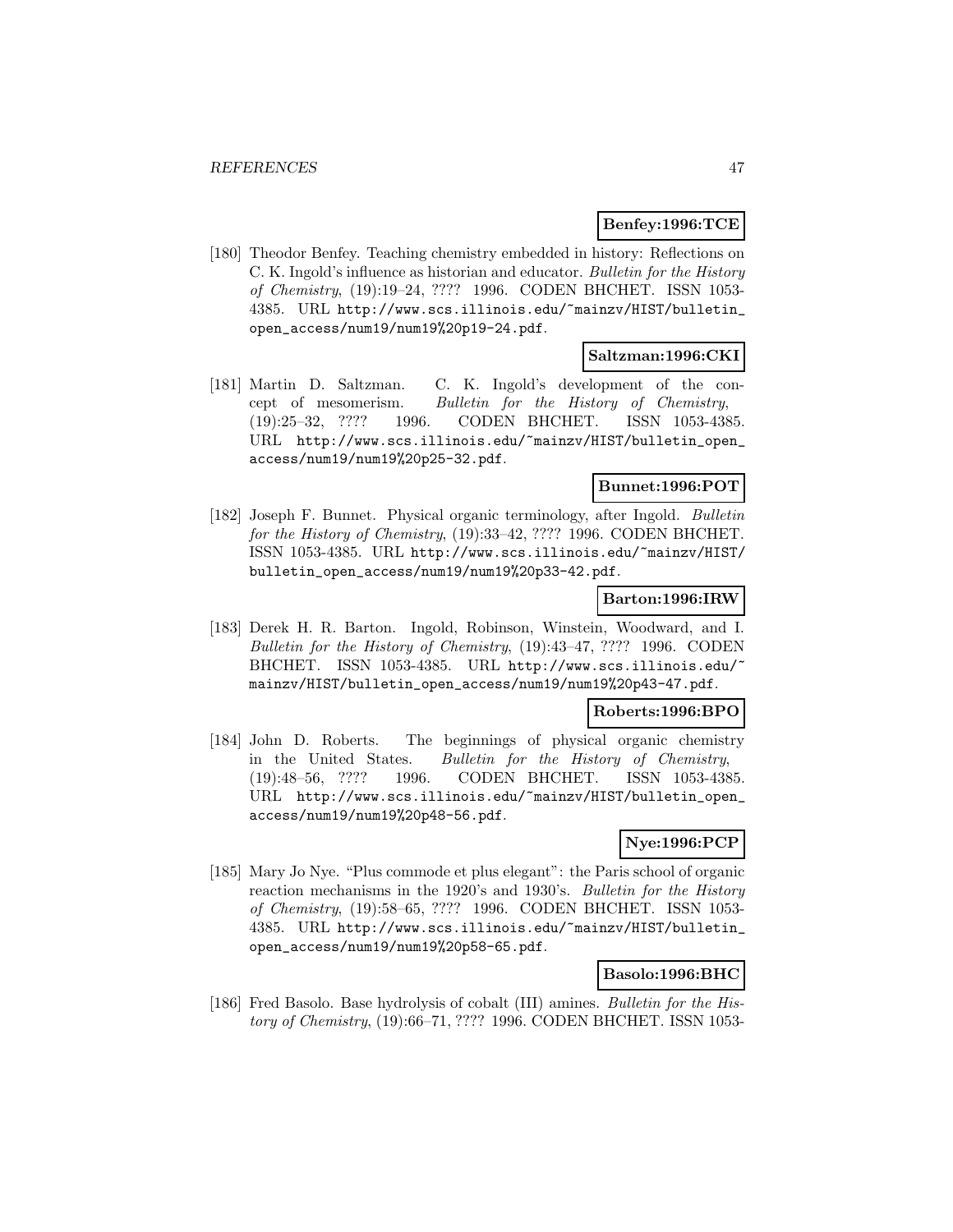4385. URL http://www.scs.illinois.edu/~mainzv/HIST/bulletin\_ open\_access/num19/num19%20p66-71.pdf.

# **Bunton:1996:MEM**

[187] Clifford A. Bunton. Medium effects of micelles as microreactors and the scope of the Hughes–Ingold solvent theory. Bulletin for the History of Chemistry, (19):72–76, ???? 1996. CODEN BHCHET. ISSN 1053- 4385. URL http://www.scs.illinois.edu/~mainzv/HIST/bulletin\_ open\_access/num19/num19%20p72-76.pdf.

# **Shine:1996:PHB**

[188] Henry J. Shine. A personal history of the benzidine rearrangement. Bulletin for the History of Chemistry, (19):77–92, ???? 1996. CODEN BHCHET. ISSN 1053-4385. URL http://www.scs.illinois.edu/ mainzv/HIST/bulletin\_open\_access/num19/num19%20p77-92.pdf.

#### **Anonymous:1996:PSC**

[189] Anonymous. Picture of Sir Christopher returning from Buckingham Palace. Bulletin for the History of Chemistry, (19):93, ???? 1996. CO-DEN BHCHET. ISSN 1053-4385. URL http://www.scs.illinois.edu/ ~mainzv/HIST/bulletin\_open\_access/num19/num19%20p93.pdf.

#### **Holmes:1997:DAA**

[190] Frederic L. Holmes. The 1994 Dexter Award address. What was the chemical revolution about? Bulletin for the History of Chemistry, (20):1–9, ???? 1997. CODEN BHCHET. ISSN 1053-4385. URL http://www.scs.illinois.edu/~mainzv/HIST/bulletin\_open\_ access/num20/num20%20p1-9.pdf.

### **Saltzman:1997:TML**

[191] Martin D. Saltzman. Thomas Martin Lowry and the mixed multiple bond. Bulletin for the History of Chemistry, (20):10–17, ???? 1997. CO-DEN BHCHET. ISSN 1053-4385. URL http://www.scs.illinois.edu/ ~mainzv/HIST/bulletin\_open\_access/num20/num20%20p10-17.pdf.

### **Stock:1997:DTP**

[192] John T. Stock. The doctoral theses of Pierre Adolphe Bobierre. Bulletin for the History of Chemistry, (20):18–23, ???? 1997. CODEN BHCHET. ISSN 1053-4385. URL http://www.scs.illinois.edu/~mainzv/HIST/ bulletin\_open\_access/num20/num20%20p18-23.pdf.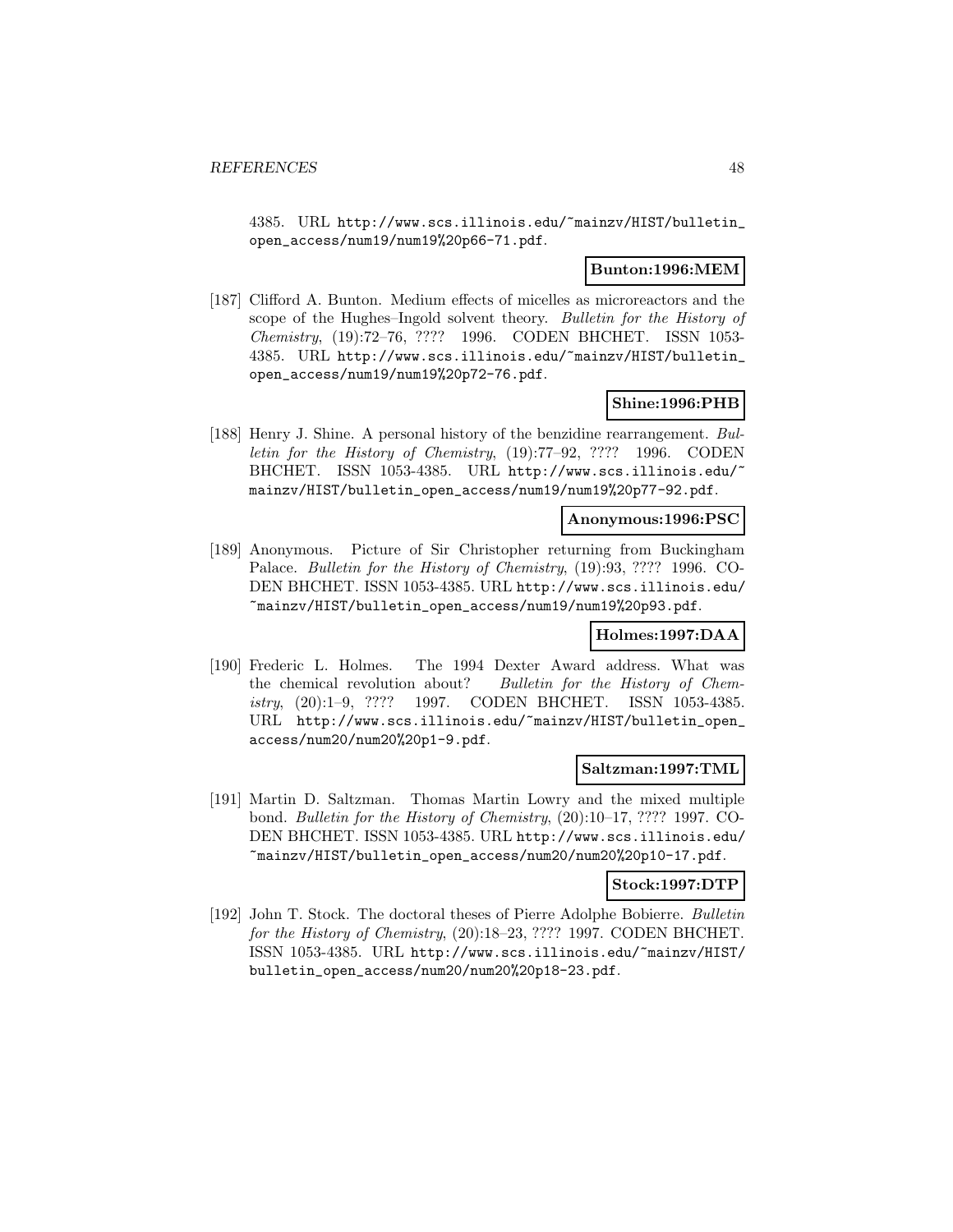#### **Williams:1997:OC**

[193] William D. Williams. Old chemistries. Bulletin for the History of Chemistry, (20):24–26, ???? 1997. CODEN BHCHET. ISSN 1053- 4385. URL http://www.scs.illinois.edu/~mainzv/HIST/bulletin\_ open\_access/num20/num20%20p24-26.pdf.

# **Jones:1997:MHC**

[194] Paul R. Jones. A Morrill Hall for chemistry. *Bulletin for the History* of Chemistry, (20):27, ???? 1997. CODEN BHCHET. ISSN 1053- 4385. URL http://www.scs.illinois.edu/~mainzv/HIST/bulletin\_ open\_access/num20/num20%20p27.pdf.

### **Jones:1997:YJW**

[195] Paul R. Jones. The young Johannes Wislicenus in America. Bulletin for the History of Chemistry, (20):28–32, ???? 1997. CODEN BHCHET. ISSN 1053-4385. URL http://www.scs.illinois.edu/~mainzv/HIST/ bulletin\_open\_access/num20/num20%20p28-32.pdf.

# **Rossiter:1997:SAC**

[196] Margaret W. Rossiter. "But she's an avowed Communist!" L'Affaire Curie at the American Chemical Society. Bulletin for the History of Chemistry, (20):33–41, ???? 1997. CODEN BHCHET. ISSN 1053- 4385. URL http://www.scs.illinois.edu/~mainzv/HIST/bulletin\_ open\_access/num20/num20%20p33-41.pdf.

#### **Creese:1997:MAW**

[197] Mary R. S. Creese. Martha Annie Whiteley: Chemist and editor. Bulletin for the History of Chemistry, (20):42-45, ???? 1997. CODEN BHCHET. ISSN 1053-4385. URL http://www.scs.illinois.edu/~mainzv/HIST/ bulletin\_open\_access/num20/num20%20p42-45.pdf.

# **Caswell:1997:HNM**

[198] Lyman R. Caswell. The Hungarian National Museum for Science and Technology. Bulletin for the History of Chemistry, (20):46–49, ???? 1997. CODEN BHCHET. ISSN 1053-4385. URL http://www.scs.illinois.edu/~mainzv/HIST/bulletin\_open\_ access/num20/num20%20p46-49.pdf.

## **Kauffman:1997:SAF**

[199] George B. Kauffman. A stereochemical achievement of the first order: Alfred Werner's resolution of cobalt complexes, 85 years later. Bulletin for the History of Chemistry, (20):50–59, ???? 1997. CODEN BHCHET.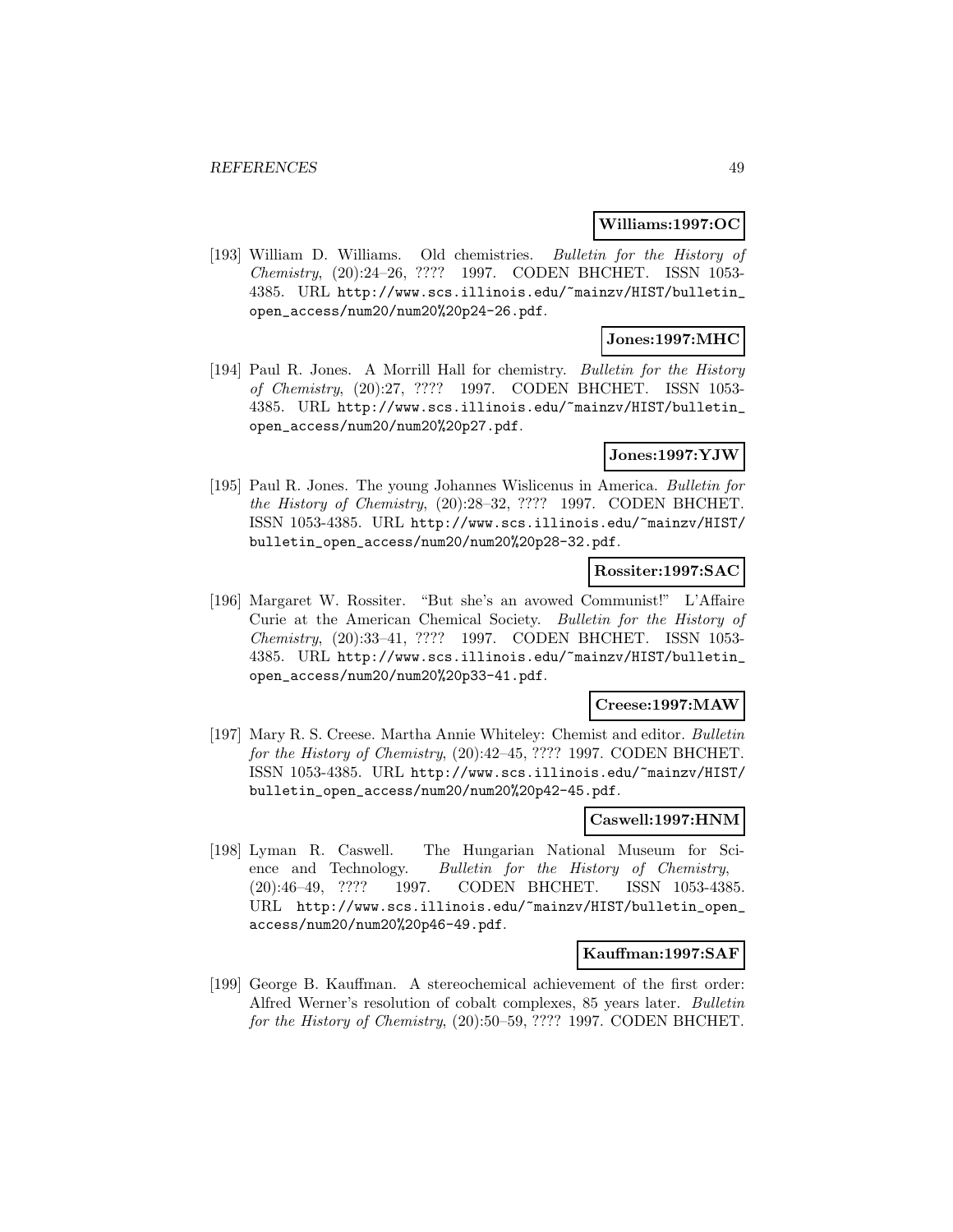ISSN 1053-4385. URL http://www.scs.illinois.edu/~mainzv/HIST/ bulletin\_open\_access/num20/num20%20p50-59.pdf.

# **Rice:1997:WDH**

[200] Richard E. Rice and George B. Kauffman. William Draper Harkins: an early environmental chemist in Montana. Bulletin for the History of Chemistry, (20):60–67, ???? 1997. CODEN BHCHET. ISSN 1053- 4385. URL http://www.scs.illinois.edu/~mainzv/HIST/bulletin\_ open\_access/num20/num20%20p60-67.pdf.

### **Anonymous:1997:AIN**

[201] Anonymous. Author index, numbers 1–20. Bulletin for the History of Chemistry, (20):73, ???? 1997. CODEN BHCHET. ISSN 1053- 4385. URL http://www.scs.illinois.edu/~mainzv/HIST/bulletin\_ open\_access/num20/num20%20p73.pdf.

# **Anonymous:1997:SIN**

[202] Anonymous. Subject index, numbers 1–20. Bulletin for the History of Chemistry, (20):74–86, ???? 1997. CODEN BHCHET. ISSN 1053- 4385. URL http://www.scs.illinois.edu/~mainzv/HIST/bulletin\_ open\_access/num20/num20%20p74-86.pdf.

### **Brock:1998:DAA**

[203] William H. Brock. The 1995 Dexter Award Address. The chemical origins of practical physics. Bulletin for the History of Chemistry, (21):1–11, ???? 1998. CODEN BHCHET. ISSN 1053- 4385. URL http://www.scs.illinois.edu/~mainzv/HIST/bulletin\_ open\_access/num21/num21%20p1-11.pdf.

### **Buonora:1998:AMM**

[204] Paul T. Buonora. Almer Mcduffie Mcafee (1886–1972): Commercial catalytic cracking pioneer. Bulletin for the History of Chemistry, (21):12–18, ???? 1998. CODEN BHCHET. ISSN 1053- 4385. URL http://www.scs.illinois.edu/~mainzv/HIST/bulletin\_ open\_access/num21/num21%20p12-18.pdf.

#### **Creese:1998:EWC**

[205] Mary R. S. Creese. Early women chemists in Russia: Anna Volkova, Iuliia Lermontova and Nadezhda Ziber-Shumova. Bulletin for the History of Chemistry, (21):19–24, ???? 1998. CODEN BHCHET. ISSN 1053- 4385. URL http://www.scs.illinois.edu/~mainzv/HIST/bulletin\_ open\_access/num21/num21%20p19-24.pdf.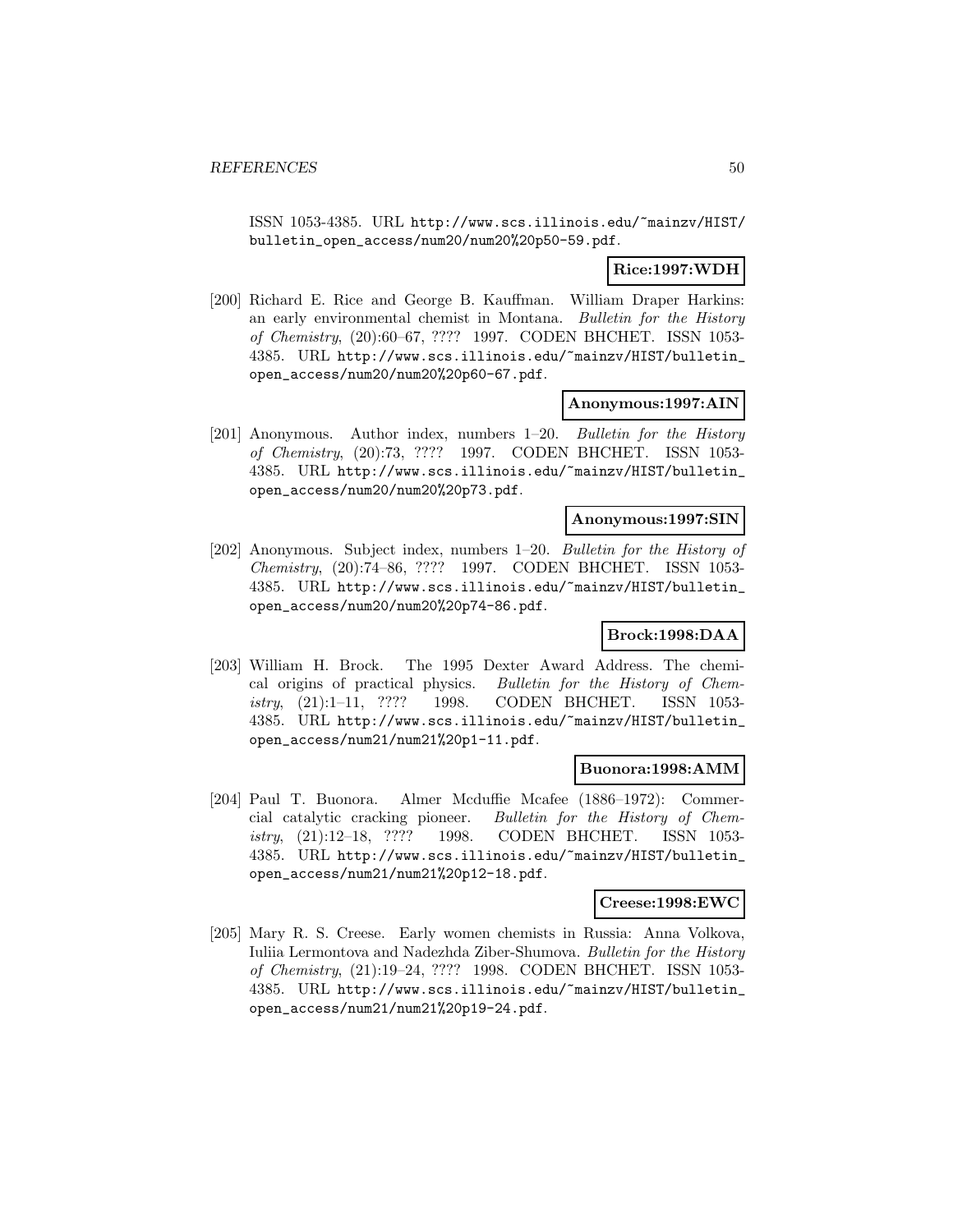#### **Gortler:1998:PDB**

[206] Leon B. Gortler and Martin D. Saltzman. Paul D. Bartlett's Chem 17a: a pioneer course in physical organic chemistry. Bulletin for the History of Chemistry, (21):25–31, ???? 1998. CODEN BHCHET. ISSN 1053- 4385. URL http://www.scs.illinois.edu/~mainzv/HIST/bulletin\_ open\_access/num21/num21%20p25-31.pdf.

# **Moore:1998:PMP**

[207] Carl E. Moore and Bruno Jaselskis. The ph meter, a product of technological crossovers. Bulletin for the History of Chemistry, (21):32–37, ???? 1998. CODEN BHCHET. ISSN 1053-4385. URL http://www.scs.illinois.edu/~mainzv/HIST/bulletin\_open\_ access/num21/num21%20p32-37.pdf.

## **Pallo:1998:MPE**

[208] Gabor Pallo. Michael Polanyi's early years in science. Bulletin for the History of Chemistry, (21):39–43, ???? 1998. CODEN BHCHET. ISSN 1053- 4385. URL http://www.scs.illinois.edu/~mainzv/HIST/bulletin\_ open\_access/num21/num21%20p39-43.pdf.

## **Stock:1998:MBS**

[209] John T. Stock. Max Le Blanc's studies on electrolytic polarization. Bulletin for the History of Chemistry, (21):44–50, ???? 1998. CODEN BHCHET. ISSN 1053-4385. URL http://www.scs.illinois.edu/ mainzv/HIST/bulletin\_open\_access/num21/num21%20p44-50.pdf.

### **Swan:1998:MJP**

[210] Patricia B. Swan and Kenneth J. Carpenter. Myer E. Jaffa: Pioneering chemist in the food and nutrition sciences. Bulletin for the History of Chemistry, (21):51–57, ???? 1998. CODEN BHCHET. ISSN 1053- 4385. URL http://www.scs.illinois.edu/~mainzv/HIST/bulletin\_ open\_access/num21/num21%20p51-57.pdf.

### **Anonymous:1998:BNE**

[211] Anonymous. Book notes: Enough for One Lifetime: Wallace Carothers, Inventor of Nylon; Arrhenius. from Ionic Theory to the Greenhouse Effect; Edward Frankland: Chemistry, Controversy and Conspiracy in Victorian England; A Life as Lived; Eilhard Mitscherlich. Prince of Prussian Chemistry [Translation in English of Eilhard Mitscherlich: Baumeister am Fundament der Chemie, Deutsches Museum, Munchen, 1992. See Bull. Hist. Chem. 1992–93, No. 13–14, p70 for review]. Bulletin for the History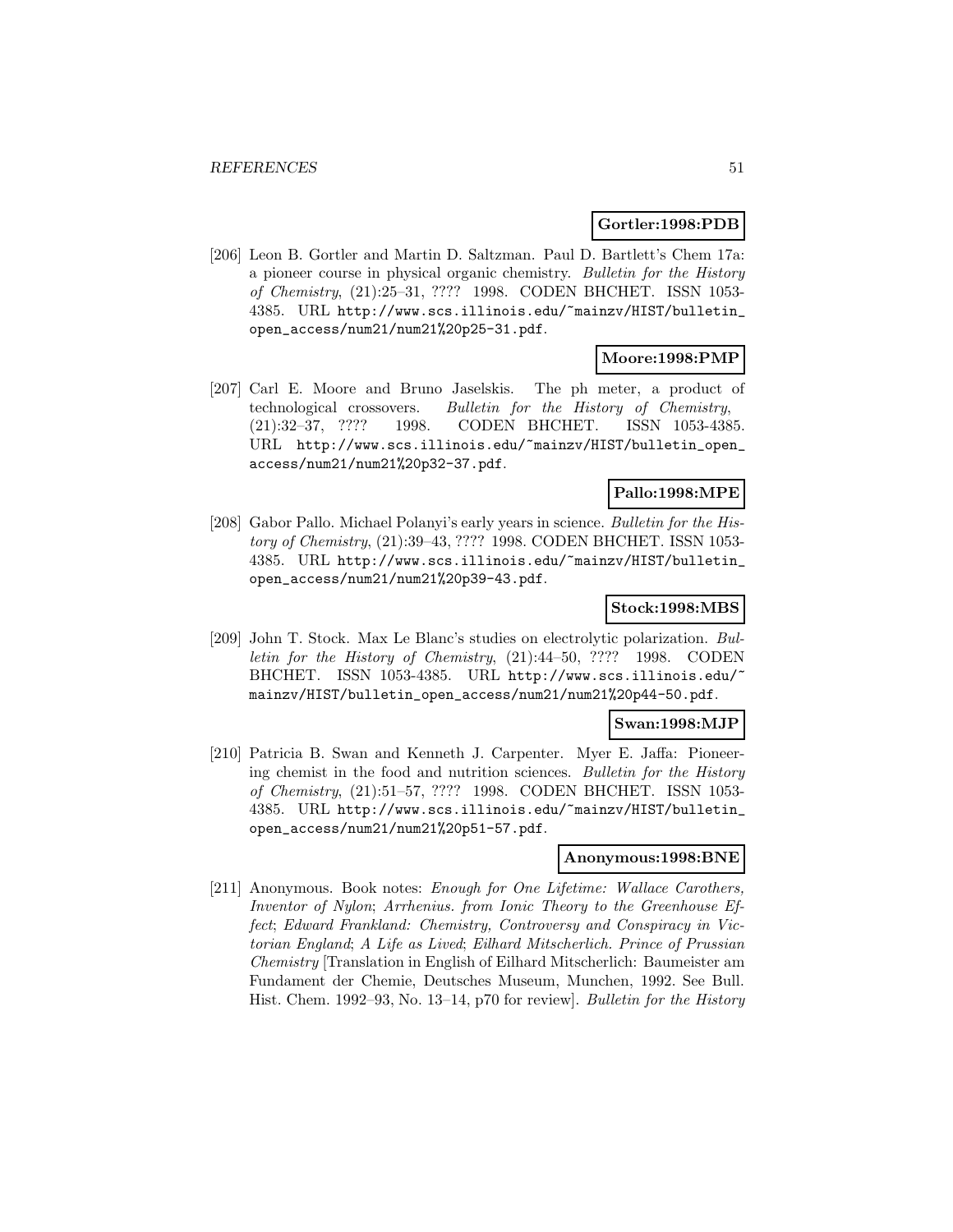of Chemistry, (21):58–61, ???? 1998. CODEN BHCHET. ISSN 1053- 4385. URL http://www.scs.illinois.edu/~mainzv/HIST/bulletin\_ open\_access/num21/num21%20p58-61.pdf.

# **Laidler:1998:DAA**

[212] Keith J. Laidler. The 1996 Dexter Award Address: Contrasts in chemical style: Sidgwick and Eyring. Bulletin for the History of Chemistry, (22):1–9, ???? 1998. CODEN BHCHET. ISSN 1053- 4385. URL http://www.scs.illinois.edu/~mainzv/HIST/bulletin\_ open\_access/num22/num22%20p1-9.pdf.

### **Saltzman:1998:MLO**

[213] Martin D. Saltzman. Morris Loeb: Ostwald's first American student and America's first physical chemist. Bulletin for the History of Chemistry, (22):10–15, ???? 1998. CODEN BHCHET. ISSN 1053- 4385. URL http://www.scs.illinois.edu/~mainzv/HIST/bulletin\_ open\_access/num22/num22%20p10-15.pdf.

# **Stock:1998:LHE**

[214] John T. Stock. Latent heat and electrode potential. Bulletin for the History of Chemistry, (22):16–19, ???? 1998. CODEN BHCHET. ISSN 1053- 4385. URL http://www.scs.illinois.edu/~mainzv/HIST/bulletin\_ open\_access/num22/num22%20p16-19.pdf.

### **Anonymous:1998:CND**

[215] Anonymous. Call for nomination for Dexter Award for 1999. Bulletin for the History of Chemistry,  $(22):20, ?$ ??? 1998. CODEN BHCHET. ISSN 1053-4385. URL http://www.scs.illinois.edu/~mainzv/HIST/ bulletin\_open\_access/num22/num22%20p20.pdf.

### **Bader:1998:WLC**

[216] Alfred Bader. The Wiswesser–Loschmidt connection. Bulletin for the History of Chemistry, (22):21–28, ???? 1998. CODEN BHCHET. ISSN 1053- 4385. URL http://www.scs.illinois.edu/~mainzv/HIST/bulletin\_ open\_access/num22/num22%20p21-28.pdf.

#### **Warnhoff:1998:WPW**

[217] Edgar Warnhoff. When piperidine was a structural problem. Bulletin for the History of Chemistry,  $(22):29-34, ????$  1998. CODEN BHCHET. ISSN 1053-4385. URL http://www.scs.illinois.edu/~mainzv/HIST/ bulletin\_open\_access/num22/num22%20p29-34.pdf.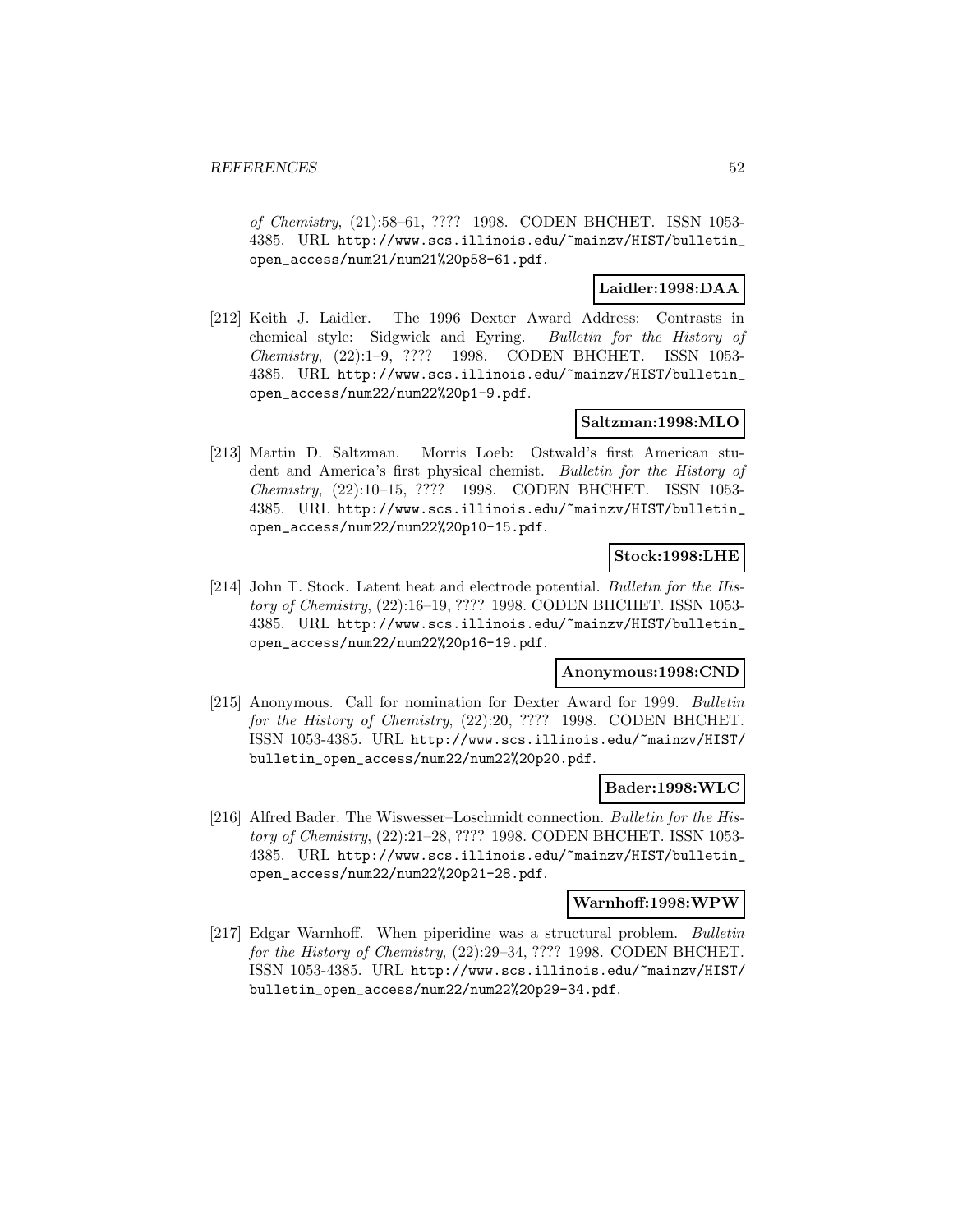#### **Anonymous:1998:BNT**

[218] Anonymous. Book notes: Traces of the Past: Unraveling the Secrets of Archaeology through Chemistry; Justus von Liebig: the Chemical Gatekeeper; A History of Metallurgy; Instruments of Science: an Historical Encyclopedia; Chemistry and the Chemical Industry in the 19th Century: the Henrys of Manchester and other Studies. Bulletin for the History of Chemistry, (22):35–40, ???? 1998. CODEN BHCHET. ISSN 1053- 4385. URL http://www.scs.illinois.edu/~mainzv/HIST/bulletin\_ open\_access/num22/num22%20p35-40.pdf.

# **Bensaude-Vincent:1999:DAA**

[219] Bernadette Bensaude-Vincent. The 1997 Dexter Award Address: a language to order the chaos. Bulletin for the History of Chemistry, (23):1–10, ???? 1999. CODEN BHCHET. ISSN 1053- 4385. URL http://www.scs.illinois.edu/~mainzv/HIST/bulletin\_ open\_access/num23/num23%20p1-10.pdf.

#### **Caswell:1999:DBT**

[220] Lyman R. Caswell and Rebecca W. Stone Daley. The Delhuyar brothers, tungsten, and Spanish silver. Bulletin for the History of Chemistry, (23):11–19, ???? 1999. CODEN BHCHET. ISSN 1053- 4385. URL http://www.scs.illinois.edu/~mainzv/HIST/bulletin\_ open\_access/num23/num23%20p11-19.pdf.

#### **Rayner-Canham:1999:BWC**

[221] Marelene F. Rayner-Canham and Geoffrey W. Rayner-Canham. British women chemists and the First World War. Bulletin for the History of Chemistry, (23):20–27, ???? 1999. CODEN BHCHET. ISSN 1053- 4385. URL http://www.scs.illinois.edu/~mainzv/HIST/bulletin\_ open\_access/num23/num23%20p20-27.pdf.

#### **Riethmiller:1999:EBA**

[222] Steven Riethmiller. Erlich, Bertheim, and atoxyl: the origins of modern chemotherapy. Bulletin for the History of Chemistry, (23):28–33, ???? 1999. CODEN BHCHET. ISSN 1053-4385. URL http://www.scs.illinois.edu/~mainzv/HIST/bulletin\_open\_ access/num23/num23%20p28-33.pdf.

### **Saltzman:1999:AIW**

[223] Martin D. Saltzman. Academia and industry: What should their relationship be? The Levinstein–Roscoe dialog. Bulletin for the History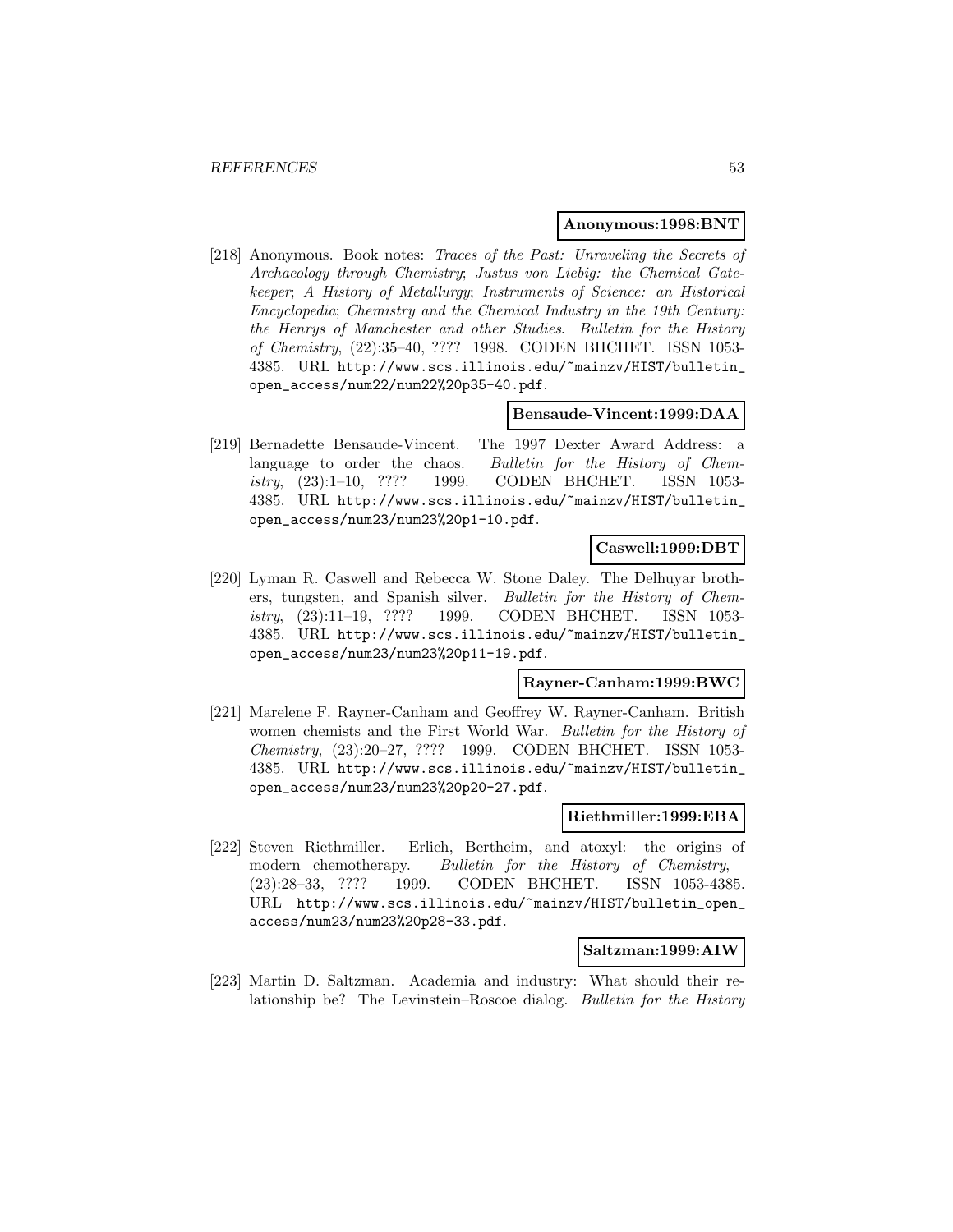of Chemistry, (23):34–41, ???? 1999. CODEN BHCHET. ISSN 1053- 4385. URL http://www.scs.illinois.edu/~mainzv/HIST/bulletin\_ open\_access/num23/num23%20p34-41.pdf.

# **Stock:1999:KRP**

[224] John T. Stock. The key role played by sugar in early experiments in kinetics and equilibria. Bulletin for the History of Chemistry, (23):42–46, ???? 1999. CODEN BHCHET. ISSN 1053- 4385. URL http://www.scs.illinois.edu/~mainzv/HIST/bulletin\_ open\_access/num23/num23%20p42-46.pdf.

# **Williams:1999:GHL**

[225] William D. Williams. Gustavus Hinrichs and the Lavoisier Monument. Bulletin for the History of Chemistry, (23):47–49, ???? 1999. CODEN BHCHET. ISSN 1053-4385. URL http://www.scs.illinois.edu/ mainzv/HIST/bulletin\_open\_access/num23/num23%20p47-49.pdf.

## **Anonymous:1999:BNC**

[226] Anonymous. Book notes: From Caveman to Chemist: Circumstances and Achievements; Cavendish; Episodes from the History of the Rare Earth Elements; Paracelsus: Das Werk – die Rezeption; John Dalton, 1776– 1844: a Bibliography of Works by and About Him, with an Annotated List of his Surviving Apparatus and Personal Effects. Bulletin for the History of Chemistry, (23):50–56, ???? 1999. CODEN BHCHET. ISSN 1053- 4385. URL http://www.scs.illinois.edu/~mainzv/HIST/bulletin\_ open\_access/num23/num23%20p50-56.pdf.

# **Mauskopf:1999:DAA**

[227] Seymour H. Mauskopf. The 1998 Dexter Award Address: "From an instrument of war to an instrument of the laboratory", the affinities certainly do not change chemists and the development of munitions, 1785– 1885. Bulletin for the History of Chemistry, (24):1–15, ???? 1999. CO-DEN BHCHET. ISSN 1053-4385. URL http://www.scs.illinois.edu/ ~mainzv/HIST/bulletin\_open\_access/num24/num24%20p1-15.pdf.

## **Adams:1999:SPM**

[228] David L. Adams. Samuel Parsons Mulliken: Pioneer in organic qualitative analysis. Bulletin for the History of Chemistry, (24):16–23, ???? 1999. CODEN BHCHET. ISSN 1053-4385. URL http://www.scs.illinois. edu/~mainzv/HIST/bulletin\_open\_access/num24/num24%20p16-23.pdf.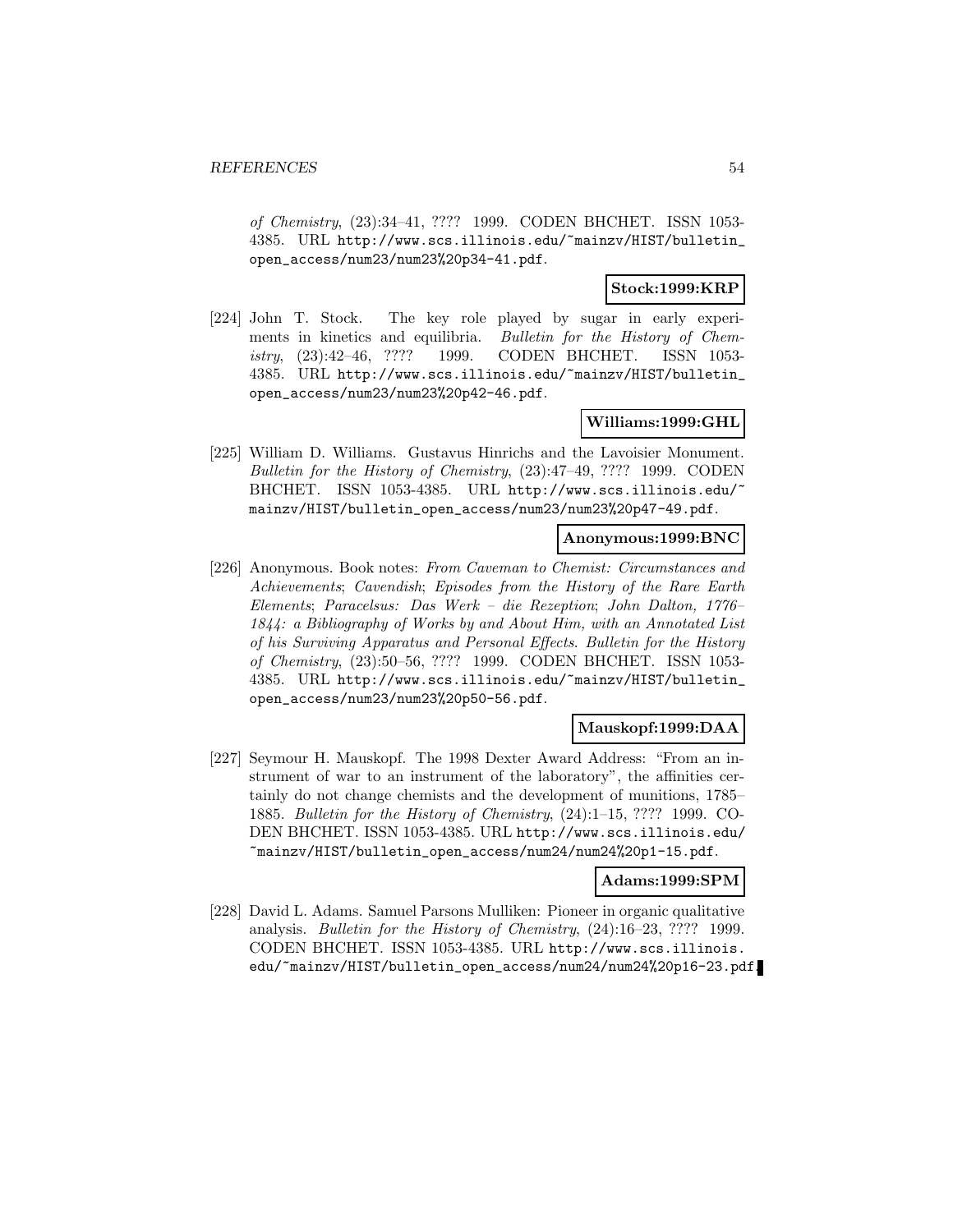# **Giunta:1999:JRN**

[229] Carmen J. Giunta. J. A. R. Newlands' classification of the elements: Periodicity, but no system. Bulletin for the History of Chemistry, (24):24–31, ???? 1999. CODEN BHCHET. ISSN 1053- 4385. URL http://www.scs.illinois.edu/~mainzv/HIST/bulletin\_ open\_access/num24/num24%20p24-31.pdf. See commentary [276] and response [277].

# **Habashi:1999:CEG**

[230] Fathi Habashi. Christlieb Ehregott Gellert and his metallurgic chymistry. Bulletin for the History of Chemistry, (24):32–39, ???? 1999. CO-DEN BHCHET. ISSN 1053-4385. URL http://www.scs.illinois.edu/ ~mainzv/HIST/bulletin\_open\_access/num24/num24%20p32-39.pdf.

## **Rosenfeld:1999:OFD**

[231] Louis Rosenfeld. Otto Folin and Donald D. Van Slyke: Pioneers of clinical chemistry. Bulletin for the History of Chemistry, (24):40–47, ???? 1999. CODEN BHCHET. ISSN 1053-4385. URL http://www.scs.illinois.edu/~mainzv/HIST/bulletin\_open\_ access/num24/num24%20p40-47.pdf.

# **Saltzman:1999:FPA**

[232] Martin D. Saltzman. François-Pierre Ami Argand: Let there be light. Bulletin for the History of Chemistry, (24):48–52, ???? 1999. CODEN BHCHET. ISSN 1053-4385. URL http://www.scs.illinois.edu/ mainzv/HIST/bulletin\_open\_access/num24/num24%20p48-52.pdf.

### **Saltzman:1999:ADD**

[233] Martin D. Saltzman. The art of distillation and the dawn of the hydrocarbon society. Bulletin for the History of Chemistry, (24):53–60, ???? 1999. CODEN BHCHET. ISSN 1053-4385. URL http://www.scs.illinois.edu/~mainzv/HIST/bulletin\_open\_ access/num24/num24%20p53-60.pdf.

# **Weller:1999:NBF**

[234] Sol W. Weller. Napoleon Bonaparte, French scientists, chemical equilibrium and mass action. Bulletin for the History of Chemistry, (24):61–65, ???? 1999. CODEN BHCHET. ISSN 1053- 4385. URL http://www.scs.illinois.edu/~mainzv/HIST/bulletin\_ open\_access/num24/num24%20p61-65.pdf.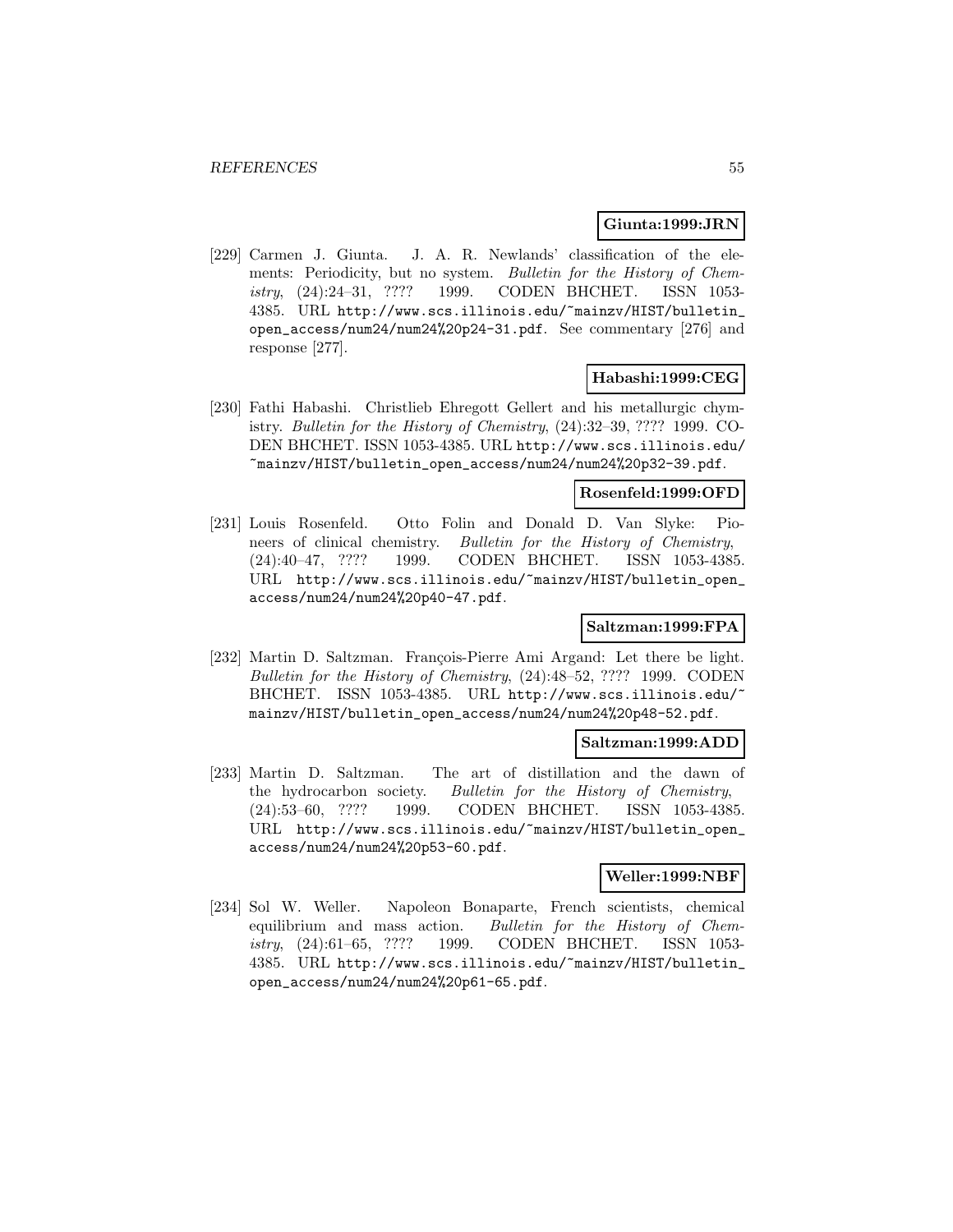### **Williams:1999:DHL**

[235] William D. Williams. Dobereiner's hydrogen lighter. Bulletin for the History of Chemistry, (24):66–68, ???? 1999. CODEN BHCHET. ISSN 1053- 4385. URL http://www.scs.illinois.edu/~mainzv/HIST/bulletin\_ open\_access/num24/num24%20p66-68.pdf.

# **Anonymous:1999:BNH**

[236] Anonymous. Book notes: A History of Chemistry, Originally published as Histoire de la chemie, Editions La Découverte, 1993. The Making of the Chemist: the Social History of Chemistry in Europe, 1789–1914; The Aspiring Adept: Robert Boyle and His Alchemical Quest; Women in Chemistry: Their Changing Roles from Alchemical Times to the Mid-Twentieth Century; Fritz Haber: Chemiker, Nobelpreisträger, Deutscher, Jude. Bulletin for the History of Chemistry, (24):69–78, ???? 1999. CO-DEN BHCHET. ISSN 1053-4385. URL http://www.scs.illinois.edu/ ~mainzv/HIST/bulletin\_open\_access/num24/num24%20p69-78.pdf.

# **Gortler:2000:MAF**

[237] Leon Gortler. Merck in America the first 70 years: from fine chemicals to pharmaceutical giant. Bulletin for the History of Chemistry, 25(1):1–9, ???? 2000. CODEN BHCHET. ISSN 1053- 4385. URL http://www.scs.illinois.edu/~mainzv/HIST/bulletin\_ open\_access/v25-1/v25-1%20p1-9.pdf.

# **Lombardino:2000:BHP**

[238] Joseph G. Lombardino. A brief history of Pfizer Central Research. Bulletin for the History of Chemistry, 25(1):10–15, ???? 2000. CODEN BHCHET. ISSN 1053-4385. URL http://www.scs.illinois.edu/~mainzv/HIST/ bulletin\_open\_access/v25-1/v25-1%20p10-15.pdf.

### **Ullyot:2000:MSK**

[239] Glenn E. Ullyot, Barbara Hodsdon Ullyot, and Leo B. Slater. The metamorphosis of Smith–Kline & French Laboratories to Smith Kline Beecham: 1925–1998. Bulletin for the History of Chemistry, 25(1):16– 20, ???? 2000. CODEN BHCHET. ISSN 1053-4385. URL http:/ /www.scs.illinois.edu/~mainzv/HIST/bulletin\_open\_access/v25- 1/v25-1%20p16-20.pdf.

#### **Collins:2000:LCS**

[240] Joseph C. Collins and John R. Gwilt. The life cycle of Sterling Drug, Inc. Bulletin for the History of Chemistry, 25(1):22–27, ???? 2000. CO-DEN BHCHET. ISSN 1053-4385. URL http://www.scs.illinois.edu/ ~mainzv/HIST/bulletin\_open\_access/v25-1/v25-1%20p22-27.pdf.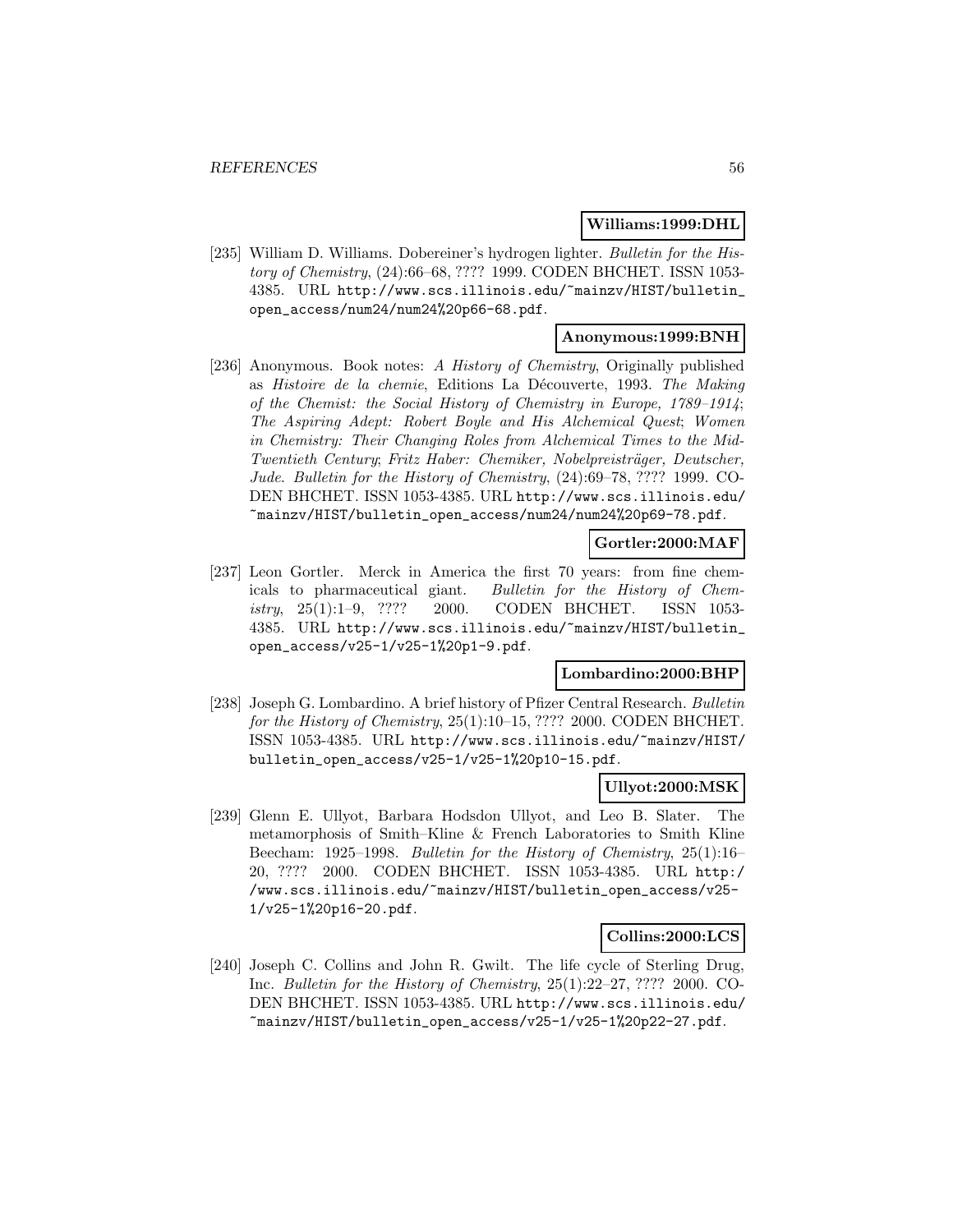### **Hoefle:2000:EHP**

[241] Milton L. Hoefle. The early history of Parke–Davis and Company. Bulletin for the History of Chemistry, 25(1):28–34, ???? 2000. CODEN BHCHET. ISSN 1053-4385. URL http://www.scs.illinois.edu/~mainzv/HIST/ bulletin\_open\_access/v25-1/v25-1%20p28-34.pdf.

# **Pallo:2000:HPI**

[242] Gabor Pallo. The Hungarian phenomenon in Israeli science. Bulletin for the History of Chemistry, 25(1):35–42, ???? 2000. CODEN BHCHET. ISSN 1053-4385. URL http://www.scs.illinois.edu/~mainzv/HIST/ bulletin\_open\_access/v25-1/v25-1%20p35-42.pdf.

### **Berneking:2000:CHB**

[243] Carolyn Bailey Berneking. The contributions of E. H. S. Bailey to the development of pure food and water laws in Kansas. Bulletin for the History of Chemistry, 25(1):43–49, ???? 2000. CODEN BHCHET. ISSN 1053- 4385. URL http://www.scs.illinois.edu/~mainzv/HIST/bulletin\_ open\_access/v25-1/v25-1%20p43-49.pdf.

#### **Karpenko:2000:EJA**

[244] Vladimir Karpenko. Die Edelgeborne Jungfer Alchymia: the final stage of European alchemy. Bulletin for the History of Chemistry, 25(1):50–63, ???? 2000. CODEN BHCHET. ISSN 1053- 4385. URL http://www.scs.illinois.edu/~mainzv/HIST/bulletin\_ open\_access/v25-1/v25-1%20p50-63.pdf.

### **Anonymous:2000:ASR**

[245] Anonymous. Author Saltzman responds. Bulletin for the History of Chemistry, 25(1):67, ???? 2000. CODEN BHCHET. ISSN 1053- 4385. URL http://www.scs.illinois.edu/~mainzv/HIST/bulletin\_ open\_access/v25-1/v25-1%20p67.pdf.

#### **Anonymous:2000:BRa**

[246] Anonymous. Book reviews. Bulletin for the History of Chemistry, 25(1):68–71, ???? 2000. CODEN BHCHET. ISSN 1053- 4385. URL http://www.scs.illinois.edu/~mainzv/HIST/bulletin\_ open\_access/v25-1/v25-1%20p68-71.pdf.

# **Nye:2000:DAA**

[247] Mary Jo Nye. The 1999 Dexter Award Address: a place in history: Was Linus Pauling a revolutionary chemist? Bulletin for the History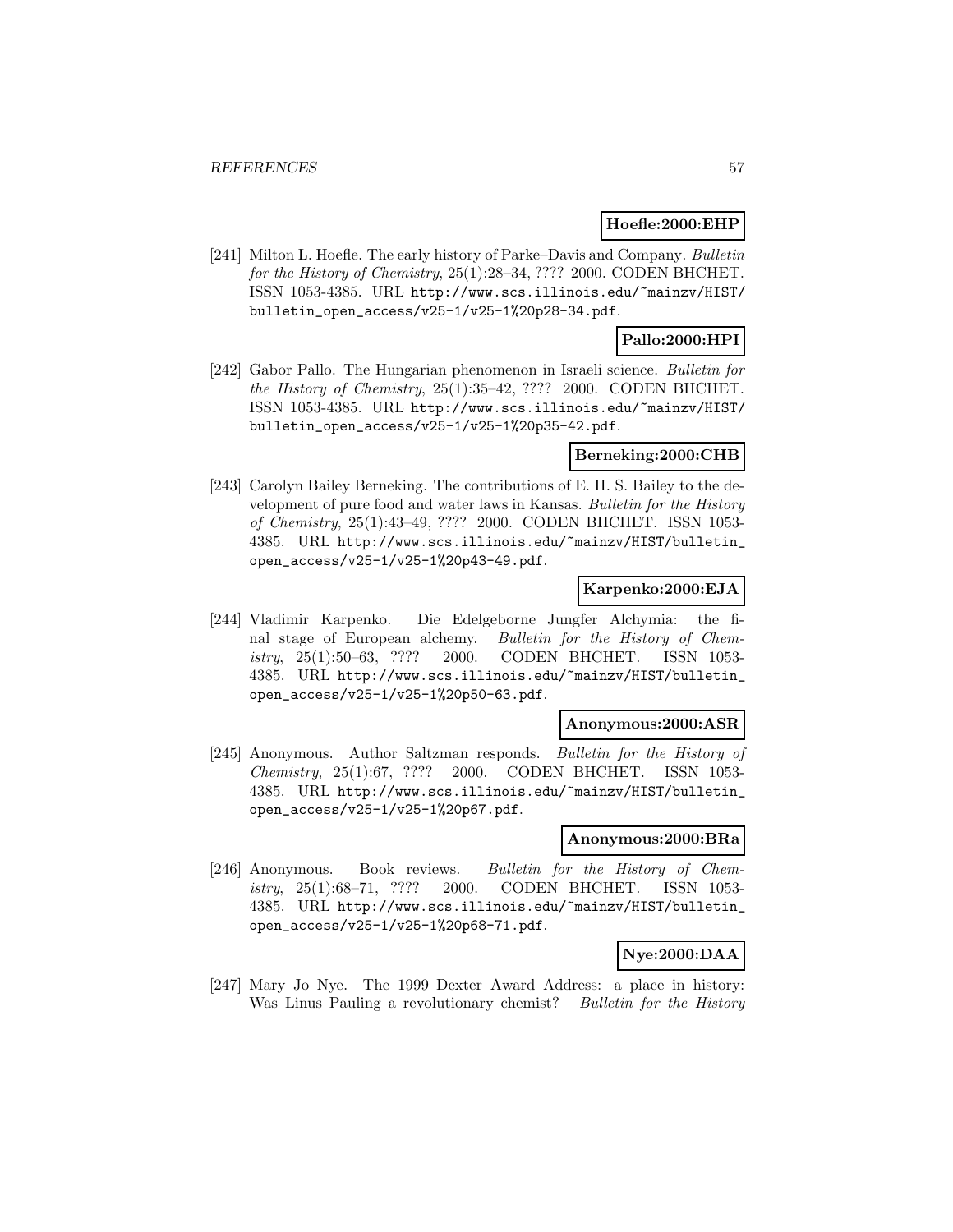of Chemistry, 25(2):73–82, ???? 2000. CODEN BHCHET. ISSN 1053- 4385. URL http://www.scs.illinois.edu/~mainzv/HIST/bulletin\_ open\_access/v25-2/v25-2%20p73-82.pdf.

# **Kragh:2000:CHP**

[248] Helge Kragh and Malene M. Bak. Christopher H. Pfaff and the controversy over voltaic electricity. Bulletin for the History of Chemistry, 25(2):83–90, ???? 2000. CODEN BHCHET. ISSN 1053- 4385. URL http://www.scs.illinois.edu/~mainzv/HIST/bulletin\_ open\_access/v25-2/v25-2%20p83-90.pdf.

# **Stock:2000:GAH**

[249] John T. Stock. George Augustus Hulett: from liquid crystals to standard cell. Bulletin for the History of Chemistry, 25(2):91–97, ???? 2000. CO-DEN BHCHET. ISSN 1053-4385. URL http://www.scs.illinois.edu/ ~mainzv/HIST/bulletin\_open\_access/v25-2/v25-2%20p91-97.pdf.

# **Anonymous:2000:LE**

[250] Anonymous. Letter to the Editor. Bulletin for the History of Chemistry, 25(2):98, ???? 2000. CODEN BHCHET. ISSN 1053- 4385. URL http://www.scs.illinois.edu/~mainzv/HIST/bulletin\_ open\_access/v25-2/v25-2%20p98.pdf.

# **Stock:2000:MLW**

[251] John T. Stock. Morris Loeb, Walther Nernst, and the transference number. Bulletin for the History of Chemistry, 25(2):99–102, ???? 2000. CO-DEN BHCHET. ISSN 1053-4385. URL http://www.scs.illinois.edu/ ~mainzv/HIST/bulletin\_open\_access/v25-2/v25-2%20p99-102.pdf.

# **Rayner-Canham:2000:SHE**

[252] Marelene F. Rayner-Canham and Geoffrey W. Rayner-Canham. Stefanie Horovitz, Ellen Gleditsch, Ada Hitchins and the discovery of isotopes. Bulletin for the History of Chemistry, 25(2):103–108, ???? 2000. CO-DEN BHCHET. ISSN 1053-4385. URL http://www.scs.illinois.edu/ ~mainzv/HIST/bulletin\_open\_access/v25-2/v25-2%20p103-108.pdf.

### **Habashi:2000:ZTF**

[253] Fathi Habashi. Zoroaster and the theory of four elements. Bulletin for the History of Chemistry, 25(2):109–115, ???? 2000. CODEN BHCHET. ISSN 1053-4385. URL http://www.scs.illinois.edu/~mainzv/HIST/ bulletin\_open\_access/v25-2/v25-2%20p109-115.pdf.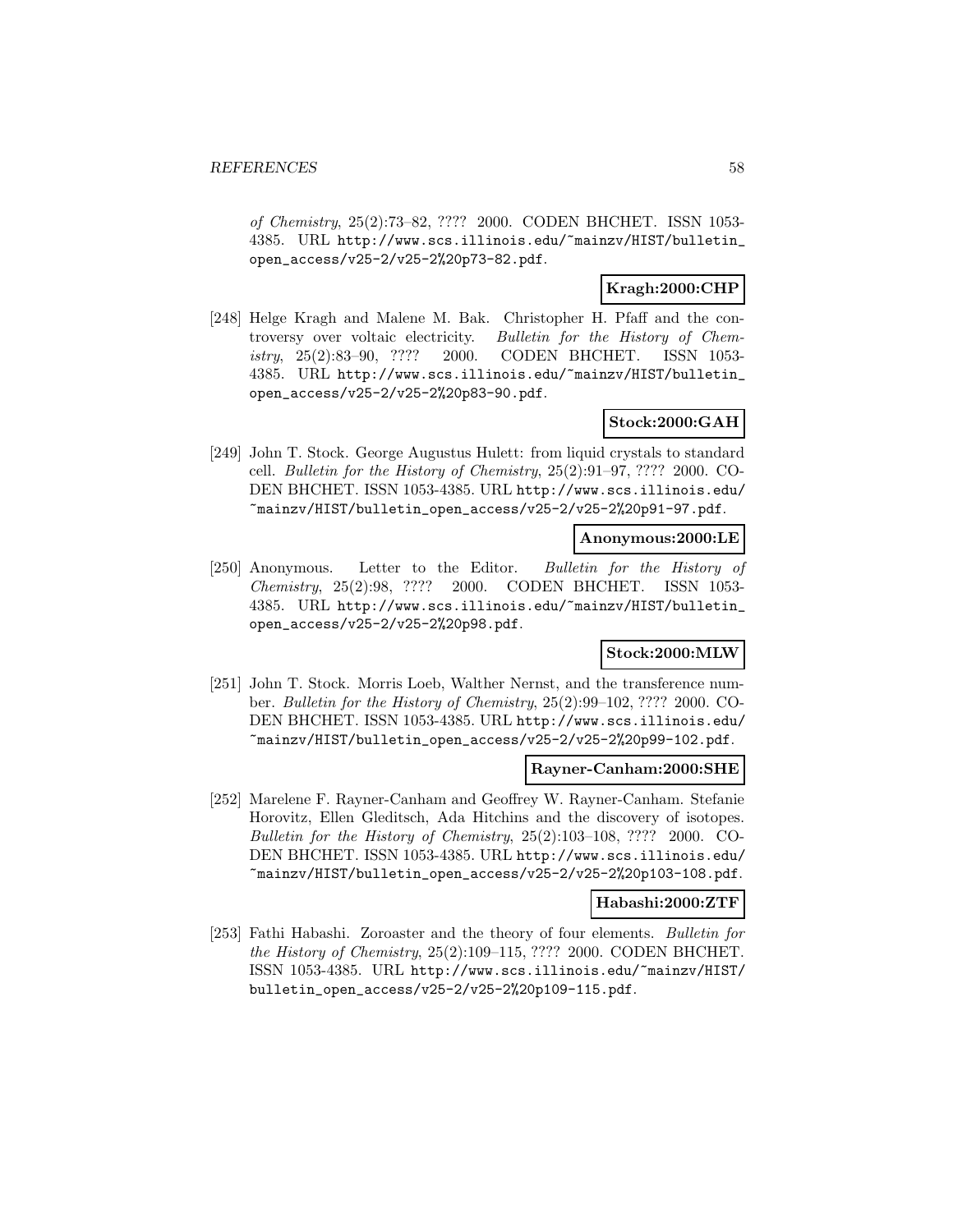#### **Saltzman:2000:SBC**

[254] Martin D. Saltzman. Is science a brotherhood? The case of Siegried Ruhemann. Bulletin for the History of Chemistry, 25(2):116–121, ???? 2000. CODEN BHCHET. ISSN 1053-4385. URL http:/ /www.scs.illinois.edu/~mainzv/HIST/bulletin\_open\_access/v25- 2/v25-2%20p116-121.pdf.

#### **Anonymous:2000:DST**

[255] Anonymous. D. Stanley Tarbell (1913–1999): a memorial tribute. Bulletin for the History of Chemistry, 25(2):122, ???? 2000. CODEN BHCHET. ISSN 1053-4385. URL http://www.scs.illinois.edu/~mainzv/HIST/ bulletin\_open\_access/v25-2/v25-2%20p122.pdf.

# **Weininger:2000:WND**

[256] Stephen J. Weininger. "What's in a name?" from designation to denunciation: the nonclassical cation controversy. Bulletin for the History of Chemistry, 25(2):123–131, ???? 2000. CODEN BHCHET. ISSN 1053- 4385. URL http://www.scs.illinois.edu/~mainzv/HIST/bulletin\_ open\_access/v25-2/v25-2%20p123-131.pdf.

### **Anonymous:2000:BRb**

[257] Anonymous. Book reviews. Bulletin for the History of Chemistry, 25(2):132–141, ???? 2000. CODEN BHCHET. ISSN 1053- 4385. URL http://www.scs.illinois.edu/~mainzv/HIST/bulletin\_ open\_access/v25-2/v25-2%20p132-141.pdf.

#### **Anonymous:2000:AI**

[258] Anonymous. Author index, 1–25. Bulletin for the History of Chemistry, 25(2):142–143, ???? 2000. CODEN BHCHET. ISSN 1053- 4385. URL http://www.scs.illinois.edu/~mainzv/HIST/bulletin\_ open\_access/v25-2/v25-2%20p142-143.pdf.

# **Anonymous:2000:SI**

[259] Anonymous. Subject index, 1–25. Bulletin for the History of Chemistry, 25(2):144–168, ???? 2000. CODEN BHCHET. ISSN 1053- 4385. URL http://www.scs.illinois.edu/~mainzv/HIST/bulletin\_ open\_access/v25-2/v25-2%20p144-168.pdf.

#### **Anonymous:2001:AJI**

[260] Anonymous. Aaron John Ihde 1909–2000. Bulletin for the History of Chemistry, 26(1):1–2, ???? 2001. CODEN BHCHET. ISSN 1053- 4385. URL http://www.scs.illinois.edu/~mainzv/HIST/bulletin\_ open\_access/v26-1/v26-1%20p1-2.pdf.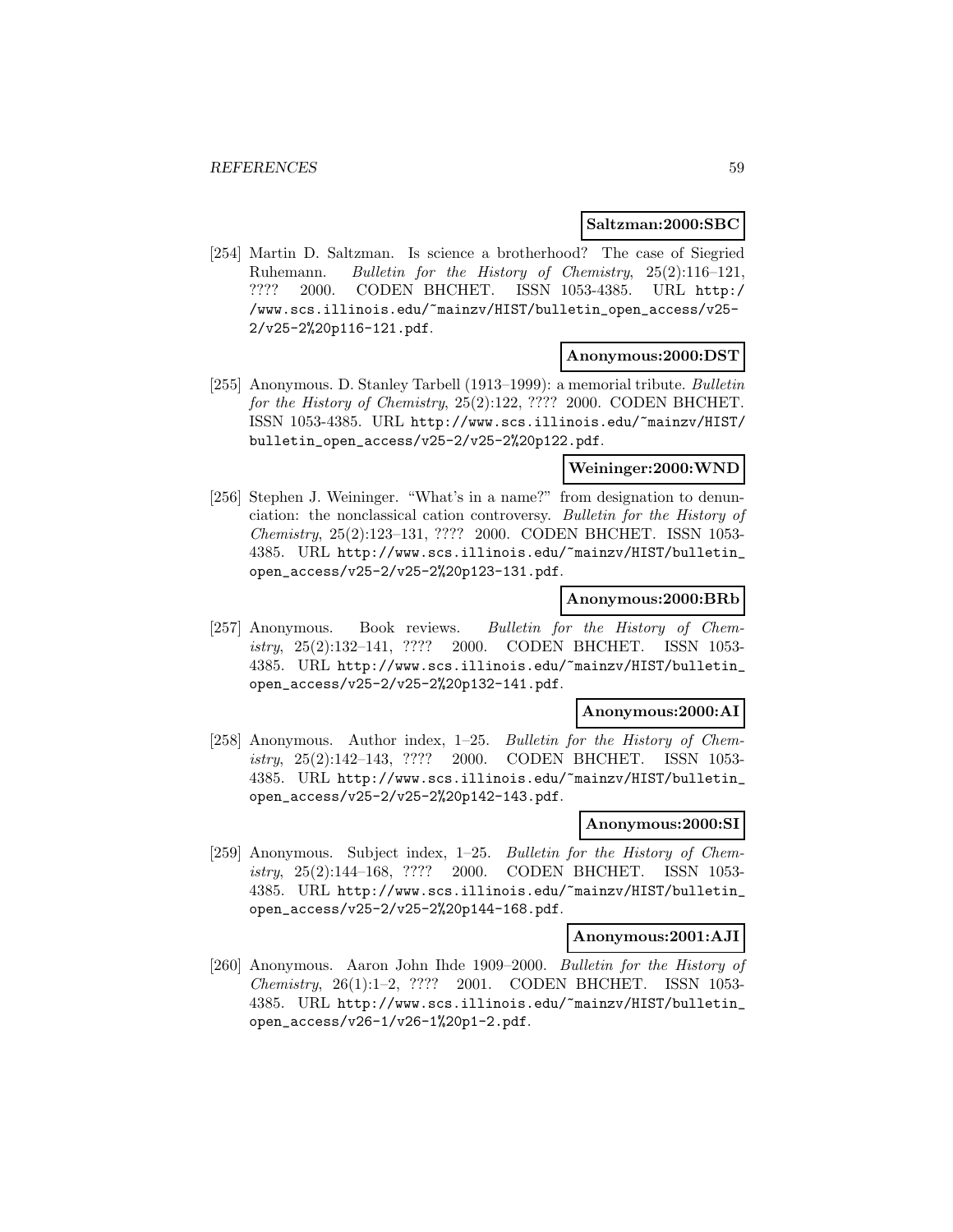### **Bohning:2001:AIL**

[261] James J. Bohning. Aaron Ihde: a life from Bascom's Hill. Bulletin for the History of Chemistry, 26(1):3–14, ???? 2001. CODEN BHCHET. ISSN 1053-4385. URL http://www.scs.illinois.edu/~mainzv/HIST/ bulletin\_open\_access/v26-1/v26-1%20p3-14.pdf.

# **Rocke:2001:AIH**

[262] Alan J. Rocke. Aaron Ihde and his students (1). Bulletin for the History of Chemistry, 26(1):15–23, ???? 2001. CODEN BHCHET. ISSN 1053- 4385. URL http://www.scs.illinois.edu/~mainzv/HIST/bulletin\_ open\_access/v26-1/v26-1%20p15-23.pdf.

# **Jensen:2001:AIC**

[263] William B. Jensen. Aaron Ihde's contributions to the history of chemistry. Bulletin for the History of Chemistry, 26(1):24–32, ???? 2001. CO-DEN BHCHET. ISSN 1053-4385. URL http://www.scs.illinois.edu/ ~mainzv/HIST/bulletin\_open\_access/v26-1/v26-1%20p24-32.pdf.

# **Siegfried:2001:MAI**

[264] Robert Siegfried. Memories of Aaron Ihde. Bulletin for the History of Chemistry, 26(1):33–35, ???? 2001. CODEN BHCHET. ISSN 1053- 4385. URL http://www.scs.illinois.edu/~mainzv/HIST/bulletin\_ open\_access/v26-1/v26-1%20p33-35.pdf.

# **Ihde:2001:CGR**

[265] Aaron J. Ihde. Criteria for genealogical roots (1). Bulletin for the History of Chemistry, 26(1):36–39, ???? 2001. CODEN BHCHET. ISSN 1053- 4385. URL http://www.scs.illinois.edu/~mainzv/HIST/bulletin\_ open\_access/v26-1/v26-1%20p36-39.pdf.

### **Rubin:2001:HOS**

[266] Mordecai B. Rubin. The history of ozone: the Schonbein period, 1839– 1868. Bulletin for the History of Chemistry, 26(1):40–56, ???? 2001. CO-DEN BHCHET. ISSN 1053-4385. URL http://www.scs.illinois.edu/ ~mainzv/HIST/bulletin\_open\_access/v26-1/v26-1%20p40-56.pdf.

## **Oltra:2001:CPL**

[267] Lluis garrigos Oltra, Carles-Millan Verdu, and Georgina-Blanes Nadal. The contributions of Payen and Labillardiere to the development of colorimetry. Bulletin for the History of Chemistry, 26(1):57–65, ???? 2001. CODEN BHCHET. ISSN 1053-4385. URL http:/ /www.scs.illinois.edu/~mainzv/HIST/bulletin\_open\_access/v26- 1/v26-1%20p57-65.pdf.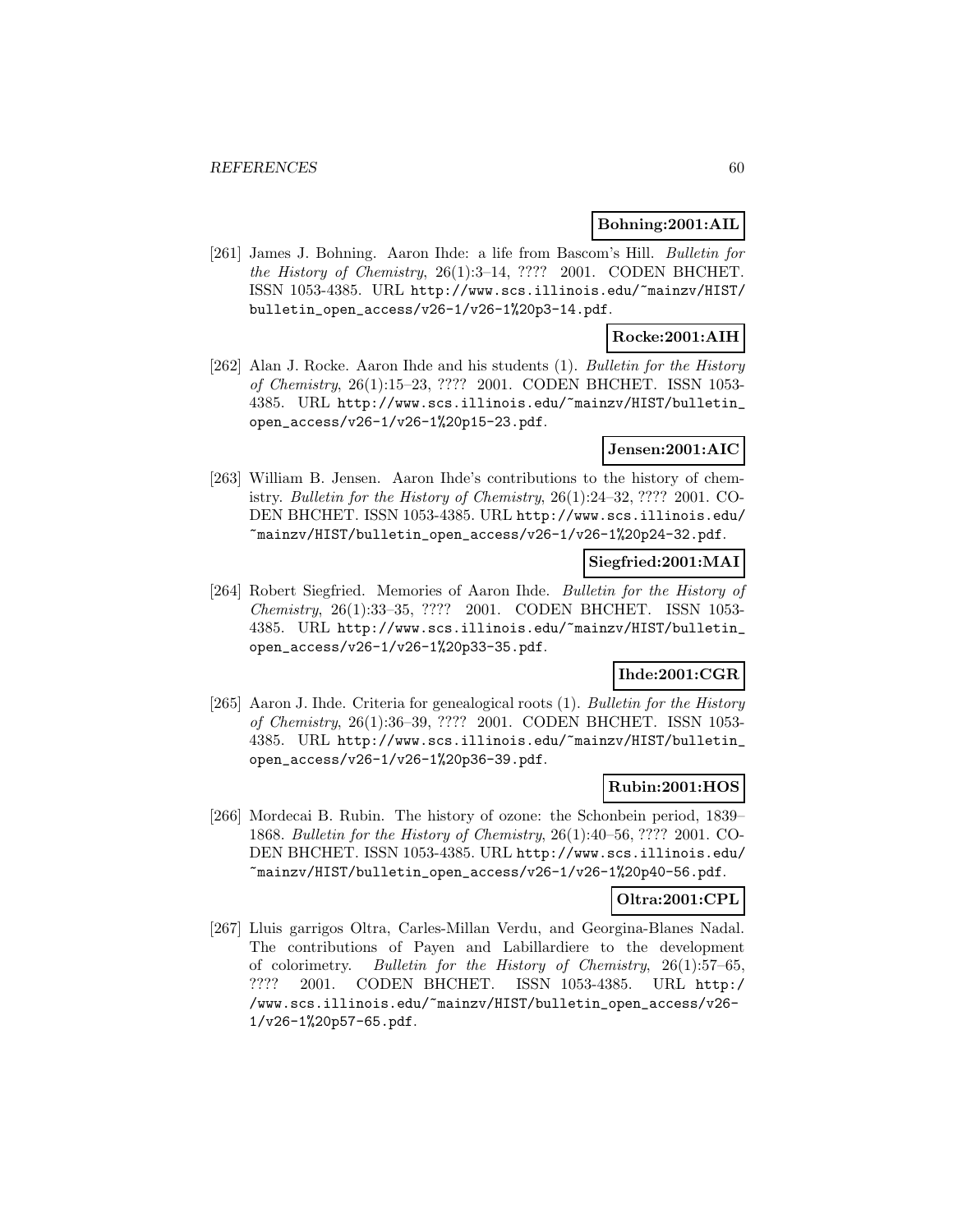# **Page:2001:BTW**

[268] Frederick G. Page. The birth of titrimetry: William Lewis and the analysis of American potashes. Bulletin for the History of Chemistry, 26(1):66–72, ???? 2001. CODEN BHCHET. ISSN 1053- 4385. URL http://www.scs.illinois.edu/~mainzv/HIST/bulletin\_ open\_access/v26-1/v26-1%20p66-72.pdf.

#### **Anonymous:2001:BRa**

[269] Anonymous. Book reviews. Bulletin for the History of Chemistry, 26(1):73–80, ???? 2001. CODEN BHCHET. ISSN 1053- 4385. URL http://www.scs.illinois.edu/~mainzv/HIST/bulletin\_ open\_access/v26-1/v26-1%20p73-80.pdf.

# **Rocke:2001:DAA**

[270] Alan J. Rocke. The 2000 Dexter Award Address: Celebrity culture in Parisian chemistry. Bulletin for the History of Chemistry, 26(2):81– 91, ???? 2001. CODEN BHCHET. ISSN 1053-4385. URL http:/ /www.scs.illinois.edu/~mainzv/HIST/bulletin\_open\_access/v26- 2/v26-2%20p81-91.pdf.

# **Bohning:2001:OFA**

[271] James J. Bohning. Oppposition to the formation of the American Chemical Society. Bulletin for the History of Chemistry, 26(2):92– 103, ???? 2001. CODEN BHCHET. ISSN 1053-4385. URL http:/ /www.scs.illinois.edu/~mainzv/HIST/bulletin\_open\_access/v26- 2/v26-2%20p92-103.pdf. See note [287].

# **Habashi:2001:NSV**

[272] Fathi Habashi. Niepce De Saint-Victor and the discovery of radioactivity. Bulletin for the History of Chemistry, 26(2):104–105, ???? 2001. CO-DEN BHCHET. ISSN 1053-4385. URL http://www.scs.illinois.edu/ ~mainzv/HIST/bulletin\_open\_access/v26-2/v26-2%20p104-105.pdf.

## **Saltzman:2001:HCC**

[273] Martin D. Saltzman. The Hare–Clarke controversy over the invention of the improved gas blowpipe. Bulletin for the History of Chemistry, 26(2):106–111, ???? 2001. CODEN BHCHET. ISSN 1053- 4385. URL http://www.scs.illinois.edu/~mainzv/HIST/bulletin\_ open\_access/v26-2/v26-2%20p106-111.pdf.

# **Saltzman:2001:CCM**

[274] Martin D. Saltzman. The contributions of Cyrus Moors Warren to the analysis of hydrocarbons. Bulletin for the History of Chem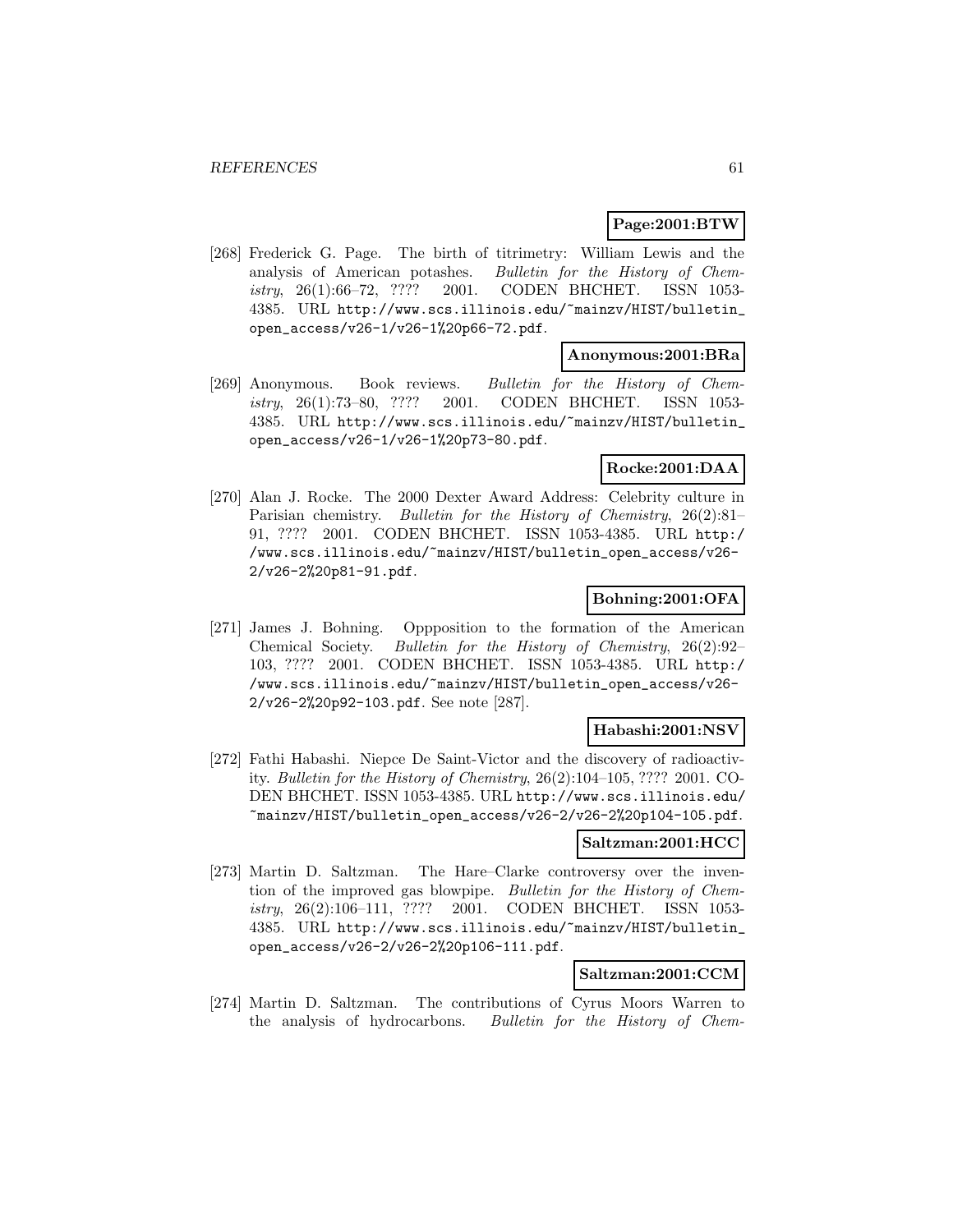istry, 26(2):112–117, ???? 2001. CODEN BHCHET. ISSN 1053- 4385. URL http://www.scs.illinois.edu/~mainzv/HIST/bulletin\_ open\_access/v26-2/v26-2%20p112-117.pdf.

# **Stock:2001:RSI**

[275] John T. Stock. Reciprocal solubility influence in salt mixtures: the contributions of Walther Nernst and of Arthur Noyes. Bulletin for the History of Chemistry, 26(2):118–123, ???? 2001. CODEN BHCHET. ISSN 1053- 4385. URL http://www.scs.illinois.edu/~mainzv/HIST/bulletin\_ open\_access/v26-2/v26-2%20p118-123.pdf.

# **Scerri:2001:PCG**

[276] Eric R. Scerri. A philosophical commentary on Giunta's critique of Newlands' classification of the elements. Bulletin for the History of Chemistry, 26(2):124–129, ???? 2001. CODEN BHCHET. ISSN 1053- 4385. URL http://www.scs.illinois.edu/~mainzv/HIST/bulletin\_ open\_access/v26-2/v26-2%20p124-129.pdf. See [229, 277].

# **Giunta:2001:RSC**

[277] Carmen J. Giunta. A response to Scerri's commentary. Bulletin for the History of Chemistry, 26(2):130–132, ???? 2001. CODEN BHCHET. ISSN 1053-4385. URL http://www.scs.illinois.edu/~mainzv/HIST/ bulletin\_open\_access/v26-2/v26-2%20p130-132.pdf. See [276, 229].

### **Anonymous:2001:CNE**

[278] Anonymous. Call for nominations for the Edelstein Award 2002. Bulletin for the History of Chemistry, 26(2):133, ???? 2001. CODEN BHCHET. ISSN 1053-4385. URL http://www.scs.illinois.edu/~mainzv/HIST/ bulletin\_open\_access/v26-2/v26-2%20p133.pdf.

### **Anonymous:2001:BRb**

[279] Anonymous. Book reviews. Bulletin for the History of Chemistry, 26(2):134–142, ???? 2001. CODEN BHCHET. ISSN 1053- 4385. URL http://www.scs.illinois.edu/~mainzv/HIST/bulletin\_ open\_access/v26-2/v26-2%20p134-142.pdf.

#### **Anonymous:2002:DAA**

[280] Anonymous. Dexter Award 2001: Awarded posthumouly to William A. Smeaton. Bulletin for the History of Chemistry, 27(1):1, ???? 2002. CO-DEN BHCHET. ISSN 1053-4385. URL http://www.scs.illinois.edu/ ~mainzv/HIST/bulletin\_open\_access/v27-1/v27-1%20p1.pdf.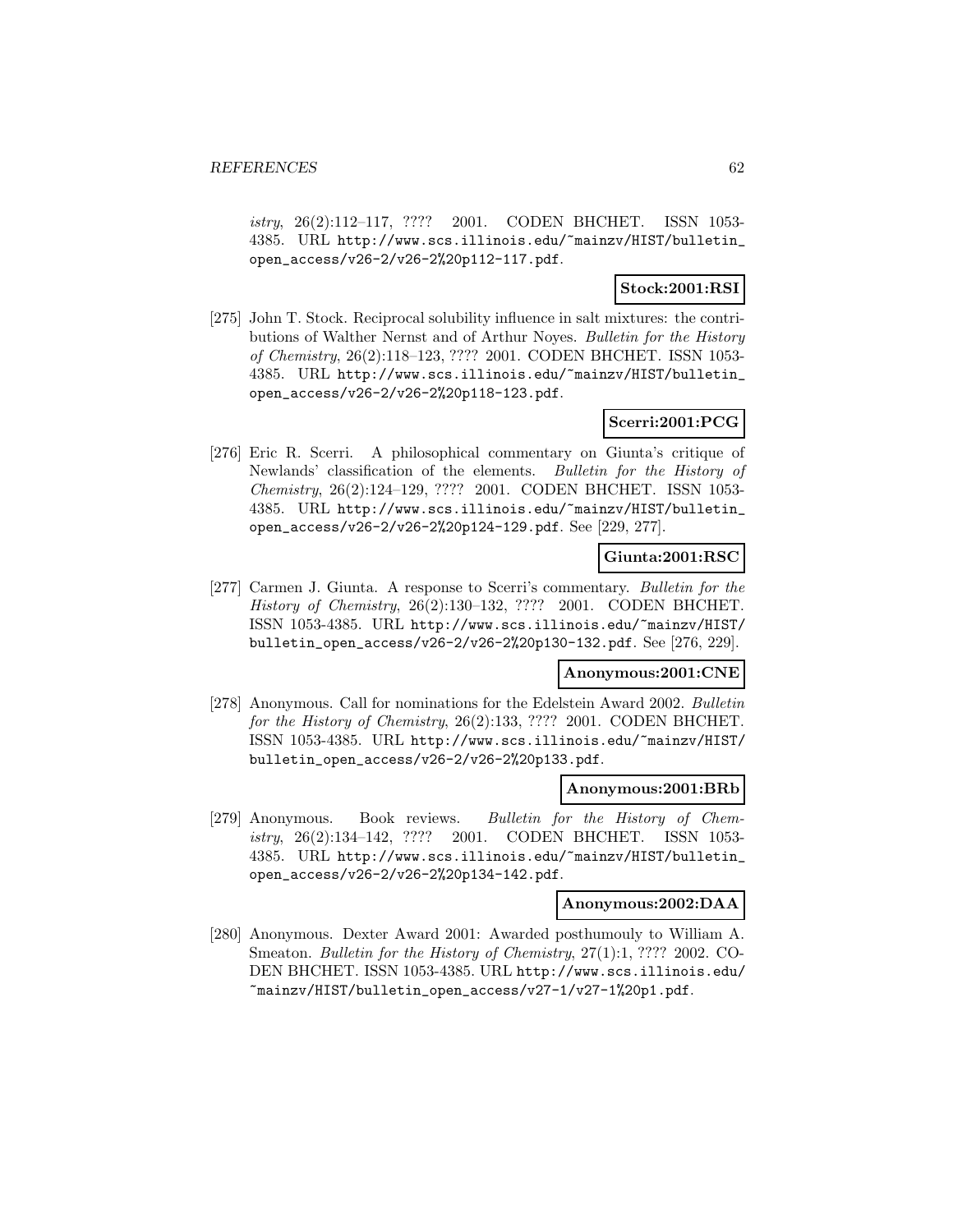# **Rice:2002:CEC**

[281] Richard E. Rice. Cutting-edge chemistry: Some 19th-century Russian contributions. Bulletin for the History of Chemistry, 27(1):2–3, ???? 2002. CODEN BHCHET. ISSN 1053-4385. URL http://www.scs.illinois. edu/~mainzv/HIST/bulletin\_open\_access/v27-1/v27-1%20p2-3.pdf. See commentary [286].

# **Kaji:2002:DMC**

[282] Masanori Kaji. D. I. Mendeleev's concept of chemical elements and the principles of chemistry. Bulletin for the History of Chemistry, 27(1):4–16, ???? 2002. CODEN BHCHET. ISSN 1053- 4385. URL http://www.scs.illinois.edu/~mainzv/HIST/bulletin\_ open\_access/v27-1/v27-1%20p4-16.pdf.

# **Rice:2002:HIS**

[283] Richard E. Rice. Hydrating ions in St. Petersburg and Moscow: Ignoring them in Leipzig and Baltimore. Bulletin for the History of Chemistry, 27(1):17–25, ???? 2002. CODEN BHCHET. ISSN 1053- 4385. URL http://www.scs.illinois.edu/~mainzv/HIST/bulletin\_ open\_access/v27-1/v27-1%20p17-25.pdf.

### **Brooks:2002:NZS**

[284] Nathan M. Brooks. Nikolai Zinin and synthetic dyes: the road not taken. Bulletin for the History of Chemistry, 27(1):26–36, ???? 2002. CODEN BHCHET. ISSN 1053-4385. URL http://www.scs.illinois.edu/~ mainzv/HIST/bulletin\_open\_access/v27-1/v27-1%20p26-36.pdf.

## **Lewis:2002:BSO**

[285] David L. Lewis. The beginnings of synthetic organic chemistry: Zinc alkyls and the Kazan' School. Bulletin for the History of Chemistry, 27(1):37–42, ???? 2002. CODEN BHCHET. ISSN 1053- 4385. URL http://www.scs.illinois.edu/~mainzv/HIST/bulletin\_ open\_access/v27-1/v27-1%20p37-42.pdf.

### **Mauskopf:2002:CEC**

[286] Seymour H. Mauskopf. Cutting-edge chemistry: Some 19th-century Russian contributions: a commentary. Bulletin for the History of Chemistry, 27(1):43–45, ???? 2002. CODEN BHCHET. ISSN 1053- 4385. URL http://www.scs.illinois.edu/~mainzv/HIST/bulletin\_ open\_access/v27-1/v27-1%20p43-45.pdf. See [281].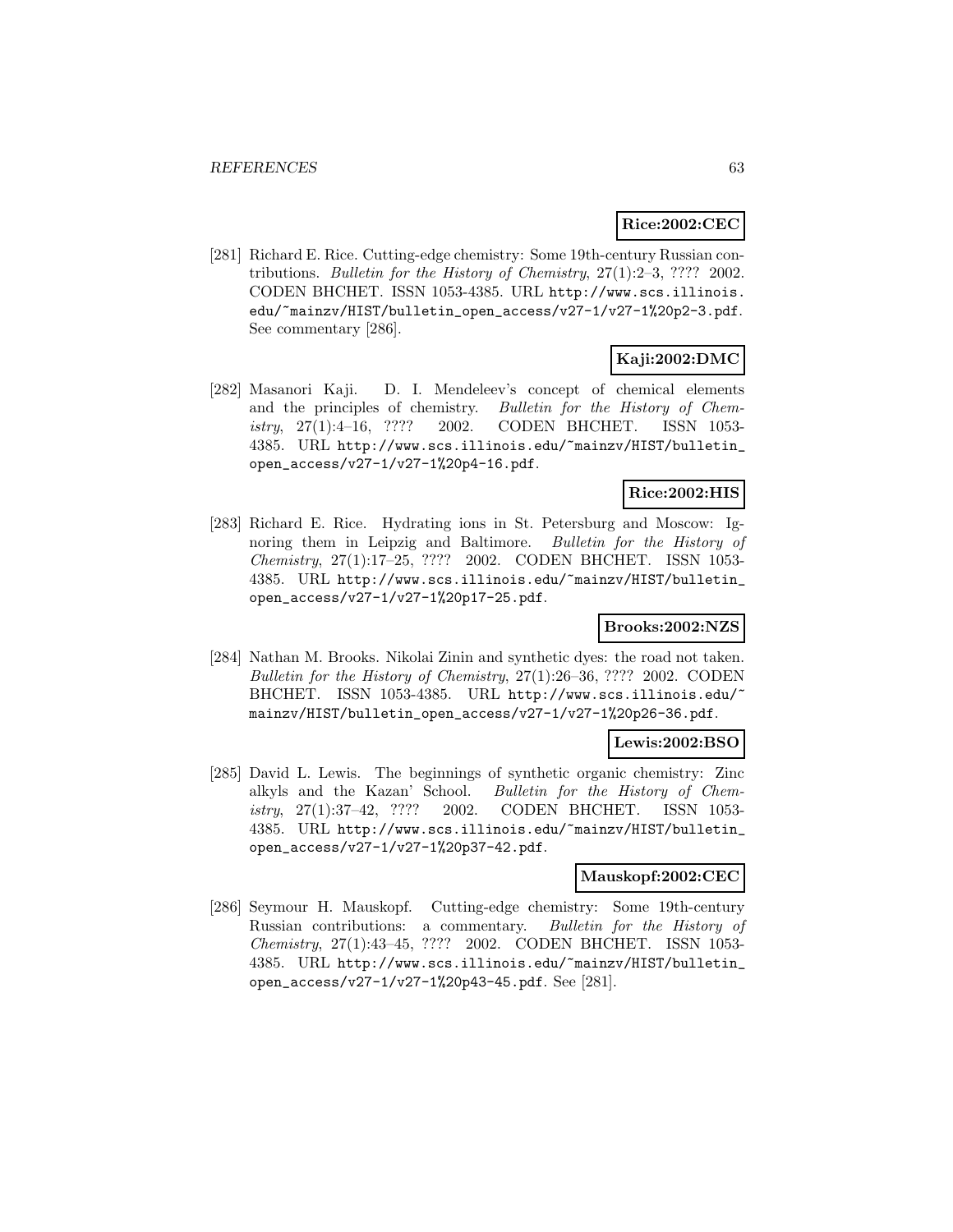### **Bohning:2002:OFA**

[287] James J. Bohning. Opposition to the formation of the American Chemical Society: Note added in proof. Bulletin for the History of Chemistry, 27(1):46–47, ???? 2002. CODEN BHCHET. ISSN 1053- 4385. URL http://www.scs.illinois.edu/~mainzv/HIST/bulletin\_ open\_access/v27-1/v27-1%20p46-47.pdf. See [271].

# **Craig:2002:FGC**

[288] Norman C. Craig. Four giants in a college chemistry department: Oberlin College, 1880–1966. Bulletin for the History of Chemistry, 27(1): 48–56, ???? 2002. CODEN BHCHET. ISSN 1053-4385. URL http:/ /www.scs.illinois.edu/~mainzv/HIST/bulletin\_open\_access/v27- 1/v27-1%20p48-56.pdf.

# **Stock:2002:EBF**

[289] John T. Stock. Edgar Buckingham: Fluorescence of quinine salts. Bulletin for the History of Chemistry, 27(1):57–61, ???? 2002. CODEN BHCHET. ISSN 1053-4385. URL http://www.scs.illinois.edu/~mainzv/HIST/ bulletin\_open\_access/v27-1/v27-1%20p57-61.pdf.

# **Giunta:2002:DPC**

[290] Carmen J. Giunta. Dulong and Petit: a case of data fabrication? Bulletin for the History of Chemistry, 27(1):62–71, ???? 2002. CODEN BHCHET. ISSN 1053-4385. URL http://www.scs.illinois.edu/~mainzv/HIST/ bulletin\_open\_access/v27-1/v27-1%20p62-71.pdf.

### **Anonymous:2002:BRa**

[291] Anonymous. Book reviews. Bulletin for the History of Chemistry, 27(1):72–80, ???? 2002. CODEN BHCHET. ISSN 1053- 4385. URL http://www.scs.illinois.edu/~mainzv/HIST/bulletin\_ open\_access/v27-1/v27-1%20p72-80.pdf.

# **Rubin:2002:HOI**

[292] Mordecai B. Rubin. The history of ozone. II. 1869–1899 (1). Bulletin for the History of Chemistry, 27(2):81–106, ???? 2002. CODEN BHCHET. ISSN 1053-4385. URL http://www.scs.illinois.edu/~mainzv/HIST/ bulletin\_open\_access/v27-2/v27-2%20p81-106.pdf.

## **Page:2002:FHJ**

[293] Frederick G. Page. Francis Home and Joseph Black: the chemistry and testing of alkaline salts in the early bleaching and alkali trade. Bulletin for the History of Chemistry, 27(2):107–113, ???? 2002. CODEN BHCHET.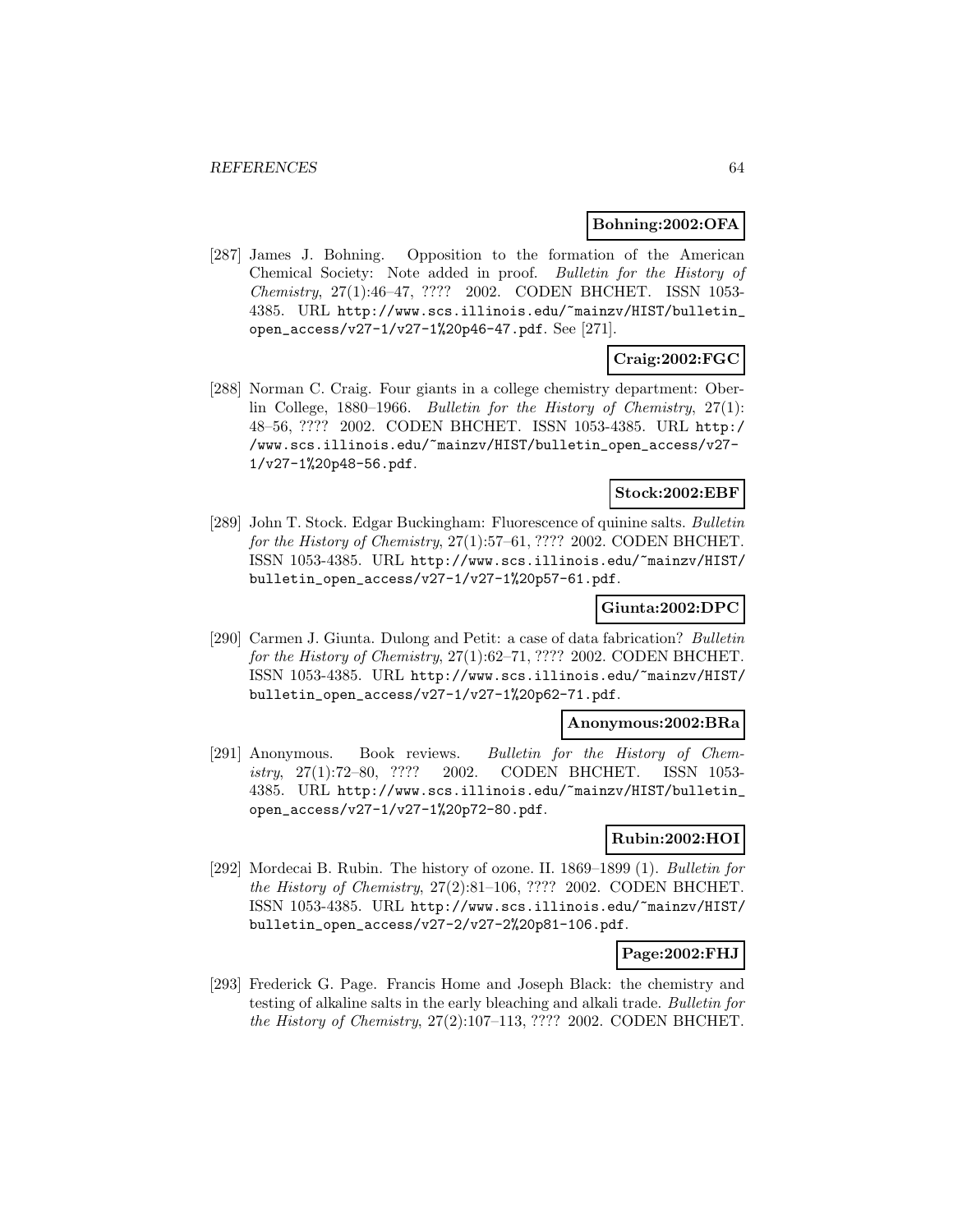ISSN 1053-4385. URL http://www.scs.illinois.edu/~mainzv/HIST/ bulletin\_open\_access/v27-2/v27-2%20p107-113.pdf. See photograph caption erratum [305].

# **Moore:2002:OGC**

[294] Carl E. Moore, Alfred von Smolinski, and Bruno Jaselskis. The Ostwald–Gibbs correspondence: an interesting component in the history of the energy concept. Bulletin for the History of Chemistry, 27(2):114–127, ???? 2002. CODEN BHCHET. ISSN 1053- 4385. URL http://www.scs.illinois.edu/~mainzv/HIST/bulletin\_ open\_access/v27-2/v27-2%20p114-127.pdf.

# **Ede:2002:NDS**

[295] Andrew Ede. The natural defense of a scientific people: the public debate over chemical warfare in post-WWI America. Bulletin for the History of Chemistry, 27(2):128–135, ???? 2002. CODEN BHCHET. ISSN 1053- 4385. URL http://www.scs.illinois.edu/~mainzv/HIST/bulletin\_ open\_access/v27-2/v27-2%20p128-135.pdf.

# **Lewis:2002:CR**

[296] Edward S. Lewis. Chemistry at rice, 1912 to 1998. Bulletin for the History of Chemistry, 27(2):136–144, ???? 2002. CODEN BHCHET. ISSN 1053- 4385. URL http://www.scs.illinois.edu/~mainzv/HIST/bulletin\_ open\_access/v27-2/v27-2%20p136-144.pdf.

#### **Anonymous:2002:BRb**

[297] Anonymous. Book reviews. Bulletin for the History of Chemistry, 27(2):145–152, ???? 2002. CODEN BHCHET. ISSN 1053- 4385. URL http://www.scs.illinois.edu/~mainzv/HIST/bulletin\_ open\_access/v27-2/v27-2%20p145-152.pdf.

### **Parascandola:2003:EAA**

[298] John Parascandola. The 2002 Edelstein Award Address: To bond or not to bond: Chemical versus physical theories of drug action. Bulletin for the History of Chemistry, 28(1):1–8, ???? 2003. CODEN BHCHET. ISSN 1053-4385. URL http://www.scs.illinois.edu/~mainzv/HIST/ bulletin\_open\_access/v28-1/v28-1%20p1-8.pdf.

# **Higby:2003:CCA**

[299] Gregory J. Higby. Chemistry and the 19th-century American pharmacist. Bulletin for the History of Chemistry, 28(1):9–17, ???? 2003. CO-DEN BHCHET. ISSN 1053-4385. URL http://www.scs.illinois.edu/ ~mainzv/HIST/bulletin\_open\_access/v28-1/v28-1%20p9-17.pdf.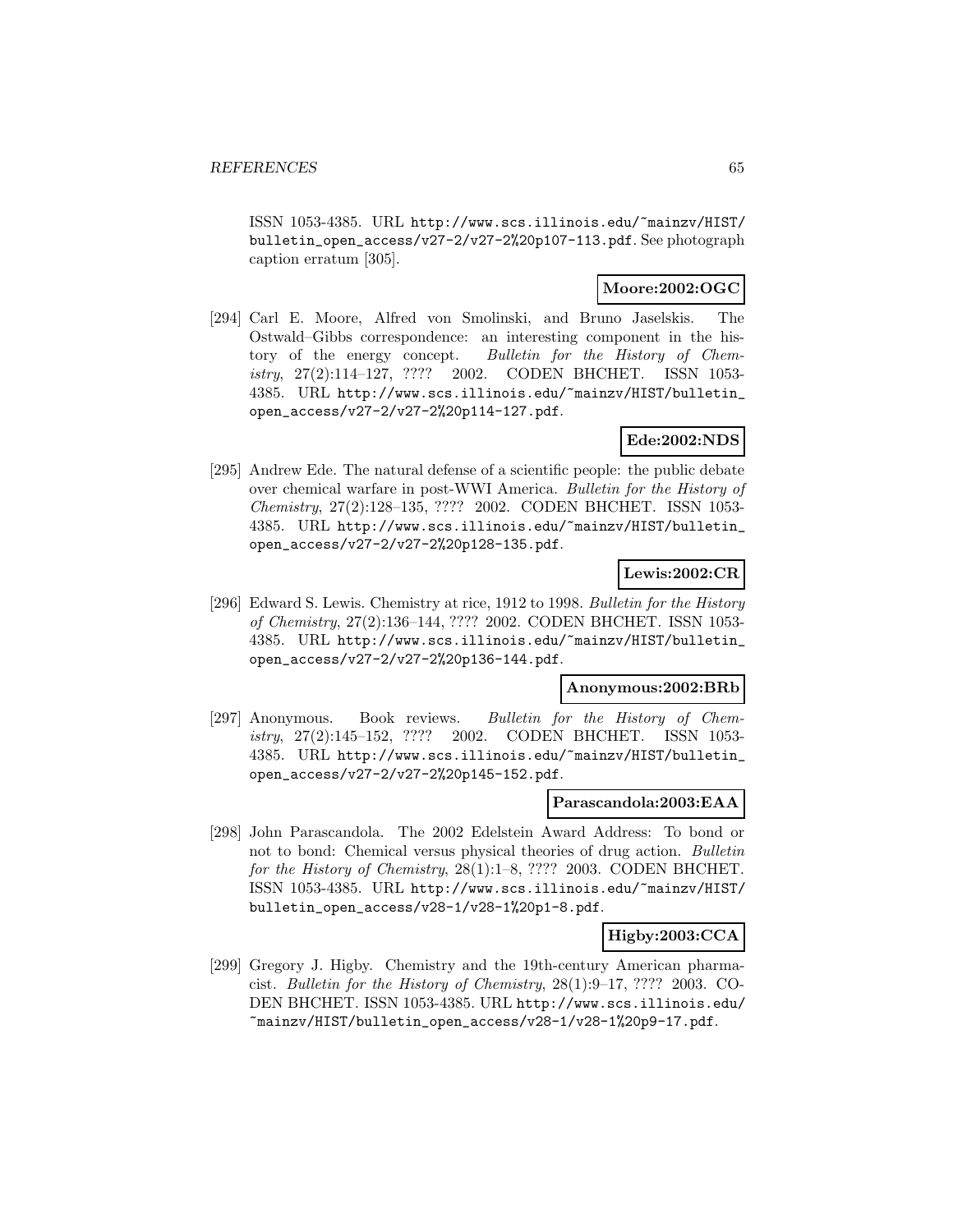# **May:2003:EDC**

[300] Leopold May. The early days of chemistry at Catholic University. Bulletin for the History of Chemistry, 28(1):18–25, ???? 2003. CODEN BHCHET. ISSN 1053-4385. URL http://www.scs.illinois.edu/~mainzv/HIST/ bulletin\_open\_access/v28-1/v28-1%20p18-25.pdf.

# **Takacs:2003:MCL**

[301] Laszlo Takacs. M. Carey Lea, the father of mechanochemistry. Bulletin for the History of Chemistry, 28(1):26–34, ???? 2003. CODEN BHCHET. ISSN 1053-4385. URL http://www.scs.illinois.edu/~mainzv/HIST/ bulletin\_open\_access/v28-1/v28-1%20p26-34.pdf.

### **Caswell:2003:ADR**

[302] Lyman R. Caswell. Andres del Rio, Alexander von Humboldt, and the twice-discovered element. Bulletin for the History of Chemistry, 28(1):35–41, ???? 2003. CODEN BHCHET. ISSN 1053- 4385. URL http://www.scs.illinois.edu/~mainzv/HIST/bulletin\_ open\_access/v28-1/v28-1%20p35-41.pdf.

# **Burk:2003:FAH**

[303] Lale Aka Burk. Fritz Arndt and his chemistry books in the Turkish language. Bulletin for the History of Chemistry, 28(1):42–53, ???? 2003. CO-DEN BHCHET. ISSN 1053-4385. URL http://www.scs.illinois.edu/ ~mainzv/HIST/bulletin\_open\_access/v28-1/v28-1%20p42-53.pdf.

### **Anonymous:2003:BRa**

[304] Anonymous. Book reviews. Bulletin for the History of Chemistry, 28(1):54–63, ???? 2003. CODEN BHCHET. ISSN 1053- 4385. URL http://www.scs.illinois.edu/~mainzv/HIST/bulletin\_ open\_access/v28-1/v28-1%20p54-63.pdf.

### **Anonymous:2003:E**

[305] Anonymous. Erratum. *Bulletin for the History of Chemistry*, 28(1): 63, ???? 2003. CODEN BHCHET. ISSN 1053-4385. URL http:/ /www.scs.illinois.edu/~mainzv/HIST/bulletin\_open\_access/v28- 1/v28-1%20p65.pdf. See [293].

#### **Cintas:2003:FBA**

[306] Pedro Cintas. Francis Bacon: an alchemical odyssey through the Novum Organum. Bulletin for the History of Chemistry, 28(2):65– 75, ???? 2003. CODEN BHCHET. ISSN 1053-4385. URL http:/ /www.scs.illinois.edu/~mainzv/HIST/bulletin\_open\_access/v28- 2/v28-2%20p65-75.pdf.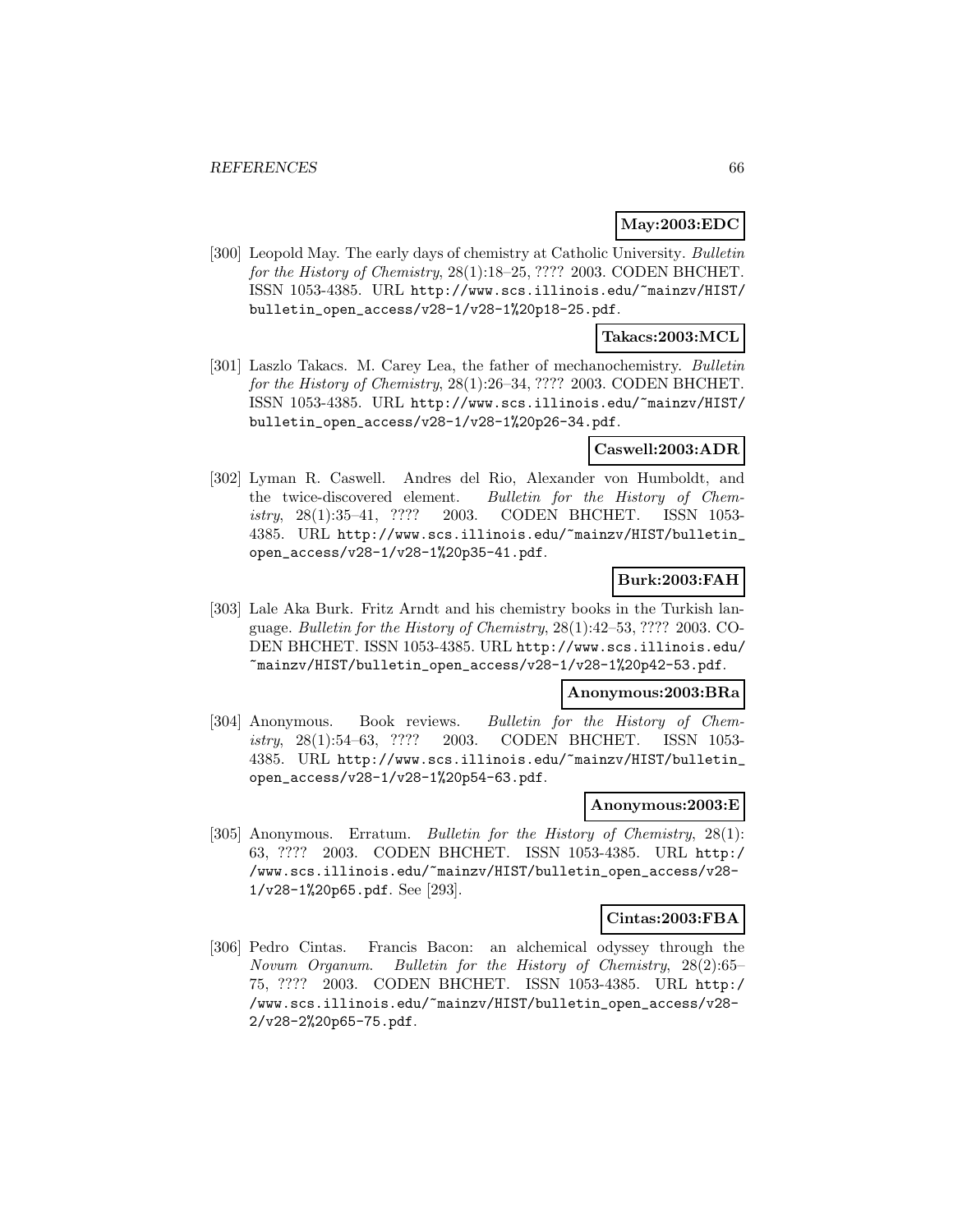### **Marshall:2003:ERT**

[307] James L. Marshall and Virginia R. Marshall. Ernest Rutherford, the "true discoverer" of radon. Bulletin for the History of Chemistry, 28(2):76–83, ???? 2003. CODEN BHCHET. ISSN 1053- 4385. URL http://www.scs.illinois.edu/~mainzv/HIST/bulletin\_ open\_access/v28-2/v28-2%20p76-83.pdf. See comments and response [321, 322].

#### **Saltzman:2003:JBC**

[308] Martin Saltzman. James Bryant Conant: the making of an iconoclastic chemist. Bulletin for the History of Chemistry, 28(2):84–94, ???? 2003. CODEN BHCHET. ISSN 1053-4385. URL http:/ /www.scs.illinois.edu/~mainzv/HIST/bulletin\_open\_access/v28- 2/v28-2%20p84-94.pdf.

# **Stock:2003:ASC**

[309] John T. Stock. Arthur Slator and the chlorination of benzene. Bulletin for the History of Chemistry, 28(2):95–100, ???? 2003. CODEN BHCHET. ISSN 1053-4385. URL http://www.scs.illinois.edu/~mainzv/HIST/ bulletin\_open\_access/v28-2/v28-2%20p95-100.pdf.

# **Larson:2003:RCO**

[310] Clarence E. Larson. The role of chemistry in the Oak Ridge Electromagnetic Project. Bulletin for the History of Chemistry, 28(2):101– 109, ???? 2003. CODEN BHCHET. ISSN 1053-4385. URL http:/ /www.scs.illinois.edu/~mainzv/HIST/bulletin\_open\_access/v28- 2/v28-2%20p101-109.pdf.

#### **Rayner-Canham:2003:PDF**

[311] Marlene F. Rayner-Canham and Geoffrey W. Rayner-Canham. Pounding on the doors: the fight for acceptance of British women chemists. Bulletin for the History of Chemistry, 28(2):110–119, ???? 2003. CO-DEN BHCHET. ISSN 1053-4385. URL http://www.scs.illinois.edu/ ~mainzv/HIST/bulletin\_open\_access/v28-2/v28-2%20p110-119.pdf.

# **Anonymous:2003:BRb**

[312] Anonymous. Book reviews. Bulletin for the History of Chemistry, 28(2):120–128, ???? 2003. CODEN BHCHET. ISSN 1053- 4385. URL http://www.scs.illinois.edu/~mainzv/HIST/bulletin\_ open\_access/v28-2/v28-2%20p120-128.pdf.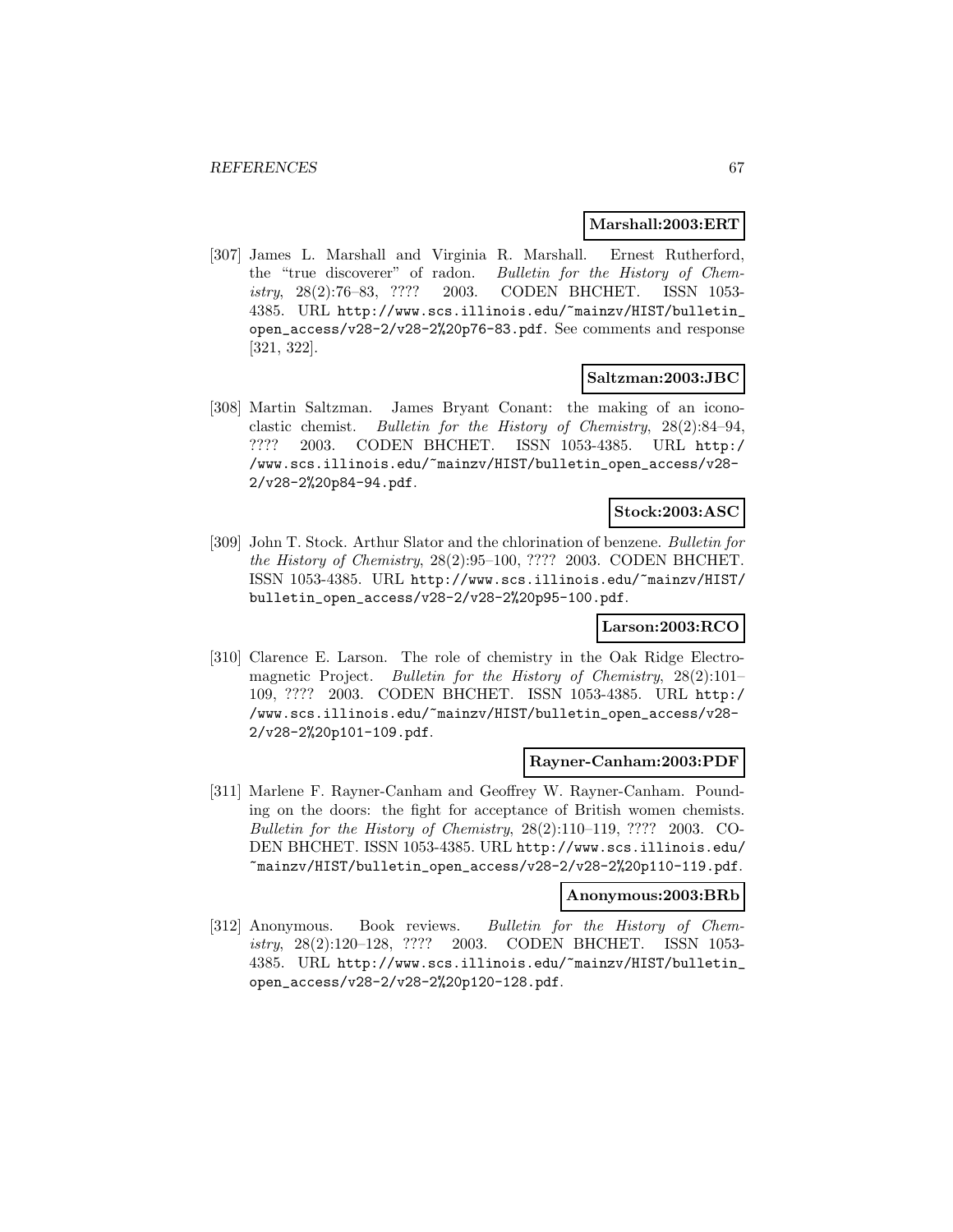# **Knight:2004:EAA**

[313] David Knight. The 2003 Edelstein Award Address: Making chemistry popular. Bulletin for the History of Chemistry, 29(1):1–8, ???? 2004. CODEN BHCHET. ISSN 1053-4385. URL http://www.scs.illinois. edu/~mainzv/HIST/bulletin\_open\_access/v29-1/v29-1%20p1-8.pdf.

## **Sourkes:2004:DLF**

[314] Theodore L. Sourkes. The discovery of lecithin, the first phospholipid. Bulletin for the History of Chemistry, 29(1):9–15, ???? 2004. CODEN BHCHET. ISSN 1053-4385. URL http://www.scs.illinois.edu/ mainzv/HIST/bulletin\_open\_access/v29-1/v29-1%20p9-15.pdf.

### **Stock:2004:GLC**

[315] John T. Stock. Gabriel Lippmann and the capillary electrometer. Bulletin for the History of Chemistry, 29(1):16–20, ???? 2004. CODEN BHCHET. ISSN 1053-4385. URL http://www.scs.illinois.edu/~mainzv/HIST/ bulletin\_open\_access/v29-1/v29-1%20p16-20.pdf.

# **Cohen:2004:KCL**

[316] Stephen M. Cohen. Khemye: Chemical literature in Yiddish. Bulletin for the History of Chemistry,  $29(1):21-29$ , ???? 2004. CODEN BHCHET. ISSN 1053-4385. URL http://www.scs.illinois.edu/~mainzv/HIST/ bulletin\_open\_access/v29-1/v29-1%20p21-29.pdf.

# **Shine:2004:EHC**

[317] Henry J. Shine. An early history of chemistry at Texas Tech University:  $1925-1970^*$ . Bulletin for the History of Chemistry,  $29(1):30-$ 44, ???? 2004. CODEN BHCHET. ISSN 1053-4385. URL http:/ /www.scs.illinois.edu/~mainzv/HIST/bulletin\_open\_access/v29- 1/v29-1%20p30-44.pdf.

## **McGrayne:2004:NLA**

[318] Sharon Bertsch McGrayne. Noyes Laboratory, an ACS national chemical landmark: 100 years of chemistry at the University of Illinois. Bulletin for the History of Chemistry, 29(1):45-51, ???? 2004. CODEN BHCHET. ISSN 1053-4385. URL http://www.scs.illinois.edu/~mainzv/HIST/ bulletin\_open\_access/v29-1/v29-1%20p45-51.pdf.

#### **Anonymous:2004:BRa**

[319] Anonymous. Book reviews. Bulletin for the History of Chemistry, 29(1):52–63, ???? 2004. CODEN BHCHET. ISSN 1053- 4385. URL http://www.scs.illinois.edu/~mainzv/HIST/bulletin\_ open\_access/v29-1/v29-1%20p52-63.pdf.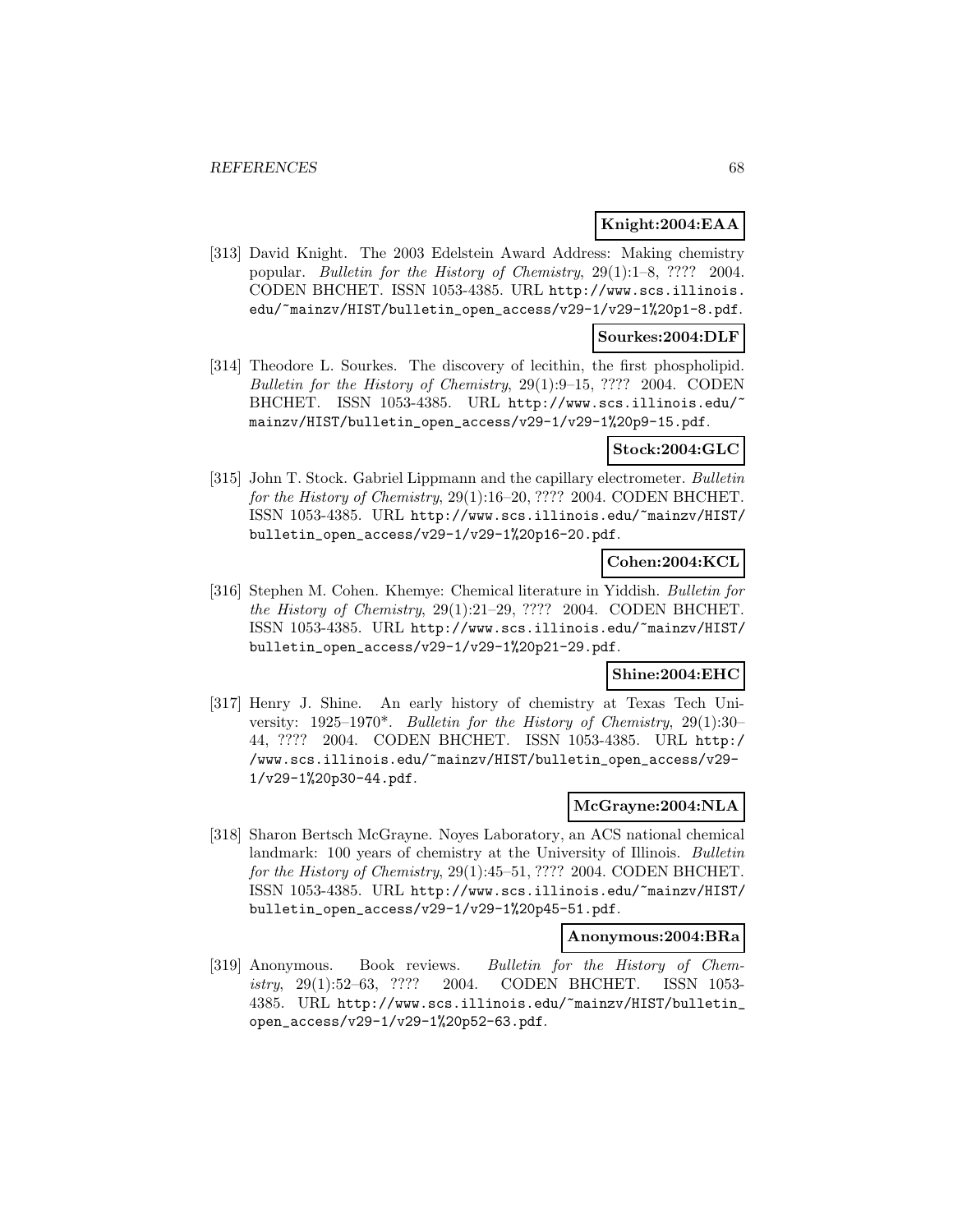#### **Kurzer:2004:CLD**

[320] Frederick Kurzer. Chemistry in the life of Dr. Samuel Johnson. Bulletin for the History of Chemistry, 29(2):65–88, ???? 2004. CODEN BHCHET. ISSN 1053-4385. URL http://www.scs.illinois.edu/~mainzv/HIST/ bulletin\_open\_access/v29-2/v29-2%20p65-88.pdf.

### **Rayner-Canham:2004:RTD**

[321] Marlene F. Rayner-Canham and Geoffrey W. Rayner-Canham. Rutherford, the "true discoverer of radon". Bulletin for the History of Chemistry, 29(2):89–90, ???? 2004. CODEN BHCHET. ISSN 1053- 4385. URL http://www.scs.illinois.edu/~mainzv/HIST/bulletin\_ open\_access/v29-2/v29-2%2520p89-90.pdf. See [307, 322].

# **Marshall:2004:R**

[322] James L. Marshall and Virginia R. Marshall. Reply. Bulletin for the History of Chemistry, 29(2):90, ???? 2004. CODEN BHCHET. ISSN 1053- 4385. URL http://www.scs.illinois.edu/~mainzv/HIST/bulletin\_ open\_access/v29-2/v29-2/v29-2%20p90.pdf. See [321, 307].

# **Stock:2004:FGD**

[323] John T. Stock. Frederick George Donnan and the relationship between electrolytic dissociation and light absorption. Bulletin for the History of Chemistry, 29(2):91–96, ???? 2004. CODEN BHCHET. ISSN 1053- 4385. URL http://www.scs.illinois.edu/~mainzv/HIST/bulletin\_ open\_access/v29-2/v29-2%20p91-96.pdf.

# **Habashi:2004:CFE**

[324] Fathi Habashi. Cambodia's four elements. Bulletin for the History of Chemistry, 29(2):97–98, ???? 2004. CODEN BHCHET. ISSN 1053- 4385. URL http://www.scs.illinois.edu/~mainzv/HIST/bulletin\_ open\_access/v29-2/v29-2%20p97-98.pdf.

# **Rubin:2004:HOI**

[325] Mordecai B. Rubin. The history of ozone. IV. The isolation of pure ozone and determination of its physical properties. Bulletin for the History of Chemistry, 29(2):99–106, ???? 2004. CODEN BHCHET. ISSN 1053- 4385. URL http://www.scs.illinois.edu/~mainzv/HIST/bulletin\_ open\_access/v29-2/v29-2%20p99-106.pdf.

## **Anonymous:2004:HCC**

[326] Anonymous. Hist citations for chemical breakthroughs. Bulletin for the History of Chemistry, 29(2):107, ???? 2004. CODEN BHCHET.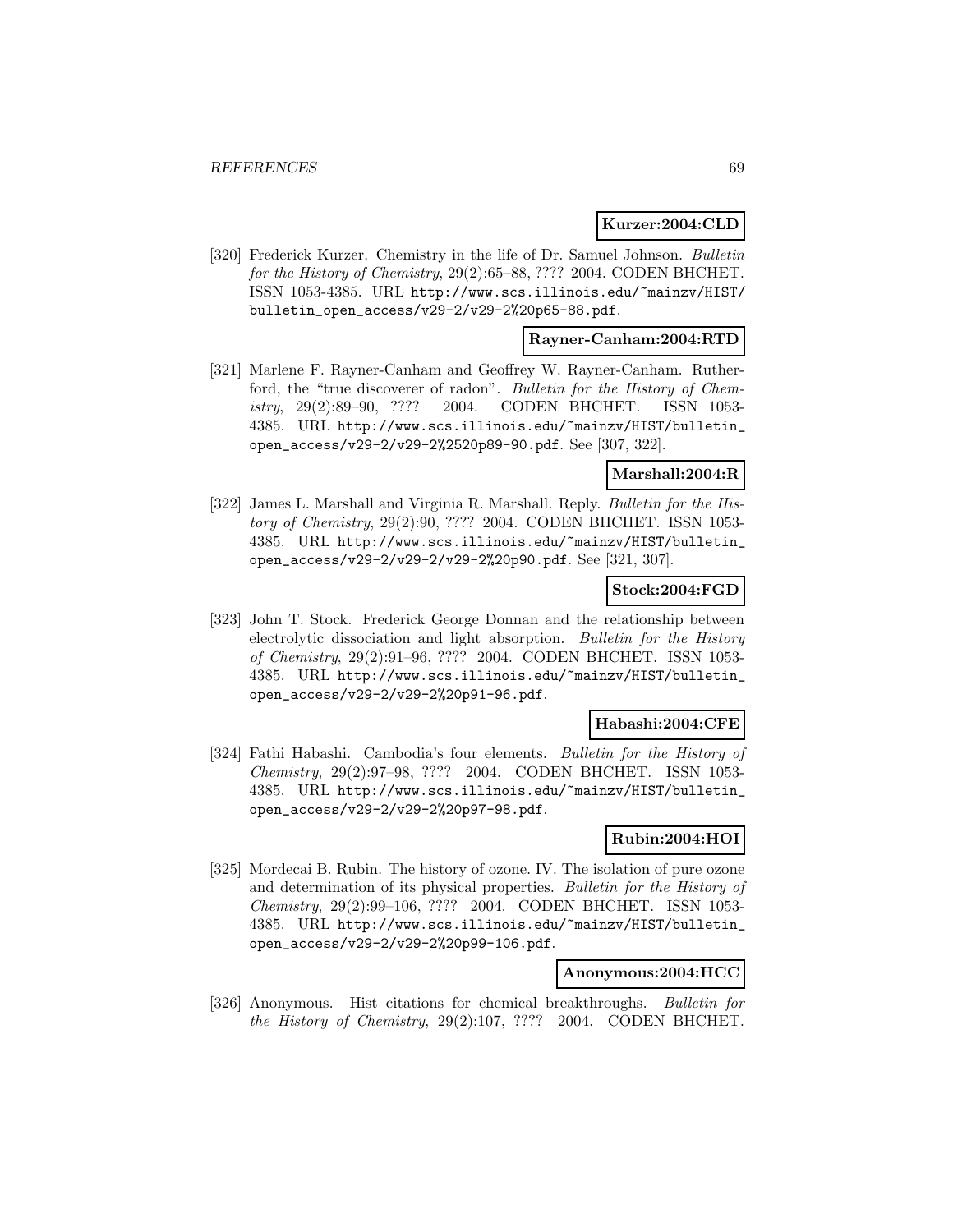ISSN 1053-4385. URL http://www.scs.illinois.edu/~mainzv/HIST/ bulletin\_open\_access/v29-2/v29-2%20p107.pdf.

#### **Anonymous:2004:BRb**

[327] Anonymous. Book reviews. Bulletin for the History of Chemistry, 29(2):108–119, ???? 2004. CODEN BHCHET. ISSN 1053- 4385. URL http://www.scs.illinois.edu/~mainzv/HIST/bulletin\_ open\_access/v29-2/v29-2%20p108-119.pdf.

#### **Anonymous:2004:CNE**

[328] Anonymous. Call for nominations for the Edelstein Award for 2005. Bulletin for the History of Chemistry, 29(2):120, ???? 2004. CODEN BHCHET. ISSN 1053-4385. URL http://www.scs.illinois.edu/ mainzv/HIST/bulletin\_open\_access/v29-2/v29-2%20p120.pdf.

### **Lambert:2005:EAA**

[329] Jospeh B. Lambert. The 2004 Edelstein Award Address: the deep history of chemistry. Bulletin for the History of Chemistry, 30(1):1–9, ???? 2005. CODEN BHCHET. ISSN 1053-4385. URL http://www.scs.illinois. edu/~mainzv/HIST/bulletin\_open\_access/v30-1/v30-1%20p1-9.pdf.

# **Rae:2005:GPL**

[330] Ian D. Rae. Granville Perkins and leprosy chemotherapy in the Phillipines. Bulletin for the History of Chemistry, 30(1):10–18, ???? 2005. CO-DEN BHCHET. ISSN 1053-4385. URL http://www.scs.illinois.edu/ ~mainzv/HIST/bulletin\_open\_access/v30-1/v30-1%20p10-18.pdf.

#### **Behrman:2005:KE**

[331] E. J. Behrman. Karl Elbs, 1858–1933. Bulletin for the History of Chemistry, 30(1):19–22, ???? 2005. CODEN BHCHET. ISSN 1053- 4385. URL http://www.scs.illinois.edu/~mainzv/HIST/bulletin\_ open\_access/v30-1/v30-1%20p19-22.pdf.

#### **Russo:2005:HSM**

[332] Ruth Russo. The heart of steel: a metallurgical interpretation of iron in Homer. Bulletin for the History of Chemistry, 30(1):23–29, ???? 2005. CODEN BHCHET. ISSN 1053-4385. URL http:/ /www.scs.illinois.edu/~mainzv/HIST/bulletin\_open\_access/v30- 1/v30-1%20p23-29.pdf.

#### **Schwenk:2005:FRH**

[333] Ernst F. Schwenk. Friedlieb Runge and his capillary designs. Bulletin for the History of Chemistry, 30(1):30–34, ???? 2005. CODEN BHCHET.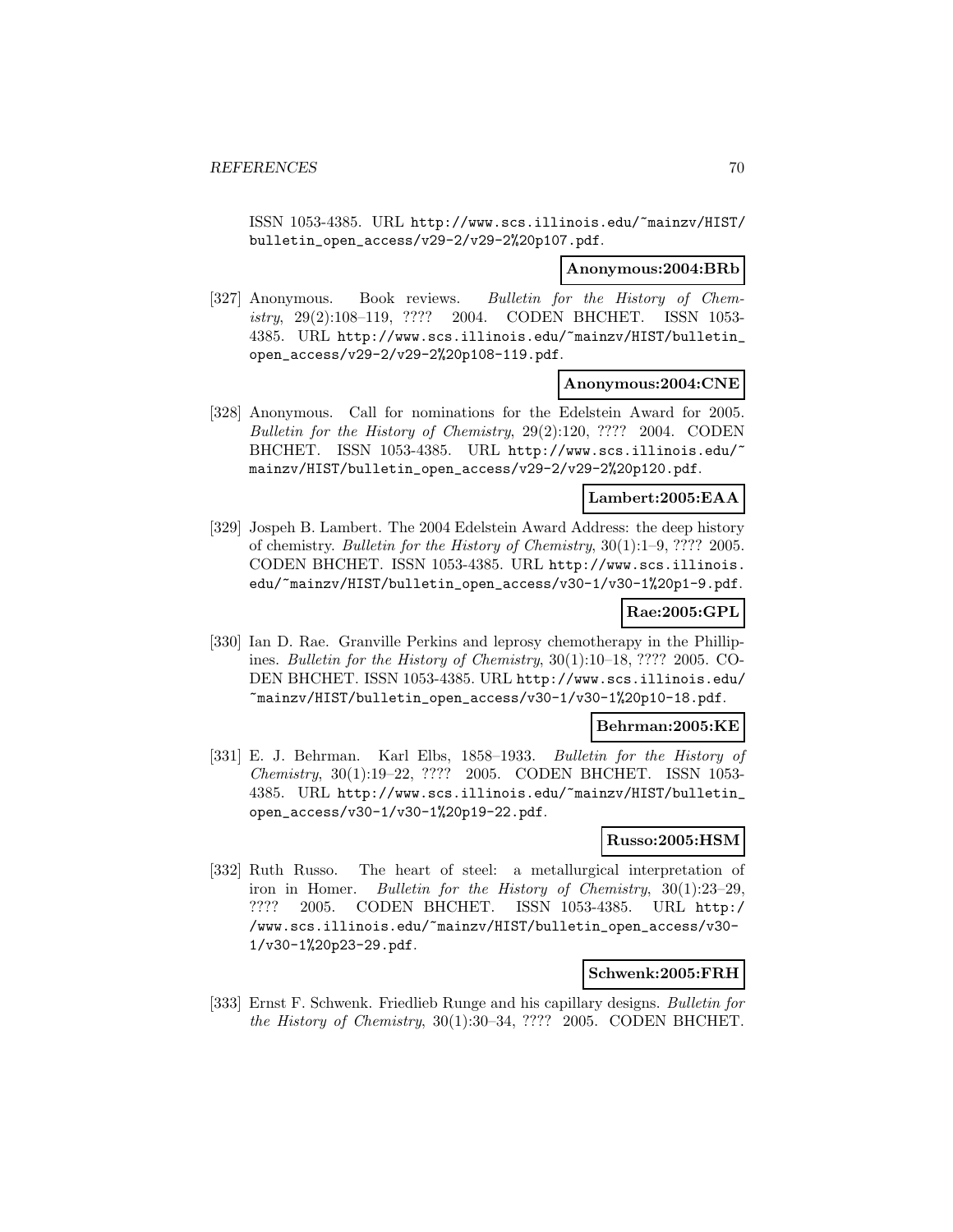ISSN 1053-4385. URL http://www.scs.illinois.edu/~mainzv/HIST/ bulletin\_open\_access/v30-1/v30-1%20p30-34.pdf.

# **Stock:2005:JHD**

[334] John T. Stock. John Hughes Davies. The effect of the silent electrical discharge on the ammonia system. Bulletin for the History of Chemistry, 30(1):35–40, ???? 2005. CODEN BHCHET. ISSN 1053- 4385. URL http://www.scs.illinois.edu/~mainzv/HIST/bulletin\_ open\_access/v30-1/v30-1%20p35-40.pdf.

# **Egolf:2005:HCE**

[335] Roger A. Egolf. The history of chemical education at Lafayette College. Bulletin for the History of Chemistry, 30(1):41–50, ???? 2005. CO-DEN BHCHET. ISSN 1053-4385. URL http://www.scs.illinois.edu/ ~mainzv/HIST/bulletin\_open\_access/v30-1/v30-1%20p41-50.pdf.

#### **Anonymous:2005:BRa**

[336] Anonymous. Book reviews. Bulletin for the History of Chemistry, 30(1):51–56, ???? 2005. CODEN BHCHET. ISSN 1053- 4385. URL http://www.scs.illinois.edu/~mainzv/HIST/bulletin\_ open\_access/v30-1/v30-1%20p51-56.pdf.

### **Schofield:2005:JPN**

[337] Robert E. Schofield. Joseph Priestley, natural philosopher. Bulletin for the History of Chemistry, 30(2):57–62, ???? 2005. CODEN BHCHET. ISSN 1053-4385. URL http://www.scs.illinois.edu/~mainzv/HIST/ bulletin\_open\_access/v30-2/v30-2%20p57-62.pdf.

### **Woodcock:2005:PTC**

[338] Leslie V. Woodcock. Phlogistion theory and chemical revolutions. Bulletin for the History of Chemistry, 30(2):63–69, ???? 2005. CODEN BHCHET. ISSN 1053-4385. URL http://www.scs.illinois.edu/~mainzv/HIST/ bulletin\_open\_access/v30-2/v30-2%20p63-69.pdf.

# **White:2005:PPP**

[339] J. Edmund White. Pantisocracy and Pennsylvania: Plans of Coleridge and Southey and of Cooper and Priestley. Bulletin for the History of Chemistry, 30(2):70–76, ???? 2005. CODEN BHCHET. ISSN 1053- 4385. URL http://www.scs.illinois.edu/~mainzv/HIST/bulletin\_ open\_access/v30-2/v30-2%20p70-76.pdf.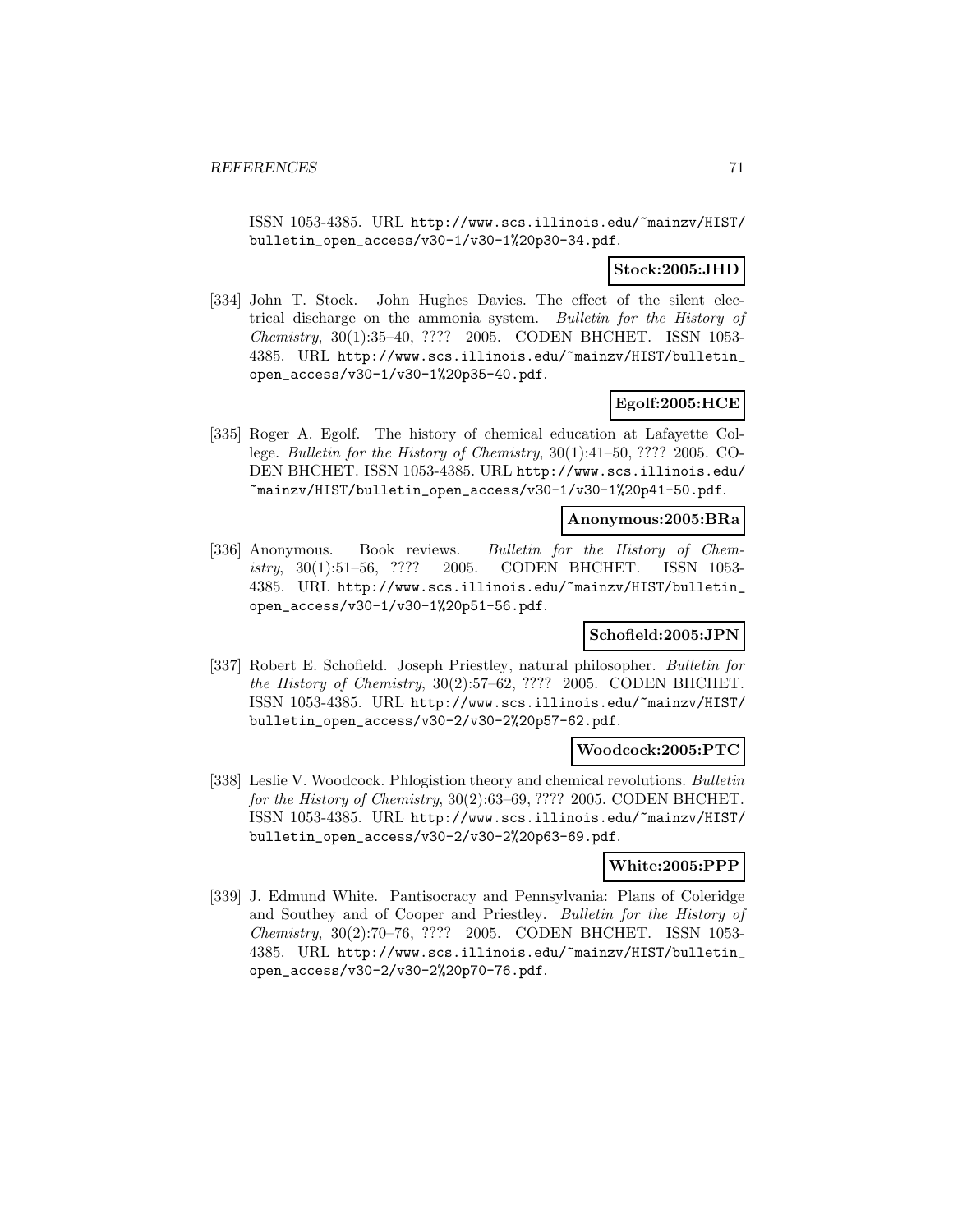# **Neeley:2005:ERR**

[340] Kathleen L. Neeley and M. Andrea Bashore. Esteem, regard, and respect for rationality: Joseph Priestley's female connections. Bulletin for the History of Chemistry, 30(2):77–90, ???? 2005. CODEN BHCHET. ISSN 1053-4385. URL http://www.scs.illinois.edu/~mainzv/HIST/ bulletin\_open\_access/v30-2/v30-2%20p77-90.pdf.

# **Ginsberg:2005:PJA**

[341] Judah B. Ginsberg. Priestley, Jefferson, and Adams: the emigré and American politics. Bulletin for the History of Chemistry, 30(2):91-102, ???? 2005. CODEN BHCHET. ISSN 1053-4385. URL http:/ /www.scs.illinois.edu/~mainzv/HIST/bulletin\_open\_access/v30- 2/v30-2%20p91-102.pdf.

# **Swain:2005:BCF**

[342] Patricia A. Swain. Bernard Courtois (1777–1838), famed for discovering iodine (1811) and his life in Paris from 1798. Bulletin for the History of Chemistry, 30(2):103–111, ???? 2005. CODEN BHCHET. ISSN 1053- 4385. URL http://www.scs.illinois.edu/~mainzv/HIST/bulletin\_ open\_access/v30-2/v30-2%20p103-111.pdf.

# **Anonymous:2005:CNE**

[343] Anonymous. Call for nominations for the Edelstein Award for 2006. Bulletin for the History of Chemistry, 30(2):112, ???? 2005. CODEN BHCHET. ISSN 1053-4385. URL http://www.scs.illinois.edu/ mainzv/HIST/bulletin\_open\_access/v30-2/v30-2%20p112.pdf.

### **Stock:2005:DHP**

[344] John T. Stock and James D. Stuart. The decomposition of hydrogen peroxide by blood: George Senter's discovery of the enzyme involved. Bulletin for the History of Chemistry,  $30(2):113-117$ , ???? 2005. CO-DEN BHCHET. ISSN 1053-4385. URL http://www.scs.illinois.edu/ ~mainzv/HIST/bulletin\_open\_access/v30-2/v30-2%20p113-117.pdf.

### **Anonymous:2005:BRb**

[345] Anonymous. Book reviews. Bulletin for the History of Chemistry, 30(2):118–124, ???? 2005. CODEN BHCHET. ISSN 1053- 4385. URL http://www.scs.illinois.edu/~mainzv/HIST/bulletin\_ open\_access/v30-2/v30-2%20p118-124.pdf.

# **Anonymous:2005:AI**

[346] Anonymous. Author index, 1–30. Bulletin for the History of Chemistry, 30(2):125–126, ???? 2005. CODEN BHCHET. ISSN 1053-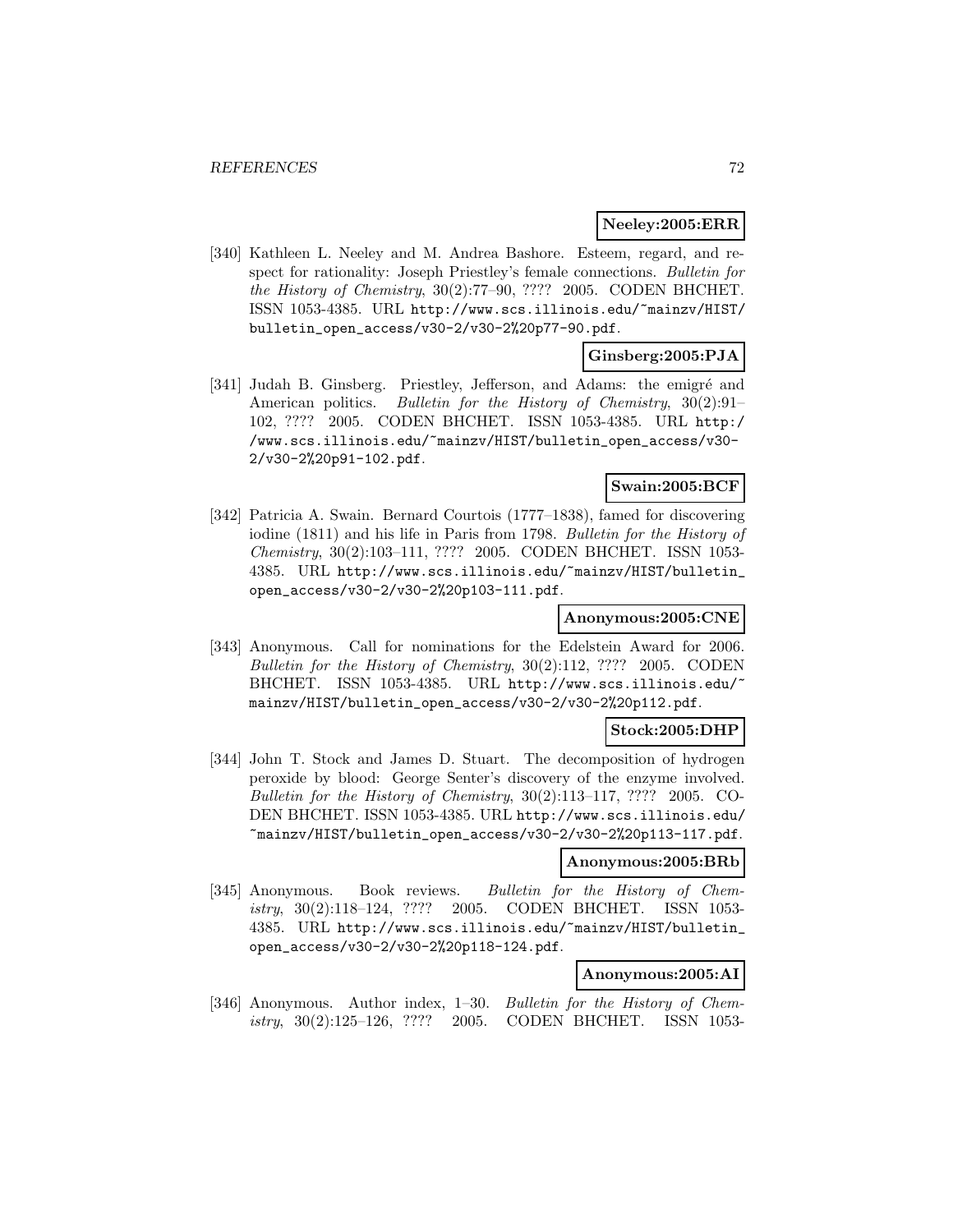4385. URL http://www.scs.illinois.edu/~mainzv/HIST/bulletin\_ open\_access/v30-2/v30-2%20p125-126.pdf.

#### **Anonymous:2005:SI**

[347] Anonymous. Subject index, 1-30. Bulletin for the History of Chemistry, 30(2):126–152, ???? 2005. CODEN BHCHET. ISSN 1053- 4385. URL http://www.scs.illinois.edu/~mainzv/HIST/bulletin\_ open\_access/v30-2/v30-2%20p126-152.pdf.

### **Jensen:2006:EAA**

[348] William B. Jensen. The 2005 Edelstein Award Address: Textbooks and the future of the history of chemistry as an academic discipline. Bulletin for the History of Chemistry, 31(1):1–8, ???? 2006. CODEN BHCHET. ISSN 1053-4385. URL http://www.scs.illinois.edu/~mainzv/HIST/ bulletin\_open\_access/v31-1/v31-1%20p1-8.pdf.

## **Murphy:2006:CJB**

[349] Clarence J. Murphy. Charles James, B. Smith Hopkins, and the tangled web of element 61 [Pm (promethium)]. Bulletin for the History of Chemistry, 31(1):9–18, ???? 2006. CODEN BHCHET. ISSN 1053- 4385. URL http://www.scs.illinois.edu/~mainzv/HIST/bulletin\_ open\_access/v31-1/v31-1%20p9-18.pdf.

### **Saltzman:2006:CST**

[350] Martin D. Saltzman. Chemical societies and their journals: What can be learned about the state of chemistry from an analysis of the first volumes of these journals. Bulletin for the History of Chemistry, 31(1):19–27, ???? 2006. CODEN BHCHET. ISSN 1053- 4385. URL http://www.scs.illinois.edu/~mainzv/HIST/bulletin\_ open\_access/v31-1/v31-1%20p19-27.pdf.

### **Dayan:2006:CKM**

[351] Anthony D. Dayan. The circumstances of Kekulé's molecular dream in London in 1854. Bulletin for the History of Chemistry, 31(1):28– 30, ???? 2006. CODEN BHCHET. ISSN 1053-4385. URL http:/ /www.scs.illinois.edu/~mainzv/HIST/bulletin\_open\_access/v31- 1/v31-1%20p28-30.pdf.

#### **Anonymous:2006:LE**

[352] Anonymous. Letter to the Editor. Bulletin for the History of Chemistry, 31(1):31, ???? 2006. CODEN BHCHET. ISSN 1053- 4385. URL http://www.scs.illinois.edu/~mainzv/HIST/bulletin\_ open\_access/v31-1/v31-1%20p31%20letter%20to%20editor.pdf.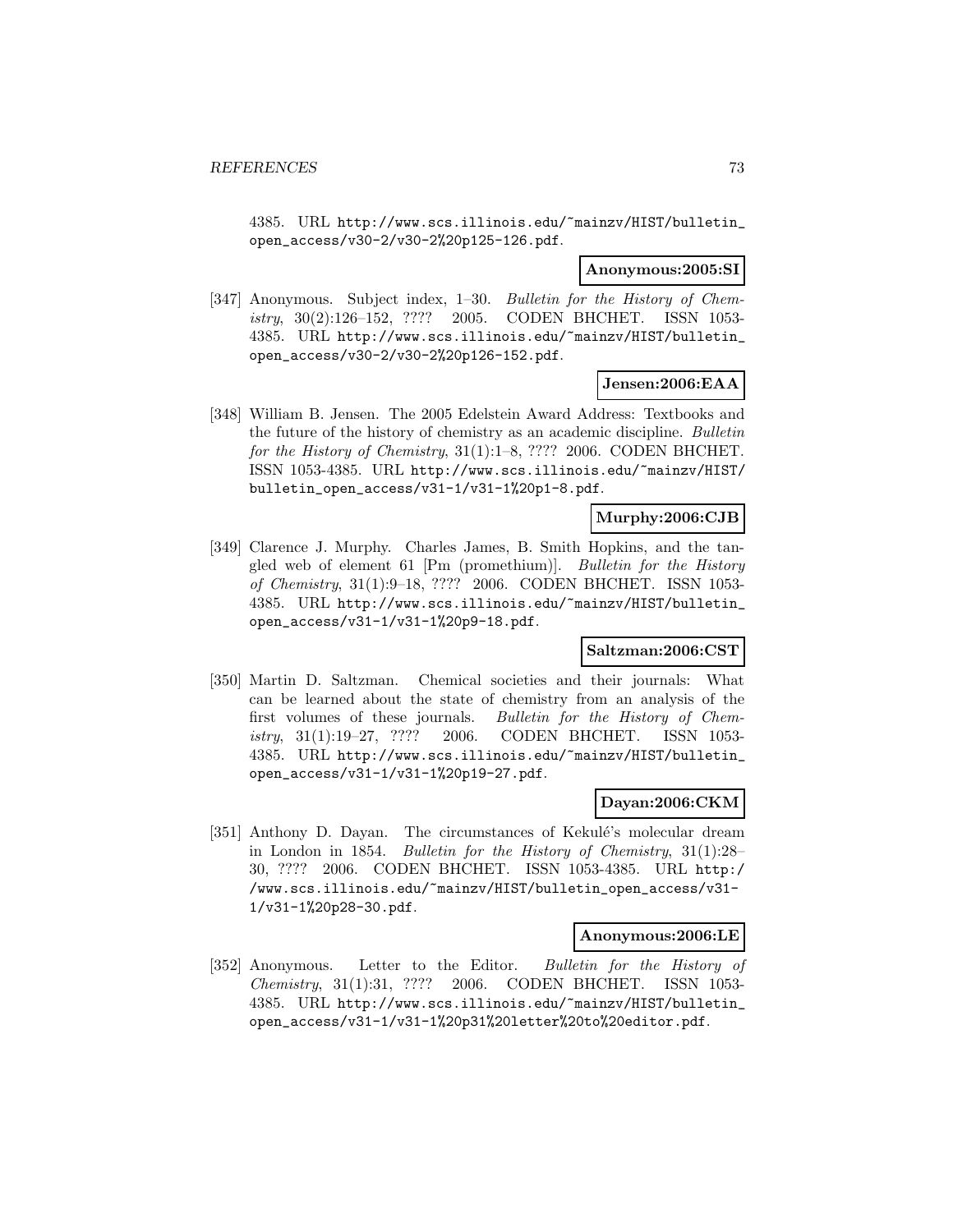#### **Anonymous:2006:MJS**

[353] Anonymous. Message from Jeffrey I. Seeman: Chair of Hist. Bulletin for the History of Chemistry, 31(1):32, ???? 2006. CODEN BHCHET. ISSN 1053-4385. URL http://www.scs.illinois.edu/~mainzv/HIST/ bulletin\_open\_access/v31-1/v31-1%20p32.pdf.

### **Anonymous:2006:BRa**

[354] Anonymous. Book reviews. Bulletin for the History of Chemistry, 31(1):33–42, ???? 2006. CODEN BHCHET. ISSN 1053- 4385. URL http://www.scs.illinois.edu/~mainzv/HIST/bulletin\_ open\_access/v31-1/v31-1%20p33-42.pdf.

### **Quilez:2006:RTE**

[355] Juan Quilez. The role of theories in early studies of chemical equilibria. Bulletin for the History of Chemistry, 31(2):45–57, ???? 2006. CO-DEN BHCHET. ISSN 1053-4385. URL http://www.scs.illinois.edu/ ~mainzv/HIST/bulletin\_open\_access/v31-2/v31-2%20p45-57.pdf.

### **Jensen:2006:EA**

[356] William B. Jensen. Erasmus on alchemy. Bulletin for the History of Chemistry, 31(2):58–65, ???? 2006. CODEN BHCHET. ISSN 1053- 4385. URL http://www.scs.illinois.edu/~mainzv/HIST/bulletin\_ open\_access/v31-2/v31-2%20p58-65.pdf.

### **Giunta:2006:TMJ**

[357] Carmen J. Giunta. Thomas Midgley, Jr., and the invention of chlorofluorocarbon refrigerants: It ain't necessarily so. Bulletin for the History of Chemistry, 31(2):66–74, ???? 2006. CODEN BHCHET. ISSN 1053- 4385. URL http://www.scs.illinois.edu/~mainzv/HIST/bulletin\_ open\_access/v31-2/v31-2%20p66-74.pdf.

## **Slater:2006:CNE**

[358] Leo B. Slater. Chemists and national emergency: NIH's unit of chemotherapy during World War II. Bulletin for the History of Chemistry, 31(2):75–80, ???? 2006. CODEN BHCHET. ISSN 1053- 4385. URL http://www.scs.illinois.edu/~mainzv/HIST/bulletin\_ open\_access/v31-2/v31-2%20p75-80.pdf.

#### **Togeas:2006:ERD**

[359] James Togeas. Element and radical: the divergence of synonyms. Bulletin for the History of Chemistry, 31(2):81–84, ???? 2006. CODEN BHCHET.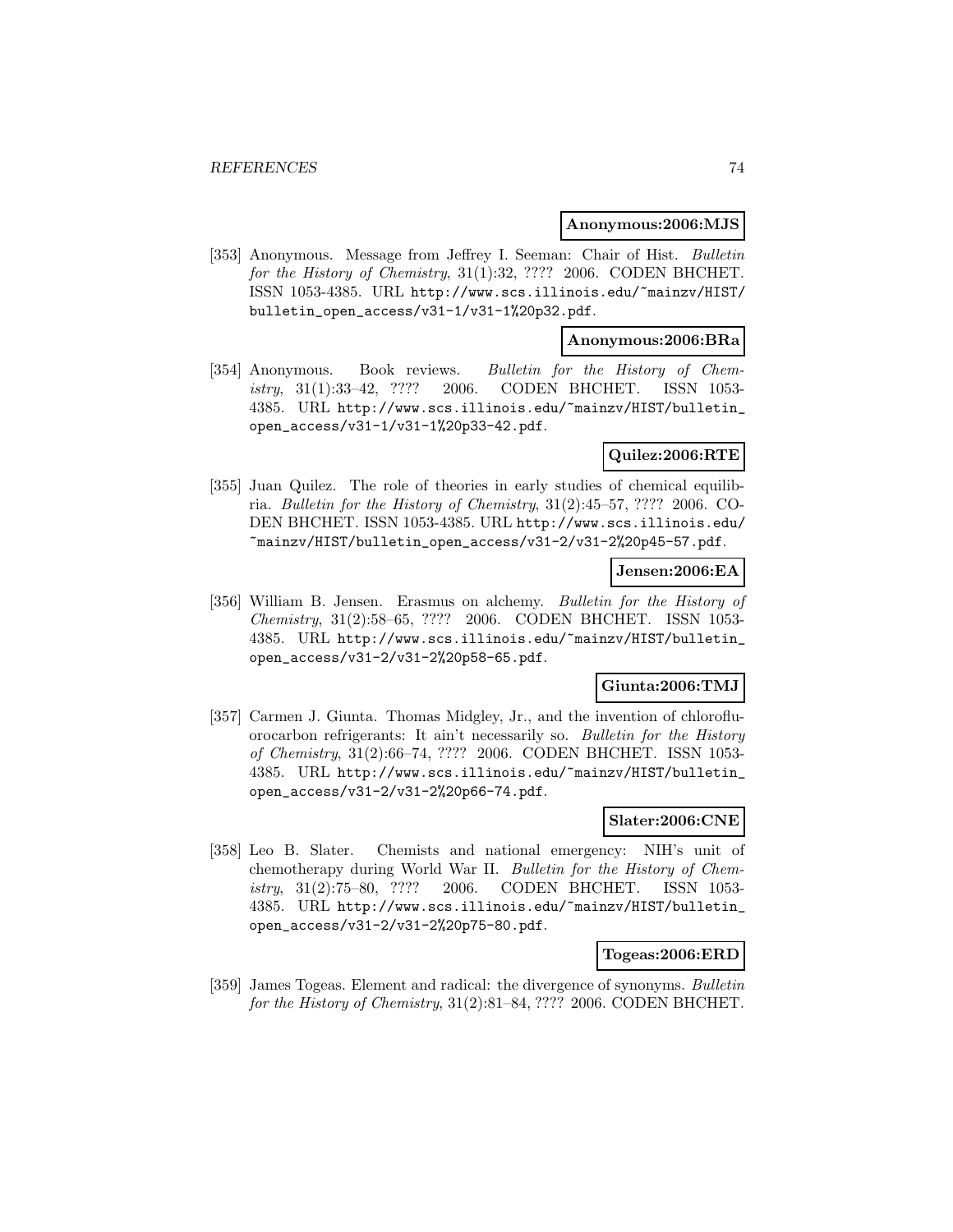ISSN 1053-4385. URL http://www.scs.illinois.edu/~mainzv/HIST/ bulletin\_open\_access/v31-2/v31-2%20p81-84.pdf.

#### **Anonymous:2006:CNE**

[360] Anonymous. Call for nominations for the 2007 Edelstein Award. Bulletin for the History of Chemistry, 31(2):85, ???? 2006. CODEN BHCHET. ISSN 1053-4385. URL http://www.scs.illinois.edu/~mainzv/HIST/ bulletin\_open\_access/v31-2/v31-2%20p85.pdf.

### **Anonymous:2006:BRb**

[361] Anonymous. Book reviews. Bulletin for the History of Chemistry, 31(2):86–91, ???? 2006. CODEN BHCHET. ISSN 1053- 4385. URL http://www.scs.illinois.edu/~mainzv/HIST/bulletin\_ open\_access/v31-2/v31-2%20p86-91.pdf.

### **Anonymous:2007:FYD**

[362] Anonymous. Fifty years of the Dexter and Edelstein Awards. Bulletin for the History of Chemistry, 32(1):1, ???? 2007. CODEN BHCHET. ISSN 1053-4385. URL http://www.scs.illinois.edu/~mainzv/HIST/ bulletin\_open\_access/v32-1/v32-1%20p1.pdf.

# **Morris:2007:EAA**

[363] Peter J. T. Morris. The 2006 Edelstein Award Address: Writing the history of modern chemistry. Bulletin for the History of Chemistry, 32(1):2–9, ???? 2007. CODEN BHCHET. ISSN 1053- 4385. URL http://www.scs.illinois.edu/~mainzv/HIST/bulletin\_ open\_access/v32-1/v32-1%20p2-9.pdf.

### **Morris:2007:PHC**

[364] Peter J. T. Morris. A personal historiography of the chemical industry since 1956. Bulletin for the History of Chemistry, 32(1):10– 20, ???? 2007. CODEN BHCHET. ISSN 1053-4385. URL http:/ /www.scs.illinois.edu/~mainzv/HIST/bulletin\_open\_access/v32- 1/v32-1%20p10-20.pdf.

## **Nye:2007:SBH**

[365] Mary Jo Nye. Scientific biography in the history of chemistry: the role of Dexter and Edelstein Award winners in the last fifty years. Bulletin for the History of Chemistry, 32(1):21–26, ???? 2007. CODEN BHCHET. ISSN 1053-4385. URL http://www.scs.illinois.edu/~mainzv/HIST/ bulletin\_open\_access/v32-1/v32-1%20p21-26.pdf.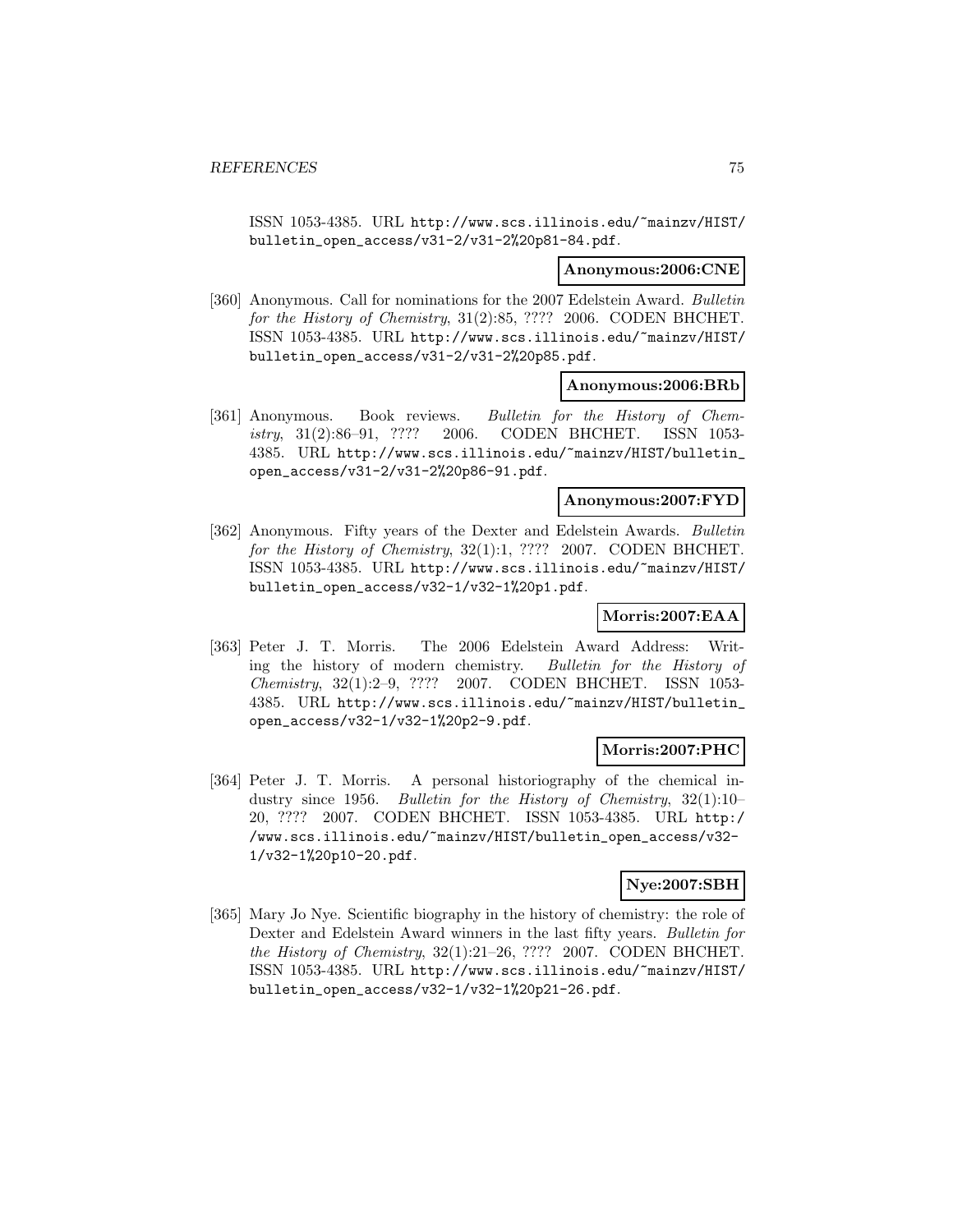### **Travis:2007:UTT**

[366] Anthony S. Travis. Unintended technology transfer: Acetylene chemistry in the United States. Bulletin for the History of Chemistry, 32(1): 27–34, ???? 2007. CODEN BHCHET. ISSN 1053-4385. URL http:/ /www.scs.illinois.edu/~mainzv/HIST/bulletin\_open\_access/v32- 1/v32-1%20p27-34.pdf.

# **Travis:2007:MA**

[367] Anthony S. Travis. Mauve and its anniversaries. Bulletin for the History of Chemistry, 32(1):35–44, ???? 2007. CODEN BHCHET. ISSN 1053- 4385. URL http://www.scs.illinois.edu/~mainzv/HIST/bulletin\_ open\_access/v32-1/v32-1%20p35-44.pdf.

#### **Anonymous:2007:BRa**

[368] Anonymous. Book reviews. Bulletin for the History of Chemistry, 32(1):57–64, ???? 2007. CODEN BHCHET. ISSN 1053- 4385. URL http://www.scs.illinois.edu/~mainzv/HIST/bulletin\_ open\_access/v32-1/v32-1%20p57-64.pdf.

#### **Anonymous:2007:WIB**

[369] Anonymous. Welcome to this issue of the Bulletin. Bulletin for the History of Chemistry, 32(2):65, ???? 2007. CODEN BHCHET. ISSN 1053- 4385. URL http://www.scs.illinois.edu/~mainzv/HIST/bulletin\_ open\_access/v32-2/v32-2%20p65.pdf.

#### **Bohning:2007:LBE**

[370] James J. Bohning. Looking back: Eighty-five years of chemists and their history. Bulletin for the History of Chemistry, 32(2):66–81, ???? 2007. CODEN BHCHET. ISSN 1053-4385. URL http:/ /www.scs.illinois.edu/~mainzv/HIST/bulletin\_open\_access/v32- 2/v32-2%20p66-81.pdf.

#### **Anonymous:2007:HMS**

[371] Anonymous. Hist mission statement. Bulletin for the History of Chemistry, 32(2):81, ???? 2007. CODEN BHCHET. ISSN 1053- 4385. URL http://www.scs.illinois.edu/~mainzv/HIST/bulletin\_ open\_access/v32-2/v32-2%20p81.pdf.

#### **Jones:2007:CHC**

[372] Paul R. Jones. Communicating the history of chemistry. Bulletin for the History of Chemistry, 32(2):82–86, ???? 2007. CODEN BHCHET.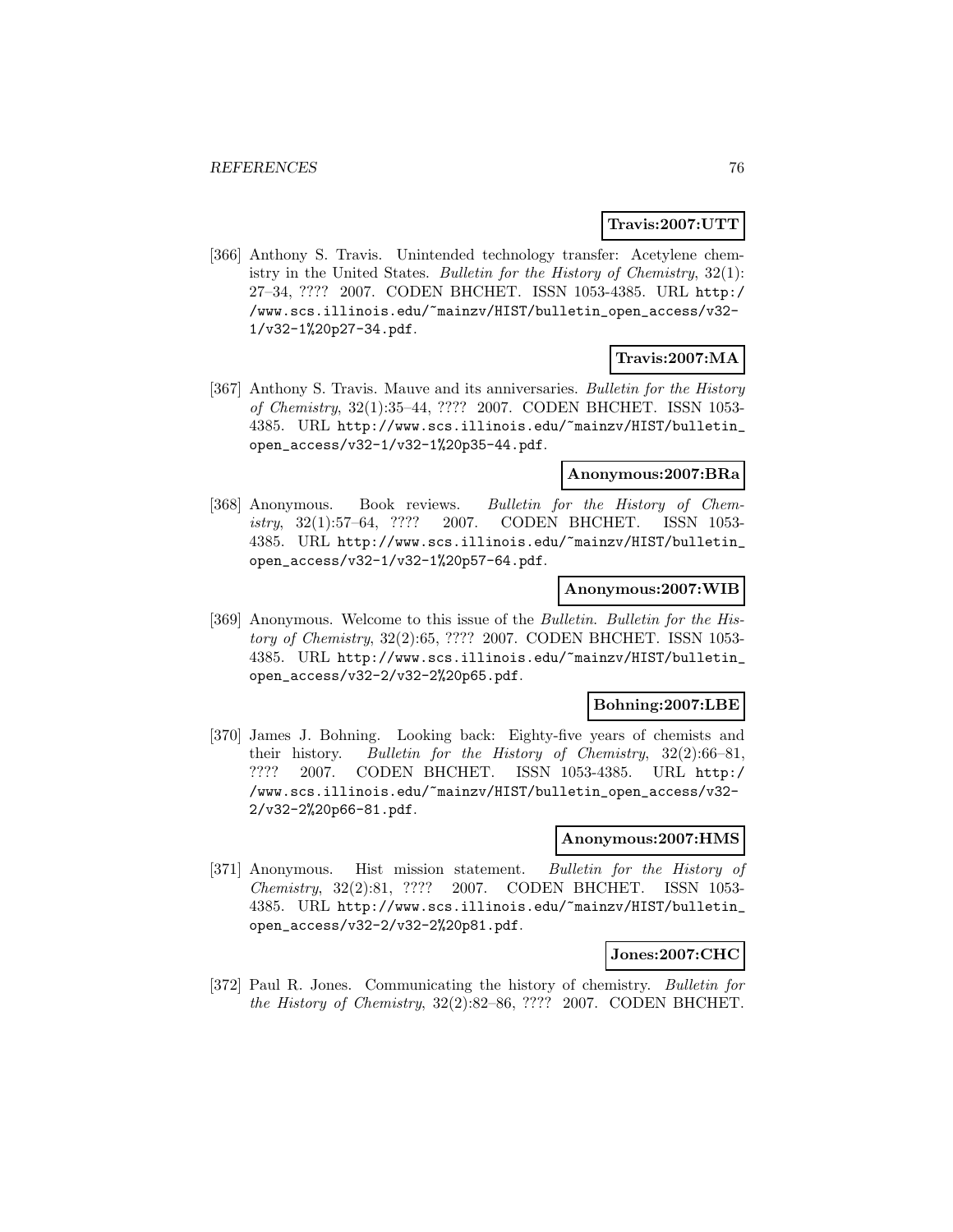ISSN 1053-4385. URL http://www.scs.illinois.edu/~mainzv/HIST/ bulletin\_open\_access/v32-2/v32-2%20p82-86.pdf.

### **Seeman:2007:IHH**

[373] Jeffrey I. Seeman. Influences of hist and the history of chemisty on the course of chemistry, examples of synergy. Bulletin for the History of Chemistry, 32(2):87–96, ???? 2007. CODEN BHCHET. ISSN 1053- 4385. URL http://www.scs.illinois.edu/~mainzv/HIST/bulletin\_ open\_access/v32-2/v32-2%20p87-96.pdf.

### **Anonymous:2007:HSU**

[374] Anonymous. Hist 2007 state-of-the-union. Bulletin for the History of Chemistry, 32(2):97, ???? 2007. CODEN BHCHET. ISSN 1053- 4385. URL http://www.scs.illinois.edu/~mainzv/HIST/bulletin\_ open\_access/v32-2/v32-2%20p97.pdf.

### **Giunta:2007:LAK**

[375] Carmen J. Giunta. Looking ahead: Keeping history of chemistry relevant to the future of chemistry. Bulletin for the History of Chemistry, 32(2):98–103, ???? 2007. CODEN BHCHET. ISSN 1053- 4385. URL http://www.scs.illinois.edu/~mainzv/HIST/bulletin\_ open\_access/v32-2/v32-2%20p98-103.pdf.

## **Jensen:2007:LE**

[376] William B. Jensen. Letter to the Editor. Bulletin for the History of Chemistry, 32(2):104, ???? 2007. CODEN BHCHET. ISSN 1053- 4385. URL http://www.scs.illinois.edu/~mainzv/HIST/bulletin\_ open\_access/v32-2/v32-2%20p104.pdf.

### **Deichmann:2007:MVC**

[377] Ute Deichmann. "Molecular" versus "colloidal": Controversies in biology and biochemistry, 1900–1940. Bulletin for the History of Chemistry, 32(2):105–118, ???? 2007. CODEN BHCHET. ISSN 1053- 4385. URL http://www.scs.illinois.edu/~mainzv/HIST/bulletin\_ open\_access/v32-2/v32-2%20p105-118.pdf.

#### **Jaselskis:2007:TGT**

[378] Bruno Jaselskis, Carl E. Moore, and Alfred von Smolinsk. Theodor Von Grotthuss  $(1785-1822)$  – a trail blazer. *Bulletin for the History of* Chemistry, 32(2):119–128, ???? 2007. CODEN BHCHET. ISSN 1053- 4385. URL http://www.scs.illinois.edu/~mainzv/HIST/bulletin\_ open\_access/v32-2/v32-2%20p119-128.pdf.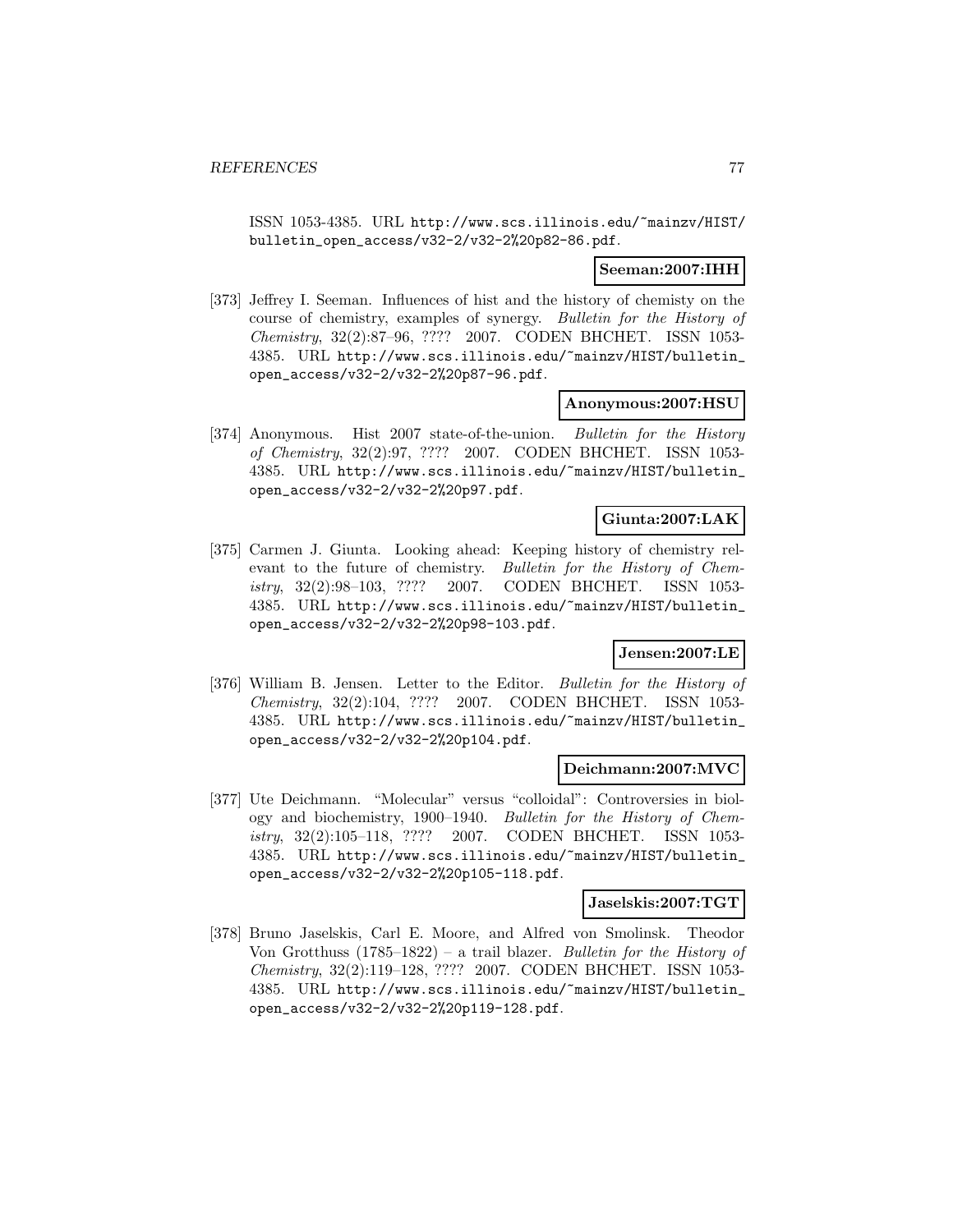### **Olsen:2007:CWG**

[379] Kevin Olsen. Clear waters and a green gas: a history of chlorine as a swimming pool sanitizer in the United States. Bulletin for the History of Chemistry, 32(2):129–140, ???? 2007. CODEN BHCHET. ISSN 1053- 4385. URL http://www.scs.illinois.edu/~mainzv/HIST/bulletin\_ open\_access/v32-2/v32-2%20p129-140.pdf.

### **Anonymous:2007:BRb**

[380] Anonymous. Book reviews. Bulletin for the History of Chemistry, 32(2):141–147, ???? 2007. CODEN BHCHET. ISSN 1053- 4385. URL http://www.scs.illinois.edu/~mainzv/HIST/bulletin\_ open\_access/v32-2/v32-2%20p141-147%20book%20reviews.pdf.

### **Travis:2008:EAP**

[381] Anthony S. Travis. 2007 Edelstein Award paper: What a wonderful empire is the organic chemistry. Bulletin for the History of Chemistry, 33(1):1–11, ???? 2008. CODEN BHCHET. ISSN 1053- 4385. URL http://www.scs.illinois.edu/~mainzv/HIST/bulletin\_ open\_access/v33-1/v33-1%20p1-11.pdf.

## **Raos:2008:LSA**

[382] Nenad Raos. Letters of Svante Arrhenius to his former Croatian student. Bulletin for the History of Chemistry, 33(1):12–16, ???? 2008. CO-DEN BHCHET. ISSN 1053-4385. URL http://www.scs.illinois.edu/ ~mainzv/HIST/bulletin\_open\_access/v33-1/v33-1%20p12-16.pdf.

### **Martin:2008:ANP**

[383] Dean F. Martin, Barbara B. Martin, and Robert Alldredge. Arsenic, nitrate, and perchlorate in water: Dangers, distribution, and removal. Bulletin for the History of Chemistry, 33(1):17–24, ???? 2008. CO-DEN BHCHET. ISSN 1053-4385. URL http://www.scs.illinois.edu/ ~mainzv/HIST/bulletin\_open\_access/v33-1/v33-1%20p17-24.pdf.

### **Martin:2008:JPP**

[384] Dean F. Martin and Barbara B. Martin. The joint papers of Paul Karrer and Alfred Werner. Bulletin for the History of Chemistry, 33(1): 25–27, ???? 2008. CODEN BHCHET. ISSN 1053-4385. URL http:/ /www.scs.illinois.edu/~mainzv/HIST/bulletin\_open\_access/v33- 1/v33-1%20p25-27.pdf.

### **Rasmussen:2008:ACG**

[385] Seth C. Rasmussen. Advances in 13th Century glass manufacturing and their effect on chemical progress. Bulletin for the History of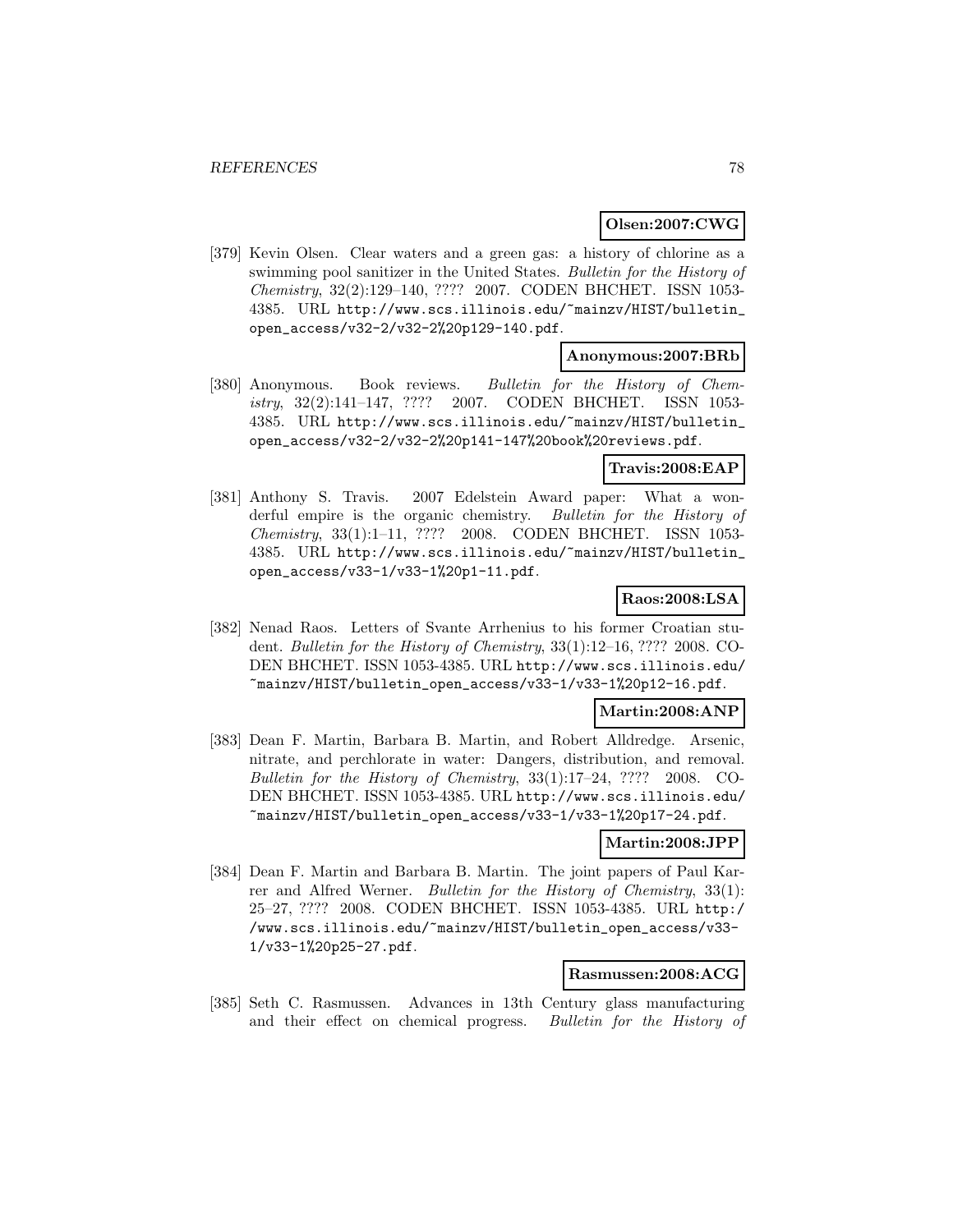Chemistry, 33(1):28–34, ???? 2008. CODEN BHCHET. ISSN 1053- 4385. URL http://www.scs.illinois.edu/~mainzv/HIST/bulletin\_ open\_access/v33-1/v33-1%20p28-34.pdf.

## **May:2008:LKC**

[386] Leopold May. The lesser known chemist-composers, past and present. Bulletin for the History of Chemistry, 33(1):35–43, ???? 2008. CO-DEN BHCHET. ISSN 1053-4385. URL http://www.scs.illinois.edu/ ~mainzv/HIST/bulletin\_open\_access/v33-1/v33-1%20p35-43.pdf.

## **Anonymous:2008:BRa**

[387] Anonymous. Book reviews. Bulletin for the History of Chemistry, 33(1):45–58, ???? 2008. CODEN BHCHET. ISSN 1053- 4385. URL http://www.scs.illinois.edu/~mainzv/HIST/bulletin\_ open\_access/v33-1/v33-1%20p45-58.pdf.

### **Anonymous:2008:IAa**

[388] Anonymous. Instructions to authors. Bulletin for the History of Chemistry, 33(1):59, ???? 2008. CODEN BHCHET. ISSN 1053- 4385. URL http://www.scs.illinois.edu/~mainzv/HIST/bulletin\_ open\_access/v33-1/v33-1%20p59.pdf.

## **Kraft:2008:DHP**

[389] Alexander Kraft. On the discovery and history of Prussian blue. Bulletin for the History of Chemistry, 33(2):61–67, ???? 2008. CODEN BHCHET. ISSN 1053-4385. URL http://www.scs.illinois.edu/~mainzv/HIST/ bulletin\_open\_access/v33-2/v33-2%20p61-67.pdf.

### **Rubin:2008:HOV**

[390] Mordecai B. Rubin. The history of ozone. VI. Ozone on silica gel ("dry ozone"). Bulletin for the History of Chemistry, 33(2):68–75, ???? 2008. CODEN BHCHET. ISSN 1053-4385. URL http:/ /www.scs.illinois.edu/~mainzv/HIST/bulletin\_open\_access/v33- 2/v33-2%20p68-75.pdf.

### **Plater:2008:CEC**

[391] M. John Plater. The crucial early contributions of F. R. Japp to a general synthesis of imidazole derivatives. Bulletin for the History of Chemistry, 33(2):76–81, ???? 2008. CODEN BHCHET. ISSN 1053- 4385. URL http://www.scs.illinois.edu/~mainzv/HIST/bulletin\_ open\_access/v33-2/v33-2%20p76-81.pdf.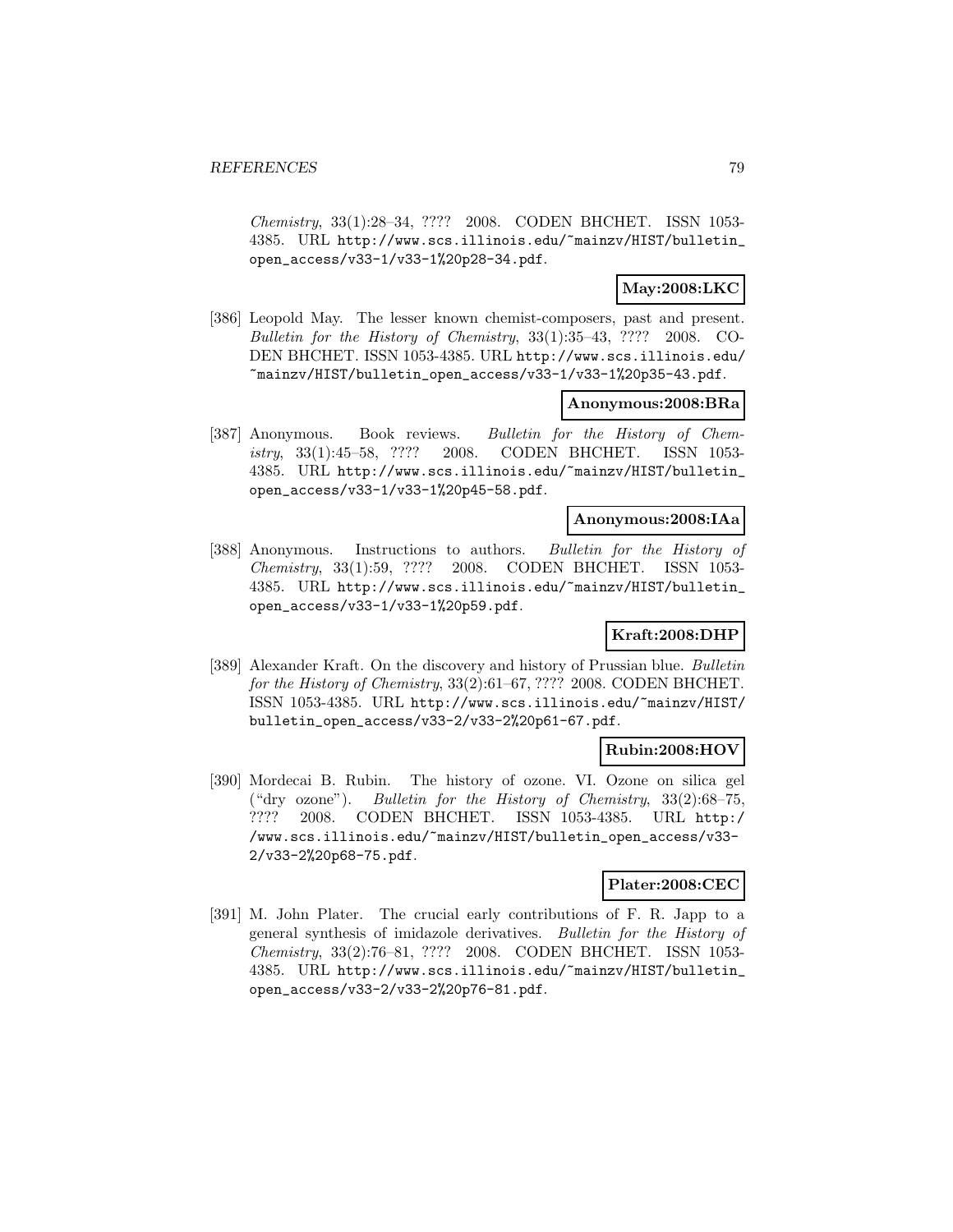## **Kragh:2008:DAI**

[392] Helge Kragh. From Disulfiram to Anabuse: the invention of a drug. Bulletin for the History of Chemistry, 33(2):82–88, ???? 2008. CODEN BHCHET. ISSN 1053-4385. URL http://www.scs.illinois.edu/ mainzv/HIST/bulletin\_open\_access/v33-2/v33-2%20p82-88.pdf.

#### **Kosteka:2008:ADS**

[393] Keith Kosteka. Americium — from discovery to the smoke detector and beyond. Bulletin for the History of Chemistry, 33(2):89–93, ???? 2008. CODEN BHCHET. ISSN 1053-4385. URL http:/ /www.scs.illinois.edu/~mainzv/HIST/bulletin\_open\_access/v33- 2/v33-2%20p89-93.pdf.

### **Daemmrich:2008:GRC**

[394] Arthur Daemmrich and Leah Shaper. The Gordon Research Conferences as scientific infrastructure. Bulletin for the History of Chemistry, 33(2):94–102, ???? 2008. CODEN BHCHET. ISSN 1053- 4385. URL http://www.scs.illinois.edu/~mainzv/HIST/bulletin\_ open\_access/v33-2/v33-2%20p94-102.pdf.

## **Cote:2008:HCR**

[395] Gregory L. Cote and Victoria L. Finkenstadt. A history of carbohydrate research at the USDA Laboratory in Peoria, Illinois. Bulletin for the History of Chemistry, 33(2):103–111, ???? 2008. CODEN BHCHET. ISSN 1053-4385. URL http://www.scs.illinois.edu/~mainzv/HIST/ bulletin\_open\_access/v33-2/v33-2%20p103-111.pdf.

### **Anonymous:2008:BRb**

[396] Anonymous. Book reviews. Bulletin for the History of Chemistry, 33(2):112–124, ???? 2008. CODEN BHCHET. ISSN 1053- 4385. URL http://www.scs.illinois.edu/~mainzv/HIST/bulletin\_ open\_access/v33-2/v33-2%20p112-124.pdf.

#### **Anonymous:2008:CNE**

[397] Anonymous. Call for nominations for the 2009 Edelstein Award. Bulletin for the History of Chemistry, 33(2):125, ???? 2008. CODEN BHCHET. ISSN 1053-4385. URL http://www.scs.illinois.edu/~mainzv/HIST/ bulletin\_open\_access/v33-2/v33-2%20p125.pdf.

## **Anonymous:2008:IAb**

[398] Anonymous. Instructions to authors. Bulletin for the History of Chemistry, 33(2):126, ???? 2008. CODEN BHCHET. ISSN 1053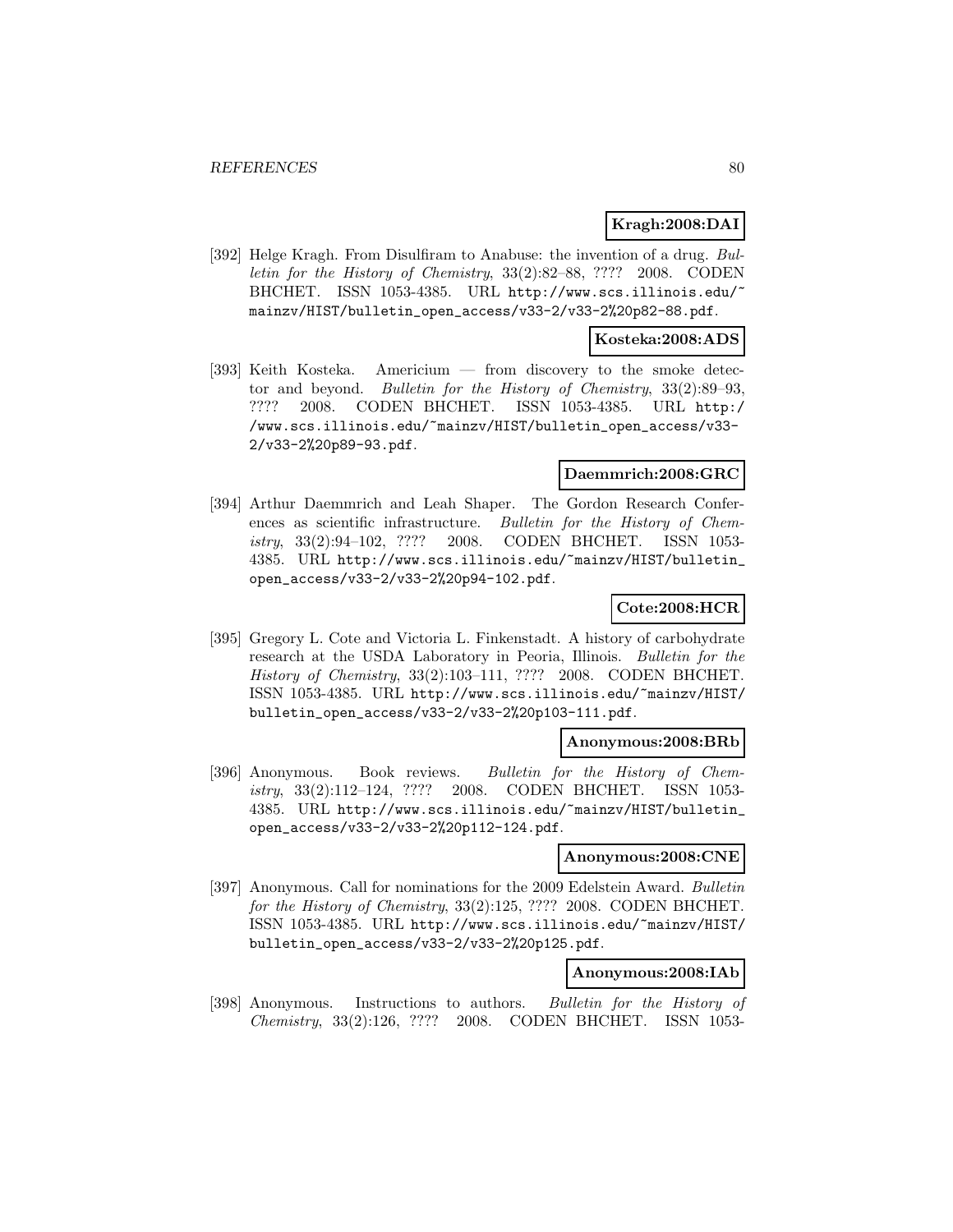4385. URL http://www.scs.illinois.edu/~mainzv/HIST/bulletin\_ open\_access/v33-2/v33-2%20p126.pdf.

### **Rowlinson:2009:EAP**

[399] J. S. Rowlinson. 2008 Edelstein Award paper: the border between physics and chemistry. Bulletin for the History of Chemistry, 34(1):1–10, ???? 2009. CODEN BHCHET. ISSN 1053- 4385. URL http://www.scs.illinois.edu/~mainzv/HIST/bulletin\_ open\_access/v34-1/v34-1%20p1-10.pdf.

### **Brock:2009:JRP**

[400] William H. Brock. J. R. Partington (1886–1965): Physical chemistry in deed and word. Bulletin for the History of Chemistry,  $34(1):11-$ 20, ???? 2009. CODEN BHCHET. ISSN 1053-4385. URL http:/ /www.scs.illinois.edu/~mainzv/HIST/bulletin\_open\_access/v34- 1/v34-1%20p11-20.pdf.

## **Wilson:2009:HMA**

[401] Anne M. Wilson. Harry S. Mosher and Arthur C. Cope: Early organic chemists who mentored women. Bulletin for the History of Chemistry, 34(1):21–29, ???? 2009. CODEN BHCHET. ISSN 1053- 4385. URL http://www.scs.illinois.edu/~mainzv/HIST/bulletin\_ open\_access/v34-1/v34-1%20p21-29.pdf.

### **Habashi:2009:GHH**

[402] Fathi Habashi. Gmelin and his handbuch. Bulletin for the History of Chemistry, 34(1):30–31, ???? 2009. CODEN BHCHET. ISSN 1053- 4385. URL http://www.scs.illinois.edu/~mainzv/HIST/bulletin\_ open\_access/v34-1/v34-1%20p30-31.pdf.

#### **Sourkes:2009:DEH**

[403] Theodore L. Sourkes. The discovery and early history of carotene. Bulletin for the History of Chemistry, 34(1):32–38, ???? 2009. CODEN BHCHET. ISSN 1053-4385. URL http://www.scs.illinois.edu/~mainzv/HIST/ bulletin\_open\_access/v34-1/v34-1%20p32-38.pdf.

#### **Rubin:2009:HOV**

[404] Mordecai B. Rubin. The history of ozone. VII. The mythical spawn of ozone: Antozone, oxozone, and ozohydrogen. Bulletin for the History of Chemistry, 34(1):39–49, ???? 2009. CODEN BHCHET. ISSN 1053- 4385. URL http://www.scs.illinois.edu/~mainzv/HIST/bulletin\_ open\_access/v34-1/v34-1%20p39-49.pdf.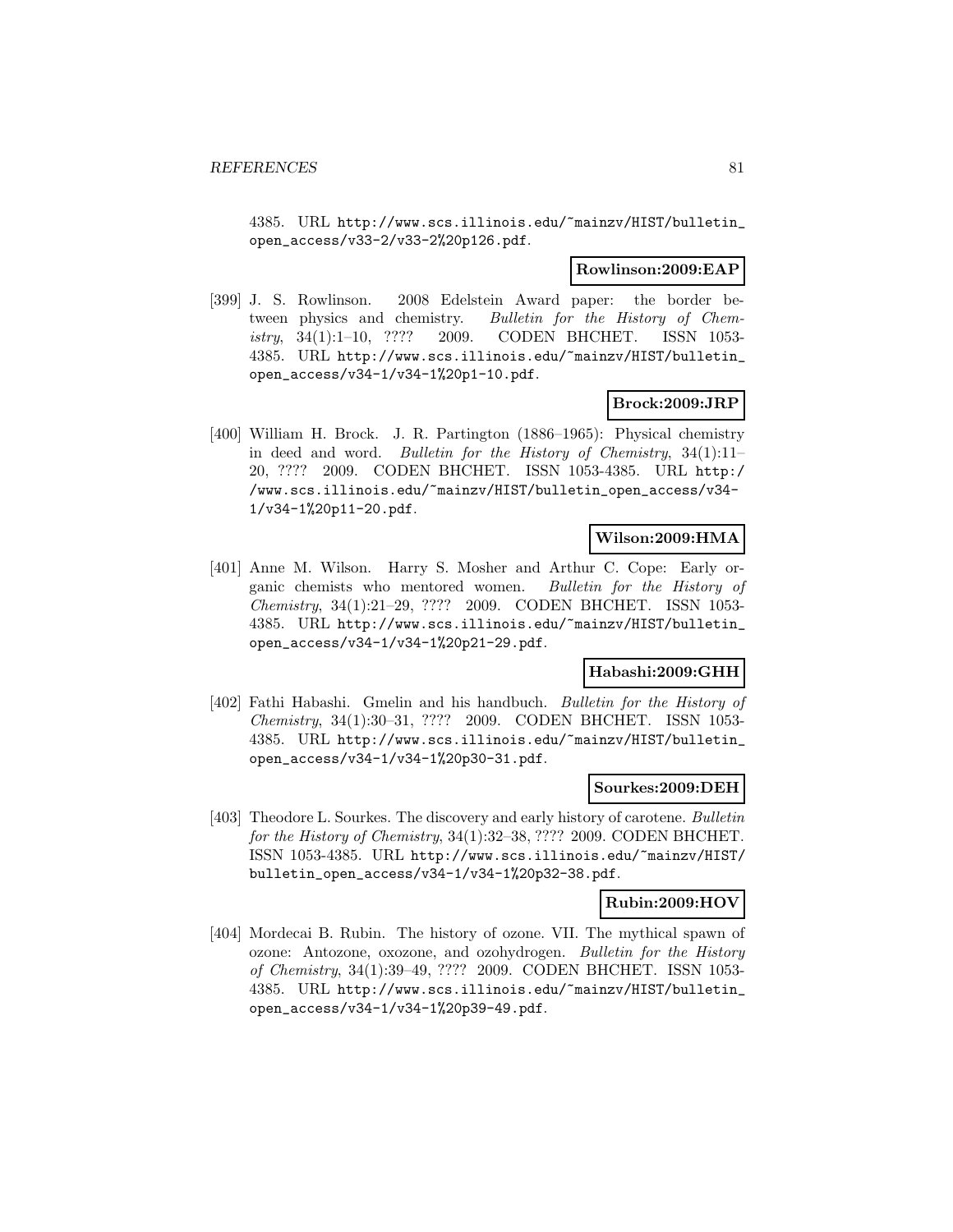## **Orna:2009:WCN**

[405] Mary Virginia Orna. Women chemists in the National Inventors' Hall of Fame: Their remarkable lives and their award-winning research. Bulletin for the History of Chemistry, 34(1):50–60, ???? 2009. CODEN BHCHET. ISSN 1053-4385. URL http://www.scs.illinois.edu/~mainzv/HIST/ bulletin\_open\_access/v34-1/v34-1%20p50-60.pdf.

### **Anonymous:2009:BRa**

[406] Anonymous. Book reviews. Bulletin for the History of Chemistry, 34(1):62–72, ???? 2009. CODEN BHCHET. ISSN 1053- 4385. URL http://www.scs.illinois.edu/~mainzv/HIST/bulletin\_ open\_access/v34-1/v34-1%20p62-72.pdf.

## **Jensen:2009:IET**

[407] William B. Jensen. Introduction to the English translation of Theory of Dissociation [by August Horstmann]. Bulletin for the History of Chemistry, 34(2):73–75, ???? 2009. CODEN BHCHET. ISSN 1053- 4385. URL http://www.scs.illinois.edu/~mainzv/HIST/bulletin\_ open\_access/v34-2/v34-2%20p73-75.pdf.

### **Horstmann:2009:PDT**

[408] A. Horstmann. Primary documents — "The theory of dissociation". Bulletin for the History of Chemistry, 34(2):76–82, ???? 2009. CODEN BHCHET. ISSN 1053-4385. URL http://www.scs.illinois.edu/ mainzv/HIST/bulletin\_open\_access/v34-2/v34-2%20p76-82.pdf.

### **Jensen:2009:AHO**

[409] William B. Jensen. August Horstmann and the origins of chemical thermodynamics. Bulletin for the History of Chemistry, 34(2):83–91, ???? 2009. CODEN BHCHET. ISSN 1053-4385. URL http:/ /www.scs.illinois.edu/~mainzv/HIST/bulletin\_open\_access/v34- 2/v34-2%20p83-91.pdf.

### **Travis:2009:WBT**

[410] Anthony S. Travis. A woman in biochemistry and toxicology: the Polish–British refugee Regina Schoental. Bulletin for the History of Chemistry, 34(2):92–104, ???? 2009. CODEN BHCHET. ISSN 1053- 4385. URL http://www.scs.illinois.edu/~mainzv/HIST/bulletin\_ open\_access/v34-2/v34-2%20p92-104.pdf.

## **Karpenko:2009:SNE**

[411] Vladimir Karpenko. Some notes on the early history of nitric acid: 1300–1700. Bulletin for the History of Chemistry, 34(2):105–116,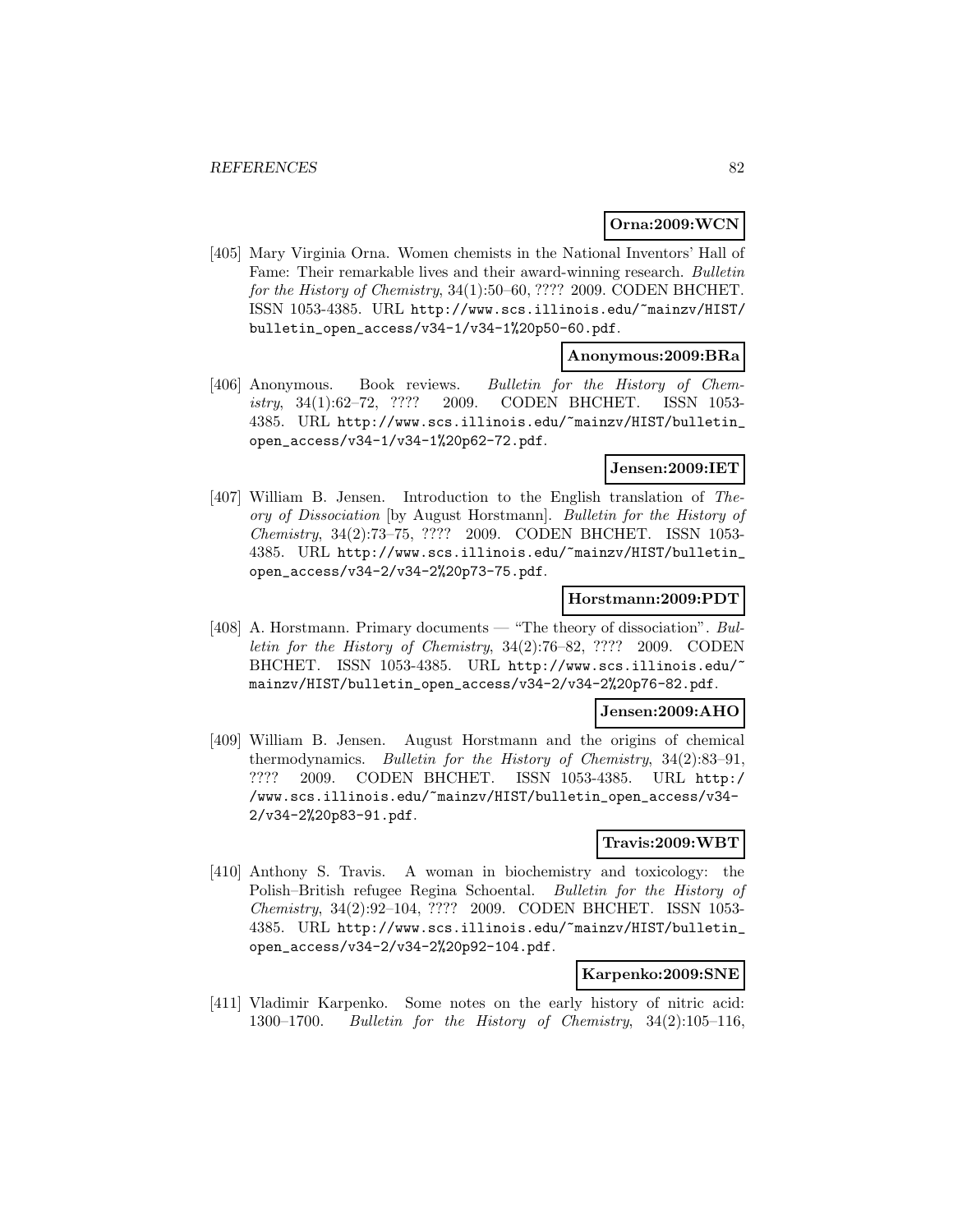???? 2009. CODEN BHCHET. ISSN 1053-4385. URL http:/ /www.scs.illinois.edu/~mainzv/HIST/bulletin\_open\_access/v34- 2/v34-2%20p105-116.pdf.

### **Rayner-Canham:2009:BWC**

[412] Marelene Rayner-Canham and Geoff Rayner-Canham. British women and chemistry from the 16th to the mid-19th century. Bulletin for the History of Chemistry, 34(2):117–123, ???? 2009. CODEN BHCHET. ISSN 1053- 4385. URL http://www.scs.illinois.edu/~mainzv/HIST/bulletin\_ open\_access/v34-2/v34-2%20p117-123.pdf.

## **Page:2009:PCC**

[413] Frederick G. Page. An 1815 perspective of chlorine as a chemical agent used in bleaching: a section from James Rennie's essay on bleaching. Bulletin for the History of Chemistry, 34(2):124–133, ???? 2009. CO-DEN BHCHET. ISSN 1053-4385. URL http://www.scs.illinois.edu/ ~mainzv/HIST/bulletin\_open\_access/v34-2/v34-2%20p124-133.pdf.

## **Kraft:2009:TLC**

[414] Alexander Kraft. On two letters from Caspar Neumann to John Woodward: Revealing the secret method for the preparation of Prussian blue. Bulletin for the History of Chemistry, 34(2):134–140, ???? 2009. CO-DEN BHCHET. ISSN 1053-4385. URL http://www.scs.illinois.edu/ ~mainzv/HIST/bulletin\_open\_access/v34-2/v34-2%20p134-140.pdf.

### **Benfey:2009:BPS**

[415] Theodor Benfey. The biography of a periodic spiral. Bulletin for the History of Chemistry, 34(2):141–145, ???? 2009. CODEN BHCHET. ISSN 1053-4385. URL http://www.scs.illinois.edu/~mainzv/HIST/ bulletin\_open\_access/v34-2/v34-2%20p141-145.pdf.

### **Anonymous:2009:BRb**

[416] Anonymous. Book reviews. Bulletin for the History of Chemistry, 34(2):146–159, ???? 2009. CODEN BHCHET. ISSN 1053- 4385. URL http://www.scs.illinois.edu/~mainzv/HIST/bulletin\_ open\_access/v34-2/v34-2%20p146-159.pdf.

### **Levere:2010:EAS**

[417] Trevor Harvey Levere. 2009 Edelstein Address: Sons of genius: Chemical manipulation and its shifting norms from Joseph Black to Michael Faraday. *Bulletin for the History of Chemistry*, 35(1):1–6, ???? 2010. CODEN BHCHET. ISSN 1053-4385. URL http://www.scs.illinois. edu/~mainzv/HIST/bulletin\_open\_access/v35-1/v35-1%20p1-6.pdf.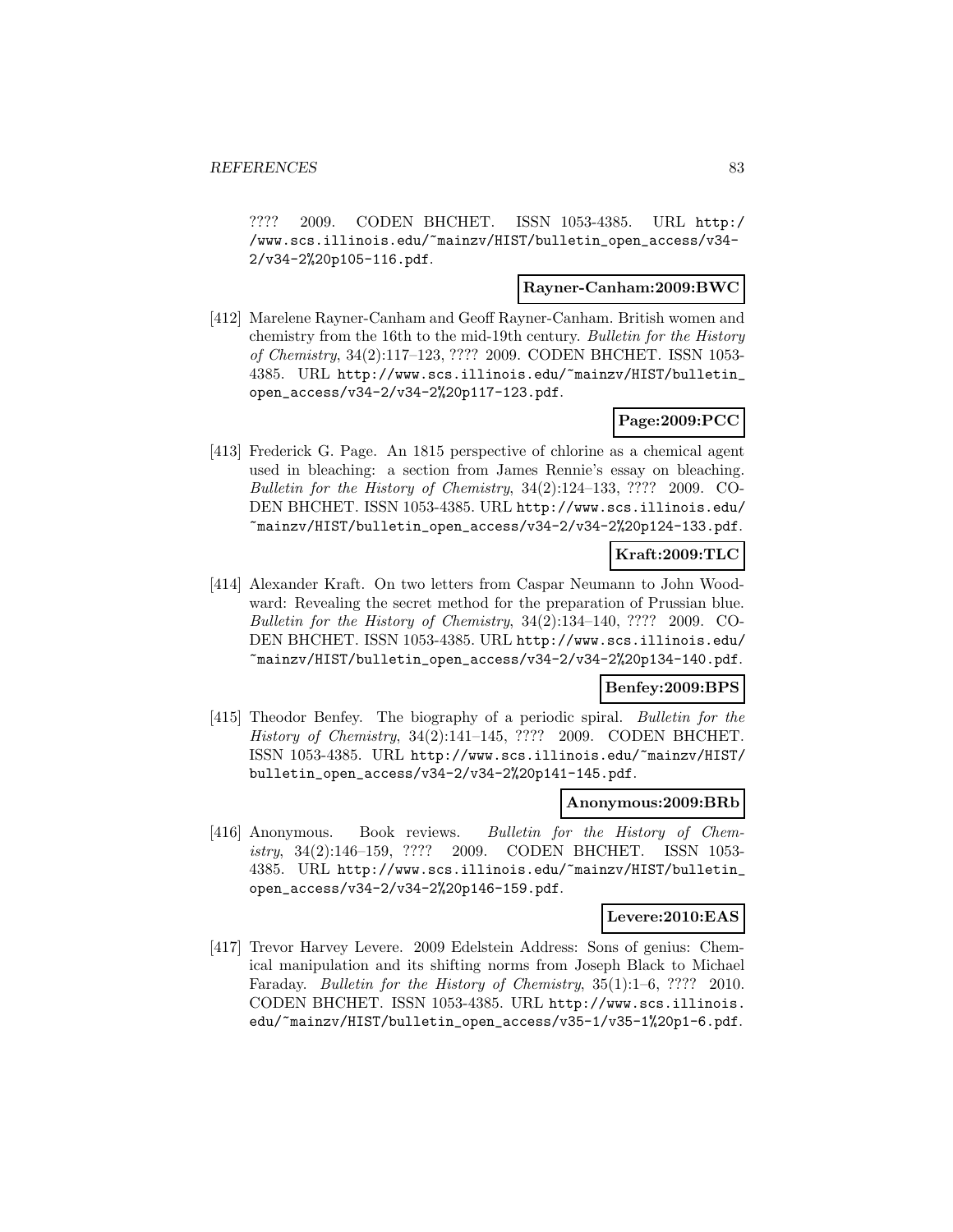## **Raffa:2010:AHD**

[418] R. B. Raffa and R. J. Tallarida. 'Afinity': Historical development in chemistry and pharmacology. Bulletin for the History of Chemistry, 35(1):7–16, ???? 2010. CODEN BHCHET. ISSN 1053- 4385. URL http://www.scs.illinois.edu/~mainzv/HIST/bulletin\_ open\_access/v35-1/v35-1%20p7-16.pdf.

# **Halldahl:2010:RPM**

[419] Lars Hälldahl. Revisiting Pharmacy Morianen: Revealing first traces of elemental silicon in a laboratory environment. Bulletin for the History of Chemistry, 35(1):17–23, ???? 2010. CODEN BHCHET. ISSN 1053- 4385. URL http://www.scs.illinois.edu/~mainzv/HIST/bulletin\_ open\_access/v35-1/v35-1%20p17-23.pdf.

## **Zumbulyadis:2010:BEN**

[420] Independent Scholar Nicholas Zumbulyadis. Böttger's eureka!: New insights into the European reinvention of porcelain. Bulletin for the History of Chemistry, 35(1):24–32, ???? 2010. CODEN BHCHET. ISSN 1053- 4385. URL http://www.scs.illinois.edu/~mainzv/HIST/bulletin\_ open\_access/v35-1/v35-1%20p24-32.pdf.

## **Marshall:2010:RVO**

[421] James L. Marshall and Virginia R. Marshall. Reinvestigating vestium, one of the spurious platinum metals. Bulletin for the History of Chemistry, 35(1):33–39, ???? 2010. CODEN BHCHET. ISSN 1053- 4385. URL http://www.scs.illinois.edu/~mainzv/HIST/bulletin\_ open\_access/v35-1/v35-1%20p33-39.pdf.

### **Plater:2010:TCS**

[422] M. John Plater. Three crucial scientific observations from mistaken hypotheses. Bulletin for the History of Chemistry, 35(1):40– 45, ???? 2010. CODEN BHCHET. ISSN 1053-4385. URL http:/ /www.scs.illinois.edu/~mainzv/HIST/bulletin\_open\_access/v35- 1/v35-1%20p40-45.pdf.

#### **Dambrowitz:2010:HEM**

[423] K. A. Dambrowitz and S. M. Kuznicki. Henry Eyring: a model life. Bulletin for the History of Chemistry, 35(1):46–52, ???? 2010. CO-DEN BHCHET. ISSN 1053-4385. URL http://www.scs.illinois.edu/ ~mainzv/HIST/bulletin\_open\_access/v35-1/v35-1%20p46-52.pdf.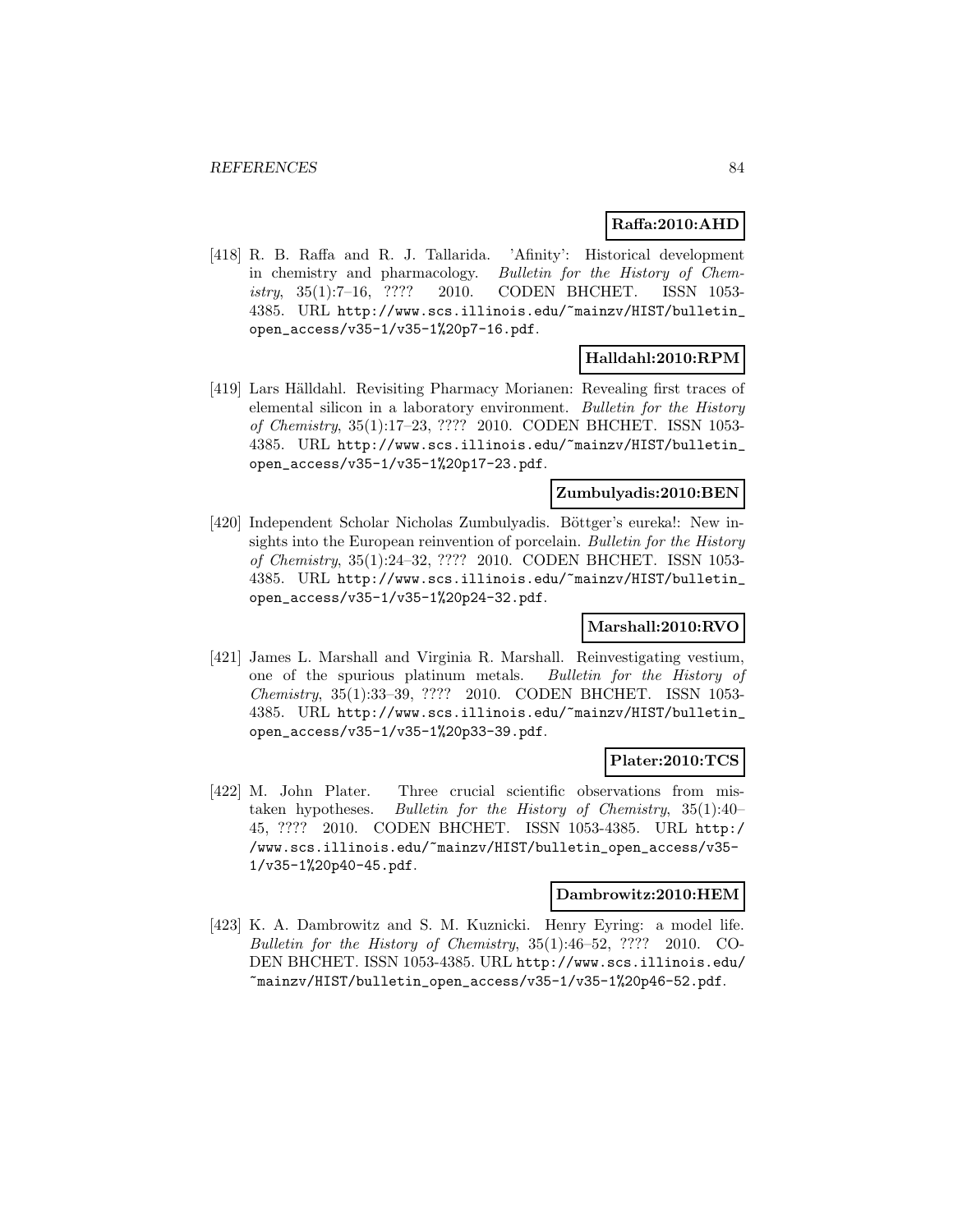### **Anonymous:2010:BRa**

[424] Anonymous. Book reviews. Bulletin for the History of Chemistry, 35(1):56–61, ???? 2010. CODEN BHCHET. ISSN 1053- 4385. URL http://www.scs.illinois.edu/~mainzv/HIST/bulletin\_ open\_access/v35-1/v35-1%20p56-61.pdf.

## **Anonymous:2010:RKF**

[425] Anonymous. Recollections — Kasimir Fajans. *Bulletin for the History* of Chemistry, 35(1):62–63, ???? 2010. CODEN BHCHET. ISSN 1053- 4385. URL http://www.scs.illinois.edu/~mainzv/HIST/bulletin\_ open\_access/v35-1/v35-1%20p62-63.pdf.

#### **Anonymous:2010:NEB**

[426] Anonymous. New Editor for the Bulletin. Bulletin for the History of Chemistry, 35(2):65, ???? 2010. CODEN BHCHET. ISSN 1053- 4385. URL http://www.scs.illinois.edu/~mainzv/HIST/bulletin\_ open\_access/v35-2/v35-2%20p65.pdf.

## **Bohning:2010:HHI**

[427] James J. Bohning. History of hist. II. On probation. Bulletin for the History of Chemistry, 35(2):66–80, ???? 2010. CODEN BHCHET. ISSN 1053-4385. URL http://www.scs.illinois.edu/~mainzv/HIST/ bulletin\_open\_access/v35-2/v35-2%20p66-80.pdf.

### **Henderson:2010:HEQ**

[428] Douglas Henderson. Henry Eyring: Quantum chemistry, statistical mechanics, theory of liquids, and significant structure theory. Bulletin for the History of Chemistry, 35(2):81–85, ???? 2010. CODEN BHCHET. ISSN 1053-4385. URL http://www.scs.illinois.edu/~mainzv/HIST/ bulletin\_open\_access/v35-2/v35-2%20p81-85.pdf.

# **Thornton:2010:FEI**

[429] Brett F. Thornton and Shawn C. Burdette. Finding eka-iodine: Discovery priority in modern times. Bulletin for the History of Chemistry, 35(2):86–96, ???? 2010. CODEN BHCHET. ISSN 1053- 4385. URL http://www.scs.illinois.edu/~mainzv/HIST/bulletin\_ open\_access/v35-2/v35-2%20p86-96.pdf.

### **Kragh:2010:ACR**

[430] Helge Kragh. Auroral chemistry: the riddle of the green line. Bulletin for the History of Chemistry, 35(2):97–104, ???? 2010. CODEN BHCHET.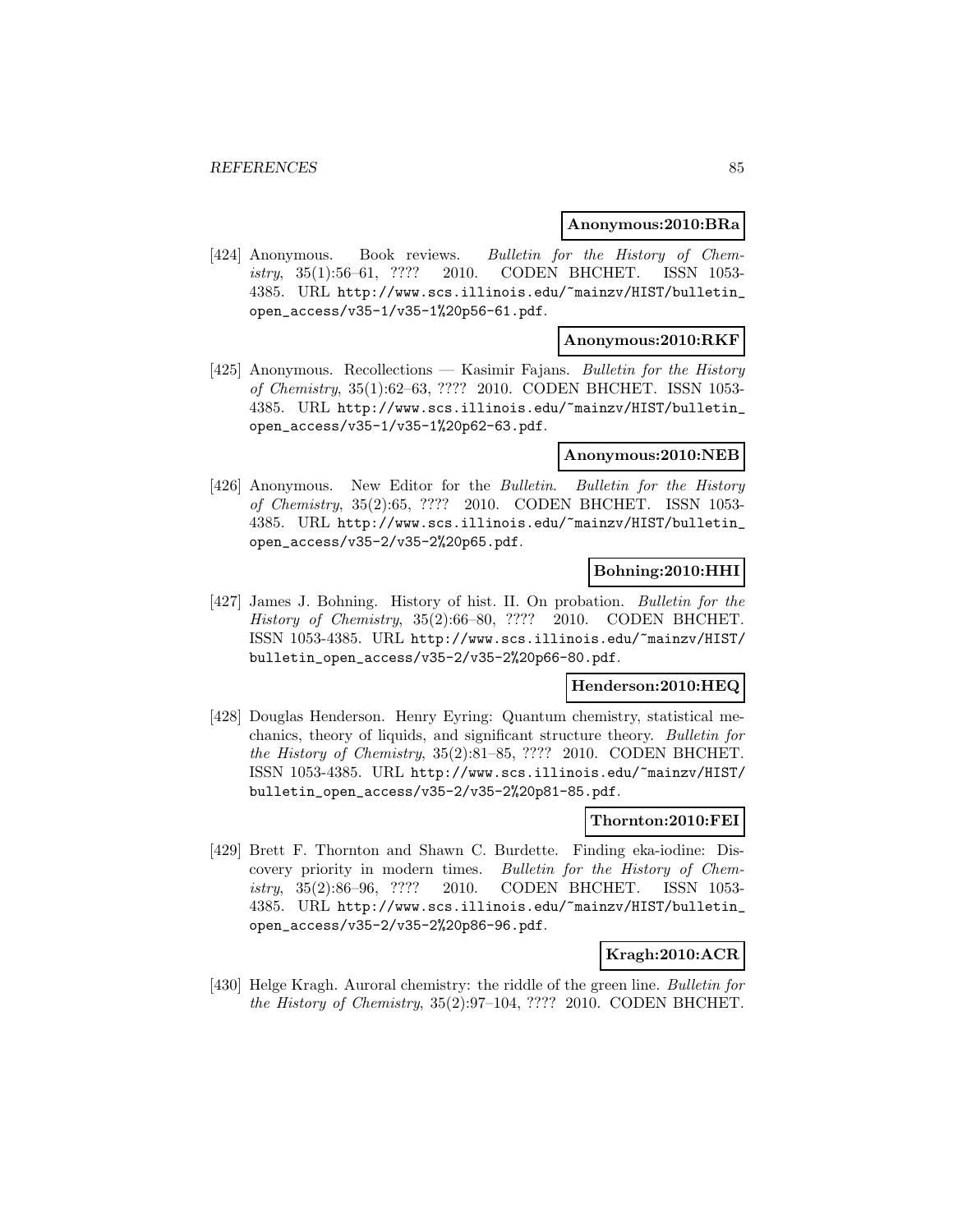ISSN 1053-4385. URL http://www.scs.illinois.edu/~mainzv/HIST/ bulletin\_open\_access/v35-2/v35-2%20p97-104.pdf.

## **Rubin:2010:DML**

[431] Mordecai B. Rubin. The development of the mercury lamp. Bulletin for the History of Chemistry, 35(2):105–110, ???? 2010. CODEN BHCHET. ISSN 1053-4385. URL http://www.scs.illinois.edu/~mainzv/HIST/ bulletin\_open\_access/v35-2/v35-2%20p105-110.pdf.

## **Habashi:2010:CBH**

[432] Fathi Habashi. Carl Bosch and his museum. Bulletin for the History of Chemistry, 35(2):111–114, ???? 2010. CODEN BHCHET. ISSN 1053- 4385. URL http://www.scs.illinois.edu/~mainzv/HIST/bulletin\_ open\_access/v35-2/v35-2%20p111-114.pdf.

## **Lewis:2010:FRM**

[433] David E. Lewis. Feuding rule makers: Aleksandr Mikhailovich Zaitsev (1841–1910) and Vladimir Vasil'evich Markovnikov (1838–1904). Bulletin for the History of Chemistry, 35(2):115–124, ???? 2010. CODEN BHCHET. ISSN 1053-4385. URL http://www.scs.illinois.edu/~ mainzv/HIST/bulletin\_open\_access/v35-2/v35-2%20p115-124.pdf.

### **Anonymous:2010:BRb**

[434] Anonymous. Book reviews. Bulletin for the History of Chemistry, 35(2):125–133, ???? 2010. CODEN BHCHET. ISSN 1053- 4385. URL http://www.scs.illinois.edu/~mainzv/HIST/bulletin\_ open\_access/v35-2/v35-2%20p125-133.pdf.

# **Jensen:2010:LAI**

[435] William B. Jensen. Lost artifacts? The Irving Langmuir film. Bulletin for the History of Chemistry, 35(2):134, ???? 2010. CODEN BHCHET. ISSN 1053-4385. URL http://www.scs.illinois.edu/~mainzv/HIST/ bulletin\_open\_access/v35-2/v35-2%20p134.pdf. See response [436].

## **Jensen:2010:RPC**

[436] William B. Jensen. Response to previous column: Lost artifacts? Anna Lea Painting. Bulletin for the History of Chemistry, 35(2):134, ???? 2010. CODEN BHCHET. ISSN 1053-4385. URL http://www.scs.illinois. edu/~mainzv/HIST/bulletin\_open\_access/v35-2/v35-2%20p134.pdf. See [435].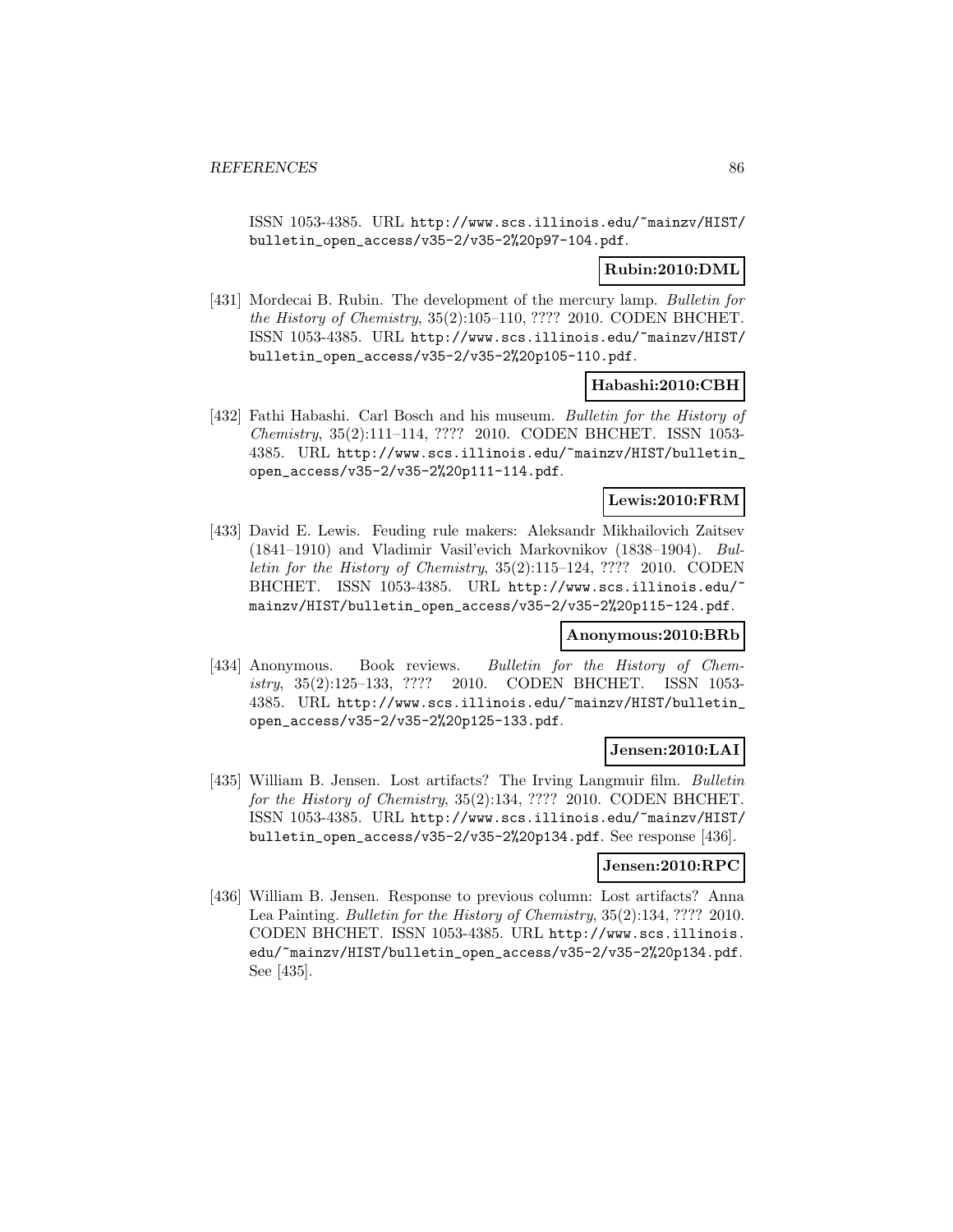### **Anonymous:2010:AI**

[437] Anonymous. Author index, 1–35. Bulletin for the History of Chemistry, 35(2):135–136, ???? 2010. CODEN BHCHET. ISSN 1053- 4385. URL http://www.scs.illinois.edu/~mainzv/HIST/bulletin\_ open\_access/v35-2/v35-2%20p135-136.pdf.

### **Anonymous:2010:SI**

[438] Anonymous. Subject index, 1–35. *Bulletin for the History of Chem*istry, 35(2):137–168, ???? 2010. CODEN BHCHET. ISSN 1053- 4385. URL http://www.scs.illinois.edu/~mainzv/HIST/bulletin\_ open\_access/v35-2/v35-2%20p137-168.pdf.

#### **Anonymous:2011:CL**

[439] Anonymous. Chairs' letter. *Bulletin for the History of Chemistry*, 36 (1):1, ???? 2011. CODEN BHCHET. ISSN 1053-4385. URL http:/ /www.scs.illinois.edu/~mainzv/HIST/bulletin\_open\_access/v36- 1/v36-1%20p1.pdf.

### **Anonymous:2011:ELa**

[440] Anonymous. Editor's letter. Bulletin for the History of Chemistry, 36 (1):2, ???? 2011. CODEN BHCHET. ISSN 1053-4385. URL http:/ /www.scs.illinois.edu/~mainzv/HIST/bulletin\_open\_access/v36- 1/v36-1%20p2.pdf.

## **Kraft:2011:NCB**

[441] Alexander Kraft. "Notitia Coerulei Berolinensis Nuper Inventi" on the 300th anniversary of the first publication on Prussian blue. Bulletin for the History of Chemistry, 36(1):3–9, ???? 2011. CODEN BHCHET. ISSN 1053-4385. URL http://www.scs.illinois.edu/~mainzv/HIST/ bulletin\_open\_access/v36-1/v36-1%20p3-9.pdf.

## **Jensen:2011:PCB**

[442] William B. Jensen. Physical chemistry before Ostwald: the textbooks of Josiah Parsons Cooke. Bulletin for the History of Chemistry, 36(1):10–21, ???? 2011. CODEN BHCHET. ISSN 1053- 4385. URL http://www.scs.illinois.edu/~mainzv/HIST/bulletin\_ open\_access/v36-1/v36-1%20p10-21.pdf.

### **Saltzman:2011:BSJ**

[443] Martin D. Saltzman. Benjamin Silliman, Jr.'s 1874 papers: American contributions to chemistry. Bulletin for the History of Chemistry, 36(1):22–34, ???? 2011. CODEN BHCHET. ISSN 1053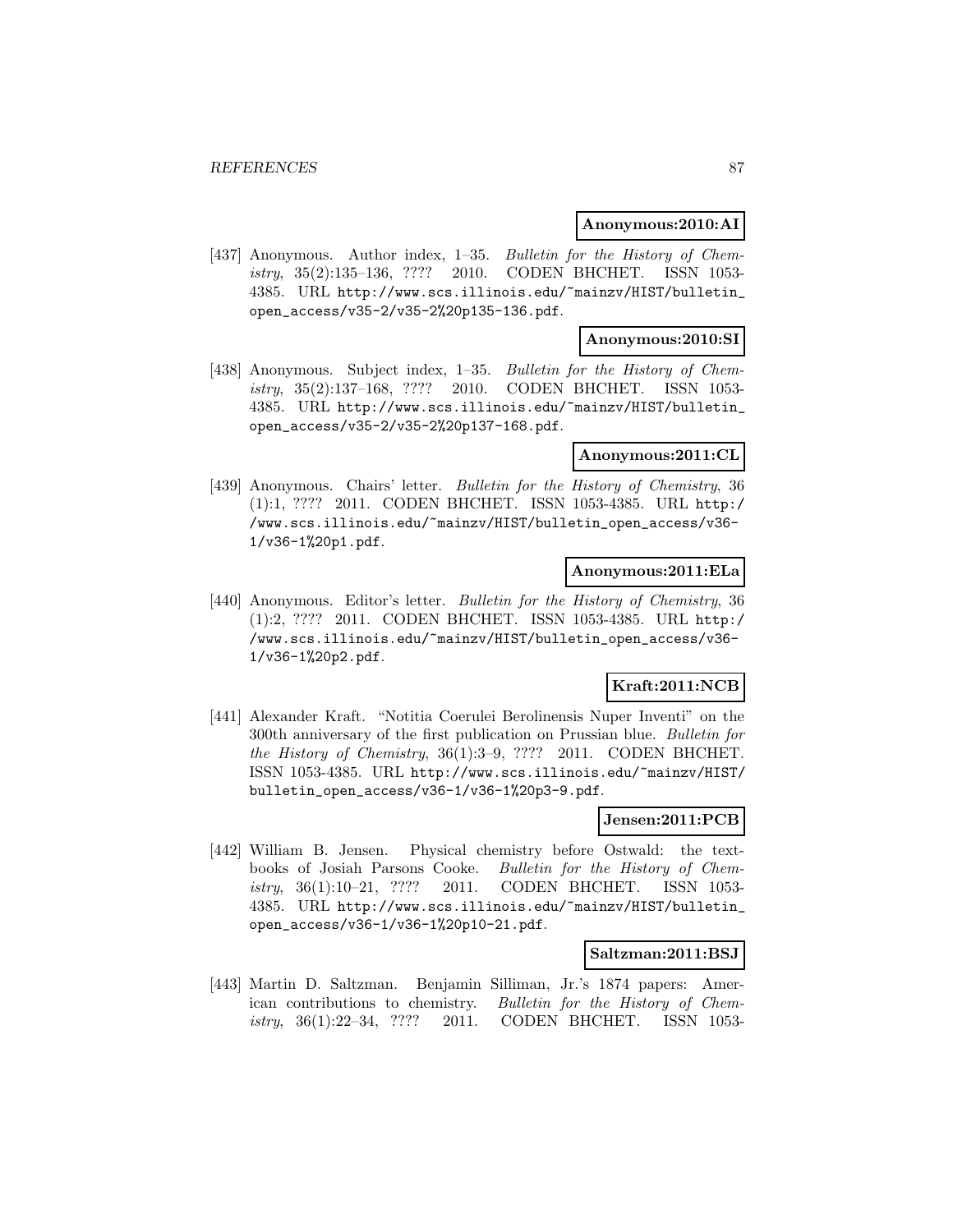4385. URL http://www.scs.illinois.edu/~mainzv/HIST/bulletin\_ open\_access/v36-1/v36-1%20p22-34.pdf.

#### **Rayner-Canham:2011:RFD**

[444] Marelene Rayner-Canham, Geoff Rayner-Canham, and Newfoundland Corner Brook. The rise and fall of domestic chemistry in higher education in England during the Early 20th Century. Bulletin for the History of Chemistry, 36(1):35–42, ???? 2011. CODEN BHCHET. ISSN 1053- 4385. URL http://www.scs.illinois.edu/~mainzv/HIST/bulletin\_ open\_access/v36-1/v36-1%20p35-42.pdf.

## **Jensen:2011:DHS**

[445] William B. Jensen. Denison–Hackh structure symbols: a forgotten episode in the teaching of organic chemistry. Bulletin for the History of Chemistry, 36(1):43–50, ???? 2011. CODEN BHCHET. ISSN 1053- 4385. URL http://www.scs.illinois.edu/~mainzv/HIST/bulletin\_ open\_access/v36-1/v36-1%20p43-50.pdf.

### **Neelameggham:2011:LVH**

[446] Neale R. Neelameggham. Letter: Vedic Hinduism and the four elements. Bulletin for the History of Chemistry, 36(1):51, ???? 2011. CODEN BHCHET. ISSN 1053-4385. URL http://www.scs.illinois.edu/ mainzv/HIST/bulletin\_open\_access/v36-1/v36-1%20p51.pdf.

### **Anonymous:2011:BRJa**

[447] Anonymous. Book review: John Scarborough, 2009. Pharmacy and Drug Lore in Antiquity: Greece, Rome, Byzantium. Bulletin for the History of Chemistry, 36(1):52–53, ???? 2011. CODEN BHCHET. ISSN 1053- 4385. URL http://www.scs.illinois.edu/~mainzv/HIST/bulletin\_ open\_access/v36-1/v36-1%20p52-53%20br1.pdf.

## **Kein:2011:MEE**

[448] Anonymous. Book review: Ursula Kein and E. C. Spary, Eds., 2010. Materials and Expertise in Early Modern Europe. Bulletin for the History of Chemistry, 36(1):54–55, ???? 2011. CODEN BHCHET. ISSN 1053- 4385. URL http://www.scs.illinois.edu/~mainzv/HIST/bulletin\_ open\_access/v36-1/v36-1%20p54-55%20br2.pdf.

#### **Anonymous:2011:BRJb**

[449] Anonymous. Book review: John G. McEvoy, 2010. The Historiography of the Chemical Revolution: Patterns of Interpretation in the History of Science. Bulletin for the History of Chemistry, 36(1):56, ???? 2011. CODEN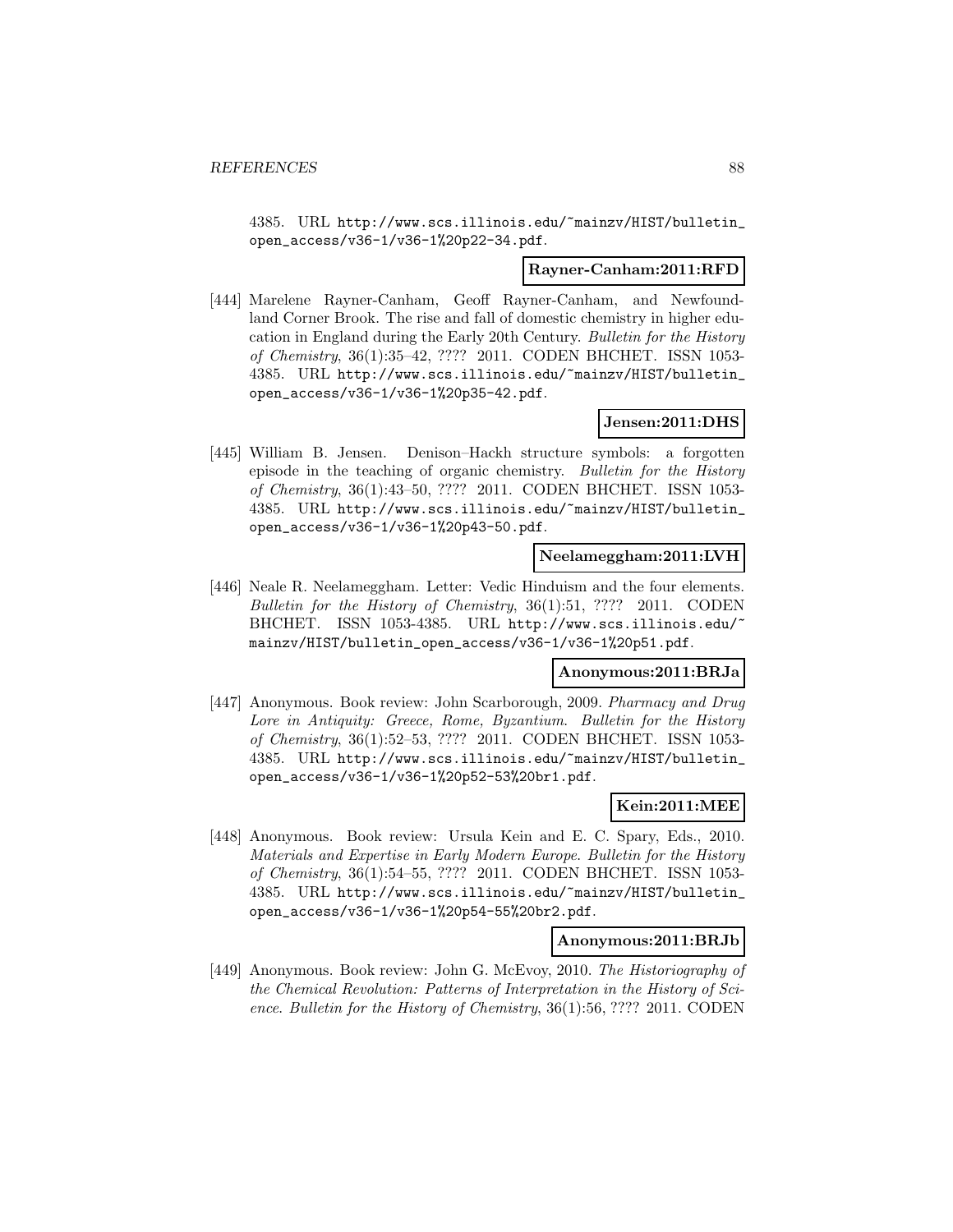BHCHET. ISSN 1053-4385. URL http://www.scs.illinois.edu/~ mainzv/HIST/bulletin\_open\_access/v36-1/v36-1%20p56%20br3.pdf.

#### **Anonymous:2011:BRDa**

[450] Anonymous. Book review: David E. Fisher, 2010. Much Ado about (Practically) Nothing: a History of the Noble Gases. Bulletin for the History of Chemistry, 36(1):57, ???? 2011. CODEN BHCHET. ISSN 1053- 4385. URL http://www.scs.illinois.edu/~mainzv/HIST/bulletin\_ open\_access/v36-1/v36-1%20p57%20br4.pdf.

### **Anonymous:2011:BRDb**

[451] Anonymous. Book review: Deborah Blum, 2010. The Poisoner's Handbook: Murder and the Birth of Forensic Medicine in Jazz Age New York. Bulletin for the History of Chemistry, 36(1):58–59, ???? 2011. CODEN BHCHET. ISSN 1053-4385. URL http://www.scs.illinois.edu/ mainzv/HIST/bulletin\_open\_access/v36-1/v36-1%20p58-59%20br5. pdf.

### **Anonymous:2011:ELb**

[452] Anonymous. Editor's letter. Bulletin for the History of Chemistry, 36 (2):60, ???? 2011. CODEN BHCHET. ISSN 1053-4385. URL http:/ /www.scs.illinois.edu/~mainzv/HIST/bulletin\_open\_access/v36- 2/v36-2%20p60.pdf.

## **Mauskopf:2011:DHC**

[453] Seymour H. Mauskopf. Do historians or chemists write better: History of chemistry? Bulletin for the History of Chemistry, 36(2):61– 67, ???? 2011. CODEN BHCHET. ISSN 1053-4385. URL http:/ /www.scs.illinois.edu/~mainzv/HIST/bulletin\_open\_access/v36- 2/v36-2%20p61-67.pdf.

### **Rayner-Canham:2011:CEA**

[454] Marelene Rayner-Canham, Geoff Rayner-Canham, and Newfoundland Corner Brook. Chemistry in English academic girls' schools, 1880– 1930. Bulletin for the History of Chemistry, 36(2):68–74, ???? 2011. CO-DEN BHCHET. ISSN 1053-4385. URL http://www.scs.illinois.edu/ ~mainzv/HIST/bulletin\_open\_access/v36-2/v36-2%20p68-74.pdf.

### **Laszlo:2011:HAA**

[455] Pierre Laszlo. How an Anglo-American methodology took root in France. Bulletin for the History of Chemistry, 36(2):75–81, ???? 2011. CODEN BHCHET. ISSN 1053-4385. URL http://www.scs.illinois.edu/ mainzv/HIST/bulletin\_open\_access/v36-2/v36-2%20p75-81.pdf.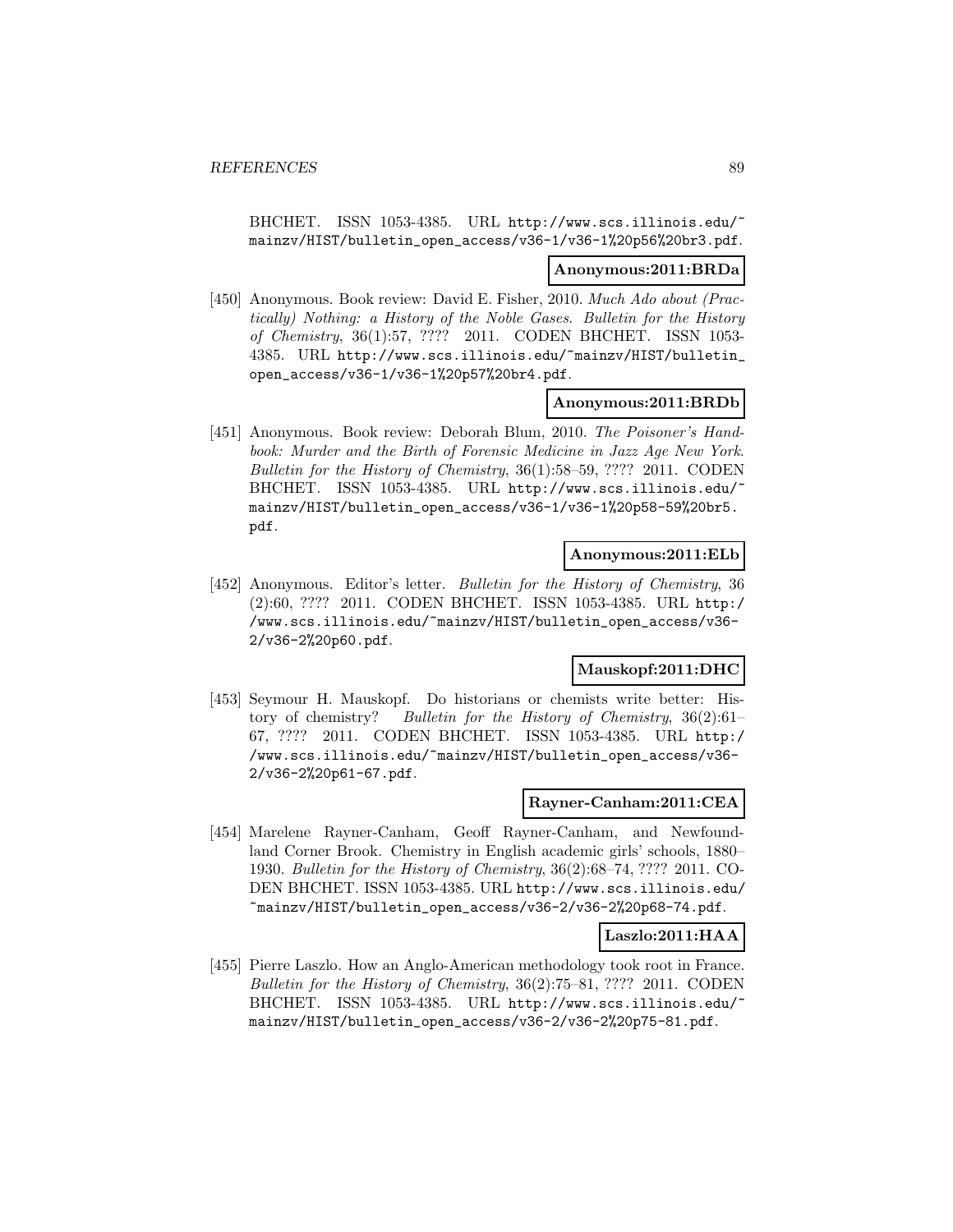## **Collins:2011:COD**

[456] Sibrina N. Collins. Celebrating our diversity. The education of some pioneering African American chemists in Ohio. Bulletin for the History of Chemistry, 36(2):82–84, ???? 2011. CODEN BHCHET. ISSN 1053- 4385. URL http://www.scs.illinois.edu/~mainzv/HIST/bulletin\_ open\_access/v36-2/v36-2%20p82-84.pdf.

# **Jensen:2011:IET**

[457] William B. Jensen and Julia Kuhlmann. Introduction to the English translation of A Contribution to Chemical Statics by Leopold Pfaundler: a forgotten classic of chemical kinetics. Bulletin for the History of Chemistry, 36(2):85–86, ???? 2011. CODEN BHCHET. ISSN 1053- 4385. URL http://www.scs.illinois.edu/~mainzv/HIST/bulletin\_ open\_access/v36-2/v36-2%20p85-86.pdf.

## **Pfaundler:2011:PDC**

[458] Leopold Pfaundler. Primary documents "A Contribution to Chemical Statics". Bulletin for the History of Chemistry, 36(2):87–98, ???? 2011. CODEN BHCHET. ISSN 1053-4385. URL http:/ /www.scs.illinois.edu/~mainzv/HIST/bulletin\_open\_access/v36- 2/v36-2%20p87-98.pdf.

## **Anonymous:2011:BRAa**

[459] Anonymous. Book review: Adam Ganz, 15 June 2010. Nuclear Reactions. Bulletin for the History of Chemistry, 36(2):99–101, ???? 2011. CO-DEN BHCHET. ISSN 1053-4385. URL http://www.scs.illinois.edu/ ~mainzv/HIST/bulletin\_open\_access/v36-2/v36-2%20p99-101.pdf.

### **Anonymous:2011:BRL**

[460] Anonymous. Book review: Lauren Redniss, 2010. Radioactive: Marie & Pierre Curie, a Tale of Love and Fallout. Bulletin for the History of Chemistry, 36(2):101–102, ???? 2011. CODEN BHCHET. ISSN 1053- 4385. URL http://www.scs.illinois.edu/~mainzv/HIST/bulletin\_ open\_access/v36-2/v36-2%20p101-102.pdf.

#### **Anonymous:2011:BRAb**

[461] Anonymous. Book review: Anne-Marie Weidler Kubanek, 2010. Nothing Less Than an Adventure: Ellen Gleditsch and Her Life in Science. Bulletin for the History of Chemistry, 36(2):102–103, ???? 2011. CO-DEN BHCHET. ISSN 1053-4385. URL http://www.scs.illinois.edu/ ~mainzv/HIST/bulletin\_open\_access/v36-2/v36-2%20p102-103.pdf.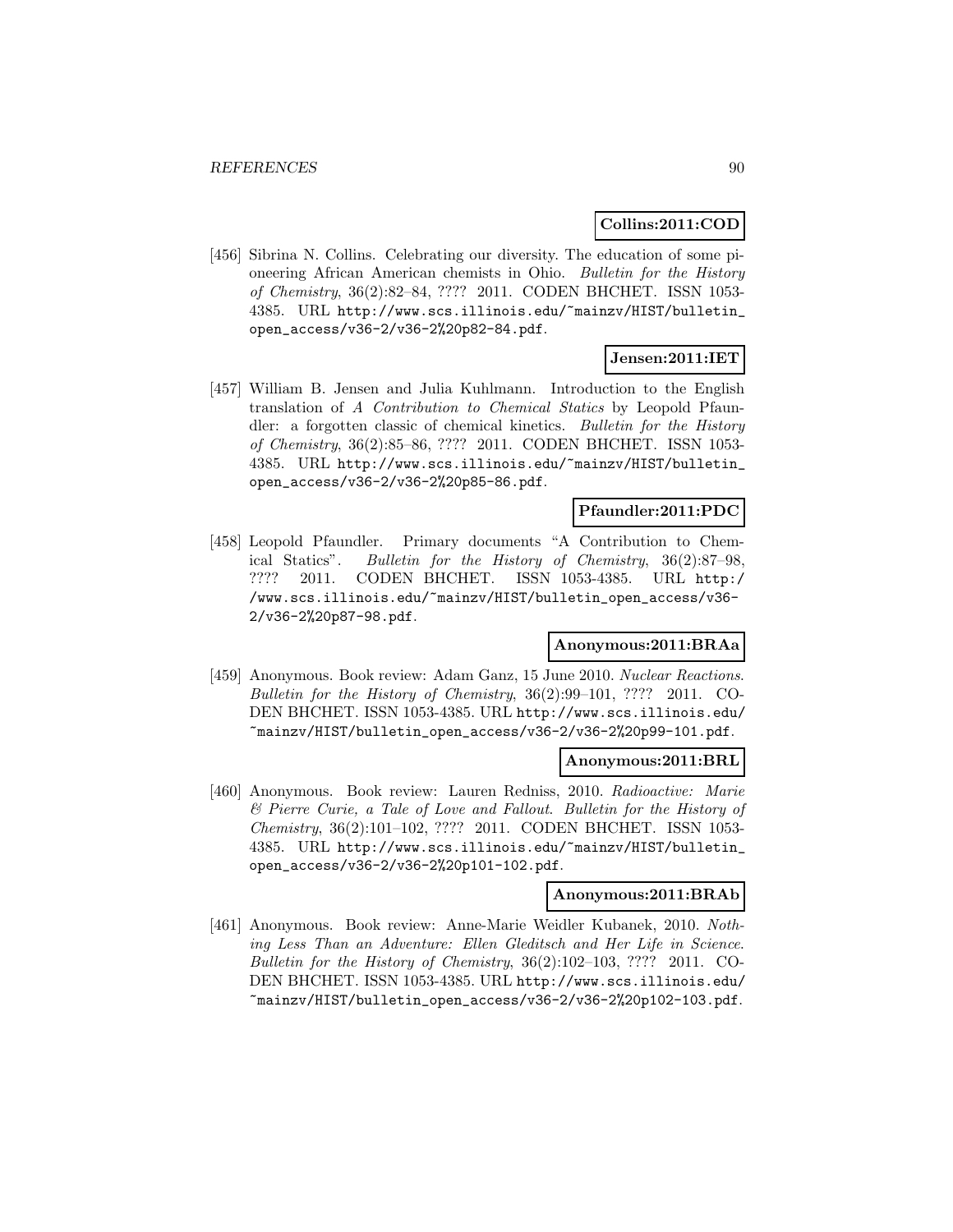#### **Anonymous:2011:BRJc**

[462] Anonymous. Book review: John E. Lesch, 2007. The First Miracle Drugs: How the Sulfa Drugs Transformed Medicine. Bulletin for the History of Chemistry, 36(2):103–104, ???? 2011. CODEN BHCHET. ISSN 1053- 4385. URL http://www.scs.illinois.edu/~mainzv/HIST/bulletin\_ open\_access/v36-2/v36-2%20p103-104.pdf.

### **Anonymous:2011:BRMa**

[463] Anonymous. Book review: Michael Hunter; 2009. Boyle: Between God and Science. Bulletin for the History of Chemistry, 36(2):105– 106, ???? 2011. CODEN BHCHET. ISSN 1053-4385. URL http:/ /www.scs.illinois.edu/~mainzv/HIST/bulletin\_open\_access/v36- 2/v36-2%20p105-106.pdf.

#### **Anonymous:2011:BRC**

[464] Anonymous. Book review: Carmen J. Giunta, Ed., 2010. Atoms in Chemistry: from Dalton's Predecessors to Complex Atoms and Beyond. Bulletin for the History of Chemistry, 36(2):106–107, ???? 2011. CODEN BHCHET. ISSN 1053-4385. URL http://www.scs.illinois.edu/~ mainzv/HIST/bulletin\_open\_access/v36-2/v36-2%20p106-107.pdf.

### **Anonymous:2011:BRMb**

[465] Anonymous. Book review: Mark Griep and Marjorie Mikasen, 2009. Reaction! Chemistry in the Movies. Bulletin for the History of Chemistry, 36(2):108, ???? 2011. CODEN BHCHET. ISSN 1053- 4385. URL http://www.scs.illinois.edu/~mainzv/HIST/bulletin\_ open\_access/v36-2/v36-2%20p108.pdf.

#### **Anonymous:2011:BRH**

[466] Anonymous. Book review: Hugh Aldersey-Williams, 2011. Periodic Tales: a Cultural History of the Elements from Arsenic to Zinc. Bulletin for the History of Chemistry, 36(2):109–110, ???? 2011. CODEN BHCHET. ISSN 1053-4385. URL http://www.scs.illinois.edu/~mainzv/HIST/ bulletin\_open\_access/v36-2/v36-2%20p109-110.pdf.

## **Valderrama:2012:ASM**

[467] Ignacio Miguel Pascual Valderrama and Joaquín Pérez-Pariente. Alchemy at the service of mining technology in Seventeenth-Century Europe, according to the works of Martine De Bertereau and Jean Du Chastelet. Bulletin for the History of Chemistry,  $37(1):1-13$ , ???? 2012. CODEN BHCHET. ISSN 1053-4385. URL http://www.scs.illinois.edu/ mainzv/HIST/bulletin\_open\_access/v37-1/v37-1%20p1-13.pdf.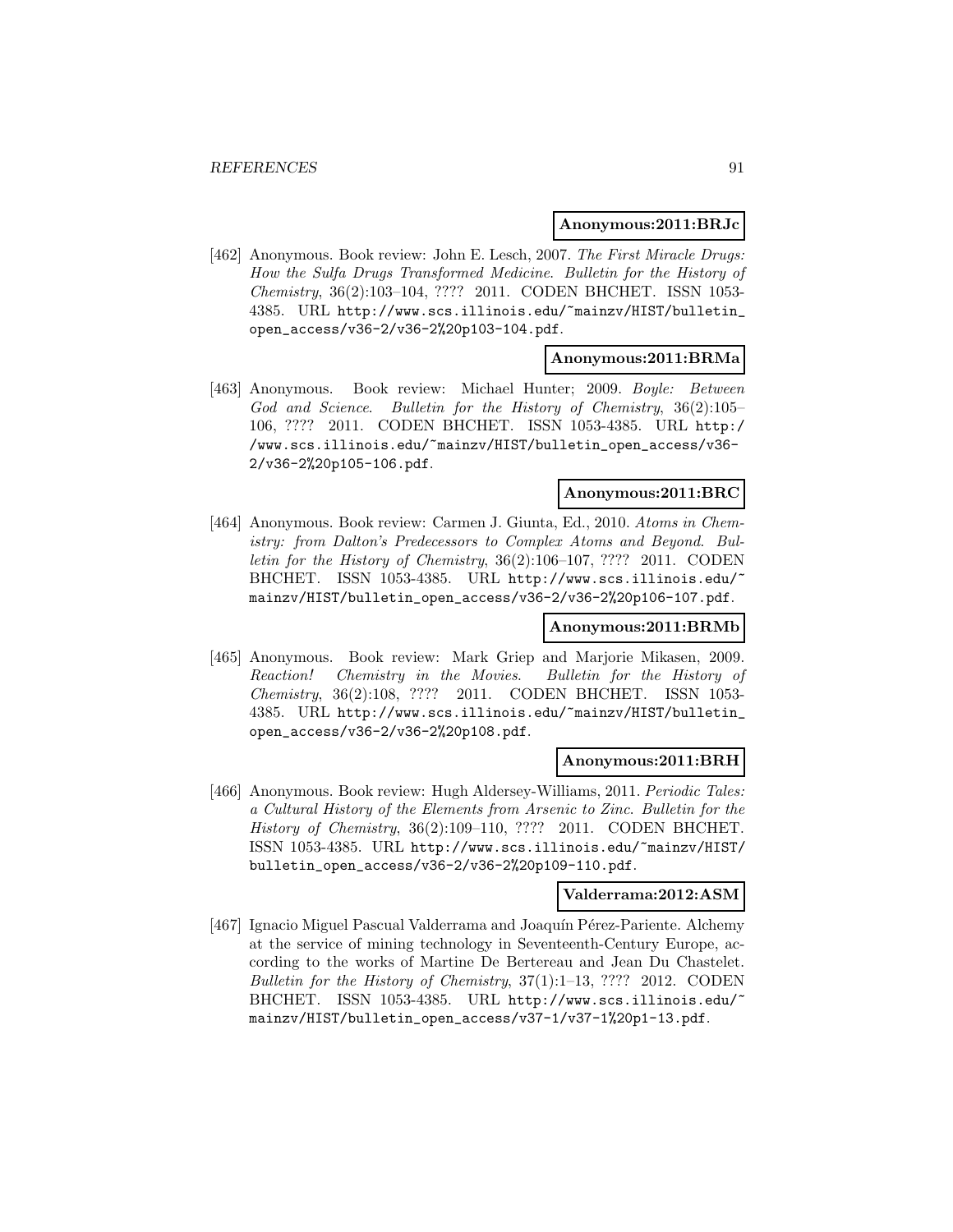### **Jones:2012:CME**

[468] Paul R. Jones. Contrasting mentors for English-speaking chemistry students in Germany in the Nineteenth Century: Liebig, Wöhler, and Bunsen. Bulletin for the History of Chemistry, 37(1):14–23, ???? 2012. CO-DEN BHCHET. ISSN 1053-4385. URL http://www.scs.illinois.edu/ ~mainzv/HIST/bulletin\_open\_access/v37-1/v37-1%20p14-23.pdf.

## **Raos:2012:PSP**

[469] Nenad Raos and Croatia Zagreb. Pan-Slavism and the periodic system of the elements. Bulletin for the History of Chemistry, 37(1):24– 28, ???? 2012. CODEN BHCHET. ISSN 1053-4385. URL http:/ /www.scs.illinois.edu/~mainzv/HIST/bulletin\_open\_access/v37- 1/v37-1%20p24-28.pdf.

### **Jensen:2012:LPO**

[470] William B. Jensen and Julia Kuhlmann. Leopold Pfaundler and the origins of the kinetic theory of chemical reactions. Bulletin for the History of Chemistry, 37(1):29–41, ???? 2012. CODEN BHCHET. ISSN 1053- 4385. URL http://www.scs.illinois.edu/~mainzv/HIST/bulletin\_ open\_access/v37-1/v37-1%20p29-41.pdf.

# **Kragh:2012:LVA**

[471] Helge Kragh. Lars vegard, atomic structure, and the periodic system. Bulletin for the History of Chemistry, 37(1):42–49, ???? 2012. CO-DEN BHCHET. ISSN 1053-4385. URL http://www.scs.illinois.edu/ ~mainzv/HIST/bulletin\_open\_access/v37-1/v37-1%20p42-49.pdf.

## **Anonymous:2012:BRMa**

[472] Anonymous. Book review: Mary Jo Nye. 2011. Michael Polanyi and His Generation: Origins of the Social Construction of Science. Bulletin for the History of Chemistry, 37(1):50–52, ???? 2012. CODEN BHCHET. ISSN 1053-4385. URL http://www.scs.illinois.edu/~mainzv/HIST/ bulletin\_open\_access/v37-1/v37-1%20p50-52.pdf.

### **Anonymous:2012:BRWa**

[473] Anonymous. Book review: Walter W. Woodward, 2010. Prospero's America. John Winthrop, Jr., Alchemy and the Creation of New England Culture, 1606–1676. Bulletin for the History of Chemistry, 37(1):52–53, ???? 2012. CODEN BHCHET. ISSN 1053- 4385. URL http://www.scs.illinois.edu/~mainzv/HIST/bulletin\_ open\_access/v37-1/v37-1%20p52-53.pdf.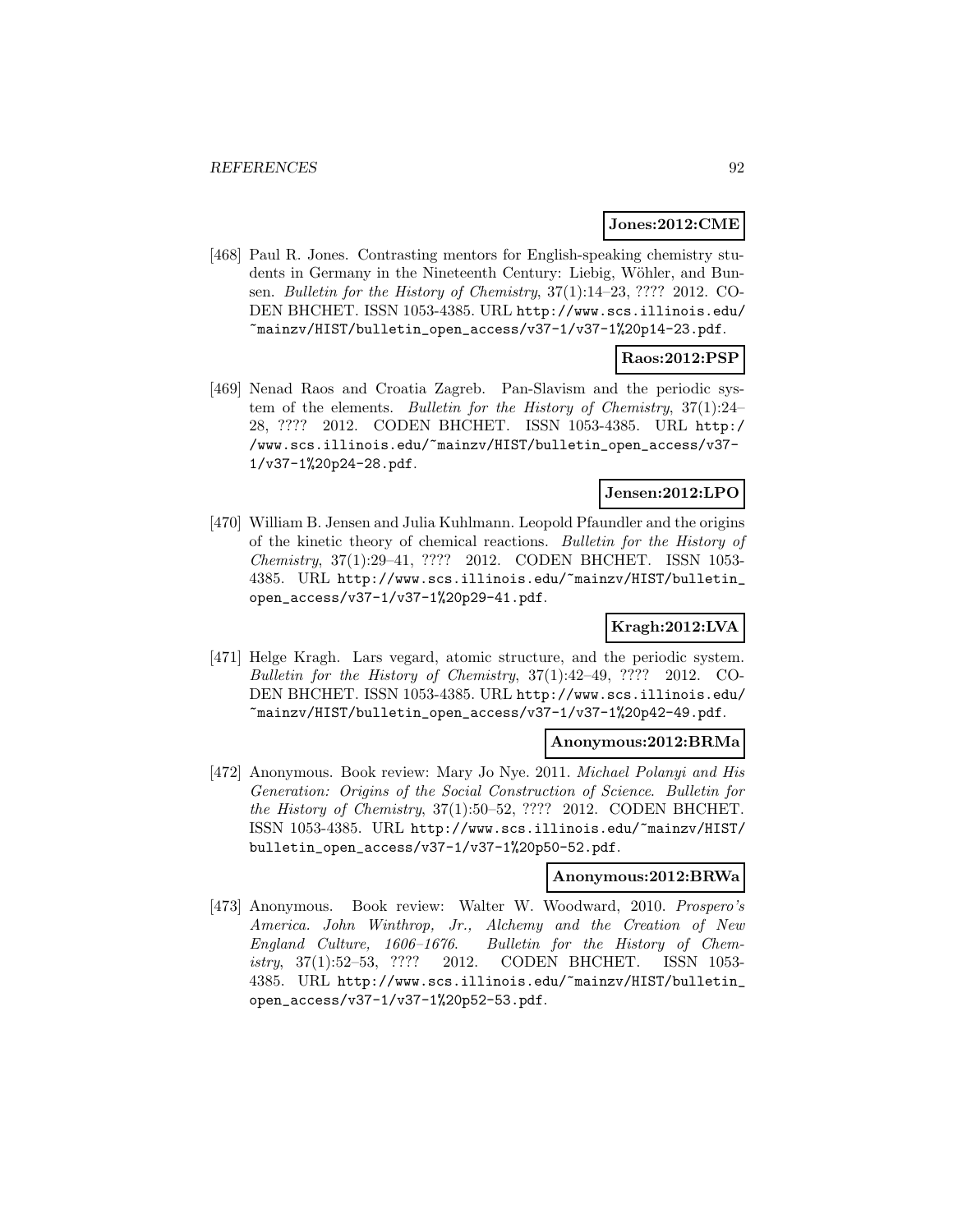#### **Anonymous:2012:BRMb**

[474] Anonymous. Book review: Michael Faraday, Frank A. J. L. James, Ed. 2011. The Chemical History of a Candle, sesquicentenary edition. Bulletin for the History of Chemistry, 37(1):54–55, ???? 2012. CODEN BHCHET. ISSN 1053-4385. URL http://www.scs.illinois.edu/~mainzv/HIST/ bulletin\_open\_access/v37-1/v37-1%20p54-55.pdf.

### **Apotheker:2012:EWC**

[475] Jan Apotheker and Livia Simon Sarkadi. European women in chemistry. Bulletin for the History of Chemistry, 37(1):55–56, ???? 2012. CODEN BHCHET. ISSN 1053-4385. URL http://www.scs.illinois.edu/~ mainzv/HIST/bulletin\_open\_access/v37-1/v37-1%20p55-56.pdf.

#### **Anonymous:2012:BRMc**

[476] Anonymous. Book review: Marjorie C. Malley, 2011. Radioactivity: a History of a Mysterious Science. Bulletin for the History of Chemistry, 37(1):56–57, ???? 2012. CODEN BHCHET. ISSN 1053- 4385. URL http://www.scs.illinois.edu/~mainzv/HIST/bulletin\_ open\_access/v37-1/v37-1%20p56-57.pdf.

### **Anonymous:2012:BRWb**

[477] Anonymous. Book review: William H. Brock, 2011. The Case of the Poisonous Socks: Tales from Chemistry. Bulletin for the History of Chemistry, 37(1):58–59, ???? 2012. CODEN BHCHET. ISSN 1053- 4385. URL http://www.scs.illinois.edu/~mainzv/HIST/bulletin\_ open\_access/v37-1/v37-1%20p58-59.pdf.

### **Guerrero:2012:CTHa**

[478] Saúl Guerrero. Chemistry as a tool for historical research: Identifying paths of historical mercury pollution in the Hispanic New World. Bulletin for the History of Chemistry, 37(2):61–70, ???? 2012. CODEN BHCHET. ISSN 1053-4385. URL http://www.scs.illinois.edu/~mainzv/HIST/ bulletin\_open\_access/v37-2/v37-2%20p61-70.pdf.

#### **Guerrero:2012:CTHb**

[479] Saúl Guerrero. Chemistry as a tool for historical research: Estimating the contraband of silver from Potosí and Oruro, 1576–1650. Bulletin for the History of Chemistry, 37(2):72–80, ???? 2012. CODEN BHCHET. ISSN 1053-4385. URL http://www.scs.illinois.edu/~mainzv/HIST/ bulletin\_open\_access/v37-2/v37-2%20p72-80.pdf.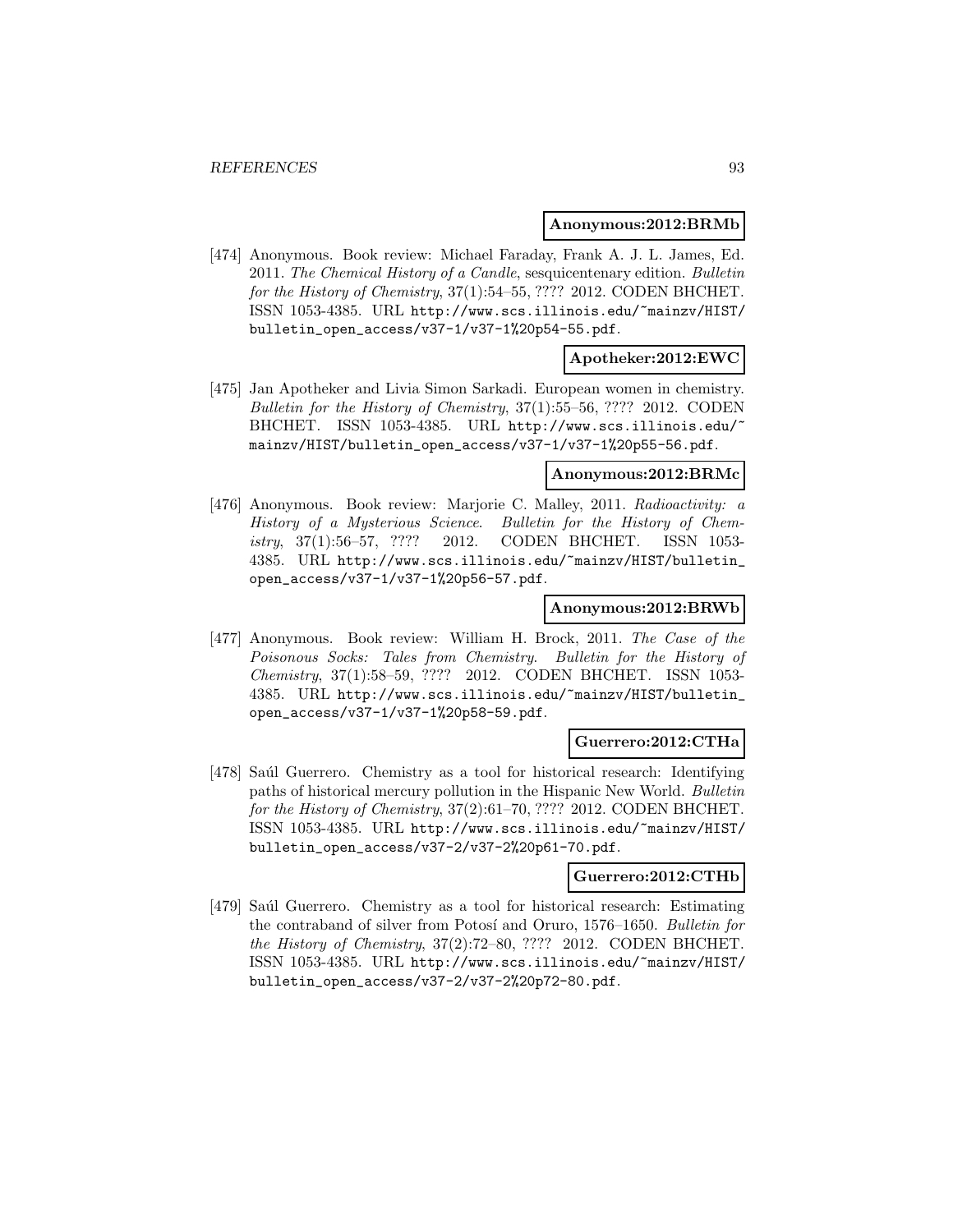### **Saltzman:2012:JWB**

[480] Martin D. Saltzman. John William Baker and the origin of the Baker– Nathan effect. Bulletin for the History of Chemistry, 37(2):82–90, ???? 2012. CODEN BHCHET. ISSN 1053-4385. URL http:/ /www.scs.illinois.edu/~mainzv/HIST/bulletin\_open\_access/v37- 2/v37-2%20p82-90.pdf.

# **Witty:2012:PTC**

[481] Michael Witty. The process for 2,3,5-triphenyltetrazolium chloride synthesis, an intellectual property seized immediately after World War II. Bulletin for the History of Chemistry, 37(2):91–95, ???? 2012. CO-DEN BHCHET. ISSN 1053-4385. URL http://www.scs.illinois.edu/ ~mainzv/HIST/bulletin\_open\_access/v37-2/v37-2%20p91-95.pdf.

### **Martin:2012:KLC**

[482] Dean F. Martin and Karina Bidani. The Kamlet Laboratories Collection at the University of South Florida. Bulletin for the History of Chemistry, 37(2):96–101, ???? 2012. CODEN BHCHET. ISSN 1053- 4385. URL http://www.scs.illinois.edu/~mainzv/HIST/bulletin\_ open\_access/v37-2/v37-2%20p96-101.pdf.

### **Anonymous:2012:BRT**

[483] Anonymous. Book review: E. Thomas Strom and Seth C. Rasmussen, Eds., 2011. 100+ Years of Plastics: Leo Baekeland and Beyond. Bulletin for the History of Chemistry, 37(2):102–103, ???? 2012. CODEN BHCHET. ISSN 1053-4385. URL http://www.scs.illinois.edu/ mainzv/HIST/bulletin\_open\_access/v37-2/v37-2%20p102-103.pdf.

### **Anonymous:2012:BRK**

[484] Anonymous. Book review: Kostas Gavroglu and Ana Simões, 2012. Neither Physics nor Chemistry: a History of Quantum Chemistry. Bulletin for the History of Chemistry, 37(2):103–105, ???? 2012. CODEN BHCHET. ISSN 1053-4385. URL http://www.scs.illinois.edu/ mainzv/HIST/bulletin\_open\_access/v37-2/v37-2%20p103-105.pdf.

#### **Anonymous:2012:BRJ**

[485] Anonymous. Book review: Jeannette Brown, 2012. African American Women Chemists. Bulletin for the History of Chemistry, 37(2):106– 107, ???? 2012. CODEN BHCHET. ISSN 1053-4385. URL http:/ /www.scs.illinois.edu/~mainzv/HIST/bulletin\_open\_access/v37- 2/v37-2%20p106-107.pdf.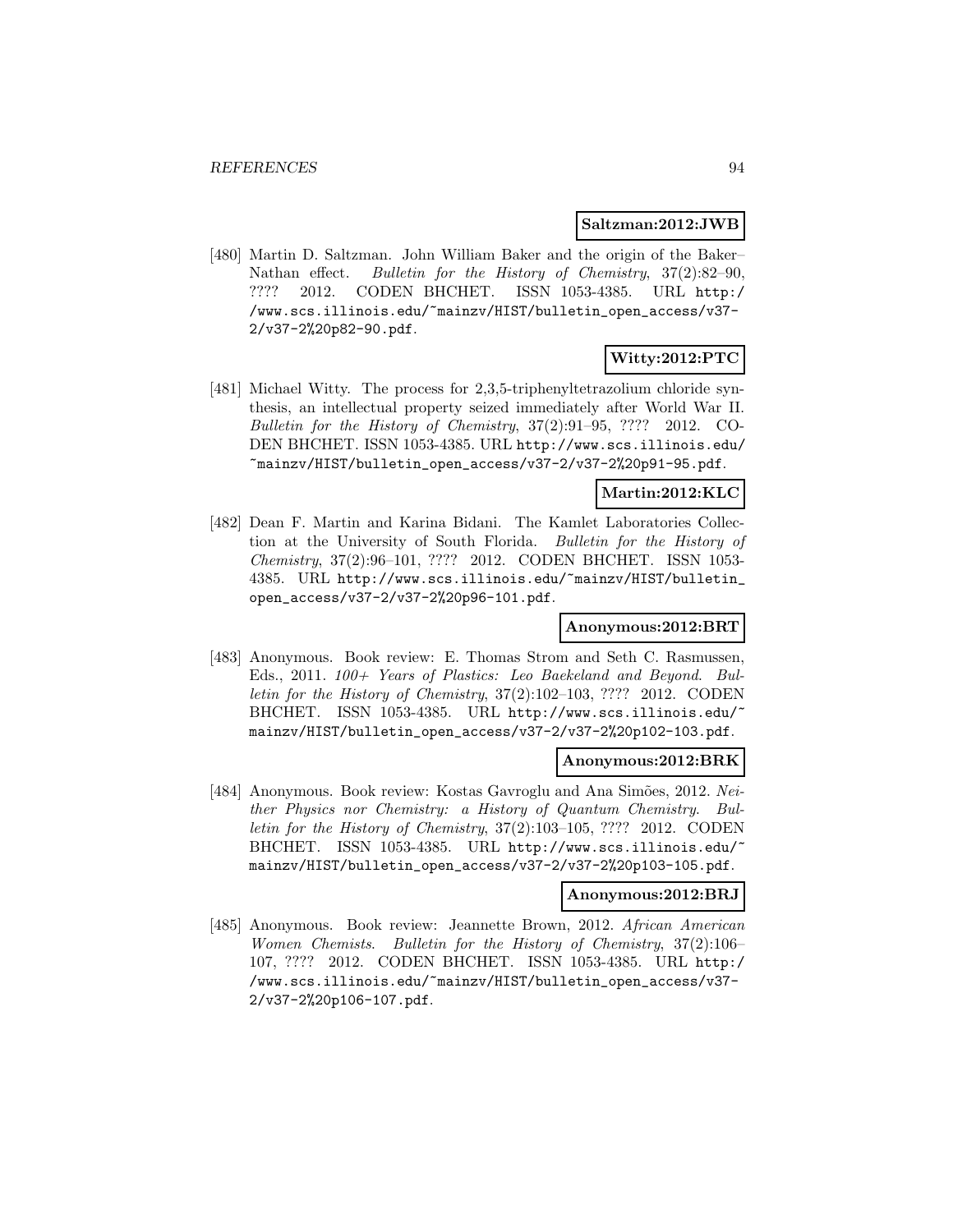#### **Shakhashiri:2013:YMA**

[486] Bassam Z. Shakhashiri. 150 years of the Morrill Act: the promise and potential of the land-grant university. Bulletin for the History of Chemistry, 38(2):83–84, ???? 2013. CODEN BHCHET. ISSN 1053- 4385. URL http://www.scs.illinois.edu/~mainzv/HIST/bulletin\_ open\_access/v38-2/v38-2%20p83-84.pdf.

# **Weininger:2013:I**

[487] Stephen J. Weininger. Introduction. Bulletin for the History of Chemistry, 38(2):84–85, ???? 2013. CODEN BHCHET. ISSN 1053- 4385. URL http://www.scs.illinois.edu/~mainzv/HIST/bulletin\_ open\_access/v38-2/v38-2%20p84-85.pdf.

## **Yarmey:2013:CVC**

[488] Kristen A. Yarmey. Communicating the value of chemistry: Evan Pugh, Penn State, and public confidence at the time of the land grant. Bulletin for the History of Chemistry, 38(2):86–96, ???? 2013. CODEN BHCHET. ISSN 1053-4385. URL http://www.scs.illinois.edu/~mainzv/HIST/ bulletin\_open\_access/v38-2/v38-2%20p86-96.pdf.

### **Weininger:2013:CIC**

[489] Stephen J. Weininger. Chemistry for the "industrial classes": Laboratory instruction, mass education and women's experience in midwestern land-grant colleges, 1870–1914 (1). Bulletin for the History of Chemistry, 38(2):97–108, ???? 2013. CODEN BHCHET. ISSN 1053- 4385. URL http://www.scs.illinois.edu/~mainzv/HIST/bulletin\_ open\_access/v38-2/v38-2%20p97-108.pdf.

#### **Marcus:2013:CUM**

[490] Alan I. Marcus. Chemistry under the Morrill Act: Agency through service. Bulletin for the History of Chemistry, 38(2):109–113, ???? 2013. CO-DEN BHCHET. ISSN 1053-4385. URL http://www.scs.illinois.edu/ ~mainzv/HIST/bulletin\_open\_access/v38-2/v38-2%20p109-113.pdf.

### **Finlay:2013:CLG**

[491] Mark R. Finlay. Chemurgy and the land grant colleges: Bridging agriculture, industry and chemistry in the 1930s and beyond. Bulletin for the History of Chemistry, 38(2):114–122, ???? 2013. CODEN BHCHET. ISSN 1053-4385. URL http://www.scs.illinois.edu/~mainzv/HIST/ bulletin\_open\_access/v38-2/v38-2%20p114-122.pdf.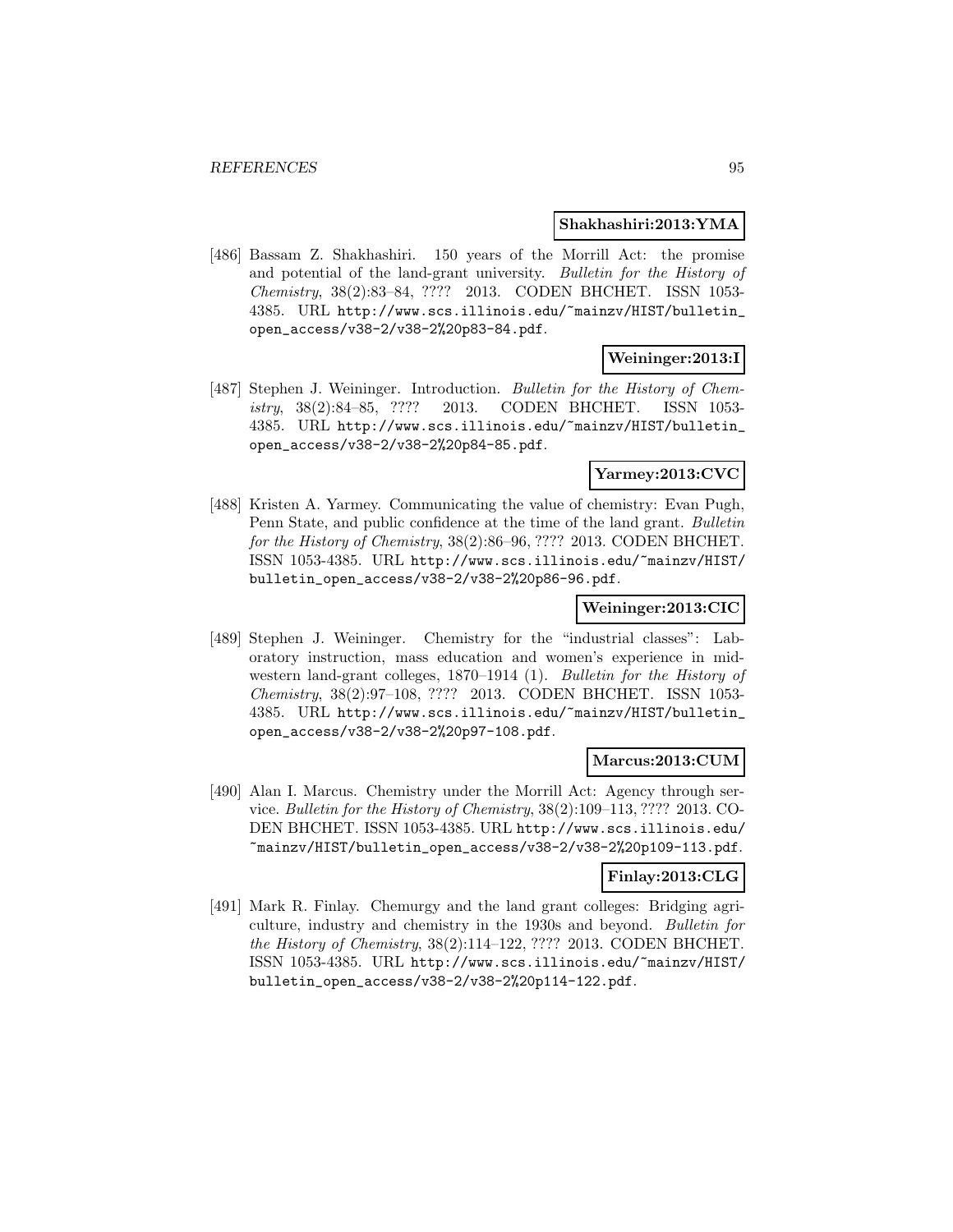## **Seidel:2013:CSC**

[492] Robert W. Seidel. Catalyst or synthesis? Chemical engineering in the land-grant college. Bulletin for the History of Chemistry, 38(2):123– 131, ???? 2013. CODEN BHCHET. ISSN 1053-4385. URL http:/ /www.scs.illinois.edu/~mainzv/HIST/bulletin\_open\_access/v38- 2/v38-2%20p123-131.pdf.

# **Bix:2013:CCC**

[493] Amy Bix. Chemistry of cooking, chemistry in war: Women in nineteenth and twentieth-century land-grant science and engineering. Bulletin for the History of Chemistry, 38(2):132–139, ???? 2013. CODEN BHCHET. ISSN 1053-4385. URL http://www.scs.illinois.edu/~mainzv/HIST/ bulletin\_open\_access/v38-2/v38-2%20p132-139.pdf.

## **Page:2013:BPS**

[494] Frederick G. Page. Baking powder and self-rising flour in Nineteenth-Century Britain: the carbon dioxide aerations of Henry Jones and Alfred Bird. Bulletin for the History of Chemistry, 38(2):140–??, ???? 2013. CODEN BHCHET. ISSN 1053-4385.

### **Anonymous:2013:BRU**

[495] Anonymous. Book review: Ulf Lagerkvist. 2012. The Periodic Table and a Missed Nobel Prize. Bulletin for the History of Chemistry, 38(2):155–??, ???? 2013. CODEN BHCHET. ISSN 1053-4385.

## **Anonymous:2013:BRE**

[496] Anonymous. Book review: Eric Scerri, 2013. A Tale of  $\gamma$  Elements. Bulletin for the History of Chemistry, 38(2):157–??, ???? 2013. CODEN BHCHET. ISSN 1053-4385.

### **Anonymous:2013:IA**

[497] Anonymous. Instructions for authors. Bulletin for the History of Chemistry, 38(2):159–??, ???? 2013. CODEN BHCHET. ISSN 1053- 4385. URL http://www.scs.illinois.edu/~mainzv/HIST/bulletin\_ open\_access/v38-2/v38-2%20p159.pdf.

### **Lewis:2014:CCB**

[498] David E. Lewis. Citation for chemical breakthrough award: Mendeleev's periodic system of the elements. Bulletin for the History of Chemistry, 39 (1):1–??, ???? 2014. CODEN BHCHET. ISSN 1053-4385. URL http:// www.scs.illinois.edu/%7Emainzv/HIST/bulletin\_open\_access/v39- 1/v39-1%20p1-6.pdf.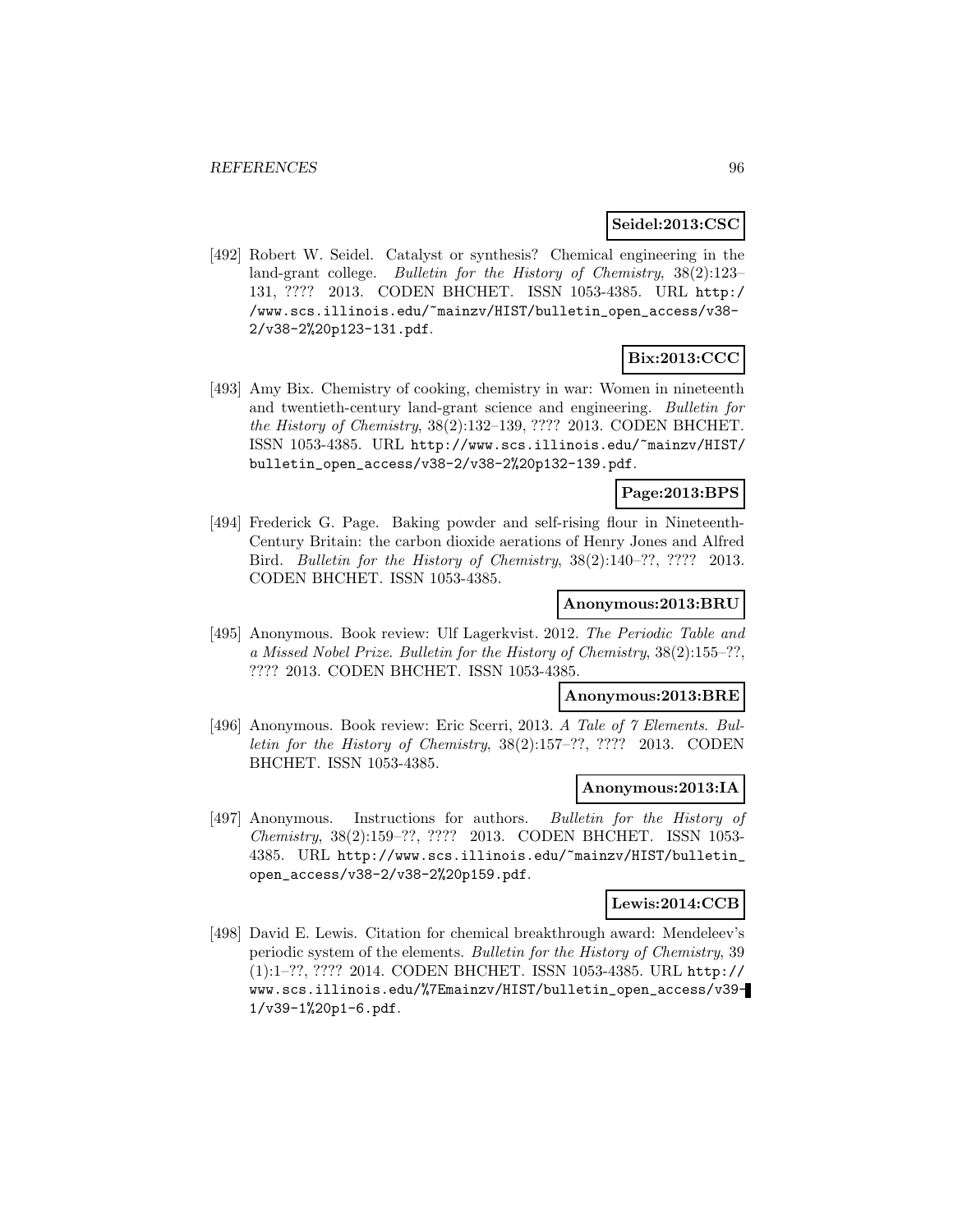**Zumbulyadis:2014:DEU**

[499] Nicholas Zumbulyadis. Decorating with explosives: the use of Aurum Fulminans as a purple pigment supplemental information. Bulletin for the History of Chemistry, 39(1):7–??, ???? 2014. CODEN BHCHET. ISSN 1053-4385. URL http://www.scs.illinois.edu/% 7Emainzv/HIST/bulletin\_open\_access/v39-1/v39-1%20p7-17.pdf.

# **Kraft:2014:HPB**

[500] Alexander Kraft. On the history of Prussian blue: Thomas Everitt (1805– 1845) and Everitt's salt. Bulletin for the History of Chemistry, 39(1):18– ??, ???? 2014. CODEN BHCHET. ISSN 1053-4385. URL http://www. scs.illinois.edu/%7Emainzv/HIST/bulletin\_open\_access/v39-1/v39- 1%20p18-25.pdf. See addendum [562].

## **Herold:2014:TNC**

[501] Bernardo Jerosch Herold and Wolfram Bayer. A transnational network of chemical knowledge: the Preparadores at the Lisbon Polytechnic School in the 1860s and 1870s. Bulletin for the History of Chemistry, 39(1):26–??, ???? 2014. CODEN BHCHET. ISSN 1053-4385. URL http://www.scs.illinois.edu/%7Emainzv/HIST/ bulletin\_open\_access/v39-1/v39-1%20p26-42.pdf.

### **Suntsov:2014:CBP**

[502] Vladislav Suntsov and David E. Lewis. A century of base-promoted decomposition of hydrazones: the early career of Nikolai Matveevich Kizhner (1867–1935). Bulletin for the History of Chemistry, 39(1):43–??, ???? 2014. CODEN BHCHET. ISSN 1053-4385. URL http://www.scs. illinois.edu/%7Emainzv/HIST/bulletin\_open\_access/v39-1/v39-1% 20p43-52.pdf.

### **Lavine:2014:TFR**

[503] Matthew Lavine. The two faces of radium in early American nuclear culture. Bulletin for the History of Chemistry, 39(1):53–??, ???? 2014. CO-DEN BHCHET. ISSN 1053-4385. URL http://www.scs.illinois.edu/ %7Emainzv/HIST/bulletin\_open\_access/v39-1/v39-1%20p53-63.pdf.

#### **Rasmussen:2014:PCP**

[504] Seth C. Rasmussen. The path to conductive polyacetylene. Bulletin for the History of Chemistry, 39(1):64–??, ???? 2014. CODEN BHCHET. ISSN 1053-4385. URL http://www.scs.illinois.edu/% 7Emainzv/HIST/bulletin\_open\_access/v39-1/v39-1%20p64-72.pdf.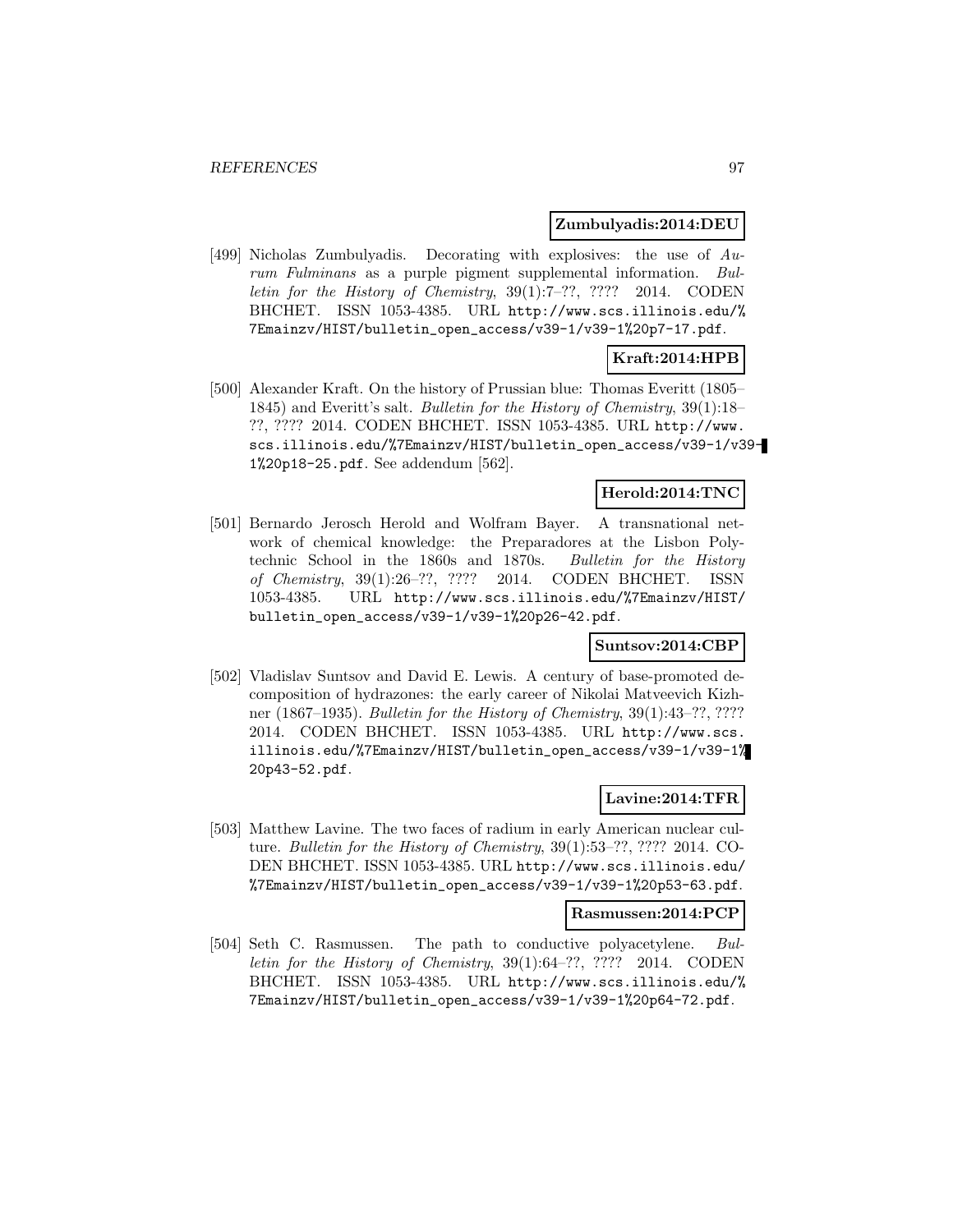## **Gal:2014:DUF**

[505] Joseph Gal and Jeffrey I. Seeman. In defense of the use of the French language in scientific communication, 1965–1985: National and international deliberations and an ingeniously clever takeoff on the theme by R. B. Woodward supplemental information. Bulletin for the History of Chemistry, 39(1):73–??, ???? 2014. CODEN BHCHET. ISSN 1053-4385. URL http://www.scs.illinois.edu/%7Emainzv/ HIST/bulletin\_open\_access/v39-1/v39-1%20p73-94.pdf.

### **Anonymous:2014:BRa**

[506] Anonymous. Book reviews. Bulletin for the History of Chemistry, 39(1): ??, ???? 2014. CODEN BHCHET. ISSN 1053-4385.

### **Principe:2014:BRS**

[507] Lawrence M. Principe. Book review: The Secrets of Alchemy. Bulletin for the History of Chemistry, 39(1):95–??, ???? 2014. CODEN BHCHET. ISSN 1053-4385. URL http://www.scs.illinois.edu/% 7Emainzv/HIST/bulletin\_open\_access/v39-1/v39-1%20p95-97.pdf.

## **deMenten:2014:BRD**

[508] P. de Menten. Book review: Dictionnaire de chimie: Une approche étymologique et historique. (French) [Dictionary of chemistry: An etymological and historical approach]. Bulletin for the History of Chemistry, 39(1):97–??, ???? 2014. CODEN BHCHET. ISSN 1053-4385. URL http://www.scs.illinois.edu/%7Emainzv/ HIST/bulletin\_open\_access/v39-1/v39-1%20p97.pdf.

## **Vijvers:2014:BRA**

[509] William Vijvers. Book review: Alexander Borodin: Composer, Scientist, Educator. a Biography. Bulletin for the History of Chemistry, 39(1):98–??, ???? 2014. CODEN BHCHET. ISSN 1053-4385. URL http://www.scs. illinois.edu/%7Emainzv/HIST/bulletin\_open\_access/v39-1/v39-1% 20p98-99.pdf.

# **Green:2014:BRO**

[510] Mark M. Green. Book review: Organic Chemistry Principles in Context: a Story Telling Historical Approach Comment and Response. Bulletin for the History of Chemistry, 39(1):99–??, ???? 2014. CODEN BHCHET. ISSN 1053-4385. URL http://www.scs.illinois.edu/% 7Emainzv/HIST/bulletin\_open\_access/v39-1/v39-1%20p99-100.pdf.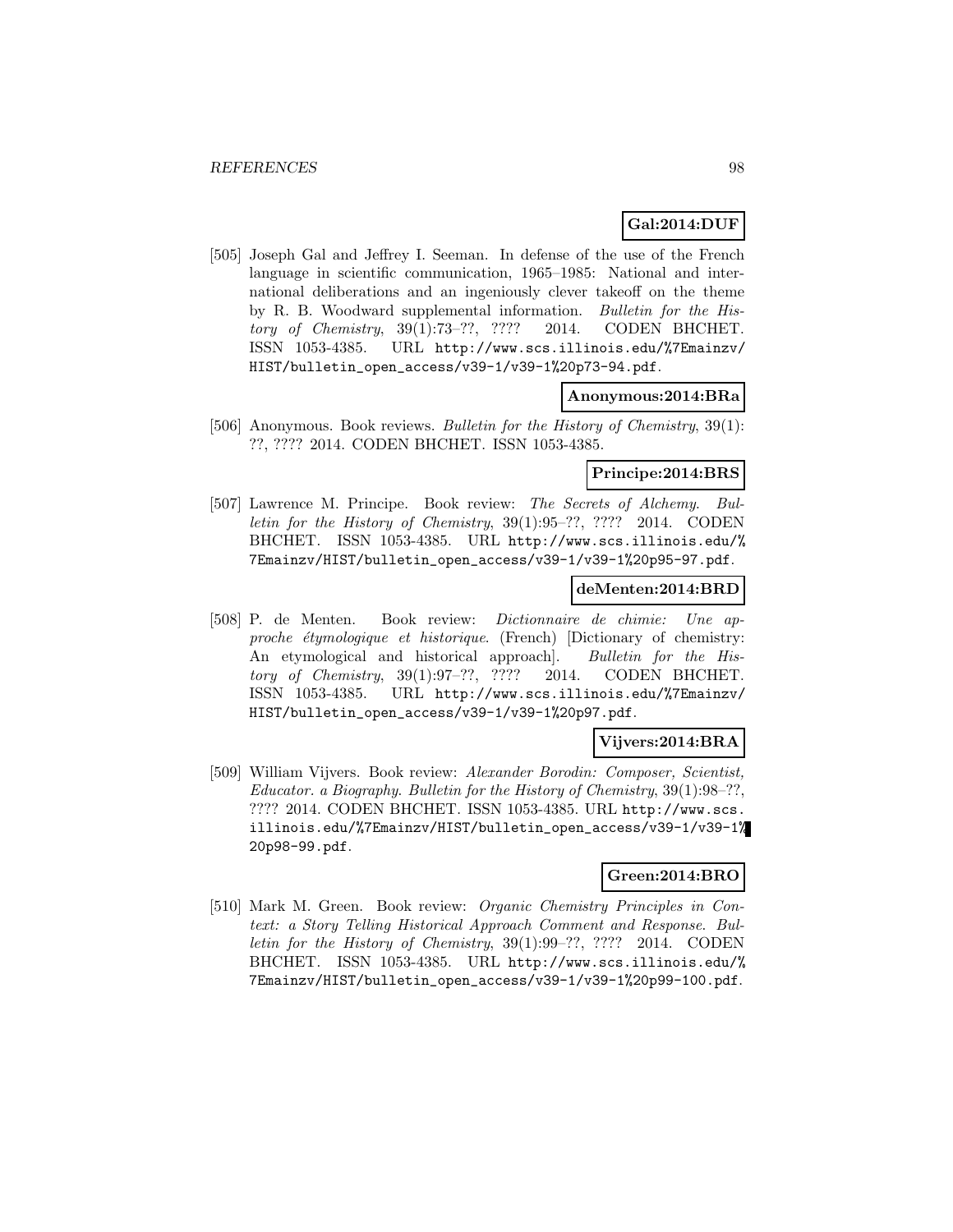### **Davies:2014:BRU**

[511] Alwyn Davies and Peter Grant. Book review: UCL Chemistry Department 1828–1974. Bulletin for the History of Chemistry, 39(1):101–??, ???? 2014. CODEN BHCHET. ISSN 1053-4385. URL http://www.scs. illinois.edu/%7Emainzv/HIST/bulletin\_open\_access/v39-1/v39-1% 20p101.pdf.

## **Strom:2014:BRP**

[512] E. Thomas Strom and Angela K. Wilson. Book review: Pioneers of Quantum Chemistry. Bulletin for the History of Chemistry, 39(1):102–??, ???? 2014. CODEN BHCHET. ISSN 1053-4385. URL http://www.scs. illinois.edu/%7Emainzv/HIST/bulletin\_open\_access/v39-1/v39-1% 20p102-103.pdf.

# **Stocker:2014:BRF**

[513] Jack Stocker and Natalie Foster. Book review: A Festival of Chemistry Entertainments. Bulletin for the History of Chemistry, 39(1):103–??, ???? 2014. CODEN BHCHET. ISSN 1053-4385. URL http://www.scs. illinois.edu/%7Emainzv/HIST/bulletin\_open\_access/v39-1/v39-1% 20p103-104.pdf.

### **Anonymous:2014:IAa**

[514] Anonymous. Instructions for authors. Bulletin for the History of Chemistry, 39(1):105–??, ???? 2014. CODEN BHCHET. ISSN 1053-4385. URL http://www.scs.illinois.edu/%7Emainzv/HIST/ bulletin\_open\_access/v39-1/v39-1%20p105.pdf.

### **Jensen:2014:KVT**

[515] William B. Jensen. Kinetic versus thermodynamic control: Some historical landmarks. Bulletin for the History of Chemistry, 39(2):??, ???? 2014. CODEN BHCHET. ISSN 1053-4385. URL http:/ /www.scs.illinois.edu/~mainzv/HIST/bulletin\_open\_access/v39- 2/v39-2/v39-2%20p107-121.pdf.

## **Moore:2014:FLT**

[516] Carl E. Moore, Alfred von Smolinski, Albert Claus, Daniel J. Graham, and Bruno Jaselskis. On the First Law of Thermodynamics and the contribution of Julius Robert Mayer: New translation and consideration of a rejected manuscript. Bulletin for the History of Chemistry, 39(2):??, ???? 2014. CODEN BHCHET. ISSN 1053- 4385. URL http://www.scs.illinois.edu/~mainzv/HIST/bulletin\_ open\_access/v39-2/v39-2/v39-2%20p122-130.pdf.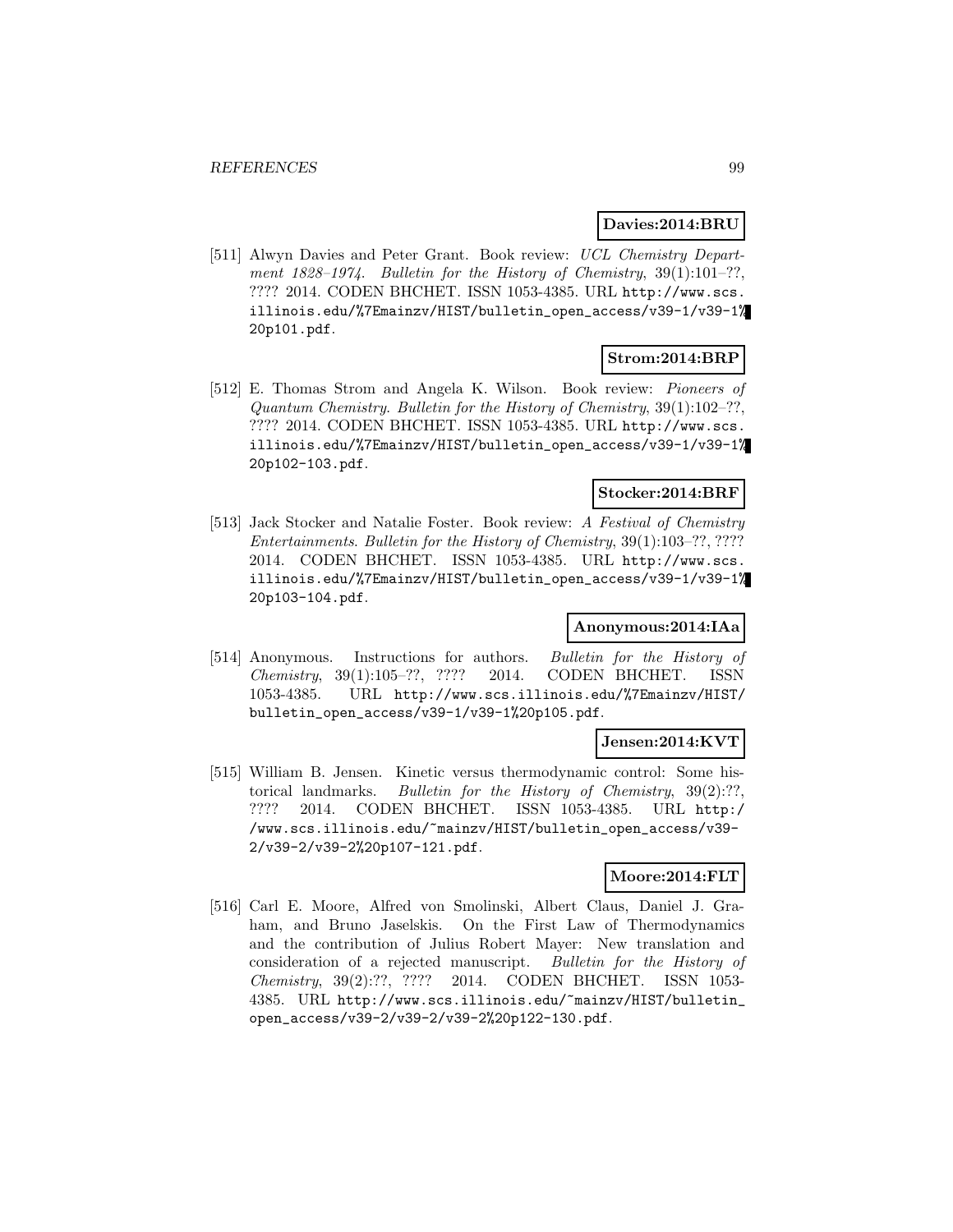### **Rayner-Canham:2014:EPC**

[517] Marelene F. Rayner-Canham and Geoffrey W. Rayner-Canham. Early practical chemistry at British private girls' schools. Bulletin for the History of Chemistry, 39(2):??, ???? 2014. CODEN BHCHET. ISSN 1053- 4385. URL http://www.scs.illinois.edu/~mainzv/HIST/bulletin\_ open\_access/v39-2/v39-2/v39-2%20p131-137.pdf.

## **Rae:2014:WGM**

[518] Ian D. Rae. William Gilbert Mixter (1846–1936): a Yale chemist who deserves to be remembered. Bulletin for the History of Chemistry, 39 (2):??, ???? 2014. CODEN BHCHET. ISSN 1053-4385. URL http:/ /www.scs.illinois.edu/~mainzv/HIST/bulletin\_open\_access/v39- 2/v39-2/v39-2%20p138-144.pdf.

### **Jones:2014:ONE**

[519] Paul R. Jones. Ouroboros, a New England chemists' club. Bulletin for the History of Chemistry, 39(2):??, ???? 2014. CODEN BHCHET. ISSN 1053-4385. URL http://www.scs.illinois.edu/~mainzv/HIST/ bulletin\_open\_access/v39-2/v39-2/v39-2%20p145-149.pdf.

### **Kirk:2014:HCN**

[520] Kenneth L. Kirk and Kenneth A. Jacobson. History of chemistry in the National Institute of Diabetes and Digestive Kidney Diseases (NIDDK): Supplemental information. Bulletin for the History of Chemistry, 39(2):??, ???? 2014. CODEN BHCHET. ISSN 1053- 4385. URL http://www.scs.illinois.edu/~mainzv/HIST/bulletin\_ open\_access/v39-2/v39-2/v39-2%20p150-165.pdf.

### **Anonymous:2014:BRb**

[521] Anonymous. Book reviews. Bulletin for the History of Chemistry, 39(2): ??, ???? 2014. CODEN BHCHET. ISSN 1053-4385.

### **Patterson:2014:CCC**

[522] Gary D. Patterson and Seth C. Rasmussen. Characters in chemistry: a celebration of the humanity of chemistry. Bulletin for the History of Chemistry, 39(2):??, ???? 2014. CODEN BHCHET. ISSN 1053- 4385. URL http://www.scs.illinois.edu/~mainzv/HIST/bulletin\_ open\_access/v39-2/v39-2/v39-2%20p166-168.pdf.

### **Fleming:2014:TAB**

[523] James Rodger Fleming and Ann Johnson. Toxic airs: Body, place, planet in historical perspective. Bulletin for the History of Chemistry,  $39(2)$ :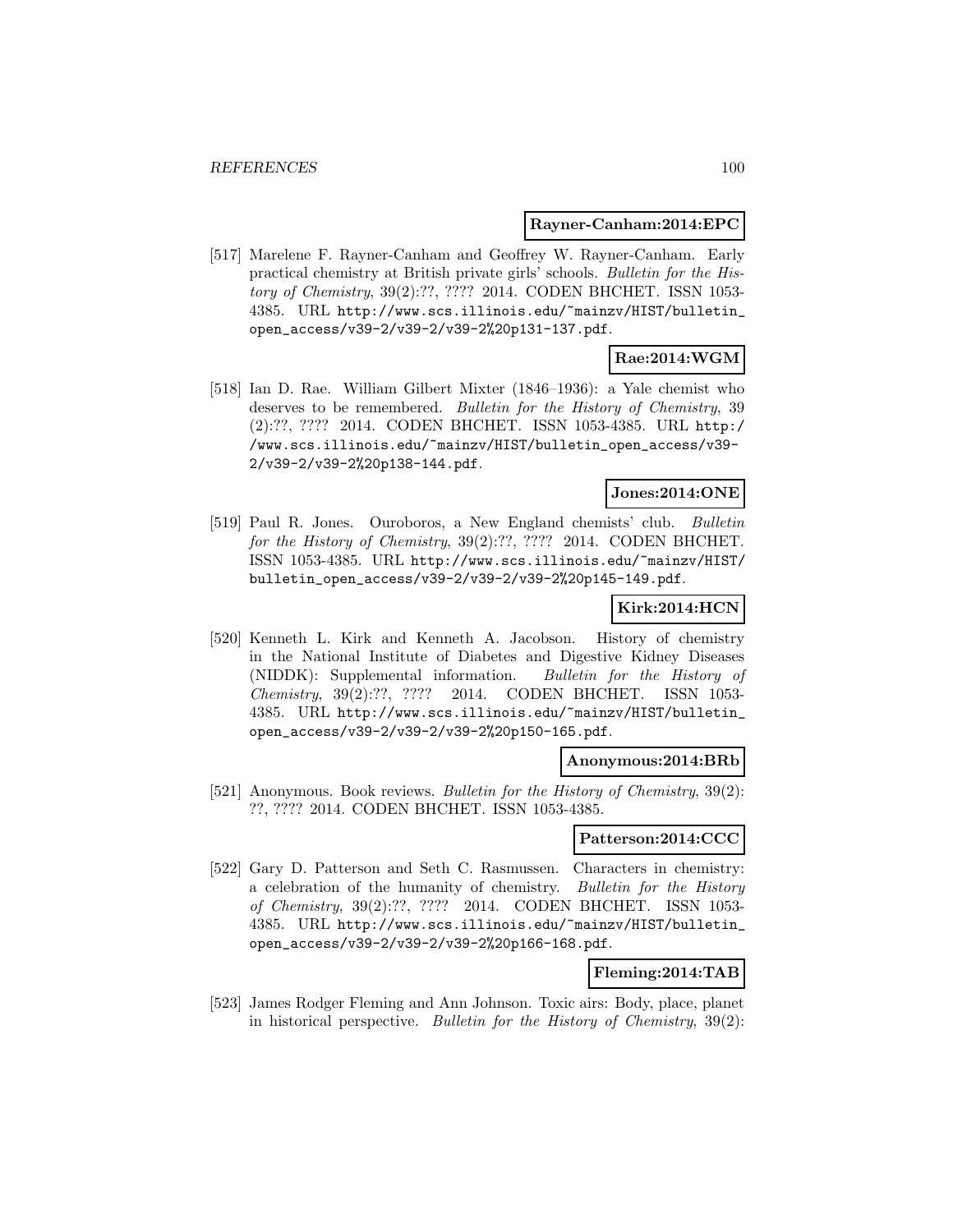??, ???? 2014. CODEN BHCHET. ISSN 1053-4385. URL http:/ /www.scs.illinois.edu/~mainzv/HIST/bulletin\_open\_access/v39- 2/v39-2/v39-2%20p168-170.pdf.

### **Steen:2014:ASC**

[524] Kathryn Steen. The American synthetic chemicals industry: War and politics, 1910–1930. Bulletin for the History of Chemistry, 39(2): ??, ???? 2014. CODEN BHCHET. ISSN 1053-4385. URL http:/ /www.scs.illinois.edu/~mainzv/HIST/bulletin\_open\_access/v39- 2/v39-2/v39-2%20p170-172.pdf.

## **Labinger:2014:GHI**

[525] Jay A. Labinger. Up from generality: How inorganic chemistry finally became a respectable field. Bulletin for the History of Chemistry, 39(2): ??, ???? 2014. CODEN BHCHET. ISSN 1053-4385. URL http:/ /www.scs.illinois.edu/~mainzv/HIST/bulletin\_open\_access/v39- 2/v39-2/v39-2%20p173-174.pdf.

### **Approach:2014:CR**

[526] Anonymous. Comment and response: Review of organic chemistry principles in context: A story telling historical approach. Bulletin for the History of Chemistry, 39(2):??, ???? 2014. CODEN BHCHET. ISSN 1053- 4385. URL http://www.scs.illinois.edu/~mainzv/HIST/bulletin\_ open\_access/v39-2/v39-2/v39-2%20p175.pdf.

### **Anonymous:2014:CPG**

[527] Anonymous. Comment by Prof. Green. Bulletin for the History of Chemistry, 39(2):??, ???? 2014. CODEN BHCHET. ISSN 1053- 4385. URL http://www.scs.illinois.edu/~mainzv/HIST/bulletin\_ open\_access/v39-2/v39-2/v39-2%20p175-178.pdf.

## **Anonymous:2014:RPR**

[528] Anonymous. Response by Prof. Ramberg. Bulletin for the History of Chemistry, 39(2):??, ???? 2014. CODEN BHCHET. ISSN 1053- 4385. URL http://www.scs.illinois.edu/~mainzv/HIST/bulletin\_ open\_access/v39-2/v39-2/v39-2%20p178-180.pdf.

### **Anonymous:2014:E**

[529] Anonymous. Errata. *Bulletin for the History of Chemistry*, 39(2): ??, ???? 2014. CODEN BHCHET. ISSN 1053-4385. URL http:/ /www.scs.illinois.edu/~mainzv/HIST/bulletin\_open\_access/v39- 2/v39-2/v39-2%20p181-182.pdf.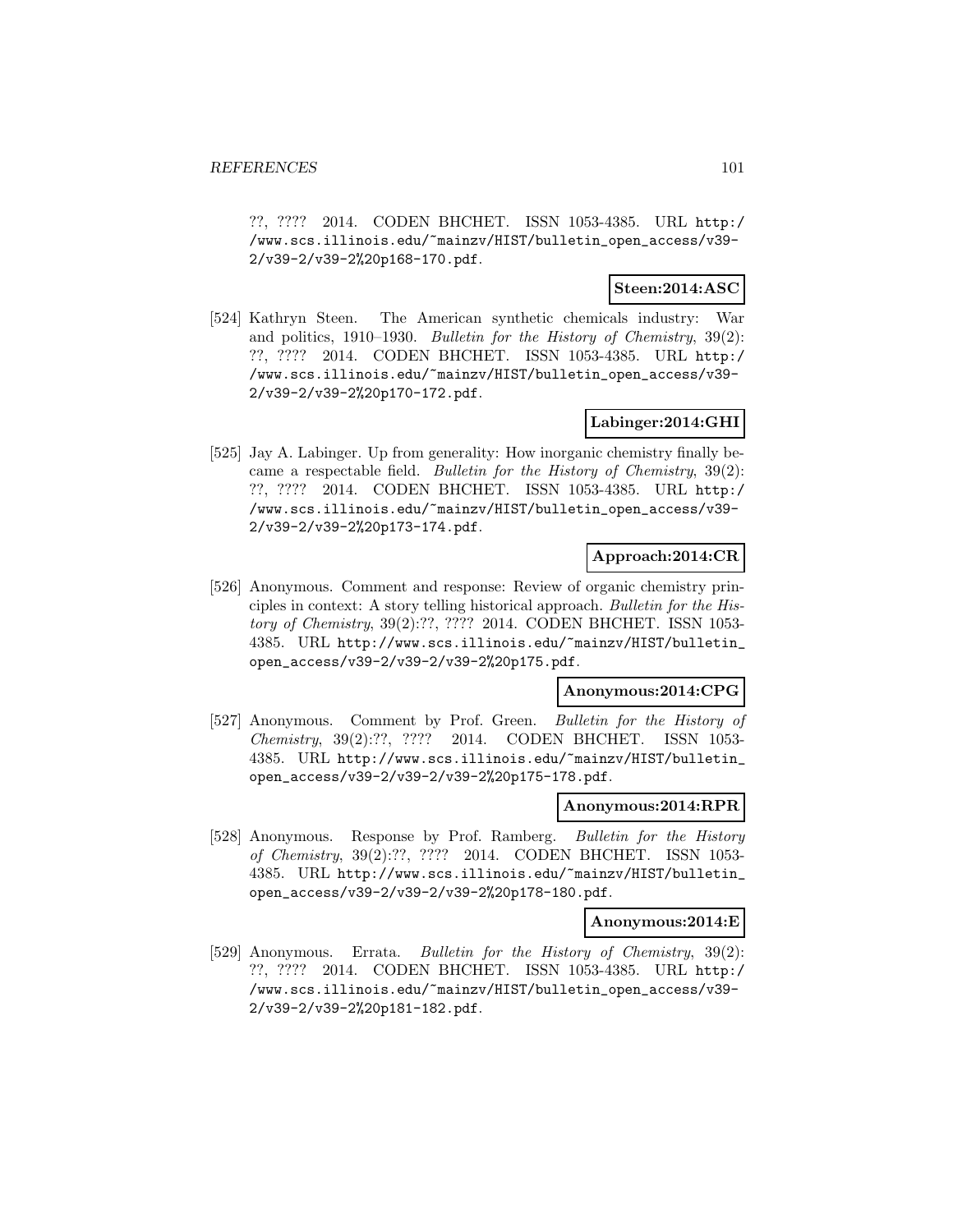### **Anonymous:2014:IAb**

[530] Anonymous. Instructions for authors. Bulletin for the History of Chemistry, 39(2):??, ???? 2014. CODEN BHCHET. ISSN 1053- 4385. URL http://www.scs.illinois.edu/~mainzv/HIST/bulletin\_ open\_access/v39-2/v39-2/v39-2%20p183.pdf.

### **Anonymous:2014:BES**

[531] Anonymous. Bulletin editorial staff. Bulletin for the History of Chemistry, 39(2):??, ???? 2014. CODEN BHCHET. ISSN 1053- 4385. URL http://www.scs.illinois.edu/~mainzv/HIST/bulletin\_ open\_access/v39-2/v39-2/v39-2%20p184.pdf.

### **Anonymous:2014:HO**

[532] Anonymous. Hist officers 2014. *Bulletin for the History of Chemistry*, 39 (2):??, ???? 2014. CODEN BHCHET. ISSN 1053-4385. URL http:/ /www.scs.illinois.edu/~mainzv/HIST/bulletin\_open\_access/v39- 2/v39-2/v39-2%20p184.pdf.

### **Panzarasa:2015:RPA**

[533] Guido Panzarasa. Rediscovering pyrotartaric acid: a chemical interpretation of the volatile salt of tartar. Bulletin for the History of Chemistry, 40(1):1–??, ???? 2015. CODEN BHCHET. ISSN 1053- 4385. URL http://www.scs.illinois.edu/~mainzv/HIST/bulletin\_ open\_access/v40-1/v40-1%20p1-8.pdf. See [570].

## **Lewis:2015:IET**

[534] David E. Lewis. Introduction to an English translation, "On the Different Explanations of Certain Cases of Isomerism" by Aleksandr Butlerov. Bulletin for the History of Chemistry, 40(1):9–??, ???? 2015. CO-DEN BHCHET. ISSN 1053-4385. URL http://www.scs.illinois.edu/ ~mainzv/HIST/bulletin\_open\_access/v40-1/v40-1%20p9-12.pdf.

## **Boutlerow:2015:PDD**

[535] A. Boutlerow. Primary documents "On the Different Explanations of Certain Cases of Isomerism". Bulletin for the History of Chemistry, 40(1):13–??, ???? 2015. CODEN BHCHET. ISSN 1053- 4385. URL http://www.scs.illinois.edu/~mainzv/HIST/bulletin\_ open\_access/v40-1/v40-1%20p13-28.pdf. Translated by David E. Lewis.

## **Labinger:2015:WIN**

[536] Jay A. Labinger. Why isn't noble gas chemistry 30 years older? The failed (?) 1933 experiment of Yost and Kaye. Bulletin for the History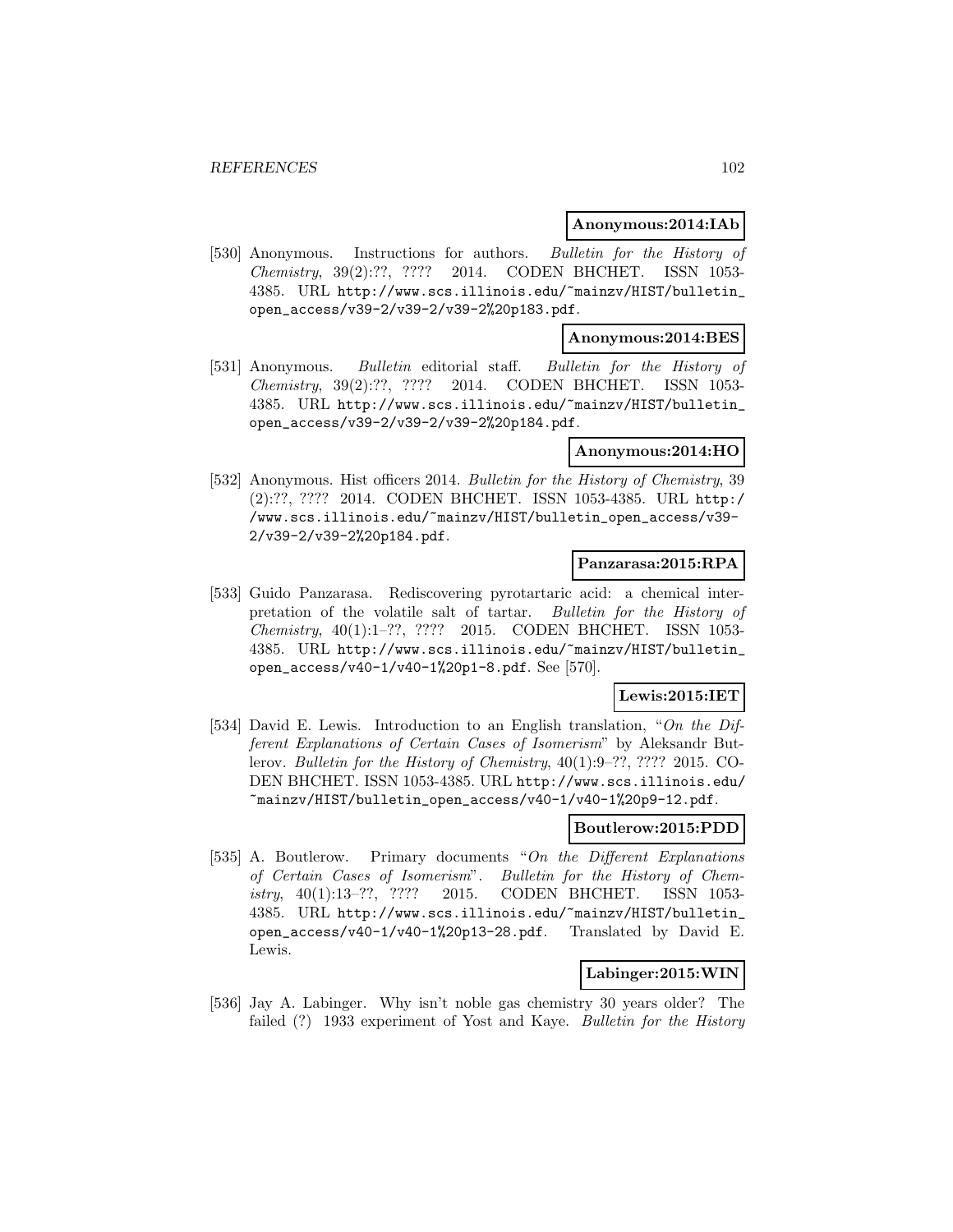of Chemistry, 40(1):29–??, ???? 2015. CODEN BHCHET. ISSN 1053- 4385. URL http://www.scs.illinois.edu/~mainzv/HIST/bulletin\_ open\_access/v40-1/v40-1%20p29-36.pdf.

## **Collins:2015:RPB**

[537] Sibrina N. Collins. Robert Percy Barnes: from Harvard to Howard University. Bulletin for the History of Chemistry, 40(1):37–??, ???? 2015. CO-DEN BHCHET. ISSN 1053-4385. URL http://www.scs.illinois.edu/ ~mainzv/HIST/bulletin\_open\_access/v40-1/v40-1%20p37-39.pdf.

## **Raos:2015:SPC**

[538] Nenad Raos. Science and politics: a case study of the Croatian Chemical Journal. Bulletin for the History of Chemistry, 40(1):40– ??, ???? 2015. CODEN BHCHET. ISSN 1053-4385. URL http:/ /www.scs.illinois.edu/~mainzv/HIST/bulletin\_open\_access/v40- 1/v40-1%20p40-44.pdf.

### **Rasmussen:2015:EHP**

[539] Seth C. Rasmussen. Early history of polypyrrole: the first conducting organic polymer. Bulletin for the History of Chemistry,  $40(1):45-$ ??, ???? 2015. CODEN BHCHET. ISSN 1053-4385. URL http:/ /www.scs.illinois.edu/~mainzv/HIST/bulletin\_open\_access/v40- 1/v40-1%20p45-55.pdf.

### **Anonymous:2015:BRa**

[540] Anonymous. Book reviews. Bulletin for the History of Chemistry, 40(1): ??, ???? 2015. CODEN BHCHET. ISSN 1053-4385.

### **Fontani:2015:LEP**

[541] Mariagrazia Costa Marco Fontani and Mary Virginia Orna. The lost elements: the periodic table's shadow side. Bulletin for the History of Chemistry, 40(1):56–??, ???? 2015. CODEN BHCHET. ISSN 1053- 4385. URL http://www.scs.illinois.edu/~mainzv/HIST/bulletin\_ open\_access/v40-1/v40-1%20p56-57.pdf.

### **Hargittai:2015:GMR**

[542] Magdolna Hargittai Balazs Hargittai and Istvan Hargittai. Great minds: Reflections of 111 top scientists. Bulletin for the History of Chemistry, 40(1):58–??, ???? 2015. CODEN BHCHET. ISSN 1053- 4385. URL http://www.scs.illinois.edu/~mainzv/HIST/bulletin\_ open\_access/v40-1/v40-1%20p58-59.pdf.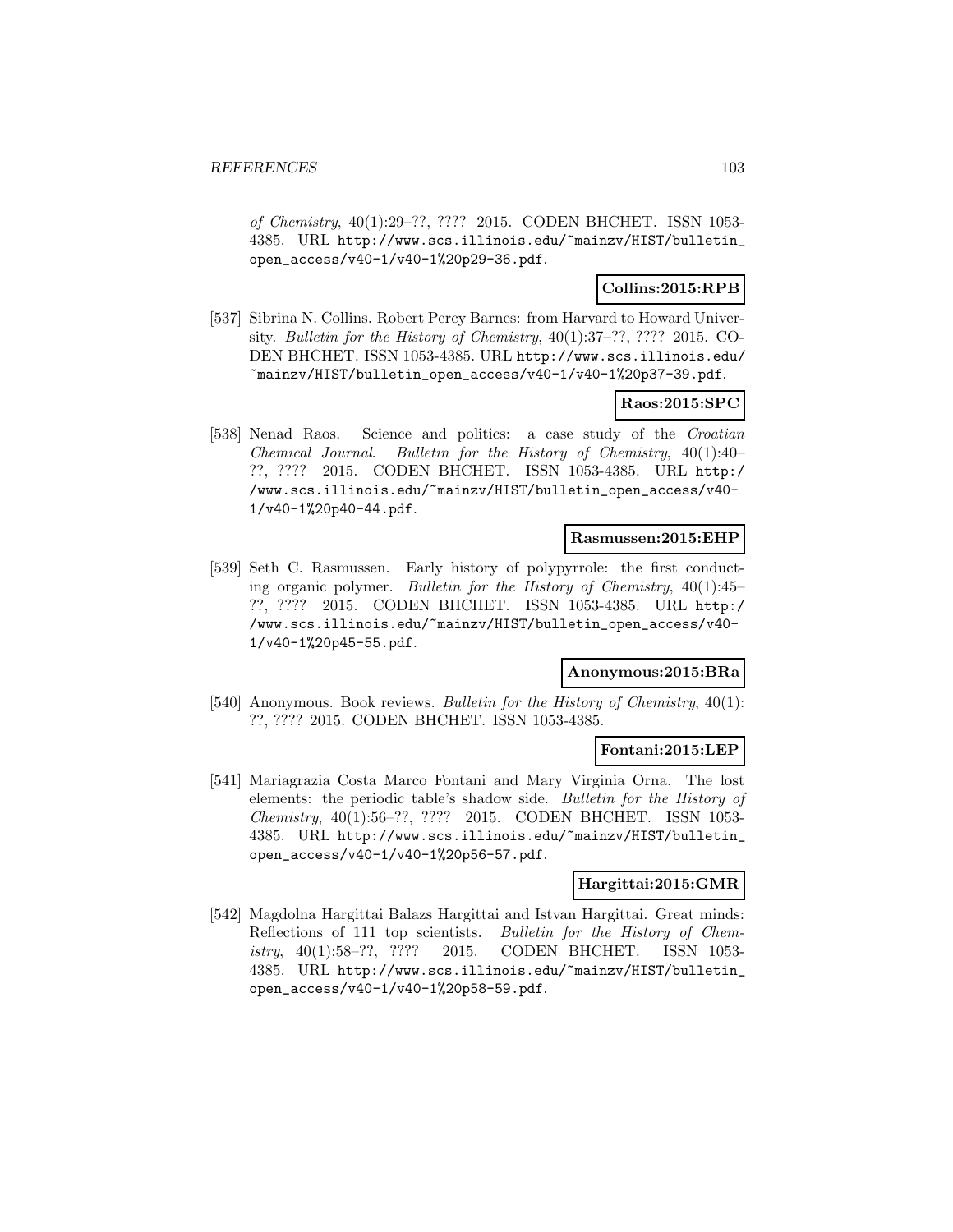### **Anonymous:2015:IAa**

[543] Anonymous. Instructions for authors. Bulletin for the History of Chemistry, 40(1):60–??, ???? 2015. CODEN BHCHET. ISSN 1053- 4385. URL http://www.scs.illinois.edu/~mainzv/HIST/bulletin\_ open\_access/v40-1/v40-1%20p60.pdf.

### **Anonymous:2015:BESa**

[544] Anonymous. Bulletin editorial staff. Bulletin for the History of Chemistry, 40(1):61–??, ???? 2015. CODEN BHCHET. ISSN 1053- 4385. URL http://www.scs.illinois.edu/~mainzv/HIST/bulletin\_ open\_access/v40-1/v40-1%20p61.pdf.

### **Anonymous:2015:HOa**

[545] Anonymous. Hist officers 2015. Bulletin for the History of Chemistry, 40(1):61–??, ???? 2015. CODEN BHCHET. ISSN 1053- 4385. URL http://www.scs.illinois.edu/~mainzv/HIST/bulletin\_ open\_access/v40-1/v40-1%20p61.pdf.

## **Anonymous:2015:IET**

[546] Anonymous. Introduction to an English translation (abridged) of Kizhner's pioneering papers on deoxygenation supplemental information. Bulletin for the History of Chemistry, 40(2):–, ???? 2015. CODEN BHCHET. ISSN 1053-4385. URL http://www.scs.illinois.edu/~mainzv/HIST/ bulletin\_open\_access/v40-2/vol40-2%20p61-64.pdf.

### **Anonymous:2015:PDCa**

[547] Anonymous. Primary documents. 25. The catalytic decomposition of alkylidenehydrazines as a method for the preparation of hydrocarbons supplemental information. Bulletin for the History of Chemistry, 40 (2):–, ???? 2015. CODEN BHCHET. ISSN 1053-4385. URL http:/ /www.scs.illinois.edu/~mainzv/HIST/bulletin\_open\_access/v40- 2/vol40-2%20p64-68.pdf.

### **Anonymous:2015:PDCb**

[548] Anonymous. Primary documents. 27. On the catalytic decomposition of alkylidenehydrazines. (Second part) supplemental information. Bulletin for the History of Chemistry,  $40(2)$ :-, ???? 2015. CODEN BHCHET. ISSN 1053-4385. URL http://www.scs.illinois.edu/~mainzv/HIST/ bulletin\_open\_access/v40-2/vol40-2%20p69-73.pdf.

## **Anonymous:2015:CFC**

[549] Anonymous. From cosmochemistry to fuel cells: Notes on Emil Baur, physical chemist. Bulletin for the History of Chemistry, 40(2):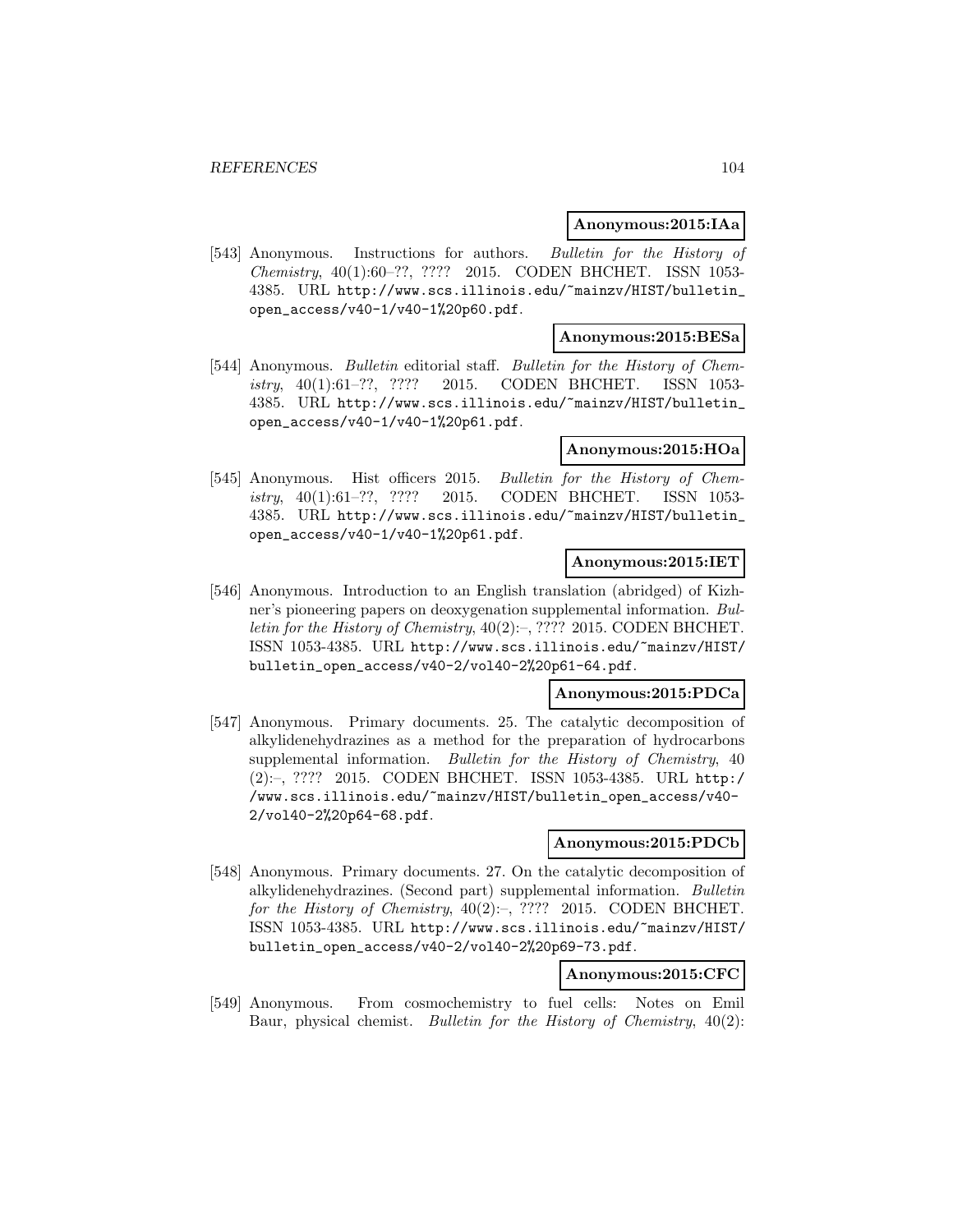–, ???? 2015. CODEN BHCHET. ISSN 1053-4385. URL http:/ /www.scs.illinois.edu/~mainzv/HIST/bulletin\_open\_access/v40- 2/vol40-2%20p74-85.pdf.

### **Anonymous:2015:HSS**

[550] Anonymous. The history and structure of stantienite. Bulletin for the History of Chemistry, 40(2):–, ???? 2015. CODEN BHCHET. ISSN 1053- 4385. URL http://www.scs.illinois.edu/~mainzv/HIST/bulletin\_ open\_access/v40-2/vol40-2%20p86-94.pdf.

### **Anonymous:2015:TCD**

[551] Anonymous. Tools for chemists: the Desreux–Bischoff viscosimeter. Bulletin for the History of Chemistry,  $40(2)$ :-, ???? 2015. CODEN BHCHET. ISSN 1053-4385. URL http://www.scs.illinois.edu/~mainzv/HIST/ bulletin\_open\_access/v40-2/vol40-2%20p95-102.pdf.

### **Anonymous:2015:PCP**

[552] Anonymous. A pioneering course in physical organic chemistry: J. W. Baker's 1942 third-year lectures to undergraduates. Bulletin for the History of Chemistry, 40(2):–, ???? 2015. CODEN BHCHET. ISSN 1053- 4385. URL http://www.scs.illinois.edu/~mainzv/HIST/bulletin\_ open\_access/v40-2/vol40-2%20p103-108.pdf.

### **Anonymous:2015:CES**

[553] Anonymous. A compelling example of scientific integrity. Bulletin for the History of Chemistry, 40(2):–, ???? 2015. CODEN BHCHET. ISSN 1053- 4385. URL http://www.scs.illinois.edu/~mainzv/HIST/bulletin\_ open\_access/v40-2/vol40-2%20p109-113.pdf.

#### **Anonymous:2015:RKH**

[554] Anonymous. A reverie, Kekulé and his dream: an interview. Bulletin for the History of Chemistry,  $40(2)$ :-, ???? 2015. CODEN BHCHET. ISSN 1053-4385. URL http://www.scs.illinois.edu/~mainzv/HIST/ bulletin\_open\_access/v40-2/vol40-2%20p114-119.pdf.

#### **Anonymous:2015:BRb**

[555] Anonymous. Book reviews. Bulletin for the History of Chemistry, 40(2): ??, ???? 2015. CODEN BHCHET. ISSN 1053-4385.

#### **Anonymous:2015:LMC**

[556] Anonymous. The limits of matter: Chemistry, mining, and enlightenment. Bulletin for the History of Chemistry, 40(2):–, ???? 2015. CODEN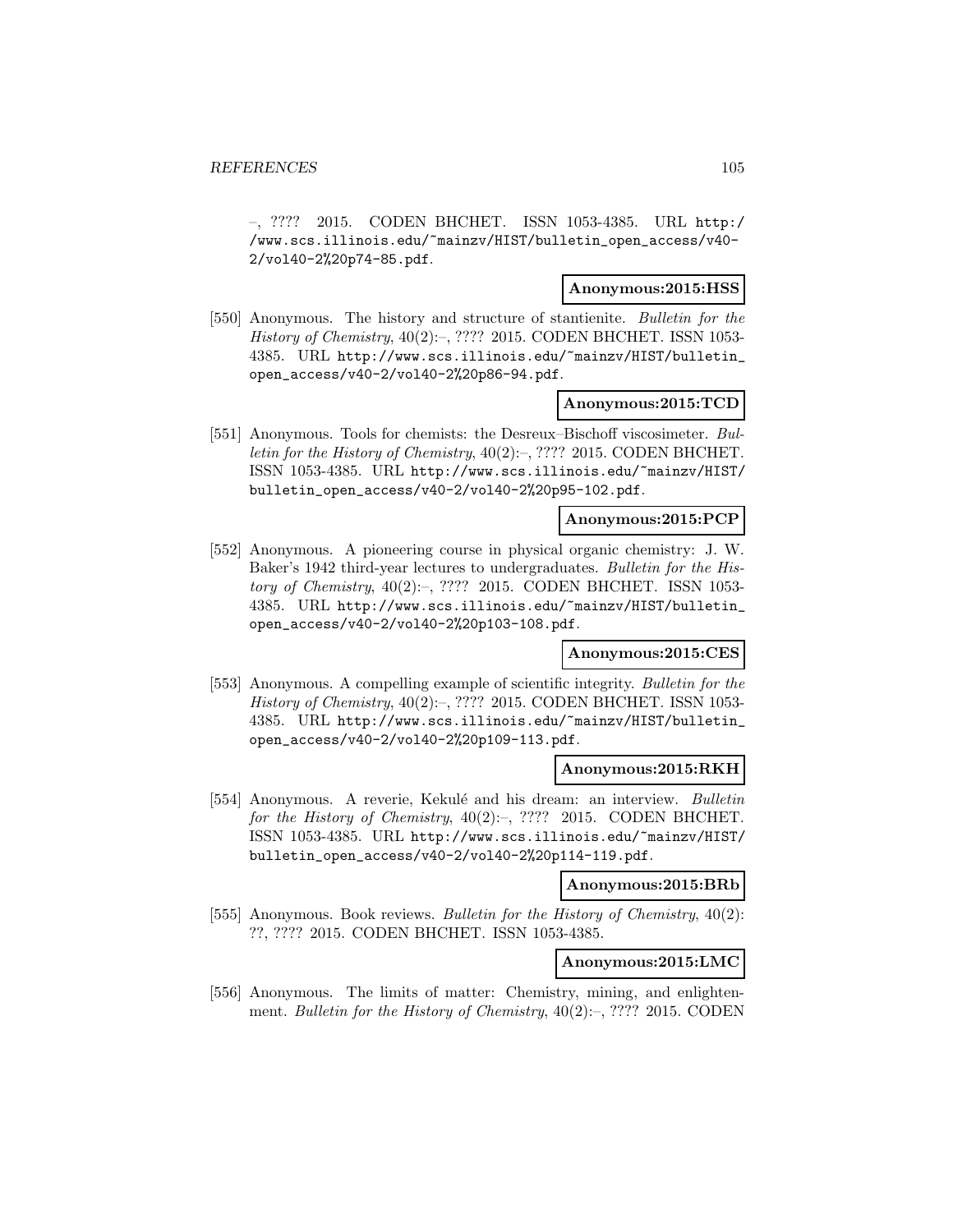BHCHET. ISSN 1053-4385. URL http://www.scs.illinois.edu/~ mainzv/HIST/bulletin\_open\_access/v40-2/vol40-2%20p120-121.pdf.

#### **Anonymous:2015:MMI**

[557] Anonymous. Medical monopoly: Intellectual property rights and the origins of the modern pharmaceutical industry. Bulletin for the History of Chemistry, 40(2):–, ???? 2015. CODEN BHCHET. ISSN 1053- 4385. URL http://www.scs.illinois.edu/~mainzv/HIST/bulletin\_ open\_access/v40-2/vol40-2%20p122-123.pdf.

### **Anonymous:2015:SHT**

[558] Anonymous. Science history: a traveler's guide. Bulletin for the History of Chemistry, 40(2):–, ???? 2015. CODEN BHCHET. ISSN 1053- 4385. URL http://www.scs.illinois.edu/~mainzv/HIST/bulletin\_ open\_access/v40-2/vol40-2%20p123-125.pdf.

### **Anonymous:2015:IAb**

[559] Anonymous. Instructions for authors. Bulletin for the History of Chemistry, 40(2):??, ???? 2015. CODEN BHCHET. ISSN 1053-4385. URL http://www.scs.illinois.edu/~mainzv/HIST/bulletin\_open\_ access/v40-2/vol40-2%20p126%20Instructions%20for%20Authors.pdf.

#### **Anonymous:2015:BESb**

[560] Anonymous. Bulletin editorial staff. Bulletin for the History of Chemistry, 40(2):–, ???? 2015. CODEN BHCHET. ISSN 1053-4385. URL http:/ /www.scs.illinois.edu/~mainzv/HIST/bulletin\_open\_access/v40- 2/vol40-2%20p127%20Editorial%20Board%20HIST%20Officers.pdf.

### **Anonymous:2015:HOb**

[561] Anonymous. Hist officers 2015. Bulletin for the History of Chemistry, 40 (2):–, ???? 2015. CODEN BHCHET. ISSN 1053-4385. URL http:/ /www.scs.illinois.edu/~mainzv/HIST/bulletin\_open\_access/v40- 2/vol40-2%20p127%20Editorial%20Board%20HIST%20Officers.pdf.

### **Kraft:2016:ADH**

[562] Alexander Kraft. Addendum to "on the discovery and history of Prussian blue". *Bulletin for the History of Chemistry*,  $41(1-2):1-2$ , ???? 2016. CO-DEN BHCHET. ISSN 1053-4385. URL http://acshist.scs.illinois. edu/bulletin\_open\_access/vol41-1-2/vol41-1-2%20p1-2.pdf. See [500].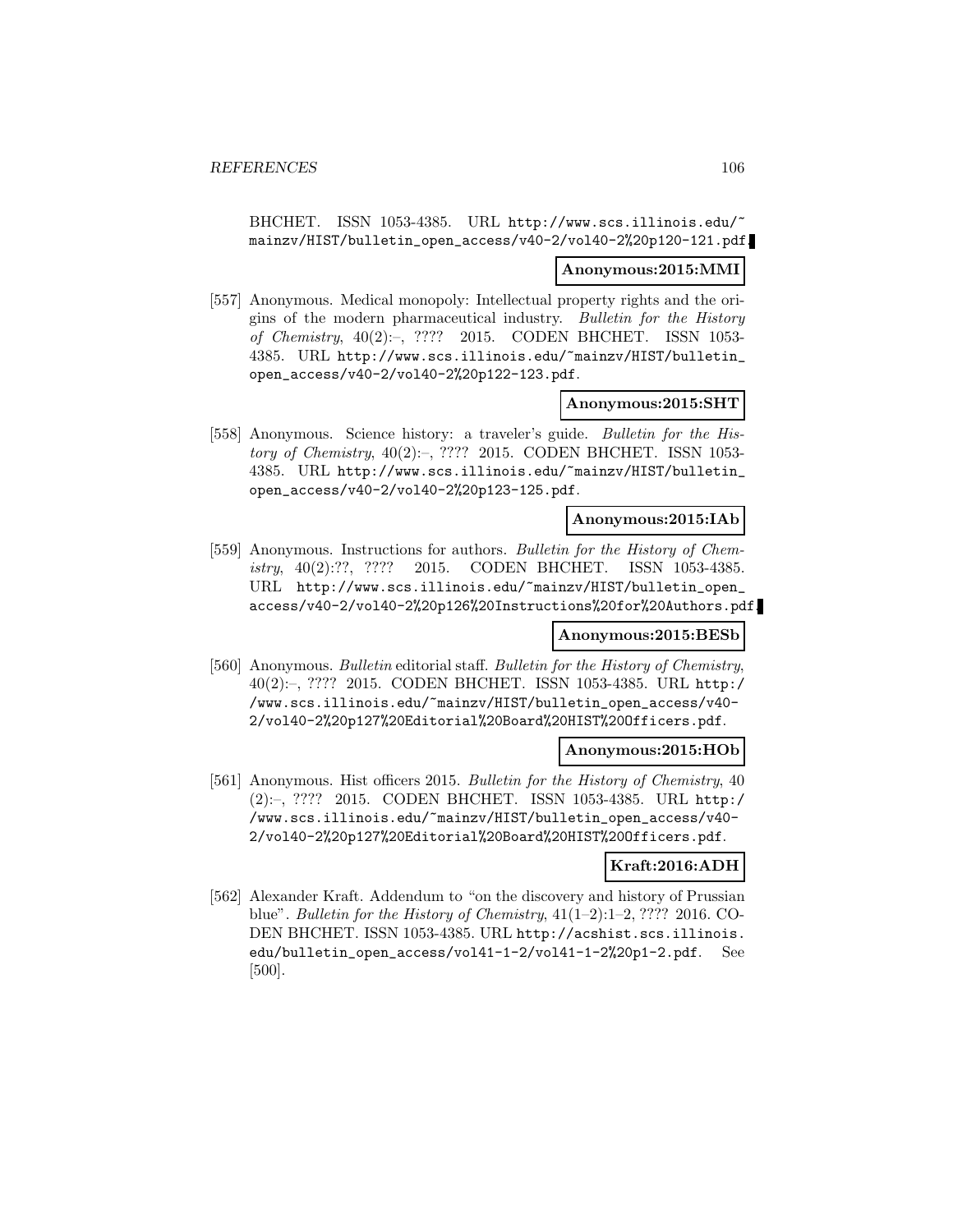### **Lewis:2016:KKD**

[563] David E. Lewis. Klaus at Kazan: the discovery of ruthenium. Bulletin for the History of Chemistry,  $41(1-2):3-11$ , ???? 2016. CODEN BHCHET. ISSN 1053-4385. URL http://acshist.scs.illinois.edu/bulletin\_ open\_access/vol41-1-2/vol41-1-2%20p3-11.pdf.

## **Moreland:2016:EFS**

[564] David W. Moreland and Paul R. Jones. Emil Fischer's sample collection. Bulletin for the History of Chemistry,  $41(1-2):12-18$ , ???? 2016. CODEN BHCHET. ISSN 1053-4385. URL http://acshist.scs.illinois.edu/ bulletin\_open\_access/vol41-1-2/vol41-1-2%20p12-18.pdf.

### **Jensen:2016:CTI**

[565] William B. Jensen and Peter J. T. Morris. From chemical theory to industrial chemistry: the eclectic career of Geoffrey Martin. Bulletin for the History of Chemistry, 41(1–2):19–37, ???? 2016. CODEN BHCHET. ISSN 1053-4385. URL http://acshist.scs.illinois.edu/bulletin\_ open\_access/vol41-1-2/vol41-1-2%20p19-37.pdf.

### **Epstein:2016:LTL**

[566] Jessica L. Epstein. The legacy of tetraethyl lead. Bulletin for the History of Chemistry, 41(1–2):38–43, ???? 2016. CODEN BHCHET. ISSN 1053-4385. URL http://acshist.scs.illinois.edu/bulletin\_open\_ access/vol41-1-2/vol41-1-2%20p38-43.pdf.

#### **Scheiding:2016:MTM**

[567] Tom Scheiding. More than meets the eye: Chemical foundation investments in the Journal of Chemical Education. Bulletin for the History of Chemistry, 41(1–2):44–55, ???? 2016. CODEN BHCHET. ISSN 1053-4385. URL http://acshist.scs.illinois.edu/bulletin\_open\_ access/vol41-1-2/vol41-1-2%20p44-55.pdf.

### **Kovac:2016:ECW**

[568] Jeffrey Kovac. Ethics of chemical weapons research. Bulletin for the History of Chemistry, 41(1–2):56–63, ???? 2016. CODEN BHCHET. ISSN 1053-4385. URL http://acshist.scs.illinois.edu/bulletin\_ open\_access/vol41-1-2/vol41-1-2%20p56-63.pdf.

#### **Rasmussen:2016:OSM**

[569] Seth C. Rasmussen. On the origin of "synthetic metals": Herbert Mc-Coy, Alfred Ubbelohde, and the development of metals from nonmetallic elements. Bulletin for the History of Chemistry,  $41(1-2):64-73, ????$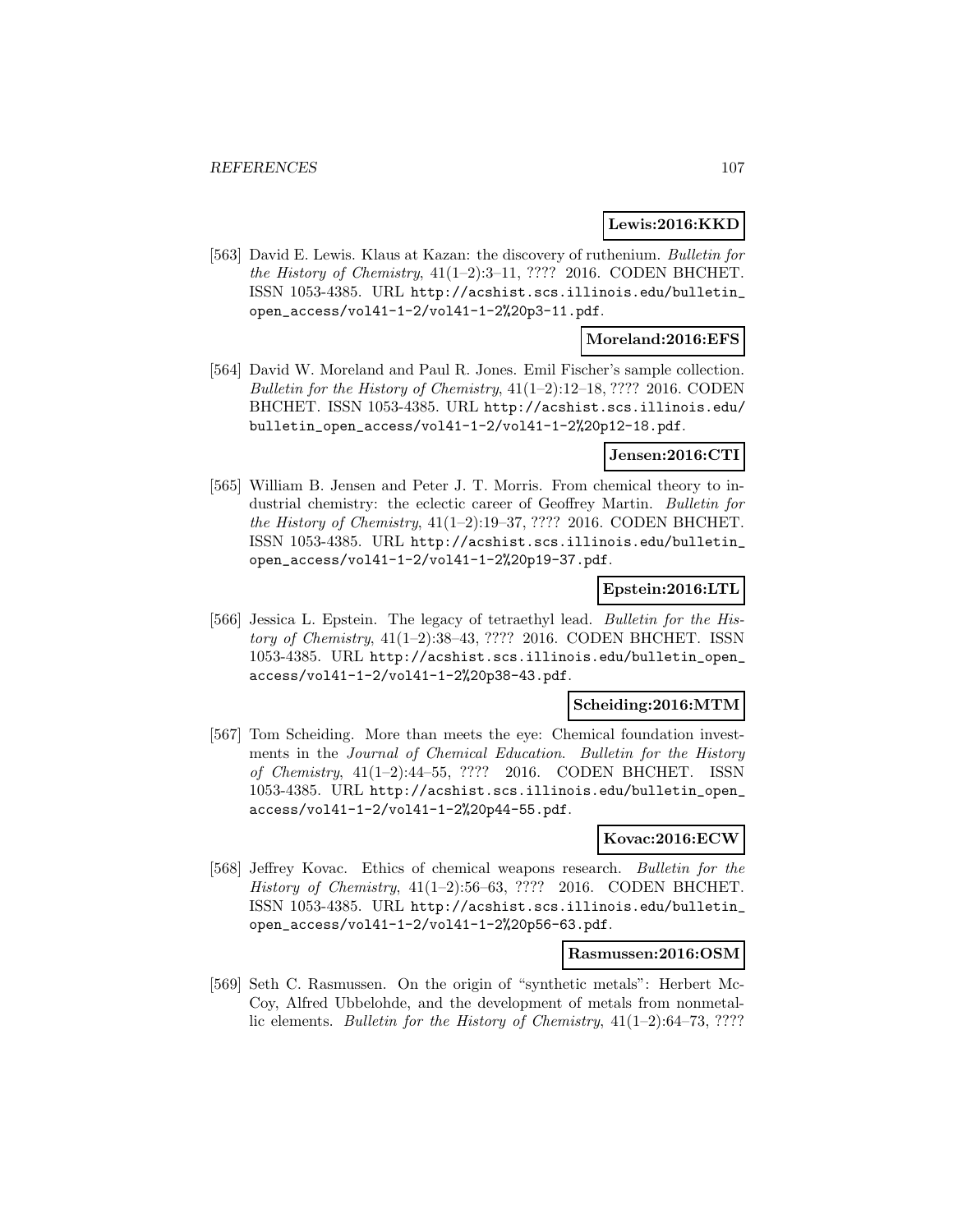2016. CODEN BHCHET. ISSN 1053-4385. URL http://acshist.scs. illinois.edu/bulletin\_open\_access/vol41-1-2/vol41-1-2%20p64- 73.pdf.

## **Anonymous:2016:CRR**

[570] Anonymous. Comment and response: Rediscovering pyrotartaric acid. Bulletin for the History of Chemistry,  $41(1-2)$ :74, ???? 2016. CODEN BHCHET. ISSN 1053-4385. URL http://acshist.scs.illinois.edu/ bulletin\_open\_access/vol41-1-2/vol41-1-2%20p74.pdf. See [533].

## **Anonymous:2016:CL**

[571] Joseph B. Lambert. Book review: A Chemical Life, Joseph B. Lambert, De Rigueur Press, North Manchester, IN, 2014, 388 pp, ISBN 978-0-9916503-0-9, \$15.00. Bulletin for the History of Chemistry, 41(1–2):75–76, ???? 2016. CODEN BHCHET. ISSN 1053-4385. URL http://acshist.scs.illinois.edu/bulletin\_open\_ access/vol41-1-2/vol41-1-2%20p75-76.pdf.

### **Anonymous:2016:MFH**

[572] Peter J. T. Morris. Book review: The Matter Factory: a History of the Chemical Laboratory. Bulletin for the History of Chemistry, 41(1–2):77–79, ???? 2016. CODEN BHCHET. ISSN 1053-4385. URL http://acshist.scs.illinois.edu/bulletin\_open\_ access/vol41-1-2/vol41-1-2%20p77-79.pdf.

#### **Anonymous:2016:IA**

[573] Anonymous. Instructions for authors. Bulletin for the History of Chemistry, 41(1–2):80, ???? 2016. CODEN BHCHET. ISSN 1053-4385. URL http://acshist.scs.illinois.edu/bulletin\_open\_ access/vol41-1-2/vol41-1-2%20p80%20Instructions%20for%20Authors. pdf.

### **Anonymous:2016:BES**

[574] Anonymous. Bulletin editorial staff. Bulletin for the History of Chemistry, 41(1–2):82, ???? 2016. CODEN BHCHET. ISSN 1053-4385. URL http://acshist.scs.illinois.edu/bulletin\_open\_ access/vol41-1-2/vol41-1-2%20p82.pdf.

#### **Anonymous:2016:HO**

[575] Anonymous. HIST officers 2016. Bulletin for the History of Chemistry, 41(1–2):82, ???? 2016. CODEN BHCHET. ISSN 1053-4385. URL http://acshist.scs.illinois.edu/bulletin\_open\_ access/vol41-1-2/vol41-1-2%20p82.pdf.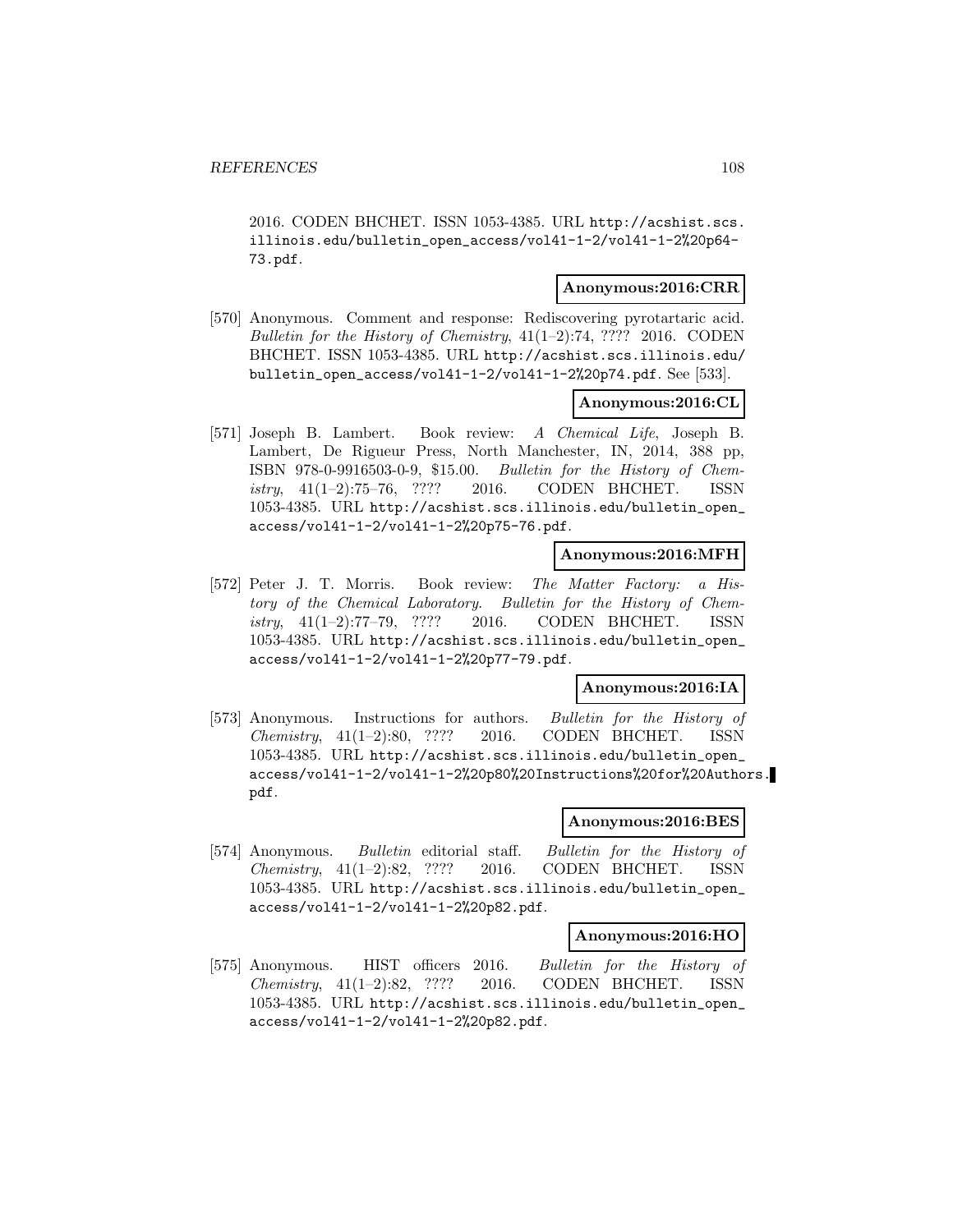# **Klein:2017:CCG**

[576] Ursula Klein. Chemists for the common good. Bulletin for the History of Chemistry, 42(1):1–6, ???? 2017. CODEN BHCHET. ISSN 1053- 4385. URL http://www.scs.illinois.edu/~mainzv/HIST/bulletin\_ open\_access/v40-2/v42-1/vol42-1%20p1-6.pdf.

# **Leigh:2017:CCC**

[577] G. J. Leigh. The changing content of conversations on chemistry as a snapshot of the: Development of chemical science. Bulletin for the History of Chemistry, 42(1):7–28, ???? 2017. CODEN BHCHET. ISSN 1053- 4385. URL http://www.scs.illinois.edu/~mainzv/HIST/bulletin\_ open\_access/v40-2/v42-1/vol42-1%20p7-28.pdf.

# **Page:2017:CDS**

[578] Frederick G. Page. Carbon dioxide in self-rising flour and baking powder: a study in apparatus, Scheibler to Chittick. Bulletin for the History of Chemistry, 42(1):29–45, ???? 2017. CODEN BHCHET. ISSN 1053- 4385. URL http://www.scs.illinois.edu/~mainzv/HIST/bulletin\_ open\_access/v40-2/v42-1/vol42-1%20p29-45.pdf.

### **Suntsov:2017:ARN**

[579] Vladislav Suntsov and David E. Lewis. After the revolution: Nikolai Matveevich Kizhner (1867–1935) in Soviet Moscow. Bulletin for the History of Chemistry, 42(1):45–56, ???? 2017. CODEN BHCHET. ISSN 1053-4385. URL http://www.scs.illinois.edu/~mainzv/HIST/ bulletin\_open\_access/v40-2/v42-1/vol42-1%20p46-56.pdf.

### **Raos:2017:CCO**

[580] Nenad Raos. Carbide chemistry and Oparin's theory on the origin of life. Bulletin for the History of Chemistry, 42(1):57–62, ???? 2017. CO-DEN BHCHET. ISSN 1053-4385. URL http://www.scs.illinois.edu/ ~mainzv/HIST/bulletin\_open\_access/v40-2/v42-1/vol42-1%20p57- 62.pdf.

### **Rasmussen:2017:CHC**

[581] Seth C. Rasmussen. Cuprene: a historical curiosity along the path to polyacetylene. Bulletin for the History of Chemistry, 42(1):63–78, ???? 2017. CODEN BHCHET. ISSN 1053-4385. URL http:/ /www.scs.illinois.edu/~mainzv/HIST/bulletin\_open\_access/v40- 2/v42-1/vol42-1%20p63-78.pdf.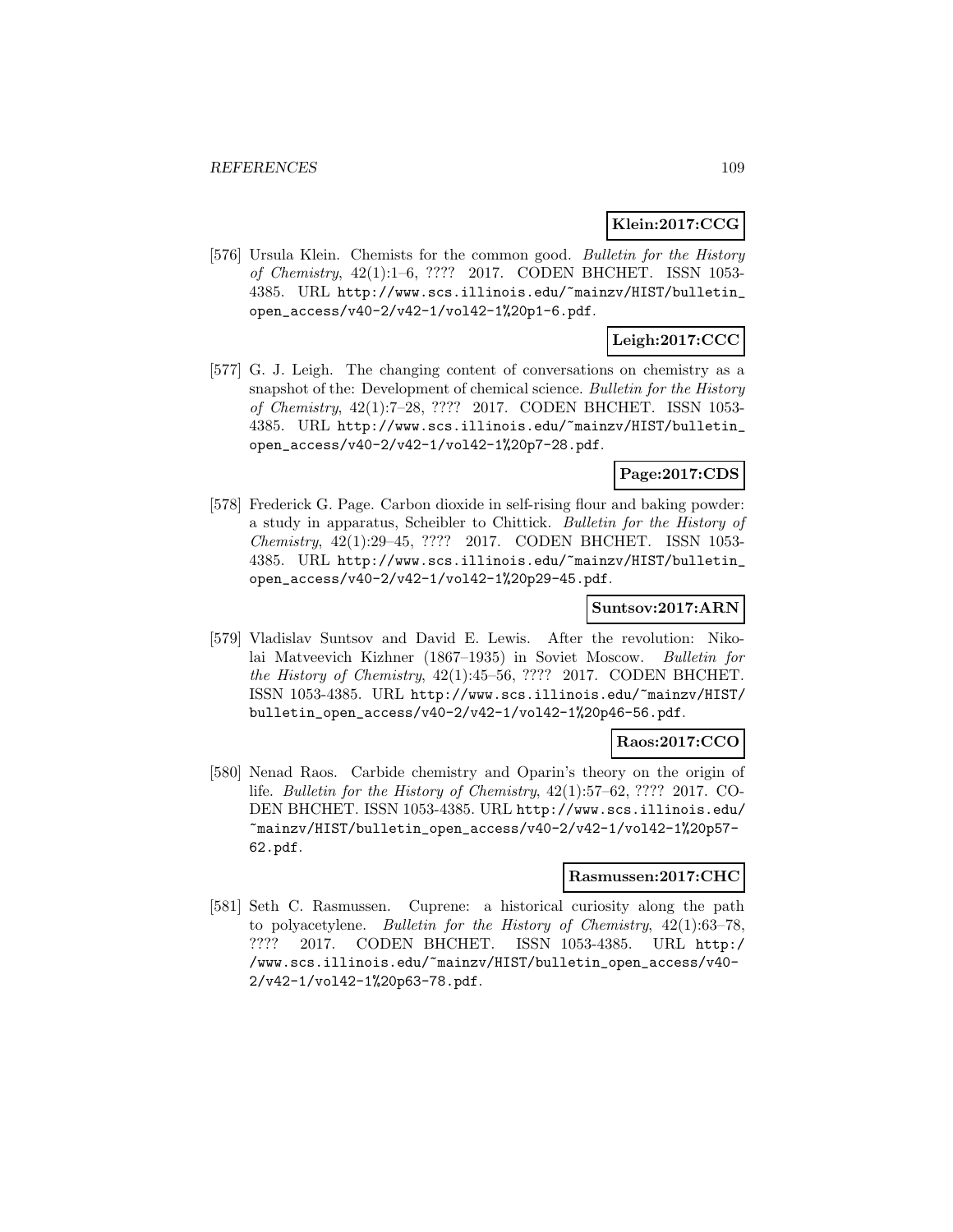### **Seeman:2017:CMP**

[582] Jeffrey I. Seeman. Commentary: Moving past a seminal generation in the history of chemistry: a moment to reflect. Bulletin for the History of Chemistry, 42(1):79–80, ???? 2017. CODEN BHCHET. ISSN 1053- 4385. URL http://www.scs.illinois.edu/~mainzv/HIST/bulletin\_ open\_access/v40-2/v42-1/vol42-1%20p79-80.pdf.

# **MacLeod:2017:BRC**

[583] Roy MacLeod. Book review: The Chemist's War, 1914–1918. Bulletin for the History of Chemistry, 42(1):81–82, ???? 2017. CODEN BHCHET. ISSN 1053-4385. URL http://www.scs.illinois.edu/~mainzv/HIST/ bulletin\_open\_access/v40-2/v42-1/vol42-1%20p81-82.pdf.

### **Anonymous:2017:IAa**

[584] Anonymous. Instructions for authors. Bulletin for the History of Chemistry, 42(1):83–84, ???? 2017. CODEN BHCHET. ISSN 1053- 4385. URL http://www.scs.illinois.edu/~mainzv/HIST/bulletin\_ open\_access/v40-2/v42-1/vol42-1%20p83.pdf.

#### **Anonymous:2017:BESa**

[585] Anonymous. Bulletin Editorial Staff. Bulletin for the History of Chemistry, 42(1):84, ???? 2017. CODEN BHCHET. ISSN 1053- 4385. URL http://www.scs.illinois.edu/~mainzv/HIST/bulletin\_ open\_access/v40-2/v42-1/vol42-1%20p84.pdf.

#### **Anonymous:2017:HOa**

[586] Anonymous. HIST officers 2017. Bulletin for the History of Chemistry, 42(1):84, ???? 2017. CODEN BHCHET. ISSN 1053-4385. URL http:/ /www.scs.illinois.edu/~mainzv/HIST/bulletin\_open\_access/v40- 2/v42-1/vol42-1%20p84.pdf.

# **Leigh:2017:IPH**

[587] G. J. Leigh. The international publication history of Conversations on Chemistry: the correspondence of Jane and Alexander Marcet during its writing. Bulletin for the History of Chemistry, 42(2):85–93, ???? 2017. CODEN BHCHET. ISSN 1053-4385. URL http:/ /www.scs.illinois.edu/~mainzv/HIST/bulletin\_open\_access/v42- 2/v42-2/v42-2%20p85-93.pdf.

### **Martin:2017:FWW**

[588] Dean F. Martin and Barbara B. Martin. Five women who worked with Alfred Werner. Bulletin for the History of Chemistry,  $42(2):94-$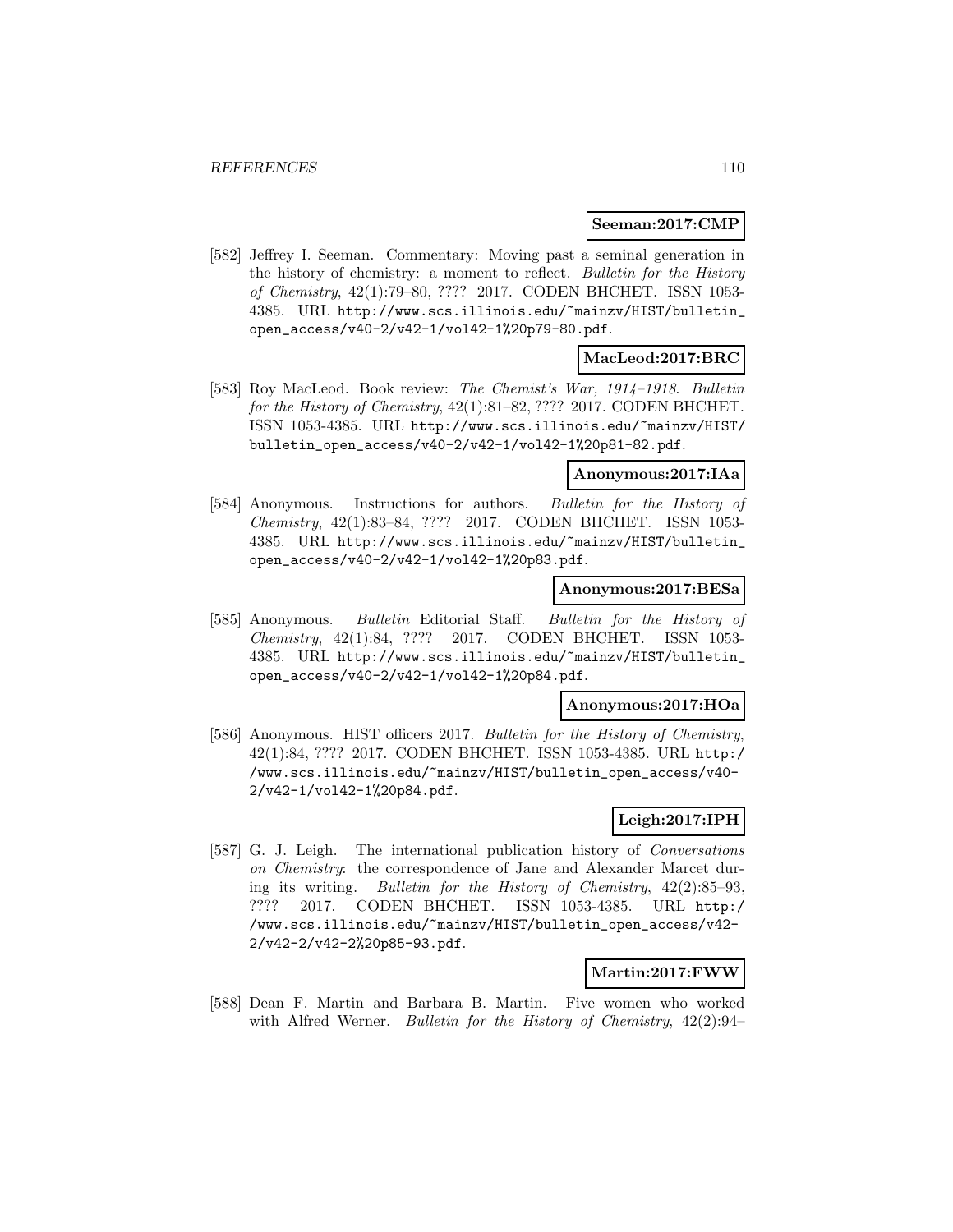102, ???? 2017. CODEN BHCHET. ISSN 1053-4385. URL http:/ /www.scs.illinois.edu/~mainzv/HIST/bulletin\_open\_access/v42- 2/v42-2/v42-2%20p94-102.pdf.

### **Anonymous:2017:IIB**

[589] Anonymous. Isotopes: Identifying the breakthrough publication. Bulletin for the History of Chemistry, 42(2):103–111, ???? 2017. CODEN BHCHET. ISSN 1053-4385. URL http://www.scs.illinois.edu/~ mainzv/HIST/bulletin\_open\_access/v42-2/v42-2/v42-2%20p103-111. pdf.

# **Lewis:2017:YAF**

[590] David E. Lewis. A. Ye. Arbuzov: Father of organophosphorus chemistry in Russia. Bulletin for the History of Chemistry,  $42(2):112-125$ , ???? 2017. CODEN BHCHET. ISSN 1053-4385. URL http:/ /www.scs.illinois.edu/~mainzv/HIST/bulletin\_open\_access/v42- 2/v42-2/v42-2%20p112-125.pdf.

### **Rayner-Canham:2017:WCL**

[591] Marelene Rayner-Canham and Geoff Rayner-Canham. Women chemists of the London School of Medicine for Women, 1874–1947. Bulletin for the History of Chemistry, 42(2):126–132, ???? 2017. CODEN BHCHET. ISSN 1053-4385. URL http://www.scs.illinois.edu/~mainzv/HIST/ bulletin\_open\_access/v42-2/v42-2/v42-2%20p126-132.pdf.

# **Paolieri:2017:FME**

[592] Matteo Paolieri. Ferdinand Münz: EDTA and 40 years of inventions. Bulletin for the History of Chemistry, 42(2):133–140, ???? 2017. CODEN BHCHET. ISSN 1053-4385. URL http:/ /www.scs.illinois.edu/~mainzv/HIST/bulletin\_open\_access/v42- 2/v42-2/v42-2%20p133-140.pdf.

# **Kragh:2017:BRT**

[593] Helge Kragh. Book review: A Tale of Seven Scientists and a New Philosophy of Science. Bulletin for the History of Chemistry, 42(2):141– 143, ???? 2017. CODEN BHCHET. ISSN 1053-4385. URL http:/ /www.scs.illinois.edu/~mainzv/HIST/bulletin\_open\_access/v42- 2/v42-2/v42-2%20p141-143.pdf. See response [611].

### **Giunta:2017:BRC**

[594] Carmen J. Giunta. Book review: A Chemical Passion. Bulletin for the History of Chemistry, 42(2):144–145, ???? 2017. CODEN BHCHET.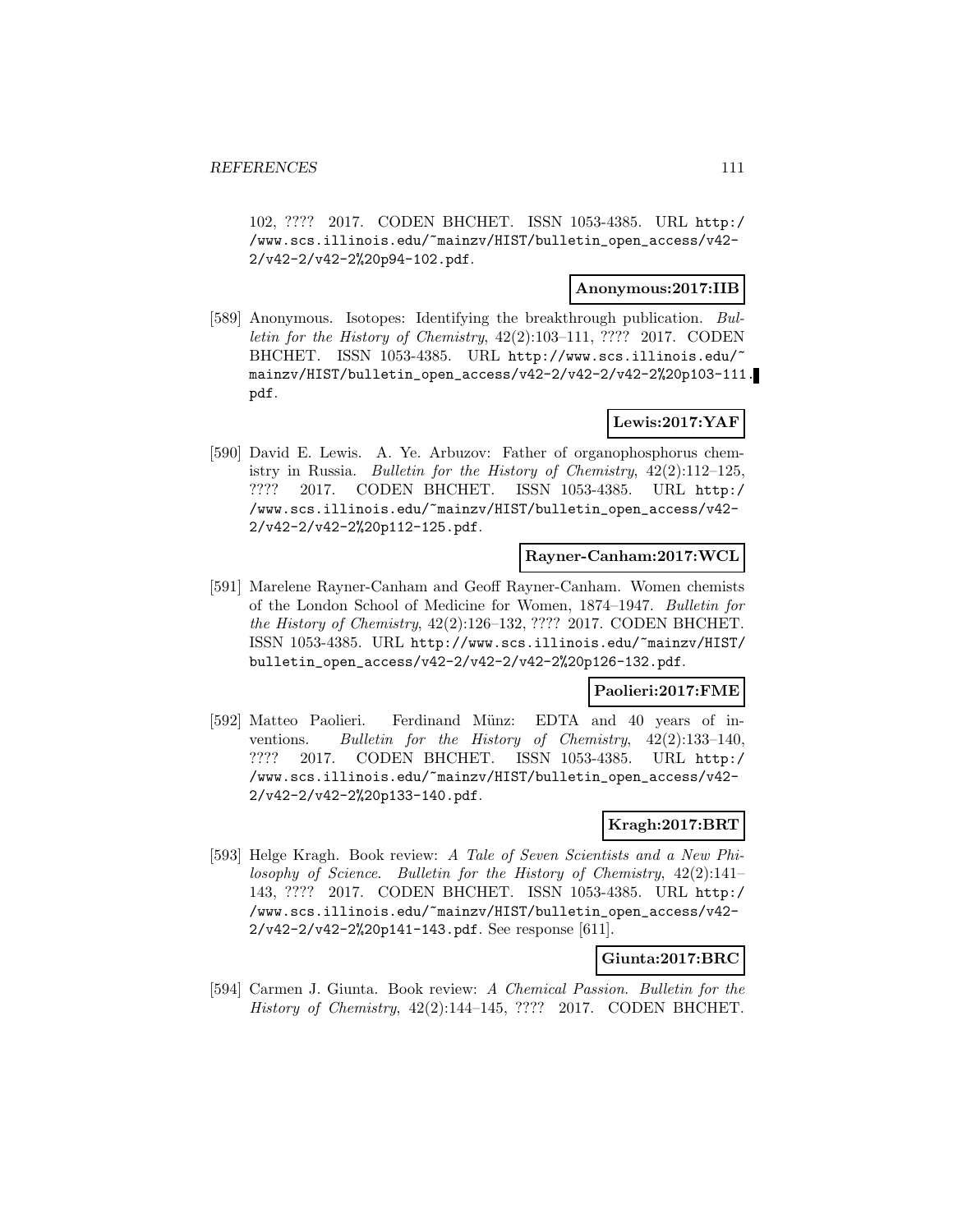ISSN 1053-4385. URL http://www.scs.illinois.edu/~mainzv/HIST/ bulletin\_open\_access/v42-2/v42-2/v42-2%20p144-145.pdf.

#### **Anonymous:2017:IAb**

[595] Anonymous. Instructions for authors. Bulletin for the History of Chemistry, 42(2):146, ???? 2017. CODEN BHCHET. ISSN 1053- 4385. URL http://www.scs.illinois.edu/~mainzv/HIST/bulletin\_ open\_access/v42-2/v42-2/v42-2%20p146.pdf.

#### **Anonymous:2017:BESb**

[596] Anonymous. Bulletin Editorial Staff. Bulletin for the History of Chemistry, 42(2):147, ???? 2017. CODEN BHCHET. ISSN 1053- 4385. URL http://www.scs.illinois.edu/~mainzv/HIST/bulletin\_ open\_access/v42-2/v42-2/v42-2%20p147.pdf.

# **Anonymous:2017:HOb**

[597] Anonymous. HIST officers 2017. Bulletin for the History of Chemistry, 42(2):147, ???? 2017. CODEN BHCHET. ISSN 1053- 4385. URL http://www.scs.illinois.edu/~mainzv/HIST/bulletin\_ open\_access/v42-2/v42-2/v42-2%20p147.pdf.

# **Anonymous:2017:IA**

[598] Anonymous. Instructions for authors. Bulletin for the History of Chemistry, 42(2):146, ???? 2017. CODEN BHCHET. ISSN 1053-4385. URL http://acshist.scs.illinois.edu/bulletin\_open\_ access/v42-2/v42-2%20p146.pdf.

#### **Anonymous:2017:BES**

[599] Anonymous. Bulletin editorial staff. Bulletin for the History of Chemistry, 42(2):147, ???? 2017. CODEN BHCHET. ISSN 1053-4385. URL http: //acshist.scs.illinois.edu/bulletin\_open\_access/v42-2/v42-2% 20p147.pdf.

### **Anonymous:2017:HOc**

[600] Anonymous. HIST officers 2017. Bulletin for the History of Chemistry, 42(2):147, ???? 2017. CODEN BHCHET. ISSN 1053-4385. URL http: //acshist.scs.illinois.edu/bulletin\_open\_access/v42-2/v42-2% 20p147.pdf.

#### **Anonymous:2017:BRa**

[601] Anonymous. Book reviews. Bulletin for the History of Chemistry, 42(2): ??, ???? 2017. CODEN BHCHET. ISSN 1053-4385.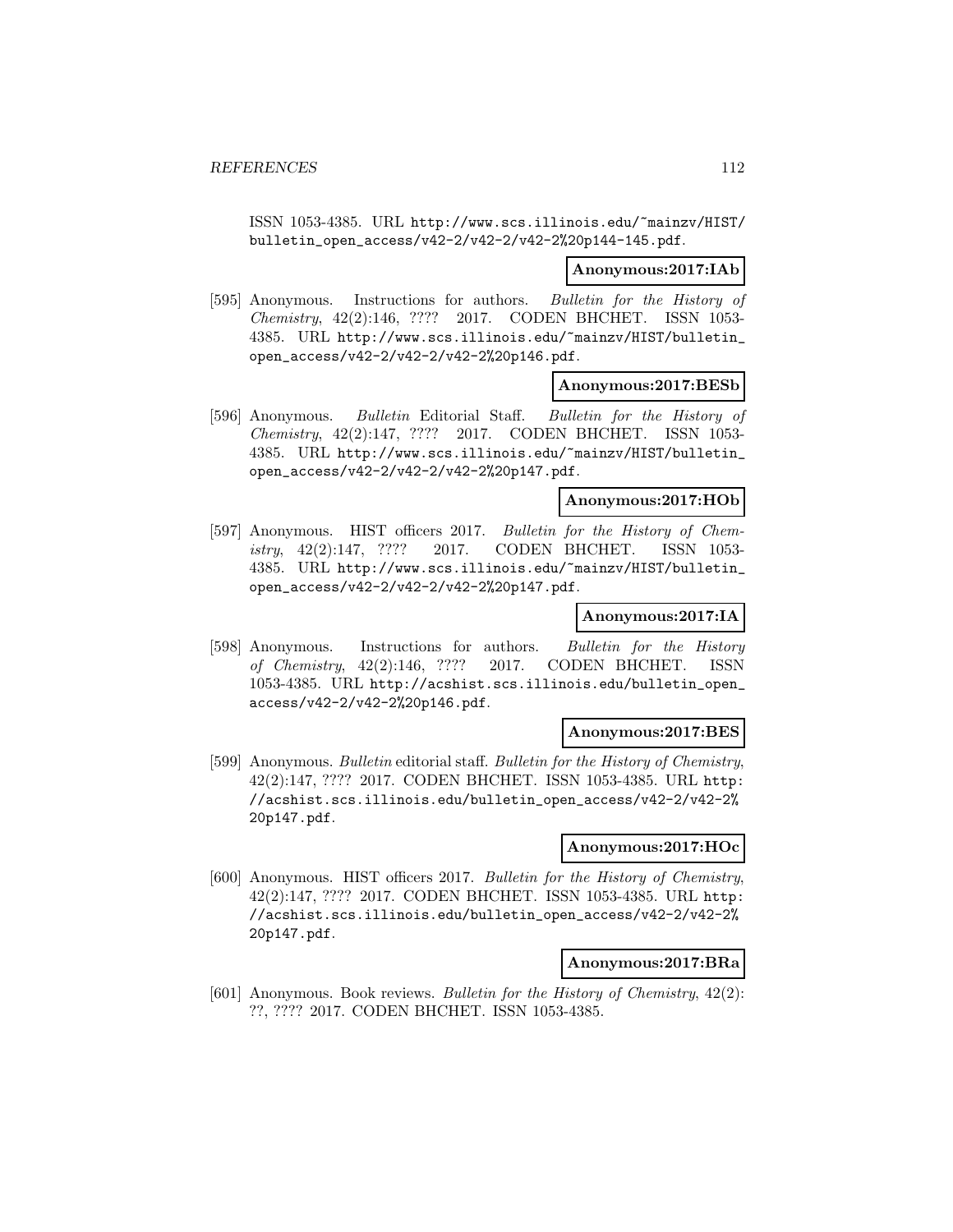# **Leigh:2018:AMC**

[602] G. J. Leigh. Alexander Marcet, chemist, physician and geologist, a neglected figure in British science from 1797 to 1822. Bulletin for the History of Chemistry, 43(1):1–13, ???? 2018. CODEN BHCHET. ISSN 1053-4385. URL http://acshist.scs.illinois.edu/bulletin\_open\_ access/v43-1/v43-1%20p1-13.pdf.

# **Takacs:2018:WSH**

[603] Laszlo Takacs. Walth`ere Spring and his rivalry with M. Carey Lea. Bulletin for the History of Chemistry, 43(1):14–20, ???? 2018. CODEN BHCHET. ISSN 1053-4385. URL http://acshist.scs.illinois.edu/ bulletin\_open\_access/v43-1/v43-1%20p14-20.pdf.

#### **Anonymous:2018:IET**

[604] Anonymous. Introduction to an English translation of Markovnikov's first paper describing "Markovnikov's rule". Bulletin for the History of Chemistry, 43(1):21–23, ???? 2018. CODEN BHCHET. ISSN 1053-4385. URL http://acshist.scs.illinois.edu/bulletin\_open\_ access/v43-1/v43-1%20p21-23.pdf.

### **Morkovnikov:2018:PDQ**

[605] V. Morkovnikov. Primary documents: on the question of the mutal influence of atoms in chemical compounds. Bulletin for the History of Chemistry, 43(1):24–26, ???? 2018. CODEN BHCHET. ISSN 1053-4385. URL http://acshist.scs.illinois.edu/bulletin\_open\_ access/v43-1/v43-1%20p24-26.pdf.

# **Griep:2018:FCT**

[606] Mark A. Griep. Forgotten chemistry time capsule revealed the stories of two early female chemistry professors. Bulletin for the History of Chemistry, 43(1):27–40, ???? 2018. CODEN BHCHET. ISSN 1053-4385. URL http://acshist.scs.illinois.edu/bulletin\_open\_ access/v43-1/v43-1%20p27-40.pdf.

### **Giunta:2018:BRC**

[607] Carmen J. Giunta. Book review: Cradle of Chemistry. the Early Years of Chemistry at the University of Edinburgh. Bulletin for the History of Chemistry, 43(1):41–42, ???? 2018. CODEN BHCHET. ISSN 1053-4385. URL http://acshist.scs.illinois.edu/bulletin\_open\_ access/v43-1/v43-1%20p41-42.pdf.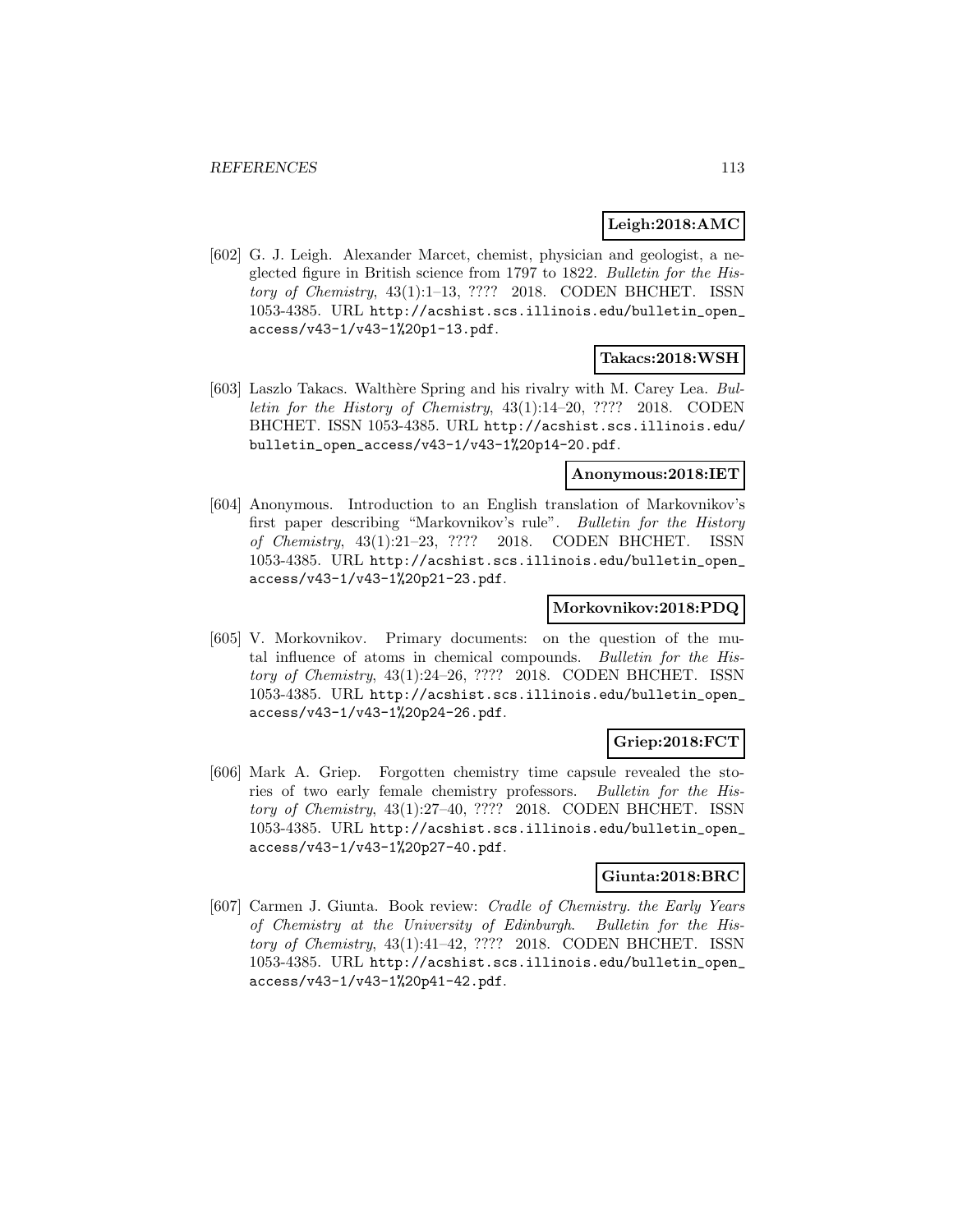#### **Anonymous:2018:IAa**

[608] Anonymous. Instructions for authors. Bulletin for the History of Chemistry, 43(1):44, ???? 2018. CODEN BHCHET. ISSN 1053-4385. URL http://acshist.scs.illinois.edu/v43-1/v43-1%20p44.pdf.

#### **Anonymous:2018:BESa**

[609] Anonymous. Bulletin editorial staff. Bulletin for the History of Chemistry, 43(1):45, ???? 2018. CODEN BHCHET. ISSN 1053-4385. URL http:// acshist.scs.illinois.edu/v43-1/v43-1%20p45.pdf.

### **Anonymous:2018:HOa**

[610] Anonymous. HIST officers 2017. Bulletin for the History of Chemistry, 43(1):45, ???? 2018. CODEN BHCHET. ISSN 1053-4385. URL http:// acshist.scs.illinois.edu/v43-1/v43-1%20p45.pdf.

# **Scerri:2018:RRT**

[611] Eric R. Scerri. Response to review of A Tale of Seven Scientists. Bulletin for the History of Chemistry, 43(2):125–127, ???? 2018. CODEN BHCHET. ISSN 1053-4385. URL http://acshist.scs.illinois.edu/ bulletin\_open\_access/v43-2/v43-2%20p125-127.pdf. See [593].

### **Lambert:2018:BRF**

[612] Joseph B. Lambert. Book review: The Foundations of Physical Organic Chemistry: Fifty Years of the James Flack Norris Award. Bulletin for the History of Chemistry, 43(2):128–130, ???? 2018. CODEN BHCHET. ISSN 1053-4385. URL http://acshist.scs.illinois.edu/bulletin\_ open\_access/v43-2/v43-2%20p128-130.pdf.

#### **Anonymous:2018:IAc**

[613] Anonymous. Instructions for authors. Bulletin for the History of Chemistry, 43(2):132, ???? 2018. CODEN BHCHET. ISSN 1053-4385. URL http://acshist.scs.illinois.edu/bulletin\_open\_ access/v43-2/v43-2%20p132.pdf.

# **Anonymous:2018:BRb**

[614] Anonymous. Book reviews. Bulletin for the History of Chemistry, 43(2): ??, ???? 2018. CODEN BHCHET. ISSN 1053-4385.

### **Anonymous:2018:BRd**

[615] Anonymous. Book reviews. Bulletin for the History of Chemistry, 43(2): ??, ???? 2018. CODEN BHCHET. ISSN 1053-4385.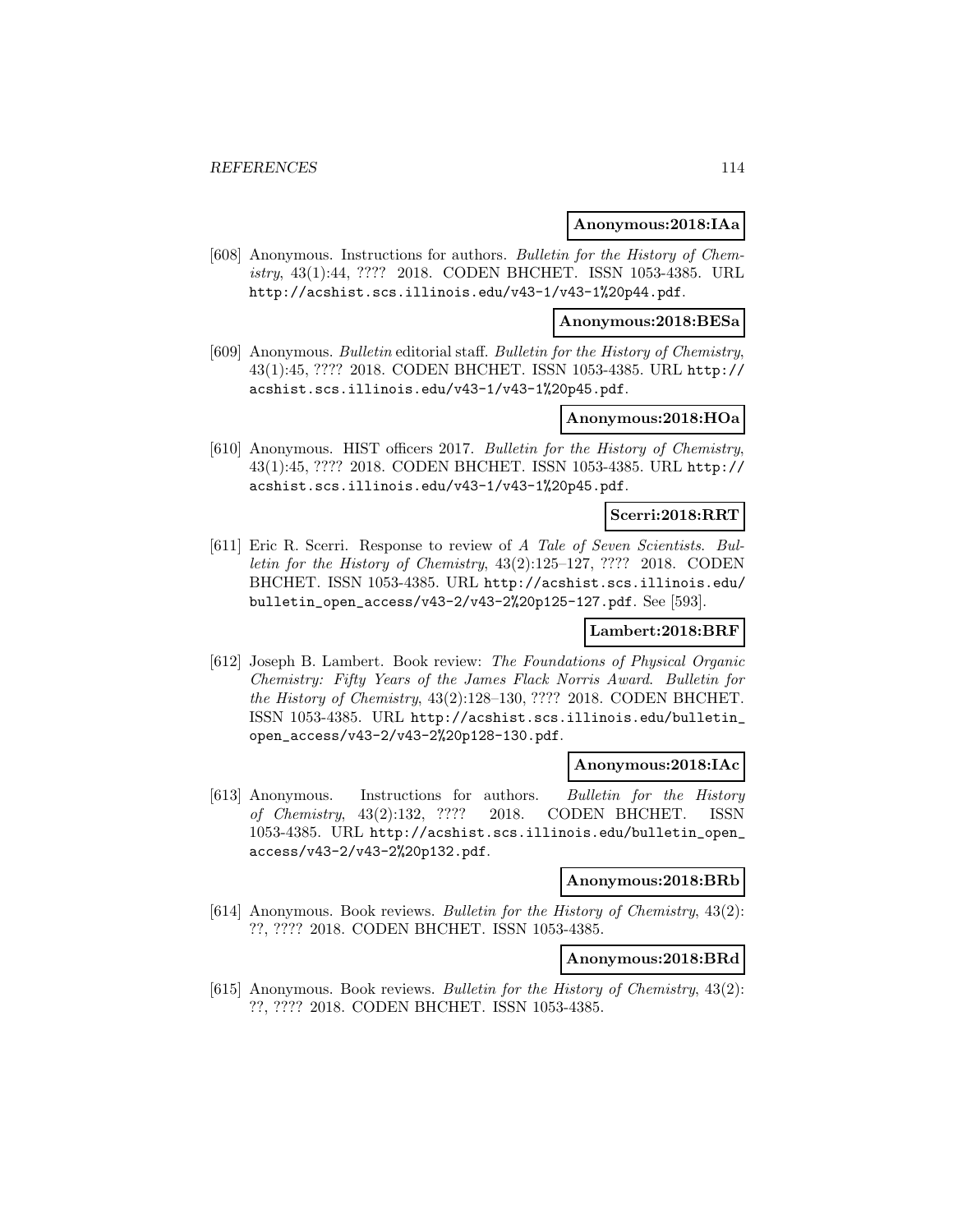#### **Seeman:2018:PPD**

[616] Jeffrey I. Seeman. Profiles, pathways and dreams: from naïveté to the HIST Award. *Bulletin for the History of Chemistry*, 43(2):45–60, ???? 2018. CODEN BHCHET. ISSN 1053-4385. URL http://acshist.scs. illinois.edu/bulletin\_open\_access/v43-2/v43-2%20p45-60.pdf.

# **Leigh:2018:SPA**

[617] G. J. Leigh and Carmen J. Giunta. The scientific publications of Alexander marcet supplemental information. Bulletin for the History of Chemistry, 43(2):61–78, ???? 2018. CODEN BHCHET. ISSN 1053-4385. URL http://acshist.scs.illinois.edu/bulletin\_open\_ access/v43-2/v43-2%20p61-78.pdf.

### **Anonymous:2018:FAI**

[618] Anonymous. Frederick accum: an important nineteenth-century chemist fallen into oblivion. Bulletin for the History of Chemistry, 43(2):79– 89, ???? 2018. CODEN BHCHET. ISSN 1053-4385. URL http: //acshist.scs.illinois.edu/bulletin\_open\_access/v43-2/v43-2% 20p79-89.pdf.

### **Delegard:2018:CRM**

[619] C. H. Delegard, V. F. Peretrukhin, and S. I. Rovny. The contributions of radiochemistry to mastering atomic energy for weapons. Bulletin for the History of Chemistry, 43(2):90–101, ???? 2018. CODEN BHCHET. ISSN 1053-4385. URL http://acshist.scs.illinois.edu/bulletin\_open\_ access/v43-2/v43-2%20p90-101.pdf.

# **Epstein:2018:DSF**

[620] Jessica Epstein. Drugs that shaped the FDA: from elixir sulfanilamide to thalidomide. Bulletin for the History of Chemistry, 43(2):102–110, ???? 2018. CODEN BHCHET. ISSN 1053-4385. URL http://acshist.scs. illinois.edu/bulletin\_open\_access/v43-2/v43-2%20p102-110.pdf.

#### **Sahyun:2018:MSL**

[621] M. R. V. Sahyun. Melville Sahyun: a life in biochemistry. Bulletin for the History of Chemistry, 43(2):111–124, ???? 2018. CODEN BHCHET. ISSN 1053-4385. URL http://acshist.scs.illinois.edu/bulletin\_ open\_access/v43-2/v43-2%20p111-124.pdf.

# **Anonymous:2018:BESb**

[622] Anonymous. Bulletin editorial staff. Bulletin for the History of Chemistry, 43(2):133, ???? 2018. CODEN BHCHET. ISSN 1053-4385. URL http: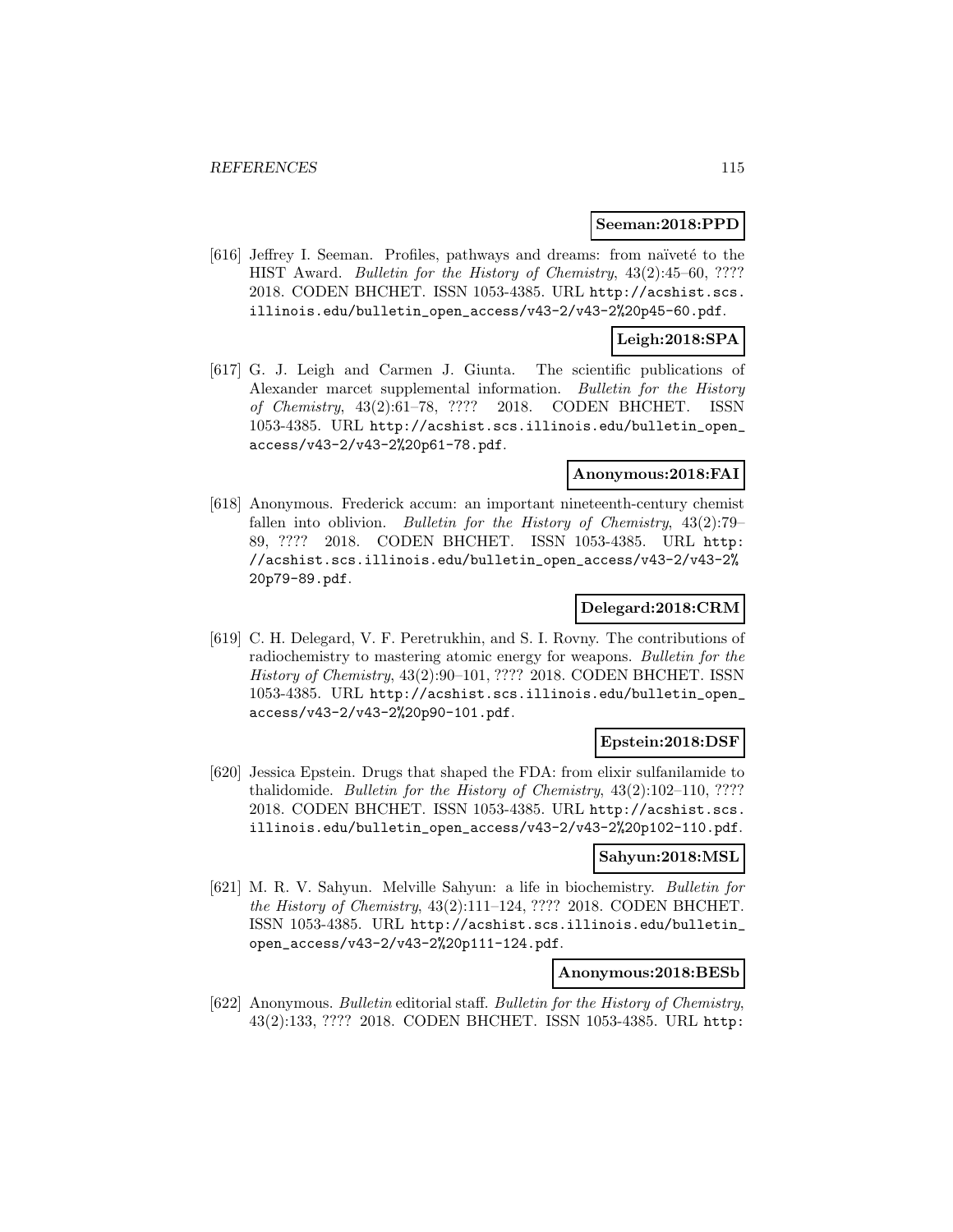//acshist.scs.illinois.edu/bulletin\_open\_access/v43-2/v43-2% 20p133.pdf.

#### **Anonymous:2018:HOb**

[623] Anonymous. HIST Officers 2018. Bulletin for the History of Chemistry, 43(2):133, ???? 2018. CODEN BHCHET. ISSN 1053-4385. URL http: //acshist.scs.illinois.edu/bulletin\_open\_access/v43-2/v43-2% 20p133.pdf.

### **Anonymous:2018:BRc**

[624] Anonymous. Book reviews. Bulletin for the History of Chemistry, 43(2): ??, ???? 2018. CODEN BHCHET. ISSN 1053-4385.

# **Poole-Sawyer:2019:CCP**

[625] Julianna Poole-Sawyer. A changing curriculum: Pharmacological texts at the University of Paris in the Twelfth and Thirteenth Centuries. Bulletin for the History of Chemistry, 44(1):1–9, ???? 2019. CODEN BHCHET. ISSN 1053-4385. URL http://acshist.scs.illinois.edu/bulletin\_ open\_access/v44-1/v44-1%20p1-9.pdf.

### **Bowden:2019:NMS**

[626] Mary Ellen Bowden and Dee Ann Castel. Note: a modern scientific interpretation of Joseph Priestley's discovery of CO. Bulletin for the History of Chemistry, 44(1):10–17, ???? 2019. CODEN BHCHET. ISSN 1053-4385. URL http://acshist.scs.illinois.edu/bulletin\_open\_ access/v44-1/v44-1%20p10-17.pdf.

### **Anonymous:2019:SHC**

[627] Anonymous. A survey of history of chemistry by chemists. Bulletin for the History of Chemistry, 44(1):18–31, ???? 2019. CODEN BHCHET. ISSN 1053-4385. URL http://acshist.scs.illinois.edu/bulletin\_ open\_access/v44-1/v44-1%20p18-31.pdf.

### **Raos:2019:OTB**

[628] Nenad Raos. Oparin's theory of biogenesis: Biocolloidal or biomolecular? Bulletin for the History of Chemistry, 44(1):32–36, ???? 2019. CODEN BHCHET. ISSN 1053-4385. URL http://acshist.scs.illinois.edu/ bulletin\_open\_access/v44-1/v44-1%20p32-36.pdf.

# **Burri:2019:SSR**

[629] Kaspar F. Burri and Richard J. Friary. A school for synthesis: R. B. Woodward and the Woodward Research Institute remembered supplemental information. Bulletin for the History of Chemistry, 44(1):37–50, ????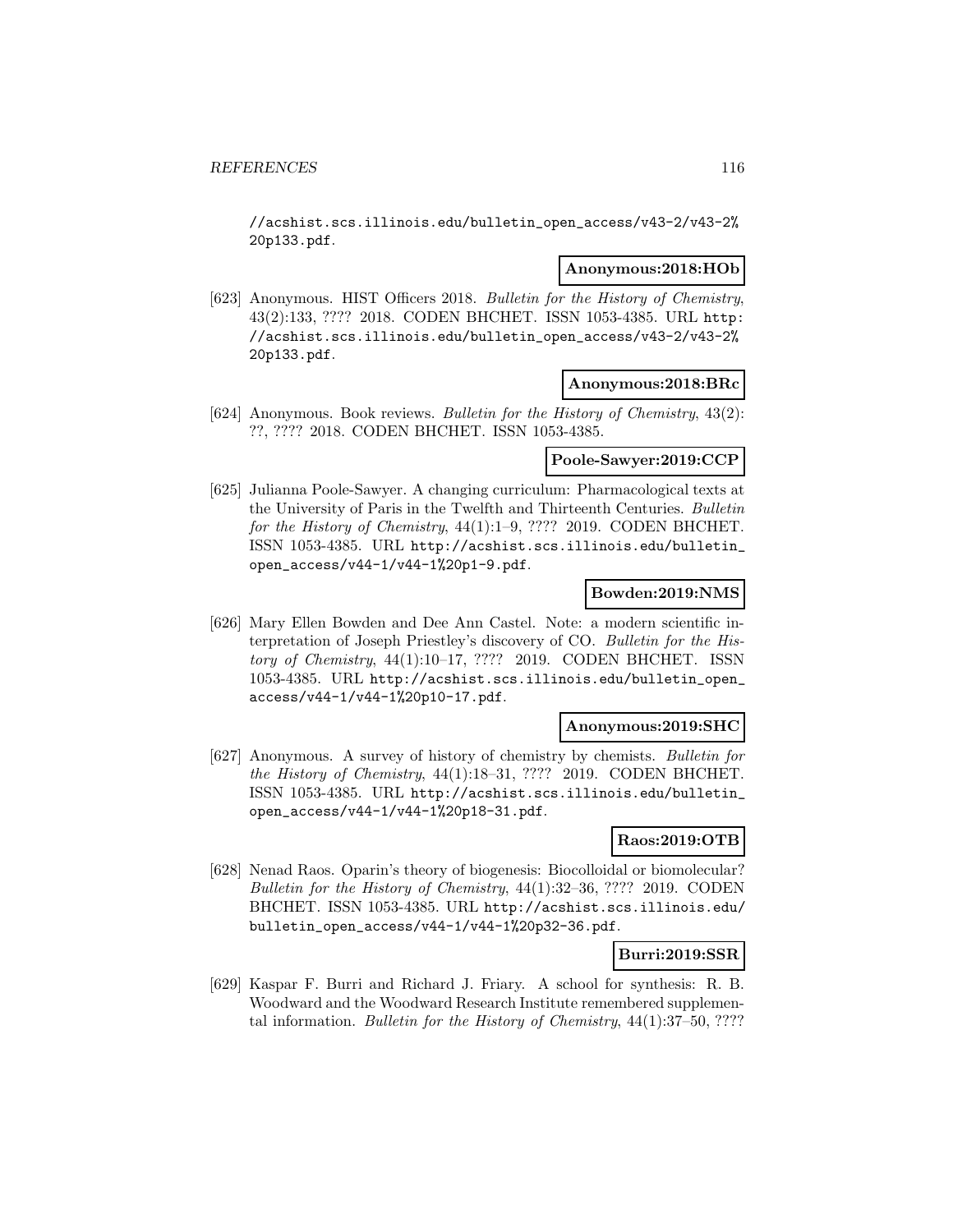2019. CODEN BHCHET. ISSN 1053-4385. URL http://acshist.scs. illinois.edu/bulletin\_open\_access/v44-1/v44-1%20p37-50.pdf.

### **Perfetti:2019:RDS**

[630] Thomas A. Perfetti. The recipients of the Dexter and Sidney M. Edelstein Awards: Biographies of men and women of the history of chemistry: an enjoyable journey through chemistry. Bulletin for the History of Chemistry, 44(1):51–61, ???? 2019. CODEN BHCHET. ISSN 1053-4385. URL http://acshist.scs.illinois.edu/bulletin\_open\_ access/v44-1/v44-1%20p51-61.pdf.

# **Greenberg:2019:BRPa**

[631] Arthur Greenberg. Book review: The Posthumous Nobel Prize in Chemistry. Volume 1. Bulletin for the History of Chemistry, 44(1):62–68, ???? 2019. CODEN BHCHET. ISSN 1053-4385. URL http://acshist.scs. illinois.edu/bulletin\_open\_access/v44-1/v44-1%20p62-68.pdf.

### **Seeman:2019:BRC**

[632] Jeffrey I. Seeman. Book review: Classical Methods in Structure Elucidation of Natural Products. Bulletin for the History of Chemistry, 44(1): 68–73, ???? 2019. CODEN BHCHET. ISSN 1053-4385. URL http: //acshist.scs.illinois.edu/bulletin\_open\_access/v44-1/v44-1% 20p68-73.pdf.

### **Anonymous:2019:YPT**

[633] Anonymous. 150 years of the periodic table at Fall 2019 ACS Meeting. Bulletin for the History of Chemistry, 44(1):74, ???? 2019. CODEN BHCHET. ISSN 1053-4385. URL http://acshist.scs.illinois.edu/ bulletin\_open\_access/v44-1/v44-1%20p74.pdf.

### **Anonymous:2019:IAd**

[634] Anonymous. Instructions for authors. Bulletin for the History of Chemistry, 44(1):75, ???? 2019. CODEN BHCHET. ISSN 1053-4385. URL http://acshist.scs.illinois.edu/bulletin\_open\_ access/v44-1/v44-1%20p75.pdf.

#### **Seeman:2019:BSH**

[635] Jeffrey I. Seeman. The back story: Henry Carrington Bolton and James J. Bohning. Bulletin for the History of Chemistry, 44(1):76, 2019. CODEN BHCHET. ISSN 1053-4385. URL http://acshist.scs.illinois.edu/ bulletin\_open\_access/v44-1/v44-1%20p76.pdf.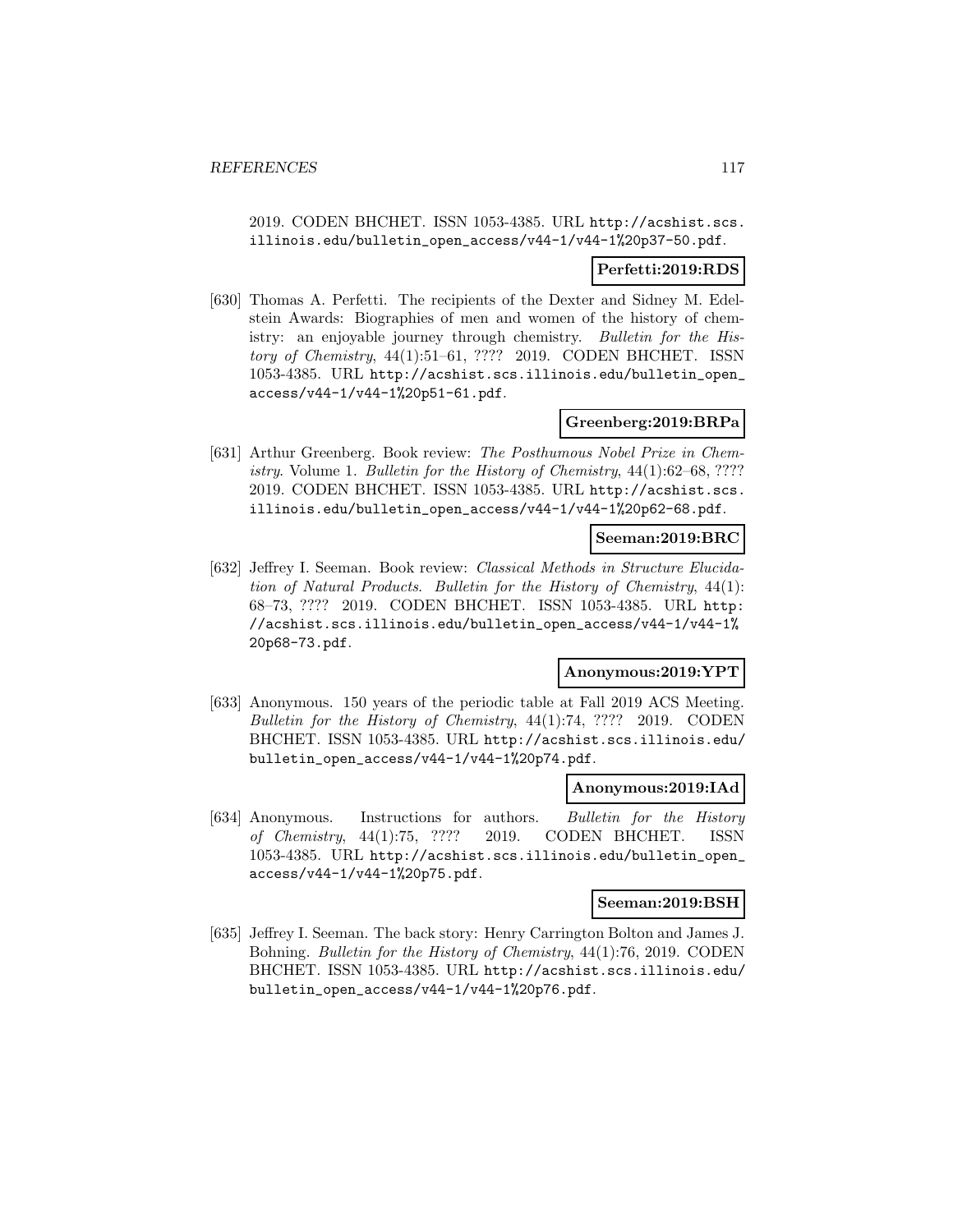#### **Anonymous:2019:BESd**

[636] Anonymous. Bulletin editorial staff. Bulletin for the History of Chemistry, 44(1):77, ???? 2019. CODEN BHCHET. ISSN 1053-4385. URL http: //acshist.scs.illinois.edu/bulletin\_open\_access/v44-1/v44-1% 20p77.pdf.

# **Anonymous:2019:HOd**

[637] Anonymous. HIST officers 2019. Bulletin for the History of Chemistry, 44(1):77, ???? 2019. CODEN BHCHET. ISSN 1053-4385. URL http: //acshist.scs.illinois.edu/bulletin\_open\_access/v44-1/v44-1% 20p77.pdf.

#### **Anonymous:2019:BRd**

[638] Anonymous. Book reviews. Bulletin for the History of Chemistry, 44(1): ??, ???? 2019. CODEN BHCHET. ISSN 1053-4385.

# **Lewis:2019:MYD**

[639] David E. Lewis. 1860–1861: Magic years in the development of the structural theory of organic chemistry. Bulletin for the History of Chemistry, 44(2):77–91, ???? 2019. CODEN BHCHET. ISSN 1053-4385. URL http://acshist.scs.illinois.edu/bulletin\_open\_ access/v44-2/v44-2%20p77-91.pdf.

# **Brooks:2019:KSC**

[640] Nathan M. Brooks. The Kazan School of Chemistry: a re-interpretation. Bulletin for the History of Chemistry, 44(2):92–99, ???? 2019. CODEN BHCHET. ISSN 1053-4385. URL http://acshist.scs.illinois.edu/ bulletin\_open\_access/v44-2/v44-2%20p92-99.pdf.

## **Anonymous:2019:MMA**

[641] Anonymous. Mendeleev, Meyer, and atomic volumes: an introduction to an English translation of Mendeleev's 1869 article supplemental information. Bulletin for the History of Chemistry, 44(2):100–108, ???? 2019. CODEN BHCHET. ISSN 1053-4385. URL http://acshist.scs. illinois.edu/bulletin\_open\_access/v44-2/v44-2%20p100-108.pdf.

# **Girolami:2019:PDA**

[642] D. I. Mendeleev Translated by Gregory S. Girolami and Vera V. Mainz. Primary documents: on the atomic volume of simple bodies. Bulletin for the History of Chemistry, 44(2):109–115, ???? 2019. CODEN BHCHET. ISSN 1053-4385. URL http://acshist.scs.illinois.edu/bulletin\_ open\_access/v44-2/v44-2%20p109-115.pdf.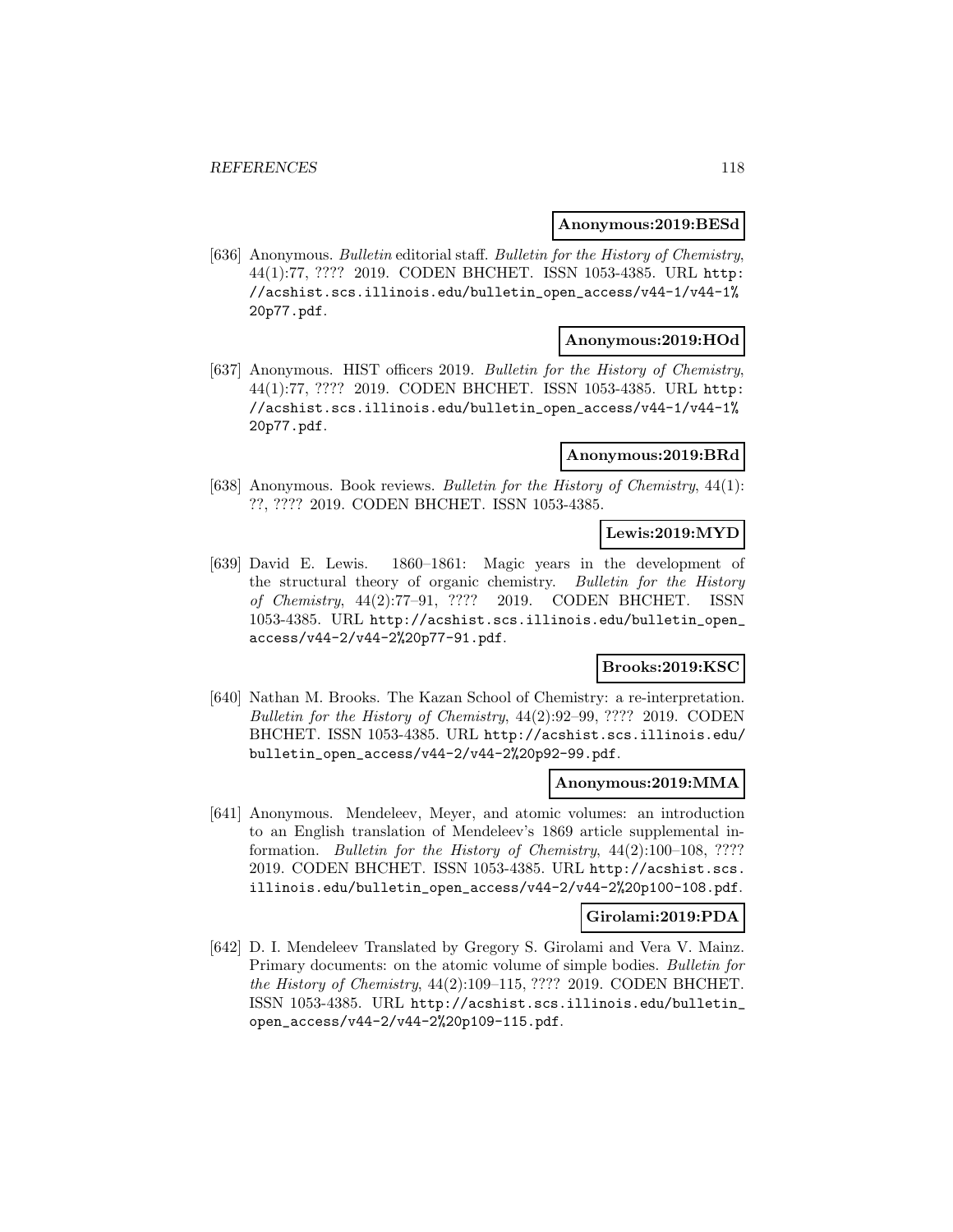### **Nicholas:2019:TTF**

[643] Christopher P. Nicholas. Terpene transformations and family relations: Vladimir Ipatieff. Bulletin for the History of Chemistry, 44(2):116– 122, ???? 2019. CODEN BHCHET. ISSN 1053-4385. URL http: //acshist.scs.illinois.edu/bulletin\_open\_access/v44-2/v44-2% 20p116-122.pdf.

#### **Rasmussen:2019:EHP**

[644] Seth C. Rasmussen. Early history of polyaniline — revisited: Russian contributions of Fritzsche and Zinin. Bulletin for the History of Chemistry, 44(2):123–133, ???? 2019. CODEN BHCHET. ISSN 1053-4385. URL http://acshist.scs.illinois.edu/bulletin\_open\_ access/v44-2/v44-2%20p123-133.pdf.

## **Martin:2019:CWW**

[645] Dean F. Martin and Marwa Elkharsity. Chemist at war: World war ii roles of jonas kamlet, consulting chemist. Bulletin for the History of Chemistry, 44(2):134–138, ???? 2019. CODEN BHCHET. ISSN 1053-4385. URL http://acshist.scs.illinois.edu/bulletin\_open\_ access/v44-2/v44-2%20p134-138.pdf.

# **Greenberg:2019:BRPb**

[646] Arthur Greenberg. Book review: The Posthumous Nobel Prize in Chemistry. Volume 2. Bulletin for the History of Chemistry, 44(2):139–147, ???? 2019. CODEN BHCHET. ISSN 1053-4385. URL http://acshist.scs. illinois.edu/bulletin\_open\_access/v44-2/v44-2%20p139-147.pdf.

#### **Strom:2019:AAW**

[647] E. Thomas Strom. African American Women Chemists in the Modern Era. Bulletin for the History of Chemistry, 44(2):147–148, ???? 2019. CO-DEN BHCHET. ISSN 1053-4385. URL http://acshist.scs.illinois. edu/bulletin\_open\_access/v44-2/v44-2%20p147-148.pdf.

#### **Hendrickson:2019:BRL**

[648] Connie Hendrickson. Book review: A Lab of One's Own: Science and Suffrage in the First World War. Bulletin for the History of Chemistry, 44(2):149, ???? 2019. CODEN BHCHET. ISSN 1053-4385. URL http://acshist.scs.illinois.edu/bulletin\_open\_ access/v44-2/v44-2%20p149.pdf.

# **Karol:2019:BRT**

[649] Paul J. Karol. Book review: From Transuranic to Superheavy Elements: a Story of Dispute and Creation. Bulletin for the History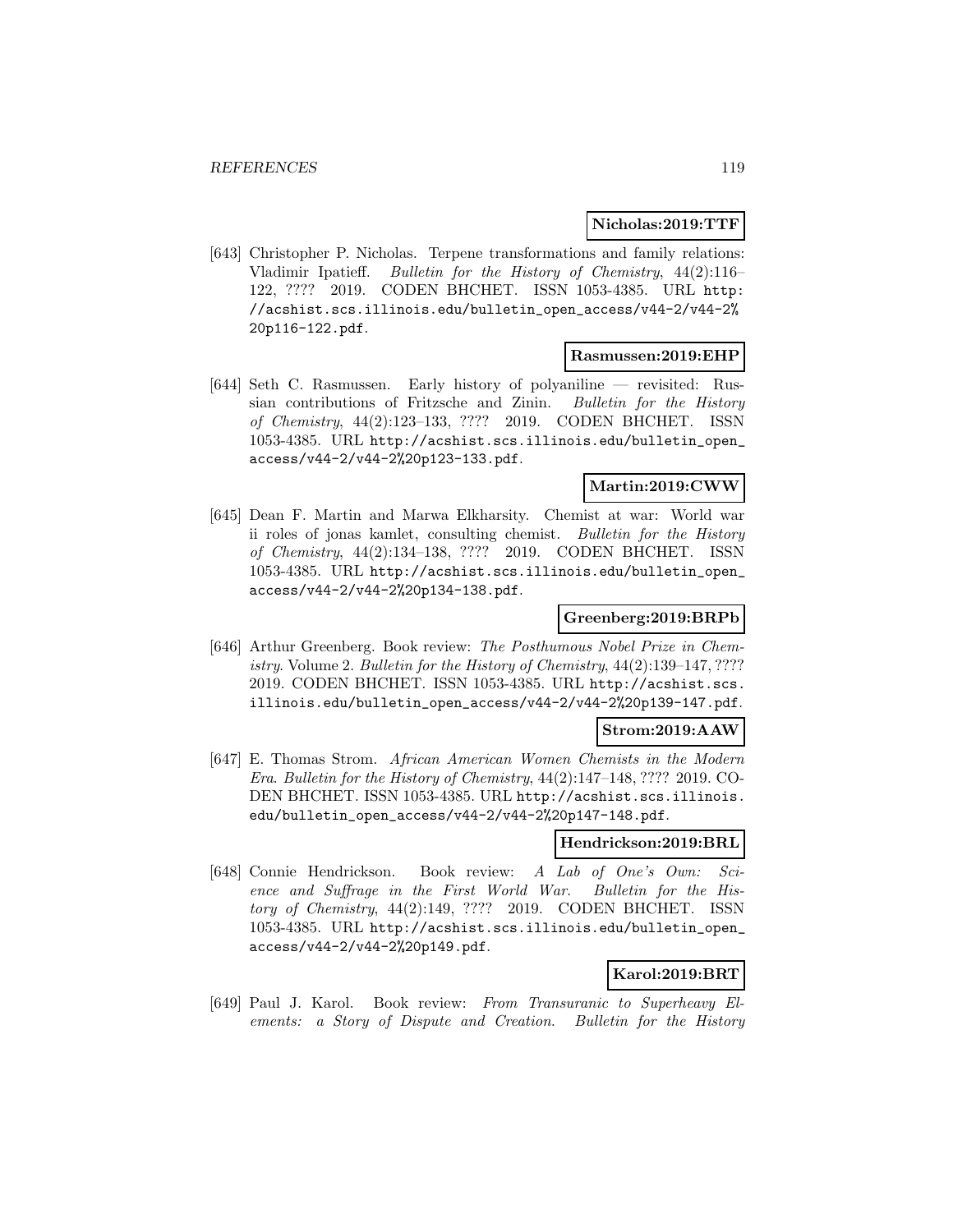of Chemistry, 44(2):150–151, ???? 2019. CODEN BHCHET. ISSN 1053-4385. URL http://acshist.scs.illinois.edu/bulletin\_open\_ access/v44-2/v44-2%20p150-151.pdf.

### **Anonymous:2019:IAe**

[650] Anonymous. Instructions for authors. Bulletin for the History of Chemistry, 44(2):151, ???? 2019. CODEN BHCHET. ISSN 1053-4385. URL http://acshist.scs.illinois.edu/bulletin\_open\_ access/v44-2/v44-2%20p151.pdf.

### **Seeman:2019:BSK**

[651] Jeffrey I. Seeman. The back story Koji Nakanishi (may 11, 1925–march 28, 2019), magician supreme. Bulletin for the History of Chemistry, 44(2):152, ???? 2019. CODEN BHCHET. ISSN 1053-4385. URL http://acshist. scs.illinois.edu/bulletin\_open\_access/v44-2/v44-2%20p152.pdf.

### **Anonymous:2019:BESe**

[652] Anonymous. Bulletin editorial staff. Bulletin for the History of Chemistry, 44(2):153, ???? 2019. CODEN BHCHET. ISSN 1053-4385. URL http: //acshist.scs.illinois.edu/bulletin\_open\_access/v44-2/v44-2% 20p153.pdf.

# **Anonymous:2019:HOe**

[653] Anonymous. HIST officers 2019. Bulletin for the History of Chemistry, 44(2):153, ???? 2019. CODEN BHCHET. ISSN 1053-4385. URL http: //acshist.scs.illinois.edu/bulletin\_open\_access/v44-2/v44-2% 20p153.pdf.

### **Anonymous:2019:BRe**

[654] Anonymous. Book reviews. Bulletin for the History of Chemistry, 44(2): ??, ???? 2019. CODEN BHCHET. ISSN 1053-4385.

### **Hoffmann:2022:F**

[655] Roald Hoffmann. Foreword. Bulletin for the History of Chemistry, 47 (1):1–2, ???? 2022. CODEN BHCHET. ISSN 1053-4385. URL http: //acshist.scs.illinois.edu/bulletin\_open\_access/v47-1/v47-1% 20p1-2.pdf.

### **Anonymous:2022:PHC**

[656] Anonymous. Preface: Happy centennial to the ACS Division of the History of Chemistry. Bulletin for the History of Chemistry, 47(1):3–4, ???? 2022. CODEN BHCHET. ISSN 1053-4385. URL http://acshist.scs. illinois.edu/bulletin\_open\_access/v47-1/v47-1%20p3-4.pdf.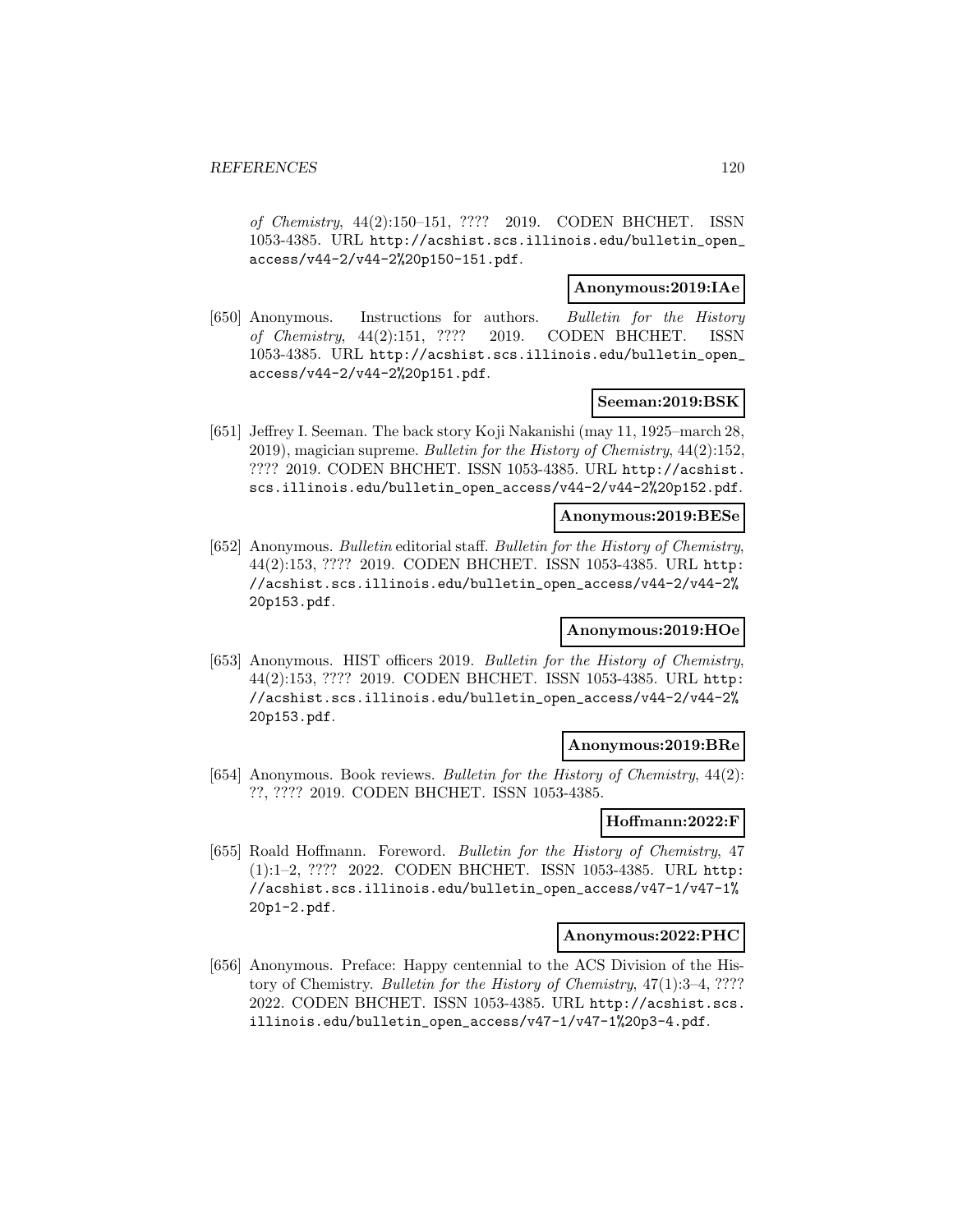### **Anderson:2022:ECC**

[657] Robert G. W. Anderson. Epitomizing chemistry for changing audiences in Britain, 1820–2020 supplemental information. Bulletin for the History of Chemistry, 47(1):5–14, ???? 2022. CODEN BHCHET. ISSN 1053-4385. URL http://acshist.scs.illinois.edu/bulletin\_open\_ access/v47-1/v47-1%20p5-14.pdf.

# **Greenberg:2022:MPM**

[658] Arthur Greenberg. Mendeleev's "Problems:" a means to engage students and teachers in the history of chemistry. Bulletin for the History of Chemistry, 47(1):15–28, ???? 2022. CODEN BHCHET. ISSN 1053-4385. URL http://acshist.scs.illinois.edu/bulletin\_open\_ access/v47-1/v47-1%20p15-28.pdf.

# **Orna:2022:ACP**

[659] Mary Virginia Orna. Archaeological chemistry: Past, present, future. Bulletin for the History of Chemistry, 47(1):29–41, ???? 2022. CODEN BHCHET. ISSN 1053-4385. URL http://acshist.scs.illinois.edu/ bulletin\_open\_access/v47-1/v47-1%20p29-41.pdf.

# **Cole:2022:CWB**

[660] David Allen Cole. Can we bring chemistry back? Exploring the potential of "gateway artifacts" at the Science History Institute. Bulletin for the History of Chemistry, 47(1):43–49, ???? 2022. CODEN BHCHET. ISSN 1053-4385. URL http://acshist.scs.illinois.edu/bulletin\_open\_ access/v47-1/v47-1%20p43-49.pdf.

### **Travis:2022:HCI**

[661] Anthony S. Travis. Historiography of the chemical industry: Technologies and products versus corporate history. Bulletin for the History of Chemistry, 47(1):50–61, ???? 2022. CODEN BHCHET. ISSN 1053-4385. URL http://acshist.scs.illinois.edu/bulletin\_open\_ access/v47-1/v47-1%20p50-61.pdf.

### **Lewis:2022:FHS**

[662] David E. Lewis. A future history of selectivity in organic chemistry: Whence, where, and whither? Bulletin for the History of Chemistry, 47(1):62–76, ???? 2022. CODEN BHCHET. ISSN 1053-4385. URL http://acshist.scs.illinois.edu/bulletin\_open\_ access/v47-1/v47-1%20p62-76.pdf.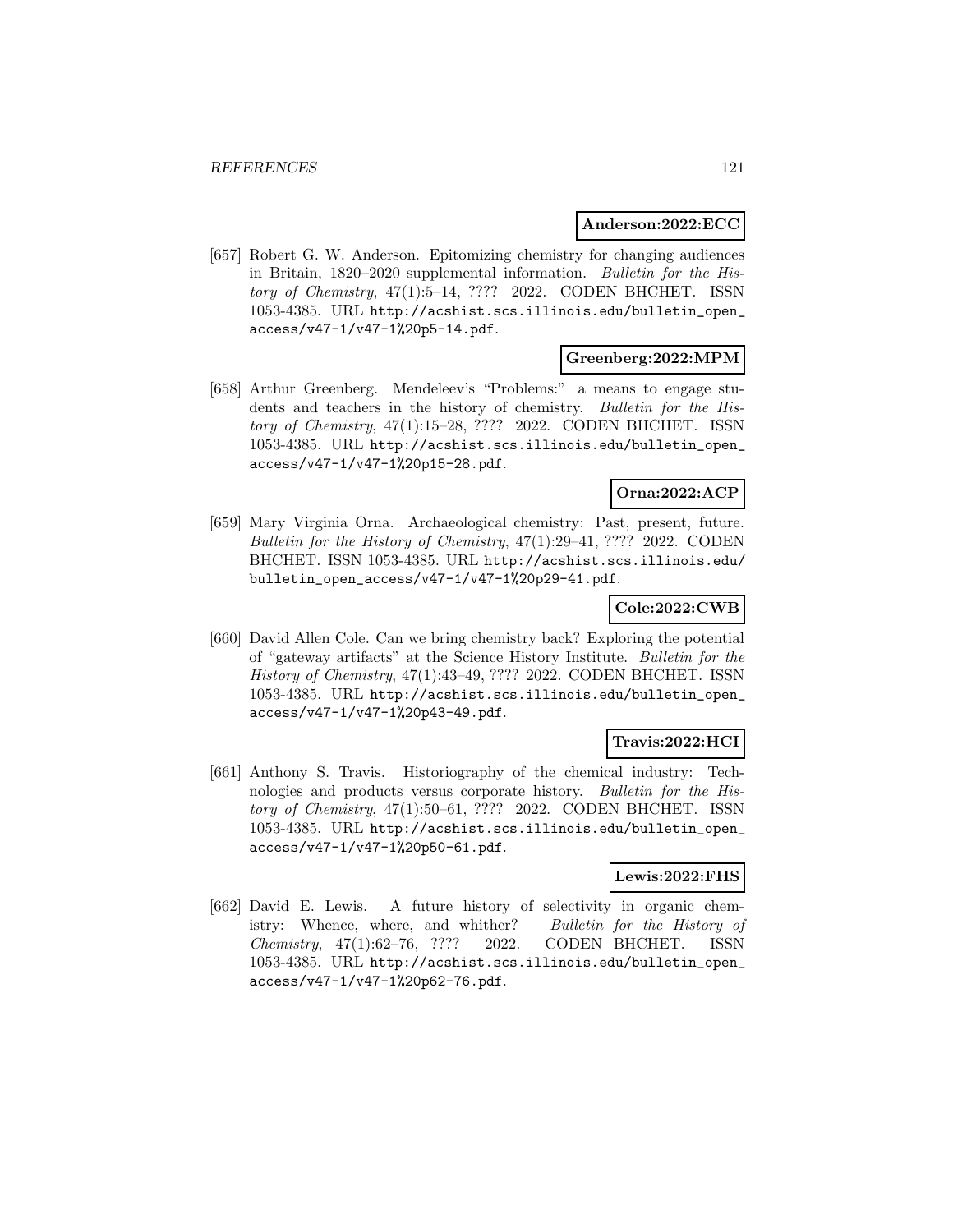#### **Parascandola:2022:DMC**

[663] John Parascandola. The development of medicinal chemistry as a disciplines: a topic ripe for historical exploration. Bulletin for the History of Chemistry, 47(1):77–84, ???? 2022. CODEN BHCHET. ISSN 1053-4385. URL http://acshist.scs.illinois.edu/bulletin\_open\_ access/v47-1/v47-1%20p77-84.pdf.

#### **Rasmussen:2022:MBI**

[664] Seth C. Rasmussen. Moving beyond the intersection of chemistry and history: Evolving multidisciplinary approaches to the historical study of chemistry. Bulletin for the History of Chemistry, 47(1):85–90, ???? 2022. CODEN BHCHET. ISSN 1053-4385. URL http://acshist.scs. illinois.edu/bulletin\_open\_access/v47-1/v47-1%20p85-90.pdf.

### **Restrepo:2022:CHC**

[665] Guillermo Restrepo. Computational history of chemistry. Bulletin for the History of Chemistry, 47(1):91–106, ???? 2022. CODEN BHCHET. ISSN 1053-4385. URL http://acshist.scs.illinois.edu/bulletin\_open\_ access/v47-1/v47-1%20p91-106.pdf.

# **Collins:2022:HCT**

[666] Sibrina N. Collins. History of chemistry as a tool for the engagement of underrepresented students in chemistry. Bulletin for the History of Chemistry, 47(1):107–110, ???? 2022. CODEN BHCHET. ISSN 1053-4385. URL http://acshist.scs.illinois.edu/bulletin\_open\_ access/v47-1/v47-1%20p107-110.pdf.

#### **Rayner-Canham:2022:OCF**

[667] Marelene F. Rayner-Canham and Geoffrey W. Rayner-Canham. Out of obscurity: Contextualizing forgotten women chemists. Bulletin for the History of Chemistry, 47(1):111–118, ???? 2022. CODEN BHCHET. ISSN 1053-4385. URL http://acshist.scs.illinois.edu/bulletin\_ open\_access/v47-1/v47-1%20p111-118.pdf.

#### **Weininger:2022:PSC**

[668] Stephen J. Weininger. "The poor sister:" coming to grips with recent and contemporary chemistry. Bulletin for the History of Chemistry, 47(1):119–123, ???? 2022. CODEN BHCHET. ISSN 1053-4385. URL http://acshist.scs.illinois.edu/bulletin\_open\_ access/v47-1/v47-1%20p119-123.pdf.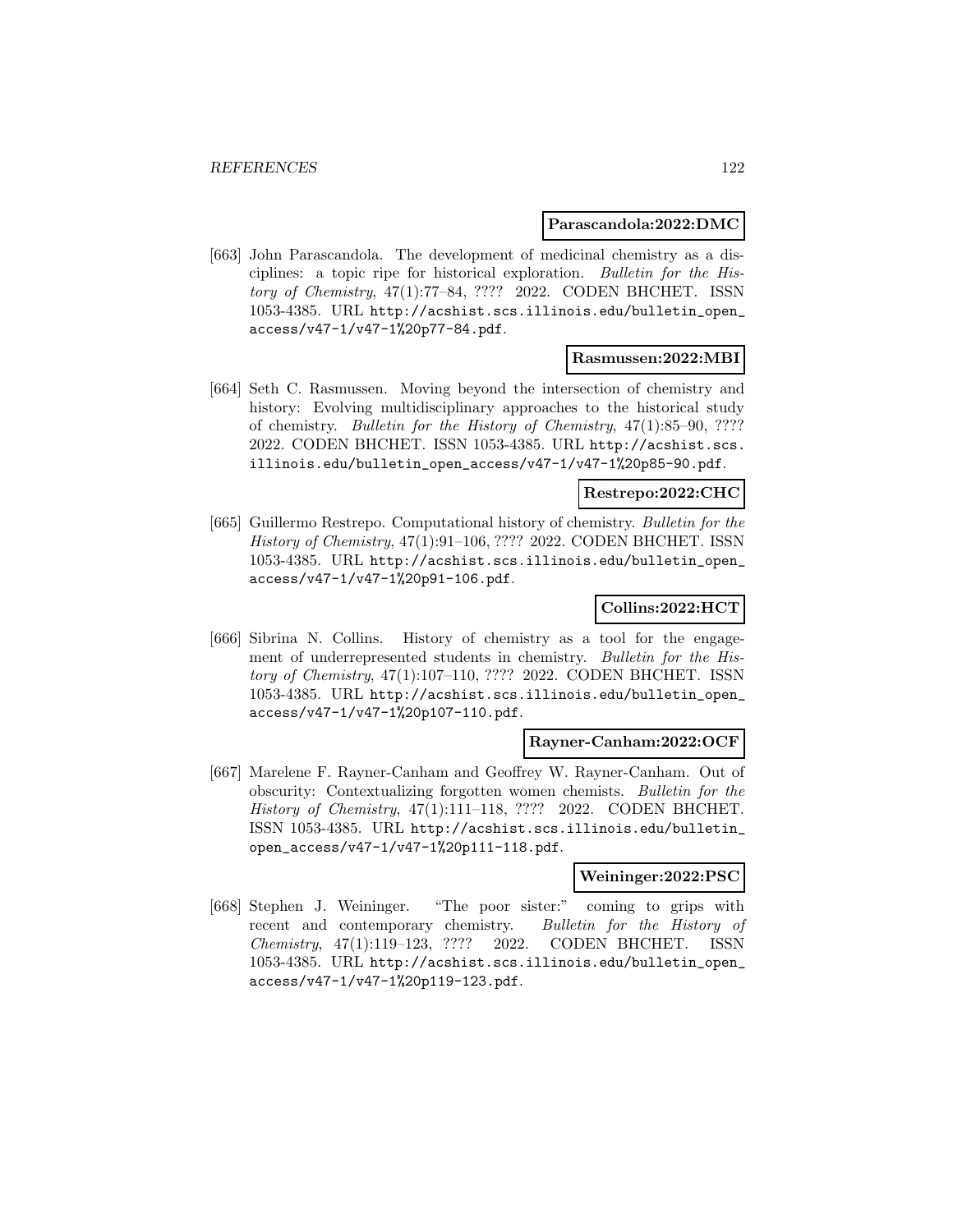### **Morris:2022:IPM**

[669] Peter J. T. Morris and Jeffrey I. Seeman. The importance of plurality and mutual respect in the practice of the history of chemistry. Bulletin for the History of Chemistry, 47(1):124–137, ???? 2022. CODEN BHCHET. ISSN 1053-4385. URL http://acshist.scs.illinois.edu/bulletin\_ open\_access/v47-1/v47-1%20p124-137.pdf.

#### **Anonymous:2022:LSI**

[670] Anonymous. The long and short of it: the future writing of history of chemistry. Bulletin for the History of Chemistry, 47(1):138–145, ???? 2022. CODEN BHCHET. ISSN 1053-4385. URL http://acshist.scs. illinois.edu/bulletin\_open\_access/v47-1/v47-1%20p138-145.pdf.

#### **Jensen:2022:DHC**

[671] William B. Jensen. Does history of chemistry have a future? Bulletin for the History of Chemistry, 47(1):146–152, ???? 2022. CODEN BHCHET. ISSN 1053-4385. URL http://acshist.scs.illinois.edu/bulletin\_ open\_access/v47-1/v47-1%20p146-152.pdf.

### **Seeman:2022:RIH**

[672] Jeffrey I. Seeman. Remote interviewing and the history of chemistry. Bulletin for the History of Chemistry, 47(1):153–162, ???? 2022. CODEN BHCHET. ISSN 1053-4385. URL http://acshist.scs.illinois.edu/ bulletin\_open\_access/v47-1/v47-1%20p153-162.pdf.

#### **Anonymous:2022:TRP**

[673] Anonymous. Is there room for the present in the history of science? Bulletin for the History of Chemistry, 47(1):163–170, ???? 2022. CODEN BHCHET. ISSN 1053-4385. URL http://acshist.scs.illinois.edu/ bulletin\_open\_access/v47-1/v47-1%20p163-170.pdf.

# **Rocke:2022:RLN**

[674] Alan J. Rocke. Reflections on the last and the next hundred years. Bulletin for the History of Chemistry,  $47(1):171-175$ , ???? 2022. CODEN BHCHET. ISSN 1053-4385. URL http://acshist.scs.illinois.edu/ bulletin\_open\_access/v47-1/v47-1%20p171-175.pdf.

#### **Seeman:2022:BSS**

[675] Jeffrey I. Seeman. The back story: Steve Weininger, comfortable in many disciplines supplemental information. Bulletin for the History of Chemistry, 47(1):176, ???? 2022. CODEN BHCHET. ISSN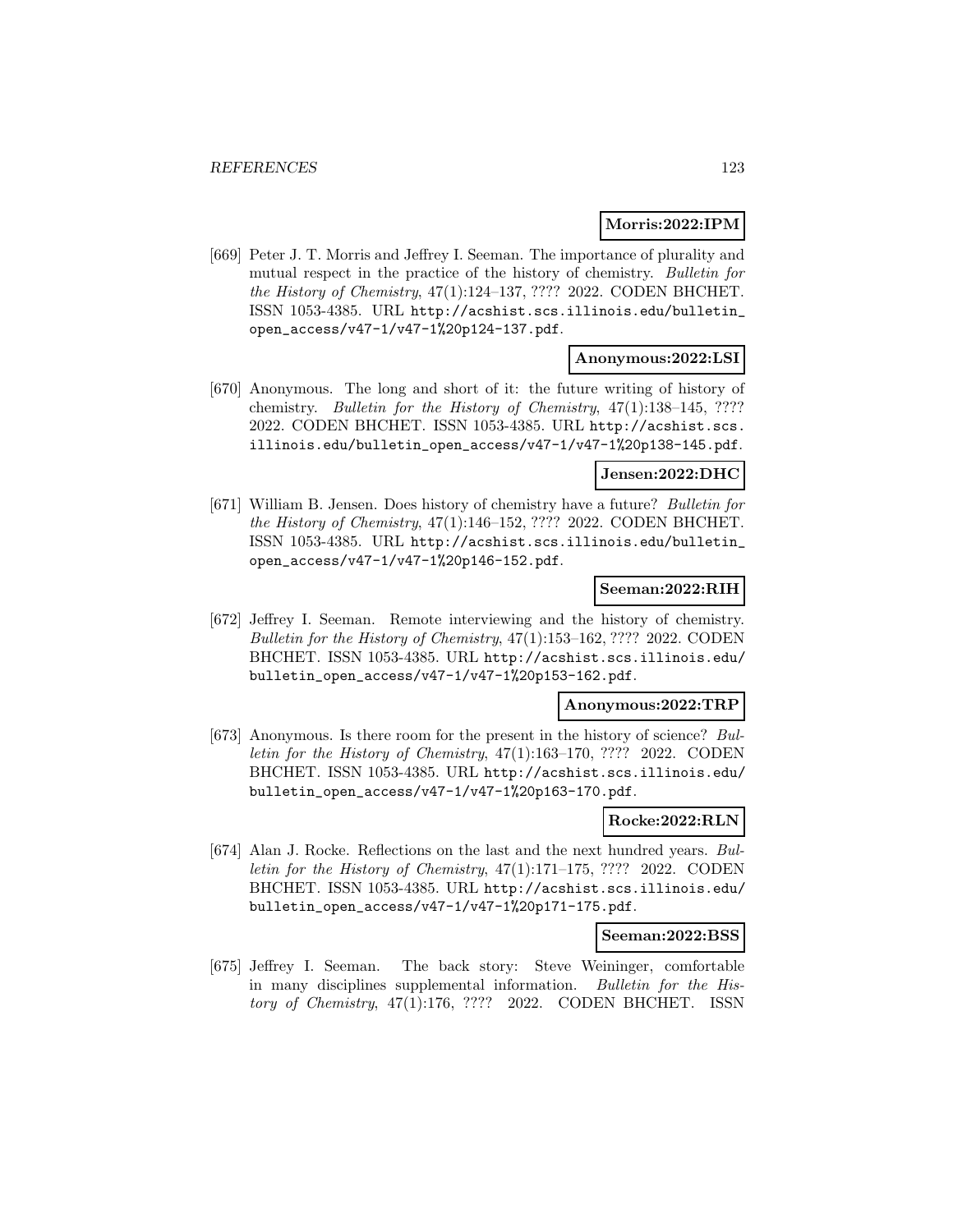1053-4385. URL http://acshist.scs.illinois.edu/bulletin\_open\_ access/v47-1/v47-1%20p176.pdf.

#### **Anonymous:2022:BESf**

[676] Anonymous. Bulletin editorial staff. Bulletin for the History of Chemistry, 47(1):177, ???? 2022. CODEN BHCHET. ISSN 1053-4385. URL http: //acshist.scs.illinois.edu/bulletin\_open\_access/v47-1/v47-1% 20p177.pdf.

### **Anonymous:2022:HOf**

[677] Anonymous. HIST officers 2022. Bulletin for the History of Chemistry, 47(1):177, ???? 2022. CODEN BHCHET. ISSN 1053-4385. URL http: //acshist.scs.illinois.edu/bulletin\_open\_access/v47-1/v47-1% 20p177.pdf.

### **Anonymous:2022:CKC**

[678] Anonymous. Cover, key and credits. Bulletin for the History of Chemistry, 47(1):??, ???? 2022. CODEN BHCHET. ISSN 1053-4385. URL http://acshist.scs.illinois.edu/bulletin\_open\_ access/v47-1/v47-1%20cover%20key%20credits.pdf.

#### **Anonymous:2022:EAH**

[679] Anonymous. Expansive approaches to the history of chemistry. Bulletin for the History of Chemistry, 47(1):??, ???? 2022. CODEN BHCHET. ISSN 1053-4385.

#### **Anonymous:2022:FST**

[680] Anonymous. Foci on specific topics. Bulletin for the History of Chemistry, 47(1):??, ???? 2022. CODEN BHCHET. ISSN 1053-4385.

### **Anonymous:2022:MAT**

[681] Anonymous. Multidisciplinary approaches and tools. Bulletin for the History of Chemistry, 47(1):??, ???? 2022. CODEN BHCHET. ISSN 1053-4385.

#### **Anonymous:2022:PPF**

[682] Anonymous. The past, present and future of history of chemistry. Bulletin for the History of Chemistry, 47(1):??, ???? 2022. CODEN BHCHET. ISSN 1053-4385.

### **Anonymous:2022:RHC**

[683] Anonymous. Relationships of historians and chemist-historians. Bulletin for the History of Chemistry, 47(1):??, ???? 2022. CODEN BHCHET. ISSN 1053-4385.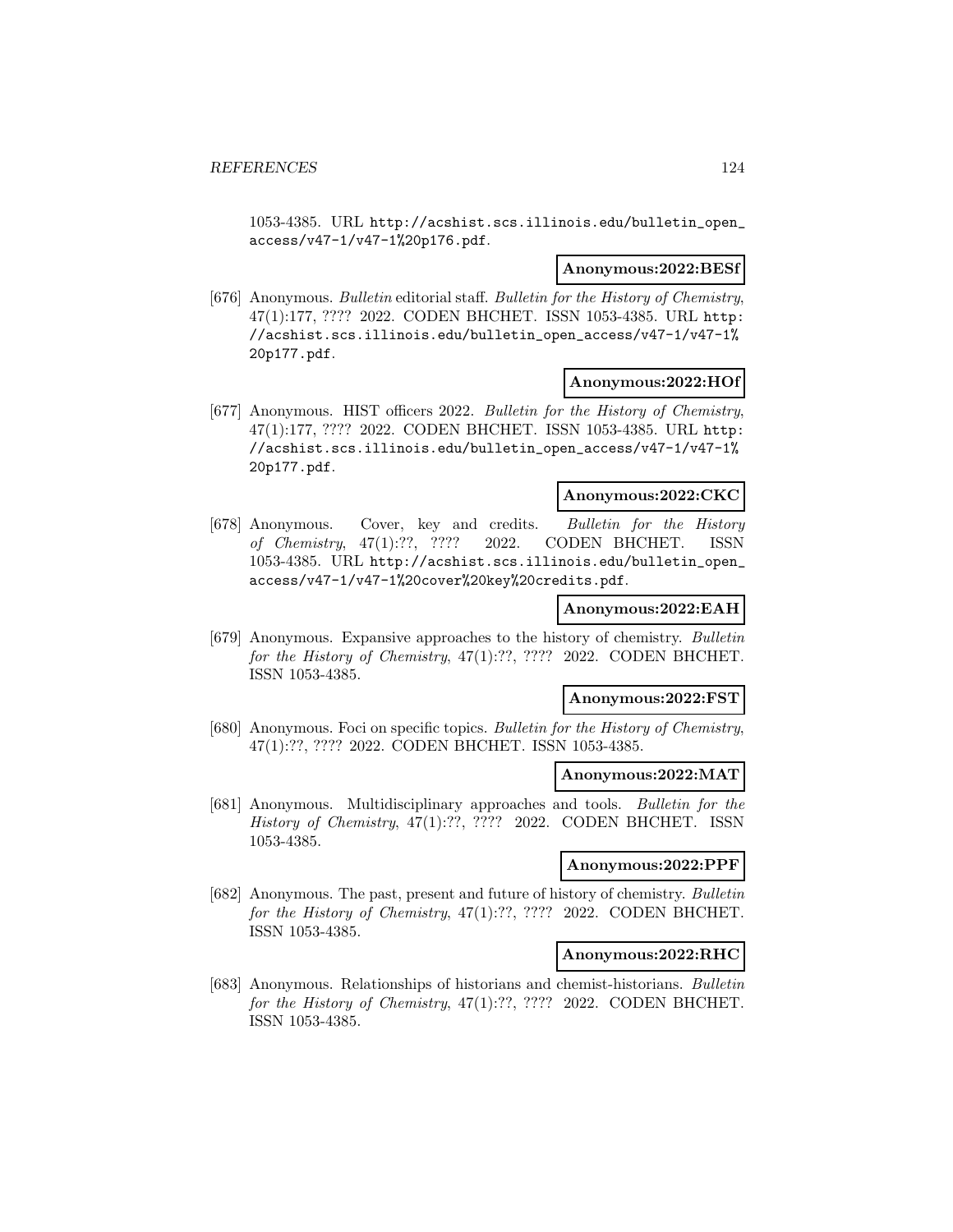### **Anonymous:2022:TID**

[684] Anonymous. Thriving, inclusivity, diversity, and equity and the history of chemistry. Bulletin for the History of Chemistry, 47(1):??, ???? 2022. CODEN BHCHET. ISSN 1053-4385.

# **Abbri:1991:ADI**

[685] F. Abbri and F. Crispini. Atti del III convegno nazionale di storia e fondamenti della chimica. Edizione Brenner, Cosenza, Italia, 1991. 402 pp. LCCN ????

# **Aftalion:1991:HIC**

[686] Fred Aftalion. A history of the international chemical industry. The Chemical sciences in society series. University of Pennsylvania Press, Philadelphia, 1991. ISBN 0-8122-8207-8 (hardcover), 0-8122-1297-5 (paper). xix + 411 pp. LCCN HD9650.5 .A3813 1991.

### **Aldersey-Williams:2011:PTCa**

[687] Hugh Aldersey-Williams. Periodic tales: a cultural history of the elements, from arsenic to zinc. Ecco, New York, NY, USA, 2011. ISBN 0-06-182472- 0. xvii + 428 pp. LCCN QD467.

# **Barton:1991:SRG**

[688] Sir Derek Barton. Some recollections of gap jumping. Profiles, pathways, and dreams. American Chemical Society, Washington, DC, USA, 1991. ISBN 0-8412-1770-X, 0-8412-1796-3 (paperback). ISSN 1047- 8329. xxiv + 143 pp. LCCN QD22.B257 A3 1990. URL http://www. loc.gov/catdir/enhancements/fy0604/90000872-d.html; http:/ /www.loc.gov/catdir/enhancements/fy0604/90000872-t.html.

### **Benninga:1990:HLA**

[689] H. (Harm) Benninga. A history of lactic acid making: a chapter in the history of biotechnology. Chemists and chemistry. Kluwer Academic Publishers, Norwell, MA, USA, and Dordrecht, The Netherlands, 1990. ISBN 0-7923-0625-2 (U.S.). xxi + 478 pp. LCCN TP248.L3 B46 1990.

#### **Bensaude-Vincent:1996:HC**

[690] Bernadette Bensaude-Vincent and Isabelle Stengers. A History of Chemistry. Harvard University Press, Cambridge, MA, USA, 1996. ISBN 0- 674-39659-6. 305 pp. LCCN QD11 .B4413 1996. Translation by Deborah van Dam of *Histoire de la chemie*, Editions La Découverte, 1993.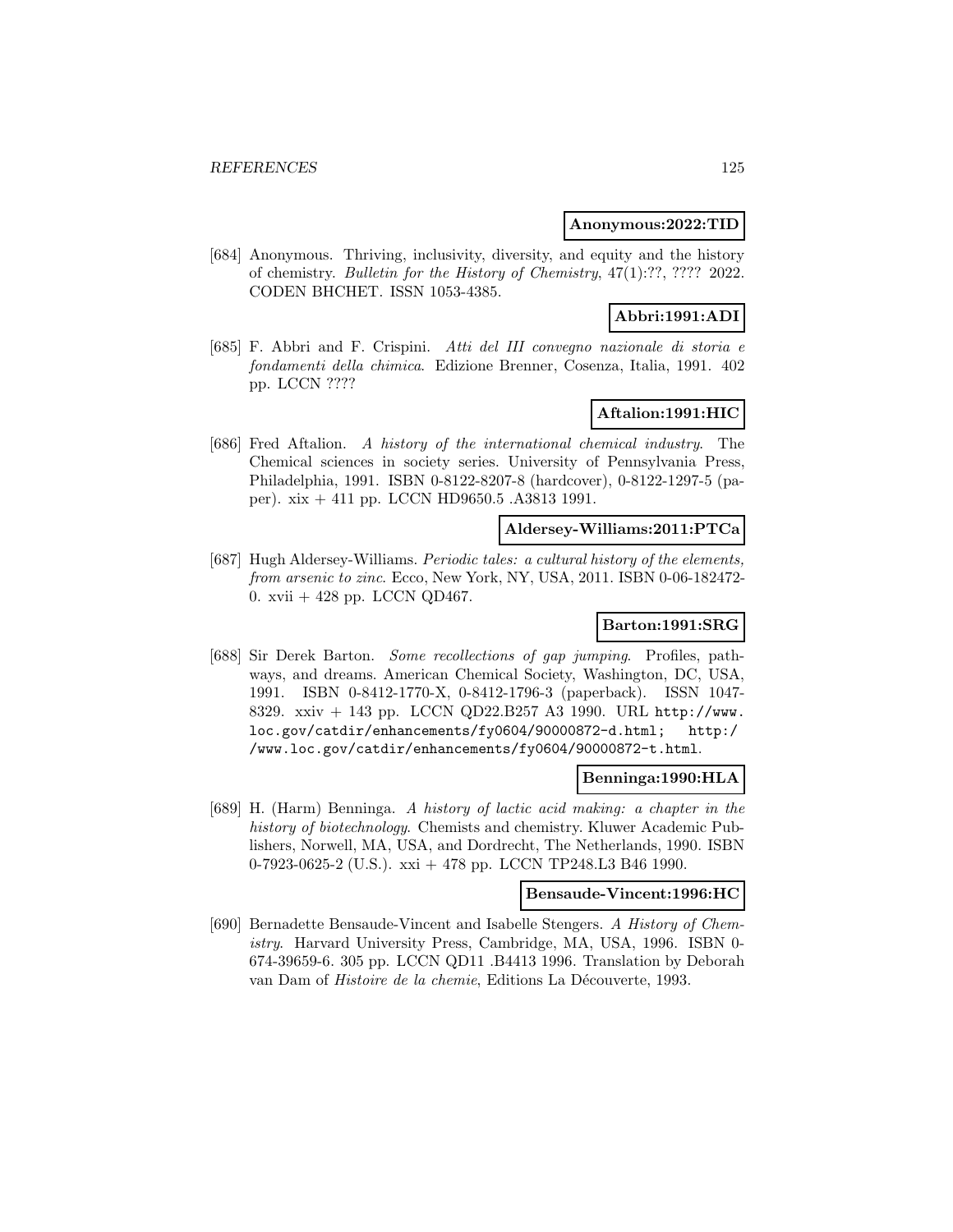### **Blum:2011:PHMb**

[691] Deborah Blum. The poisoner's handbook: murder and the birth of forensic medicine in Jazz Age New York. Penguin Group USA, New York, NY, USA, 2011. ISBN 1-101-52488-X (e-book), 1-101-52489- 8 (e-book), 0-14-311882-X. LCCN HV6555.U62 N373 2011eb. URL http://excerpts.cdn.overdrive.com/FormatType-410/1523-1/C8E/ 0FB/2B/PoisonersHandbook9781101524893.epub; http://images. contentreserve.com/ImageType-100/1523-1/{C8E0FB2B-3755-4C80- B4FA-7C70876CA705}Img100.jpg.

# **Brock:1997:JLC**

[692] W. H. (William Hodson) Brock. Justus von Liebig: the chemical gatekeeper. Cambridge University Press, Cambridge, UK, 1997. ISBN 0- 521-56224-4 (hardcover). xiv + 374 pp. LCCN QD22.L7 B76 1997. URL http://www.loc.gov/catdir/description/cam027/96025468. html; http://www.loc.gov/catdir/samples/cam031/96025468.html; http://www.loc.gov/catdir/toc/cam031/96025468.html.

# **Brock:2011:CPS**

[693] William H. Brock. The Case of the Poisonous Socks: Tales from Chemistry. Royal Society of Chemistry Publishing, Cambridge, UK, 2011. ISBN 1-84973-324-4 (paperback). xiv + 348 pp. LCCN ????

# **Brown:2012:AAW**

[694] Jeannette E. (Jeannette Elizabeth) Brown. African American women chemists. Oxford University Press, Walton Street, Oxford OX2 6DP, UK, 2012. ISBN 0-19-974288-X. xii + 252 pp. LCCN QD21 .B69 2012. URL http://www.loc.gov/catdir/enhancements/fy1205/ 2011013662-b.html; http://www.loc.gov/catdir/enhancements/ fy1205/2011013662-d.html; http://www.loc.gov/catdir/enhancements/ fy1205/2011013662-t.html.

# **Bud:1998:ISH**

[695] Robert Bud and Deborah Jean Warner, editors. Instruments of science: an historical encyclopedia, volume 2 (GEHS), 936 (GRLSS) of Garland encyclopedias in the history of science; Garland reference library of social science. Science Museum, London, and National Museum of American History, Smithsonian Institution, in association with Garland Publishing, London, UK and New York, NY, USA, 1998. ISBN 0-8153-1561-9. xxv + 709 pp. LCCN Q184.5 .I57 1998. URL http://www.loc.gov/catdir/ enhancements/fy0652/97015296-d.html.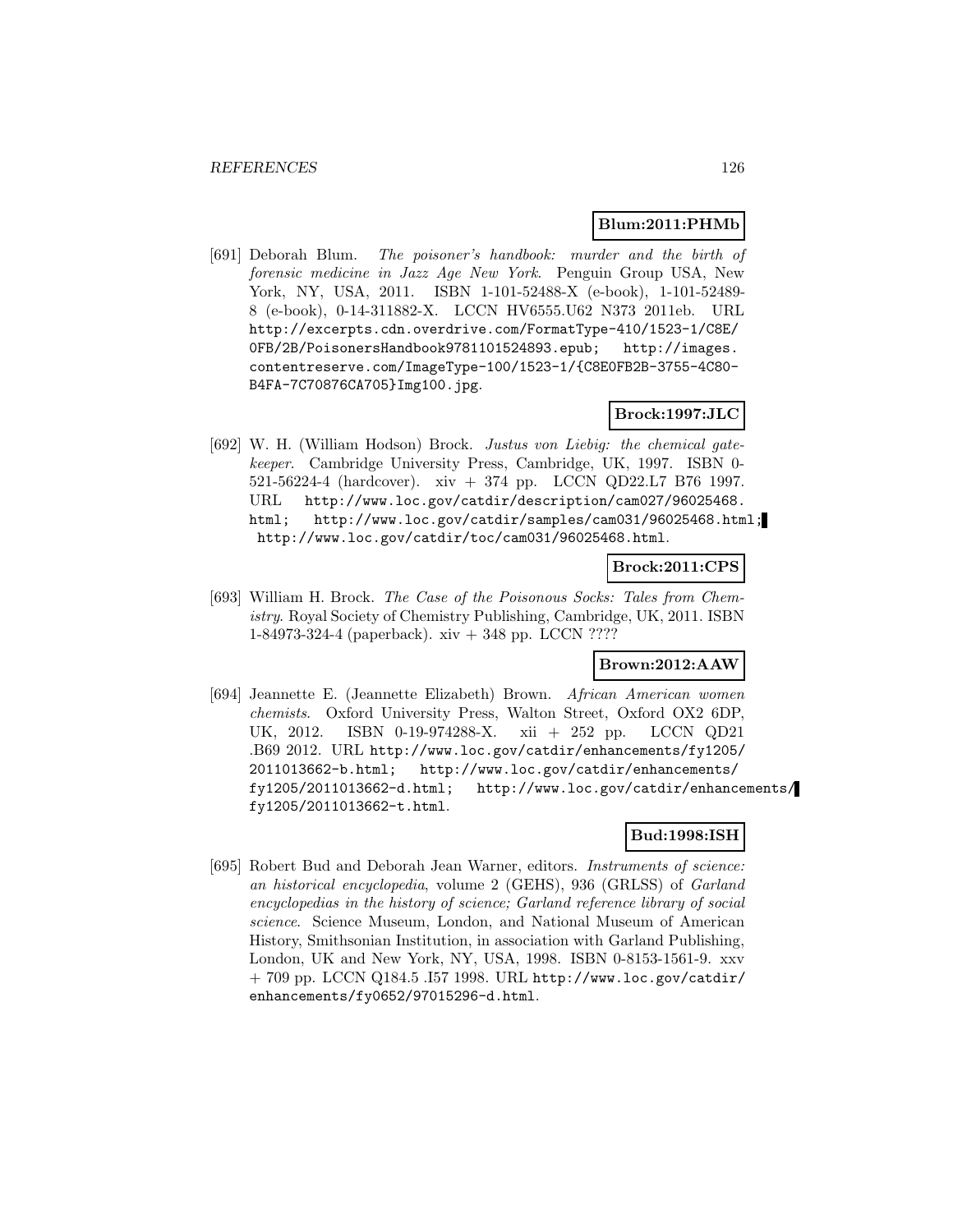### **Crawford:1996:AIT**

[696] Elisabeth T. Crawford. Arrhenius: from ionic theory to the greenhouse effect, volume 23 of Uppsala studies in history of science. Science History Publications/USA, Canton, MA, USA, 1996. ISBN 0-88135-166-0. xiii + 320 + 9 pp. LCCN Q143.A77 C68 1996.

# **Davies:2013:UCD**

[697] Alwyn George Davies and Peter J. (Peter Joseph) Garratt. UCL Chemistry Department: 1828-1974. Science Reviews 2000, St. Albans, Hertfordshire, UK, 2013. ISBN 1-900814-46-3 (paperback). vii + 287 pp. LCCN LF425 .D38 2013.

# **deMenten:2013:DCA**

[698] Pierre de Menten and Brigitte Van Tiggelen. Dictionnaire de chimie: une approche étymologique et historique. (French) [Dictionary of Chemistry: An Etymological and Historical Approach]. De Boeck, Bruxelles, Belgium, 2013. ISBN 2-8041-8175-8 (paperback). 395 pp. LCCN QD5 .M46 2013.

# **Djerassi:1990:SMI**

[699] Carl Djerassi. Steroids made it possible. Profiles, pathways, and dreams. American Chemical Society, Washington, DC, USA, 1990. ISBN 0-8412-1773-4, 0-8412-1799-8 (paperback). ISSN 1047-8329. xxiv + 205 pp. LCCN QD22.D63 A3 1990. URL http://www. loc.gov/catdir/enhancements/fy0604/90000906-d.html; http:/ /www.loc.gov/catdir/enhancements/fy0604/90000906-t.html.

# **Faraday:1861:CSL**

[700] Michael Faraday and William Crookes, editors. A course of six lectures on the chemical history of a candle: to which is added a lecture on platinum. Griffin, Bohn and Co., London, UK,  $1861.$  viii  $+208$  pp. LCCN QD39 .F2x 1861.

# **Faraday:1874:CHC**

[701] Michael Faraday and William Crookes. The chemical history of a candle, a course of lectures delivered before a juvenile audience at the Royal Institution. Chatto and Windus, London, UK, 1874. 226 pp. LCCN QD39 .F2 1874.

### **Faraday:2011:CHC**

[702] Michael Faraday and Frank A. J. L. James. The chemical history of a candle. Oxford University Press, Walton Street, Oxford OX2 6DP, UK, sesquicentenary edition, 2011. ISBN 0-19-969491-5 (hardcover). xliv + 152 pp. LCCN QD39 .F2 2011.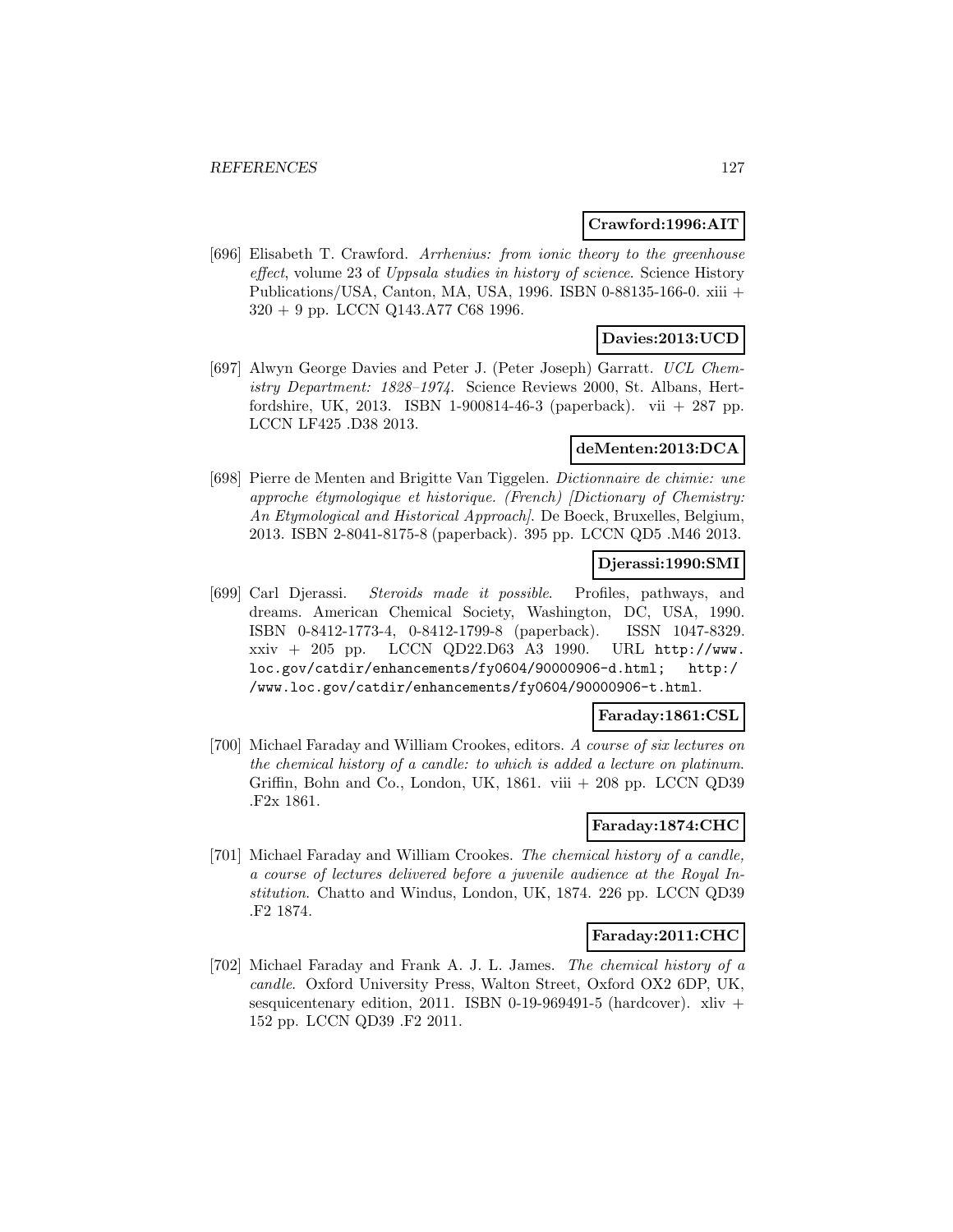# **Farrar:1997:CCI**

[703] Wilfred Vernon Farrar, W. H. (William Hodson) Brock, and Richard Leslie Hills. Chemistry and the chemical industry in the 19th century: the Henrys of Manchester and other studies, volume 575 of Variorum collected studies series. Variorum, Aldershot, UK, 1997. ISBN 0-86078-630-7 (hardcover). 296 pp. LCCN QD18.E85 F37 1997.

### **Firmenich:1990:CNF**

[704] Roger Firmenich. From Chuit and Naef to Firmenich S.A. [publisher not identified], [Switzerland], 1990. 139 pp. LCCN HD9999.P3934 F54713 1990. Translation by Clive Norris of De Chuit and Naef à Firmenich SA.

# **Fisher:2010:MAA**

[705] David E. Fisher. Much ado about (practically) nothing: a history of the noble gases. Oxford University Press, Walton Street, Oxford OX2 6DP, UK, 2010. ISBN 0-19-539396-1 (hardcover). x + 264 pp. LCCN QD162 .F57 2010.

# **Fruton:1990:CSS**

[706] Joseph S. (Joseph Stewart) Fruton. Contrasts in scientific style: research groups in the chemical and biochemical sciences, volume 191 of Memoirs series / American Philosophical Society. American Philosophical Society, Philadelphia, PA, USA, 1990. ISBN 0-87169-191-4. ISSN 0065-9738. ix + 473 pp. LCCN Q11 .P612 vol. 191 QP511.

# **Ganz:2010:NR**

[707] Adam Ganz. Nuclear reactions. 45-minute radio drama based on the Farm Hall Transcripts. Performed on the BBC Radio Afternoon Theater., June 15, 2010. URL http://www.rhul.ac.uk/mediaarts/news/ nuclearreactions.aspx.

#### **Gavroglou:2012:NPN**

[708] Kostas Gavroglou and Ana Simões. Neither physics nor chemistry: a history of quantum chemistry. Transformations: studies in the history of science and technology. MIT Press, Cambridge, MA, USA, 2012. ISBN 0-262-01618-4 (hardcover). xiv + 351 pp. LCCN QD462 .G38 2012.

# **Giunta:2010:ACD**

[709] Carmen Giunta, editor. Atoms in chemistry: from Dalton's predecessors to complex atoms and beyond, volume 1044 of ACS symposium series. American Chemical Society, Washington, DC, USA, 2010. ISBN 0-8412- 2557-5. vii + 116 pp. LCCN QD461 .A863 2010.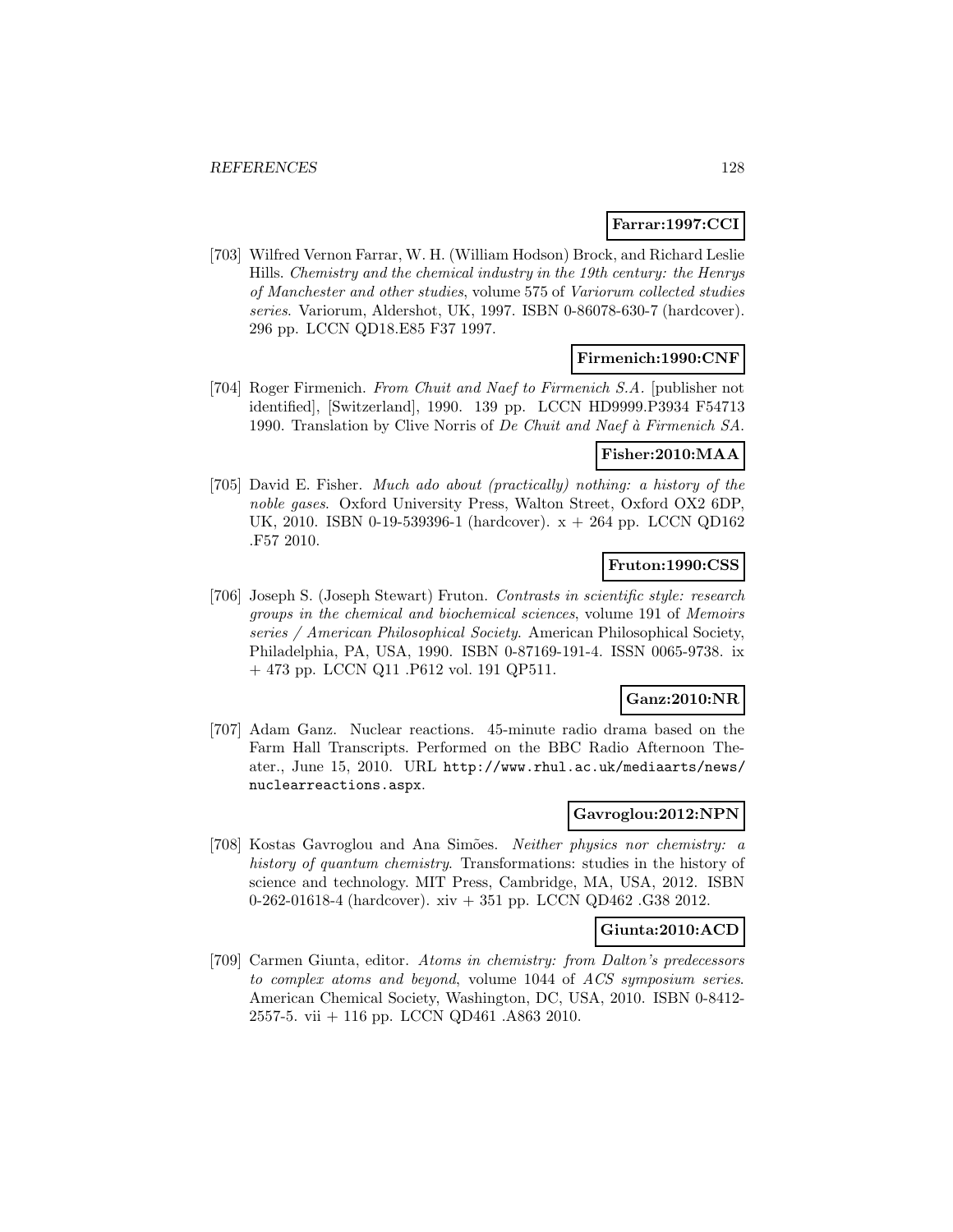# **Green:2012:OCP**

[710] Mark M. Green. Organic chemistry principles in context: a story telling historical approach. ScienceFromAway Publishing, New York, NY, USA, 2012. ISBN 0-615-70271-6. xxiv + 452 pp. LCCN QD251.3 .G742 2012.

# **Griep:2009:RCM**

[711] Mark Griep and Marjorie Mikasen. Reaction!: chemistry in the movies. Oxford University Press, Walton Street, Oxford OX2 6DP, UK, 2009. ISBN 0-19-532692-X (hardcover). viii + 340 pp. LCCN PN1995.9.S265 G75 2009.

#### **GuytondeMorveau:1994:MNC**

[712] Louis-Bernard Guyton de Morveau, Bernadette Bensaude-Vincent, et al. Méthode de Nomenclature Chimique. Editions du Seuil, Paris, France, 1994. ISBN 2-02-019253-5. 252 pp. LCCN QD7 .M44 1994. Le présent ouvrage comprend le texte de la Méthode de nomenclature chimique dans sa version originale publiée en 1787 par la librairie Cuchet.

# **Habashi:1994:HM**

[713] Fathi Habashi, editor. A history of metallurgy. Métallurgie Extractive Québec, Sainte-Foy, Québec, Canada, 1994. ISBN 2-9803247-1-X. vi + 322 pp. LCCN TN615 .H47 1994.

# **Hamlin:1990:SIW**

[714] Christopher Hamlin. A science of impurity: water analysis in nineteenth century Britain. University of California Press, Berkeley, CA, USA, 1990. ISBN 0-520-07088-7. xiii + 342 pp. LCCN TD257 .H35 1990. URL http://ark.cdlib.org/ark:/13030/ft667nb43t; http: //www.loc.gov/catdir/bios/ucal051/90010827.html.

#### **Hermes:1996:EOL**

[715] Matthew E. Hermes. Enough for one lifetime: Wallace Carothers, inventor of nylon. History of modern chemical sciences. American Chemical Society and the Chemical Heritage Foundation, Washington, DC, USA, 1996. ISBN 0-8412-3331-4. ISSN 1069-2452. xvii + 345 pp. LCCN QD22.C35 H47 1996. URL http://www.loc.gov/catdir/enhancements/fy0630/ 96005560-d.html.

### **Hollander:1996:LL**

[716] Leonore Hollander. A Life as Lived. Raspberry Press, Sebastopol, CA, USA, 1996. xii + 445 pp. LCCN ????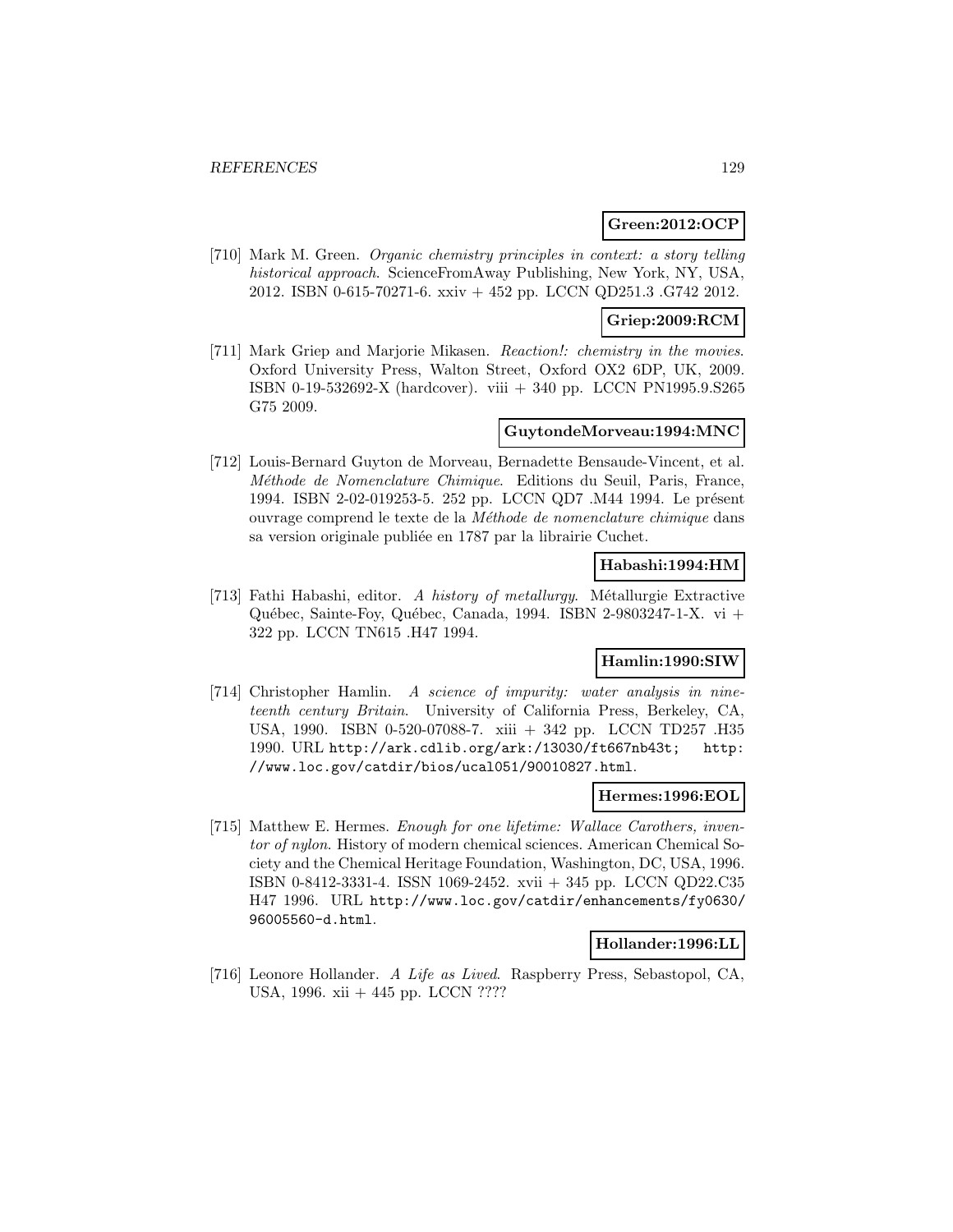### **Hunter:2009:BBG**

[717] Michael Hunter. Boyle: Between God and Science. Yale University Press, New Haven, CT, USA, 2009. ISBN 0-300-12381-7 (hardcover). xii + 366 pp. LCCN Q143.B69 H86 2009.

# **Ihde:1990:CVB**

[718] Aaron J. Ihde. Chemistry, as viewed from Bascom's Hill: a history of the Chemistry Department at the University of Wisconsin at Madison. Department of Chemistry, University of Wisconsin-Madison, Madison, WI, USA, 1990. xvi + 688 pp. LCCN QD47.5.W63 U54 1990.

# **Johnston:2007:MCB**

[719] John Johnston. A Manual of Chemistry, on the Basis of Turner's Elements of chemistry. Gardners Books, 2007. ISBN 1-4255-5894-1. LCCN ????

# **Knight:1992:ICH**

[720] David M. Knight. Ideas in chemistry: a history of the science. Rutgers University Press, New Brunswick, NJ, USA, 1992. ISBN 0-8135-1835-0 (hardcover), 0-8135-1836-9 (paperback). vi + 213 pp. LCCN QD11 .K53 1992.

# **Knight:1998:MCS**

[721] David M. Knight and Helge Kragh, editors. The making of the chemist: the social history of chemistry in Europe, 1789–1914. Cambridge University Press, Cambridge, UK, 1998. ISBN 0-521-58351-9 (hardcover). xxi + 353 pp. LCCN QD39.7 .M34 1998. URL http:// www.loc.gov/catdir/description/cam028/97043009.html; http: //www.loc.gov/catdir/toc/cam021/97043009.html.

### **Kubanek:2010:NLT**

[722] Anne-Marie Weidler Kubanek. Nothing less than an adventure: Ellen Gleditsch and her life in science. Crossfield Publishing, St. Marys, ON, Canada, 2010. ISBN 1-4528-4213-2. iv + 185 pp. LCCN ????

# **Lambert:1997:TPU**

[723] Joseph B. Lambert. Traces of the past: unraveling the secrets of archaeology through chemistry. Helix books. Addison-Wesley, Reading, MA, USA, 1997. ISBN 0-201-40928-3. xiii + 319 pp. LCCN CC75 .L297 1997. URL http://www.loc.gov/catdir/enhancements/fy0830/ 97011454-d.html.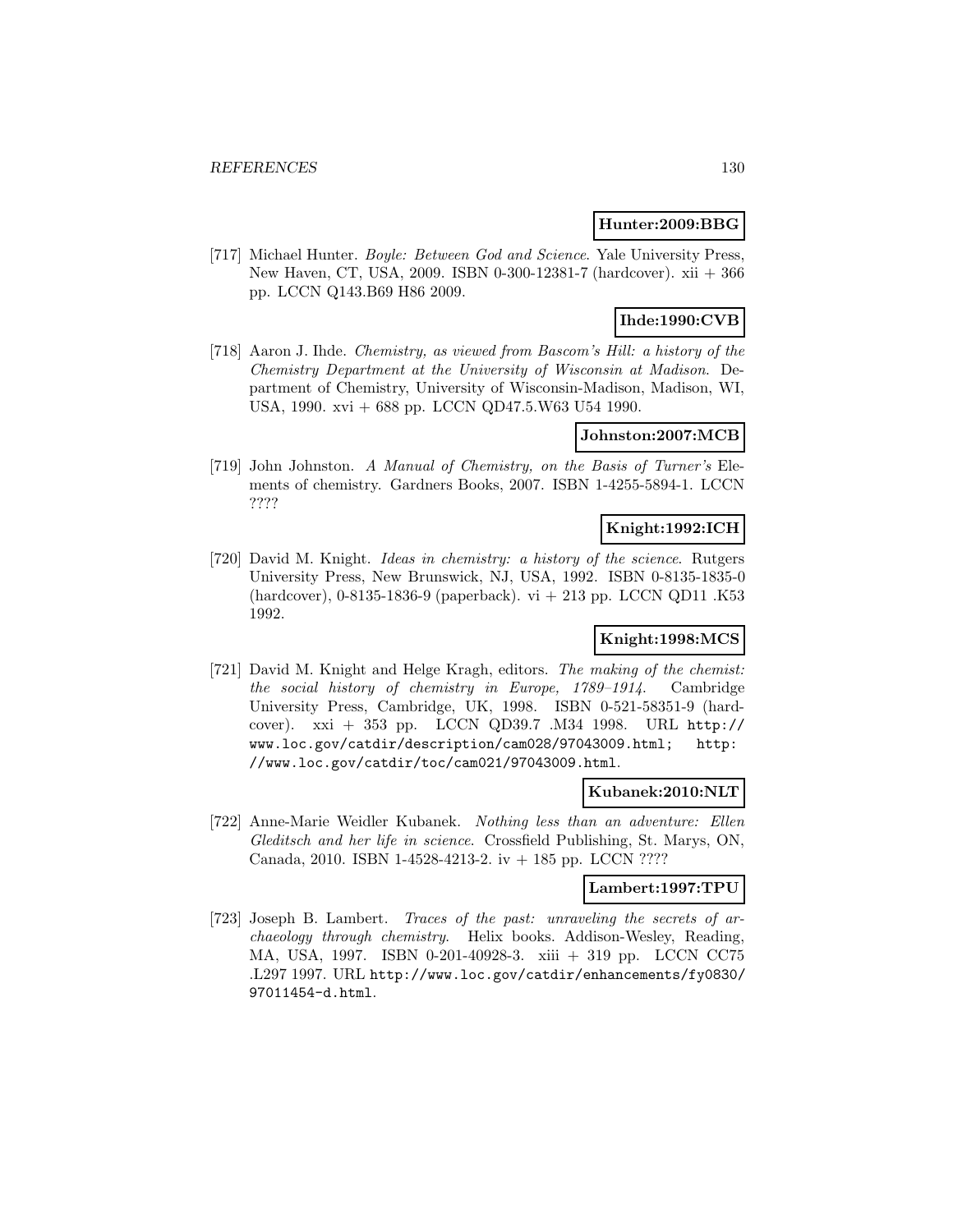### **Lambert:2014:CL**

[724] Joseph B. Lambert. A Chemical Life. De Rigueur Press, North Manchester, IN, USA, 2014. ISBN 0-9916503-0-1. 388 pp. LCCN QD22.L36 L36 2014.

# **Lesch:2007:FMD**

[725] John E. Lesch. The first miracle drugs: how the sulfa drugs transformed medicine. Oxford University Press, Walton Street, Oxford OX2 6DP, UK, 2007. ISBN 0-19-518775-X (hardcover). x + 364 pp. LCCN RM666.S88 L47 2007. URL http://www.loc.gov/catdir/ enhancements/fy0726/2005036136-d.html; http://www.loc.gov/ catdir/toc/ecip065/2005036136.html.

# **Loschmidt:1913:KFO**

[726] J. (Johann Josef) Loschmidt and Richard Anschütz. Konstitutionsformeln der organischen chemie in graphischer darstellung. (German) [Constitutional formulas of organic chemistry in graphical representation], volume 190 of Ostwalds Klassiker der exakten Wissenschaften. W. Engelmann, Leipzig, Germany, 1913. 154 pp. LCCN QD471 .L7.

### **Malley:2011:RHM**

[727] Marjorie Caroline Malley. Radioactivity: a history of a mysterious science. Oxford University Press, Walton Street, Oxford OX2 6DP, UK, 2011. ISBN 0-19-976641-X (hardcover). xxi + 267 pp. LCCN QC794.6.R3 M35 2011.

### **McEvoy:2010:HCR**

[728] John G. McEvoy. The historiography of the chemical revolution: patterns of interpretation in the history of science. Pickering and Chatto, London, UK, 2010. ISBN 1-84893-030-5 (hardcover), 1-84893-031-3 (e-book). xiii  $+$  328 pp. LCCN QD15 .M34 2010. URL http://catalogue.bnf.fr/ ark:/12148/cb424066387.

### **Mierzecki:1991:HDC**

[729] Roman Mierzecki. The historical development of chemical concepts, volume 12 of Chemists and chemistry. Kluwer Academic Publishers, Norwell, MA, USA, and Dordrecht, The Netherlands, 1991. ISBN 0-7923-0915-4. xi + 281 pp. LCCN QD11 .M6613 1990.

### **Morris:1989:ASR**

[730] Peter John Turnbull Morris. The American synthetic rubber research program. The chemical sciences in society series. University of Pennsylvania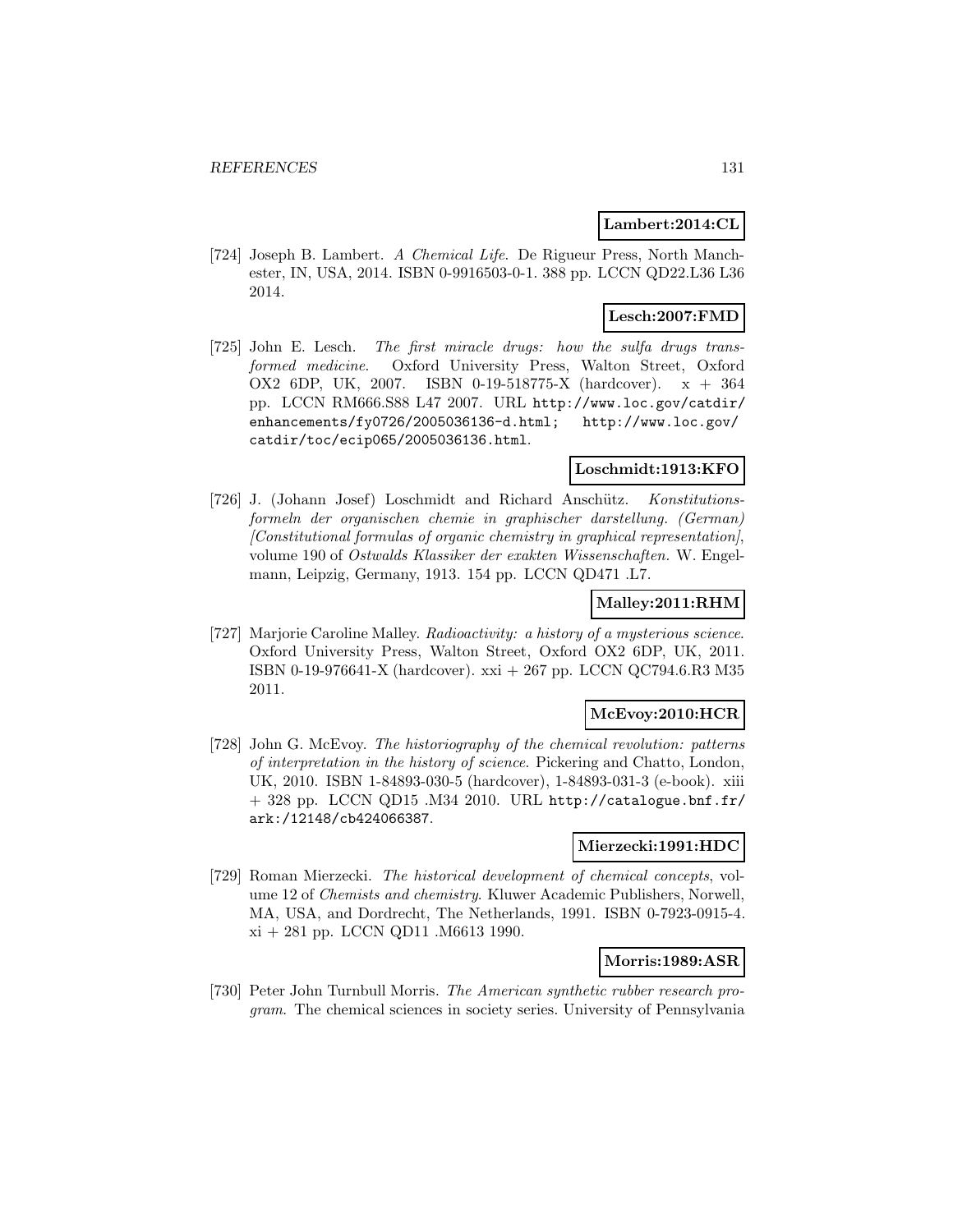Press, Philadelphia, 1989. ISBN 0-8122-8205-1. xii + 191 pp. LCCN TS1925 .M58 1989.

## **Morris:2015:MFH**

[731] Peter J. T. Morris. The Matter Factory: a History of the Chemistry Laboratory. Reaktion Books, London, UK, 2015. ISBN 1-78023-442-2. 416 pp. LCCN QD51 .M68 2015.

# **Mulliken:1989:LSA**

[732] Robert S. Mulliken and Bernard J. Ransil. Life of a scientist: an autobiographical account of the development of molecular orbital theory. Springer-Verlag, Berlin, Germany / Heidelberg, Germany / London, UK / etc., 1989. ISBN 3-540-50375-7, 0-387-50375-7. xv + 256 pp. LCCN ????

# **Nye:2011:MPH**

[733] Mary Jo Nye. Michael Polanyi and his generation: origins of the social construction of science. University of Chicago Press, Chicago, IL, USA, 2011. ISBN 0-226-61063-2 (hardcover). xxi + 405 pp. LCCN B945.P584 N94 2011.

### **Pfaundler:1873:KUD**

[734] L. Pfaundler. Der "Kampf um's Dasein" unter den Molekülen: ein weiterer Beitrag zur chemischen Statik. (German) [The "struggle for existence" among the molecules: Another contribution to the chemical statics]. Barth, Leipzig, Germany, 1873. 182–198. pp. LCCN ????

# **Prelog:1991:MSC**

[735] V. Prelog. My 132 semesters of chemistry studies: studium chymiae nec nisi cum morte finitur. Profiles, pathways, and dreams. American Chemical Society, Washington, DC, USA, 1991. ISBN 0-8412- 1772-6 (hardcover), 0-8412-1798-X (paperback). ISSN 1047-8329. xxiv + 120 pp. LCCN QD22.P73 A3 1991. URL http://www. loc.gov/catdir/enhancements/fy0604/90000951-d.html; http:/ /www.loc.gov/catdir/enhancements/fy0604/90000951-t.html.

# **Principe:1998:AAR**

[736] Lawrence Principe. The aspiring adept: Robert Boyle and his alchemical quest: including Boyle's "lost" Dialogue on the transmutation of metals. Princeton University Press, Princeton, NJ, USA, 1998. ISBN 0-691-01678-X (hardcover). xiv + 339 pp. LCCN QD24.B685 P75 1998. URL http://www.h-net.org/review/hrev-a0a8s4-aa; http://www.loc.gov/catdir/description/prin021/97041793.html; http://www.loc.gov/catdir/toc/prin031/97041793.html.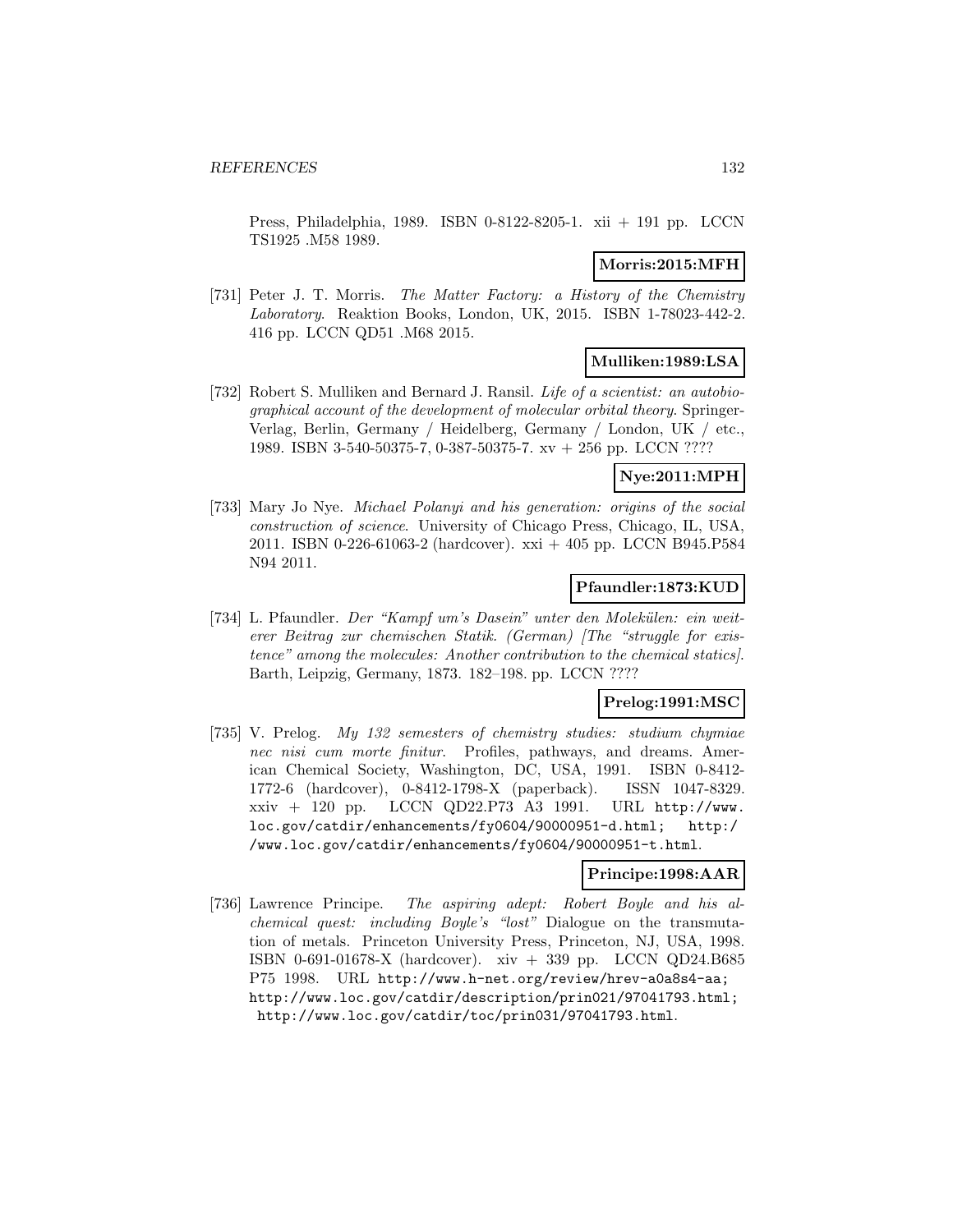# **Principe:2013:SA**

[737] Lawrence Principe. The secrets of alchemy. Synthesis. University of Chicago Press, Chicago, IL, USA, 2013. ISBN 0-226-68295-1 (hardcover), 0-226-92378-9 (e-book).  $v + 281 + 8$  pp. LCCN QD13 .P75 2013.

### **Rayner-Canham:1998:WCT**

[738] Marelene F. Rayner-Canham and Geoffrey Rayner-Canham. Women in chemistry: their changing roles from alchemical times to the mid-twentieth century. History of modern chemical sciences. American Chemical Society, Washington, DC, USA, 1998. ISBN 0-8412-3522-8. ISSN 1069-2452. xiv + 284 pp. LCCN QD20 .R39 1998.

# **Redniss:2010:RMP**

[739] Lauren Redniss. Radioactive: Marie and Pierre Curie, a tale of love and fallout. IT Books/Harper Collins, New York, NY, USA, 2010. ISBN 0-06-135132-6. 205 pp. LCCN QD22.C8 R395 2010. URL http://www.loc.gov/catdir/enhancements/fy1111/ 2011281920-b.html; http://www.loc.gov/catdir/enhancements/ fy1111/2011281920-d.html.

# **Redniss:2015:RMP**

[740] Lauren Redniss. Radioactive: Marie and Pierre Curie, a tale of love and fallout. Dey Street Books, an imprint of HarperCollins Publishers, London, UK, 2015. ISBN 0-06-241616-2 (paperback). 205 pp. LCCN ????

# **Rocke:1993:QRH**

[741] Alan J. Rocke. The quiet revolution: Hermann Kolbe and the science of organic chemistry. California studies in the history of science. University of California Press, Berkeley, CA, USA, 1993. ISBN 0-520-08110-2 (hardcover). xiii + 501 pp. LCCN QD22.K578 R63 1993. URL http: //ark.cdlib.org/ark:/13030/ft5g500723; http://www.loc.gov/ catdir/bios/ucal051/92028190.html; http://www.loc.gov/catdir/ description/ucal041/92028190.html.

### **Ross:1991:NCA**

[742] Sydney Ross. Nineteenth-century attitudes: men of science, volume 13 of Chemists and chemistry. Kluwer Academic Publishers, Norwell, MA, USA, and Dordrecht, The Netherlands, 1991. ISBN 0-7923-1308-9 (HB). xi + 235 pp. LCCN Q174.8 .R67 1991.

# **Russell:1996:EFC**

[743] Colin Archibald Russell. Edward Frankland: chemistry, controversy, and conspiracy in Victorian England. Cambridge University Press, Cam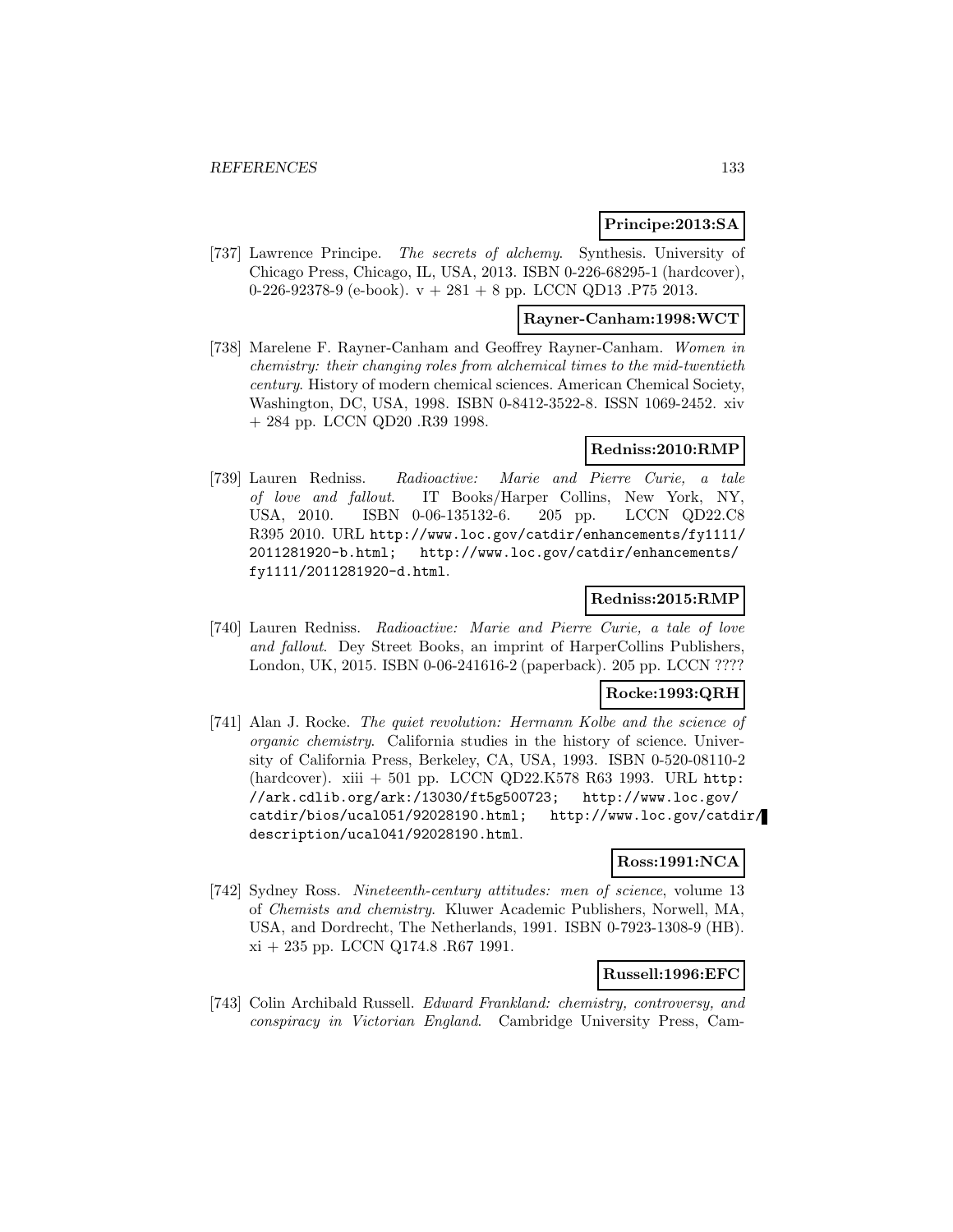bridge, UK, 1996. ISBN 0-521-49636-5 (hardcover).  $xx + 535$  pp. LCCN QD22.F65 R86 1996. URL http://www.loc.gov/catdir/description/ cam027/95040319.html; http://www.loc.gov/catdir/toc/cam021/ 95040319.html.

## **Salzberg:1991:CCC**

[744] Hugh W. Salzberg. From caveman to chemist: circumstances and achievements. American Chemical Society, Washington, DC, USA, 1991. ISBN 0-8412-1786-6 (hardcover), 0-8412-1787-4 (paper). xix + 294 pp. LCCN QD11 .S23 1990. URL http://www.loc.gov/catdir/enhancements/ fy0604/90044612-d.html; http://www.loc.gov/catdir/enhancements/ fy0604/90044612-t.html.

### **Scarborough:2010:PDL**

[745] John Scarborough. Pharmacy and drug lore in antiquity: Greece, Rome, Byzantium, volume CS904 of Variorum collected studies series. Ashgate Publishers, Farnham, Surrey, UK, 2010. ISBN 0-7546-5954-2 (hardcover). ???? pp. LCCN RS63 .S28 2010.

# **Scerri:2013:TE**

[746] Eric R. Scerri. A Tale of 7 Elements. Oxford University Press, Walton Street, Oxford OX2 6DP, UK, 2013. ISBN 0-19-539131-4 (hardcover). xxxiii + 270 pp. LCCN QD467 .S3475 2013. URL http://catalogue. bnf.fr/ark:/12148/cb436625450. Preface by Oliver Sacks.

# **Schutt:1997:EMP**

[747] Hans-Werner Schütt. Eilhard Mitscherlich, prince of Prussian chemistry. History of modern chemical sciences. American Chemical Society and the Chemical Heritage Foundation, Washington, DC, USA, 1997. ISBN 0- 8412-3345-4. xvi + 239 pp. LCCN QD22.M58 S3813 1997. URL http:/ /www.loc.gov/catdir/enhancements/fy0630/96033322-d.html.

# **Schwartz:1990:MTP**

[748] A. Truman (Albert Truman) Schwartz and John G. McEvoy, editors. Motion toward perfection: the achievement of Joseph Priestley. Skinner House Books, Boston, MA, USA, 1990. ISBN 1-55896-010-4. xxvi + 277 pp. LCCN B1383.P75 M67 1990.

### **Schweitzer:1988:CUH**

[749] George Keene Schweitzer. Chemistry at UTK: a history of chemistry at the University of Tennessee, Knoxville from 1794 through 1987. University of Tennessee, Knoxville, Dept. of Chemistry, Knoxville, TN, USA, 1988. ISBN 0-913857-49-1. 193 pp. LCCN LD5299.5.C45 S84 1988.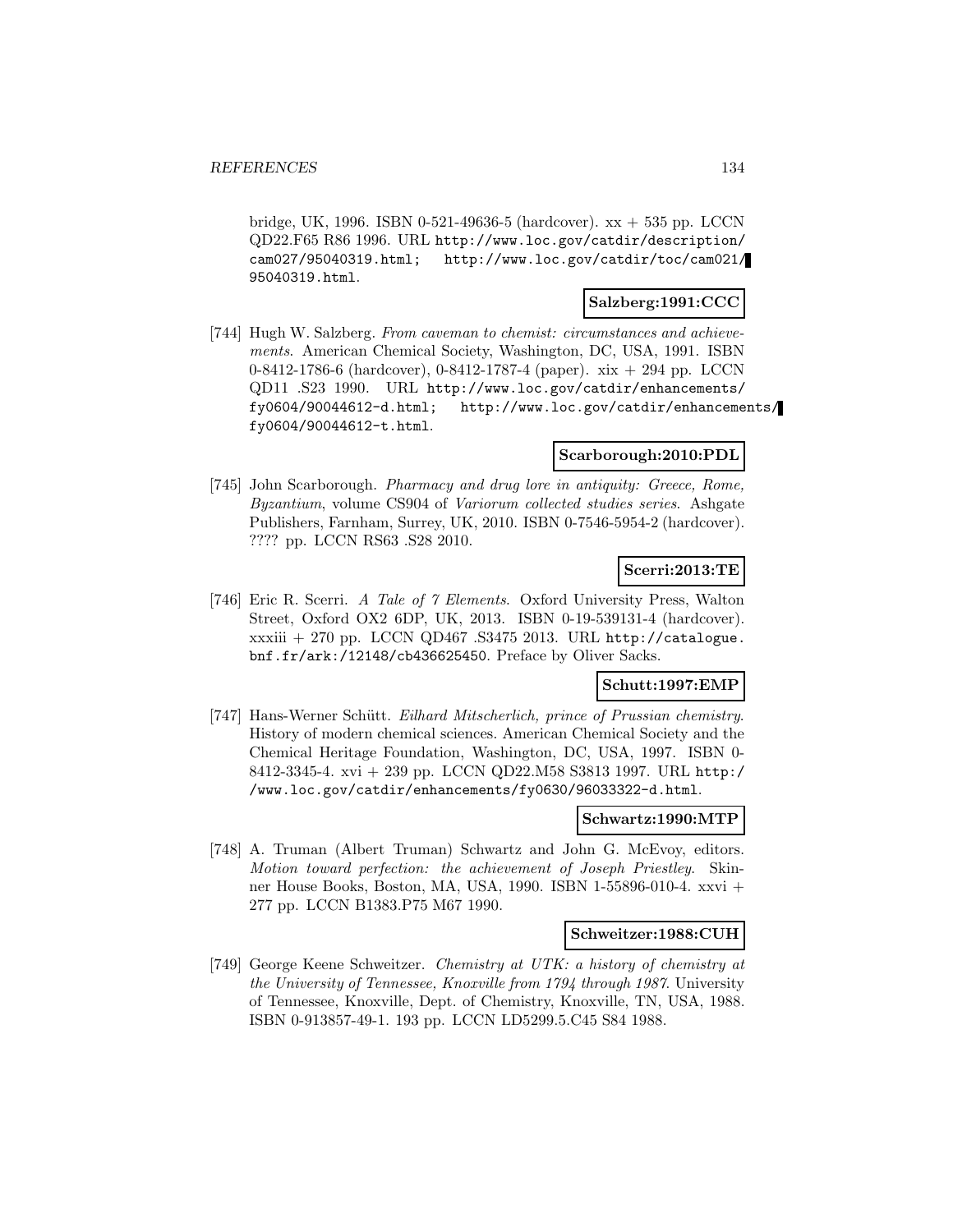### **Smyth:1998:JDB**

[750] A. L. (Albert Leslie) Smyth. John Dalton, 1776–1844: a Bibliography of Works by and About Him, with an Annotated List of his Surviving Apparatus and Personal Effects. Manchester University Press, Manchester, UK, 1998. ISBN 1-85928-438-8. xxii + 167 pp. LCCN Z8212.7 .S5 1998 QD22.D2.

# **Solovyov:1990:SA**

[751] Yu. I. Solovyov. Svante Arrhenius: 1859–1927. Nauka, Moscow, Russia, 1990. ISBN 5-02-001467-2. 319 pp. LCCN ????

# **Spitz:1988:PRI**

[752] Peter H. Spitz. Petrochemicals: the rise of an industry. John Wiley, New York, NY, USA, 1988. ISBN 0-471-85985-0. xxvii + 588 pp. LCCN HD9579.C32 S65 1988. URL http://catdir.loc.gov/catdir/ description/wiley032/87023019.html; http://catdir.loc.gov/ catdir/toc/onix02/87023019.html; http://www.gbv.de/dms/bowker/ toc/9780471859857.pdf.

# **Stocker:2013:FCE**

[753] Jack H. Stocker and Natalie Foster, editors. A festival of chemistry entertainments, volume 1153 of ACS symposium series. American Chemical Society, Washington, DC, USA, 2013. ISBN 0-8412-2907-4 (hardcover). xiii + 118 pp. LCCN QD37 .F39 2013.

### **Strom:2012:PQC**

[754] E. Thomas Strom and Angela K. Wilson, editors. Pioneers of Quantum Chemistry, volume 1122 of ACS symposium series. American Chemical Society, Washington, DC, USA, 2012. ISBN 0-8412-2716-0 (hardcover), 0-8412-2717-9. 330 pp. LCCN QD462.A1 P56 2012.

# **Thomas:1990:LSL**

[755] J. M. (John Meurig) Thomas and D. (David) Phillips, editors. The Legacy of Sir Lawrence Bragg: selections and reflections. Science Reviews Ltd., Northwood, Middlesex, UK, 1990. ISBN 0-905927-43-5. x + 308 pp. LCCN QC16.B66 L44 1990.

### **Thomas:1991:MFR**

[756] J. M. (John Meurig) Thomas. Michael Faraday and the Royal Institution: the genius of man and place. A. Hilger, Bristol, UK, 1991. ISBN 0-7503- 0145-7. xii + 234 pp. LCCN QC16.F2 T38 1991. URL http://www.loc. gov/catdir/enhancements/fy0666/91017248-d.html.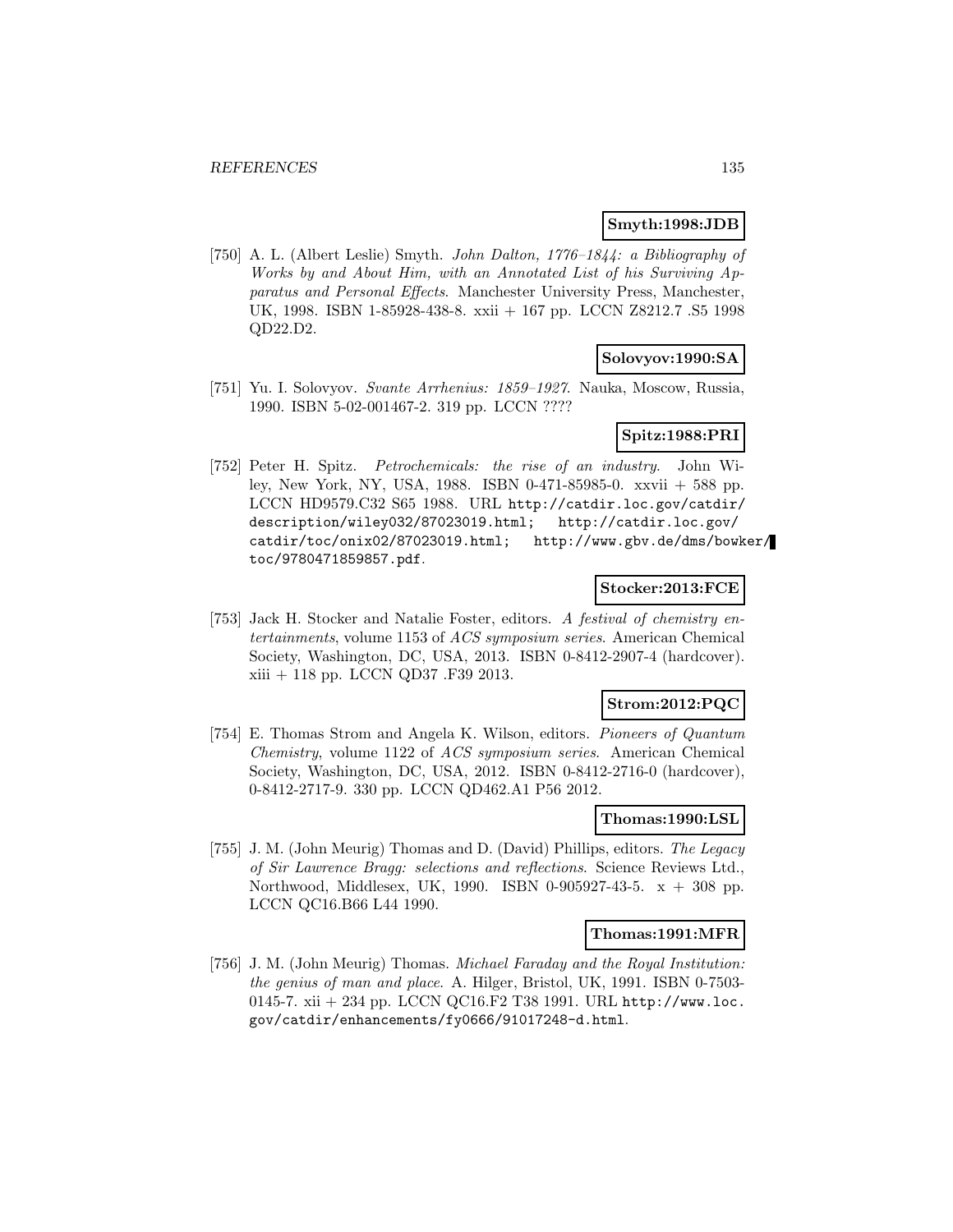# **Tylecote:1976:HM**

[757] R. F. Tylecote. A history of metallurgy. Metals Society, London, UK, 1976. ISBN 0-904357-06-6. ix + 182 pp. LCCN TN615 .T94.

# **Vijvers:2013:ABC**

[758] Willem G. Vijvers. Alexander Borodin: composer, scientist, educator: a biography. American Book Center, Amsterdam, The Netherlands, 2013. ISBN 90-812269-0-8. 365 pp. LCCN ????

# **Watanabe:1990:JWS**

[759] Masao Watanabe. The Japanese and Western science. University of Pennsylvania Press, Philadelphia, 1990. ISBN 0-8122-8252-3. xiv  $+$  141 pp. LCCN Q127.J3 W3713 1990. Translated by Otto Theodor Benfey, with a foreword by Edwin O. Reischauer and a new epilogue by the author.

# **Wayman:1989:AGR**

[760] Michael L. (Michael Lash) Wayman, editor. All that glitters: readings in historical metallurgy. Metallurgical Society of the Canadian Institute of Mining and Metallurgy, Montréal, Québec, Canada, 1989. ISBN 0-919086-24-1. x + 197 pp. LCCN TN675 .A44 1989.

### **Williams:1990:RRC**

[761] Trevor Illtyd Williams. Robert Robinson, chemist extraordinary. Clarendon Press, New York, NY, USA, 1990. ISBN 0-19-858180-7. viii + 201 + 7 pp. LCCN QD22.R63 W54 1990. URL http://www. loc.gov/catdir/enhancements/fy0635/89022123-d.html; http:/ /www.loc.gov/catdir/enhancements/fy0635/89022123-t.html.

### **Woodward:2010:PAJ**

[762] Walter William Woodward. Prospero's America: John Winthrop, Jr., alchemy, and the creation of New England culture, 1606-1676. Published for the Omohundro Institute of Early American History and Culture by the University of North Carolina Press, Chapel Hill, NC, USA, 2010. ISBN 0-8078-3301-0 (hardcover). viii + 317 pp. LCCN QD24.W56 W66 2010.

### **Evans:1996:EHR**

[763] C. H. Evans, editor. Episodes from the History of the Rare Earth Elements, volume 15 of Chemists and chemistry. Kluwer Academic Publishers, Norwell, MA, USA, and Dordrecht, The Netherlands, 1996. ISBN 0-7923- 4101-5. xxv + 240 pp. LCCN QD172.R2 E65 1996. URL http://www. loc.gov/catdir/enhancements/fy1006/96210275-d.html; http:/ /www.loc.gov/catdir/enhancements/fy1006/96210275-t.html.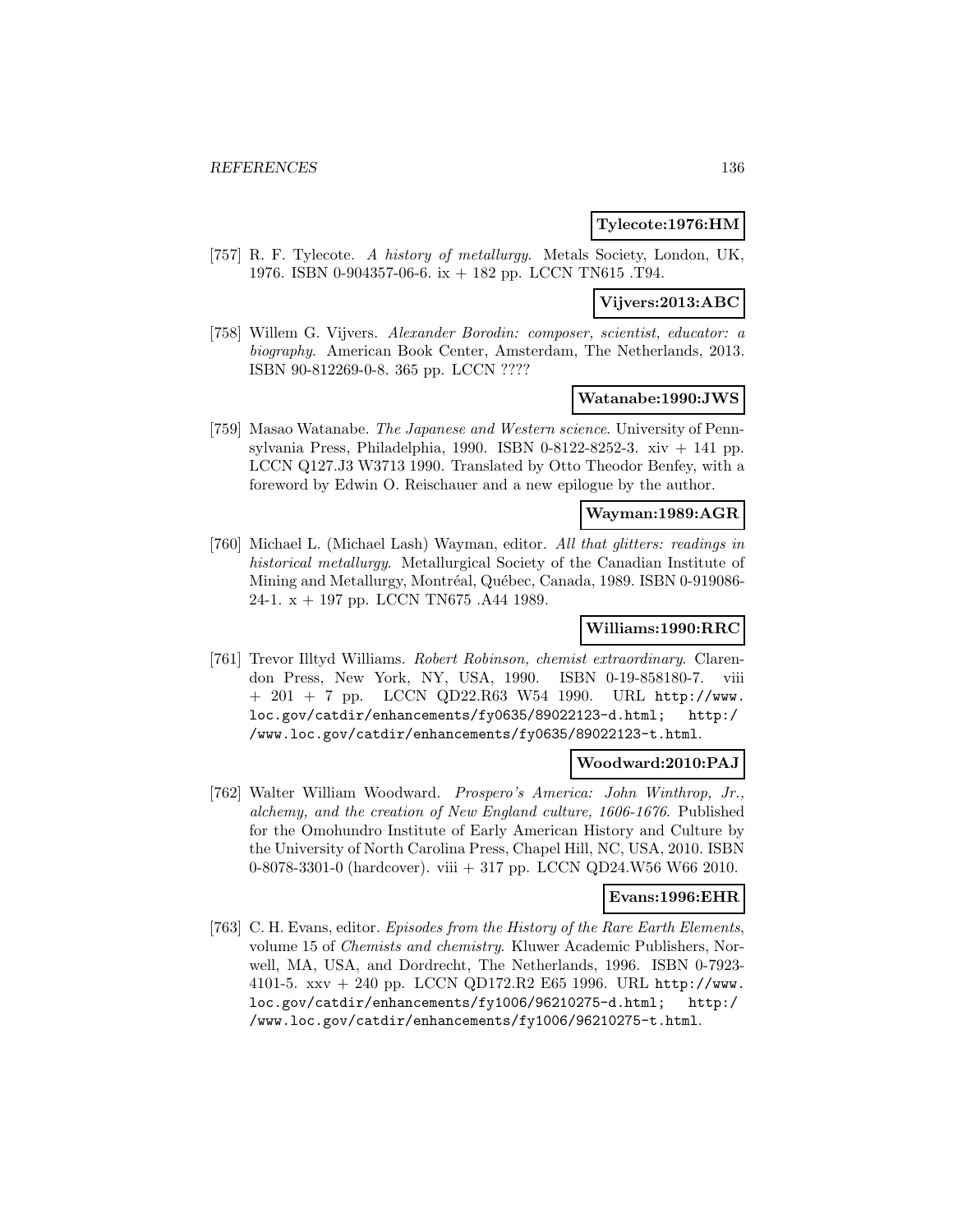# **Klein:2010:MEE**

[764] Ursula Klein and E. C. (Emma C.) Spary, editors. Materials and expertise in early modern Europe: between market and laboratory. University of Chicago Press, Chicago, IL, USA, 2010. ISBN 0-226-43968-2. LCCN TA403.6 .M369 2010.

# **Lagerkvist:2012:PTM**

[765] Ulf Lagerkvist, editor. The periodic table and a missed Nobel Prize. World Scientific Publishing Co., Singapore; Philadelphia, PA, USA; River Edge, NJ, USA, 2012. ISBN 981-4295-95-7 (paperback), 981-4295-96-5 (e-book). xii + 122 pp. LCCN AS911.N9 .L34 2012; QD11 .L34 2012; QD467 .L34 2012. URL http://www.worldscientific.com/worldscibooks/ 10.1142/7658. Edited by Erling Norrby.

## **Mauskopf:1993:CSM**

[766] Seymour H. Mauskopf, editor. Chemical sciences in the modern world, The Chemical sciences in society series. University of Pennsylvania Press, Philadelphia, 1993. ISBN 0-8122-3156-2. LCCN QD11 .C48 1993.

### **Miles:1976:ACC**

[767] Wyndham D. Miles and Robert F. Gould, editors. American chemists and chemical engineers. American Chemical Society, Washington, DC, USA, 1976, 1994. ISBN 0-8412-0278-8.  $x + 544$  (vol. 1),  $ix + 365$  (vol. 2) pp. LCCN QD21 .A43.

# **Strom:2011:YPH**

[768] E. Thomas Strom and Seth C. Rasmussen, editors.  $100 + years$  of plastics: Leo Baekeland and beyond, volume 1080 of ACS symposium series. American Chemical Society, Washington, DC, USA, 2011. ISBN 0-8412-2678-4. LCCN ????

#### **Traynham:1987:EHO**

[769] James G. Traynham, editor. Essays on the history of organic chemistry. Louisiana State University Press, Baton Rouge, LA, USA, 1987. ISBN 0-8071-1293-3. LCCN QD248 .E87 1987.

# **Zimmermann:1995:PWR**

[770] Volker Zimmermann, editor. Paracelsus: das Werk, die Rezeption: Beiträge des Symposiums zum 500. Geburtstag von Theophrastus Bombastus von Hohenheim, genannt Paracelsus  $(1493-1541)$  an der Universität Basel am 3. and 4. Dezember 1993. (German) [Paracelsus: the work, the reception: contributions to the Symposium on the 500th birthday of